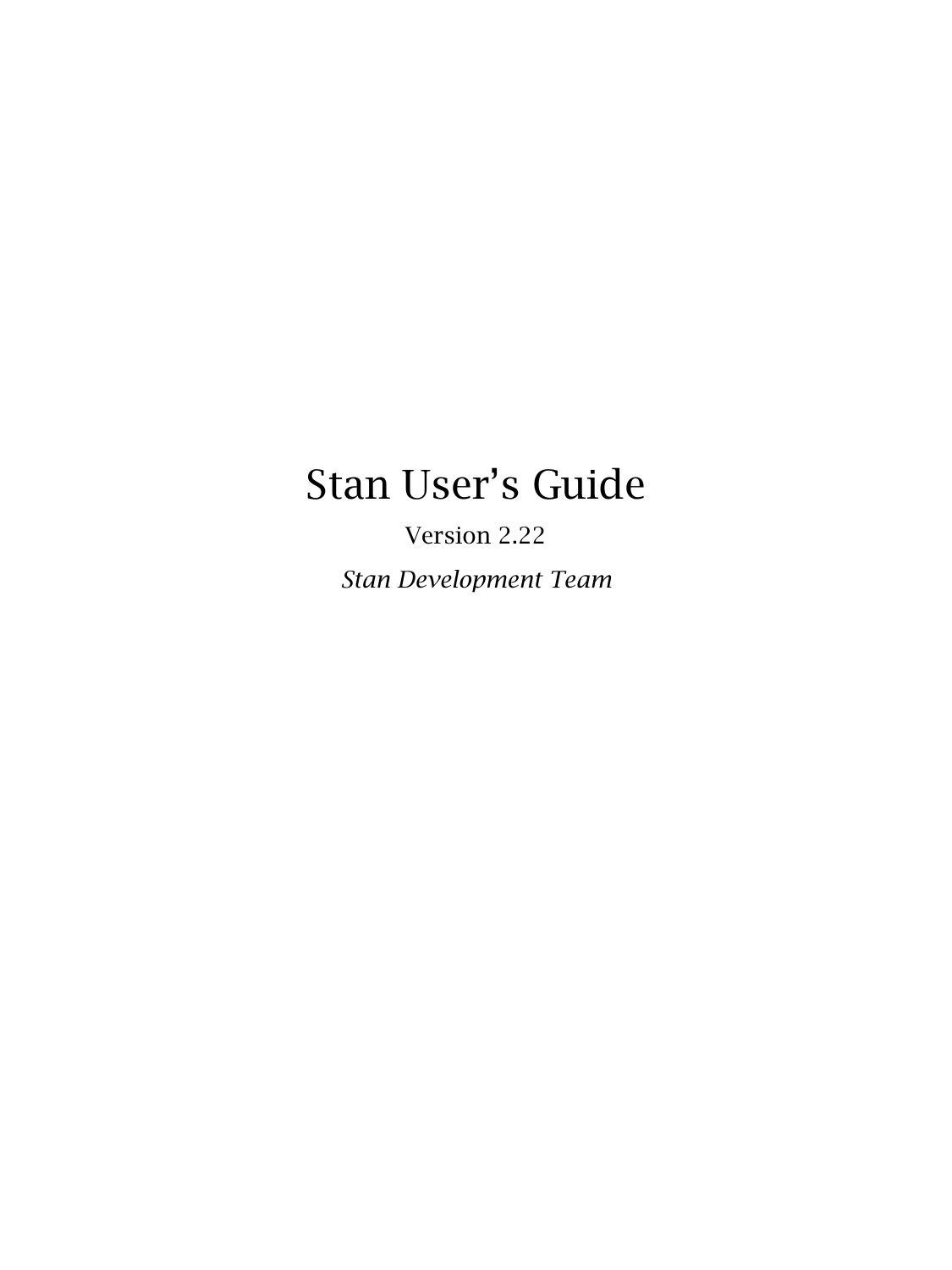# **Contents**

### [Overview](#page-7-0) 1

### [Part 1. Example Models](#page-9-0) 3

### [1. Regression Models](#page-10-0) 4

- [1.1 Linear Regression](#page-10-1) 4
- [1.2 The QR Reparameterization](#page-12-0) 6
- [1.3 Priors for Coefficients and Scales](#page-14-0) 8
- [1.4 Robust Noise Models](#page-14-1) 8
- [1.5 Logistic and Probit Regression](#page-15-0) 9
- [1.6 Multi-Logit Regression](#page-16-0) 10
- [1.7 Parameterizing Centered Vectors](#page-19-0) 13
- [1.8 Ordered Logistic and Probit Regression](#page-21-0) 15
- [1.9 Hierarchical Logistic Regression](#page-23-0) 17
- [1.10 Hierarchical Priors](#page-25-0) 19
- [1.11 Item-Response Theory Models](#page-26-0) 20
- [1.12 Priors for Identifiability](#page-30-0) 24
- [1.13 Multivariate Priors for Hierarchical Models](#page-30-1) 25
- [1.14 Prediction, Forecasting, and Backcasting](#page-37-0) 31
- [1.15 Multivariate Outcomes](#page-39-0) 33
- [1.16 Applications of Pseudorandom Number Generation](#page-45-0) 39

### [2. Time-Series Models](#page-47-0) 41

- [2.1 Autoregressive Models](#page-47-1) 41
- [2.2 Modeling Temporal Heteroscedasticity](#page-50-0) 44
- [2.3 Moving Average Models](#page-51-0) 45
- [2.4 Autoregressive Moving Average Models](#page-54-0) 48
- [2.5 Stochastic Volatility Models](#page-56-0) 50
- [2.6 Hidden Markov Models](#page-58-0) 53

### [3. Missing Data and Partially Known Parameters](#page-65-0) 59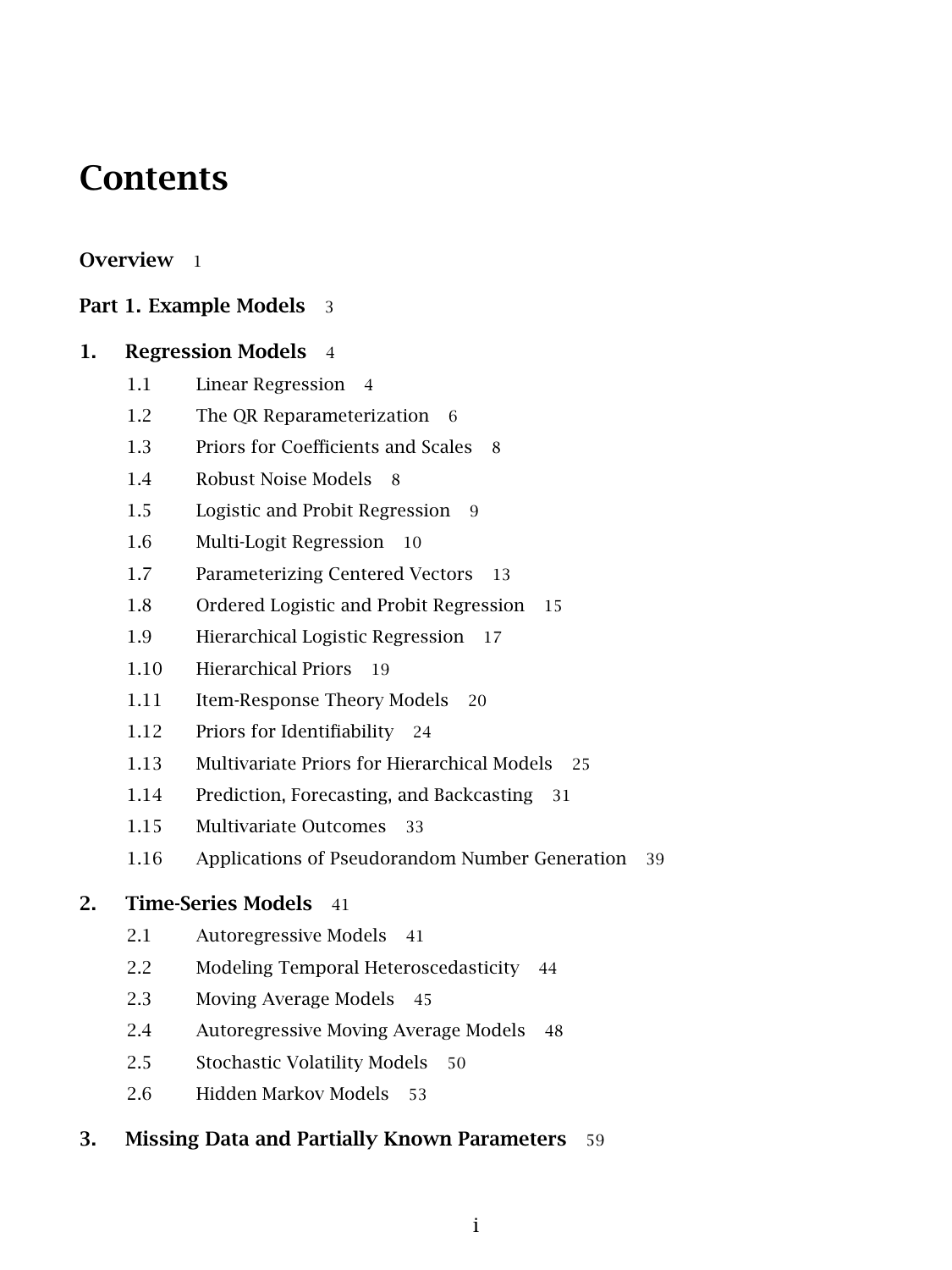- [3.1 Missing Data](#page-65-1) 59
- [3.2 Partially Known Parameters](#page-66-0) 60
- [3.3 Sliced Missing Data](#page-67-0) 61
- [3.4 Loading matrix for factor analysis](#page-68-0) 62
- [3.5 Missing Multivariate Data](#page-69-0) 63

### [4. Truncated or Censored Data](#page-72-0) 66

- [4.1 Truncated Distributions](#page-72-1) 66
- [4.2 Truncated Data](#page-72-2) 66
- [4.3 Censored Data](#page-74-0) 68

### [5. Finite Mixtures](#page-77-0) 71

- [5.1 Relation to Clustering](#page-77-1) 71
- [5.2 Latent Discrete Parameterization](#page-77-2) 71
- [5.3 Summing out the Responsibility Parameter](#page-77-3) 71
- [5.4 Vectorizing Mixtures](#page-81-0) 75
- [5.5 Inferences Supported by Mixtures](#page-82-0) 76
- [5.6 Zero-Inflated and Hurdle Models](#page-84-0) 78
- [5.7 Priors and Effective Data Size in Mixture Models](#page-89-0) 83

### [6. Measurement Error and Meta-Analysis](#page-90-0) 84

- [6.1 Bayesian Measurement Error Model](#page-90-1) 84
- [6.2 Meta-Analysis](#page-94-0) 88

### [7. Latent Discrete Parameters](#page-98-0) 92

- [7.1 The Benefits of Marginalization](#page-98-1) 92
- [7.2 Change Point Models](#page-98-2) 92
- [7.3 Mark-Recapture Models](#page-105-0) 99
- [7.4 Data Coding and Diagnostic Accuracy Models](#page-114-0) 108

### [8. Sparse and Ragged Data Structures](#page-119-0) 113

- [8.1 Sparse Data Structures](#page-119-1) 113
- [8.2 Ragged Data Structures](#page-120-0) 114

### [9. Clustering Models](#page-122-0) 116

- [9.1 Relation to Finite Mixture Models](#page-122-1) 116
- [9.2 Soft](#page-122-2) *K*-Means 116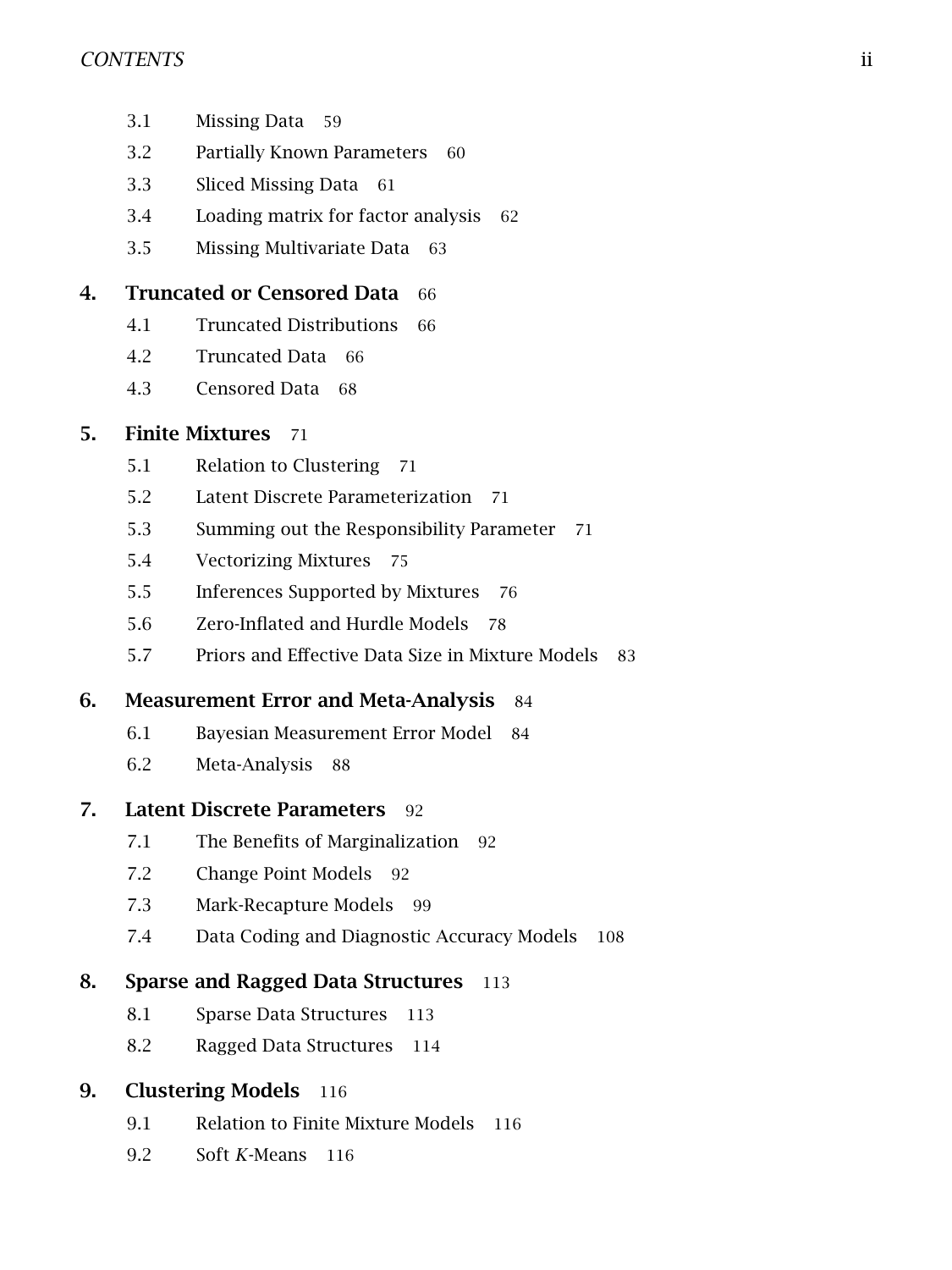- [9.3 The Difficulty of Bayesian Inference for Clustering](#page-125-0) 119
- [9.4 Naive Bayes Classification and Clustering](#page-125-1) 120
- [9.5 Latent Dirichlet Allocation](#page-130-0) 124

### [10. Gaussian Processes](#page-135-0) 129

- [10.1 Gaussian Process Regression](#page-135-1) 129
- [10.2 Simulating from a Gaussian Process](#page-137-0) 131
- [10.3 Fitting a Gaussian Process](#page-140-0) 134

### [11. Directions, Rotations, and Hyperspheres](#page-158-0) 152

- [11.1 Unit Vectors](#page-158-1) 152
- [11.2 Circles, Spheres, and Hyperspheres](#page-159-0) 153
- [11.3 Transforming to Unconstrained Parameters](#page-159-1) 153
- [11.4 Unit Vectors and Rotations](#page-160-0) 154
- [11.5 Circular Representations of Days and Years](#page-161-0) 155

### [12. Solving Algebraic Equations](#page-162-0) 156

- [12.1 Example: System of Nonlinear Algebraic Equations](#page-162-1) 156
- [12.2 Coding an Algebraic System](#page-162-2) 156
- [12.3 Calling the Algebraic Solver](#page-163-0) 157
- [12.4 Control Parameters for the Algebraic Solver](#page-164-0) 158

### [13. Ordinary Differential Equations](#page-166-0) 160

- [13.1 Example: Simple Harmonic Oscillator](#page-166-1) 160
- [13.2 Coding an ODE System](#page-166-2) 161
- [13.3 Solving a System of Linear ODEs using a Matrix Exponential](#page-168-0) 162
- [13.4 Measurement Error Models](#page-169-0) 163
- [13.5 Stiff ODEs](#page-173-0) 167
- [13.6 Control Parameters for ODE Solving](#page-174-0) 168

### [14. Computing One Dimensional Integrals](#page-175-0) 169

- [14.1 Calling the Integrator](#page-176-0) 170
- [14.2 Integrator Convergence](#page-177-0) 171

### [Part 2. Programming Techniques](#page-180-0) 174

### [15. Floating Point Arithmetic](#page-181-0) 175

[15.1 Floating-point representations](#page-181-1) 175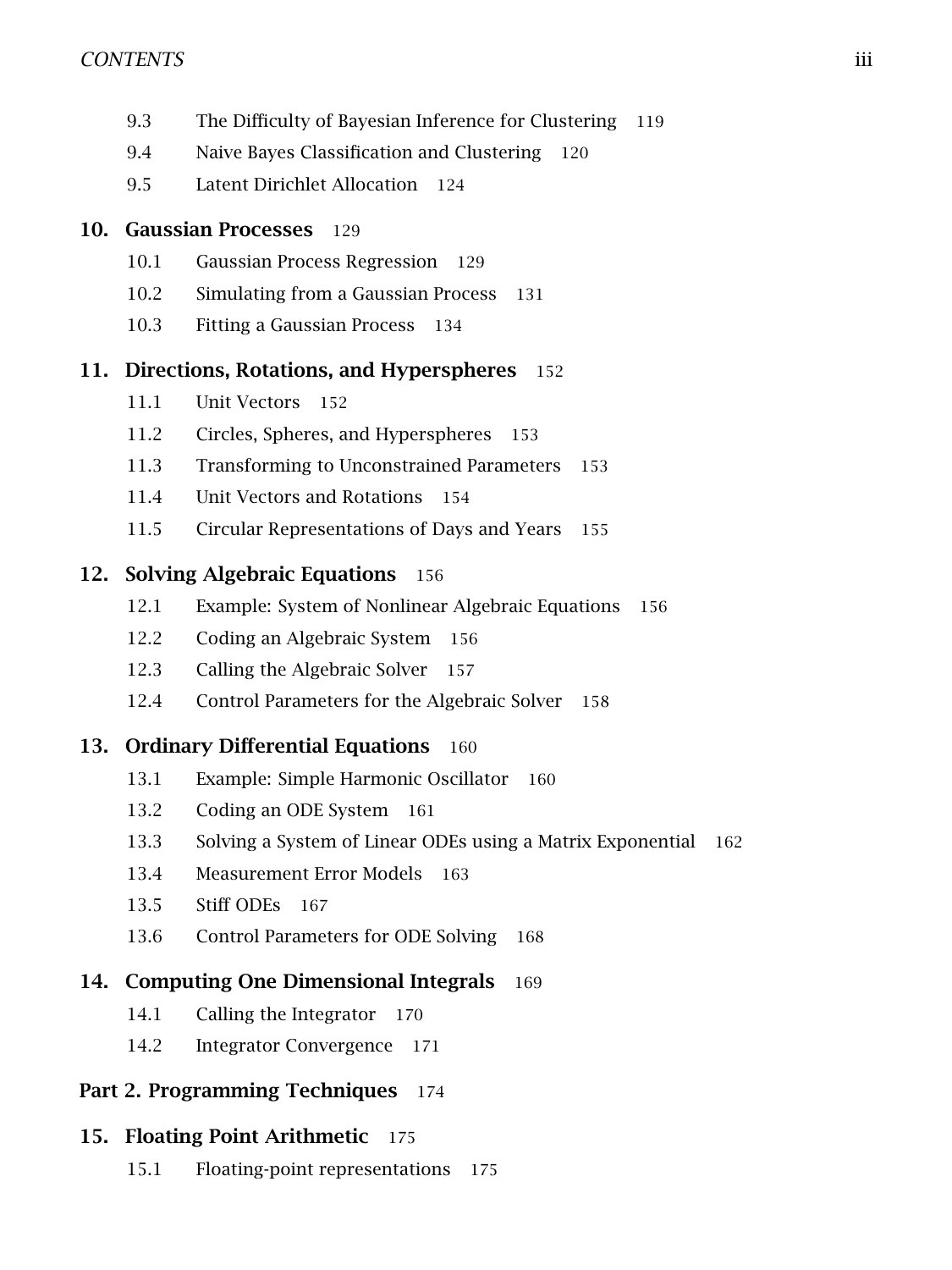- [15.2 Literals: decimal and scientific notation](#page-183-0) 177
- [15.3 Arithmetic Precision](#page-183-1) 177
- [15.4 Comparing floating-point numbers](#page-186-0) 181

### [16. Matrices, Vectors, and Arrays](#page-188-0) 182

- [16.1 Basic Motivation](#page-188-1) 182
- [16.2 Fixed Sizes and Indexing out of Bounds](#page-188-2) 183
- [16.3 Data Type and Indexing Efficiency](#page-189-0) 183
- [16.4 Memory Locality](#page-191-0) 185
- [16.5 Converting among Matrix, Vector, and Array Types](#page-192-0) 187
- [16.6 Aliasing in Stan Containers](#page-193-0) 187

### [17. Multiple Indexing and Range Indexing](#page-194-0) 188

- [17.1 Multiple Indexing](#page-194-1) 188
- [17.2 Slicing with Range Indexes](#page-196-0) 190
- [17.3 Multiple Indexing on the Left of Assignments](#page-196-1) 190
- [17.4 Multiple Indexes with Vectors and Matrices](#page-198-0) 192
- [17.5 Matrices with Parameters and Constants](#page-200-0) 194

### [18. User-Defined Functions](#page-202-0) 196

- [18.1 Basic Functions](#page-202-1) 196
- [18.2 Functions as Statements](#page-207-0) 201
- [18.3 Functions Accessing the Log Probability Accumulator](#page-207-1) 201
- [18.4 Functions Acting as Random Number Generators](#page-208-0) 202
- [18.5 User-Defined Probability Functions](#page-209-0) 203
- [18.6 Overloading Functions](#page-210-0) 204
- [18.7 Documenting Functions](#page-210-1) 204
- [18.8 Summary of Function Types](#page-211-0) 205
- [18.9 Recursive Functions](#page-212-0) 206
- [18.10 Truncated Random Number Generation](#page-212-1) 207

### [19. Custom Probability Functions](#page-216-0) 210

[19.1 Examples](#page-216-1) 210

### [20. Problematic Posteriors](#page-219-0) 213

[20.1 Collinearity of Predictors in Regressions](#page-219-1) 213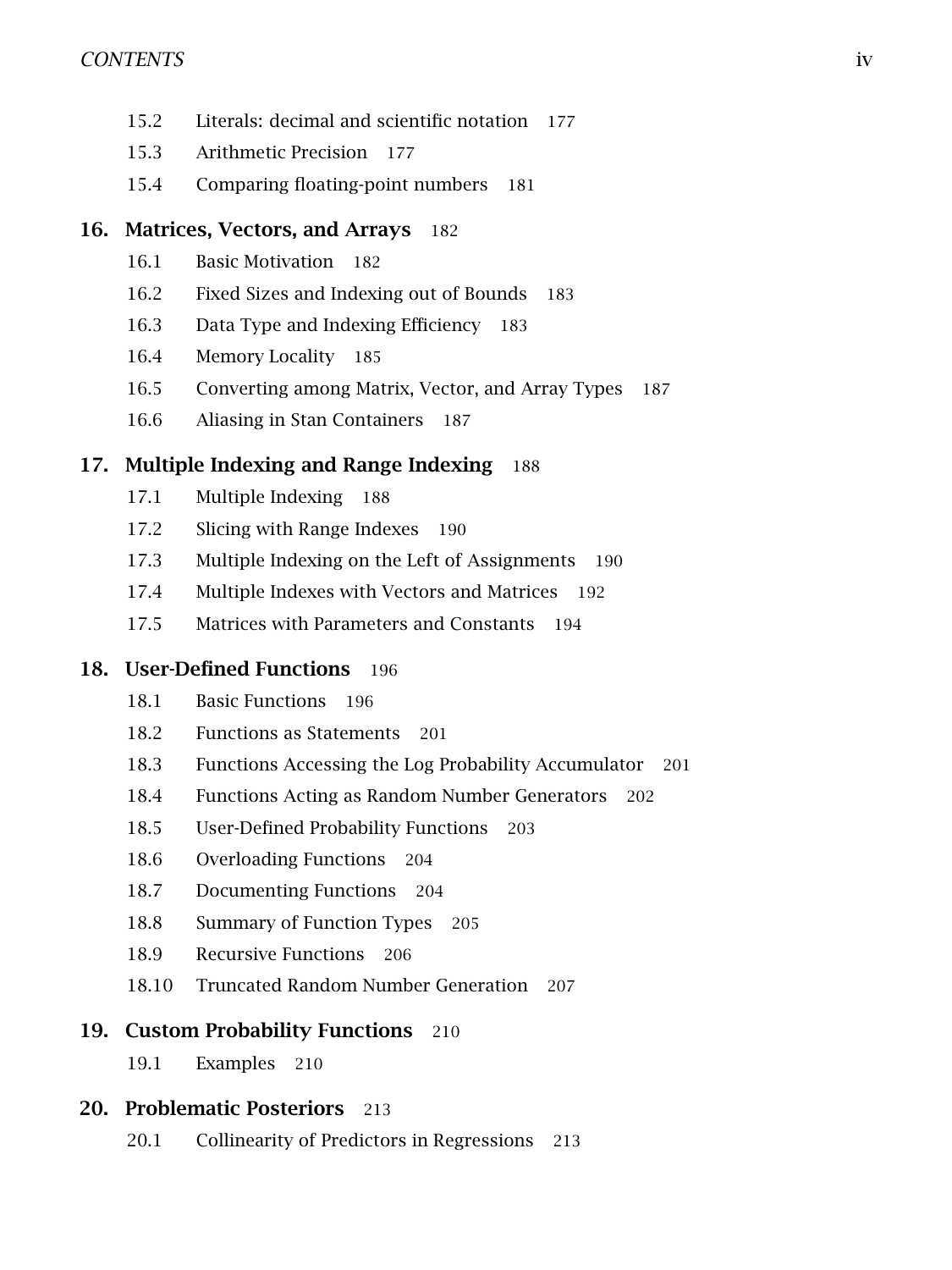- [20.2 Label Switching in Mixture Models](#page-226-0) 220
- [20.3 Component Collapsing in Mixture Models](#page-228-0) 222
- [20.4 Posteriors with Unbounded Densities](#page-229-0) 223
- [20.5 Posteriors with Unbounded Parameters](#page-230-0) 224
- [20.6 Uniform Posteriors](#page-230-1) 225
- [20.7 Sampling Difficulties with Problematic Priors](#page-231-0) 225

### [21. Reparameterization and Change of Variables](#page-236-0) 230

- [21.1 Theoretical and Practical Background](#page-236-1) 230
- [21.2 Reparameterizations](#page-236-2) 230
- [21.3 Changes of Variables](#page-241-0) 235
- [21.4 Vectors with Varying Bounds](#page-245-0) 239

### [22. Efficiency Tuning](#page-247-0) 241

- [22.1 What is Efficiency?](#page-247-1) 241
- [22.2 Efficiency for Probabilistic Models and Algorithms](#page-247-2) 241
- [22.3 Statistical vs. Computational Efficiency](#page-248-0) 242
- [22.4 Model Conditioning and Curvature](#page-248-1) 242
- [22.5 Well-Specified Models](#page-250-0) 244
- [22.6 Avoiding Validation](#page-250-1) 244
- [22.7 Reparameterization](#page-251-0) 245
- [22.8 Vectorization](#page-266-0) 260
- [22.9 Exploiting Sufficient Statistics](#page-270-0) 265
- [22.10 Aggregating Common Subexpressions](#page-272-0) 266
- [22.11 Exploiting Conjugacy](#page-272-1) 266
- [22.12 Standardizing Predictors and Outputs](#page-272-2) 266
- [22.13 Using Map-Reduce](#page-276-0) 270

#### [23. Map-Reduce](#page-277-0) 271

- [23.1 Overview of Map-Reduce](#page-277-1) 271
- [23.2 Map Function](#page-277-2) 271
- [23.3 Example: Mapping Logistic Regression](#page-278-0) 272
- [23.4 Example: Hierarchical Logistic Regression](#page-280-0) 274
- [23.5 Ragged Inputs and Outputs](#page-283-0) 277

#### [Appendices](#page-285-0) 279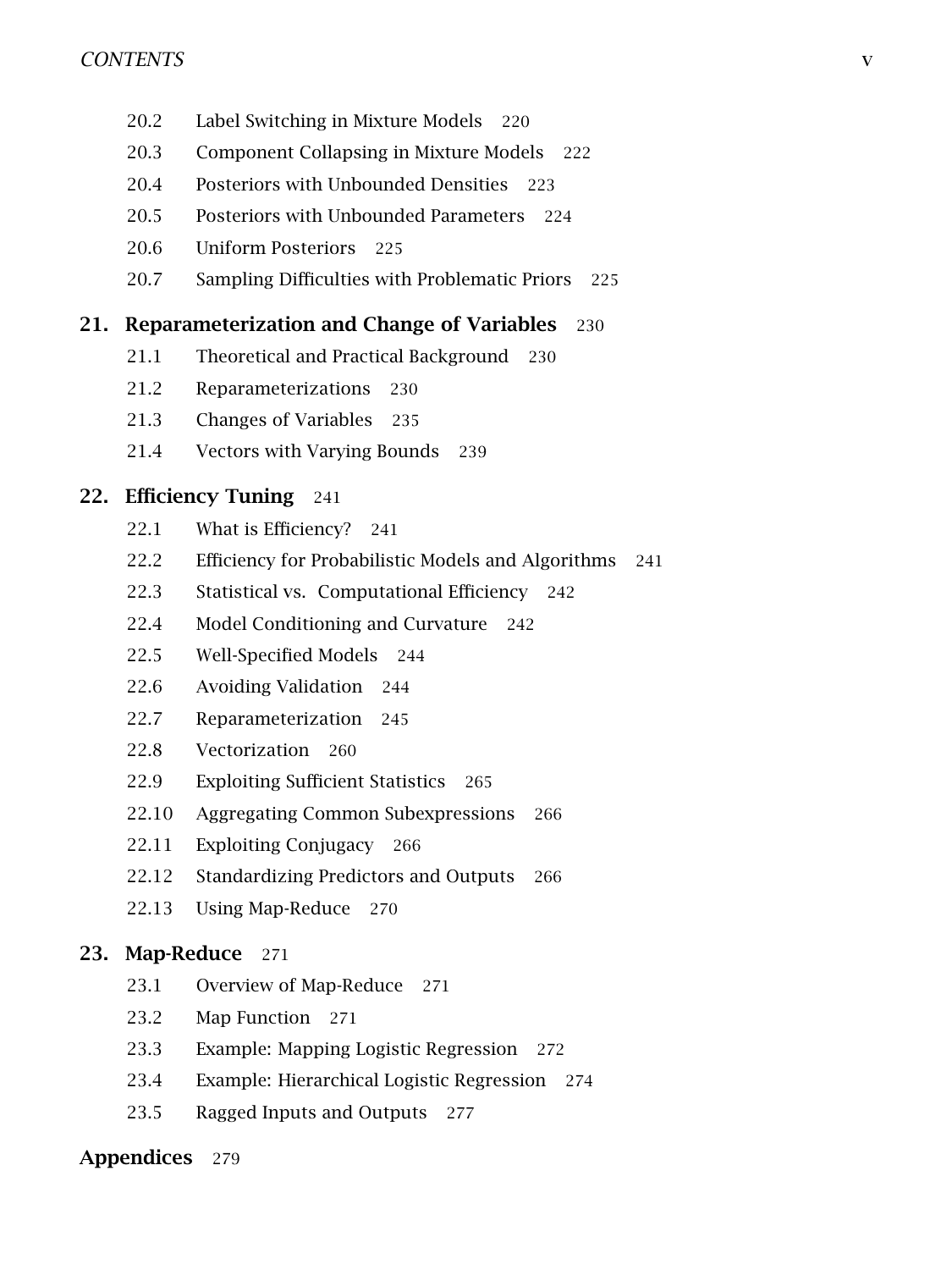### CONTENTS vi

### [24. Stan Program Style Guide](#page-286-0) 280

- [24.1 Choose a Consistent Style](#page-286-1) 280
- [24.2 Line Length](#page-286-2) 280
- [24.3 File Extensions](#page-286-3) 280
- [24.4 Variable Naming](#page-286-4) 280
- [24.5 Local Variable Scope](#page-287-0) 281
- [24.6 Parentheses and Brackets](#page-288-0) 282
- [24.7 Conditionals](#page-289-0) 283
- [24.8 Functions](#page-290-0) 284
- [24.9 White Space](#page-291-0) 285

### [25. Transitioning from BUGS](#page-294-0) 288

- [25.1 Some Differences in How BUGS and Stan Work](#page-294-1) 288
- [25.2 Some Differences in the Modeling Languages](#page-296-0) 290
- [25.3 Some Differences in the Statistical Models that are Allowed](#page-299-0) 293
- [25.4 Some Differences when Running from R](#page-301-0) 295
- [25.5 The Stan Community](#page-302-0) 296

#### [References](#page-303-0) 297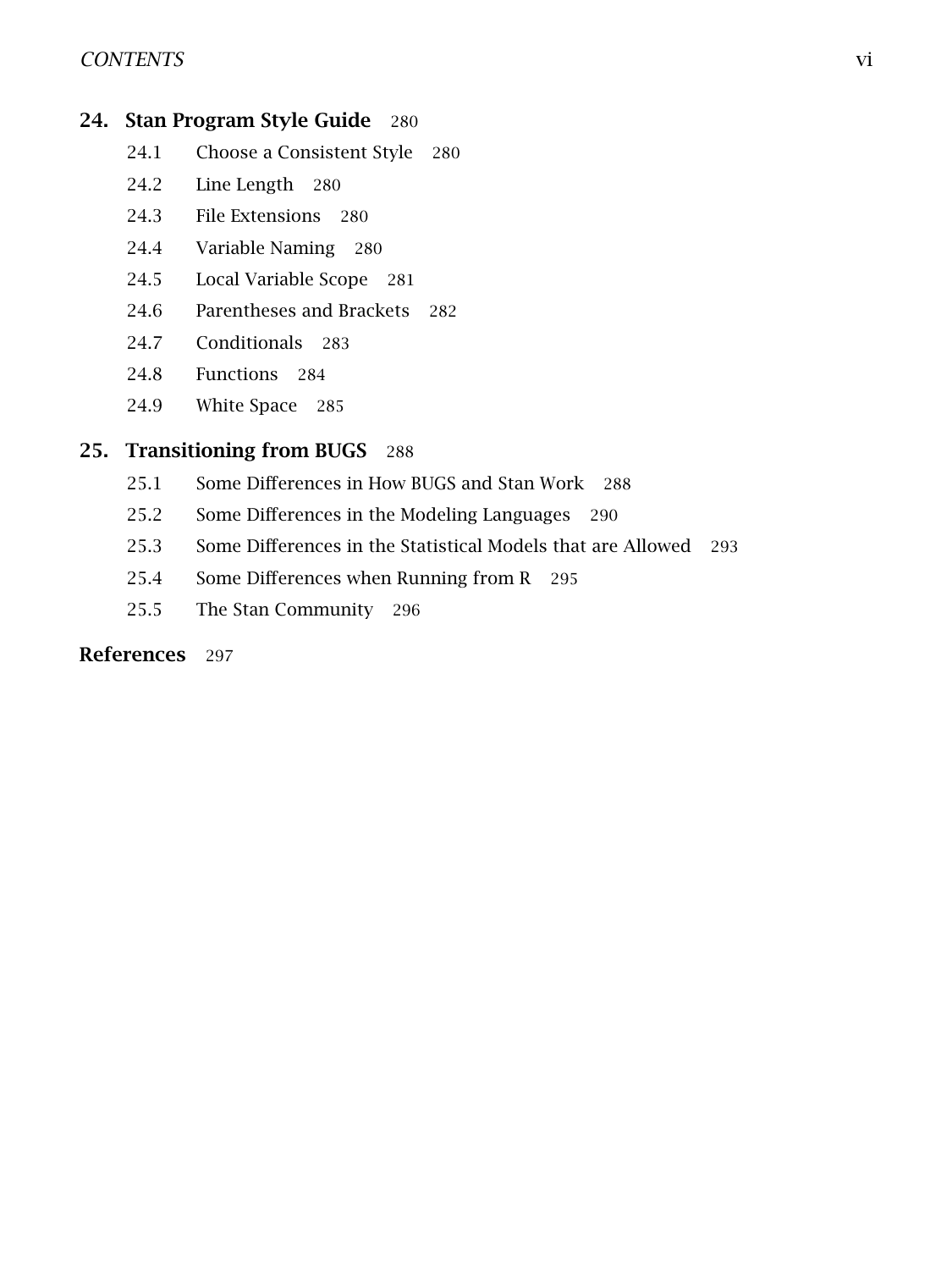# <span id="page-7-0"></span>**Overview**

### About this user's guide

This is the official user's guide for Stan. It provides example models and programming techniques for coding statistical models in Stan.

- Part 1 gives Stan code and discussions for several important classes of models.
- Part 2 discusses various general Stan programming techniques that are not tied to any particular model.
- The appendices provide a style guide and advice for users of BUGS and JAGS.

In addition to this user's guide, there are two reference manuals for the Stan language and algorithms. The *[Stan Reference Manual](https://mc-stan.org/docs/reference-manual/index.html)* specifies the Stan programming language and inference algorithms. The *[Stan Functions Reference](https://mc-stan.org/docs/functions-reference/index.html)* specifies the functions built into the Stan programming language.

There is also a separate installation and getting started guide for each of the Stan interfaces (R, Python, Julia, Stata, MATLAB, Mathematica, and command line).

We recommend working through this guide using the textbooks *Bayesian Data Analysis* and *Statistical Rethinking: A Bayesian Course with Examples in R and Stan* as references on the concepts, and using the *[Stan Reference Manual](https://mc-stan.org/docs/reference-manual/index.html)* when necessary to clarify programming issues.

### Web resources

Stan is an open-source software project, resources for which are hosted on various web sites:

- The [Stan Web Site](https://mc-stan.org/) organizes all of the resources for the Stan project for users and developers. It contains links to the official Stan releases, source code, installation instructions, and full documentation, including the latest version of this manual, the user's guide and the getting started guide for each interface, tutorials, case studies, and reference materials for developers.
- The [Stan Forums](https://discourse.mc-stan.org) provide structured message boards for questions, discussion, and announcements related to Stan for both users and developers.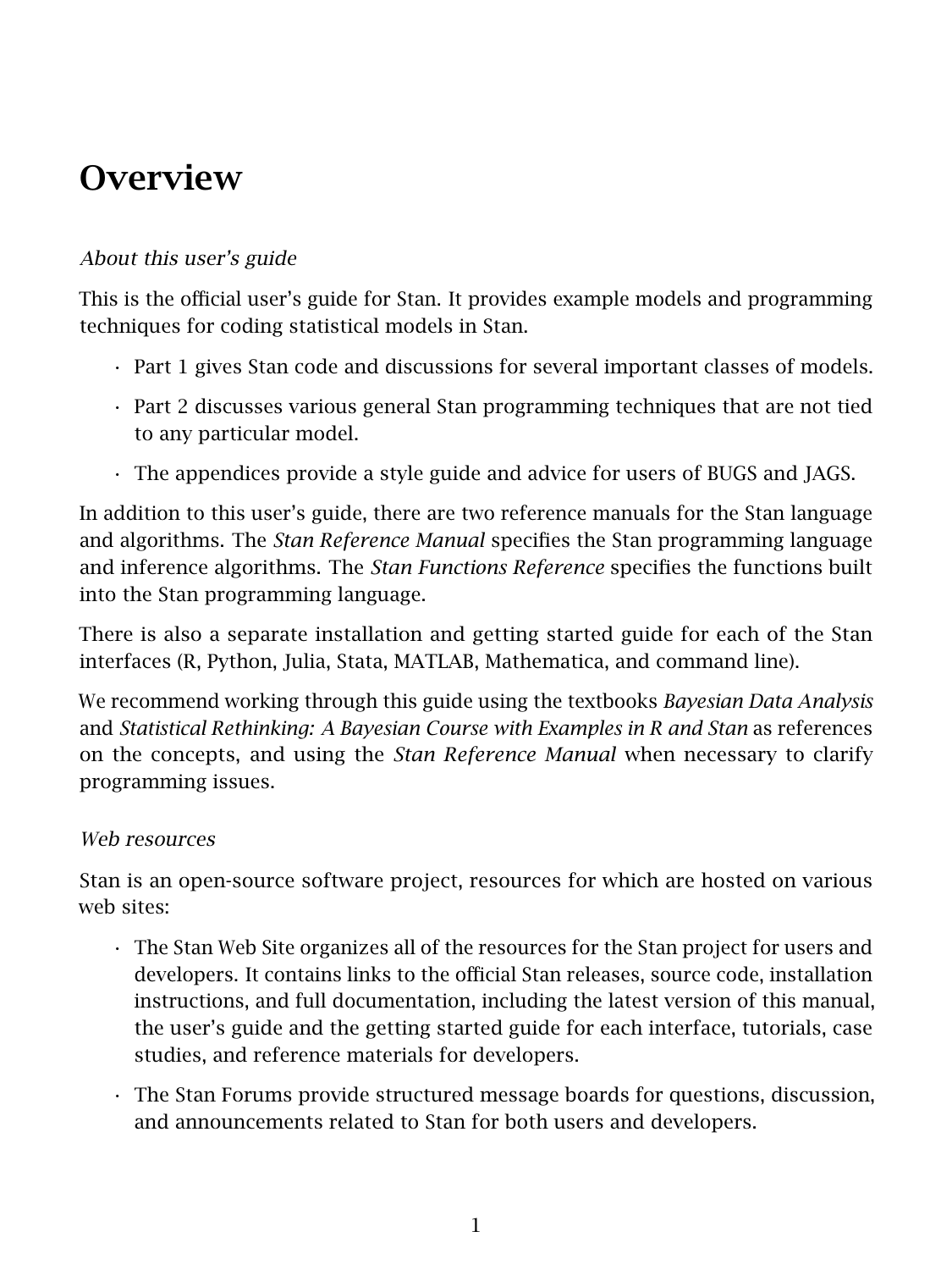• The [Stan GitHub Organization](https://github.com/stan-dev) hosts all of Stan's code, documentation, wikis, and web site, as well as the issue trackers for bug reports and feature requests and interactive code review for pull requests.

### Acknowledgements

The Stan project could not exist without developers, users, and funding. Stan is a highly collaborative project. The individual contributions of the Stan developers to code is tracked through GitHub and to the design conversation in the Wikis and forums.

Users have made extensive contributions to documentation in the way of case studies, tutorials and even books. They have also reported numerous bugs in both the code and documentation.

Stan has been funded through grants for Stan and its developers, through in-kind donations in the form of companies contributing developer time to Stan and individuals contributing their own time to Stan, and through donations to the open-source scientific software non-profit NumFOCUS. For details of direct funding for the project, see the web site and project pages of the Stan developers.

### Copyright, Trademark, and Licensing

This book is copyright 2011–2019, Stan Development Team and their assignees. The text content is distributed under the [CC-BY ND 4.0 license.](https://creativecommons.org/licenses/by-nd/4.0/legalcode) The user's guide R and Stan programs are distributed under the [BSD 3-clause license.](https://opensource.org/licenses/BSD-3-Clause)

The Stan name and logo are registered trademarks of NumFOCUS. Use of the Stan name and logo are governed by the [Stan logo usage guidelines.](https://mc-stan.org/about/logo/)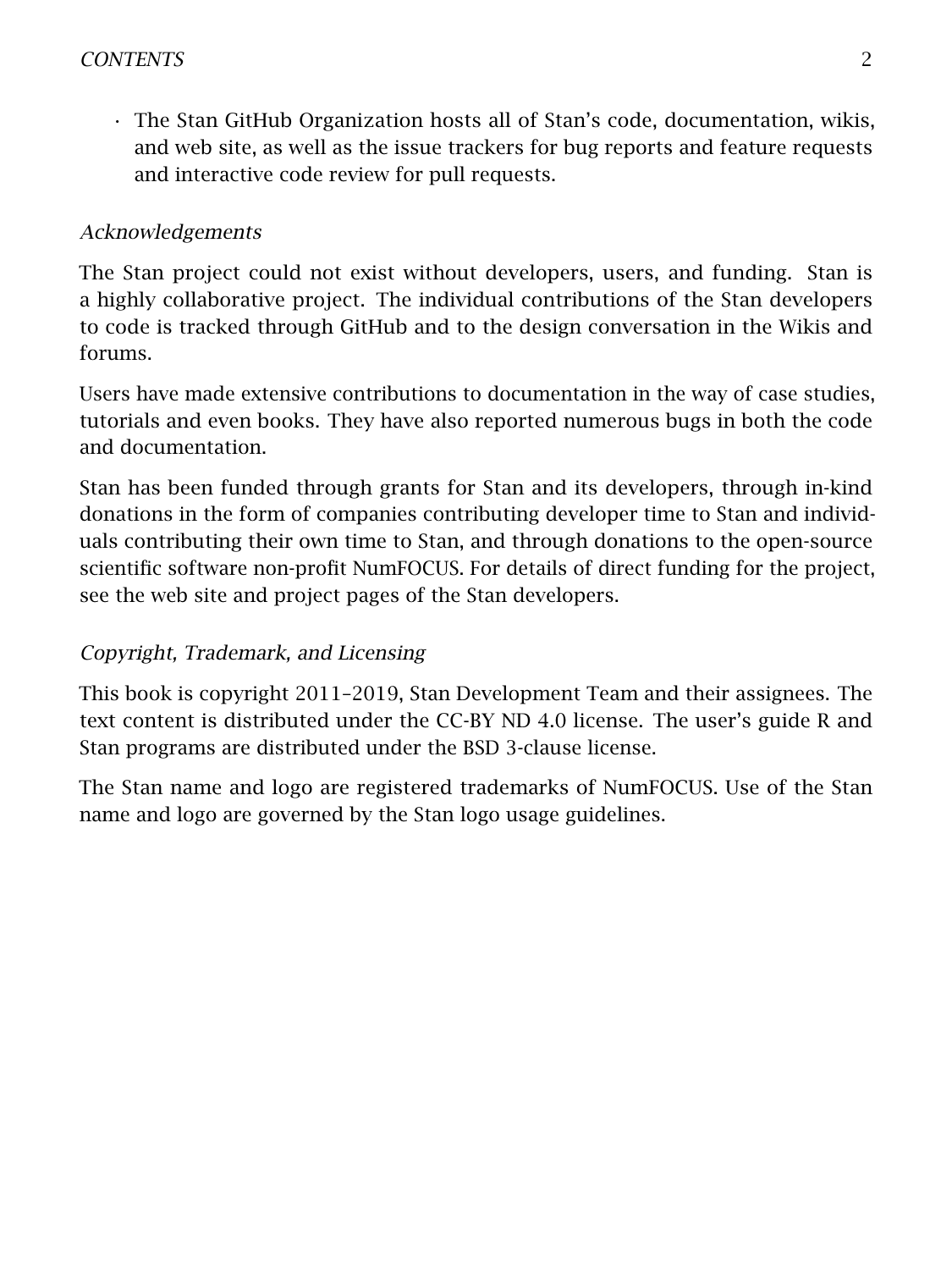# <span id="page-9-0"></span>Part 1. Example Models

In this part of the book, we survey a range of example models, with the goal of illustrating how to code them efficiently in Stan.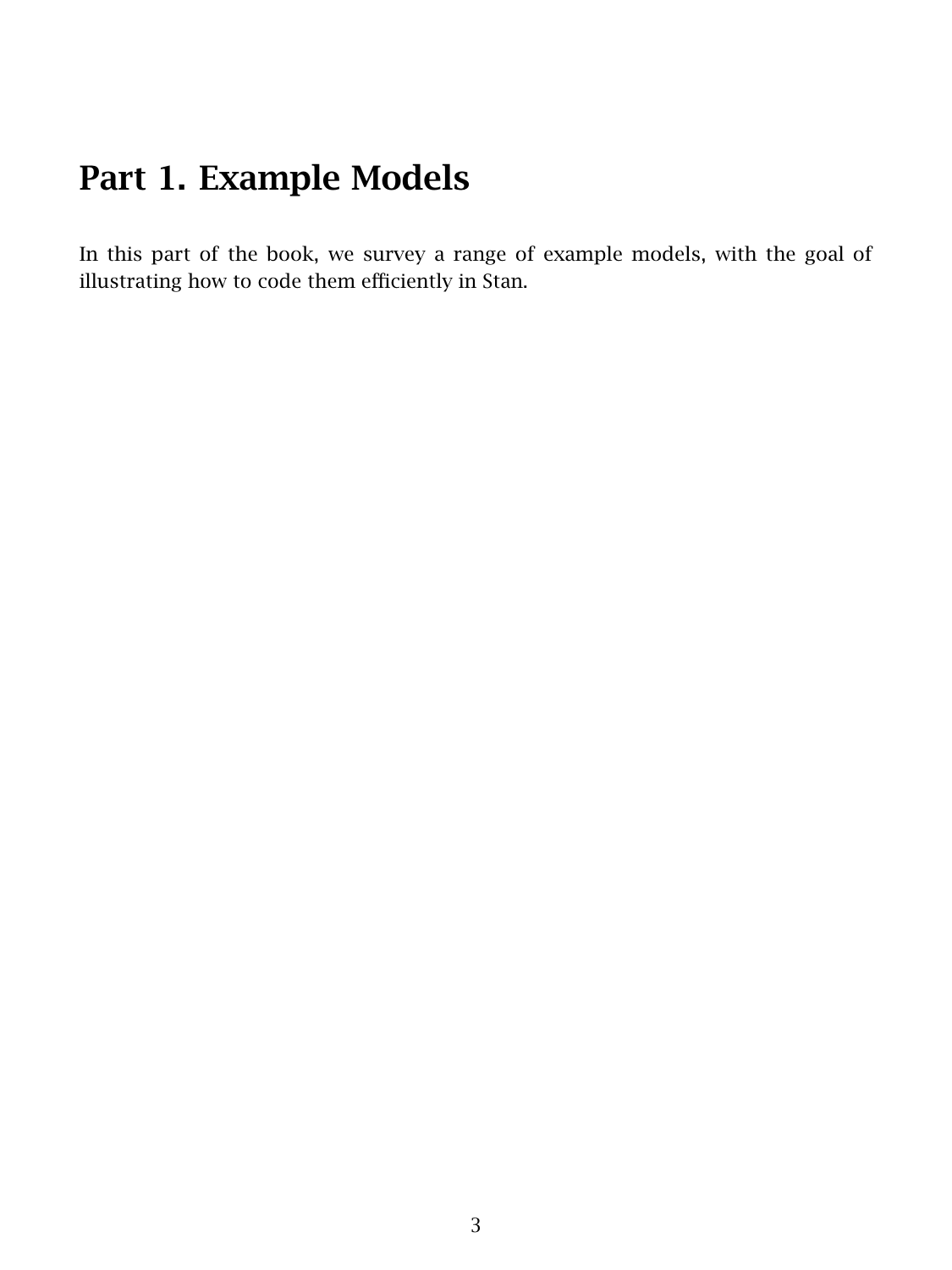# <span id="page-10-0"></span>1. Regression Models

Stan supports regression models from simple linear regressions to multilevel generalized linear models.

## <span id="page-10-1"></span>1.1. Linear Regression

The simplest linear regression model is the following, with a single predictor and a slope and intercept coefficient, and normally distributed noise. This model can be written using standard regression notation as

```
y_n = \alpha + \beta x_n + \epsilon_n where \epsilon_n \sim \text{normal}(0, \sigma).
```
This is equivalent to the following sampling involving the residual,

 $y_n - (\alpha + \beta X_n) \sim \text{normal}(0, \sigma)$ ,

and reducing still further, to

```
y<sub>n</sub> ∼ normal(\alpha + \beta X_n, \sigma).
```
This latter form of the model is coded in Stan as follows.

```
data {
  int<lower=0> N:
  vector[N] x;
  vector[N] y;
}
parameters {
  real alpha;
  real beta;
  real<lower=0> sigma;
}
model {
  y \sim normal(alpha + beta * x, sigma);
}
```
<span id="page-10-2"></span>There are N observations, each with predictor  $x[n]$  and outcome  $y[n]$ . The intercept and slope parameters are alpha and beta. The model assumes a normally distributed noise term with scale sigma. This model has improper priors for the two regression coefficients.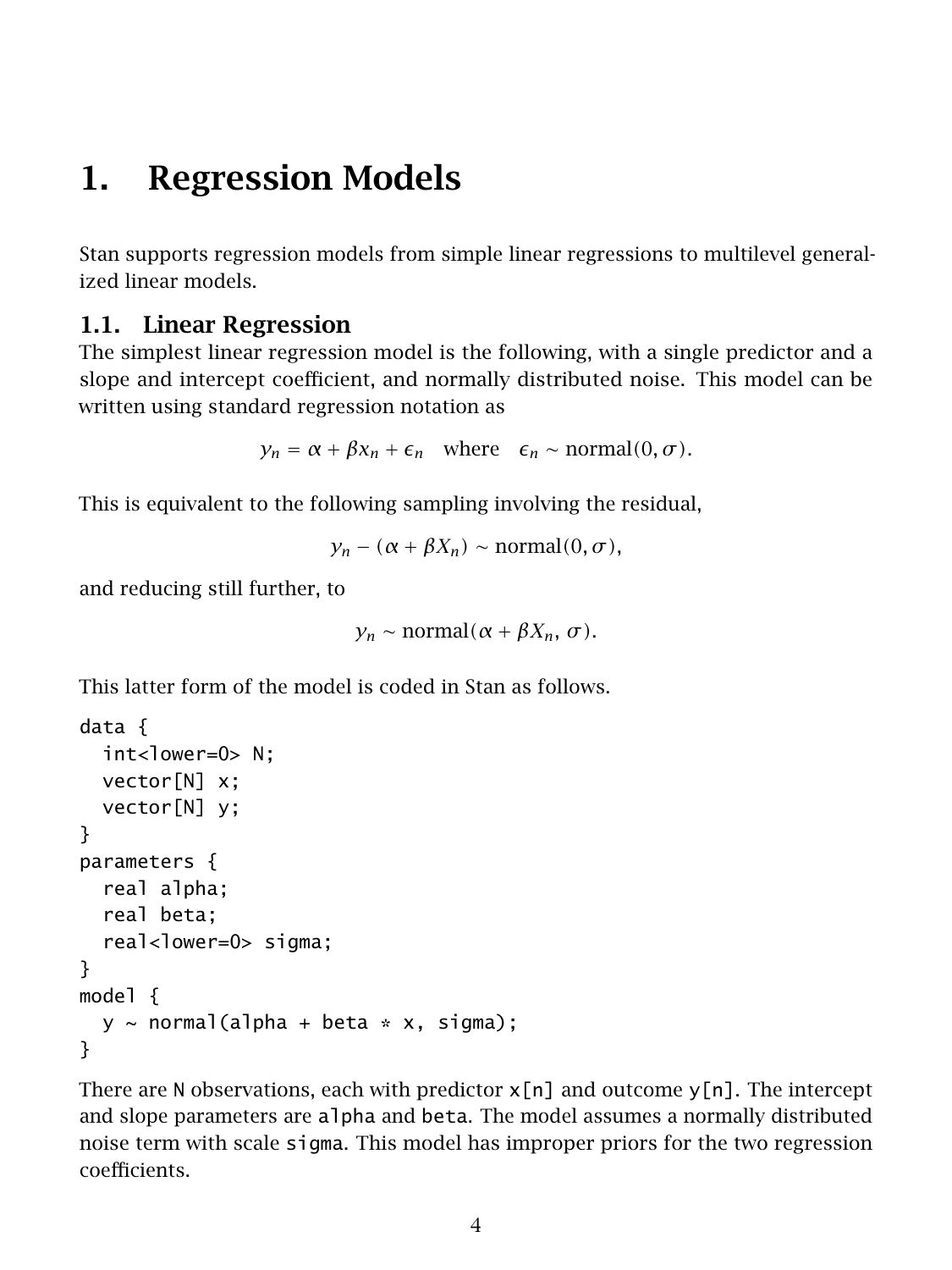### Matrix Notation and Vectorization

The sampling statement in the previous model is vectorized, with

 $y \sim$  normal(alpha + beta \* x, sigma);

providing the same model as the unvectorized version,

```
for (n in 1:N)
  y[n] \sim \text{normal}(a]pha + beta * x[n], sigma);
```
In addition to being more concise, the vectorized form is much faster.<sup>[1](#page-11-0)</sup>

In general, Stan allows the arguments to distributions such as normal to be vectors. If any of the other arguments are vectors or arrays, they have to be the same size. If any of the other arguments is a scalar, it is reused for each vector entry. See [the](#page-10-2) [vectorization section](#page-10-2) for more information on vectorization of probability functions.

The other reason this works is that Stan's arithmetic operators are overloaded to perform matrix arithmetic on matrices. In this case, because x is of type vector and beta of type real, the expression beta  $* x$  is of type vector. Because Stan supports vectorization, a regression model with more than one predictor can be written directly using matrix notation.

```
data {
 int<lower=0> N; // number of data items
 int<lower=0> K; // number of predictors
 matrix[N, K] x; // predictor matrixvector[N] y; // outcome vector
}
parameters {
 real alpha; // intercept
 vector[K] beta; // coefficients for predictors
 real<lower=0> sigma; // error scale
}
model {
 y \sim normal(x * beta + alpha, sigma); // likelihood
}
```
The constraint lower=0 in the declaration of sigma constrains the value to be greater

<span id="page-11-0"></span><sup>&</sup>lt;sup>1</sup>Unlike in Python and R, which are interpreted, Stan is translated to  $C_{++}$  and compiled, so loops and assignment statements are fast. Vectorized code is faster in Stan because (a) the expression tree used to compute derivatives can be simplified, leading to fewer virtual function calls, and (b) computations that would be repeated in the looping version, such as log(sigma) in the above model, will be computed once and reused.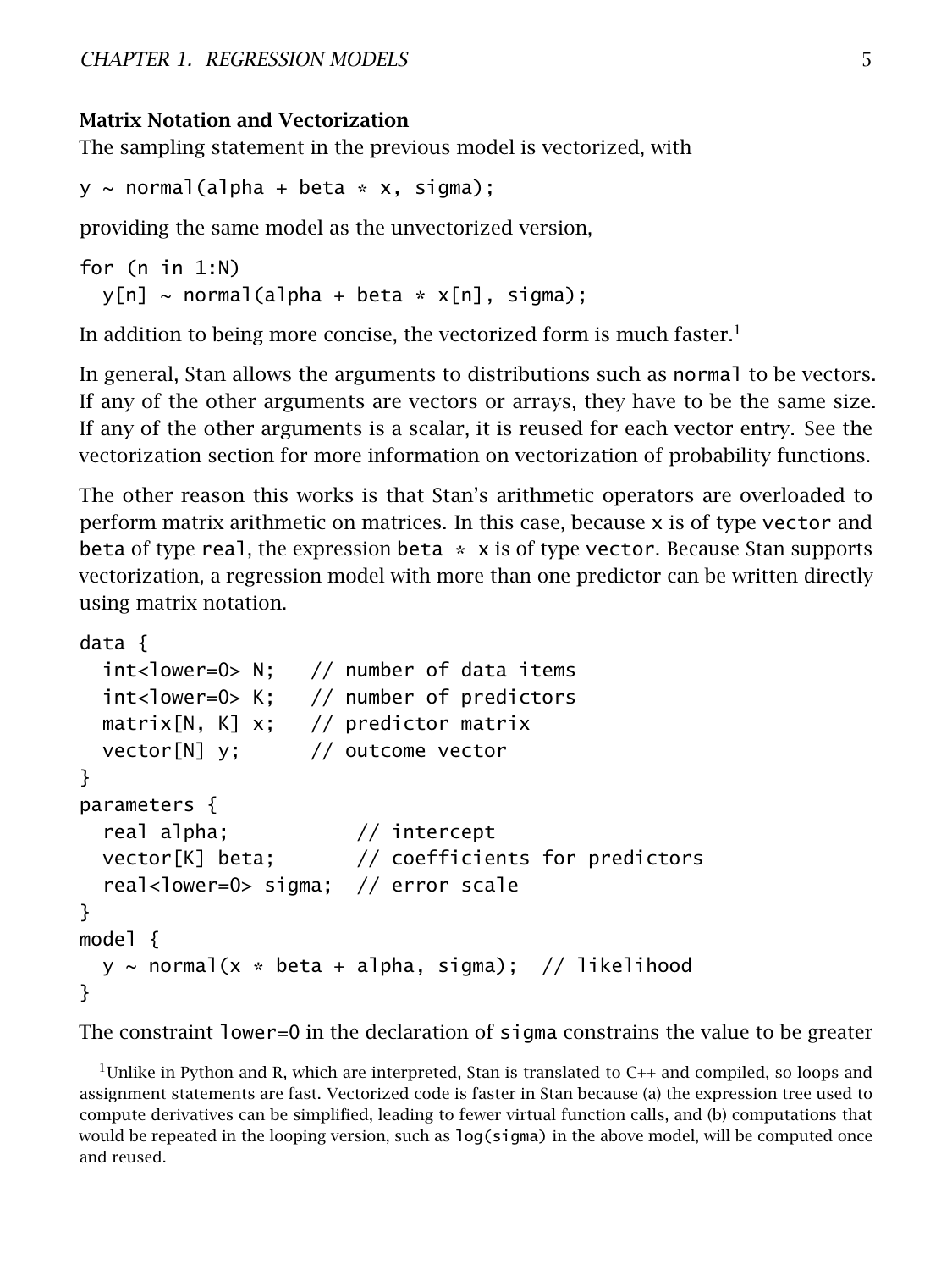than or equal to 0. With no prior in the model block, the effect is an improper prior on non-negative real numbers. Although a more informative prior may be added, improper priors are acceptable as long as they lead to proper posteriors.

In the model above, x is an  $N \times K$  matrix of predictors and beta a *K*-vector of coefficients, so x \* beta is an *N*-vector of predictions, one for each of the *N* data items. These predictions line up with the outcomes in the *N*-vector y, so the entire model may be written using matrix arithmetic as shown. It would be possible to include a column of ones the data matrix x and remove the alpha parameter.

The sampling statement in the model above is just a more efficient, vector-based approach to coding the model with a loop, as in the following statistically equivalent model.

```
model {
  for (n in 1:N)
    y[n] \sim normal(x[n] * beta, sigma);
}
```
With Stan's matrix indexing scheme,  $x[n]$  picks out row n of the matrix x; because beta is a column vector, the product  $x[n]$  \* beta is a scalar of type real.

Intercepts as Inputs

In the model formulation

 $y \sim$  normal(x  $*$  beta, sigma);

there is no longer an intercept coefficient alpha. Instead, we have assumed that the first column of the input matrix  $x$  is a column of 1 values. This way, beta[1] plays the role of the intercept. If the intercept gets a different prior than the slope terms, then it would be clearer to break it out. It is also slightly more efficient in its explicit form with the intercept variable singled out because there's one fewer multiplications; it should not make that much of a difference to speed, though, so the choice should be based on clarity.

# <span id="page-12-0"></span>1.2. The QR Reparameterization

In the previous example, the linear predictor can be written as  $\eta = x\beta$ , where  $\eta$  is a *N*-vector of predictions, *x* is a *N* × *K* matrix, and *β* is a *K*-vector of coefficients. Presuming  $N \geq K$ , we can exploit the fact that any design matrix x can be decomposed using the thin QR decomposition into an orthogonal matrix *Q* and an upper-triangular matrix *R*, i.e.  $x = QR$ .

The functions qr\_thin\_Q and qr\_thin\_R implement the thin QR decomposition,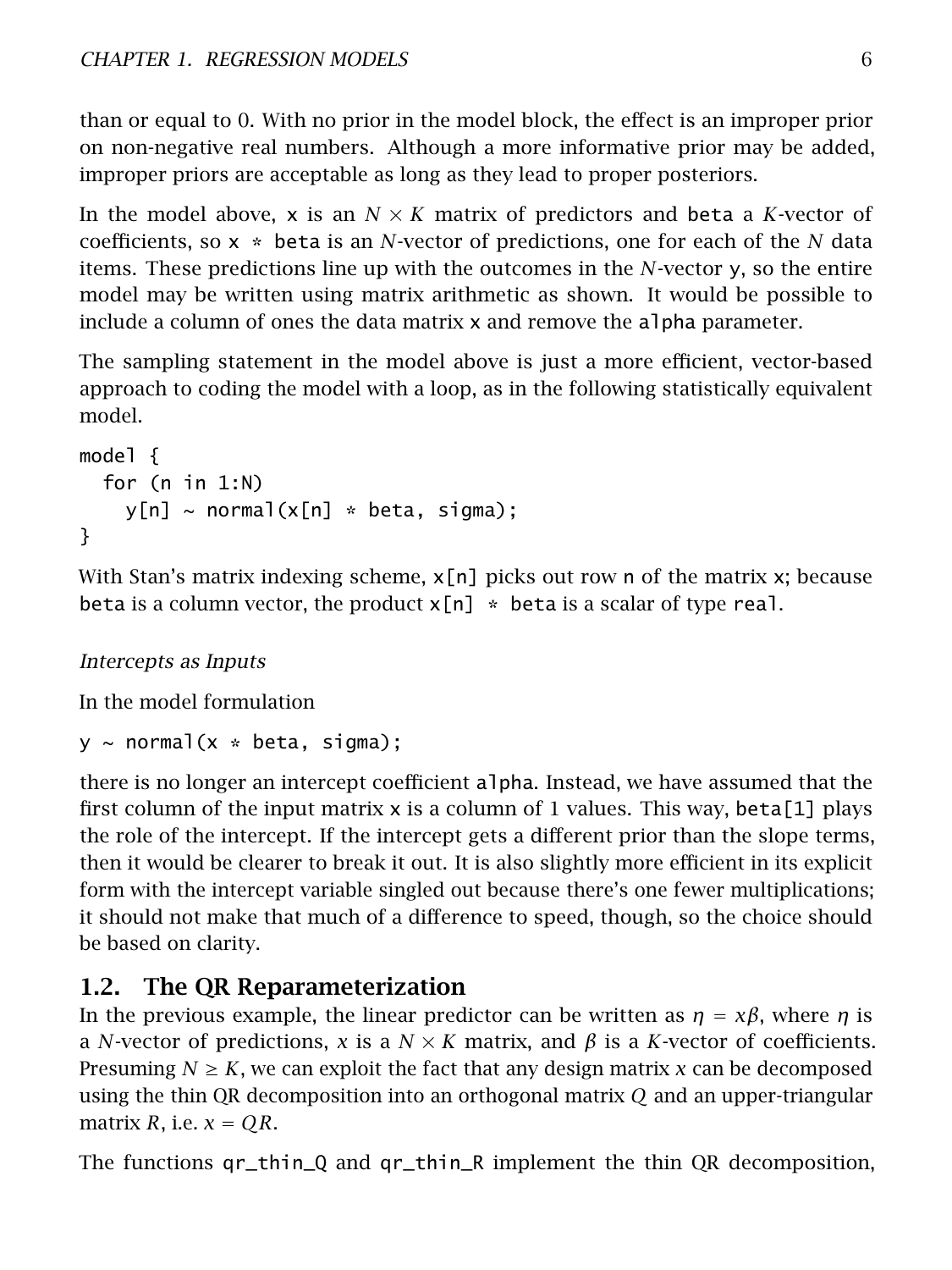```
which is to be preferred to the fat QR decomposition that would be obtained by
using qr_Q and qr_R, as the latter would more easily run out of memory (see the
Stan Functions Reference for more information on the qr_thin_Q and qr_thin_R
√
functions). In practice, it is best to write x = Q^*R^* where Q^* = Q * \sqrt{n-1} and
R<sup>*</sup> = \frac{1}{\sqrt{n-1}}R. Thus, we can equivalently write η = xβ = QRβ = Q<sup>*</sup>R<sup>*</sup>β. If we let
θ = R<sup>*</sup>β, then we have η = Q<sup>*</sup>θ and β = R<sup>*−1</sup>θ. In that case, the previous Stan
program becomes
```

```
data {
 int<lower=0> N; // number of data items
 int<lower=0> K; // number of predictors
 matrix[N, K] x; // predictor matrix
 vector[N] y; // outcome vector
}
transformed data {
 matrix[N, K] Q_ast;
 matrix[K, K] R_ast;
 matrix[K, K] R_ast_inverse;
 // thin and scale the QR decomposition
 Q_ast = qr_thin_Q(x) * sqrt(N - 1);
 R_{a}st = qr_thin_R(x) / sqrt(N - 1);
 R_ast_inverse = inverse(R_ast);
}
parameters {
 real alpha; // intercept
 vector[K] theta; // coefficients on Q_ast
 real<lower=0> sigma; // error scale
}
model {
 y \sim normal(Q_ast * theta + alpha, sigma); // likelihood
}
generated quantities {
 vector[K] beta;
 beta = R_ast_inverse * theta; // coefficients on x
}
```
Since this Stan program generates equivalent predictions for *y* and the same posterior distribution for *α*, *β*, and *σ* as the previous Stan program, many wonder why the version with this QR reparameterization performs so much better in practice, often both in terms of wall time and in terms of effective sample size. The reasoning is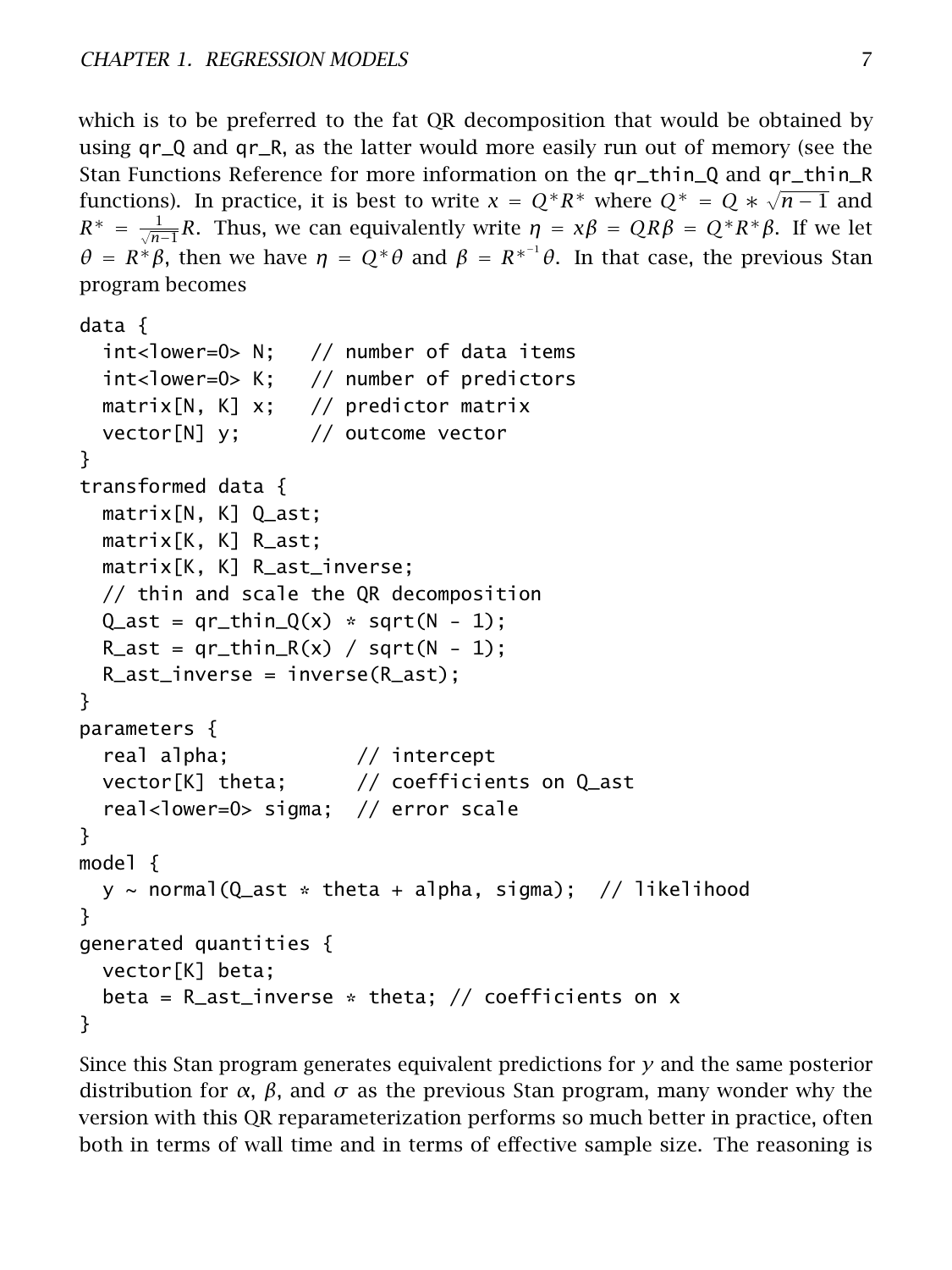threefold:

- 1. The columns of *Q*<sup>∗</sup> are orthogonal whereas the columns of *x* generally are not. Thus, it is easier for a Markov Chain to move around in *θ*-space than in *β*-space.
- 2. The columns of *Q*<sup>∗</sup> have the same scale whereas the columns of *x* generally do not. Thus, a Hamiltonian Monte Carlo algorithm can move around the parameter space with a smaller number of larger steps
- 3. Since the covariance matrix for the columns of *Q*<sup>∗</sup> is an identity matrix, *θ* typically has a reasonable scale if the units of  $y$  are also reasonable. This also helps HMC move efficiently without compromising numerical accuracy.

Consequently, this QR reparameterization is recommended for linear and generalized linear models in Stan whenever *K >* 1 and you do not have an informative prior on the location of *β*. It can also be worthwhile to subtract the mean from each column of *x* before obtaining the QR decomposition, which does not affect the posterior distribution of *θ* or *β* but does affect *α* and allows you to interpret *α* as the expectation of *y* in a linear model.

# <span id="page-14-0"></span>1.3. Priors for Coefficients and Scales

See our [general discussion of priors](https://github.com/stan-dev/stan/wiki/Prior-Choice-Recommendations) for tips on priors for parameters in regression models.

Later sections discuss [univariate hierarchical priors](#page-25-0) and [multivariate hierarchical](#page-30-1) [priors,](#page-30-1) as well as [priors used to identify models.](#page-30-0)

However, as described in [QR-reparameterization section,](#page-12-0) if you do not have an informative prior on the *location* of the regression coefficients, then you are better off reparameterizing your model so that the regression coefficients are a generated quantity. In that case, it usually does not matter much what prior is used on on the reparameterized regression coefficients and almost any weakly informative prior that scales with the outcome will do.

# <span id="page-14-1"></span>1.4. Robust Noise Models

The standard approach to linear regression is to model the noise term  $\epsilon$  as having a normal distribution. From Stan's perspective, there is nothing special about normally distributed noise. For instance, robust regression can be accommodated by giving the noise term a Student-*t* distribution. To code this in Stan, the sampling distribution is changed to the following.

```
data {
  ...
  real<lower=0> nu:
```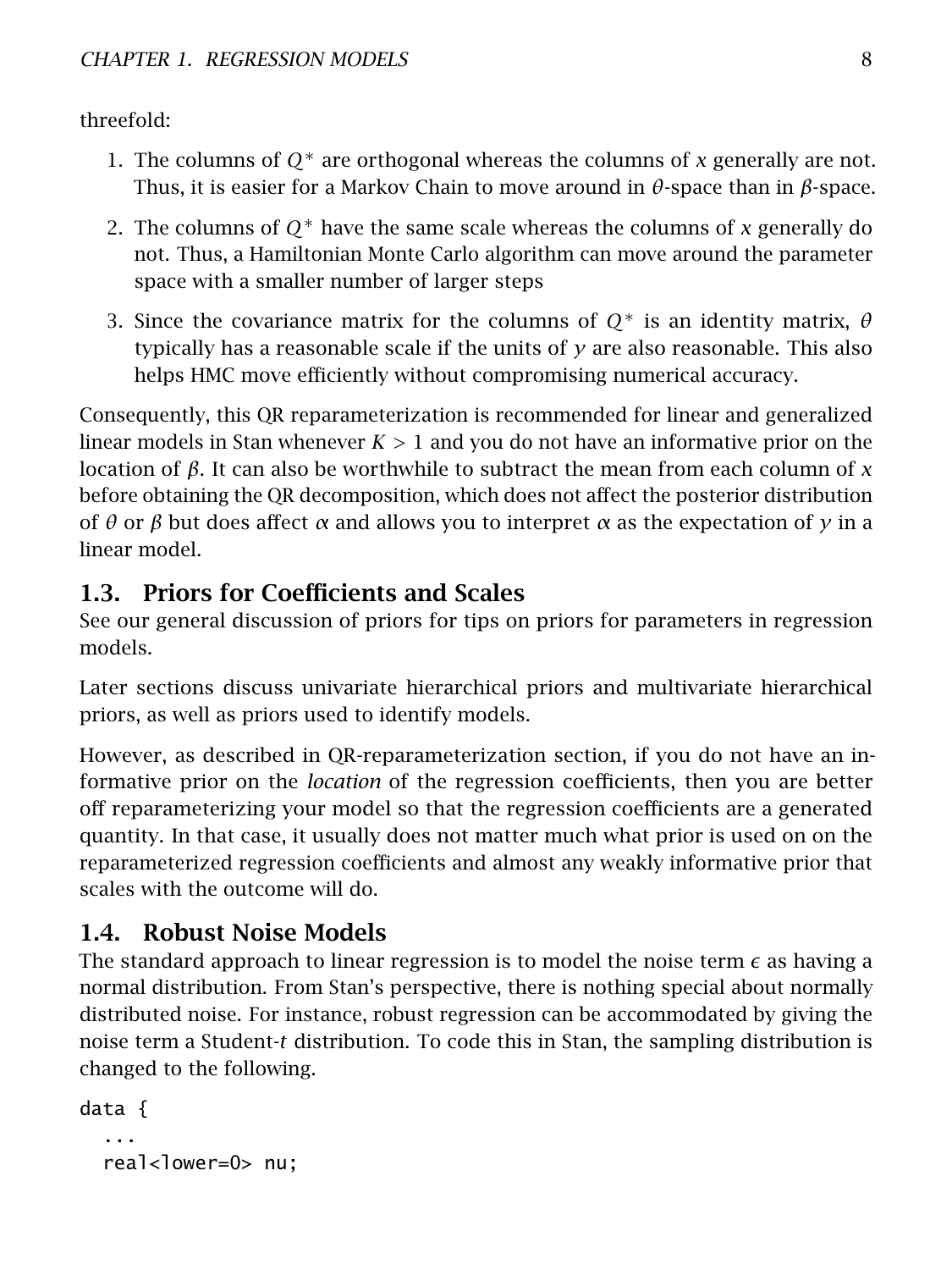```
}
...
model {
  y \sim student_t(nu, alpha + beta * x, sigma);
}
```
The degrees of freedom constant nu is specified as data.

# <span id="page-15-0"></span>1.5. Logistic and Probit Regression

For binary outcomes, either of the closely related logistic or probit regression models may be used. These generalized linear models vary only in the link function they use to map linear predictions in  $(-\infty, \infty)$  to probability values in  $(0, 1)$ . Their respective link functions, the logistic function and the standard normal cumulative distribution function, are both sigmoid functions (i.e., they are both *S*-shaped).

A logistic regression model with one predictor and an intercept is coded as follows.

```
data {
  int <lower=0> N:
  vector[N] x;
  int <lower=0,upper=1> y[N];
}
parameters {
  real alpha;
  real beta;
}
model {
  y \sim bernoulli_logit(alpha + beta * x);
}
```
The noise parameter is built into the Bernoulli formulation here rather than specified directly.

Logistic regression is a kind of generalized linear model with binary outcomes and the log odds (logit) link function, defined by

$$
logit(v) = log\left(\frac{v}{1-v}\right).
$$

The inverse of the link function appears in the model:

$$
logit^{-1}(u) = inv\_logit(u) = \frac{1}{1 + exp(-u)}.
$$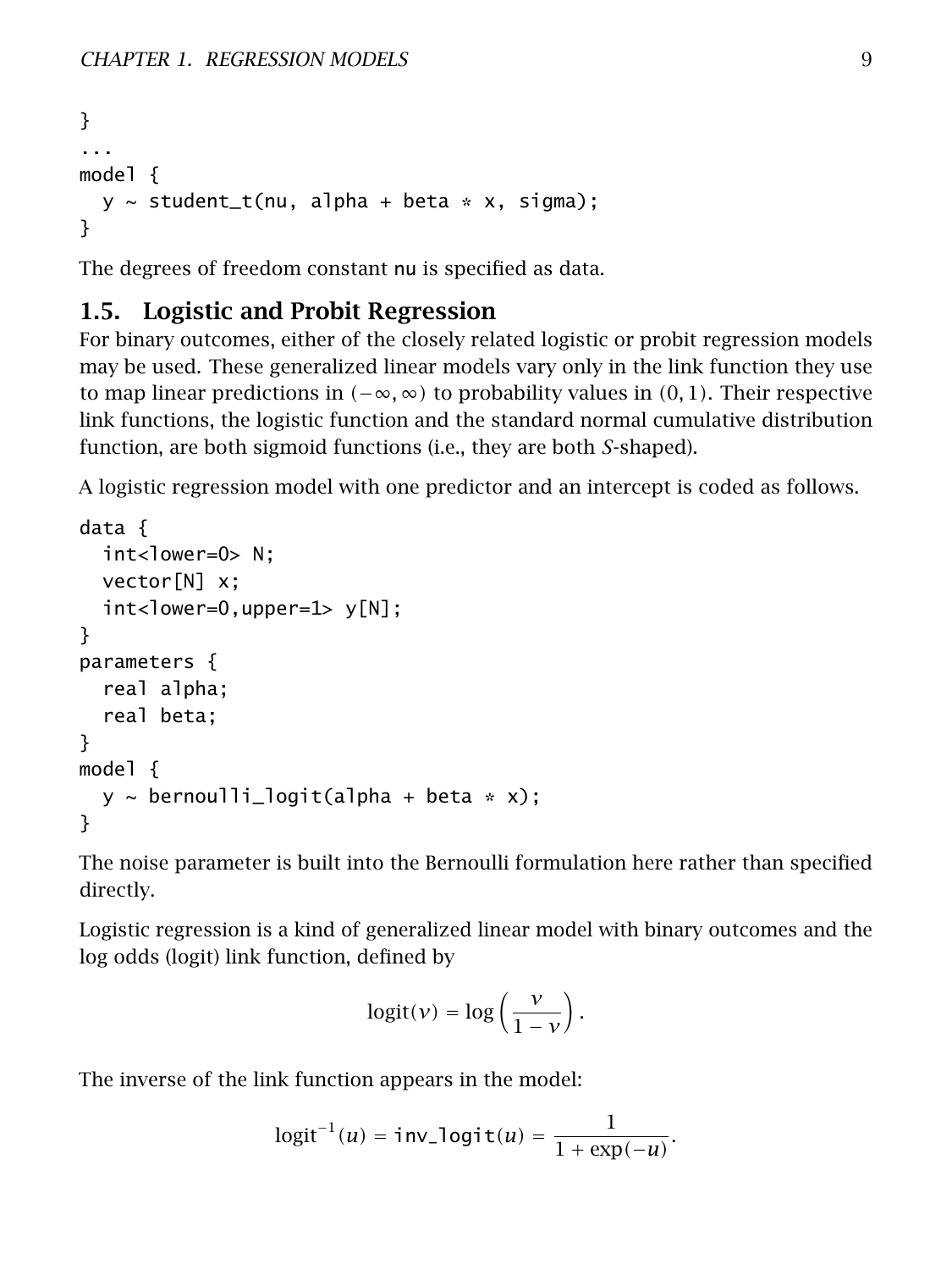The model formulation above uses the logit-parameterized version of the Bernoulli distribution, which is defined by

```
bernoulli_logit(y | \alpha) = bernoulli(y | logit^{-1}(\alpha)).
```
The formulation is also vectorized in the sense that alpha and beta are scalars and x is a vector, so that alpha  $+$  beta  $*$  x is a vector. The vectorized formulation is equivalent to the less efficient version

```
for (n in 1:N)
  y[n] \sim bernoulli_logit(alpha + beta * x[n]);
```
Expanding out the Bernoulli logit, the model is equivalent to the more explicit, but less efficient and less arithmetically stable

```
for (n in 1:N)
 y[n] \sim bernoulli(inv_logit(alpha + beta * x[n]));
```
Other link functions may be used in the same way. For example, probit regression uses the cumulative normal distribution function, which is typically written as

$$
\Phi(x) = \int_{-\infty}^{x} \text{normal}(y \mid 0, 1) \, dy.
$$

The cumulative standard normal distribution function  $\Phi$  is implemented in Stan as the function Phi. The probit regression model may be coded in Stan by replacing the logistic model's sampling statement with the following.

 $y[n] \sim$  bernoulli(Phi(alpha + beta \*  $x[n])$ );

A fast approximation to the cumulative standard normal distribution function  $\Phi$  is implemented in Stan as the function Phi\_approx. [2](#page-16-1) The approximate probit regression model may be coded with the following.

```
y[n] \sim bernoulli(Phi_approx(alpha + beta * x[n]));
```
# 1.6. Multi-Logit Regression

Multiple outcome forms of logistic regression can be coded directly in Stan. For instance, suppose there are *K* possible outcomes for each output variable  $y_n$ . Also suppose that there is a *D*-dimensional vector  $x_n$  of predictors for  $y_n$ . The multi-logit model with normal*(*0*,* 5*)* priors on the coefficients is coded as follows.

<span id="page-16-1"></span> $2$ The Phi<sub>lapprox</sub> function is a rescaled version of the inverse logit function, so while the scale is roughly the same Φ, the tails do not match.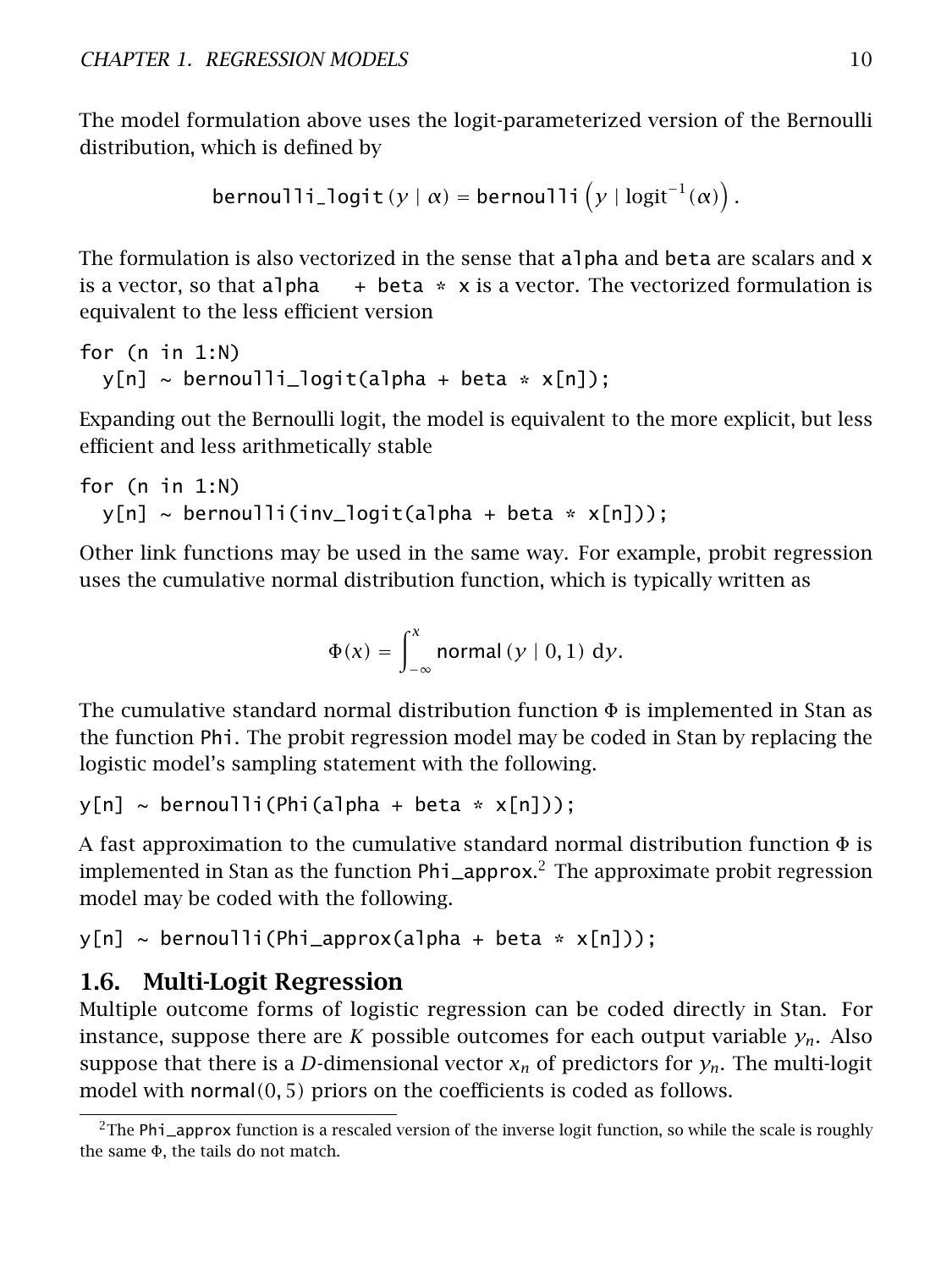```
data {
  int K;
  int N;
  int D;
  int y[N];
  matrix[N, D] x;
}
parameters {
  matrix[D, K] beta;
}
model {
  matrix[N, K] \times beta = x * beta;to\_vector(beta) \sim normal(0, 5);
  for (n in 1:N)
    y[n] \sim categorical\_logit(x_beta[n]');
}
```
The prior on beta is coded in vectorized form. As of Stan 2.18, the categorical-logit distribution is not vectorized for parameter arguments, so the loop is required. The matrix multiplication is pulled out to define a local variable for all of the predictors for efficiency. Like the Bernoulli-logit, the categorical-logit distribution applies softmax internally to convert an arbitrary vector to a simplex,

```
categorical_logit (y | \alpha) = categorical (y | \text{softmax}(\alpha)),
```
where

```
softmax(u) = exp(u)/sum(exp(u)).
```
The categorical distribution with log-odds (logit) scaled parameters used above is equivalent to writing

```
y[n] \sim \text{categorical}(\text{softmax}(x[n] * \text{beta}));
```
# Constraints on Data Declarations

The data block in the above model is defined without constraints on sizes K, N, and D or on the outcome array y. Constraints on data declarations provide error checking at the point data are read (or transformed data are defined), which is before sampling begins. Constraints on data declarations also make the model author's intentions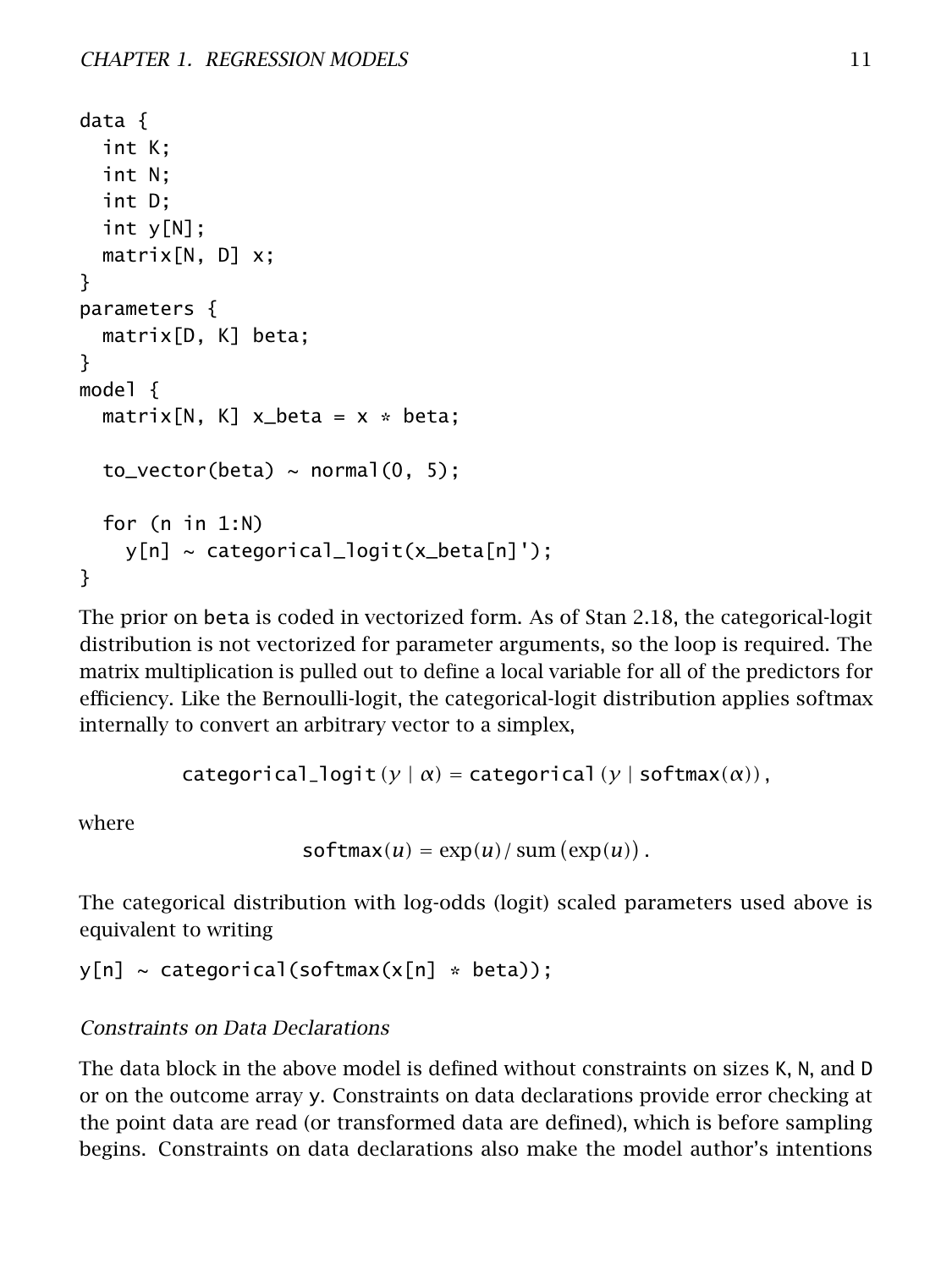more explicit, which can help with readability. The above model's declarations could be tightened to

```
int <lower = 2> K;
int < lower = 0> N;
int < lower = 1> D;
int<lower = 1, upper = K > y[N];
```
These constraints arise because the number of categories, K, must be at least two in order for a categorical model to be useful. The number of data items, N, can be zero, but not negative; unlike R, Stan's for-loops always move forward, so that a loop extent of 1:N when N is equal to zero ensures the loop's body will not be executed. The number of predictors, D, must be at least one in order for beta  $* x[n]$  to produce an appropriate argument for softmax(). The categorical outcomes  $y[n]$  must be between 1 and K in order for the discrete sampling to be well defined.

Constraints on data declarations are optional. Constraints on parameters declared in the parameters block, on the other hand, are *not* optional—they are required to ensure support for all parameter values satisfying their constraints. Constraints on transformed data, transformed parameters, and generated quantities are also optional.

# Identifiability

Because softmax is invariant under adding a constant to each component of its input, the model is typically only identified if there is a suitable prior on the coefficients.

An alternative is to use  $(K-1)$ -vectors by fixing one of them to be zero. The [partially](#page-66-0) [known parameters section](#page-66-0) discusses how to mix constants and parameters in a vector. In the multi-logit case, the parameter block would be redefined to use *(K* − 1*)*-vectors

```
parameters {
 matrix[K - 1, D] beta_raw;}
```
and then these are transformed to parameters to use in the model. First, a transformed data block is added before the parameters block to define a row vector of zero values,

```
transformed data {
  row\_vector[D] zeros = rep_row_vector(0, D);
}
```
which can then be appended to beta\_row to produce the coefficient matrix beta,

```
transformed parameters {
 matrix[K, D] beta;
 beta = append_row(beta_raw, zeros);
```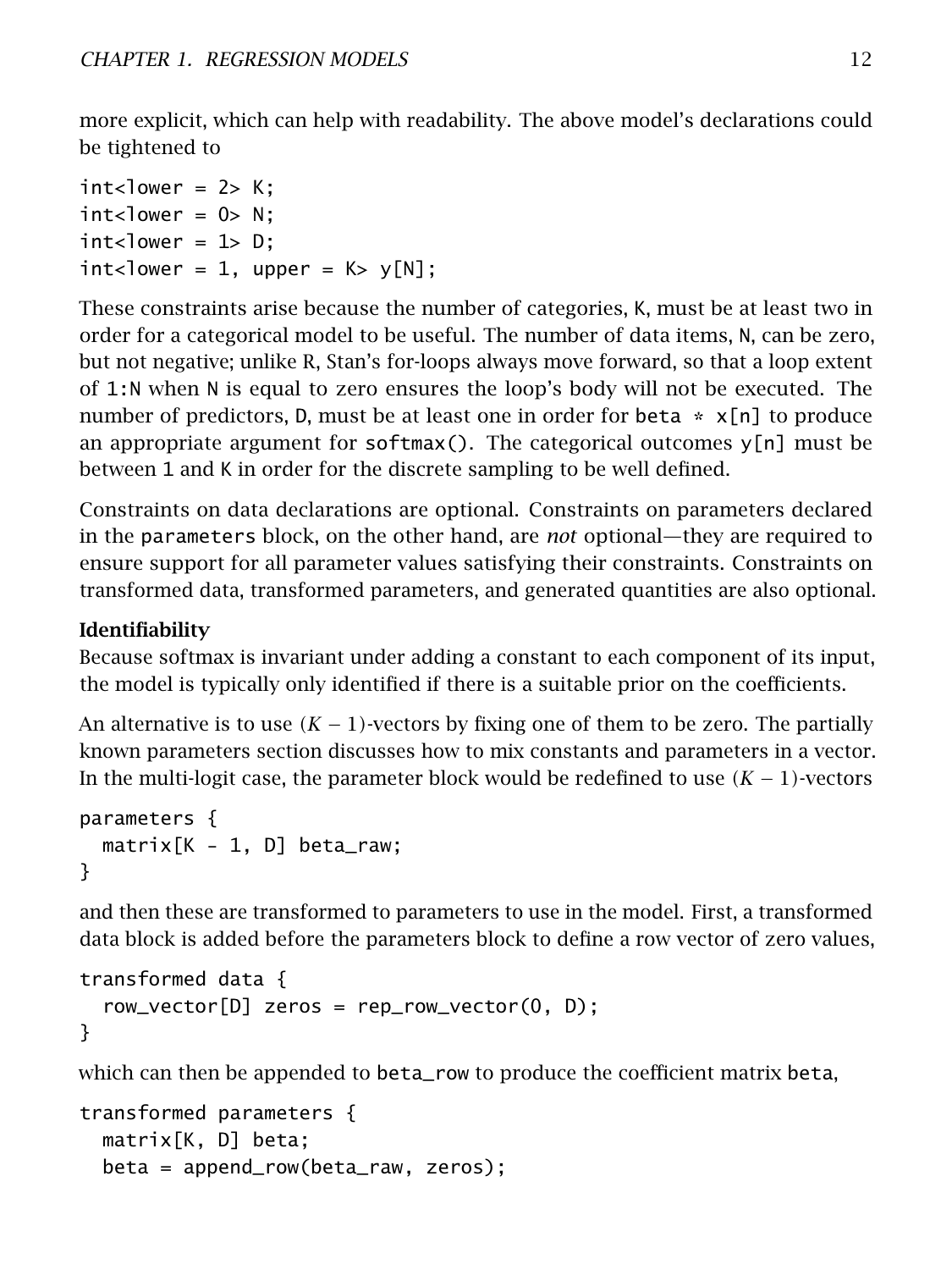# }

The rep\_row\_vector(0, D) call creates a row vector of size D with all entries set to zero. The derived matrix beta is then defined to be the result of appending the rowvector zeros as a new row at the end of beta\_raw; the row vector zeros is defined as transformed data so that it doesn't need to be constructed from scratch each time it is used.

This is not the same model as using *K*-vectors as parameters, because now the prior only applies to  $(K - 1)$ -vectors. In practice, this will cause the maximum likelihood solutions to be different and also the posteriors to be slightly different when taking priors centered around zero, as is typical for regression coefficients.

# <span id="page-19-0"></span>1.7. Parameterizing Centered Vectors

It is often convenient to define a parameter vector  $\beta$  that is centered in the sense of satisfying the sum-to-zero constraint,

$$
\sum_{k=1}^K \beta_k = 0.
$$

Such a parameter vector may be used to identify a multi-logit regression parameter vector (see the [multi-logit section](#page-16-0) for details), or may be used for ability or difficulty parameters (but not both) in an IRT model (see the [item-response model section](item-response-models.section) for details).

### *K* − 1 Degrees of Freedom

There is more than one way to enforce a sum-to-zero constraint on a parameter vector, the most efficient of which is to define the *K*-th element as the negation of the sum of the elements 1 through  $K - 1$ .

```
parameters {
 vector[K-1] beta_raw;
  ...
transformed parameters {
 vector[K] beta = append_row(beta_raw, -sum(beta_raw));
  ...
```
Placing a prior on beta\_raw in this parameterization leads to a subtly different posterior than that resulting from the same prior on beta in the original parameterization without the sum-to-zero constraint. Most notably, a simple prior on each component of beta\_raw produces different results than putting the same prior on each component of an unconstrained *K*-vector beta. For example, providing a normal*(*0*,* 5*)* prior on beta will produce a different posterior mode than placing the same prior on beta\_raw.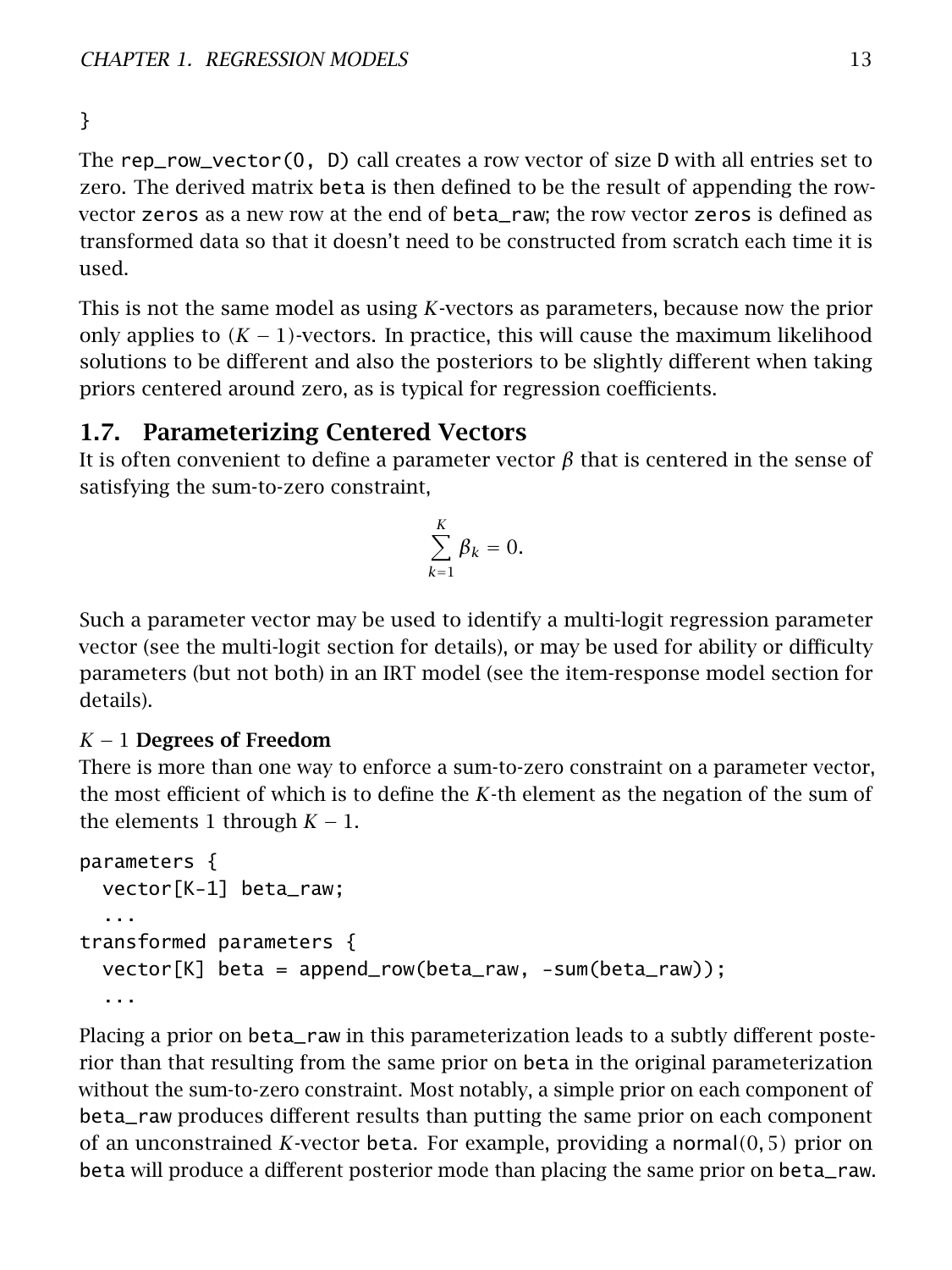# Marginal distribution of sum-to-zero components

On the Stan forums, Aaron Goodman provided the following code to produce a prior with standard normal marginals on the components of beta,

```
model {
  beta \sim normal(0, inv(sqrt(1 - inv(K))));
  ...
```
The components are not independent, as they must sum zero. No Jacobian is required because summation and negation are linear operations (and thus have constant Jacobians).

To generate distributions with marginals other than standard normal, the resulting beta may be scaled by some factor sigma and translated to some new location mu.

# QR Decomposition

Aaron Goodman, on the Stan forums, also provided this approach, which calculates a QR decomposition in the transformed data block, then uses it to transform to a sum-to-zero parameter x,

```
transformed data{
 matrix[K, K] A = diag_matrix(rep_vector(1,K));
 matrix[K, K-1] A_qr;
 for (i in 1:K-1) A[K, i] = -1;
 A[K,K] = 0;A_qr = qr_Q(A)[, 1:(K-1)];
}
parameters {
 vector[K-1] beta_raw;
}
transformed parameters{
  vector[K] beta = A_qr * beta_raw;
}
model {
 beta_raw ~ normal(0, inv(sqrt(1 - inv(K))));
}
```
This produces a marginal standard normal distribution on the values of beta, which will sum to zero by construction of the QR decomposition.

# Translated and Scaled Simplex

An alternative approach that's less efficient, but amenable to a symmetric prior, is to offset and scale a simplex.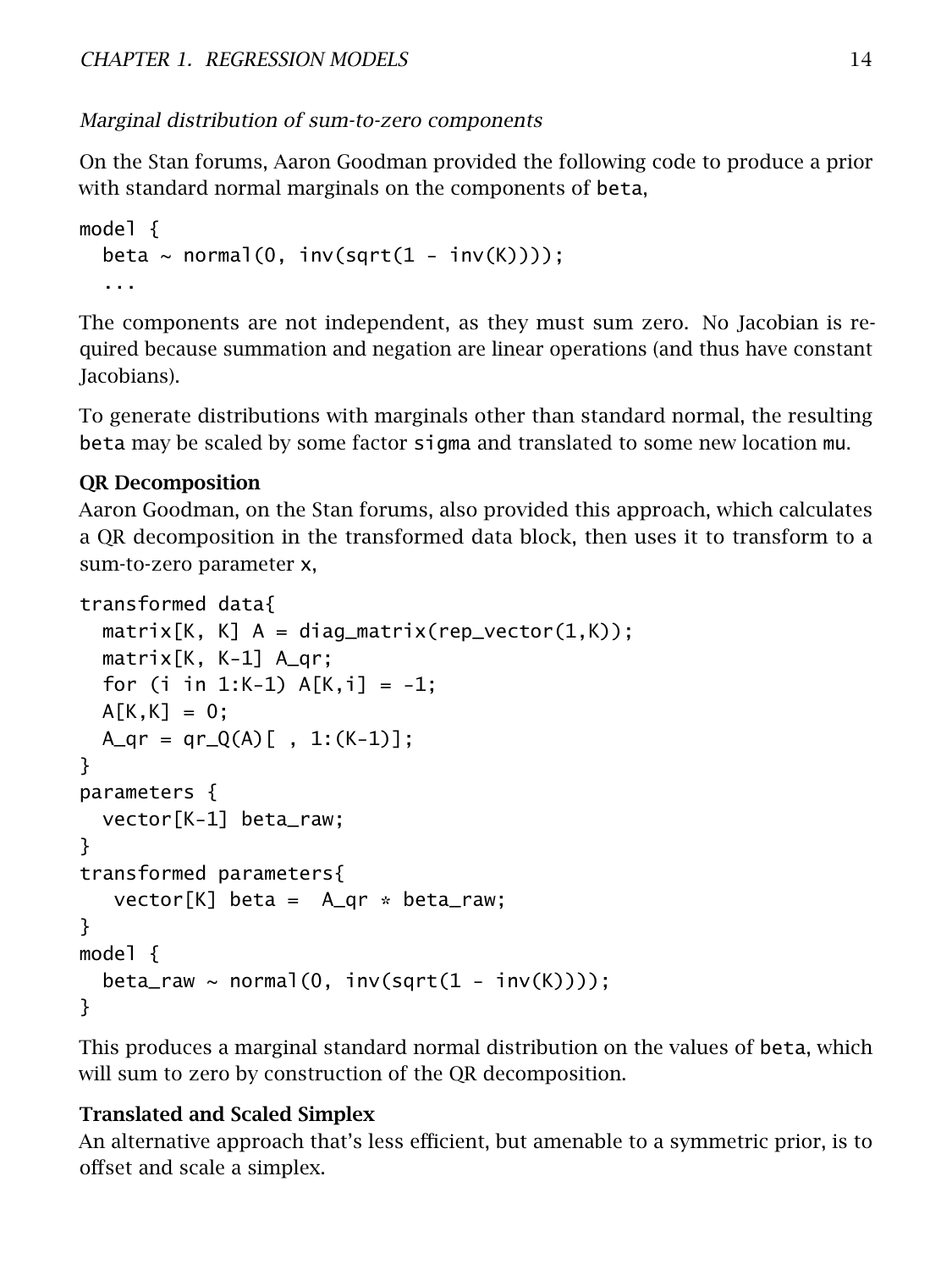```
parameters {
  simplex[K] beta_raw;
  real beta_scale;
  ...
transformed parameters {
 vector[K] beta;
 beta = beta_scale * (beta_raw - inv(K));
  ...
```
Here inv(K) is just a short way to write 1.0 / K. Given that beta\_raw sums to 1 because it is a simplex, the elementwise subtraction of  $inv(K)$  is guaranteed to sum to zero. Because the magnitude of the elements of the simplex is bounded, a scaling factor is required to provide beta with *K* degrees of freedom necessary to take on every possible value that sums to zero.

With this parameterization, a Dirichlet prior can be placed on beta\_raw, perhaps uniform, and another prior put on beta\_scale, typically for "shrinkage."

## Soft Centering

Adding a prior such as  $\beta \sim$  normal $(0, \sigma)$  will provide a kind of soft centering of a parameter vector  $\beta$  by preferring, all else being equal, that  $\sum_{k=1}^K \beta_k = 0.$  This approach is only guaranteed to roughly center if  $\beta$  and the elementwise addition  $\beta + c$  for a scalar constant *c* produce the same likelihood (perhaps by another vector  $\alpha$  being transformed to  $\alpha - c$ , as in the IRT models). This is another way of achieving a symmetric prior.

# <span id="page-21-0"></span>1.8. Ordered Logistic and Probit Regression

Ordered regression for an outcome  $y_n \in \{1, ..., k\}$  with predictors  $x_n \in \mathbb{R}^D$  is determined by a single coefficient vector  $\beta \in \mathbb{R}^D$  along with a sequence of cutpoints *c* ∈  $\mathbb{R}^{K-1}$  sorted so that *c*<sub>*d*</sub> < *c*<sub>*d*+1</sub>. The discrete output is *k* if the linear predictor  $x_n\beta$ falls between  $c_{k-1}$  and  $c_k$ , assuming  $c_0 = -\infty$  and  $c_k = \infty$ . The noise term is fixed by the form of regression, with examples for ordered logistic and ordered probit models.

### Ordered Logistic Regression

The ordered logistic model can be coded in Stan using the ordered data type for the cutpoints and the built-in ordered\_logistic distribution.

```
data {
 int<lower=2> K:
 int<lower=0> N:
 int<lower=1> D:
 int <lower=1,upper=K> y[N];
```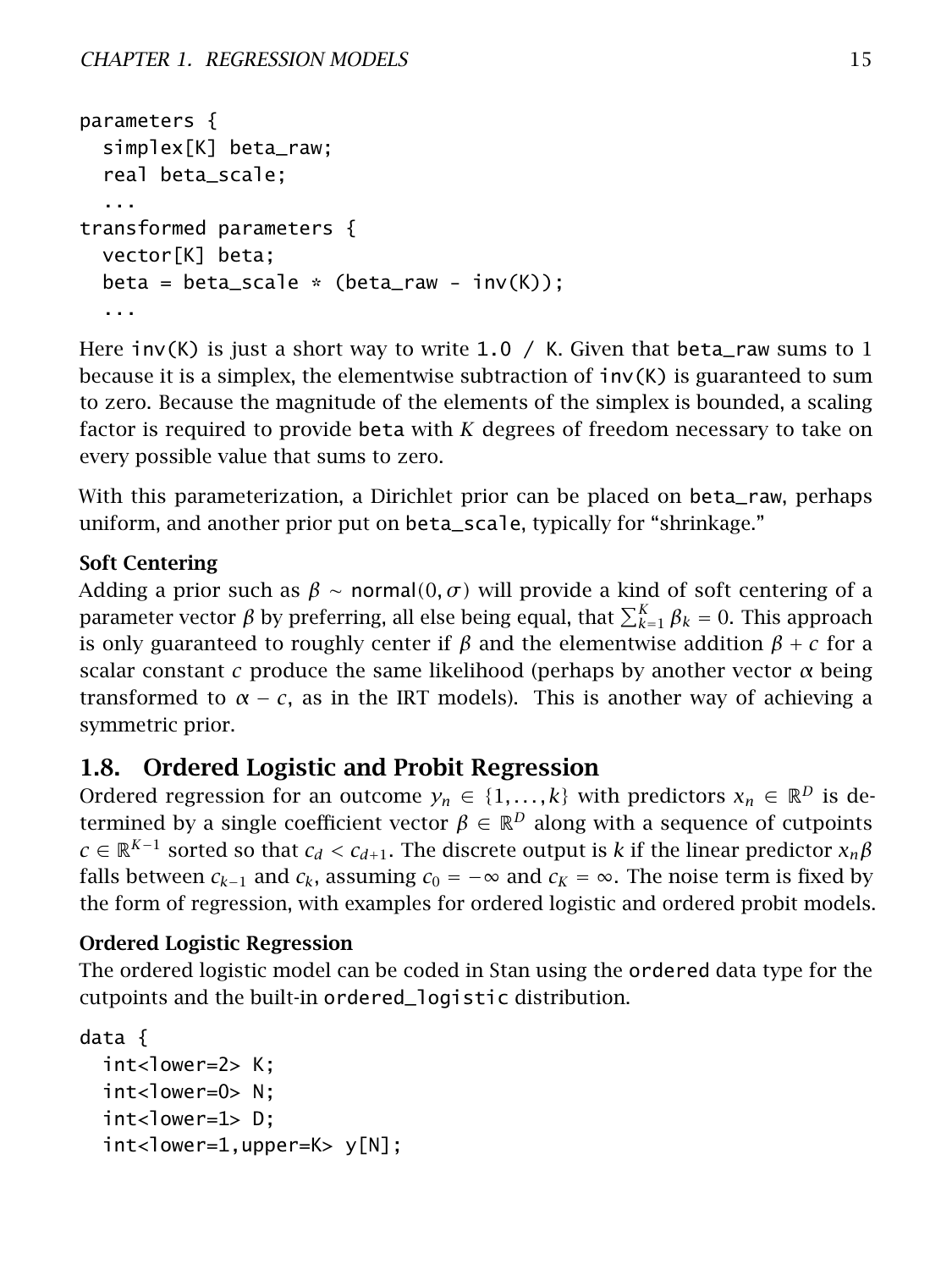```
row_vector[D] x[N];
}
parameters {
  vector[D] beta;
  ordered[K-1] c;
}
model {
  for (n in 1:N)
    y[n] \sim \text{ordered\_logistic}(x[n] \cdot \text{beta}, c);
}
```
The vector of cutpoints c is declared as ordered  $[K-1]$ , which guarantees that  $c[K]$  is less than  $c[k+1]$ .

If the cutpoints were assigned independent priors, the constraint effectively truncates the joint prior to support over points that satisfy the ordering constraint. Luckily, Stan does not need to compute the effect of the constraint on the normalizing term because the probability is needed only up to a proportion.

### Ordered Probit

An ordered probit model could be coded in exactly the same way by swapping the cumulative logistic (inv\_logit) for the cumulative normal (Phi).

```
data {
  int<lower=2> K:
  int<lower=0> N;
  int<lower=1> D;
  int <lower=1,upper=K> y[N];
  row_vector[D] x[N];
}
parameters {
  vector[D] beta;
  ordered[K-1] c;
}
model {
  vector[K] theta;
  for (n in 1:N) {
    real eta;
    eta = x[n] * beta;theta[1] = 1 - Phi(eta - c[1]);
```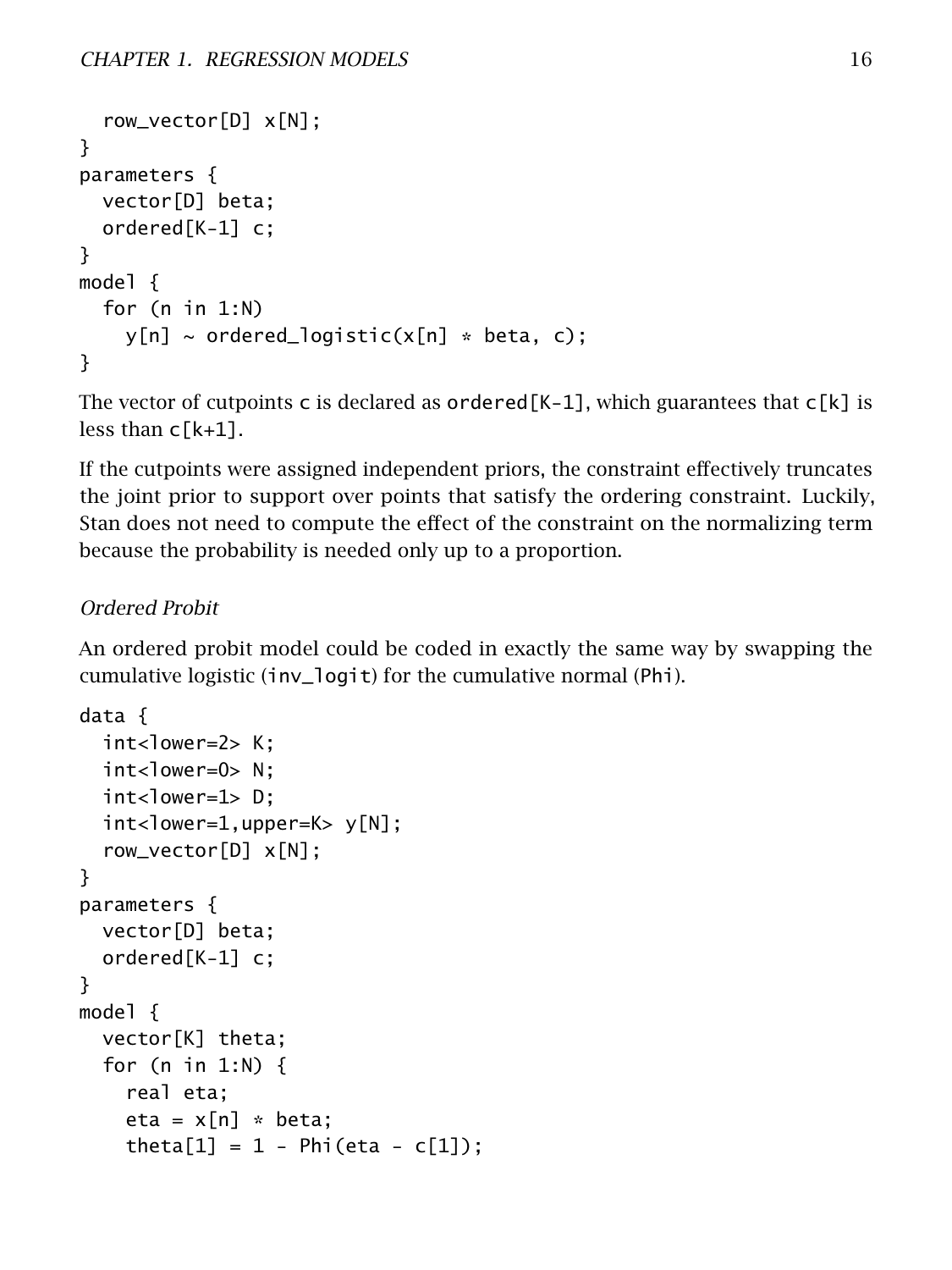```
for (k in 2:(K-1))
      theta[k] = Phi(eta - c[k-1]) - Phi(eta - c[k]);
    theta[K] = Phi(eta - c[K-1]);
    y[n] \sim categorical(theta);
 }
}
```
The logistic model could also be coded this way by replacing Phi with inv\_logit, though the built-in encoding based on the softmax transform is more efficient and more numerically stable. A small efficiency gain could be achieved by computing the values Phi(eta -  $c[k]$ ) once and storing them for re-use.

# <span id="page-23-0"></span>1.9. Hierarchical Logistic Regression

The simplest multilevel model is a hierarchical model in which the data are grouped into *L* distinct categories (or levels). An extreme approach would be to completely pool all the data and estimate a common vector of regression coefficients *β*. At the other extreme, an approach with no pooling assigns each level *l* its own coefficient vector  $β$ <sub>l</sub> that is estimated separately from the other levels. A hierarchical model is an intermediate solution where the degree of pooling is determined by the data and a prior on the amount of pooling.

Suppose each binary outcome  $y_n \in \{0, 1\}$  has an associated level,  $ll_n \in \{1, \ldots, L\}$ . Each outcome will also have an associated predictor vector  $x_n \in \mathbb{R}^D$ . Each level *l* gets its own coefficient vector  $\beta_l \in \mathbb{R}^D$ . The hierarchical structure involves drawing the coefficients  $\beta_{l,d} \in \mathbb{R}$  from a prior that is also estimated with the data. This hierarchically estimated prior determines the amount of pooling. If the data in each level are similar, strong pooling will be reflected in low hierarchical variance. If the data in the levels are dissimilar, weaker pooling will be reflected in higher hierarchical variance.

The following model encodes a hierarchical logistic regression model with a hierarchical prior on the regression coefficients.

```
data {
 int<lower=1> D:
 int<lower=0> N;
 int<lower=1> L;
 int <lower=0,upper=1> y[N];
 int <lower=1,upper=L> 11[N];
  row_vector[D] x[N];
}
parameters {
  real mu[D];
```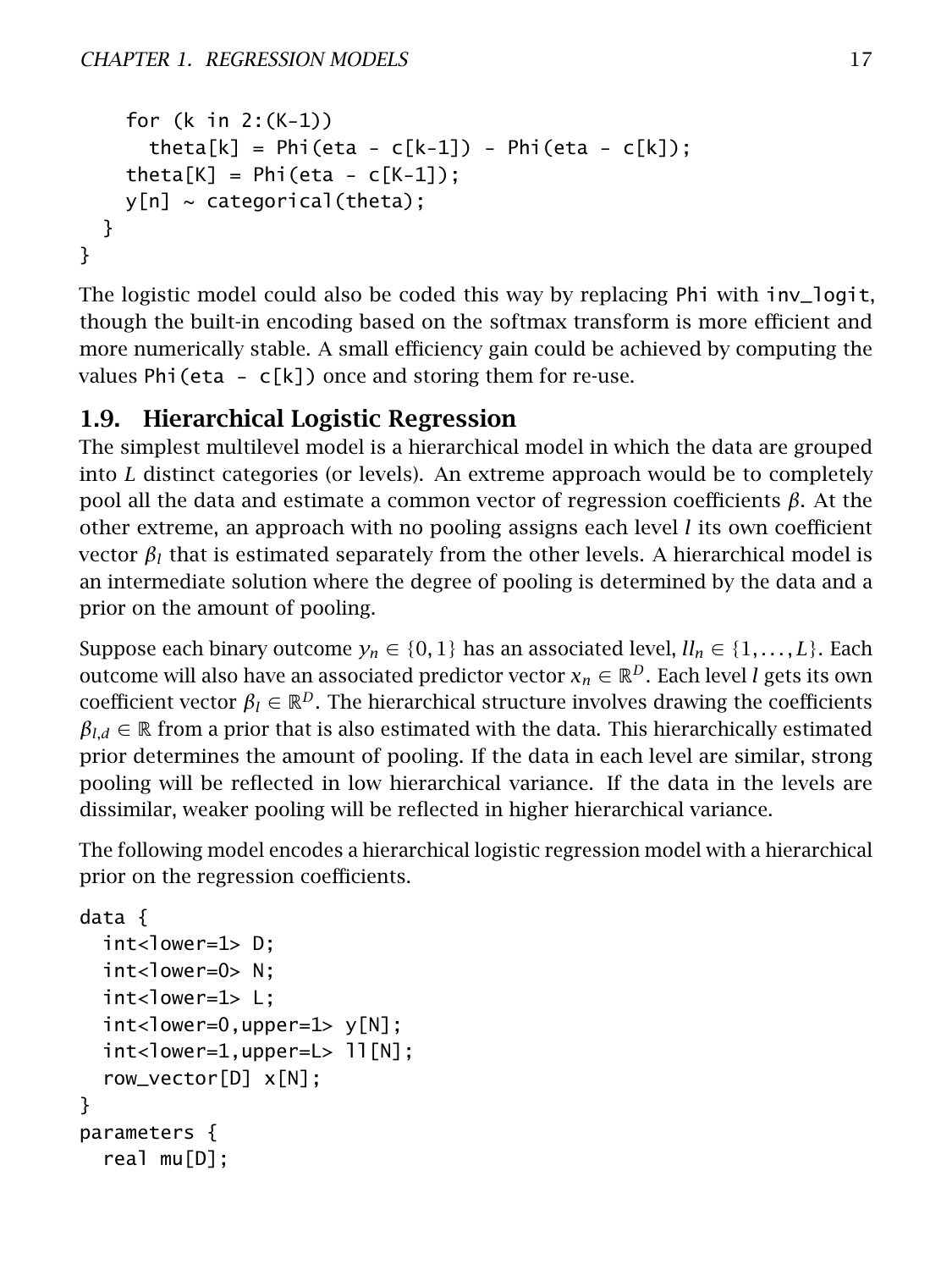```
real<lower=0> sigma[D];
  vector[D] beta[L];
}
model {
  for (d in 1:D) {
    mu[d] \sim normal(0, 100);
    for (l in 1:L)
      beta[1,d] \sim normal(mu[d], signal[d]);
  }
  for (n in 1:N)
    y[n] \sim bernoulli(inv_logit(x[n] * beta[ll[n]]));
}
```
The standard deviation parameter sigma gets an implicit uniform prior on  $(0, \infty)$ because of its declaration with a lower-bound constraint of zero. Stan allows improper priors as long as the posterior is proper. Nevertheless, it is usually helpful to have informative or at least weakly informative priors for all parameters; see the [regression](#page-14-0) [priors section](#page-14-0) for recommendations on priors for regression coefficients and scales.

# Optimizing the Model

Where possible, vectorizing sampling statements leads to faster log probability and derivative evaluations. The speed boost is not because loops are eliminated, but because vectorization allows sharing subcomputations in the log probability and gradient calculations and because it reduces the size of the expression tree required for gradient calculations.

The first optimization vectorizes the for-loop over D as

```
mu \sim normal(0, 100);
for (l in 1:L)
  beta[1] \sim normal(mu, sigma);
```
The declaration of beta as an array of vectors means that the expression beta[l] denotes a vector. Although beta could have been declared as a matrix, an array of vectors (or a two-dimensional array) is more efficient for accessing rows; see the [indexing efficiency section](#page-189-0) for more information on the efficiency tradeoffs among arrays, vectors, and matrices.

This model can be further sped up and at the same time made more arithmetically stable by replacing the application of inverse-logit inside the Bernoulli distribution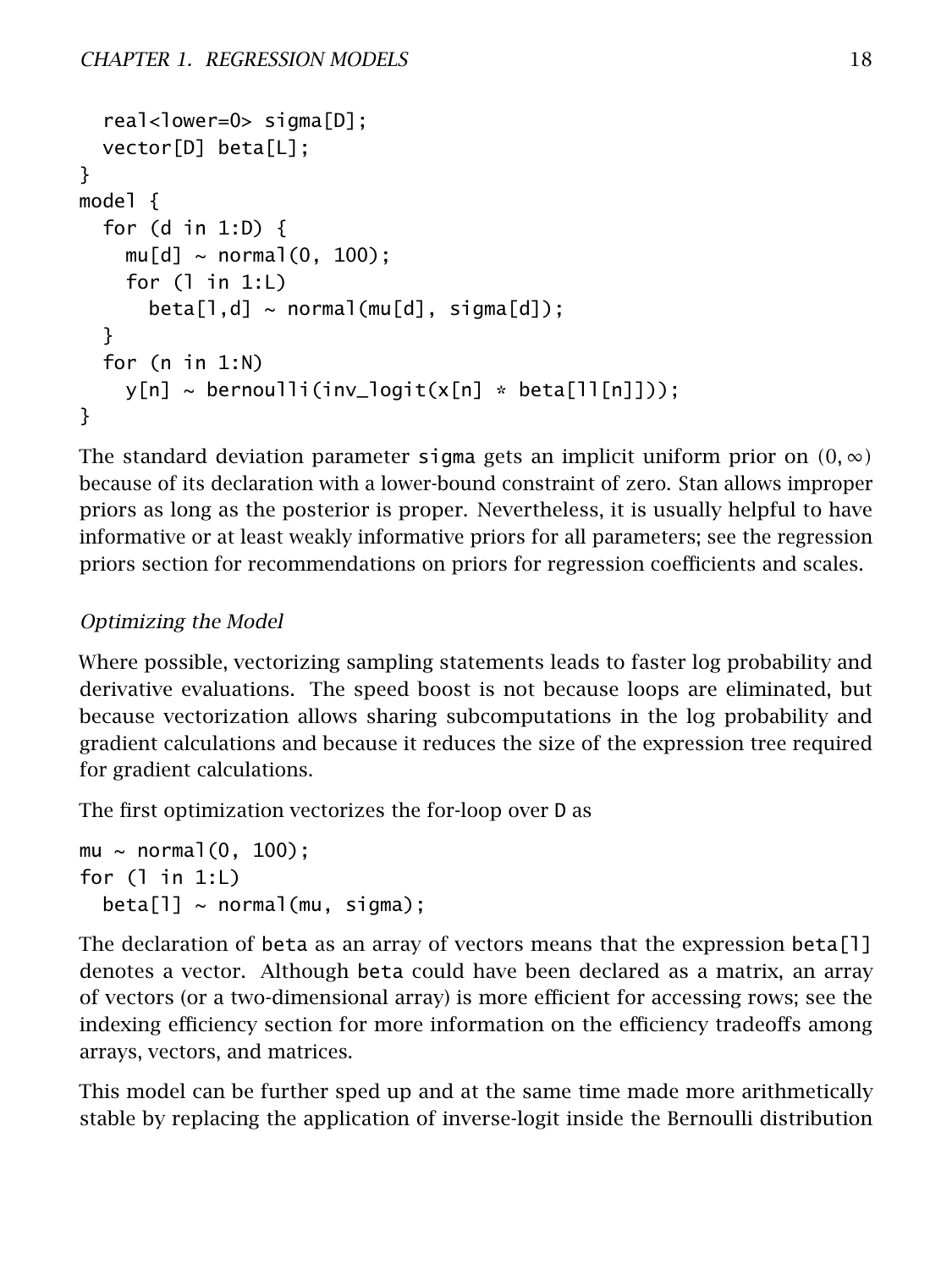with the logit-parameterized Bernoulli,<sup>[3](#page-25-1)</sup>

```
for (n in 1:N)
  y[n] \sim bernoulli_logit(x[n] * beta[ll[n]]);
```
Unlike in R or BUGS, loops, array access and assignments are fast in Stan because they are translated directly to  $C_{++}$ . In most cases, the cost of allocating and assigning to a container is more than made up for by the increased efficiency due to vectorizing the log probability and gradient calculations. Thus the following version is faster than the original formulation as a loop over a sampling statement.

```
{
 vector[N] x_beta_ll;
 for (n in 1:N)
    x_beta_1[n] = x[n] * beta[11[n];y \sim bernoulli_logit(x_beta_ll);
}
```
The brackets introduce a new scope for the local variable x\_beta\_ll; alternatively, the variable may be declared at the top of the model block.

In some cases, such as the above, the local variable assignment leads to models that are less readable. The recommended practice in such cases is to first develop and debug the more transparent version of the model and only work on optimizations when the simpler formulation has been debugged.

# <span id="page-25-0"></span>1.10. Hierarchical Priors

Priors on priors, also known as "hyperpriors," should be treated the same way as priors on lower-level parameters in that as much prior information as is available should be brought to bear. Because hyperpriors often apply to only a handful of lower-level parameters, care must be taken to ensure the posterior is both proper and not overly sensitive either statistically or computationally to wide tails in the priors.

# Boundary-Avoiding Priors for MLE in Hierarchical Models

The fundamental problem with maximum likelihood estimation (MLE) in the hierarchical model setting is that as the hierarchical variance drops and the values cluster around the hierarchical mean, the overall density grows without bound. As an illustration, consider a simple hierarchical linear regression (with fixed prior mean) of  $y_n \in \mathbb{R}$ 

bernoulli\_logit( $y | \alpha$ ) = bernoulli $(y | logit^{-1}(\alpha))$ .

<span id="page-25-1"></span> $3$ The Bernoulli-logit distribution builds in the log link function, taking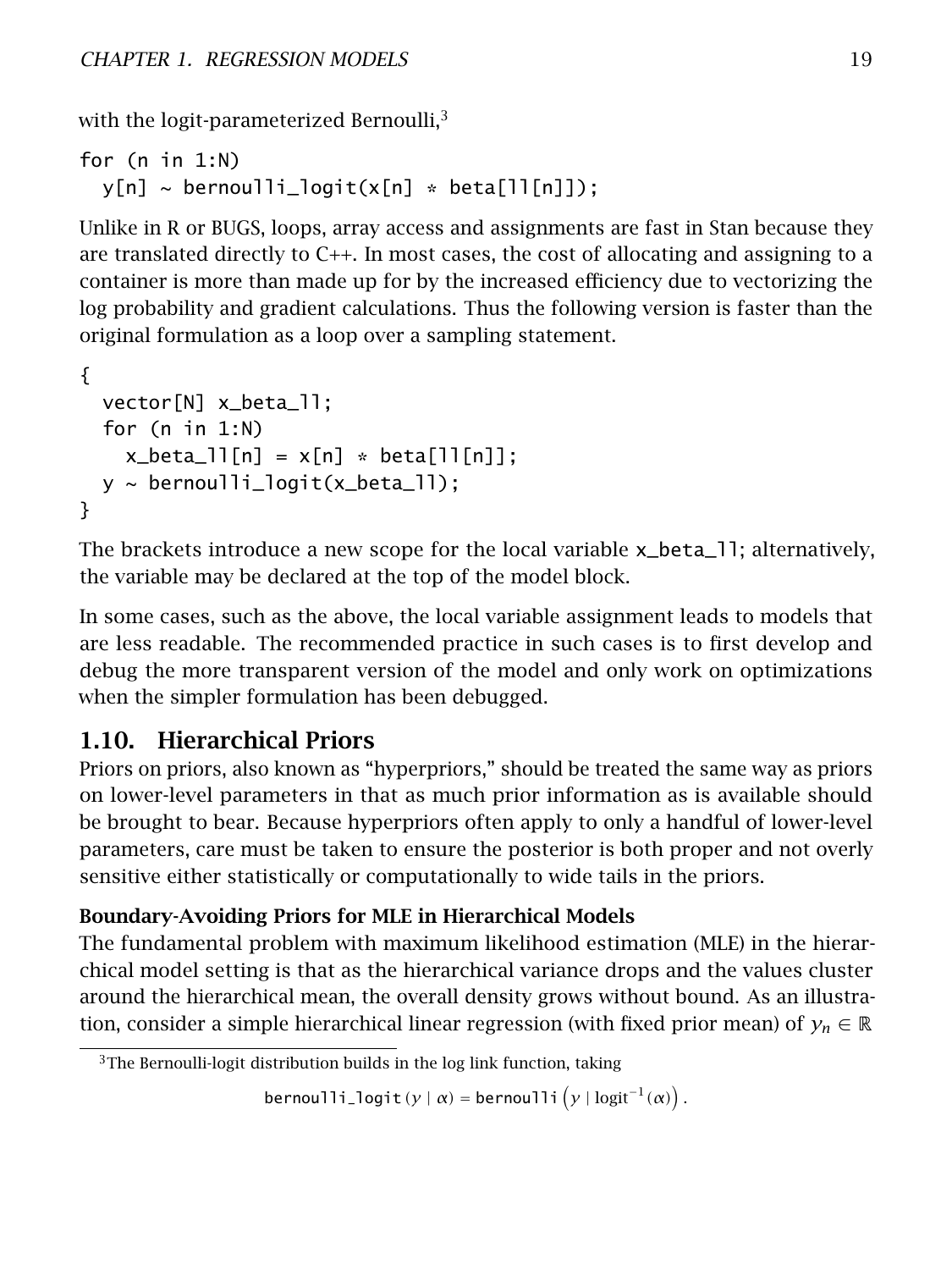on  $x_n \in \mathbb{R}^K$ , formulated as

```
yn ∼ normal(xnβ, σ )
β_k ∼ normal(0, τ)τ ∼ Cauchy(0, 2.5)
```
In this case, as  $\tau \to 0$  and  $\beta_k \to 0$ , the posterior density

$$
p(\beta, \tau, \sigma | y, x) \propto p(y | x, \beta, \tau, \sigma)
$$

grows without bound. See the [plot of Neal's funnel density,](#page-0-0) which has similar behavior.

There is obviously no MLE estimate for  $\beta$ ,  $\tau$ ,  $\sigma$  in such a case, and therefore the model must be modified if posterior modes are to be used for inference. The approach recommended by Chung et al. [\(2013\)](#page-303-1) is to use a gamma distribution as a prior, such as

*σ* ∼ Gamma*(*2*,* 1*/A),*

<span id="page-26-0"></span>for a reasonably large value of A, such as  $A = 10$ .

### 1.11. Item-Response Theory Models

Item-response theory (IRT) models the situation in which a number of students each answer one or more of a group of test questions. The model is based on parameters for the ability of the students, the difficulty of the questions, and in more articulated models, the discriminativeness of the questions and the probability of guessing correctly; (Gelman and Hill [2007,](#page-304-0) pps. 314–320) for a textbook introduction to hierarchical IRT models and Curtis [\(2010\)](#page-304-1) for encodings of a range of IRT models in BUGS.

### Data Declaration with Missingness

The data provided for an IRT model may be declared as follows to account for the fact that not every student is required to answer every question.

```
data {
 int<lower=1> J; // number of students
 int<lower=1> K; // number of questions
 int<lower=1> N; // number of observations
 int<lower=1,upper=J> jj[N]; // student for observation n
 int<lower=1,upper=K> kk[N]; // question for observation n
 int<lower=0,upper=1> y[N]; // correctness for observation n
}
```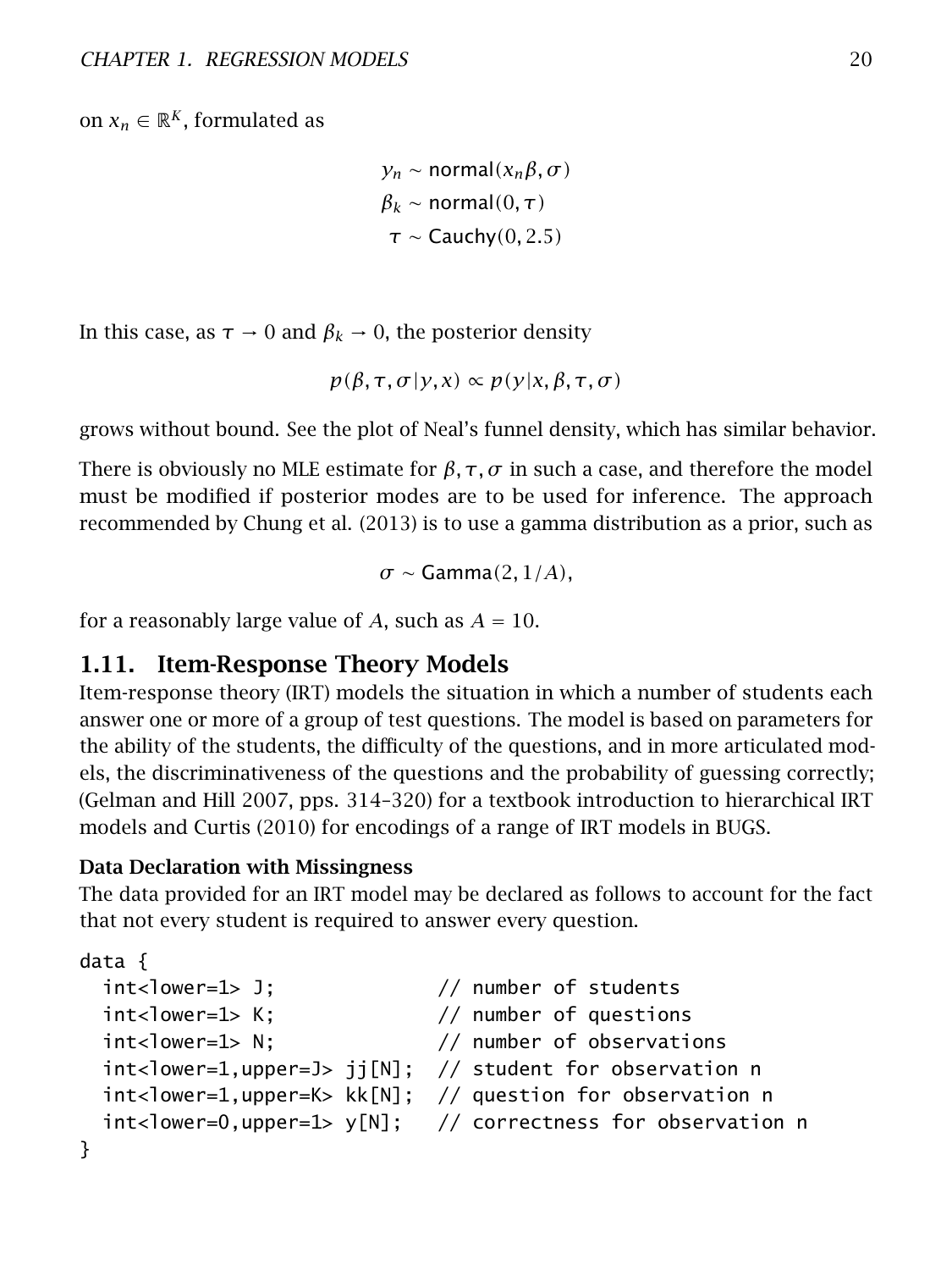This declares a total of N student-question pairs in the data set, where each n in 1:N indexes a binary observation  $y[n]$  of the correctness of the answer of student  $j[n]$ on question kk[n].

The prior hyperparameters will be hard coded in the rest of this section for simplicity, though they could be coded as data in Stan for more flexibility.

### 1PL (Rasch) Model

The 1PL item-response model, also known as the Rasch model, has one parameter (1P) for questions and uses the logistic link function (L).

The model parameters are declared as follows.

```
parameters {
 real delta; // mean student ability
 real alpha[J]; \frac{1}{2} // ability of student j - mean ability
 real beta[K]; // difficulty of question k
}
```
The parameter alpha $[j]$  is the ability coefficient for student j and beta[k] is the difficulty coefficient for question k. The non-standard parameterization used here also includes an intercept term delta, which represents the average student's response to the average question.<sup>[4](#page-27-0)</sup>

The model itself is as follows.

```
model {
  alpha \sim std_normal(); \frac{1}{2} // informative true prior
  beta \sim std_normal(); \frac{1}{2} informative true prior
  delta ~ normal(0.75, 1); // informative true prior
  for (n in 1:N)
    y[n] ~ bernoulli_logit(alpha[jj[n]] - beta[kk[n]] + delta);
}
```
This model uses the logit-parameterized Bernoulli distribution, where

```
bernoulli_logit(y | \alpha) = bernoulli(y | \text{logit}^{-1}(\alpha)).
```
The key to understanding it is the term inside the bernoulli\_logit distribution, from which it follows that

$$
Pr[y_n = 1] = logit^{-1} (\alpha_{jj[n]} - \beta_{kk[n]} + \delta).
$$

<span id="page-27-0"></span><sup>&</sup>lt;sup>4</sup>Gelman and Hill [\(2007\)](#page-304-0) treat the *δ* term equivalently as the location parameter in the distribution of student abilities.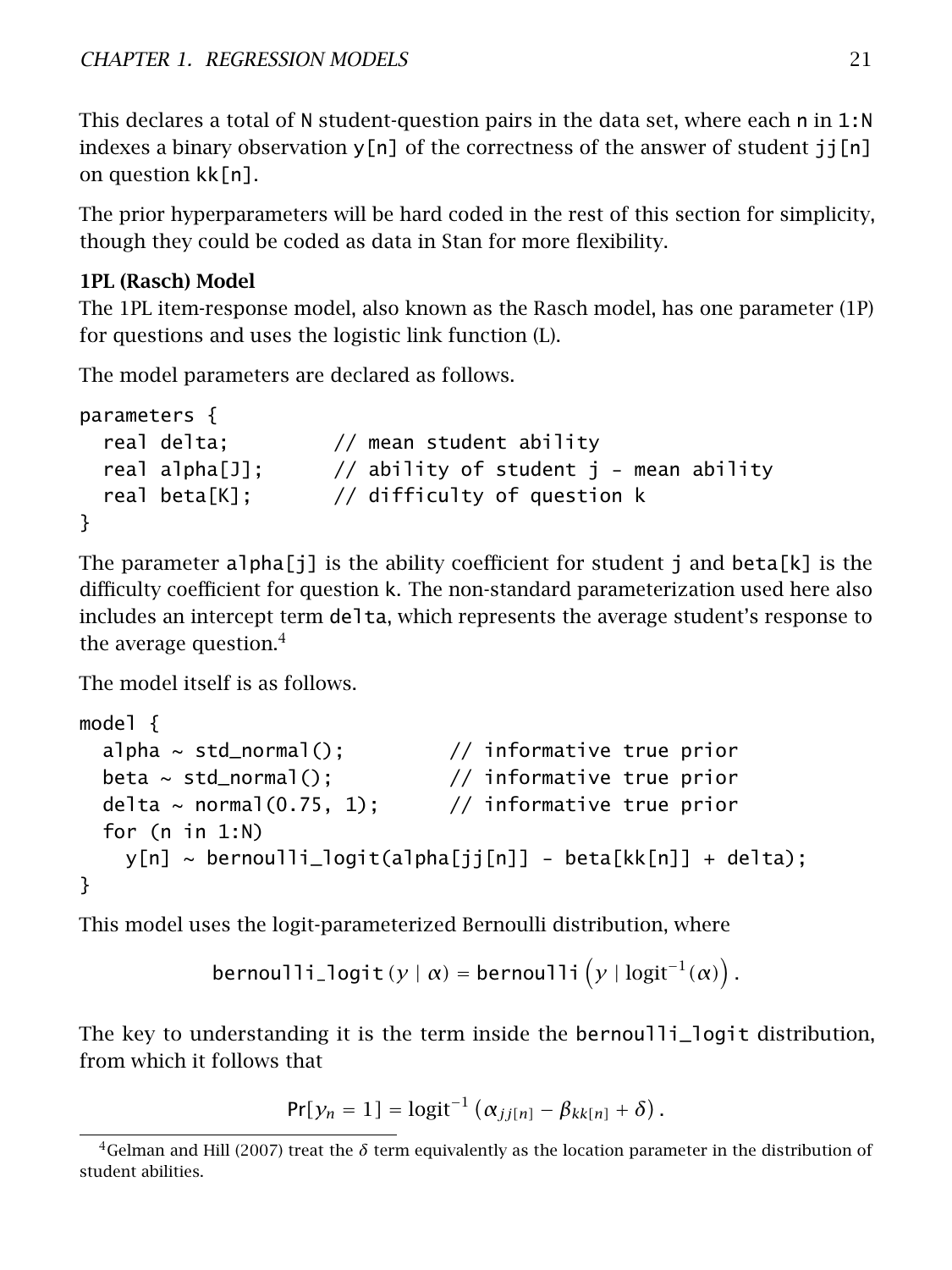The model suffers from additive identifiability issues without the priors. For example, adding a term *ξ* to each *α<sup>j</sup>* and *β<sup>k</sup>* results in the same predictions. The use of priors for *α* and *β* located at 0 identifies the parameters; see Gelman and Hill [\(2007\)](#page-304-0) for a discussion of identifiability issues and alternative approaches to identification.

For testing purposes, the IRT 1PL model distributed with Stan uses informative priors that match the actual data generation process used to simulate the data in R (the simulation code is supplied in the same directory as the models). This is unrealistic for most practical applications, but allows Stan's inferences to be validated. A simple sensitivity analysis with fatter priors shows that the posterior is fairly sensitive to the prior even with 400 students and 100 questions and only 25% missingness at random. For real applications, the priors should be fit hierarchically along with the other parameters, as described in the next section.

## Multilevel 2PL Model

The simple 1PL model described in the previous section is generalized in this section with the addition of a discrimination parameter to model how noisy a question is and by adding multilevel priors for the question difficulty and discrimination parameters. The model parameters are declared as follows.

```
parameters {
 real mu_beta; // mean question difficulty
 vector[j] alpha; // ability for j - mean
 vector[K] beta; // difficulty for k
 vector<lower=0>[K] gamma; // discrimination of k
 real<lower=0> sigma_beta; // scale of difficulties
 real<lower=0> sigma_gamma; // scale of log discrimination
}
```
The parameters should be clearer after the model definition.

```
model {
  alpha \sim std_normal();
  beta ~ ~ ~ normal(0, sigma_beta);
  gamma ~ lognormal(0, sigma_gamma);
  mu_beta \sim cauchy(0, 5);
  sigma_beta \sim cauchy(0, 5);
  sigma_gamma \sim cauchy(0, 5);
  y \sim bernoulli_logit(gamma[kk] \cdot (alpha[jj] - (beta[kk] + mu_beta)));
}
```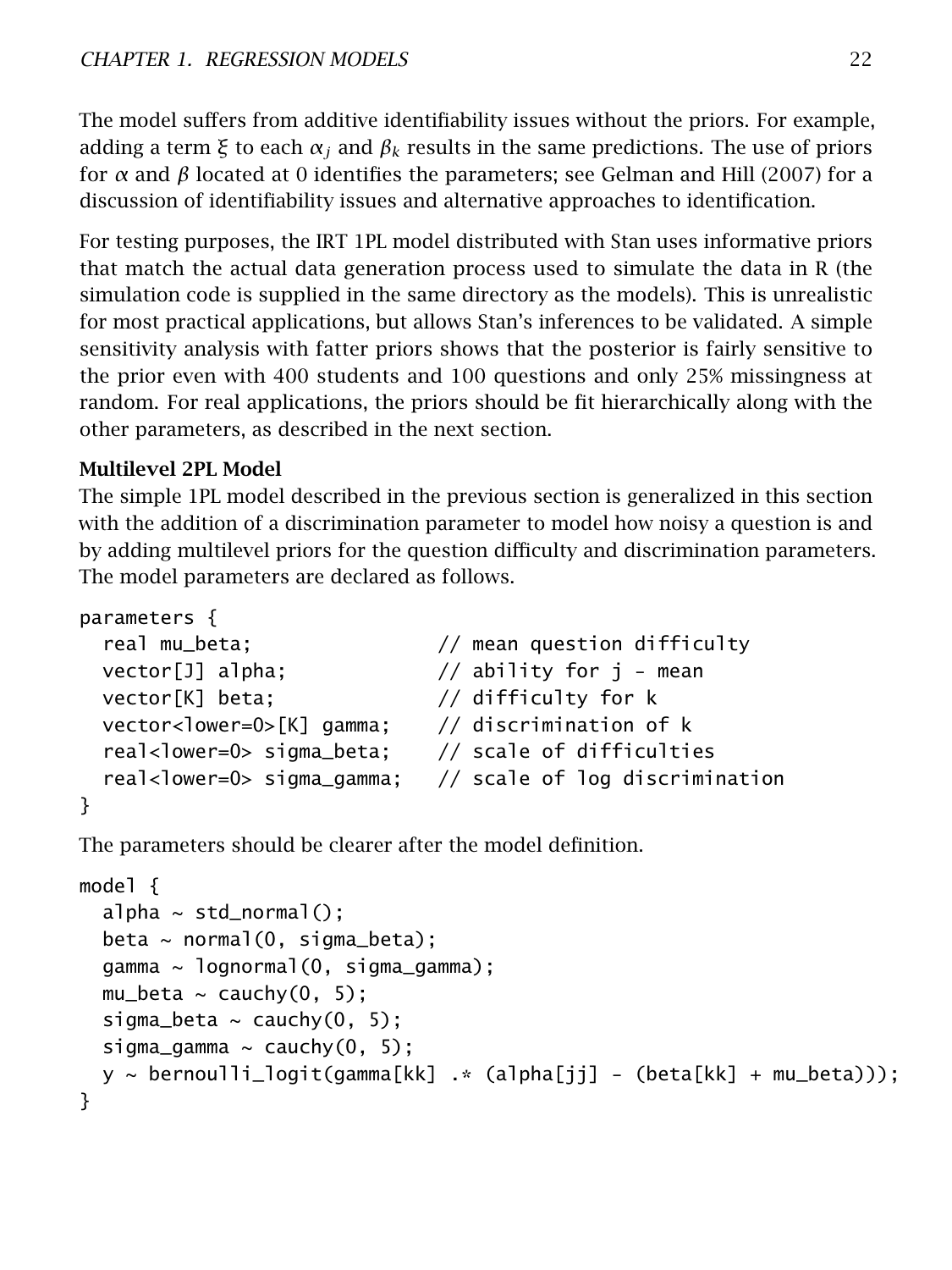The std\_normal function is used here, defined by

```
std\_normal(y) = normal(y | 0, 1).
```
The sampling statement is also vectorized using elementwise multiplication; it is equivalent to

```
for (n in 1:N)
 y[n] ~ bernoulli_logit(gamma[kk[n]]
                         * (alpha[ji[n]] - (beta[kk[n]] + mu_beta));
```
The 2PL model is similar to the 1PL model, with the additional parameter gamma  $\lceil k \rceil$ modeling how discriminative question k is. If gamma  $[k]$  is greater than 1, responses are more attenuated with less chance of getting a question right at random. The parameter gamma[k] is constrained to be positive, which prohibits there being questions that are easier for students of lesser ability; such questions are not unheard of, but they tend to be eliminated from most testing situations where an IRT model would be applied.

The model is parameterized here with student abilities alpha being given a standard normal prior. This is to identify both the scale and the location of the parameters, both of which would be unidentified otherwise; see the [problematic posteriors chapter](#page-218-0) for further discussion of identifiability. The difficulty and discrimination parameters beta and gamma then have varying scales given hierarchically in this model. They could also be given weakly informative non-hierarchical priors, such as

```
beta \sim normal(0, 5);
gamma \sim lognormal(0, 2);
```
The point is that the alpha determines the scale and location and beta and gamma are allowed to float.

The beta parameter is here given a non-centered parameterization, with parameter mu\_beta serving as the mean beta location. An alternative would've been to take:

```
beta ~ normal(mu_beta, sigma_beta);
```
and

```
y[n] ~ bernoulli_logit(gamma[kk[n]] * (alpha[jj[n]] - beta[kk[n]]));
```
Non-centered parameterizations tend to be more efficient in hierarchical models; see the [reparameterization section](#page-251-0) for more information on non-centered reparameterizations.

The intercept term mu\_beta can't itself be modeled hierarchically, so it is given a weakly informative Cauchy*(*0*,* 5*)* prior. Similarly, the scale terms, sigma\_beta, and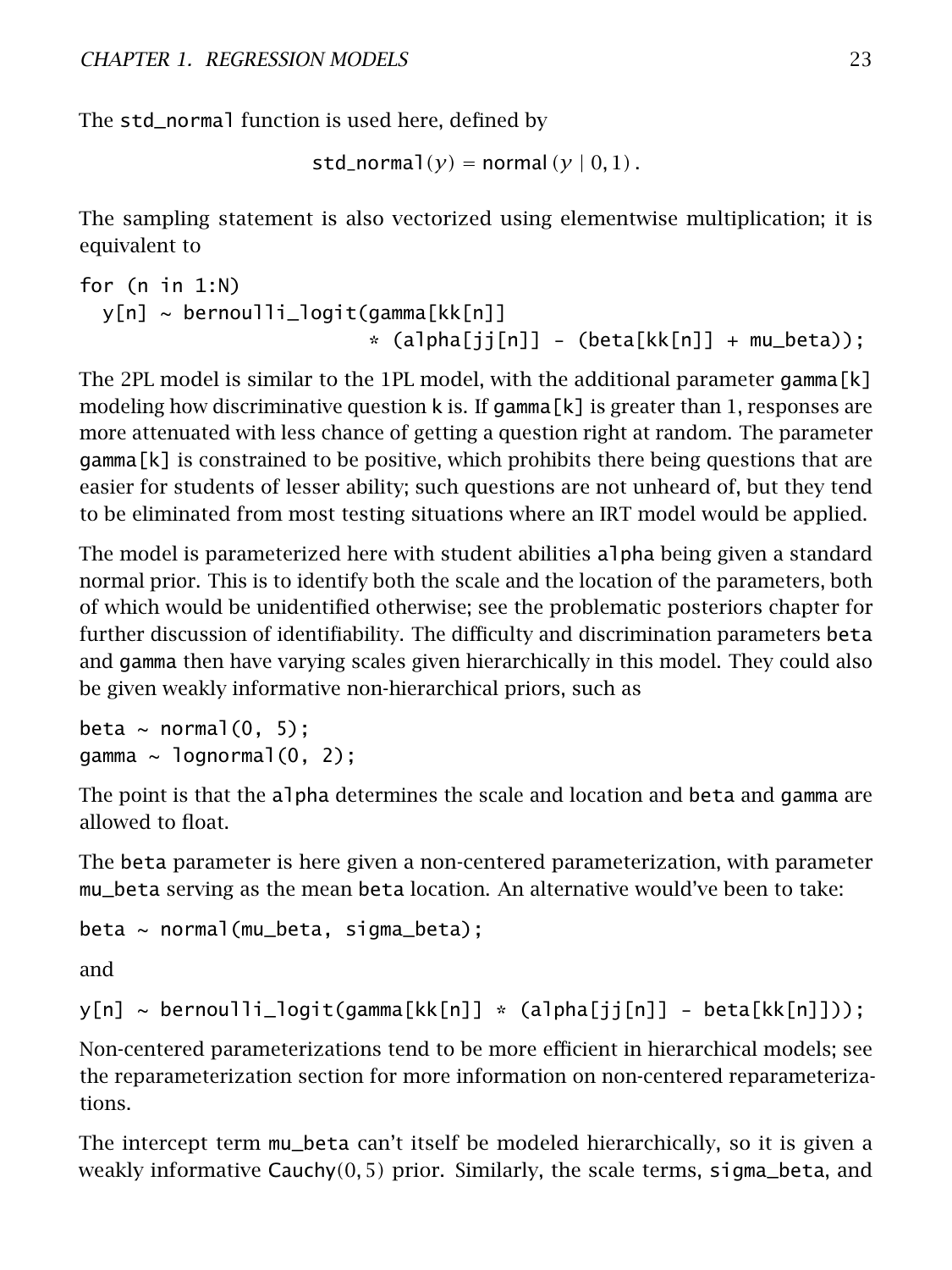sigma\_gamma, are given half-Cauchy priors. As mentioned earlier, the scale and location for alpha are fixed to ensure identifiability. The truncation in the half-Cauchy prior is implicit; explicit truncation is not necessary because the log probability need only be calculated up to a proportion and the scale variables are constrained to  $(0, \infty)$ by their declarations.

# <span id="page-30-0"></span>1.12. Priors for Identifiability

# Location and Scale Invariance

One application of (hierarchical) priors is to identify the scale and/or location of a group of parameters. For example, in the IRT models discussed in the previous section, there is both a location and scale non-identifiability. With uniform priors, the posteriors will float in terms of both scale and location. See the [collinearity section](#page-219-1) for a simple example of the problems this poses for estimation.

The non-identifiability is resolved by providing a standard normal (i.e., normal*(*0*,* 1*)*) prior on one group of coefficients, such as the student abilities. With a standard normal prior on the student abilities, the IRT model is identified in that the posterior will produce a group of estimates for student ability parameters that have a sample mean of close to zero and a sample variance of close to one. The difficulty and discrimination parameters for the questions should then be given a diffuse, or ideally a hierarchical prior, which will identify these parameters by scaling and locating relative to the student ability parameters.

## Collinearity

Another case in which priors can help provide identifiability is in the case of collinearity in a linear regression. In linear regression, if two predictors are collinear (i.e, one is a linear function of the other), then their coefficients will have a correlation of 1 (or -1) in the posterior. This leads to non-identifiability. By placing normal priors on the coefficients, the maximum likelihood solution of two duplicated predictors (trivially collinear) will be half the value than would be obtained by only including one.

## Separability

In a logistic regression, if a predictor is positive in cases of 1 outcomes and negative in cases of 0 outcomes, then the maximum likelihood estimate for the coefficient for that predictor diverges to infinity. This divergence can be controlled by providing a prior for the coefficient, which will "shrink" the estimate back toward zero and thus identify the model in the posterior.

<span id="page-30-1"></span>Similar problems arise for sampling with improper flat priors. The sampler will try to draw large values. By providing a prior, the posterior will be concentrated around finite values, leading to well-behaved sampling.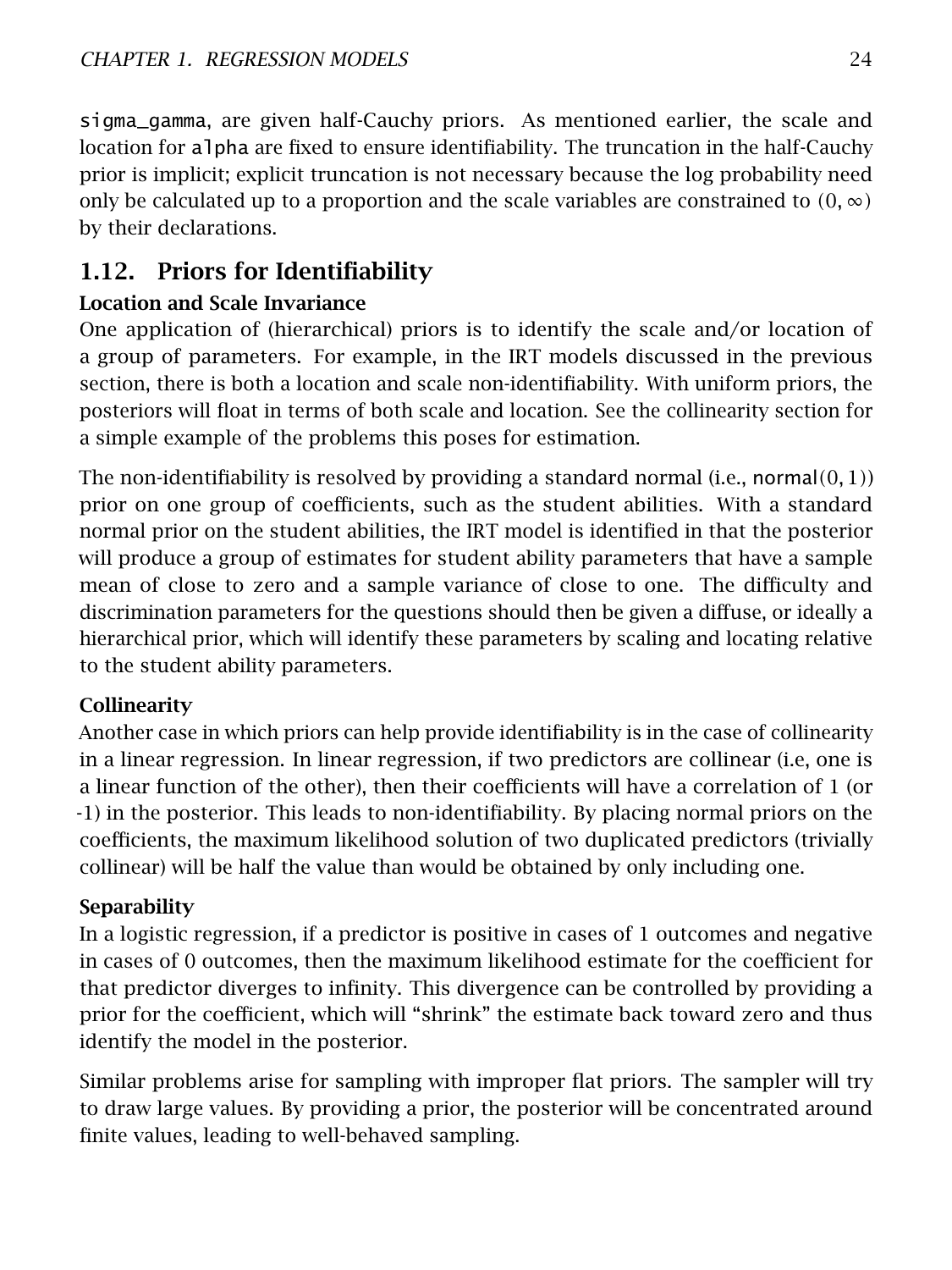# 1.13. Multivariate Priors for Hierarchical Models

In hierarchical regression models (and other situations), several individual-level variables may be assigned hierarchical priors. For example, a model with multiple varying intercepts and slopes within might assign them a multivariate prior.

As an example, the individuals might be people and the outcome income, with predictors such as education level and age, and the groups might be states or other geographic divisions. The effect of education level and age as well as an intercept might be allowed to vary by state. Furthermore, there might be state-level predictors, such as average state income and unemployment level.

# Multivariate Regression Example

(Gelman and Hill [2007,](#page-304-0) Chapter 13, Chapter 17) includes a discussion of a hierarchical model with *N* individuals organized into *J* groups. Each individual has a predictor row vector  $x_n$  of size *K*; to unify the notation, they assume that  $x_{n,1} = 1$  is a fixed "intercept" predictor. To encode group membership, they assume individual *n* belongs to group  $j:[n] \in \{1,\ldots,J\}$ . Each individual *n* also has an observed outcome  $y_n$  taking on real values.

# Likelihood

The model is a linear regression with slope and intercept coefficients varying by group, so that  $\beta$ <sub>*j*</sub> is the coefficient *K*-vector for group *j*. The likelihood function for individual *n* is then just

$$
y_n \sim \text{normal}(x_n \beta_{jj[n]}, \sigma)
$$
 for  $n \in \{1, ..., N\}.$ 

## Coefficient Prior

Gelman and Hill model the coefficient vectors *β<sup>j</sup>* as being drawn from a multivariate distribution with mean vector  $\mu$  and covariance matrix  $\Sigma$ ,

$$
\beta_j \sim
$$
 multivariate normal( $\mu$ ,  $\Sigma$ ) for  $j \in \{1, ..., J\}$ .

Below, we discuss the full model of Gelman and Hill, which uses group-level predictors to model  $\mu$ ; for now, we assume  $\mu$  is a simple vector parameter.

## **Hyperpriors**

For hierarchical modeling, the group-level mean vector  $\mu$  and covariance matrix  $\Sigma$  must themselves be given priors. The group-level mean vector can be given a reasonable weakly-informative prior for independent coefficients, such as

$$
\mu_j \sim \text{normal}(0, 5).
$$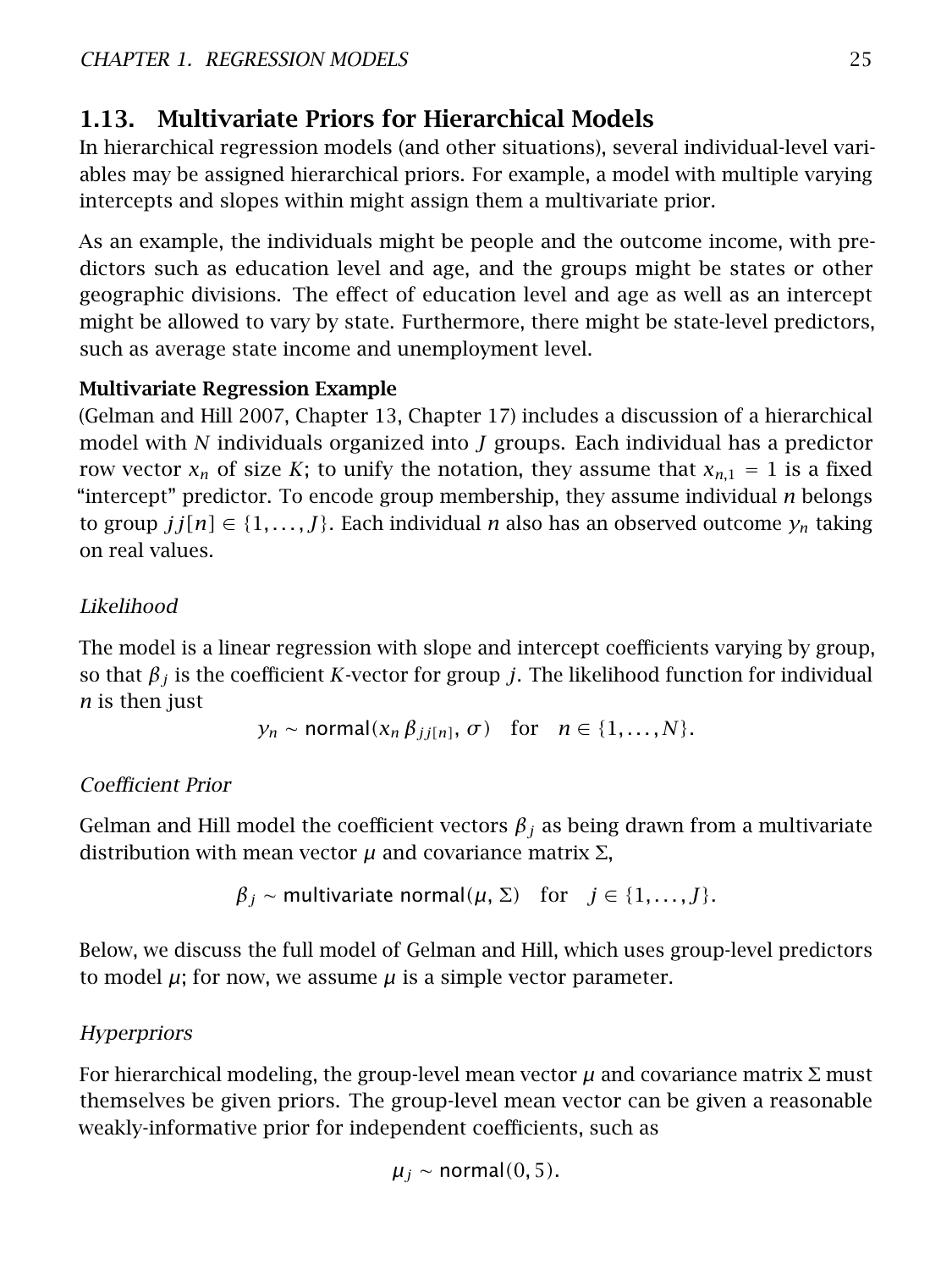If more is known about the expected coefficient values  $\beta_{i,k}$ , this information can be incorporated into the prior for *µk*.

For the prior on the covariance matrix, Gelman and Hill suggest using a scaled inverse Wishart. That choice was motivated primarily by convenience as it is conjugate to the multivariate likelihood function and thus simplifies Gibbs sampling

In Stan, there is no restriction to conjugacy for multivariate priors, and we in fact recommend a slightly different approach. Like Gelman and Hill, we decompose our prior into a scale and a matrix, but are able to do so in a more natural way based on the actual variable scales and a correlation matrix. Specifically, we define

$$
\Sigma = \text{diag\_matrix}(\tau) \times \Omega \times \text{diag\_matrix}(\tau),
$$

where  $\Omega$  is a correlation matrix and  $\tau$  is the vector of coefficient scales. This mapping from scale vector *τ* and correlation matrix Ω can be inverted, using

$$
\tau_k = \sqrt{\Sigma_{k,k}}
$$
 and  $\Omega_{i,j} = \frac{\Sigma_{i,j}}{\tau_i \tau_j}$ .

The components of the scale vector  $\tau$  can be given any reasonable prior for scales, but we recommend something weakly informative like a half-Cauchy distribution with a small scale, such as

$$
\tau_k \sim \text{Cauchy}(0, 2.5)
$$
 for  $k \in \{1, ..., K\}$  constrained by  $\tau_k > 0$ .

As for the prior means, if there is information about the scale of variation of coefficients across groups, it should be incorporated into the prior for *τ*. For large numbers of exchangeable coefficients, the components of  $\tau$  itself (perhaps excluding the intercept) may themselves be given a hierarchical prior.

Our final recommendation is to give the correlation matrix  $\Omega$  an LKJ prior with shape  $\eta \geq 1,$ <sup>[5](#page-32-0)</sup>

$$
\Omega \sim \mathsf{LKJCorr}(\eta).
$$

The LKJ correlation distribution is defined by

$$
LKJCorr(\Sigma | \eta) \propto \det(\Sigma)^{\eta-1}.
$$

<span id="page-32-0"></span><sup>&</sup>lt;sup>5</sup>The prior is named for Lewandowski, Kurowicka, and Joe, as it was derived by inverting the random correlation matrix generation strategy of Lewandowski, Kurowicka, and Joe [\(2009\)](#page-305-0).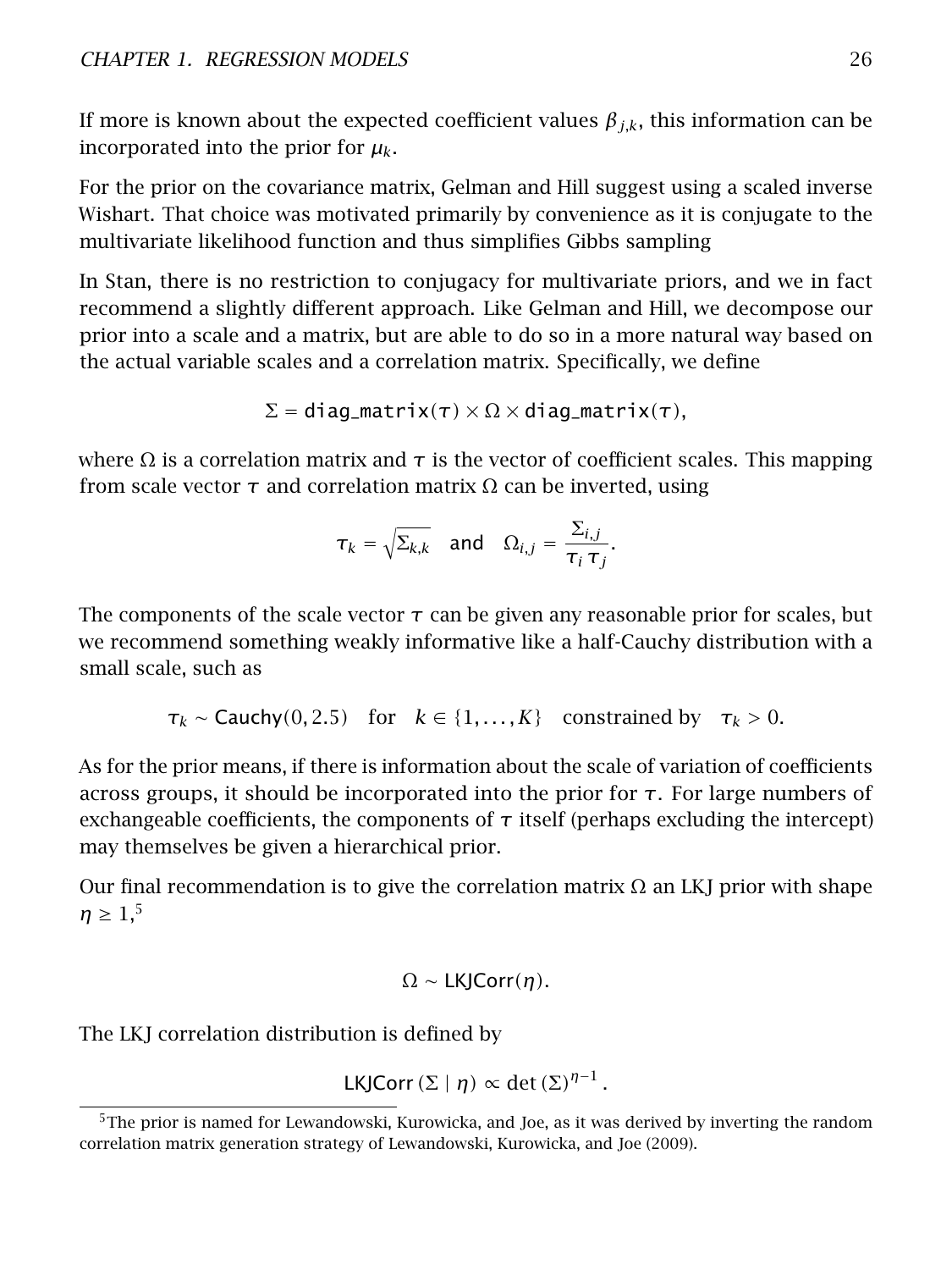The basic behavior of the LKJ correlation distribution is similar to that of a beta distribution. For  $\eta = 1$ , the result is a uniform distribution. Despite being the identity over correlation matrices, the marginal distribution over the entries in that matrix (i.e., the correlations) is not uniform between -1 and 1. Rather, it concentrates around zero as the dimensionality increases due to the complex constraints.

For  $n > 1$ , the density increasingly concentrates mass around the unit matrix, i.e., favoring less correlation. For *η <* 1, it increasingly concentrates mass in the other direction, i.e., favoring more correlation.

The LKJ prior may thus be used to control the expected amount of correlation among the parameters  $\beta_i$ . For a discussion of decomposing a covariance prior into a prior on correlation matrices and an independent prior on scales, see Barnard, McCulloch, and Meng [\(2000\)](#page-303-2).

# Group-Level Predictors for Prior Mean

To complete Gelman and Hill's model, suppose each group  $j \in \{1, \ldots, J\}$  is supplied with an *L*-dimensional row-vector of group-level predictors  $u_j$ . The prior mean for the *β<sup>j</sup>* can then itself be modeled as a regression, using an *L*-dimensional coefficient vector *γ*. The prior for the group-level coefficients then becomes

 $β$ <sup>*j*</sup> ∼ multivariate normal(*uj γ*, Σ)

The group-level coefficients *γ* may themselves be given independent weakly informative priors, such as

```
γl ∼ normal(0, 5).
```
As usual, information about the group-level means should be incorporated into this prior.

## Coding the Model in Stan

The Stan code for the full hierarchical model with multivariate priors on the group-level coefficients and group-level prior means follows its definition.

```
data {
 int<lower=0> N; // num individuals
 int<lower=1> K; // num ind predictors
 int<lower=1> J; // num groupsint<lower=1> L; // num group predictors
 int<lower=1,upper=J> jj[N]; // group for individual
```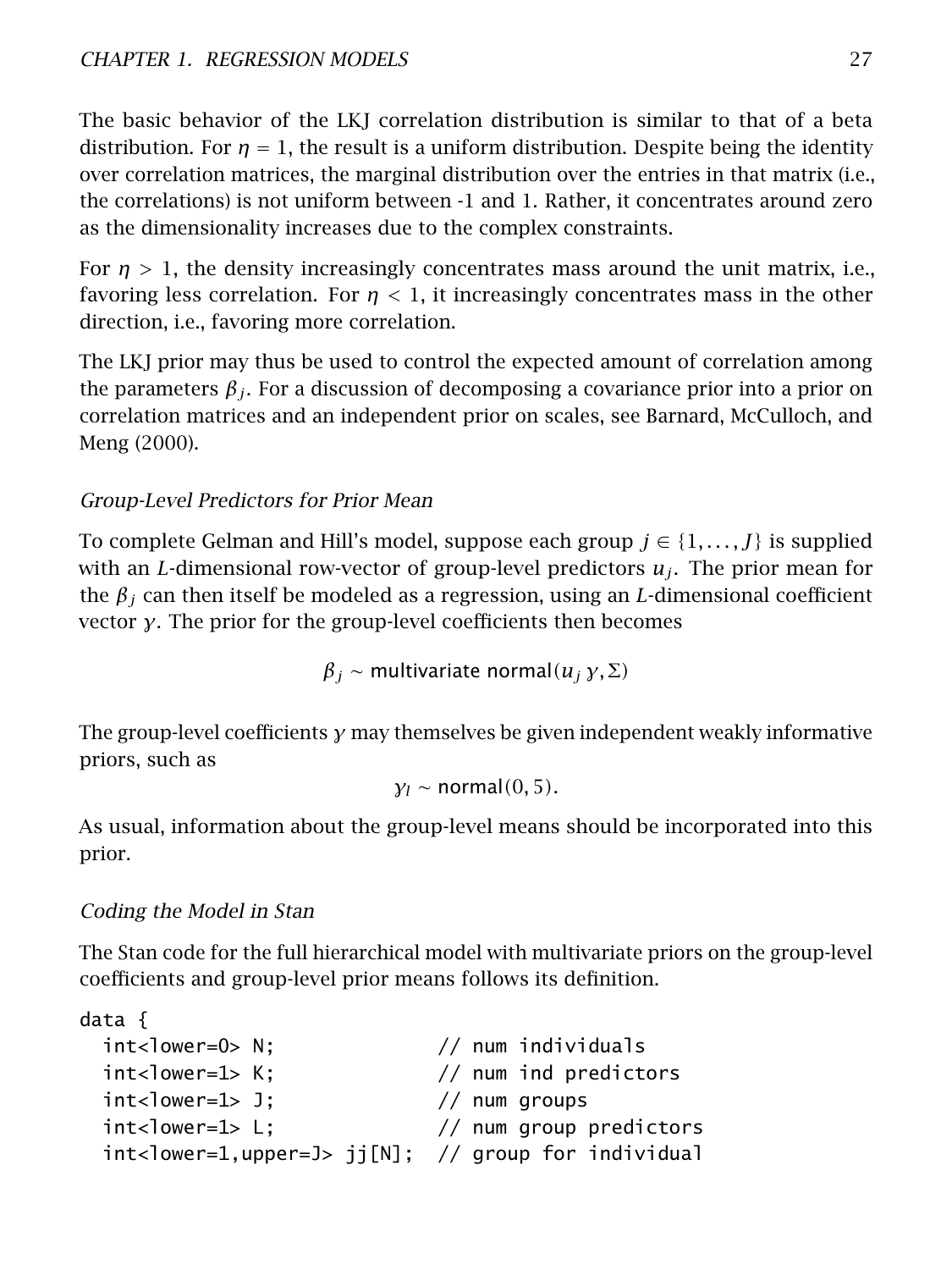```
matrix[N, K] x; // individual predictors
  row_vector[L] u[J]; // group predictors
 vector[N] y; // outcomes
}
parameters {
 corr_matrix[K] Omega; // prior correlation
 vector<lower=0>[K] tau; // prior scale
 matrix[L, K] gamma; // group coeffs
 vector[K] beta[J]; // indiv coeffs by group
  real<lower=0> sigma; \frac{1}{2} prediction error scale
}
model {
 tau ~ cauchy(0, 2.5);
 Omega \sim 1kj_corr(2);
 to\_vector(qamma) \sim normal(0, 5);
  {
    row_vector[K] u_gamma[J];
   for (j in 1:J)
     u_qamma[j] = u[j] * gamma;
   beta ~ multi_normal(u_gamma, quad_form_diag(Omega, tau));
 }
 for (n in 1:N)
   y[n] \sim \text{normal}(x[n] * \text{beta}[jj[n]], \text{sigma});
}
```
The hyperprior covariance matrix is defined implicitly through the a quadratic form in the code because the correlation matrix Omega and scale vector tau are more natural to inspect in the output; to output Sigma, define it as a transformed parameter. The function quad\_form\_diag is defined so that quad\_form\_diag(Sigma, tau) is equivalent to diag\_matrix(tau) \* Sigma \* diag\_matrix(tau), where diag\_matrix(tau) returns the matrix with tau on the diagonal and zeroes off diagonal; the version using quad\_form\_diag should be faster. For details on these and other matrix arithmetic operators and functions, see the function reference manual.

## Optimization through Vectorization

The code in the Stan program above can be sped up dramatically by replacing:

for (n in 1:N)  $y[n] \sim normal(x[n] * beta[jj[n]], sigma);$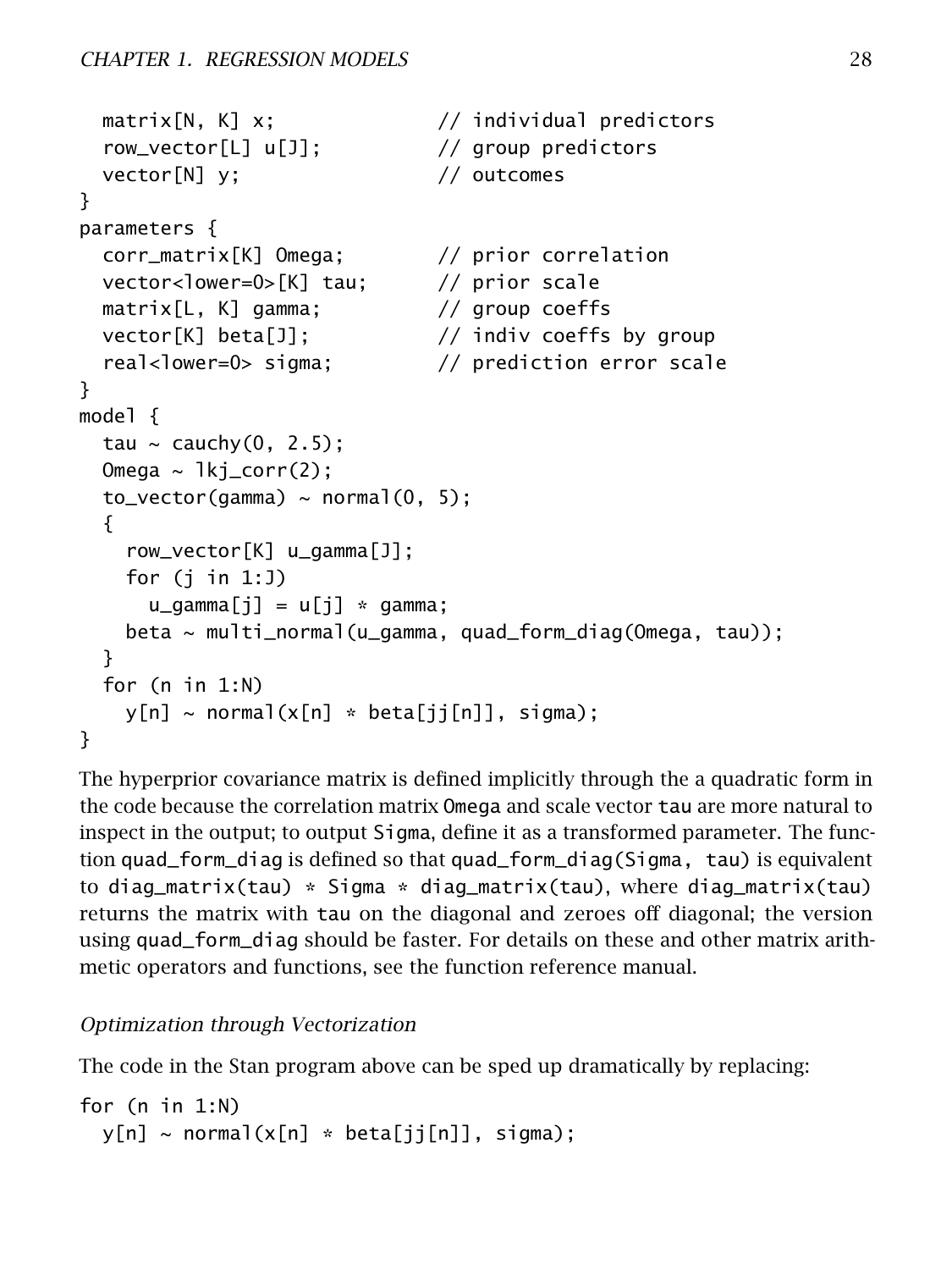with the vectorized form:

```
{
  vector[N] x_beta_jj;
  for (n in 1:N)
    x_beta_j[i[n] = x[n] * beta[j[i[n]];y \sim normal(x_beta_ii, sigma);
}
```
The outer brackets create a local scope in which to define the variable x\_beta\_jj, which is then filled in a loop and used to define a vectorized sampling statement. The reason this is such a big win is that it allows us to take the log of sigma only once and it greatly reduces the size of the resulting expression graph by packing all of the work into a single density function.

Although it is tempting to redeclare beta and include a revised model block sampling statement,

```
parameters {
  matrix[J, K] beta;
...
model {
  y \sim normal(rows_dot_product(x, beta[jj]), sigma);
  ...
```
this fails because it breaks the vectorization of sampling for beta,  $6$ 

```
beta \sim multi_normal( \ldots );
```
which requires beta to be an array of vectors. Both vectorizations are important, so the best solution is to just use the loop above, because rows\_dot\_product cannot do much optimization in and of itself because there are no shared computations.

The code in the Stan program above also builds up an array of vectors for the outcomes and for the multivariate normal, which provides a major speedup by reducing the number of linear systems that need to be solved and differentiated.

```
{
 matrix[K, K] Sigma_beta;
 Sigma_beta = quad_form_diag(Omega, tau);
 for (j in 1:J)
    beta[i] \sim multi_normal((u[j] * qamma)', Sigma_beta);
}
```
<span id="page-35-0"></span> $6$ Thanks to Mike Lawrence for pointing this out in the GitHub issue for the manual.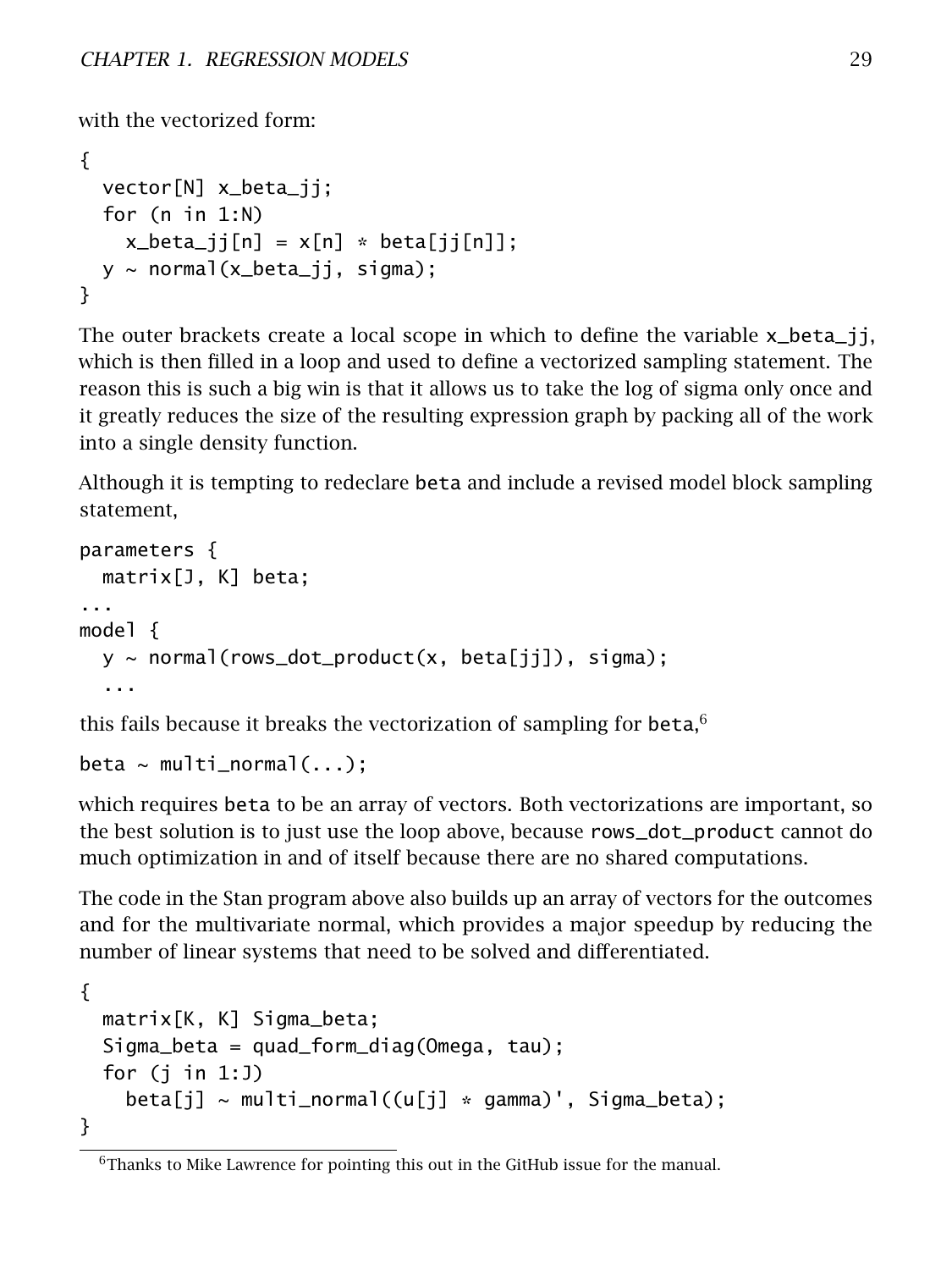In this example, the covariance matrix Sigma\_beta is defined as a local variable so as not to have to repeat the quadratic form computation *J* times. This vectorization can be combined with the Cholesky-factor optimization in the next section.

### Optimization through Cholesky Factorization

The multivariate normal density and LKJ prior on correlation matrices both require their matrix parameters to be factored. Vectorizing, as in the previous section, ensures this is only done once for each density. An even better solution, both in terms of efficiency and numerical stability, is to parameterize the model directly in terms of Cholesky factors of correlation matrices using the multivariate version of the non-centered parameterization. For the model in the previous section, the program fragment to replace the full matrix prior with an equivalent Cholesky factorized prior is as follows.

```
data {
 matrix[J, L] u;
  ...
parameters {
 matrix[K, J] z;
 cholesky_factor_corr[K] L_Omega;
  ...
transformed parameters {
 matrix[J, K] beta;
 beta = u * gamma + (diag_pre_multiply(tau, L_Omega) * z)';
}
model {
 to\_vector(z) \sim std\_normal();
 L_Omega ~ lkj_corr_cholesky(2);
  ...
```
The data variable u was originally an array of vectors, which is efficient for access; here it is redeclared as a matrix in order to use it in matrix arithmetic. The new parameter L\_Omega is the Cholesky factor of the original correlation matrix Omega, so that

```
Omega = L_Omega * L_Omega'
```
The prior scale vector tau is unchanged, and furthermore, Pre-multiplying the Cholesky factor by the scale produces the Cholesky factor of the final covariance matrix,

Sigma\_beta = quad\_form\_diag(Omega, tau)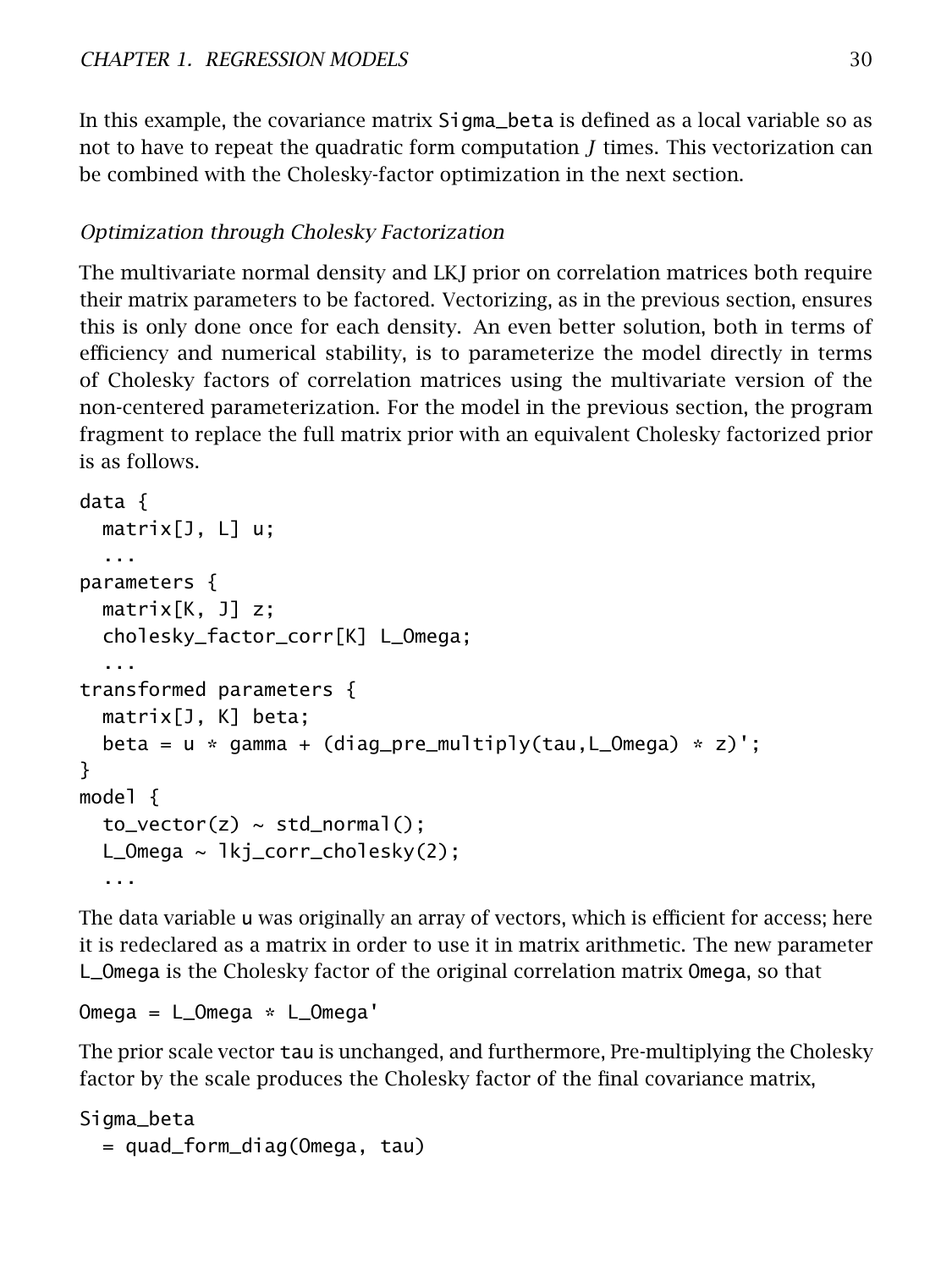= diag\_pre\_multiply(tau, L\_Omega) \* diag\_pre\_multiply(tau, L\_Omega)'

where the diagonal pre-multiply compound operation is defined by

```
diag_pre_multiply(a, b) = diag_matrix(a) * b
```
The new variable z is declared as a matrix, the entries of which are given independent standard normal priors; the to\_vector operation turns the matrix into a vector so that it can be used as a vectorized argument to the univariate normal density. Multiplying the Cholesky factor of the covariance matrix by z and adding the mean  $(u * gamm)$ ' produces a beta distributed as in the original model.

Omitting the data declarations, which are the same as before, the optimized model is as follows.

```
parameters {
 matrix[K, J] z;
 cholesky_factor_corr[K] L_Omega;
 vector<lower=0,upper=pi()/2>[K] tau_unif;
 matrix[L, K] gamma; // group coeffs
 real<lower=0> sigma; \frac{1}{2} // prediction error scale
}
transformed parameters {
 matrix[J, K] beta;
 vector<lower=0>[K] tau; // prior scale
 for (k in 1:K) tau[k] = 2.5 * tan(tau_unif[k]);
 beta = u * gamma + (diag_pre_multiply(tau, L_Omega) * z)';
}
model {
 to\_vector(z) \sim std\_normal();
 L_Omega ~ lkj_corr_cholesky(2);
 to\_vector(gamma) \sim normal(0, 5);
 y ~ normal(rows_dot_product(beta[jj] , x), sigma);
}
```
This model also reparameterizes the prior scale tau to avoid potential problems with the heavy tails of the Cauchy distribution. The statement  $tau$  uniform $(0,pi)$  ()/2) can be omitted from the model block because Stan increments the log posterior for parameters with uniform priors without it.

# 1.14. Prediction, Forecasting, and Backcasting

Stan models can be used for "predicting" the values of arbitrary model unknowns. When predictions are about the future, they're called "forecasts;" when they are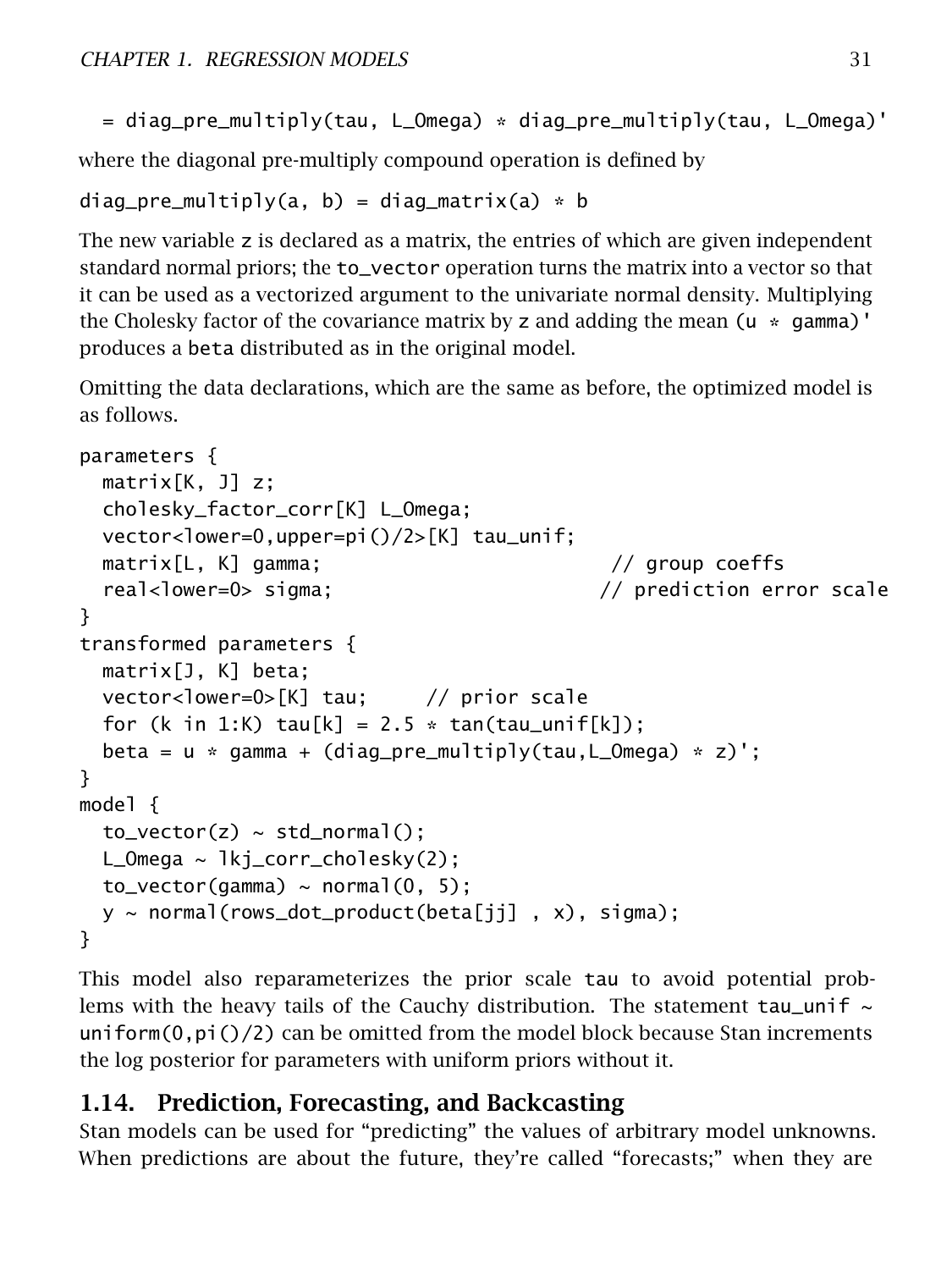predictions about the past, as in climate reconstruction or cosmology, they are sometimes called "backcasts" (or "aftcasts" or "hindcasts" or "antecasts," depending on the author's feelings about the opposite of "fore").

### Programming Predictions

As a simple example, the following linear regression provides the same setup for estimating the coefficients beta as in our first example above, using  $\gamma$  for the N observations and x for the N predictor vectors. The model parameters and model for observations are exactly the same as before.

To make predictions, we need to be given the number of predictions, N\_new, and their predictor matrix, x\_new. The predictions themselves are modeled as a parameter y\_new. The model statement for the predictions is exactly the same as for the observations, with the new outcome vector y\_new and prediction matrix x\_new.

```
data {
  int<lower=1> K:
  int <lower=0> N:
  matrix[N, K] x;vector[N] y;
  int<lower=0> N_new;
  matrix[N_new, K] x_new;
}
parameters {
  vector[K] beta;
  real<lower=0> sigma;
  vector[N_new] y_new; // predictions
}
model {
  y \sim normal(x * beta, sigma); \frac{y}{x} observed model
  y_new \sim normal(x_new * beta, sigma); // prediction model
}
```
### Predictions as Generated Quantities

Where possible, the most efficient way to generate predictions is to use the generated quantities block. This provides proper Monte Carlo (not Markov chain Monte Carlo) inference, which can have a much higher effective sample size per iteration.

...data as above...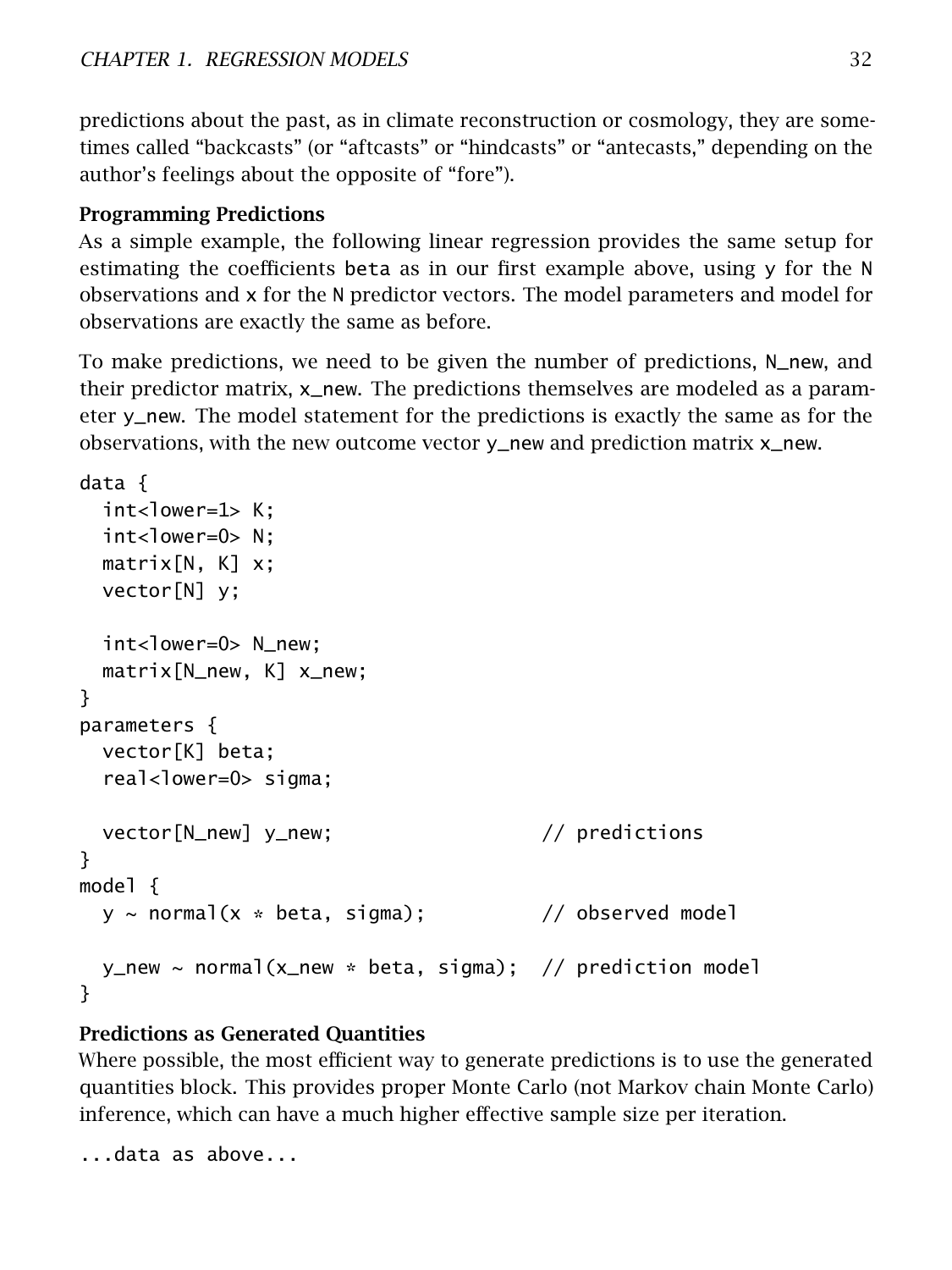```
parameters {
 vector[K] beta;
  real<lower=0> sigma;
}
model {
 y \sim normal(x * beta, sigma);
}
generated quantities {
 vector[N_new] y_new;
 for (n in 1:N_new)
    y_new[n] = normal_rnq(x_new[n] * beta, sigma);}
```
Now the data are just as before, but the parameter  $y$  new is now declared as a generated quantity, and the prediction model is removed from the model and replaced by a pseudo-random draw from a normal distribution.

## Overflow in Generated Quantities

It is possible for values to overflow or underflow in generated quantities. The problem is that if the result is NaN, then any constraints placed on the variables will be violated. It is possible to check a value assigned by an RNG and reject it if it overflows, but this is both inefficient and leads to biased posterior estimates. Instead, the conditions causing overflow, such as trying to generate a negative binomial random variate with a mean of  $2^{31}$ . These must be intercepted and dealt with, typically be reparameterizing or reimplementing the random number generator using real values rather than integers, which are upper-bounded by  $2^{31} - 1$  in Stan.

# 1.15. Multivariate Outcomes

Most regressions are set up to model univariate observations (be they scalar, boolean, categorical, ordinal, or count). Even multinomial regressions are just repeated categorical regressions. In contrast, this section discusses regression when each observed value is multivariate. To relate multiple outcomes in a regression setting, their error terms are provided with covariance structure.

This section considers two cases, seemingly unrelated regressions for continuous multivariate quantities and multivariate probit regression for boolean multivariate quantities.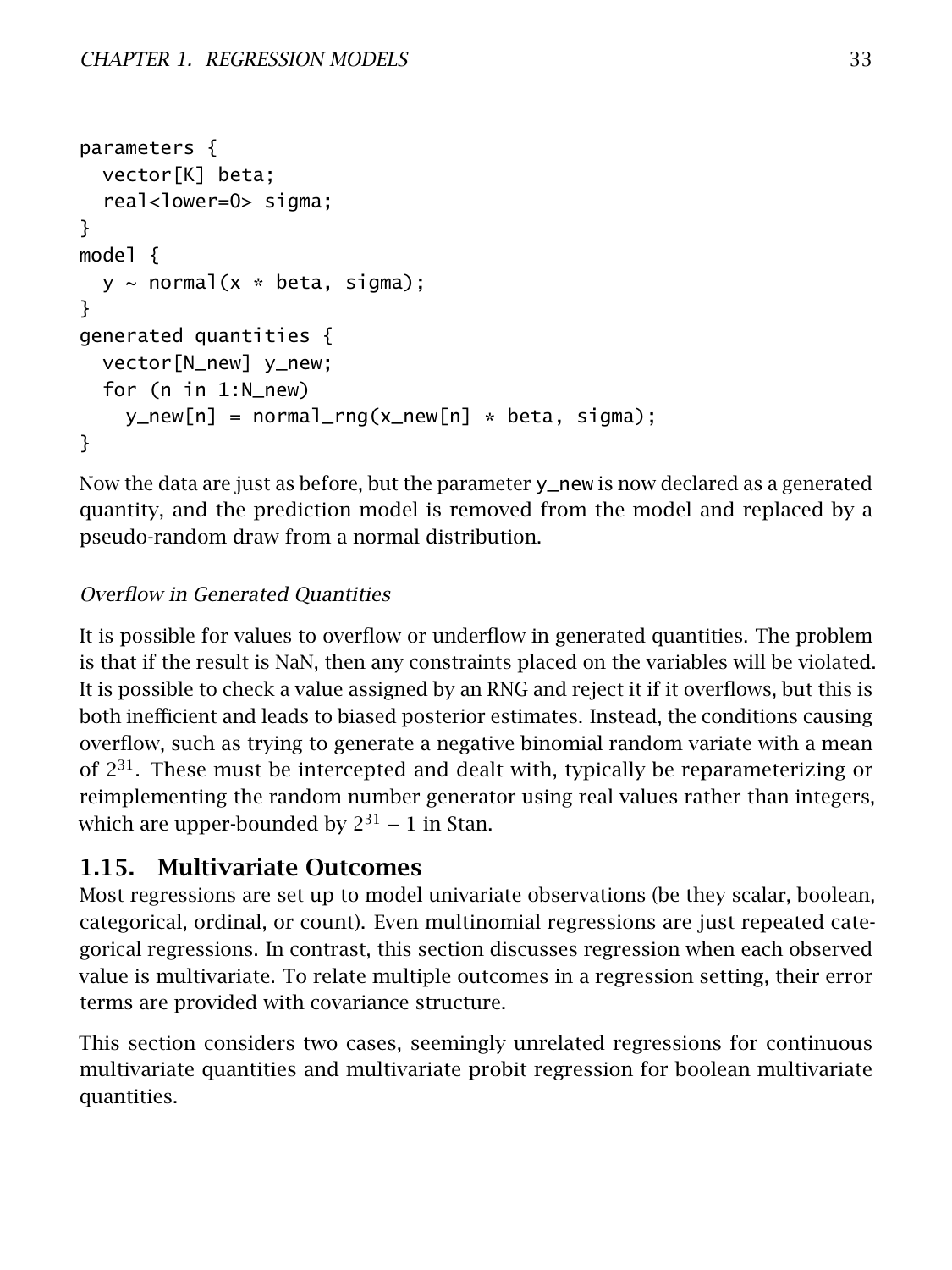### Seemingly Unrelated Regressions

The first model considered is the "seemingly unrelated" regressions (SUR) of econometrics where several linear regressions share predictors and use a covariance error structure rather than independent errors (Zellner [1962;](#page-306-0) Greene [2011\)](#page-304-0).

The model is easy to write down as a regression,

 $y_n = x_n \beta + \epsilon_n$  $\epsilon_n$  ~ multivariate normal $(0, \Sigma)$ 

where  $x_n$  is a *J*-row-vector of predictors (*x* is an  $(N \times J)$  matrix),  $y_n$  is a *K*-vector of observations, *β* is a *(K* × *J)* matrix of regression coefficients (vector *β<sup>k</sup>* holds coefficients for outcome *k*), and  $\Sigma$  is covariance matrix governing the error. As usual, the intercept can be rolled into *x* as a column of ones.

The basic Stan code is straightforward (though see below for more optimized code for use with LKJ priors on correlation).

```
data {
 int<lower=1> K:
 int<lower=1> J;
 int <lower=0> N:
 vector[J] x[N];
 vector[K] y[N];
}
parameters {
 matrix[K, J] beta;
 cov_matrix[K] Sigma;
}
model {
 vector[K] mu[N];
 for (n in 1:N)
   mu[n] = beta * x[n];y \sim multi_normal(mu, Sigma);
}
```
For efficiency, the multivariate normal is vectorized by precomputing the array of mean vectors and sharing the same covariance matrix.

Following the advice in the [multivariate hierarchical priors section,](multivariate-hierarchical-priors.section) we will place a weakly informative normal prior on the regression coefficients, an LKJ prior on the correlations and a half-Cauchy prior on standard deviations. The covariance structure is parameterized in terms of Cholesky factors for efficiency and arithmetic stability.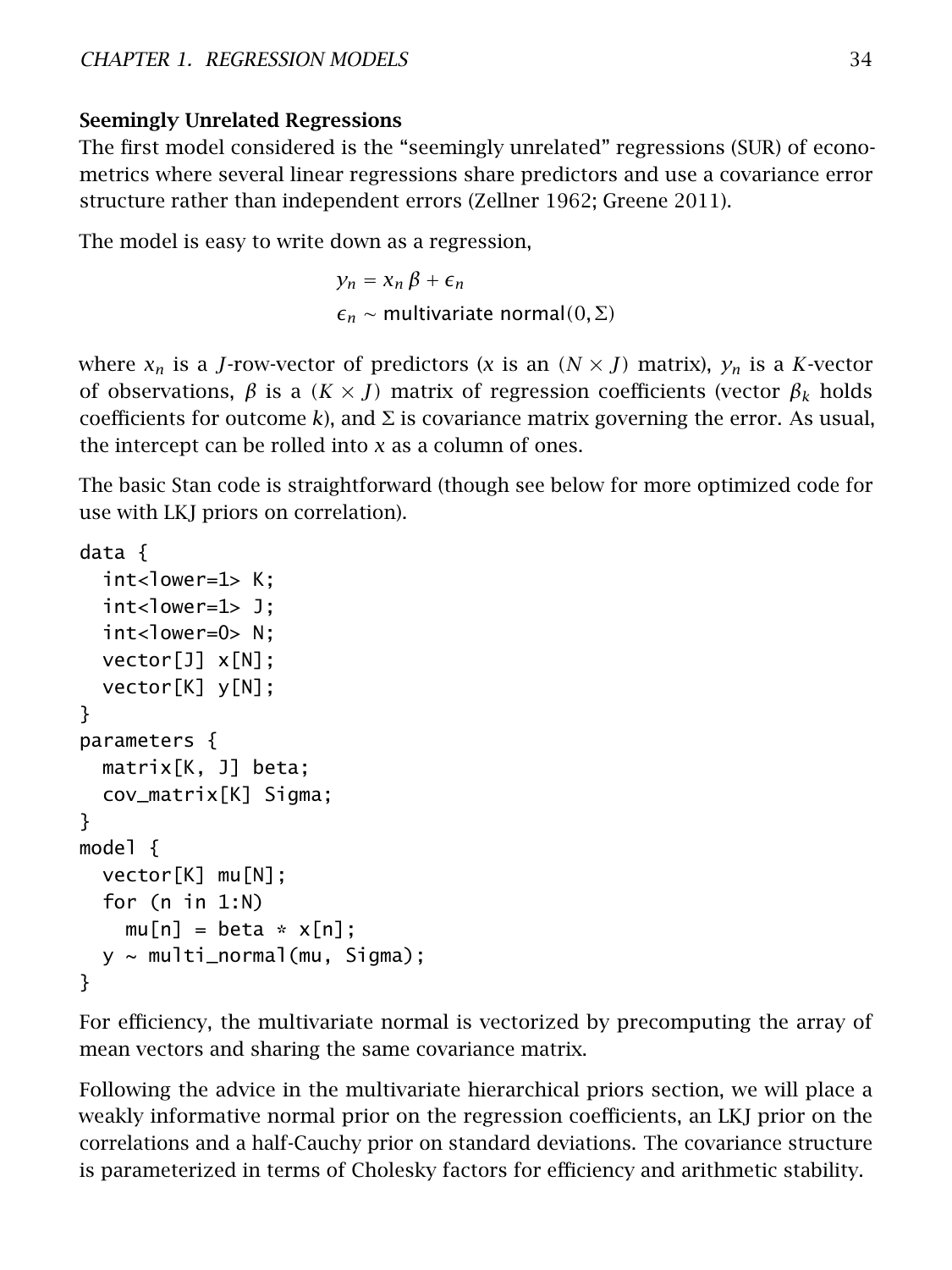```
...
parameters {
 matrix[K, J] beta;
 cholesky_factor_corr[K] L_Omega;
 vector<lower=0>[K] L_sigma;
}
model {
 vector[K] mu[N];
 matrix[K, K] L_Sigma;
 for (n in 1:N)
    mu[n] = beta * x[n];L_Sigma = diag_pre_multiply(L_sigma, L_Omega);
 to\_vector(beta) \sim normal(0, 5);
 L_Omega \sim lkj_corr_cholesky(4);
 L_sigma \sim cauchy(0, 2.5);
 y ~ multi_normal_cholesky(mu, L_Sigma);
}
```
The Cholesky factor of the covariance matrix is then reconstructed as a local variable and used in the model by scaling the Cholesky factor of the correlation matrices. The regression coefficients get a prior all at once by converting the matrix beta to a vector.

If required, the full correlation or covariance matrices may be reconstructed from their Cholesky factors in the generated quantities block.

### Multivariate Probit Regression

The multivariate probit model generates sequences of boolean variables by applying a step function to the output of a seemingly unrelated regression.

The observations  $y_n$  are *D*-vectors of boolean values (coded 0 for false, 1 for true). The values for the observations  $y_n$  are based on latent values  $z_n$  drawn from a seemingly unrelated regression model (see the previous section),

> $Z_n = X_n \beta + \epsilon_n$ *<sup>n</sup>* ∼ multivariate normal*(*0*,*Σ*)*

These are then put through the step function to produce a *K*-vector  $z_n$  of boolean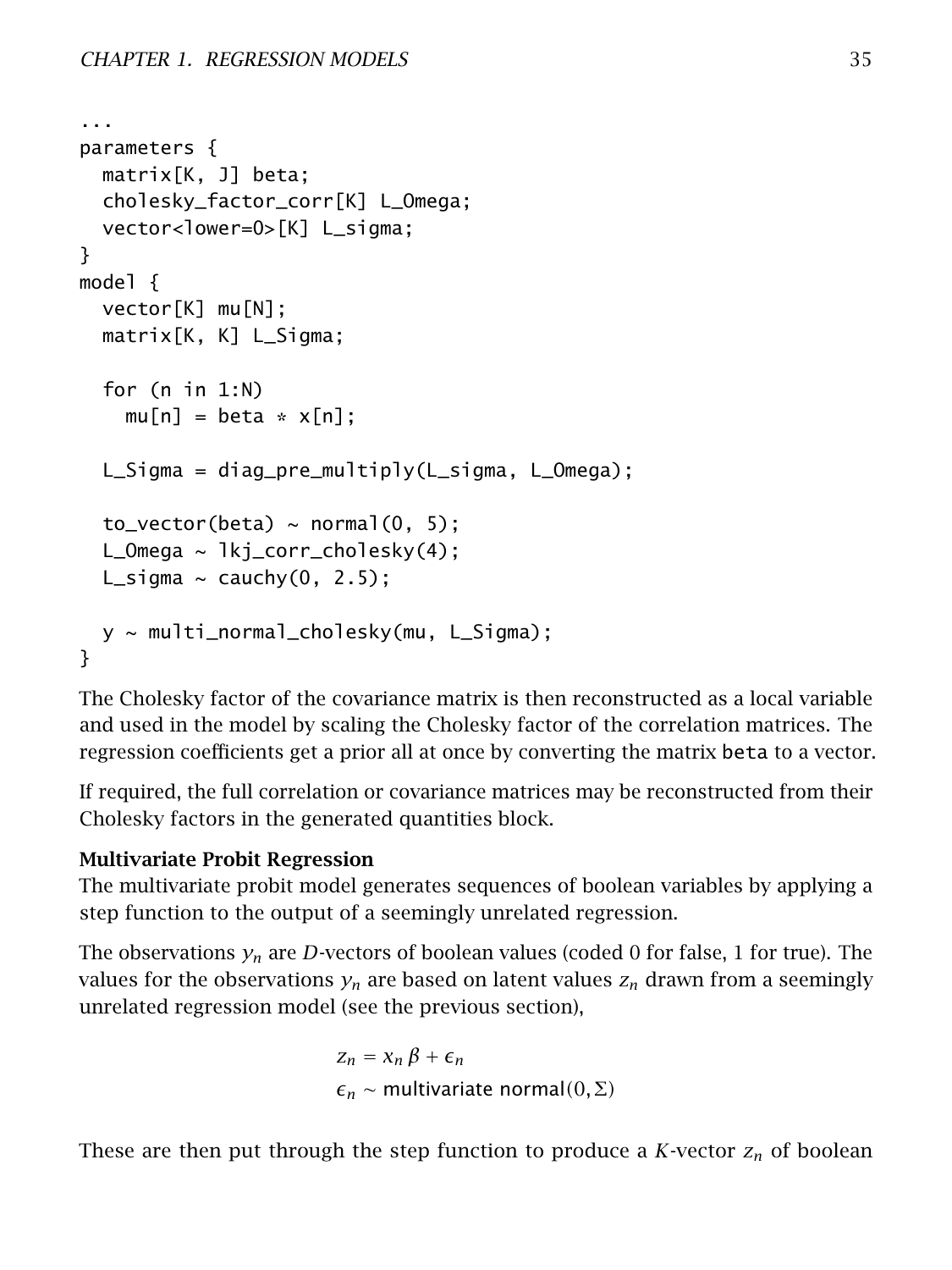values with elements defined by

$$
y_{n,k} = \mathrm{I}\left(z_{n,k} > 0\right),\,
$$

where I*()* is the indicator function taking the value 1 if its argument is true and 0 otherwise.

Unlike in the seemingly unrelated regressions case, here the covariance matrix  $\Sigma$  has unit standard deviations (i.e., it is a correlation matrix). As with ordinary probit and logistic regressions, letting the scale vary causes the model (which is defined only by a cutpoint at 0, not a scale) to be unidentified (see Greene [\(2011\)](#page-304-0)).

Multivariate probit regression can be coded in Stan using the trick introduced by Albert and Chib [\(1993\)](#page-303-0), where the underlying continuous value vectors  $y_n$  are coded as truncated parameters. The key to coding the model in Stan is declaring the latent vector *z* in two parts, based on whether the corresponding value of *y* is 0 or 1. Otherwise, the model is identical to the seemingly unrelated regression model in the previous section.

First, we introduce a sum function for two-dimensional arrays of integers; this is going to help us calculate how many total 1 values there are in *y*.

```
functions {
  int sum2d(int[,] a) {
    int s = 0;
    for (i in 1:size(a))
      s \leftarrow sum(a[i]);
    return s;
  }
}
```
The function is trivial, but it's not a built-in for Stan and it's easier to understand the rest of the model if it's pulled into its own function so as not to create a distraction.

The data declaration block is much like for the seemingly unrelated regressions, but the observations y are now integers constrained to be 0 or 1.

```
data {
  int <lower=1> K;
  int<lower=1> D:
  int<lower=0> N:
  int <lower=0,upper=1> y[N, D];
  vector[K] x[N];
}
```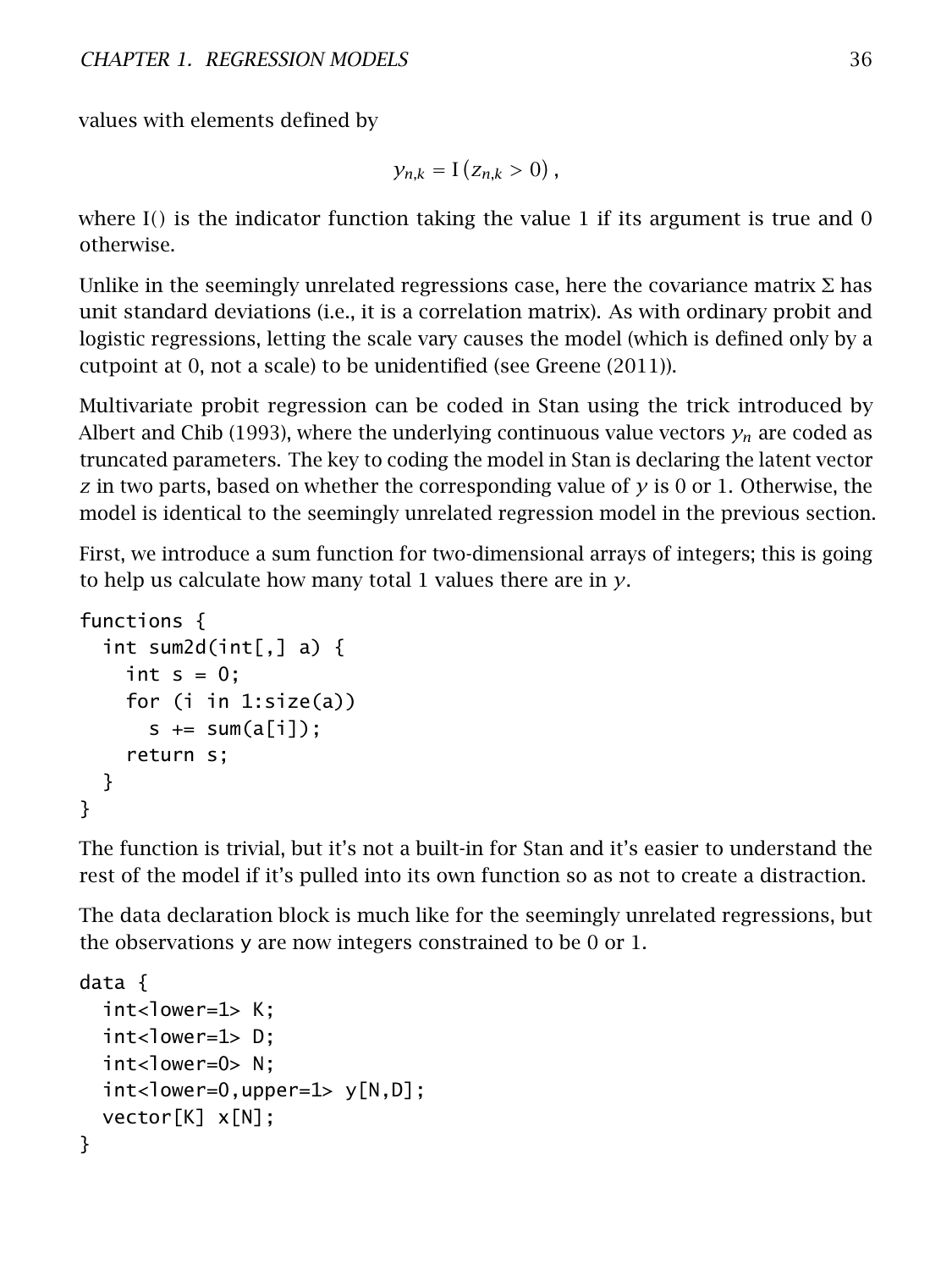After declaring the data, there is a rather involved transformed data block whose sole purpose is to sort the data array y into positive and negative components, keeping track of indexes so that z can be easily reassembled in the transformed parameters block.

```
transformed data {
  int<lower=0> N_pos;
  int <lastrangled n =N> n_pos [sum2d(y)];
  int<lower=1,upper=D> d_pos[size(n_pos)];
  int<lower=0> N_neg;
  int <lower=1,upper=N> n_neq(M * D) - size(n_pos)];
  int<lower=1,upper=D> d_neg[size(n_neg)];
  N_pos = size(n_pos);
  N_neg = size(n_neg);
  {
    int i;
    int j;
    i = 1;
    i = 1:
    for (n in 1:N) {
      for (d in 1:D) {
        if (y[n,d] == 1) {
          n_{\text{pos}}[i] = n;d_{pos}[i] = d;i \neq 1;
        } else {
          n\_neg[i] = n;d_{\text{neg}}[j] = d;j += 1;
        }
      }
    }
  }
}
```
The variables N\_pos and N\_neg are set to the number of true (1) and number of false (0) observations in y. The loop then fills in the sequence of indexes for the positive and negative values in four arrays.

The parameters are declared as follows.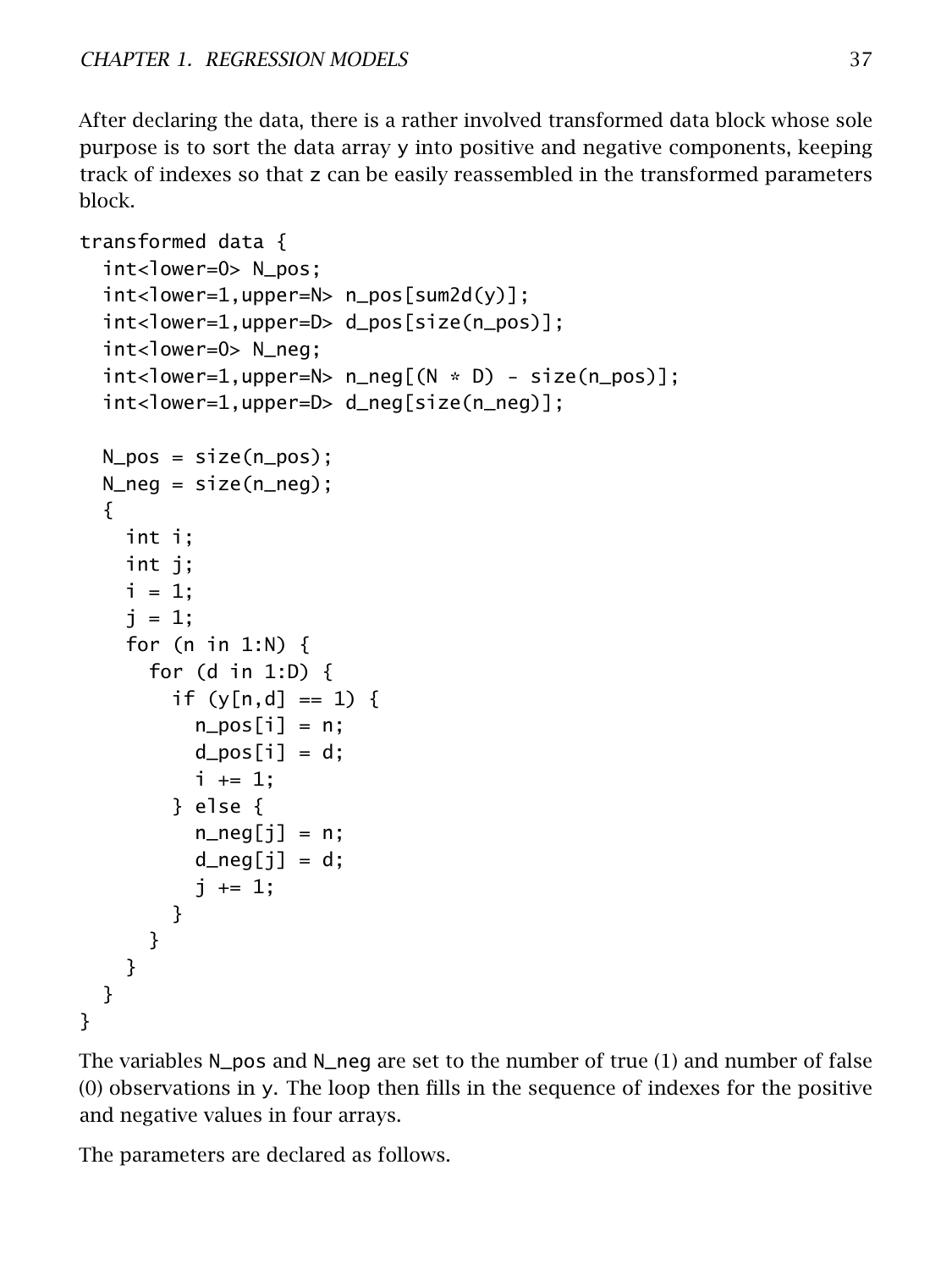```
parameters {
 matrix[D, K] beta;
 cholesky_factor_corr[D] L_Omega;
 vector<lower=0>[N_pos] z_pos;
 vector<upper=0>[N_neg] z_neg;
}
```
These include the regression coefficients beta and the Cholesky factor of the correlation matrix, L\_Omega. This time there is no scaling because the covariance matrix has unit scale (i.e., it is a correlation matrix; see above).

The critical part of the parameter declaration is that the latent real value *z* is broken into positive-constrained and negative-constrained components, whose size was conveniently calculated in the transformed data block. The transformed data block's real work was to allow the transformed parameter block to reconstruct *z*.

```
transformed parameters {
 vector[D] z[N];
 for (n in 1:N_pos)
    z[n_pos[n], d_pos[n]] = z_pos[n];for (n in 1:N_neg)
    z[n\_neg[n], d\_neg[n]] = z\_neg[n];}
```
At this point, the model is simple, pretty much recreating the seemingly unrelated regression.

```
model {
  L_Omega \sim lkj_corr_cholesky(4);
  to\_vector(beta) \sim normal(0, 5);
  {
    vector[D] beta_x[N];
    for (n in 1:N)
      beta_x[n] = beta * x[n];z ~ multi_normal_cholesky(beta_x, L_Omega);
  }
}
```
This simple form of model is made possible by the Albert and Chib-style constraints on z.

Finally, the correlation matrix itself can be put back together in the generated quantities block if desired.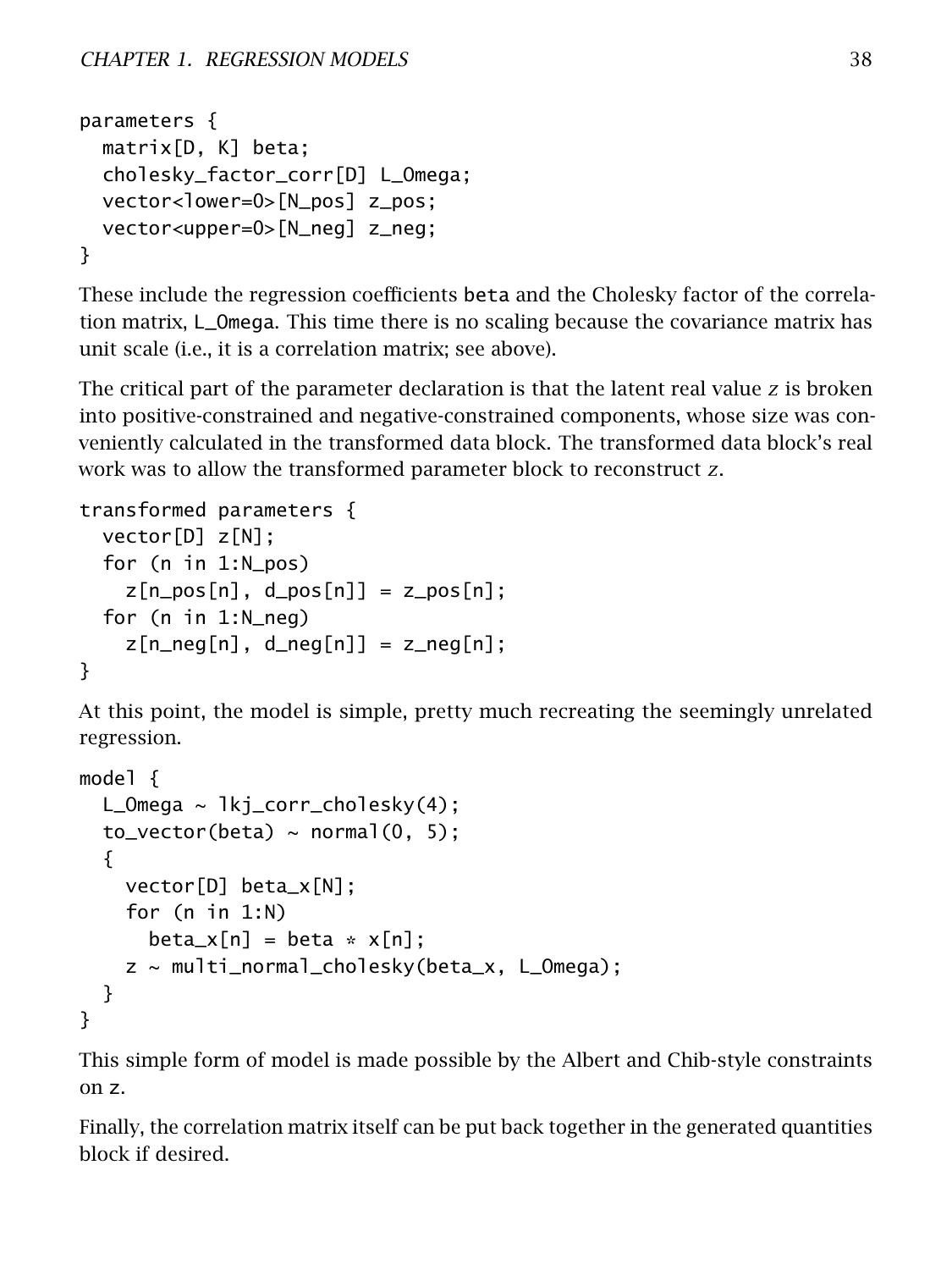```
generated quantities {
 corr_matrix[D] Omega;
 Omega = multiply_lower_tri_self_transpose(L_Omega);
}
```
The same could be done for the seemingly unrelated regressions in the previous section.

# 1.16. Applications of Pseudorandom Number Generation

The main application of pseudorandom number generator (PRNGs) is for posterior inference, including prediction and posterior predictive checks. They can also be used for pure data simulation, which is like a posterior predictive check with no conditioning. See the function reference manual for a complete description of the syntax and usage of pseudorandom number generators.

### Prediction

Consider predicting unobserved outcomes using linear regression. Given predictors  $x_1, \ldots, x_N$  and observed outcomes  $y_1, \ldots, y_N$ , and assuming a standard linear regression with intercept  $\alpha$ , slope  $\beta$ , and error scale  $\sigma$ , along with improper uniform priors, the posterior over the parameters given *x* and *y* is

$$
p(\alpha, \beta, \sigma | x, y) \propto \prod_{n=1}^{N} \text{normal}(y_n | \alpha + \beta x_n, \sigma).
$$

For this model, the posterior predictive inference for a new outcome  $\tilde{\gamma}_m$  given a predictor  $\tilde{x}_m$ , conditioned on the observed data *x* and *y*, is

$$
p(\tilde{y}_n | \tilde{x}_n, x, y) = \int_{(\alpha, \beta, \sigma)} \text{normal}(\tilde{y}_n | \alpha + \beta \tilde{x}_n, \sigma) \times p(\alpha, \beta, \sigma | x, y) d(\alpha, \beta, \sigma).
$$

To code the posterior predictive inference in Stan, a standard linear regression is combined with a random number in the generated quantities block.

```
data {
 int<lower=0> N;
 vector[N] y;
 vector[N] x;
 int<lower=0> N_tilde;
 vector[N_tilde] x_tilde;
}
parameters {
 real alpha;
```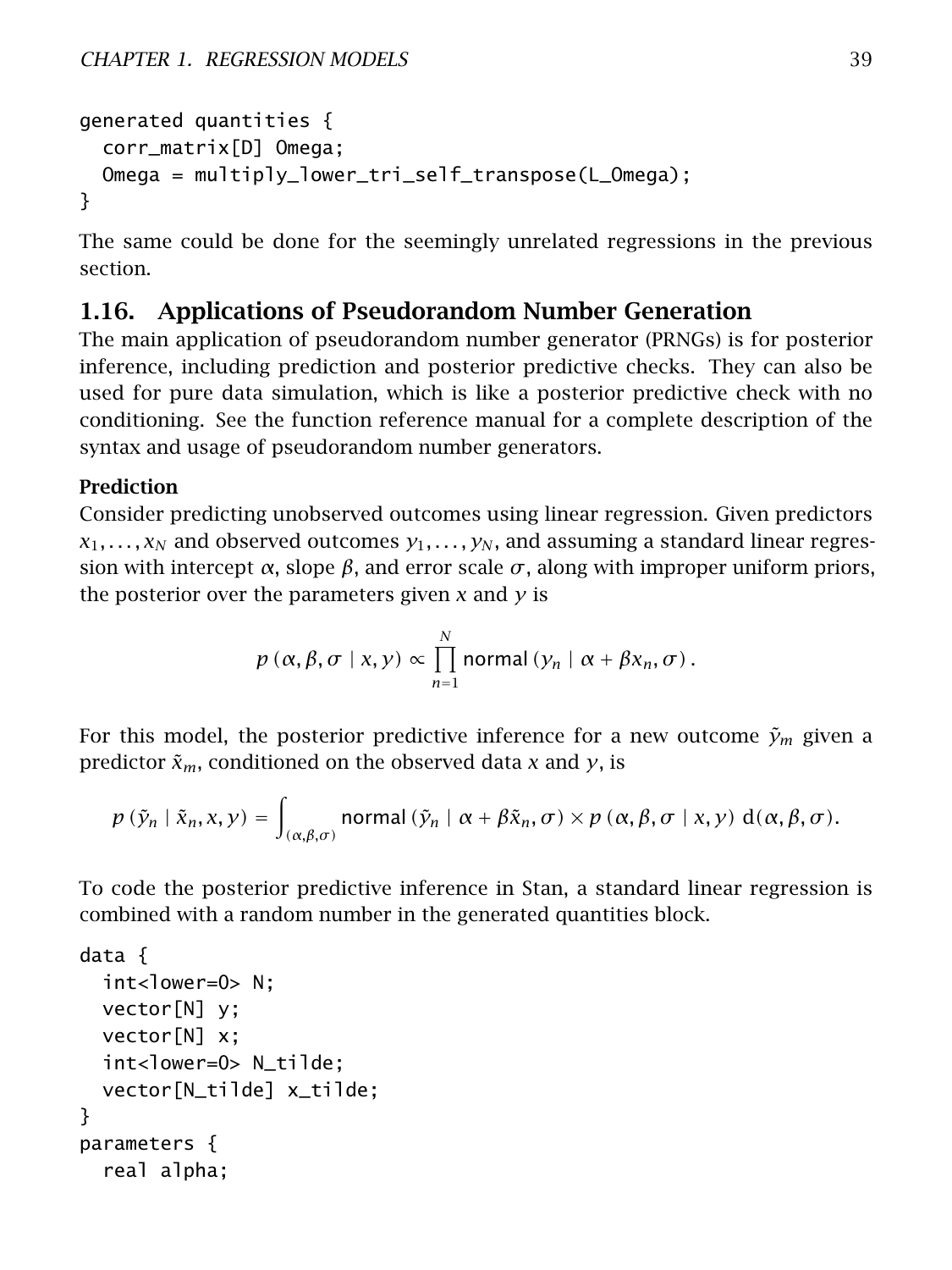```
real beta;
  real<lower=0> sigma;
}
model {
 y \sim normal(alpha + beta * x, sigma);
}
generated quantities {
 vector[N_tilde] y_tilde;
 for (n in 1:N_tilde)
    y_ttilde[n] = normal_rng(alpha + beta * x_tilde[n], sigma);
}
```
Given observed predictors  $x$  and outcomes  $y$ ,  $y$ \_tilde will be drawn according to  $p(\tilde{y} | \tilde{x}, y, x)$ . This means that, for example, the posterior mean for y\_tilde is the estimate of the outcome that minimizes expected square error (conditioned on the data and model).

# Posterior Predictive Checks

A good way to investigate the fit of a model to the data, a critical step in Bayesian data analysis, is to generate simulated data according to the parameters of the model. This is carried out with exactly the same procedure as before, only the observed data predictors  $x$  are used in place of new predictors  $\tilde{x}$  for unobserved outcomes. If the model fits the data well, the predictions for  $\tilde{y}$  based on  $x$  should match the observed data *y*.

To code posterior predictive checks in Stan requires only a slight modification of the prediction code to use *x* and *N* in place of  $\tilde{x}$  and  $\tilde{N}$ ,

```
generated quantities {
 vector[N] y_tilde;
 for (n in 1:N)
    y_ttilde[n] = normal_rng(alpha + beta * x[n], sigma);
}
```
<span id="page-46-0"></span>Gelman et al. [\(2013\)](#page-304-1) recommend choosing several posterior draws  $\tilde{\gamma}^{(1)}, \ldots, \tilde{\gamma}^{(M)}$  and plotting each of them alongside the data *y* that was actually observed. If the model fits well, the simulated  $\tilde{y}$  will look like the actual data  $y$ .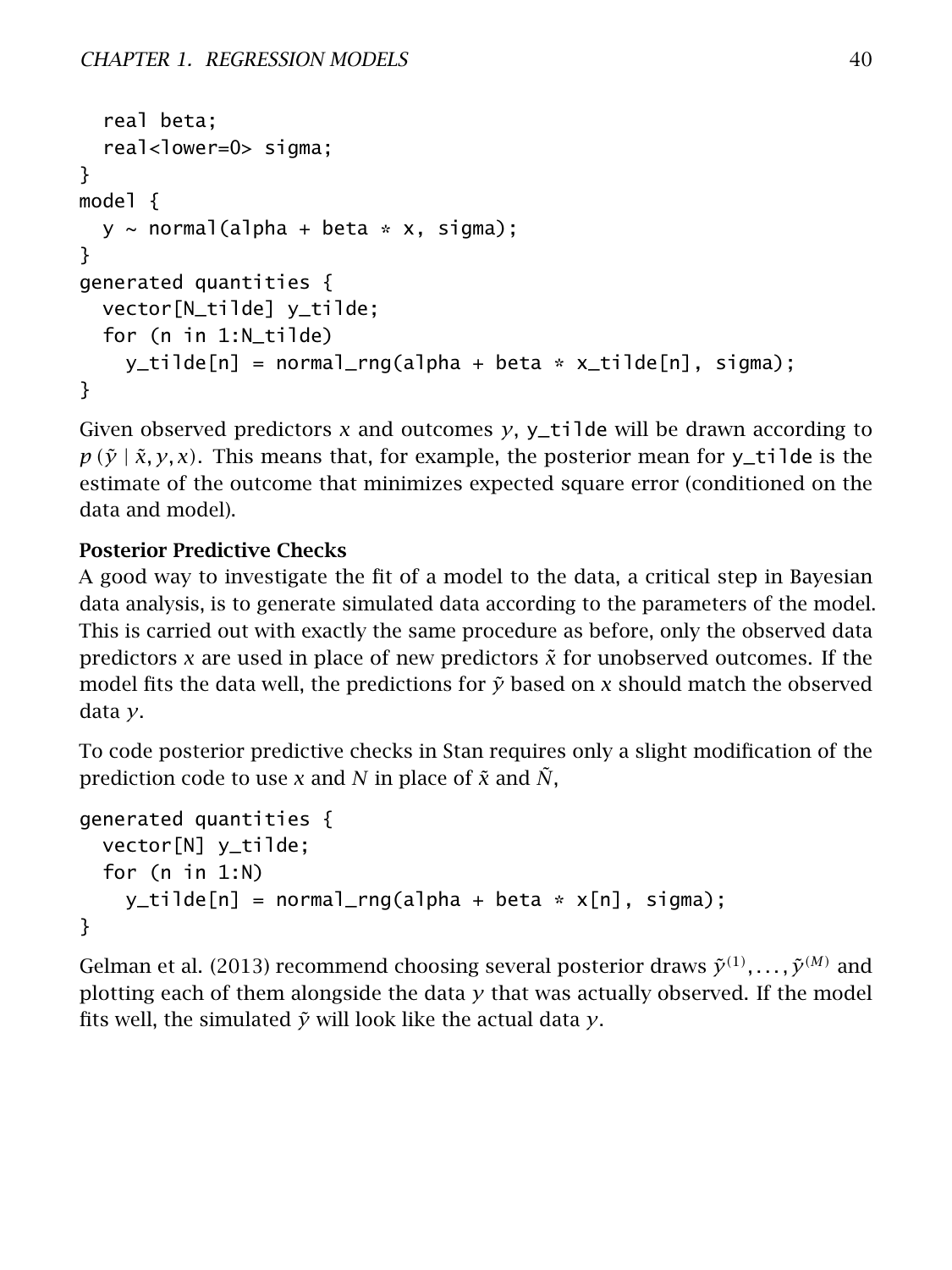# 2. Time-Series Models

Times series data come arranged in temporal order. This chapter presents two kinds of time series models, regression-like models such as autoregressive and moving average models, and hidden Markov models.

The [Gaussian processes chapter](#page-134-0) presents Gaussian processes, which may also be used for time-series (and spatial) data.

### 2.1. Autoregressive Models

A first-order autoregressive model (AR(1)) with normal noise takes each point  $y_n$  in a sequence *y* to be generated according to

*y<sub>n</sub>* ~ normal $(\alpha + \beta y_{n-1}, \sigma)$ .

That is, the expected value of  $y_n$  is  $\alpha + \beta y_{n-1}$ , with noise scaled as  $\sigma$ .

#### AR(1) Models

With improper flat priors on the regression coefficients  $\alpha$  and  $\beta$  and on the positivelyconstrained noise scale ( $\sigma$ ), the Stan program for the AR([1](#page-47-0)) model is as follows.<sup>1</sup>

```
data {
  int<lower=0> N:
  vector[N] y;
}
parameters {
  real alpha;
  real beta;
  real<lower=0> sigma;
}
model {
  for (n in 2:N)
    y[n] \sim \text{normal}(a]pha + beta * y[n-1], sigma);
}
```
The first observed data point,  $y[1]$ , is not modeled here because there is nothing to condition on; instead, it acts to condition  $y[2]$ . This model also uses an improper

<span id="page-47-0"></span><sup>&</sup>lt;sup>1</sup>The intercept in this model is  $\alpha/(1 - \beta)$ . An alternative parameterization in terms of an intercept *γ* suggested Mark Scheuerell on GitHub is  $y_n \sim$  normal  $(y + \beta \cdot (y_{n-1} - y), \sigma)$ .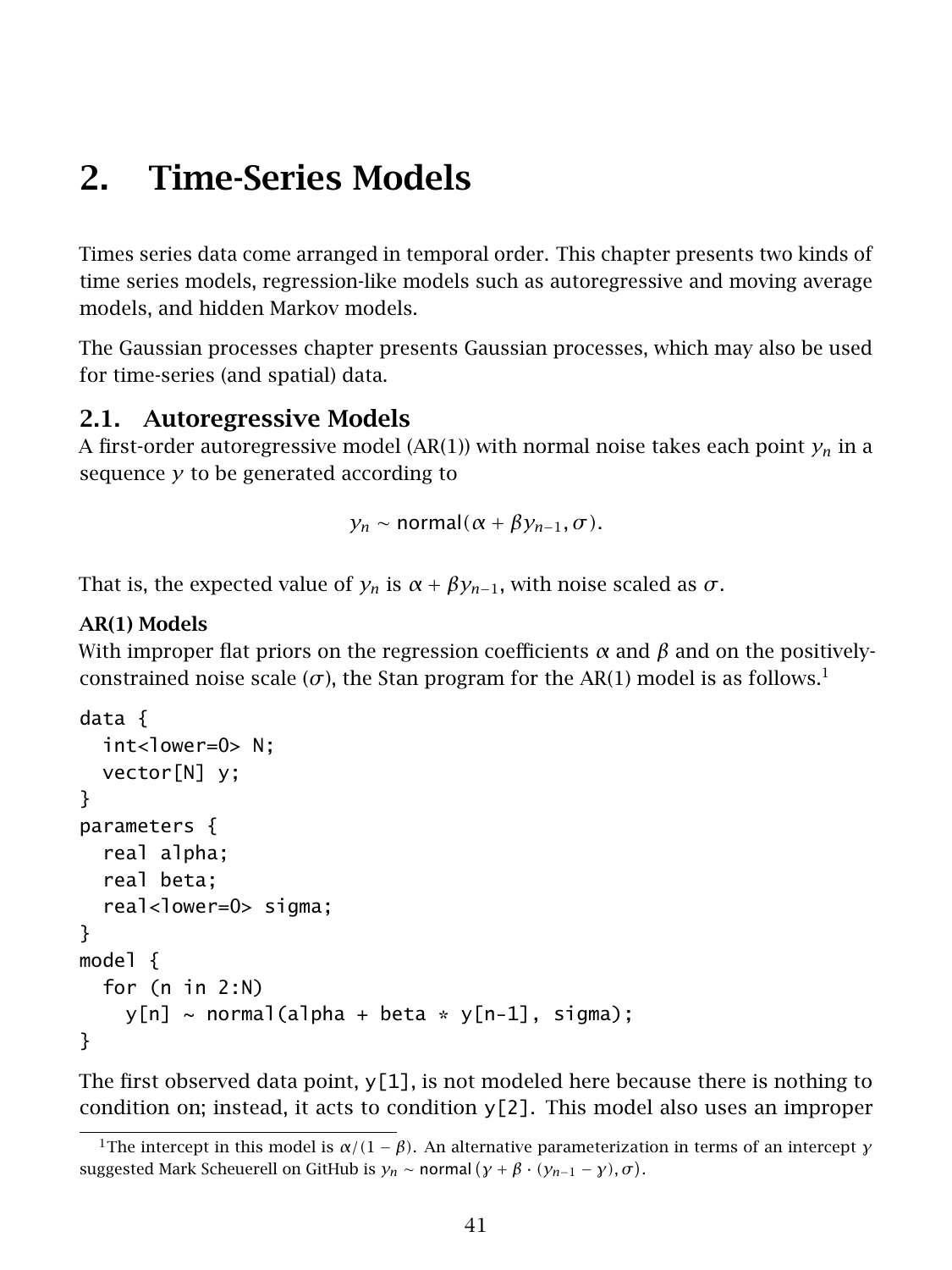prior for sigma, but there is no obstacle to adding an informative prior if information is available on the scale of the changes in y over time, or a weakly informative prior to help guide inference if rough knowledge of the scale of y is available.

# Slicing for Efficiency

Although perhaps a bit more difficult to read, a much more efficient way to write the above model is by slicing the vectors, with the model above being replaced with the one-liner

```
model {
 y[2:N] \sim normal(alpha + beta * y[1:(N-1)], sigma);
}
```
The left-hand side slicing operation pulls out the last *N* −1 elements and the right-hand side version pulls out the first  $N-1$ .

### Extensions to the AR(1) Model

Proper priors of a range of different families may be added for the regression coefficients and noise scale. The normal noise model can be changed to a Student-*t* distribution or any other distribution with unbounded support. The model could also be made hierarchical if multiple series of observations are available.

To enforce the estimation of a stationary AR(1) process, the slope coefficient beta may be constrained with bounds as follows.

 $real$ -lower=-1,upper=1> beta;

In practice, such a constraint is not recommended. If the data are not well fit by a stationary model it is best to know this. Stationary parameter estimates can be encouraged with a prior favoring values of beta near zero.

### AR(2) Models

Extending the order of the model is also straightforward. For example, an AR(2) model could be coded with the second-order coefficient gamma and the following model statement.

```
for (n in 3:N)
 y[n] \sim normal(alpha + beta*y[n-1] + qamma*y[n-2], sigma);
```
# AR(*K*) Models

A general model where the order is itself given as data can be coded by putting the coefficients in an array and computing the linear predictor in a loop.

data {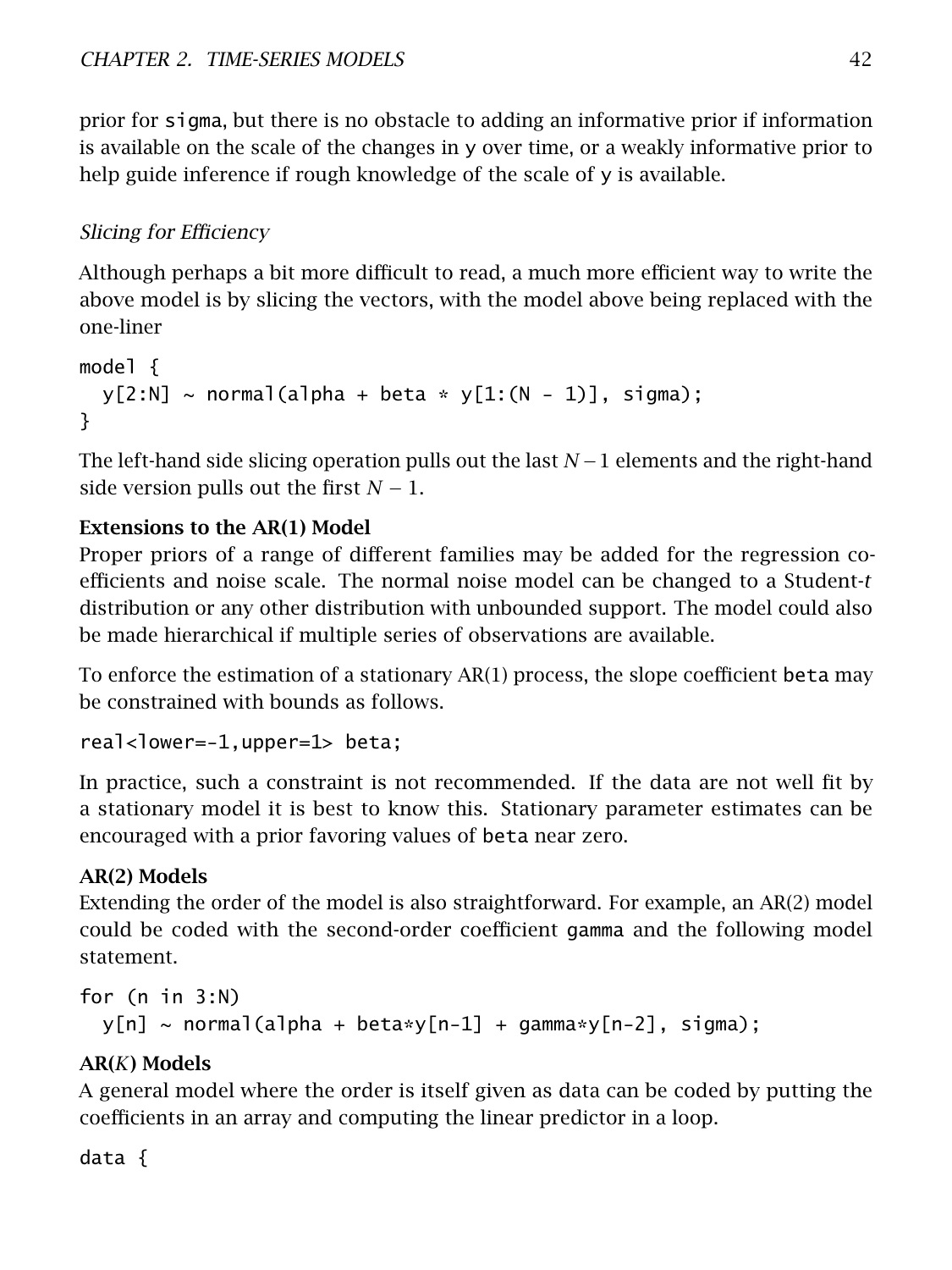```
int<lower=0> K;
 int<lower=0> N:
 real y[N];
}
parameters {
 real alpha;
 real beta[K];
 real sigma;
}
model {
 for (n in (K+1):N) {
    real mu = a]pha;
    for (k in 1:K)
      mu += beta[k] * y[n-k];
   y[n] ~ normal(mu, sigma);
 }
}
```
### ARCH(1) Models

Econometric and financial time-series models usually assume heteroscedasticity: they allow the scale of the noise terms defining the series to vary over time. The simplest such model is the autoregressive conditional heteroscedasticity (ARCH) model Engle [\(1982\)](#page-304-2). Unlike the autoregressive model AR(1), which modeled the mean of the series as varying over time but left the noise term fixed, the ARCH(1) model takes the scale of the noise terms to vary over time but leaves the mean term fixed. Models could be defined where both the mean and scale vary over time; the econometrics literature presents a wide range of time-series modeling choices.

The  $ARCH(1)$  model is typically presented as the following sequence of equations, where  $r_t$  is the observed return at time point *t* and  $\mu$ ,  $\alpha_0$ , and  $\alpha_1$  are unknown regression coefficient parameters.

> $r_t = \mu + a_t$  $a_t = \sigma_t \epsilon_t$  $\epsilon_t$  ∼ normal $(0, 1)$  $\sigma_t^2 = \alpha_0 + \alpha_1 a_{t-1}^2$

In order to ensure the noise terms  $\sigma_t^2$  are positive, the scale coefficients are constrained to be positive,  $\alpha_0, \alpha_1 > 0$ . To ensure stationarity of the time series, the slope is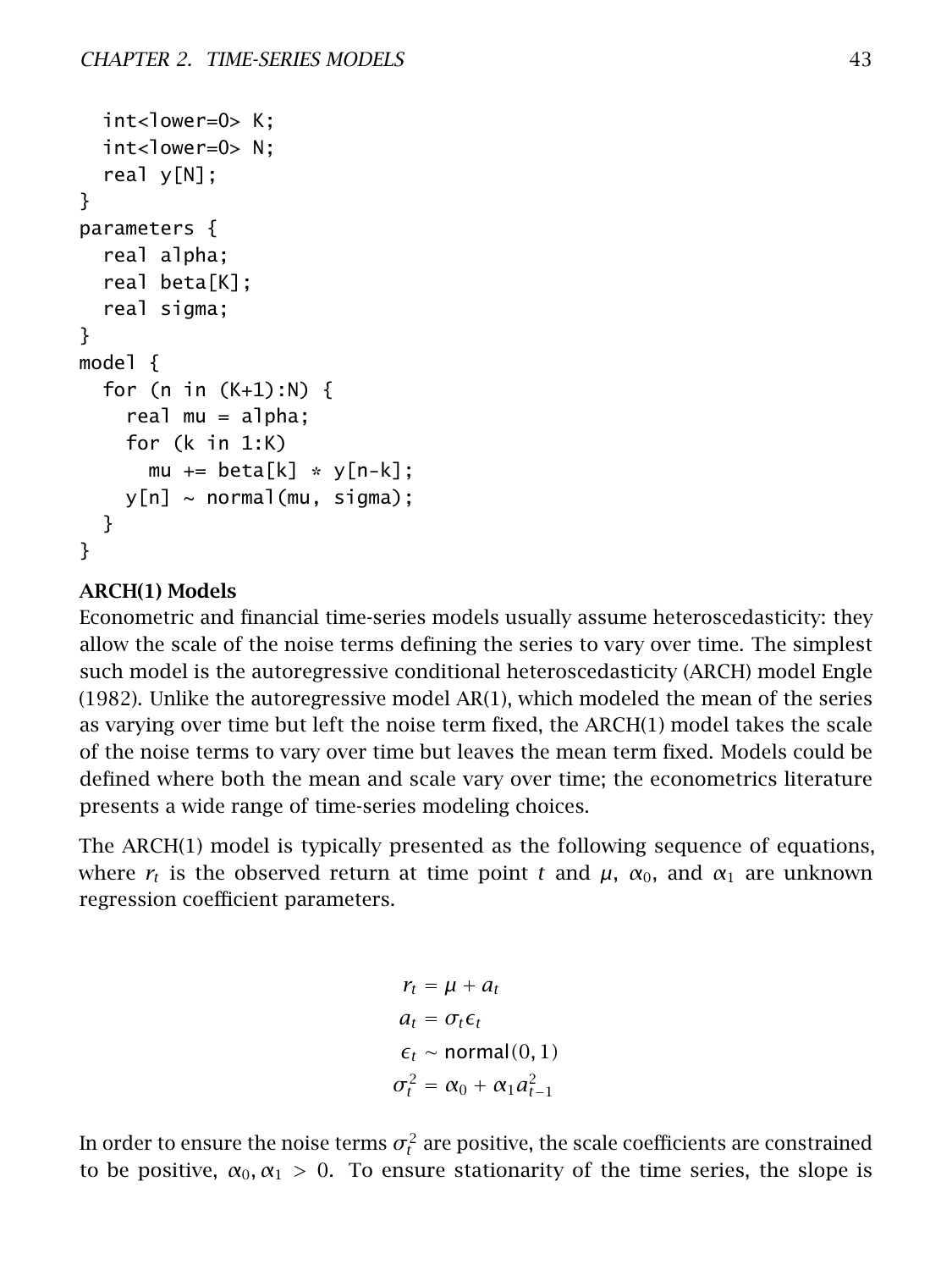constrained to to be less than one, i.e.,  $\alpha_1 < 1.2$  $\alpha_1 < 1.2$ 

The ARCH(1) model may be coded directly in Stan as follows.

```
data {
 int<lower=0> T; // number of time points
 real r[T]; \sqrt{2} return at time t
}
parameters {
 real mu; \frac{1}{2} average return
 real<lower=0> alpha0; // noise intercept
 real<lower=0,upper=1> alpha1; // noise slope
}
model {
 for (t in 2:T)
   r[t] \sim \text{normal}(mu, \text{sqrt}(alpha0 + alpha1 * pow(r[t-1] - mu, 2)));
}
```
The loop in the model is defined so that the return at time  $t = 1$  is not modeled; the model in the next section shows how to model the return at  $t = 1$ . The model can be vectorized to be more efficient; the model in the next section provides an example.

# 2.2. Modeling Temporal Heteroscedasticity

A set of variables is homoscedastic if their variances are all the same; the variables are heteroscedastic if they do not all have the same variance. Heteroscedastic time-series models allow the noise term to vary over time.

### GARCH(1,1) Models

The basic generalized autoregressive conditional heteroscedasticity (GARCH) model, GARCH(1,1), extends the ARCH(1) model by including the squared previous difference in return from the mean at time  $t - 1$  as a predictor of volatility at time  $t$ , defining

$$
\sigma_t^2 = \alpha_0 + \alpha_1 a_{t-1}^2 + \beta_1 \sigma_{t-1}^2.
$$

To ensure the scale term is positive and the resulting time series stationary, the coefficients must all satisfy  $\alpha_0$ ,  $\alpha_1$ ,  $\beta_1 > 0$  and the slopes  $\alpha_1 + \beta_1 < 1$ .

data { int<lower=0> T; real r[T];

<span id="page-50-0"></span> ${}^{2}$ In practice, it can be useful to remove the constraint to test whether a non-stationary set of coefficients provides a better fit to the data. It can also be useful to add a trend term to the model, because an unfitted trend will manifest as non-stationarity.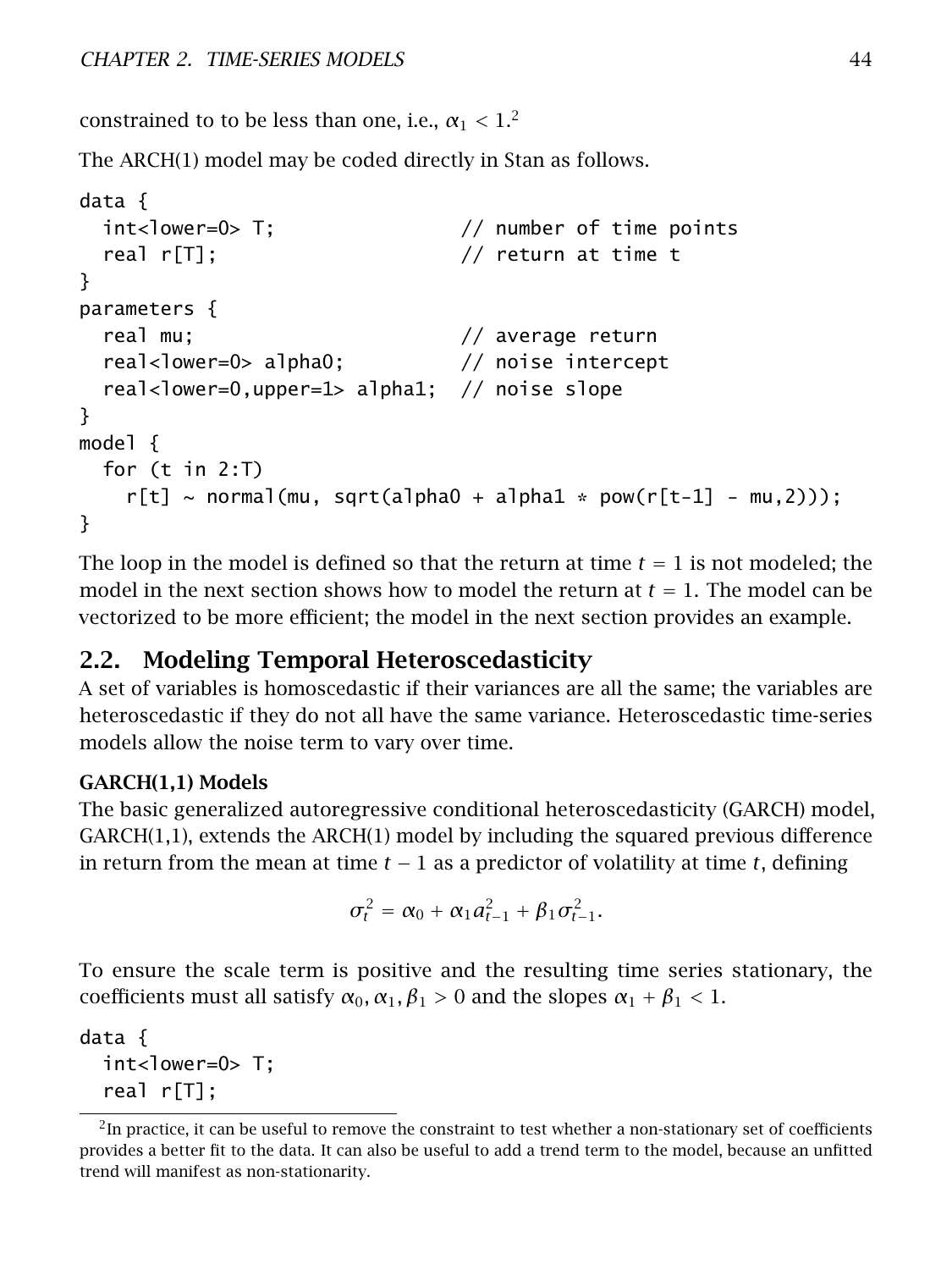```
real<lower=0> sigma1;
}
parameters {
  real mu;
  real<lower=0> alpha0;
  real<lower=0,upper=1> alpha1;
  real<lower=0,upper=(1-alpha1)> beta1;
}
transformed parameters {
  real<lower=0> sigma[T];
  signal = sigmal;
  for (t in 2:T)
    signal[t] = sqrt(alpha0)+ alpha1 * pow(r[t-1] - mu, 2)
                      + betal * pow(sigma[t-1], 2));
}
model {
  r \sim normal(mu, sigma);
}
```
To get the recursive definition of the volatility regression off the ground, the data declaration includes a non-negative value sigmal for the scale of the noise at  $t = 1$ .

The constraints are coded directly on the parameter declarations. This declaration is order-specific in that the constraint on beta1 depends on the value of alpha1.

A transformed parameter array of non-negative values sigma is used to store the scale values at each time point. The definition of these values in the transformed parameters block is where the regression is now defined. There is an intercept alpha0, a slope alpha1 for the squared difference in return from the mean at the previous time, and a slope beta1 for the previous noise scale squared. Finally, the whole regression is inside the sqrt function because Stan requires scale (deviation) parameters (not variance parameters) for the normal distribution.

With the regression in the transformed parameters block, the model reduces a single vectorized sampling statement. Because r and sigma are of length T, all of the data are modeled directly.

# 2.3. Moving Average Models

A moving average model uses previous errors as predictors for future outcomes. For a moving average model of order  $Q$ ,  $MA(Q)$ , there is an overall mean parameter  $\mu$  and regression coefficients  $\theta_q$  for previous error terms. With  $\epsilon_t$  being the noise at time *t*,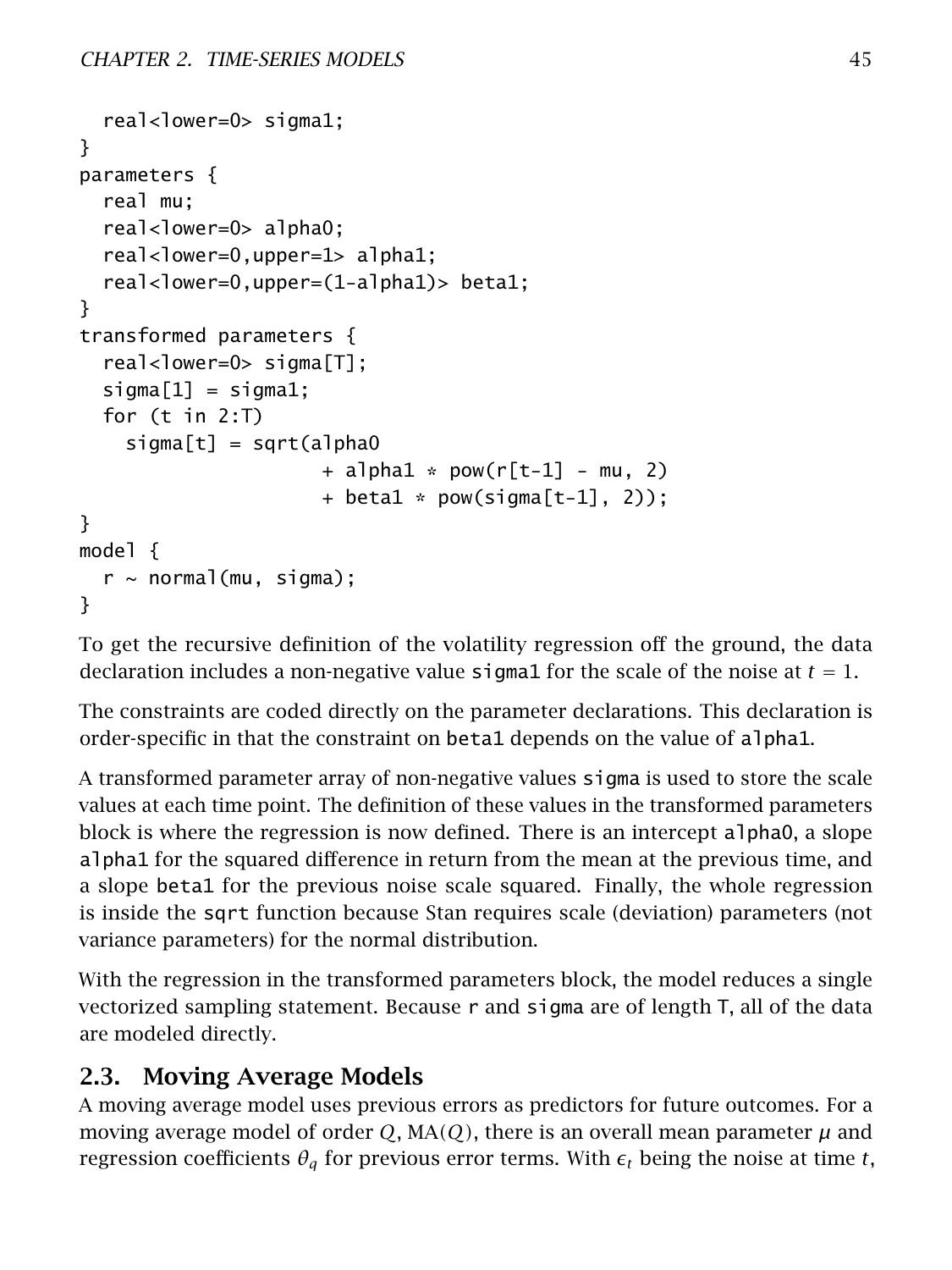the model for outcome  $y_t$  is defined by

 $y_t = \mu + \theta_1 \epsilon_{t-1} + \cdots + \theta_Q \epsilon_{t-Q} + \epsilon_t$ 

with the noise term  $\epsilon_t$  for outcome  $y_t$  modeled as normal,

 $\epsilon_t$  ∼ normal $(0, \sigma)$ .

In a proper Bayesian model, the parameters *µ*, *θ*, and *σ* must all be given priors.

#### MA(2) Example

An MA*(*2*)* model can be coded in Stan as follows.

```
data {
 int<lower=3> T; // number of observations
 vector[T] y; // observation at time T
}
parameters {
 real mu; \frac{1}{2} mean
 real<lower=0> sigma; // error scale
 vector[2] theta; // lag coefficients
}
transformed parameters {
 vector[T] epsilon; // error terms
 epsilon[1] = y[1] - mu;epsilon[2] = y[2] - mu - theta[1] * epsilon[1];
 for (t in 3:T)
   epsilon[<b>t</b>] = (y[t] - mu- theta[1] * epsilon[t - 1]
                   - theta[2] * epsilon[t - 2] );
}
model {
 mu \sim cauchy(0, 2.5);
 theta \sim cauchy(0, 2.5);
 sigma \sim cauchy(0, 2.5);
 for (t in 3:T)
   v[t] ~ normal(mu
                 + theta[1] * epsilon[t - 1]
                 + theta[2] * epsilon[t - 2],
                 sigma);
}
```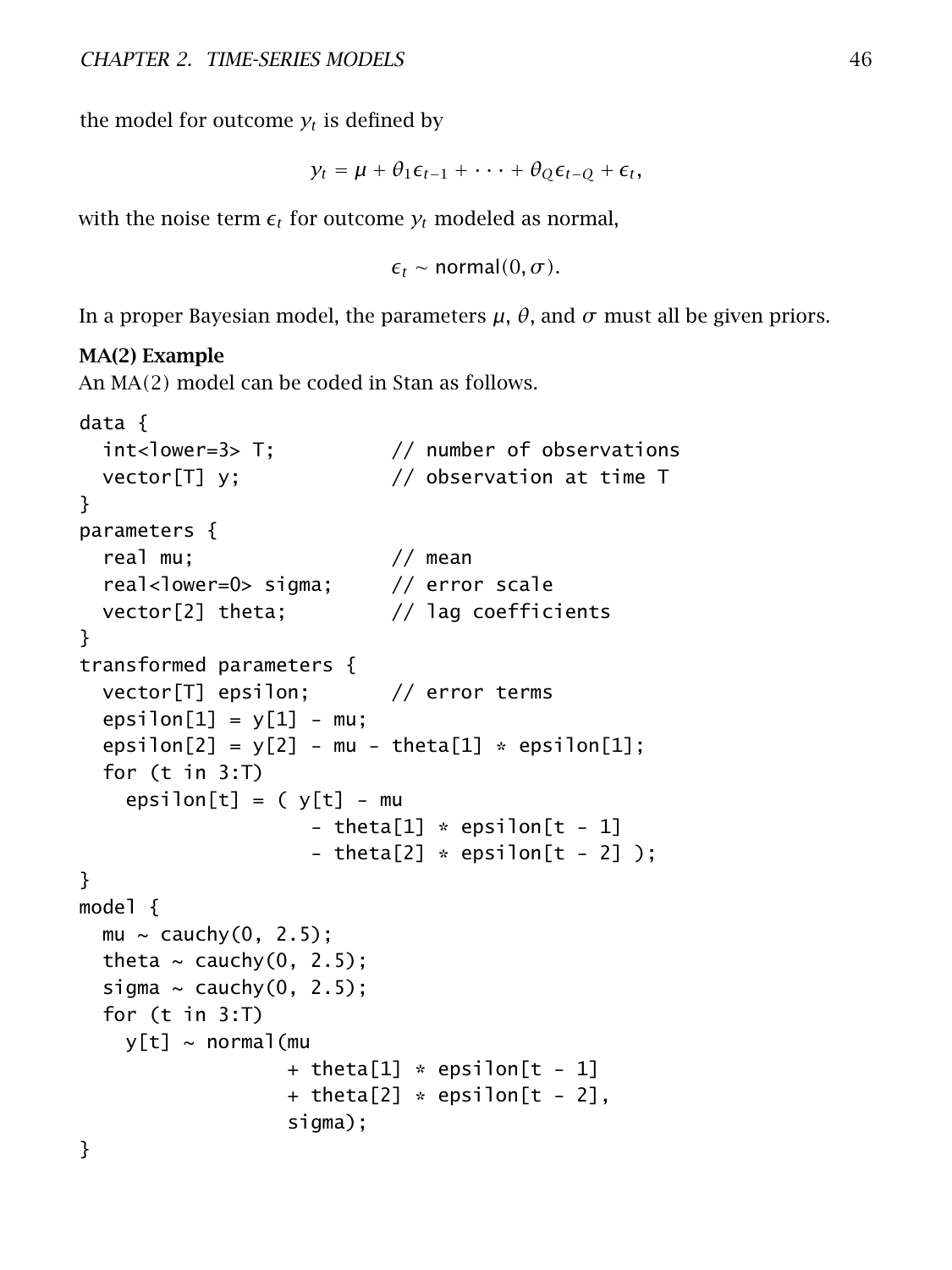The error terms  $\epsilon_t$  are defined as transformed parameters in terms of the observations and parameters. The definition of the sampling statement (defining the likelihood) follows the definition, which can only be applied to  $y_n$  for  $n > Q$ . In this example, the parameters are all given Cauchy (half-Cauchy for  $\sigma$ ) priors, although other priors can be used just as easily.

This model could be improved in terms of speed by vectorizing the sampling statement in the model block. Vectorizing the calculation of the  $\epsilon_t$  could also be sped up by using a dot product instead of a loop.

### Vectorized MA(Q) Model

A general MA*(Q)* model with a vectorized sampling probability may be defined as follows.

```
data {
 int<lower=0> Q; // num previous noise terms
 int<lower=3> T; // num observations
 vector[T] y; // observation at time t}
parameters {
 real mu; // mean
 real<lower=0> sigma; // error scale
 vector[Q] theta; // error coeff, lag -t
}
transformed parameters {
 vector[T] epsilon; // error term at time t
 for (t in 1:T) {
   epsilon[ = v[t] = mu;for (q \in 1:min(t - 1, 0))epsilon[t] = epsilon[t] - theta[q] * epsilon[t - q];
 }
}
model {
 vector[T] eta;
 mu \sim cauchy(0, 2.5);
 theta \sim cauchy(0, 2.5);
 sigma \sim cauchy(0, 2.5);
 for (t in 1:T) {
   eta[t] = mu;for (q \in 1:min(t - 1, 0))eta[t] = eta[t] + theta[q] * epsilon[t - q];
```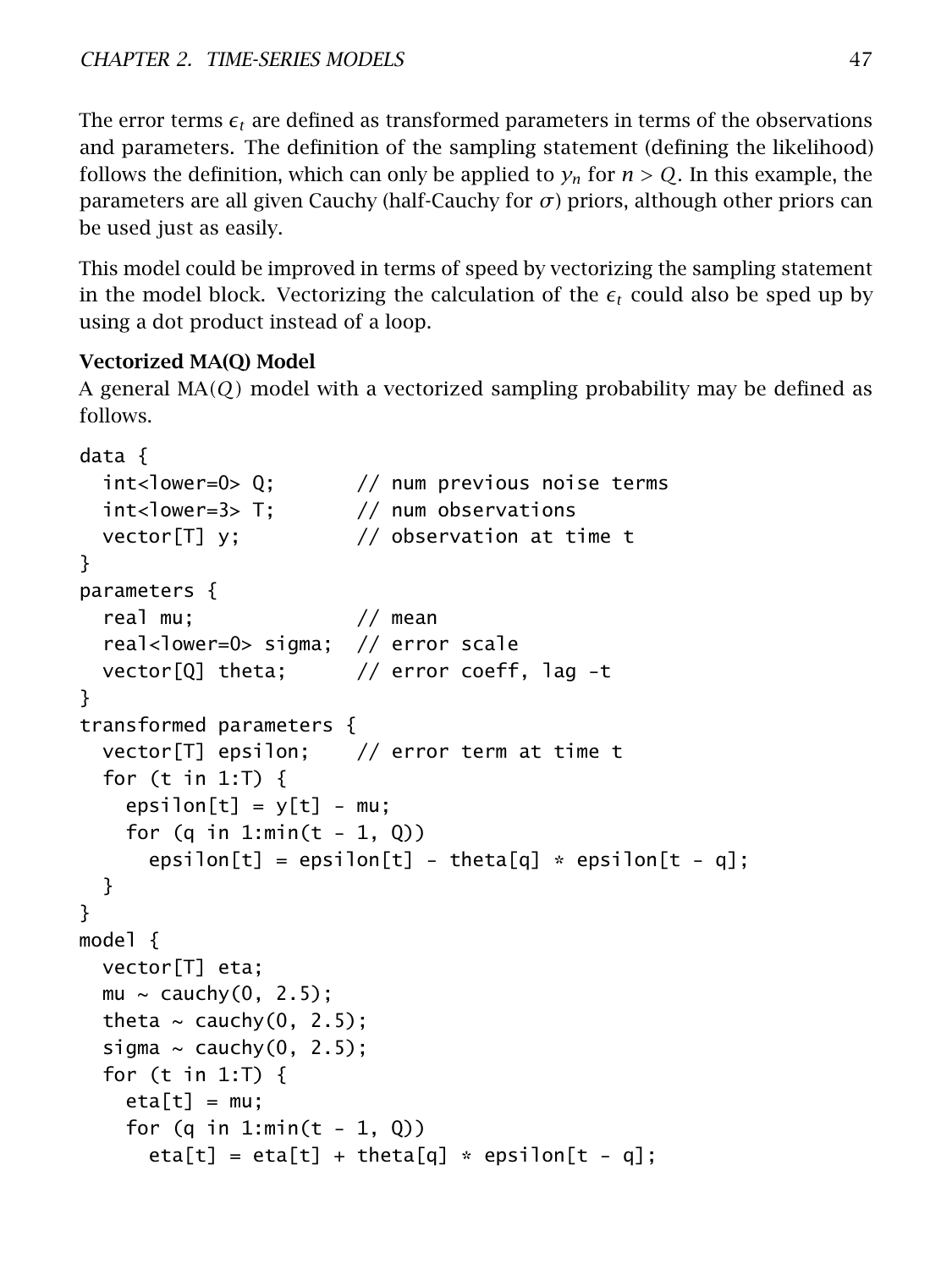```
}
  y \sim normal(eta, sigma);
}
```
Here all of the data are modeled, with missing terms just dropped from the regressions as in the calculation of the error terms. Both models converge quickly and mix well at convergence, with the vectorized model being faster (per iteration, not to converge they compute the same model).

## 2.4. Autoregressive Moving Average Models

Autoregressive moving-average models (ARMA), combine the predictors of the autoregressive model and the moving average model. An ARMA(1,1) model, with a single state of history, can be encoded in Stan as follows.

```
data {
 int<lower=1> T; // num observationsreal y[T]; \frac{1}{2} // observed outputs
}
parameters {
 real mu; // mean coeff
 real phi; \frac{1}{2} autoregression coeff
 real theta; \frac{1}{2} // moving avg coeff
 real<lower=0> sigma; // noise scale
}
model {
 vector[T] nu; // prediction for time t
 vector[T] err; // error for time t
 nu[1] = mu + phi * mu; // assume err[0] == 0
 err[1] = y[1] - nu[1];for (t in 2:T) \{nu[t] = mu + phi * y[t-1] + theta * err[t-1];err[t] = y[t] - nu[t];}
 mu \sim normal(0, 10); // priors
 phi \sim normal(0, 2);
 theta \sim normal(0, 2);
 sigma \sim cauchy(0, 5);
 err \sim normal(0, sigma); // likelihood
}
```
The data are declared in the same way as the other time-series regressions and the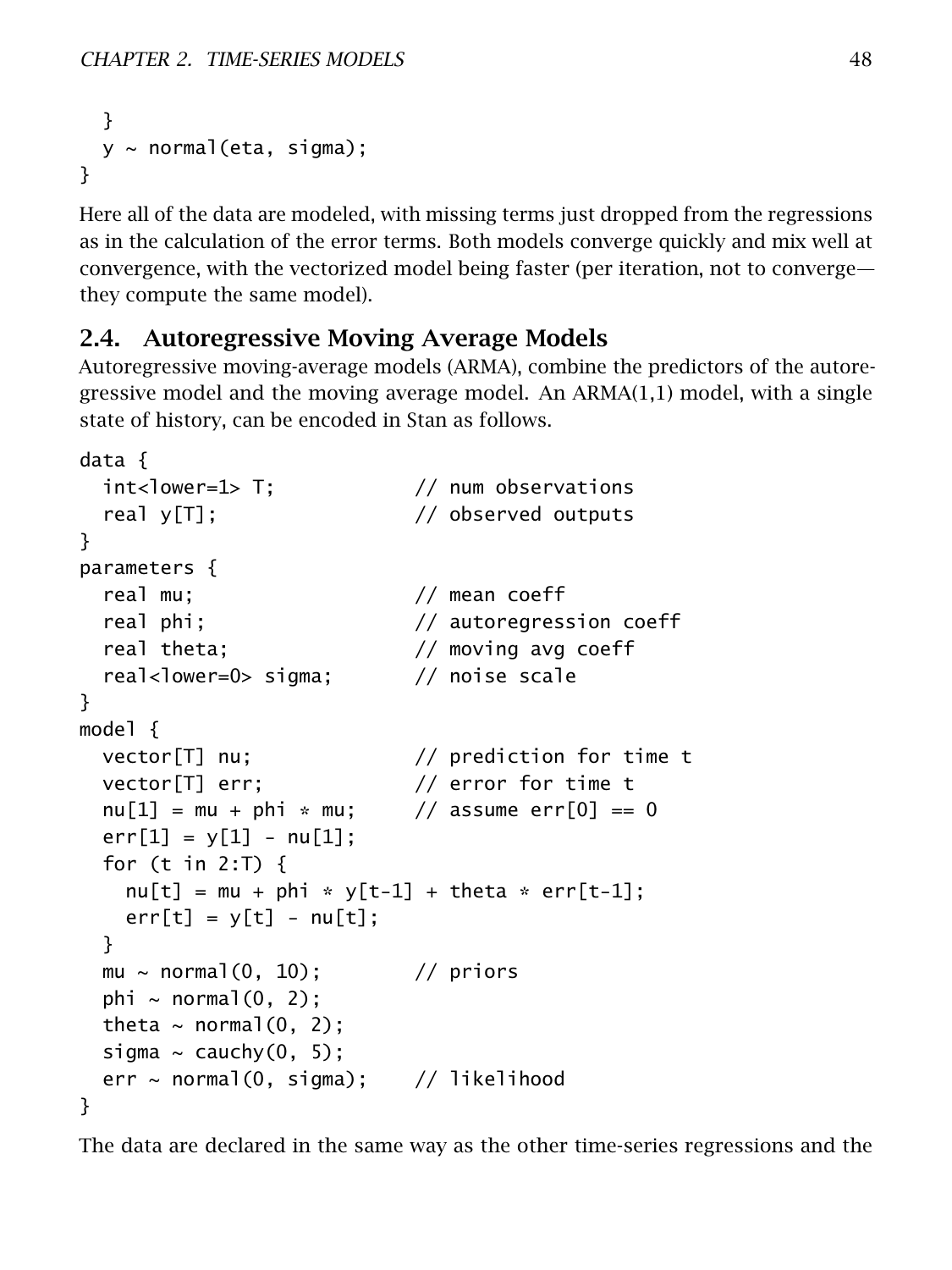parameters are documented in the code.

In the model block, the local vector nu stores the predictions and err the errors. These are computed similarly to the errors in the moving average models described in the previous section.

The priors are weakly informative for stationary processes. The likelihood only involves the error term, which is efficiently vectorized here.

Often in models such as these, it is desirable to inspect the calculated error terms. This could easily be accomplished in Stan by declaring err as a transformed parameter, then defining it the same way as in the model above. The vector nu could still be a local variable, only now it will be in the transformed parameter block.

Wayne Folta suggested encoding the model without local vector variables as follows.

```
model {
  real err;
  mu \sim normal(0, 10):
  phi \sim normal(0, 2);
  theta \sim normal(0, 2);
  sigma \sim cauchy(0, 5);
  err = v[1] - mu + phi * mu;err \sim normal(0, sigma);
  for (t \text{ in } 2: T) {
    err = y[t] - (mu + phi * y[t-1] + theta * err);
    err \sim normal(0, sigma);
  }
}
```
This approach to ARMA models illustrates how local variables, such as err in this case, can be reused in Stan. Folta's approach could be extended to higher order moving-average models by storing more than one error term as a local variable and reassigning them in the loop.

Both encodings are fast. The original encoding has the advantage of vectorizing the normal distribution, but it uses a bit more memory. A halfway point would be to vectorize just err.

### Identifiability and Stationarity

MA and ARMA models are not identifiable if the roots of the characteristic polynomial for the MA part lie inside the unit circle, so it's necessary to add the following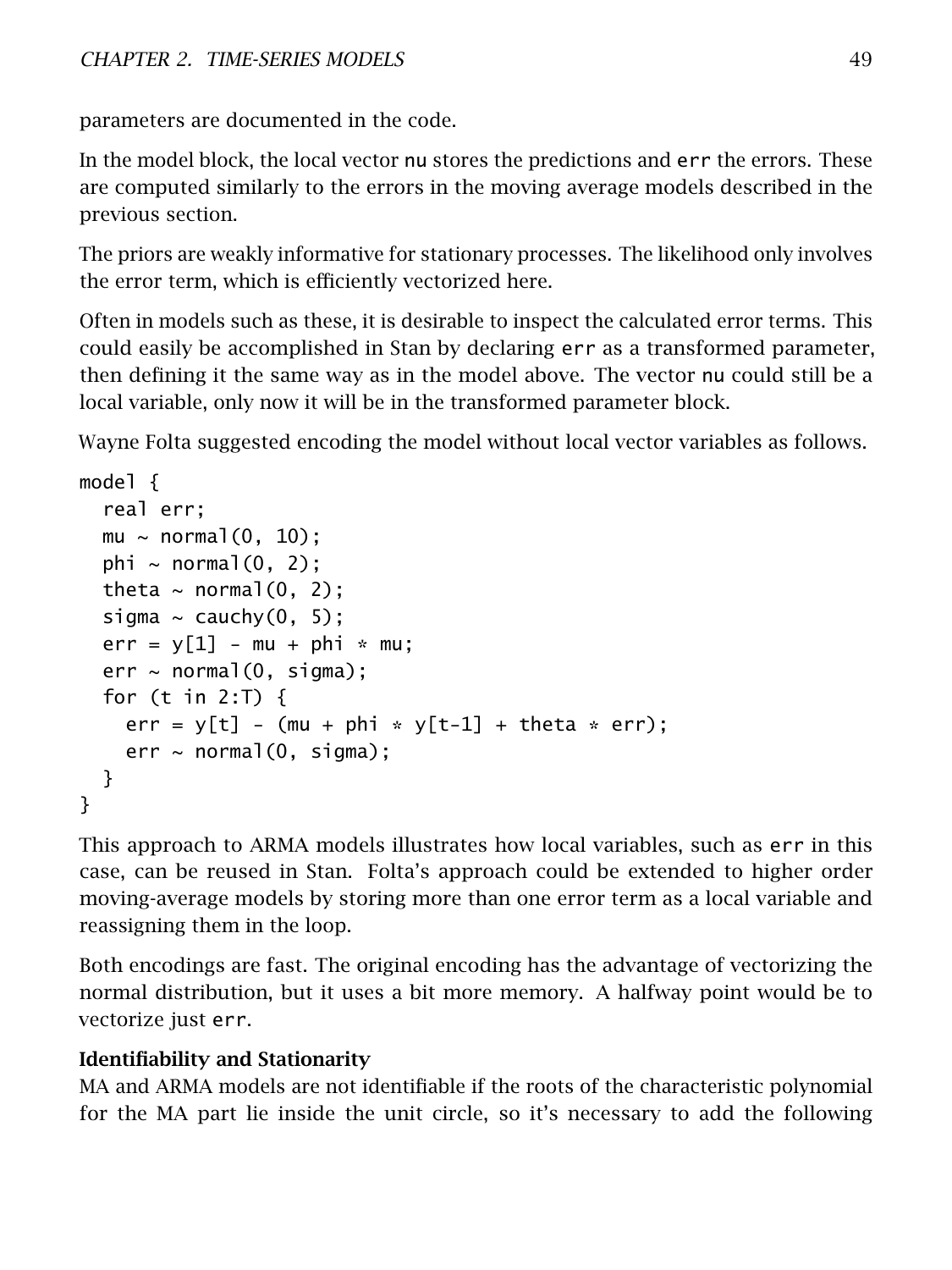constraint[3](#page-56-0)

real<lower =  $-1$ , upper = 1> theta;

When the model is run without the constraint, using synthetic data generated from the model, the simulation can sometimes find modes for (theta, phi) outside the *[*−1*,* 1*]* interval, which creates a multiple mode problem in the posterior and also causes the NUTS tree depth to get large (often above 10). Adding the constraint both improves the accuracy of the posterior and dramatically reduces the tree depth, which speeds up the simulation considerably (typically by much more than an order of magnitude).

Further, unless one thinks that the process is really non-stationary, it's worth adding the following constraint to ensure stationarity.

real<lower =  $-1$ , upper =  $1$ > phi;

### 2.5. Stochastic Volatility Models

Stochastic volatility models treat the volatility (i.e., variance) of a return on an asset, such as an option to buy a security, as following a latent stochastic process in discrete time Kim, Shephard, and Chib [\(1998\)](#page-305-0). The data consist of mean corrected (i.e., centered) returns *y<sup>t</sup>* on an underlying asset at *T* equally spaced time points. Kim et al. formulate a typical stochastic volatility model using the following regression-like equations, with a latent parameter  $h_t$  for the log volatility, along with parameters  $\mu$  for the mean log volatility, and  $\phi$  for the persistence of the volatility term. The variable  $\epsilon_t$  represents the white-noise shock (i.e., multiplicative error) on the asset return at time *t*, whereas *δ<sup>t</sup>* represents the shock on volatility at time *t*.

$$
y_t = \epsilon_t \exp(h_t/2)
$$
  
\n
$$
h_{t+1} = \mu + \phi(h_t - \mu) + \delta_t \sigma
$$
  
\n
$$
h_1 \sim \text{normal}\left(\mu, \frac{\sigma}{\sqrt{1 - \phi^2}}\right)
$$
  
\n
$$
\epsilon_t \sim \text{normal}(0, 1)
$$
  
\n
$$
\delta_t \sim \text{normal}(0, 1)
$$

Rearranging the first line,  $\epsilon_t = y_t \exp(-h_t/2)$ , allowing the sampling distribution for  $y_t$  to be written as

$$
y_t \sim \text{normal}(0, \exp(h_t/2)).
$$

<span id="page-56-0"></span> $3$ This subsection is a lightly edited comment of Jonathan Gilligan's on GitHub; see [https://github.com/s](https://github.com/stan-dev/stan/issues/1617#issuecomment-160249142) [tan-dev/stan/issues/1617#issuecomment-160249142](https://github.com/stan-dev/stan/issues/1617#issuecomment-160249142)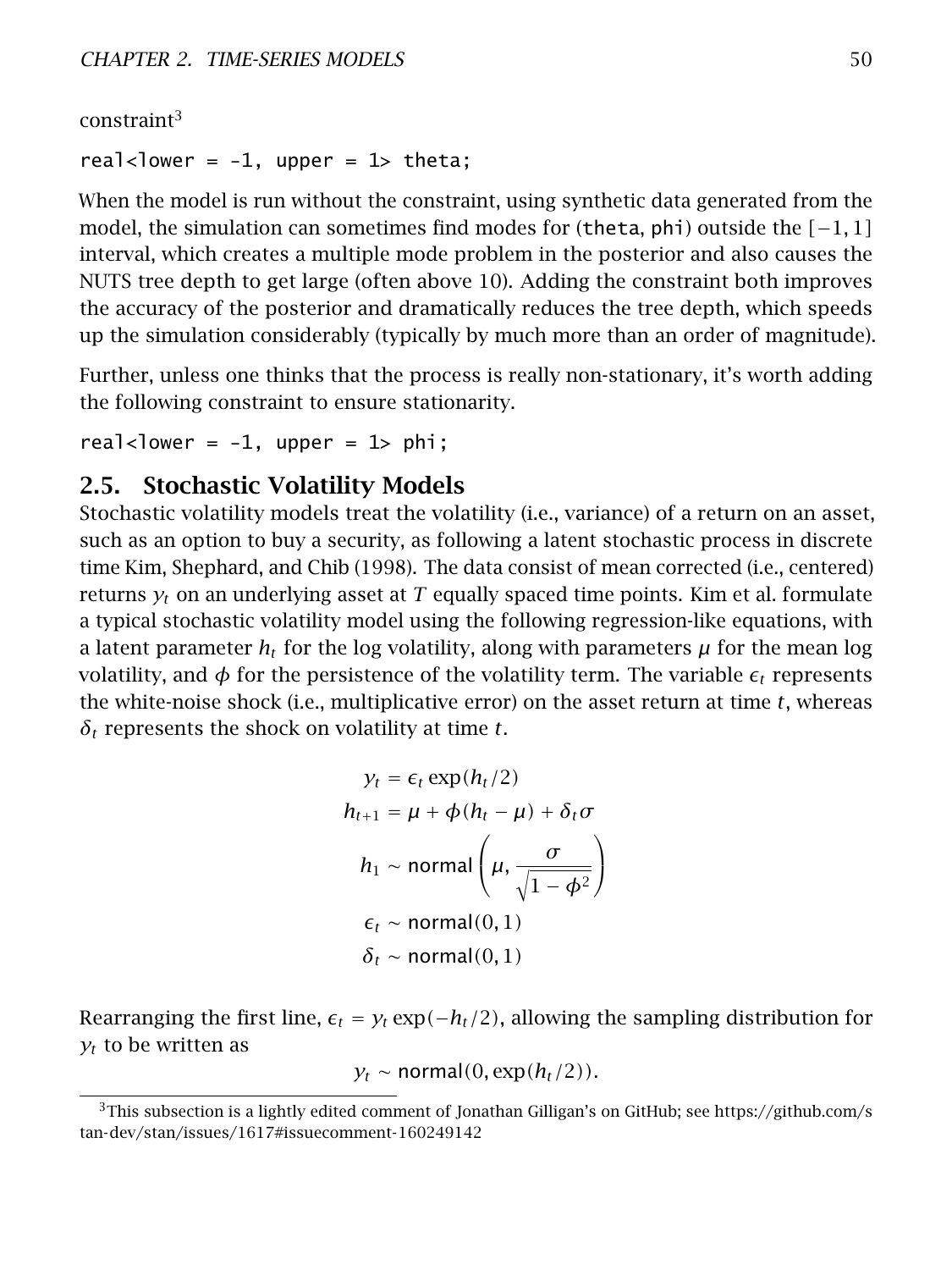The recurrence equation for  $h_{t+1}$  may be combined with the scaling and sampling of  $\delta$ <sup>t</sup> to yield the sampling distribution

```
h_t \sim \text{normal}(\mu + \phi(h_{t-1} - \mu), \sigma).
```
This formulation can be directly encoded, as shown in the following Stan model.

```
data {
  int<lower=0> T; // # time points (equally spaced)vector[T] y; // mean corrected return at time t
}
parameters {
  real mu; \frac{1}{2} mean log volatility
  real<lower=-1,upper=1> phi; // persistence of volatility
  real<lower=0> sigma; \frac{1}{2} white noise shock scale
  vector[T] h; // log volatility at time t
}
model {
  phi \sim uniform(-1, 1);
  sigma \sim cauchy(0, 5);
  mu \sim cauchy(0, 10);
  h[1] \sim \text{normal}(\text{mu}, \text{sigma} / \text{sqrt}(1 - \text{phi} * \text{phi}));for (t in 2:T)
    h[t] \sim \text{normal}(\text{mu} + \text{phi} \cdot k) (h[t - 1] - mu), sigma);
  for (t in 1: T)y[t] \sim \text{normal}(0, \text{exp}(h[t]/2));}
```
Compared to the Kim et al. formulation, the Stan model adds priors for the parameters  $φ$ ,  $σ$ , and  $μ$ . The shock terms  $ε$ <sub>t</sub> and  $δ$ <sub>t</sub> do not appear explicitly in the model, although they could be calculated efficiently in a generated quantities block.

The posterior of a stochastic volatility model such as this one typically has high posterior variance. For example, simulating 500 data points from the above model with  $\mu = -1.02$ ,  $\phi = 0.95$ , and  $\sigma = 0.25$  leads to 95% posterior intervals for  $\mu$  of *(*−1*.*23*,* −0*.*54*)*, for *φ* of *(*0*.*82*,* 0*.*98*)*, and for *σ* of *(*0*.*16*,* 0*.*38*)*.

The samples using NUTS show a high degree of autocorrelation among the samples, both for this model and the stochastic volatility model evaluated in (Hoffman and Gelman [2011,](#page-304-3) [2014\)](#page-304-4). Using a non-diagonal mass matrix provides faster convergence and more effective samples than a diagonal mass matrix, but will not scale to large values of *T*.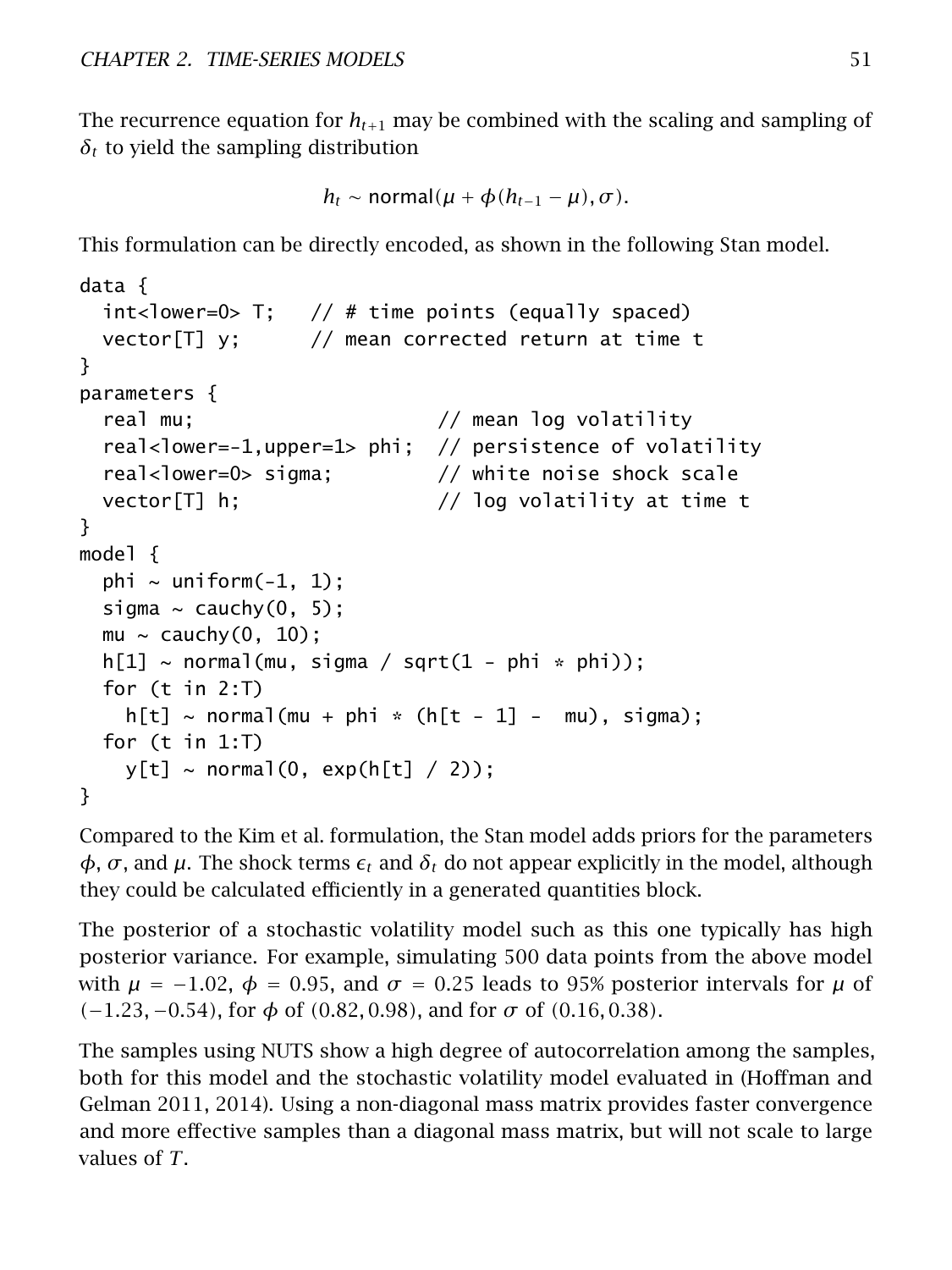It is relatively straightforward to speed up the effective samples per second generated by this model by one or more orders of magnitude. First, the sampling statements for return *y* is easily vectorized to

```
y \sim normal(0, exp(h / 2));
```
This speeds up the iterations, but does not change the effective sample size because the underlying parameterization and log probability function have not changed. Mixing is improved by by reparameterizing in terms of a standardized volatility, then rescaling. This requires a standardized parameter h\_std to be declared instead of h.

```
parameters {
  ...
 vector[T] h_std; // std log volatility time t
```
The original value of h is then defined in a transformed parameter block.

```
transformed parameters {
  vector<sup>[T]</sup> h = h_std * sigma; // now h ~ normal(0, sigma)
  h[1] /= sqrt(1 - phi * phi); // rescale h[1]
  h += mu:
  for (t in 2:T)
    h[t] += phi * (h[t-1] - mu);
}
```
The first assignment rescales h\_std to have a normal $(0, \sigma)$  distribution and temporarily assigns it to h. The second assignment rescales  $h[1]$  so that its prior differs from that of  $h[2]$  through  $h[T]$ . The next assignment supplies a mu offset, so that  $h[2]$ through h[T] are now distributed normal $(\mu, \sigma)$ ; note that this shift must be done after the rescaling of  $h[1]$ . The final loop adds in the moving average so that  $h[2]$ through h[T] are appropriately modeled relative to phi and mu.

As a final improvement, the sampling statement for  $h[1]$  and loop for sampling  $h[2]$ to h[T] are replaced with a single vectorized standard normal sampling statement.

```
model {
  ...
  h\_std \sim std\_normal();
```
Although the original model can take hundreds and sometimes thousands of iterations to converge, the reparameterized model reliably converges in tens of iterations. Mixing is also dramatically improved, which results in higher effective sample sizes per iteration. Finally, each iteration runs in roughly a quarter of the time of the original iterations.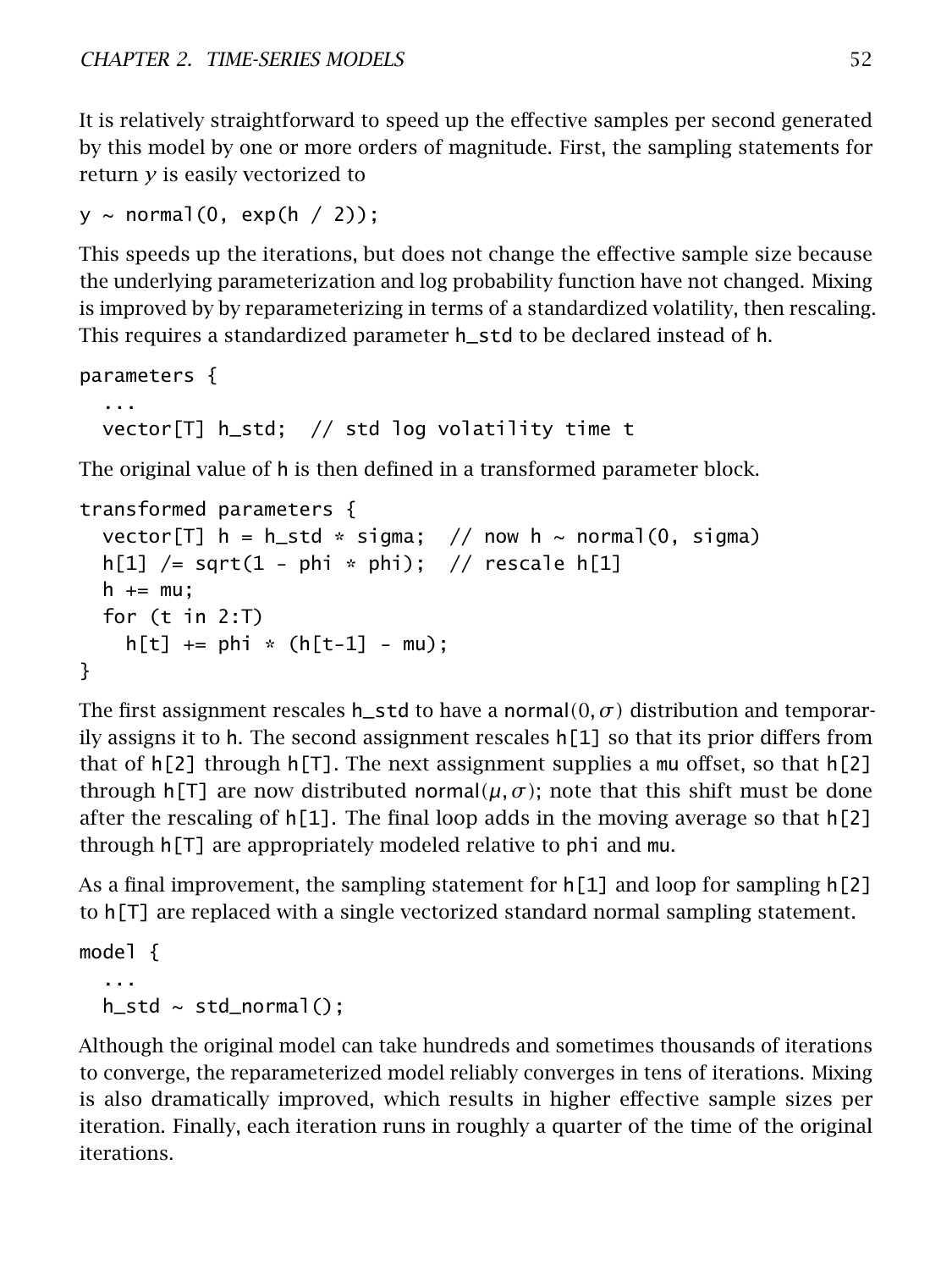# 2.6. Hidden Markov Models

A hidden Markov model (HMM) generates a sequence of *T* output variables *y<sup>t</sup>* conditioned on a parallel sequence of latent categorical state variables  $z_t \in \{1, \ldots, K\}$ . These "hidden" state variables are assumed to form a Markov chain so that *z<sup>t</sup>* is conditionally independent of other variables given *zt*−1. This Markov chain is parameterized by a transition matrix *θ* where *θ<sup>k</sup>* is a *K*-simplex for *k* ∈ {1*, . . . , K*}. The probability of transitioning to state  $z_t$  from state  $z_{t-1}$  is

```
z_t \sim categorical(\theta_{z[t-1]}).
```
The output  $y_t$  at time  $t$  is generated conditionally independently based on the latent state *z<sup>t</sup>* .

This section describes HMMs with a simple categorical model for outputs  $y_t \in$ {1*, . . . , V*}. The categorical distribution for latent state *k* is parameterized by a *V*simplex  $\phi_k$ . The observed output  $y_t$  at time t is generated based on the hidden state indicator  $z_t$  at time  $t$ ,

$$
y_t \sim
$$
 categorical( $\phi_{z[t]}$ ).

In short, HMMs form a discrete mixture model where the mixture component indicators form a latent Markov chain.

### Supervised Parameter Estimation

In the situation where the hidden states are known, the following naive model can be used to fit the parameters *θ* and *φ*.

```
data {
 int<lower=1> K; // num categoriesint<lower=1> V; \frac{1}{2} // num words
 int<lower=0> T; // num instances
 int<lower=1,upper=V> w[T]; // words
 int<lower=1,upper=K> z[T]; // categories
 vector<lower=0>[K] alpha; // transit prior
 vector<lower=0>[V] beta; // emit prior
}
parameters {
 simplex[K] theta[K]; // transit probs
 simplex[V] phi[K]; // emit probs
}
model {
 for (k in 1:K)
   theta[k] \sim dirichlet(alpha);
```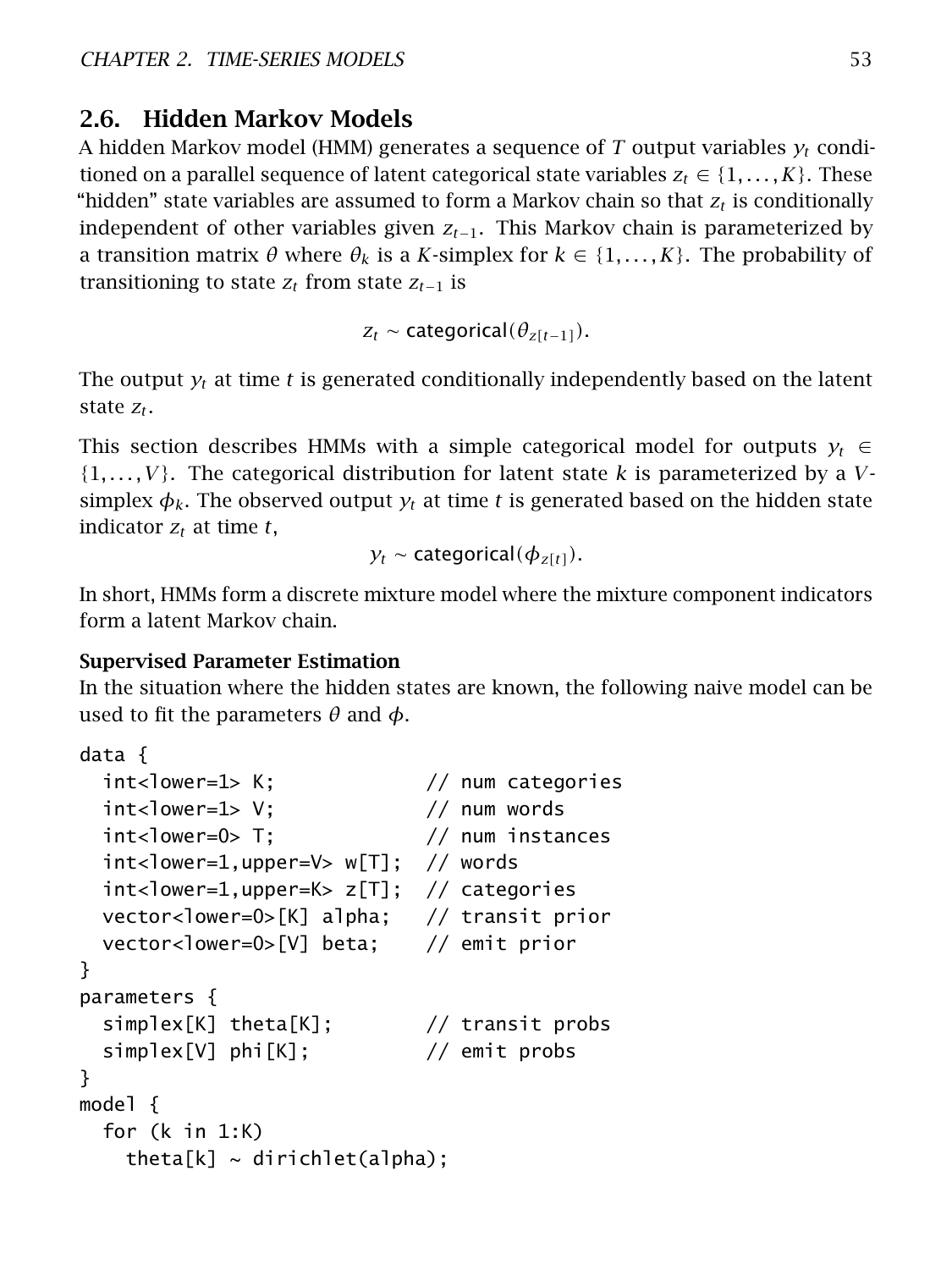```
for (k in 1:K)
    phi[k] \sim dirichlet(beta);
  for (t in 1: T)
    w[t] \sim \text{categorical}(\text{phi}[z[t]]);for (t in 2:T)
    z[t] ~ categorical(theta[z[t - 1]]);
}
```
Explicit Dirichlet priors have been provided for  $\theta_k$  and  $\phi_k$ ; dropping these two statements would implicitly take the prior to be uniform over all valid simplexes.

## Start-State and End-State Probabilities

Although workable, the above description of HMMs is incomplete because the start state  $z_1$  is not modeled (the index runs from 2 to *T*). If the data are conceived as a subsequence of a long-running process, the probability of *z*<sup>1</sup> should be set to the stationary state probabilities in the Markov chain. In this case, there is no distinct end to the data, so there is no need to model the probability that the sequence ends at  $z_T$ .

An alternative conception of HMMs is as models of finite-length sequences. For example, human language sentences have distinct starting distributions (usually a capital letter) and ending distributions (usually some kind of punctuation). The simplest way to model the sequence boundaries is to add a new latent state  $K + 1$ , generate the first state from a categorical distribution with parameter vector  $\theta_{K+1}$ , and restrict the transitions so that a transition to state  $K + 1$  is forced to occur at the end of the sentence and is prohibited elsewhere.

### Calculating Sufficient Statistics

The naive HMM estimation model presented above can be sped up dramatically by replacing the loops over categorical distributions with a single multinomial distribution.

The data are declared as before. The transformed data block computes the sufficient statistics for estimating the transition and emission matrices.

```
transformed data {
  int<lower=0> trans[K, K];
 int<lower=0> emit[K, V];
 for (k1 in 1:K)
   for (k2 in 1:K)
      trans[k1, k2] = 0;
 for (t in 2:T)
   trans[z[t - 1], z[t]] += 1;for (k in 1:K)
   for (v in 1:V)
```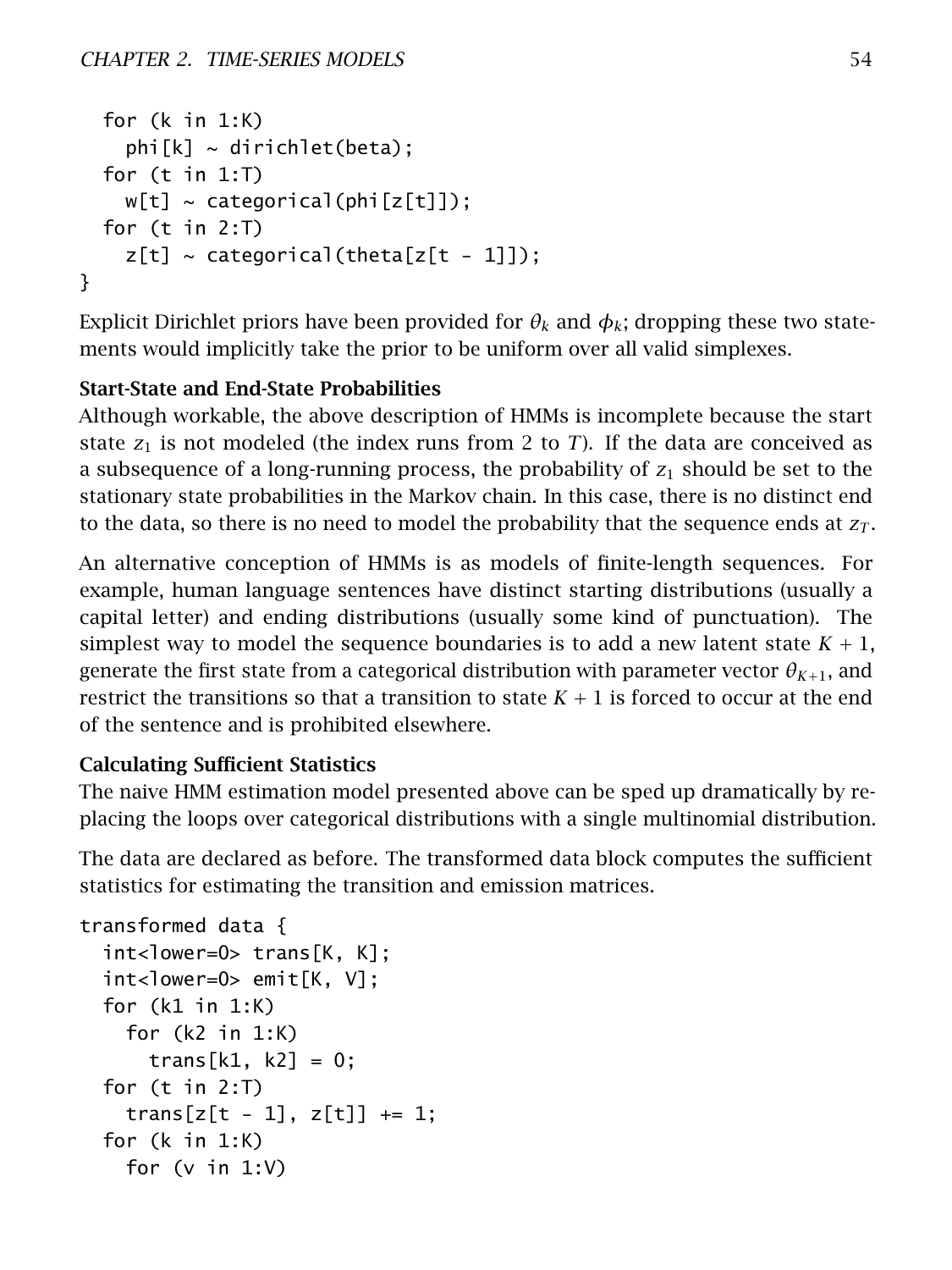```
emit[k,v] = 0;for (t in 1:T)
   emit[z[t], w[t]] += 1;}
```
The likelihood component of the model based on looping over the input is replaced with multinomials as follows.

```
model {
  ...
  for (k in 1:K)
    trans[k] \sim multinomial(theta[k]);
  for (k in 1:K)
    emit[k] \sim multinomial(phi[k]);
}
```
In a continuous HMM with normal emission probabilities could be sped up in the same way by computing sufficient statistics.

### Analytic Posterior

With the Dirichlet-multinomial HMM, the posterior can be computed analytically because the Dirichlet is the conjugate prior to the multinomial. The following example illustrates how a Stan model can define the posterior analytically. This is possible in the Stan language because the model only needs to define the conditional probability of the parameters given the data up to a proportion, which can be done by defining the (unnormalized) joint probability or the (unnormalized) conditional posterior, or anything in between.

The model has the same data and parameters as the previous models, but now computes the posterior Dirichlet parameters in the transformed data block.

```
transformed data {
 vector<lower=0>[K] alpha_post[K];
 vector<lower=0>[V] beta_post[K];
 for (k in 1:K)
    alpha\_post[k] = alpha;for (t in 2:T)
    a1pha_post[z[t-1], z[t]] += 1;for (k in 1:K)
    beta\_post[k] = beta;for (t in 1: T)beta\_post[z[t], w[t]] \text{ += } 1;}
```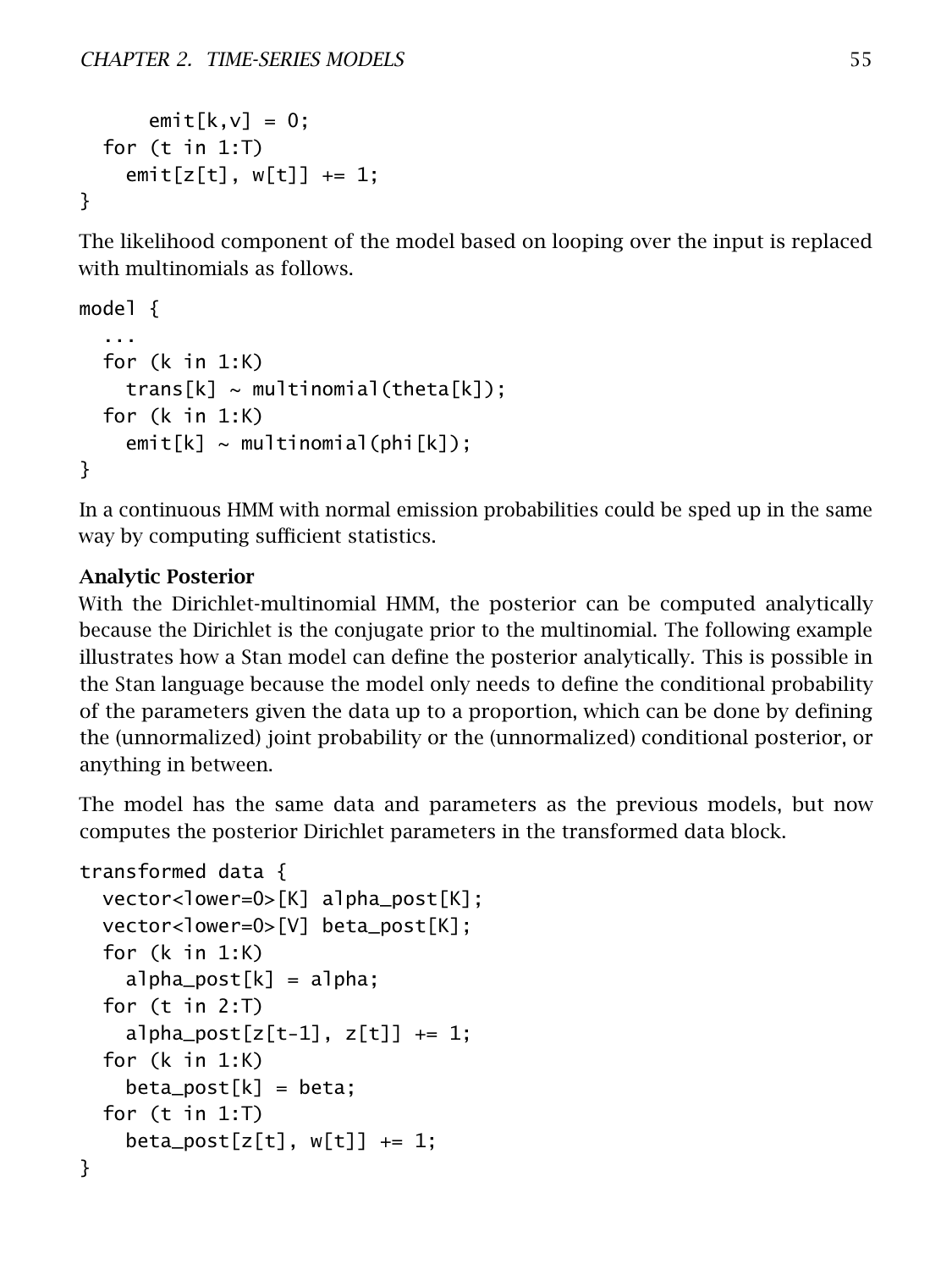The posterior can now be written analytically as follows.

```
model {
  for (k in 1:K)
    theta[k] \sim dirichlet(alpha_post[k]);
  for (k in 1:K)
    phi[k] \sim dirichlet(beta_post[k]);
}
```
## Semisupervised Estimation

HMMs can be estimated in a fully unsupervised fashion without any data for which latent states are known. The resulting posteriors are typically extremely multimodal. An intermediate solution is to use semisupervised estimation, which is based on a combination of supervised and unsupervised data. Implementing this estimation strategy in Stan requires calculating the probability of an output sequence with an unknown state sequence. This is a marginalization problem, and for HMMs, it is computed with the so-called forward algorithm.

In Stan, the forward algorithm is coded as follows. First, two additional data variable are declared for the unsupervised data.

```
data {
 ...
 int<lower=1> T_unsup; // num unsupervised items
 int<lower=1,upper=V> u[T_unsup]; // unsup words
 ...
```
The model for the supervised data does not change; the unsupervised data are handled with the following Stan implementation of the forward algorithm.

```
model {
 ...
  {
    real acc[K];
    real gamma[T_unsup, K];
    for (k in 1:K)
      gamma[1, k] = log(phi[k, u[1]]);for (t in 2:T_unsup) {
      for (k in 1:K) {
        for (j in 1:K)acc[j] = gamma[t-1, j] + log(theta[j, k]) + log(phi[k, u[t]]);gamma[t, k] = log_sum\_exp(acc);}
```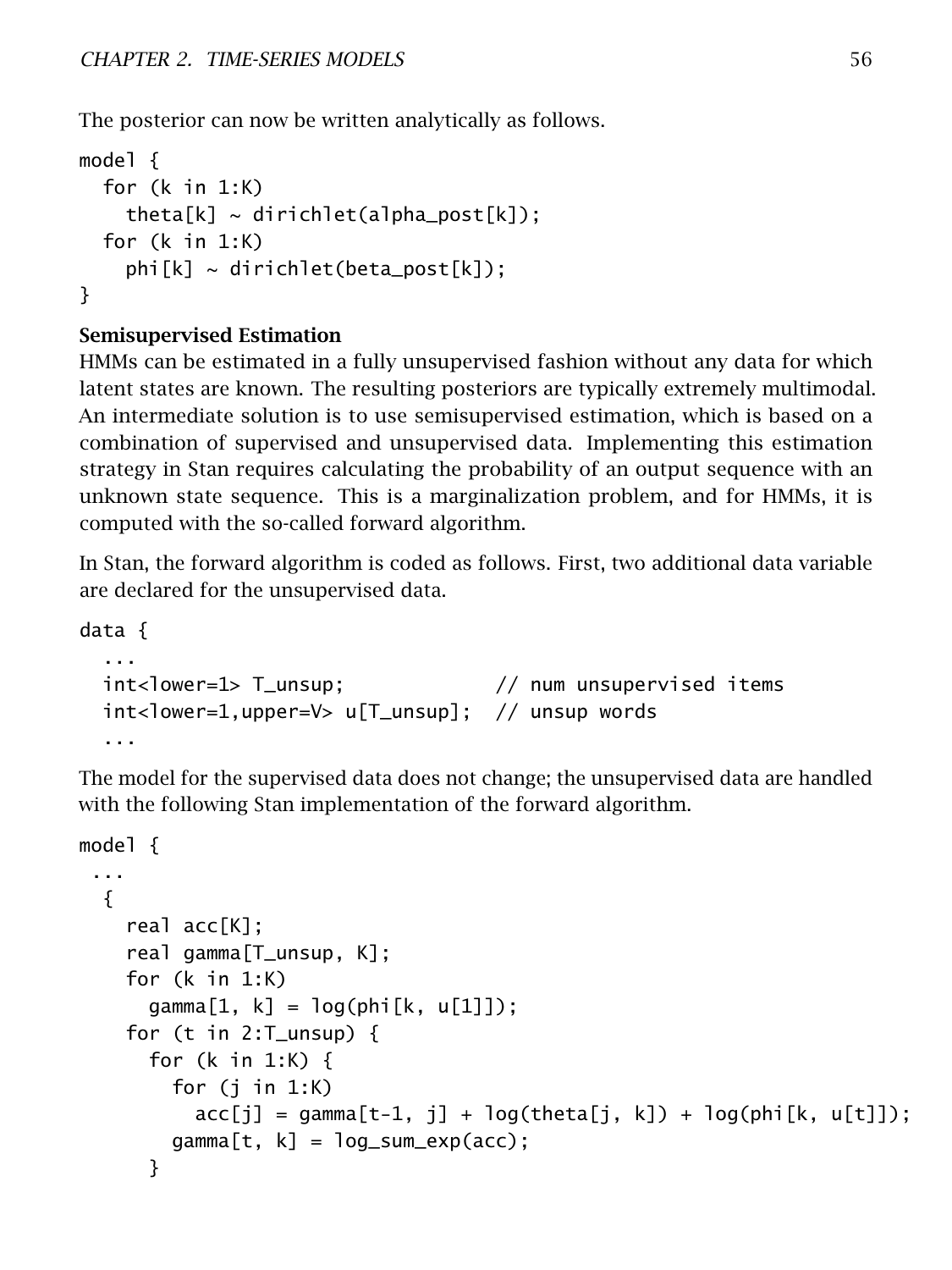```
}
  target += log_sum_exp(gamma[T_unsup]);
}
```
The forward values gamma[t, k] are defined to be the log marginal probability of the inputs  $u[1], \ldots, u[t]$  up to time t and the latent state being equal to k at time t; the previous latent states are marginalized out. The first row of gamma is initialized by setting gamma[1, k] equal to the log probability of latent state k generating the first output  $\mu[1]$ ; as before, the probability of the first latent state is not itself modeled. For each subsequent time  $t$  and output j, the value  $\text{acc}[i]$  is set to the probability of the latent state at time t-1 being j, plus the log transition probability from state j at time  $t-1$  to state k at time  $t$ , plus the log probability of the output  $u[t]$  being generated by state k. The log\_sum\_exp operation just multiplies the probabilities for each prior state j on the log scale in an arithmetically stable way.

The brackets provide the scope for the local variables acc and gamma; these could have been declared earlier, but it is clearer to keep their declaration near their use.

### Predictive Inference

Given the transition and emission parameters,  $\theta_{k,k'}$  and  $\phi_{k,v}$  and an observation sequence  $u_1, \ldots, u_T \in \{1, \ldots, V\}$ , the Viterbi (dynamic programming) algorithm computes the state sequence which is most likely to have generated the observed output *u*.

The Viterbi algorithm can be coded in Stan in the generated quantities block as follows. The predictions here is the most likely state sequence  $y_{\text{S}} \text{tar}[1], \ldots$ , y\_star[T\_unsup] underlying the array of observations u[1], ..., u[T\_unsup]. Because this sequence is determined from the transition probabilities theta and emission probabilities phi, it may be different from sample to sample in the posterior.

```
generated quantities {
  int<lower=1,upper=K> y_star[T_unsup];
  real log_p_y_star;
  {
    int back_ptr[T_unsup, K];
    real best_logp[T_unsup, K];
    real best_total_logp;
    for (k in 1:K)
      best\_logp[1, k] = log(phi[k, u[1]]);for (t in 2:T_unsup) \{for (k in 1:K) {
        best\_logp[t, k] = negative\_infinity();for (j in 1:K) \{
```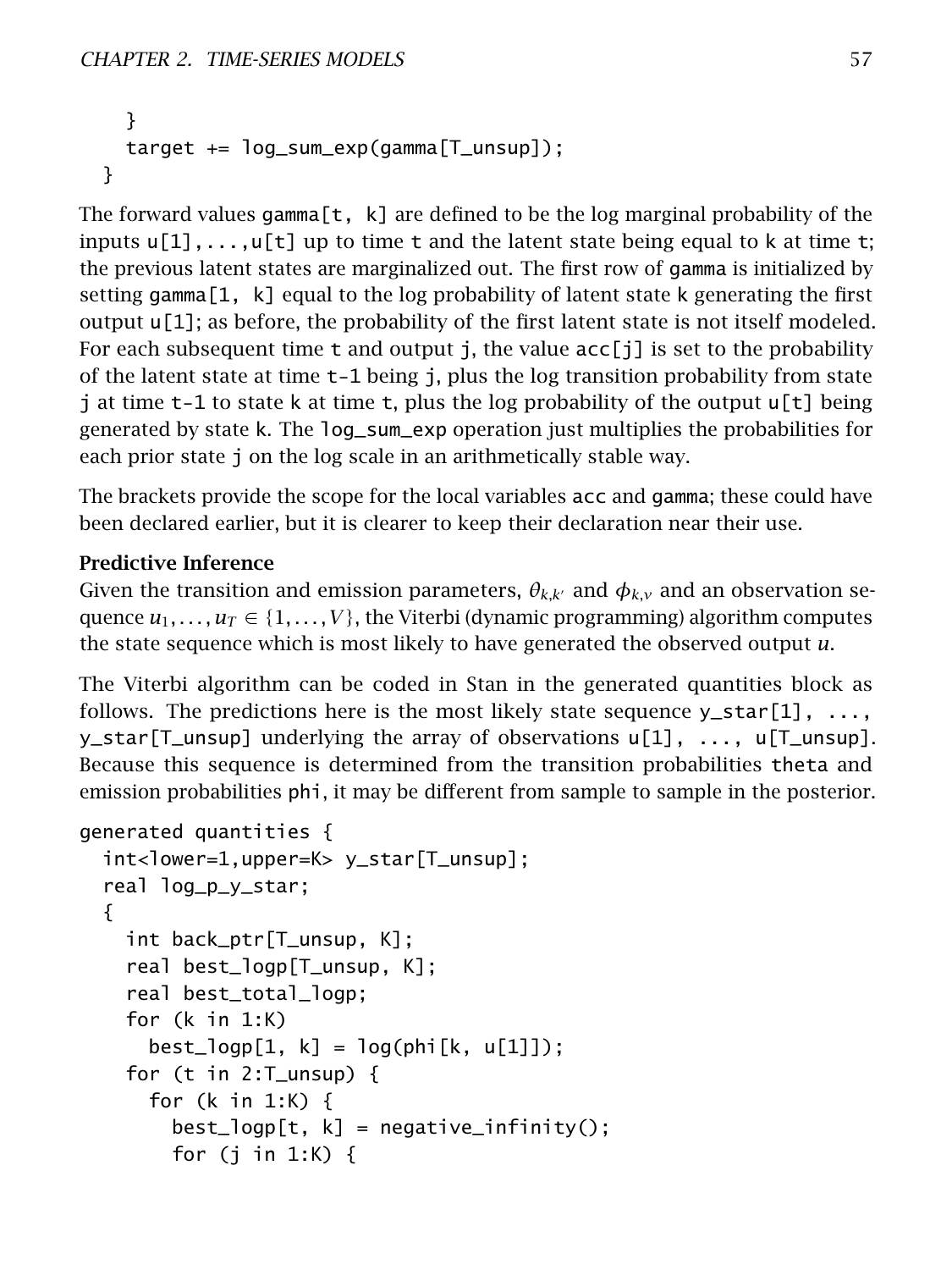```
real logp;
            logp = best\_logp[t-1, i]+ log(theta[j, k]) + log(phi[k, u[t]]);
            if (logp > best_logp[t, k]) {
               back\_ptr[t, k] = j;best\_logp[t, k] = logp;}
          }
       }
     }
    log_p_y_{star} = max(best_{logp}[T_{unsup}]);
    for (k in 1:K)
       if (best_logp[T_unsup, k] == log_p_y_star)
          y<sub>1</sub>star[T<sub>2</sub>unsup] = k;for (t \in \text{in } 1: (T_unsup -1))y_{\text{start}}[T_{\text{turn}} - t] = \text{back\_ptr}[T_{\text{turn}} - t + 1,y_{\text{1}}star[T_{\text{2}}mm] - t + 1];
  }
}
```
The bracketed block is used to make the three variables back\_ptr, best\_logp, and best\_total\_logp local so they will not be output. The variable y\_star will hold the label sequence with the highest probability given the input sequence u. Unlike the forward algorithm, where the intermediate quantities were total probability, here they consist of the maximum probability best\_logp[t, k] for the sequence up to time t with final output category k for time t, along with a backpointer to the source of the link. Following the backpointers from the best final log probability for the final time t yields the optimal state sequence.

This inference can be run for the same unsupervised outputs u as are used to fit the semisupervised model. The above code can be found in the same model file as the unsupervised fit. This is the Bayesian approach to inference, where the data being reasoned about is used in a semisupervised way to train the model. It is not "cheating" because the underlying states for u are never observed — they are just estimated along with all of the other parameters.

If the outputs u are not used for semisupervised estimation but simply as the basis for prediction, the result is equivalent to what is represented in the BUGS modeling language via the cut operation. That is, the model is fit independently of u, then those parameters used to find the most likely state to have generated u.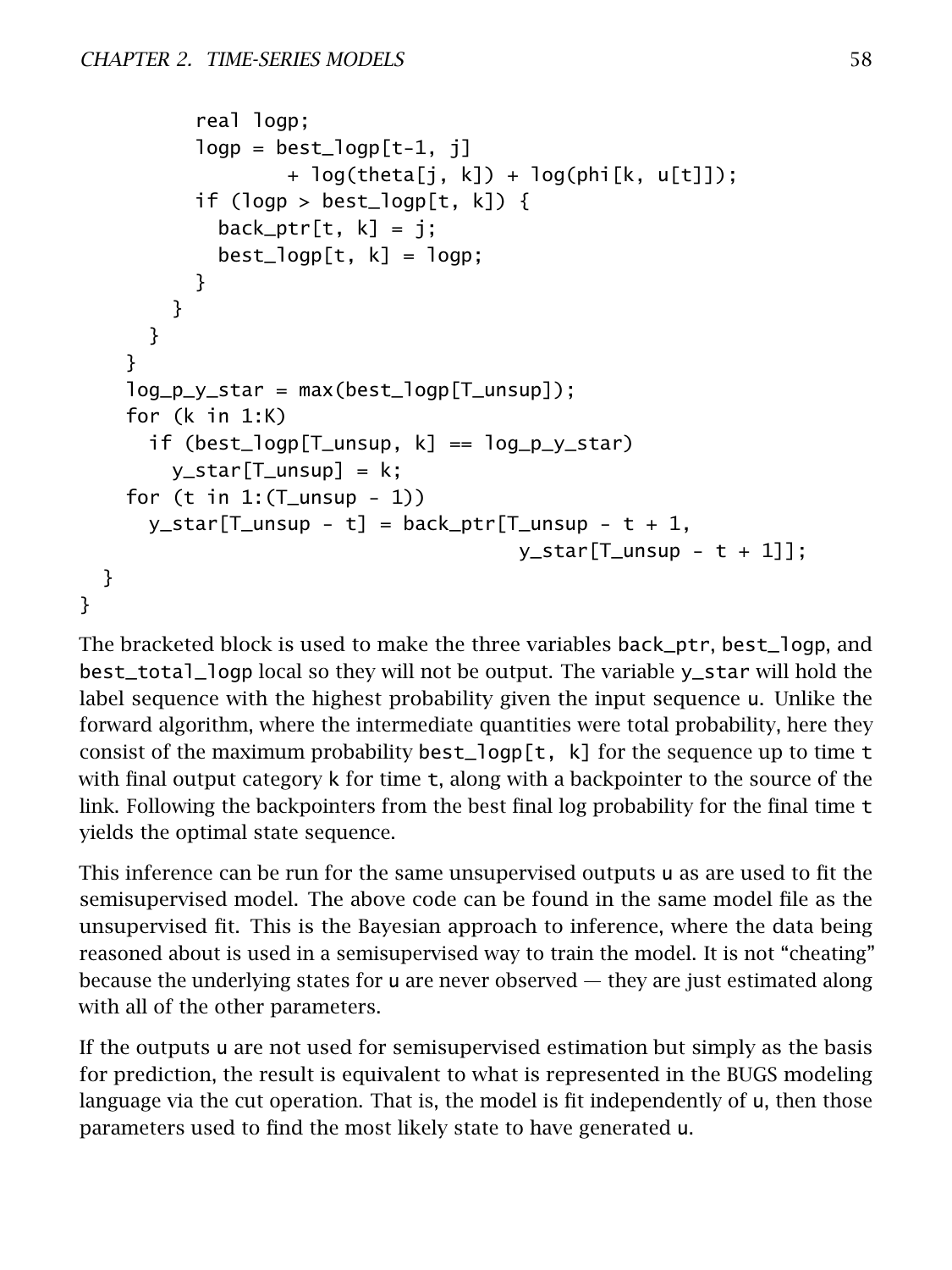# 3. Missing Data and Partially Known Parameters

Bayesian inference supports a general approach to missing data in which any missing data item is represented as a parameter that is estimated in the posterior Gelman et al. [\(2013\)](#page-304-1). If the missing data are not explicitly modeled, as in the predictors for most regression models, then the result is an improper prior on the parameter representing the missing predictor.

Mixing arrays of observed and missing data can be difficult to include in Stan, partly because it can be tricky to model discrete unknowns in Stan and partly because unlike some other statistical languages (for example, R and Bugs), Stan requires observed and unknown quantities to be defined in separate places in the model. Thus it can be necessary to include code in a Stan program to splice together observed and missing parts of a data structure. Examples are provided later in the chapter.

# 3.1. Missing Data

Stan treats variables declared in the data and transformed data blocks as known and the variables in the parameters block as unknown.

An example involving missing normal observation could be coded as follows.<sup>[1](#page-65-0)</sup>

```
data {
  int<lower=0> N_obs;
  int<lower=0> N mis;
  real y_obs[N_obs];
}
parameters {
  real mu;
  real<lower=0> sigma;
  real y_mis[N_mis];
}
model {
  y_{obs} \sim normal(mu, siqma);y_mis ~ normal(mu, sigma);
```
<span id="page-65-0"></span> $<sup>1</sup>A$  more meaningful estimation example would involve a regression of the observed and missing observa-</sup> tions using predictors that were known for each and specified in the data block.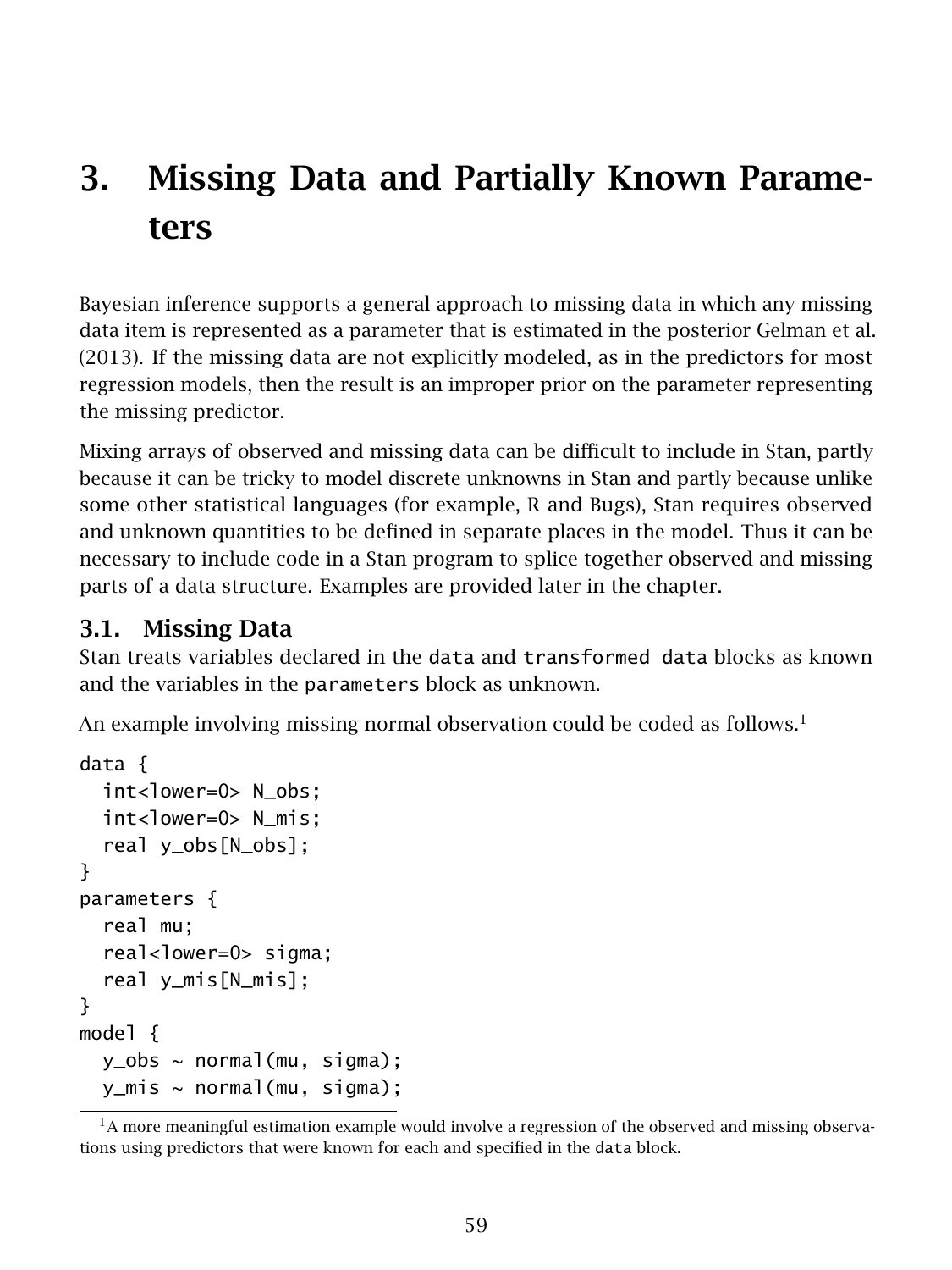}

The number of observed and missing data points are coded as data with non-negative integer variables N\_obs and N\_mis. The observed data are provided as an array data variable y\_obs. The missing data are coded as an array parameter, y\_mis. The ordinary parameters being estimated, the location mu and scale sigma, are also coded as parameters. The model is vectorized on the observed and missing data; combining them in this case would be less efficient because the data observations would be promoted and have needless derivatives calculated.

# 3.2. Partially Known Parameters

In some situations, such as when a multivariate probability function has partially observed outcomes or parameters, it will be necessary to create a vector mixing known (data) and unknown (parameter) values. This can be done in Stan by creating a vector or array in the transformed parameters block and assigning to it.

The following example involves a bivariate covariance matrix in which the variances are known, but the covariance is not.

```
data {
  int<lower=0> N;
  vector[2] y[N];
  real<lower=0> var1; real<lower=0> var2;
}
transformed data {
  real<lower=0> max_{cov} = sqrt(var1 * var2);
  real<upper=0> min_cov = -max_cov;
}
parameters {
  vector[2] mu;
  real<lower=min_cov, upper=max_cov> cov;
}
transformed parameters {
  matrix[2, 2] Sigma;
  Signal[1, 1] = var1; Sigma[1, 2] = cov;Signal[2, 1] = cov; Signal[2, 2] = var2;}
model {
  y ~ multi_normal(mu, Sigma);
}
```
The variances are defined as data in variables var1 and var2, whereas the covariance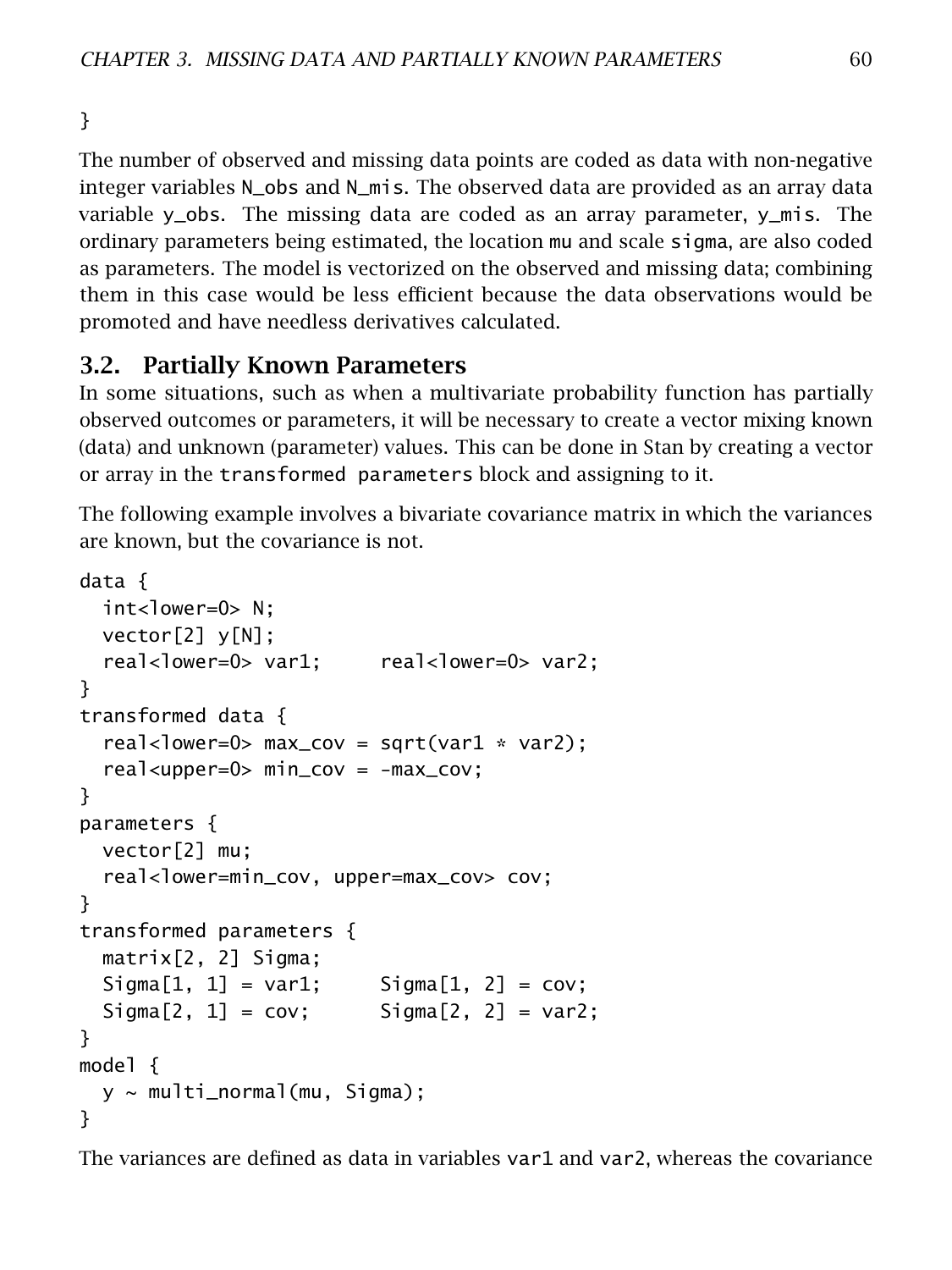is defined as a parameter in variable cov. The  $2 \times 2$  covariance matrix Sigma is defined as a transformed parameter, with the variances assigned to the two diagonal elements and the covariance to the two off-diagonal elements.

The constraint on the covariance declaration ensures that the resulting covariance matrix sigma is positive definite. The bound, plus or minus the square root of the product of the variances, is defined as transformed data so that it is only calculated once.

The vectorization of the multivariate normal is critical for efficiency here. The transformed parameter Sigma could be defined as a local variable within the model block if it does not need to be included in the sampler's output.

# 3.3. Sliced Missing Data

If the missing data are part of some larger data structure, then it can often be effectively reassembled using index arrays and slicing. Here's an example for time-series data, where only some entries in the series are observed.

```
data {
  int <lower = 0> N_obs;
  int <lower = 0> N_mis;
  int <lower = 1, upper = N_obs + N_mis> ii<sub>o</sub> obs[N_obs];
  int <lower = 1, upper = N_obs + N_mis> ii_mis[N_m;];
  real y_obs[N_obs];
}
transformed data {
  int <lower = 0> N = N_obs + N_mis;
}
parameters {
  real y_mis[N_mis];
  real<lower=0> sigma;
}
transformed parameters {
  real y[N];
  v[ii_obs] = v_obs;y[iimis] = ymis;}
model {
  sigma \sim gamma(1, 1);
  y[1] \sim \text{normal}(0, 100);
  y[2:N] \sim normal(y[1:(N - 1)], sigma);
```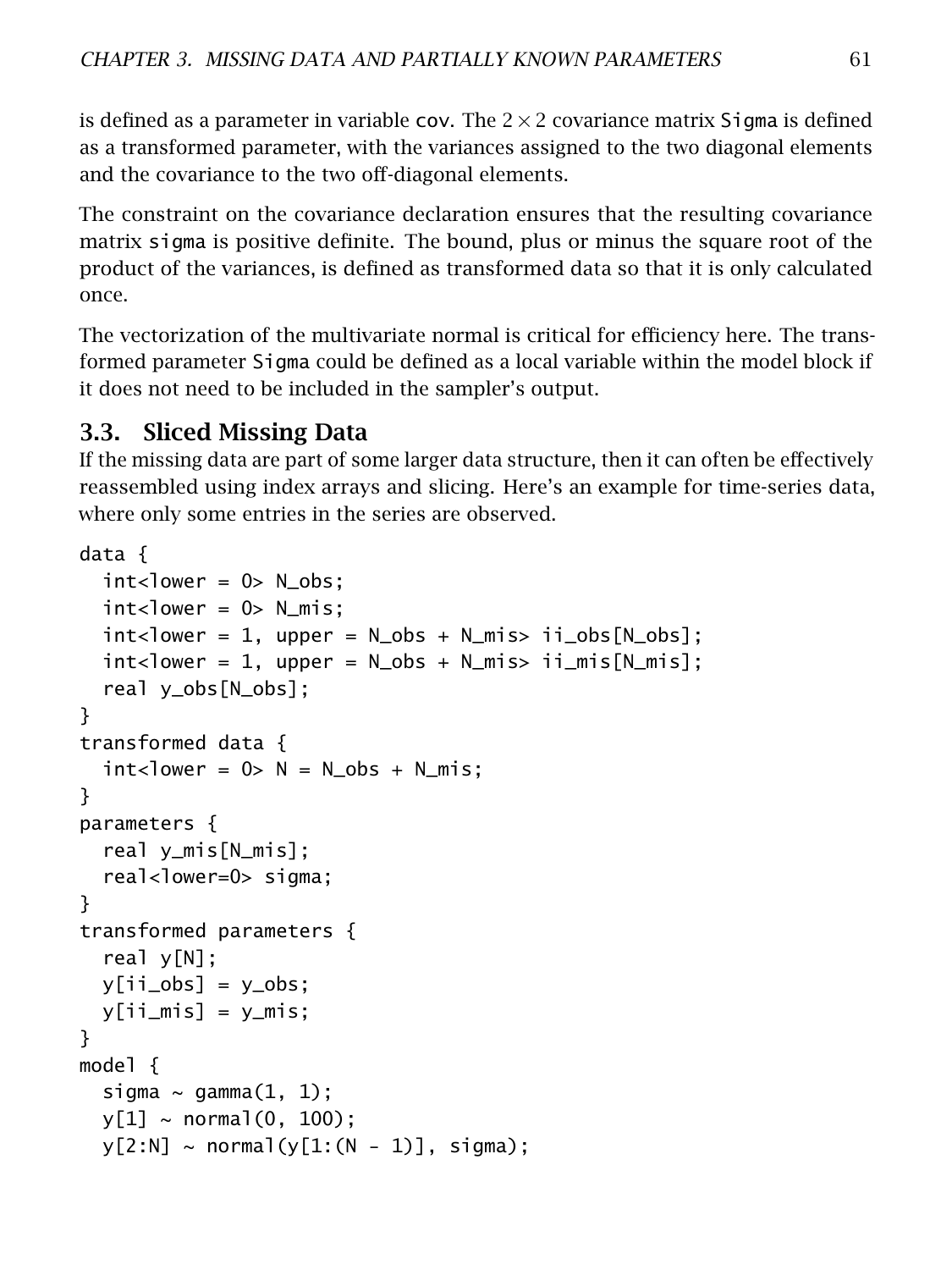}

The index arrays ii\_obs and ii\_mis contain the indexes into the final array y of the observed data (coded as a data vector y\_obs) and the missing data (coded as a parameter vector y\_mis). See the [time series chapter](#page-46-0) for further discussion of timeseries model and specifically the [autoregression section](autoregressive.section) for an explanation of the vectorization for y as well as an explanation of how to convert this example to a full  $AR(1)$  model. To ensure y[1] has a proper posterior in case it is missing, we have given it an explicit, albeit broad, prior.

Another potential application would be filling the columns of a data matrix of predictors for which some predictors are missing; matrix columns can be accessed as vectors and assigned the same way, as in

 $x[N_obs_2, 2] = x_obs_2;$  $x[N_mis_2, 2] = x_mis_2;$ 

where the relevant variables are all hard coded with index 2 because Stan doesn't support ragged arrays. These could all be packed into a single array with more fiddly indexing that slices out vectors from longer vectors (see the [ragged data structures](#page-120-0) [section](#page-120-0) for a general discussion of coding ragged data structures in Stan).

# 3.4. Loading matrix for factor analysis

Rick Farouni, on the Stan users group, inquired as to how to build a Cholesky factor for a covariance matrix with a unit diagonal, as used in Bayesian factor analysis Aguilar and West [\(2000\)](#page-303-1). This can be accomplished by declaring the below-diagonal elements as parameters, then filling the full matrix as a transformed parameter.

```
data {
 int<lower=2> K;
}
transformed data {
 int<lower=1> K_choose_2;
 K\_choose_2 = (K * (K - 1)) / 2;}
parameters {
 vector[K_choose_2] L_lower;
}
transformed parameters {
 cholesky_factor_cov[K] L;
 for (k in 1:K)
    L[k, k] = 1;
```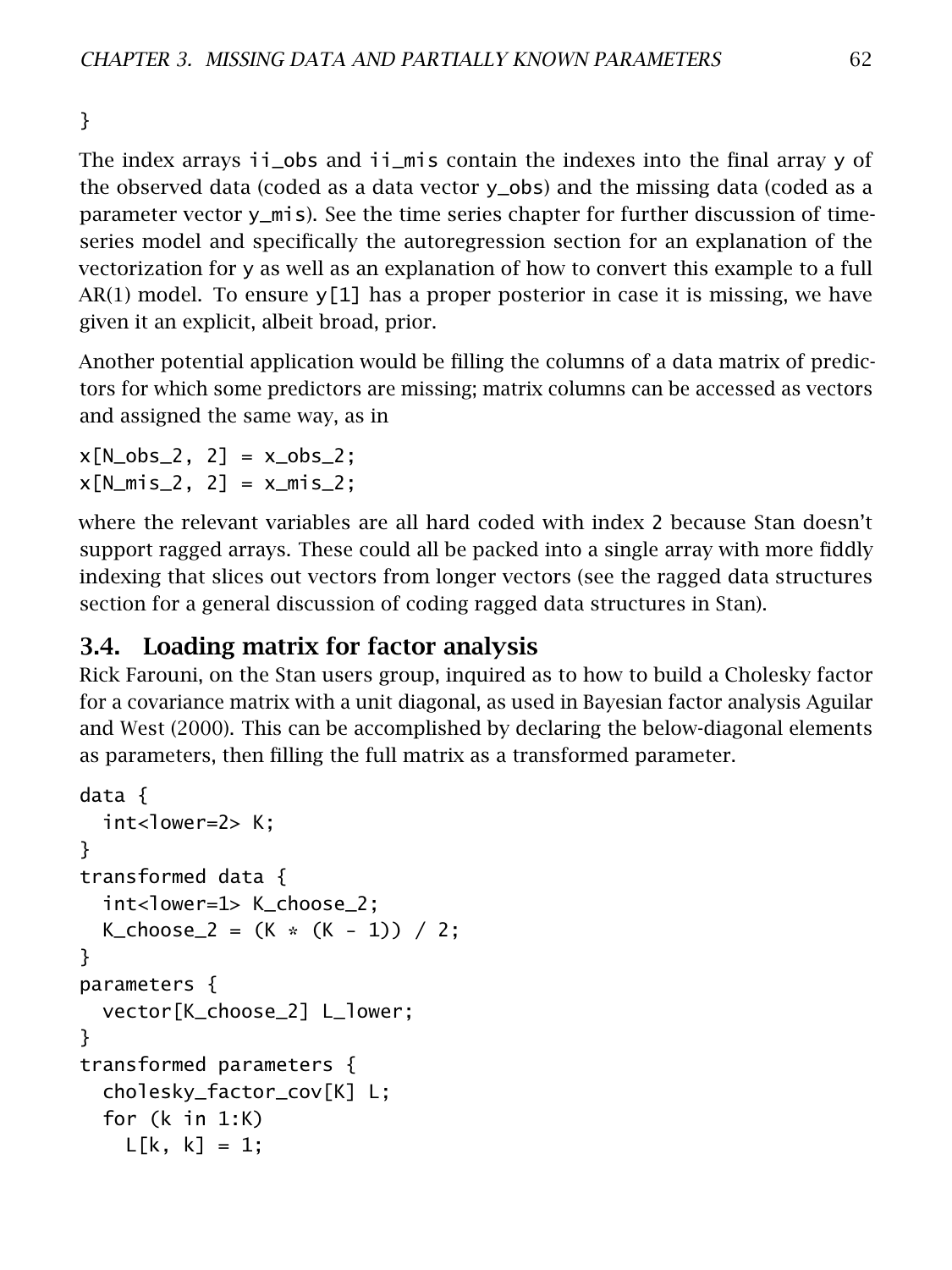```
{
    int i;
    for (m in 2:K) {
      for (n in 1:(m - 1)) {
        L[m, n] = L_lower[i];L[n, m] = 0;i \neq 1;}
   }
 }
}
```
It is most convenient to place a prior directly on L\_lower. An alternative would be a prior for the full Cholesky factor L, because the transform from L\_lower to L is just the identity and thus does not require a Jacobian adjustment (despite the warning from the parser, which is not smart enough to do the code analysis to infer that the transform is linear). It would not be at all convenient to place a prior on the full covariance matrix  $L \rightarrow L'$ , because that would require a Jacobian adjustment; the exact adjustment is detailed in the reference manual.

# 3.5. Missing Multivariate Data

It's often the case that one or more components of a multivariate outcome are missing.<sup>[2](#page-69-0)</sup>

As an example, we'll consider the bivariate distribution, which is easily marginalized. The coding here is brute force, representing both an array of vector observations y and a boolean array y\_observed to indicate which values were observed (others can have dummy values in the input).

```
vector[2] y[N];
int<lower=0, upper=1> y_observed[N, 2];
```
If both components are observed, we model them using the full multi-normal, otherwise we model the marginal distribution of the component that is observed.

```
for (n in 1:N) {
  if (y_observed[n, 1] && y_observed[n, 2])
    y[n] \sim multi_normal(mu, Sigma);
  else if (y_observed[n, 1])
    y[n, 1] \sim \text{normal}(\text{mu}[1], \text{sqrt}(Sigma[1, 1]));
```
<span id="page-69-0"></span> $2$ This is not the same as missing components of a multivariate predictor in a regression problem; in that case, you will need to represent the missing data as a parameter and impute missing values in order to feed them into the regression.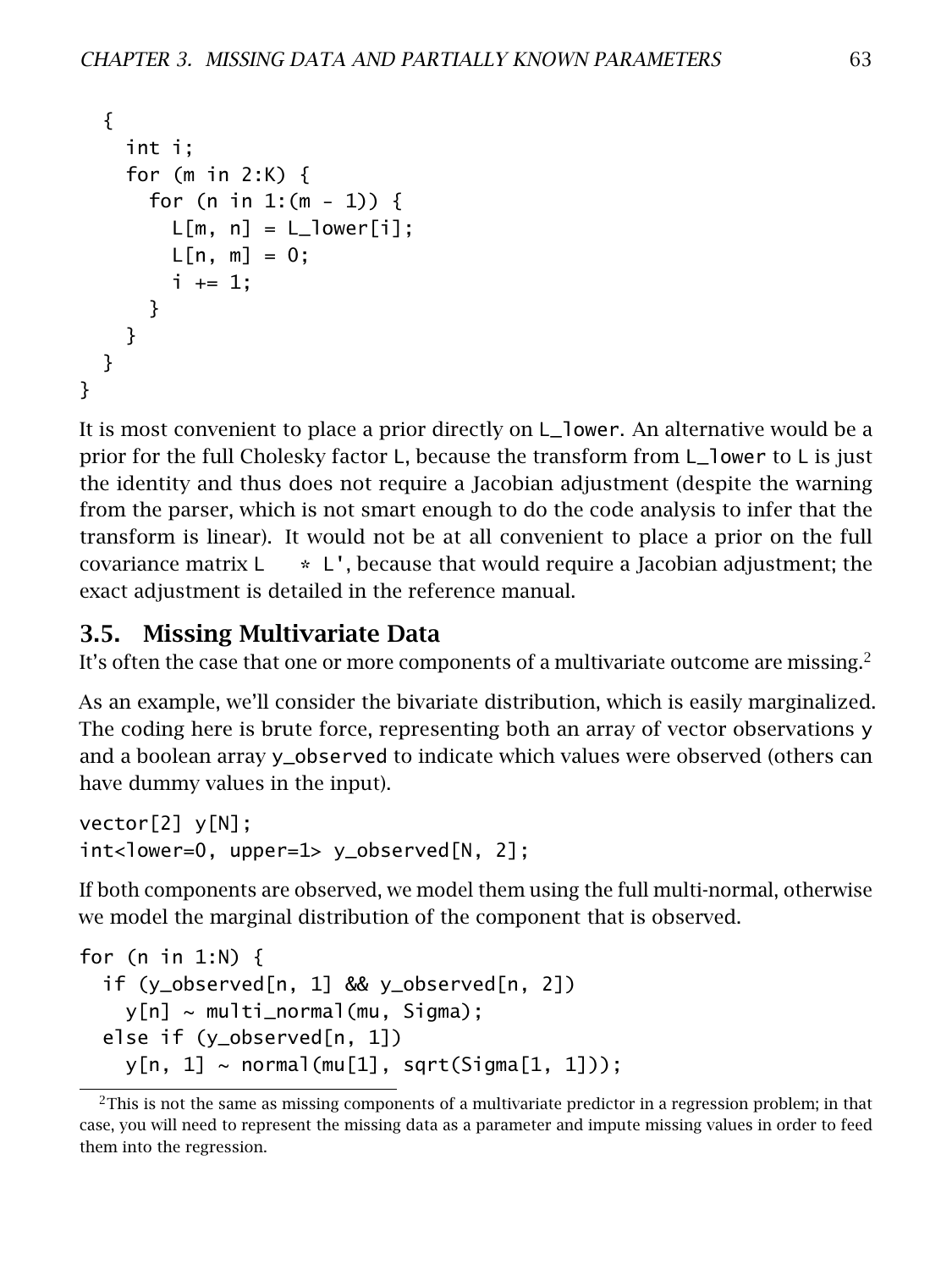```
else if (y_observed[n, 2])
    y[n, 2] \sim normal(mu[2], sqrt(Sigma[2, 2]));
}
```
It's a bit more work, but much more efficient to vectorize these sampling statements. In transformed data, build up three vectors of indices, for the three cases above:

```
transformed data {
 int ns12[observed_12(y_observed)];
 int ns1[observed_1(y_observed)];
 int ns2[observed_2(y_observed)];
}
```
You will need to write functions that pull out the count of observations in each of the three sampling situations. This must be done with functions because the result needs to go in top-level block variable size declaration. Then the rest of transformed data just fills in the values using three counters.

```
int n12 = 1;
int n1 = 1:
int n2 = 1:
for (n in 1:N) {
 if (y_observed[n, 1] && y_observed[n, 2]) {
    ns12[n12] = n;n12 += 1;\} else if (y_observed[n, 1]) {
    ns1[n1] = n;n1 += 1:
  \} else if (y_observed[n, 2]) {
    ns2[n2] = n;
    n2 + = 1;
 }
}
```
Then, in the model block, everything is vectorizable using those indexes constructed once in transformed data:

```
y[ns12] \sim multi\_normal(mu, Sigma);y[ns1] \sim normal(mu[1], sqrt(Sigma[1, 1]));
y[ns2] \sim normal(mu[2], sqrt(Sigma[2, 2]));
```
The result will be much more efficient than using latent variables for the missing data, but it requires the multivariate distribution to be marginalized analytically. It'd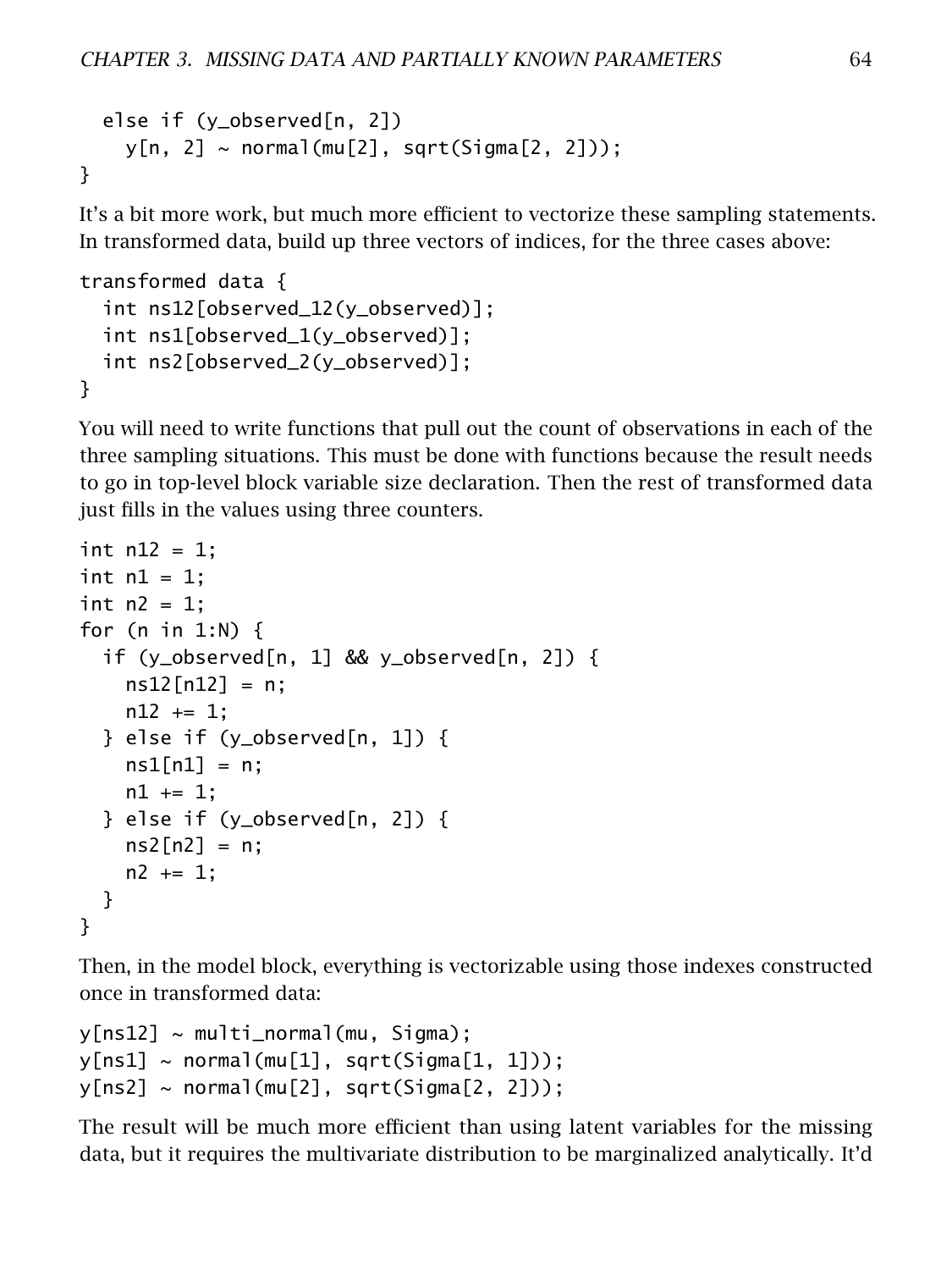be more efficient still to precompute the three arrays in the transformed data block, though the efficiency improvement will be relatively minor compared to vectorizing the probability functions.

This approach can easily be generalized with some index fiddling to the general multivariate case. The trick is to pull out entries in the covariance matrix for the missing components. It can also be used in situations such as multivariate differential equation solutions where only one component is observed, as in a phase-space experiment recording only time and position of a pendulum (and not recording momentum).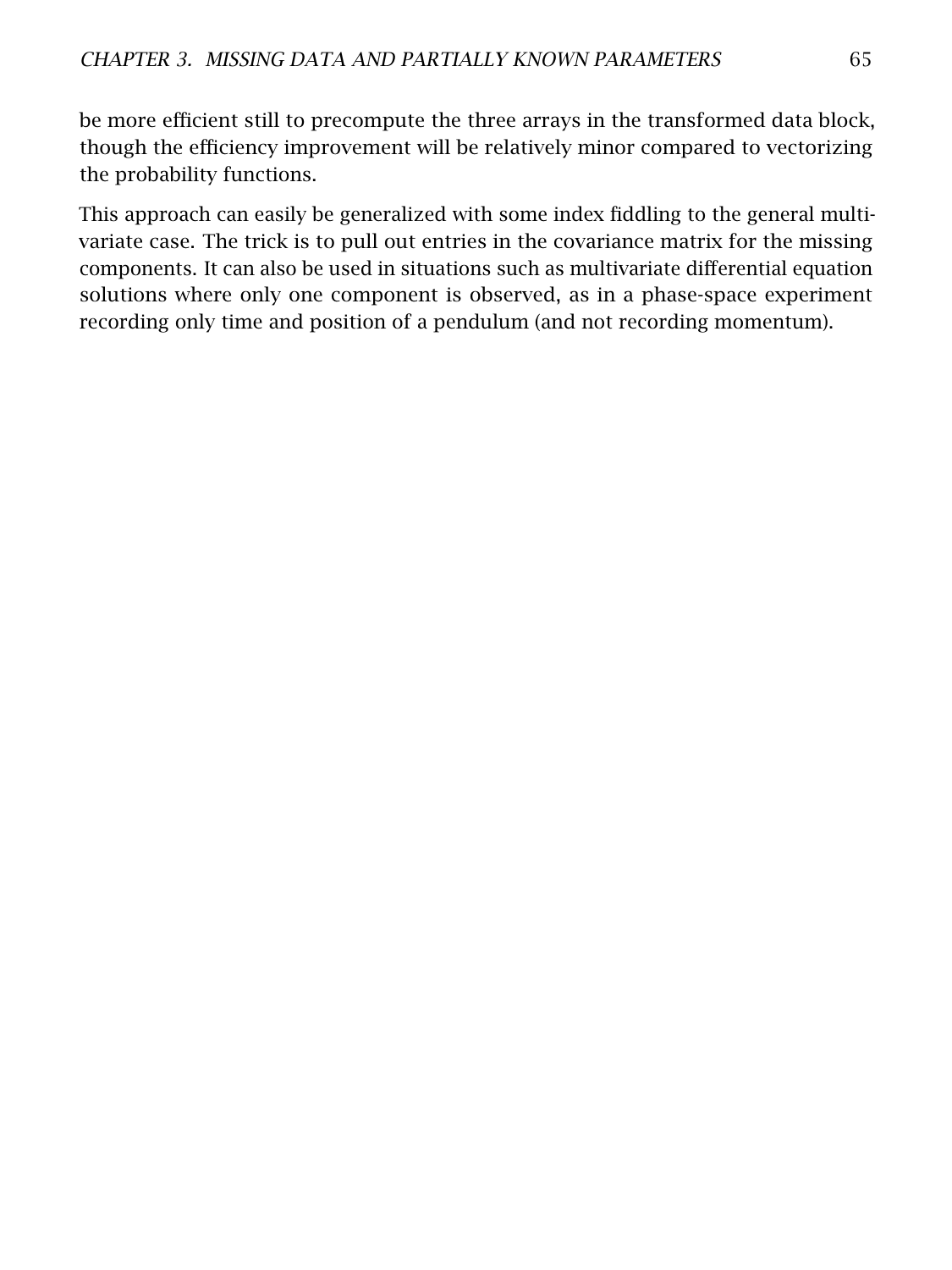# 4. Truncated or Censored Data

Data in which measurements have been truncated or censored can be coded in Stan following their respective probability models.

# <span id="page-72-0"></span>4.1. Truncated Distributions

Truncation in Stan is restricted to univariate distributions for which the corresponding log cumulative distribution function (CDF) and log complementary cumulative distribution (CCDF) functions are available. See the reference manual section on truncated distributions for more information on truncated distributions, CDFs, and CCDFs.

## 4.2. Truncated Data

Truncated data are data for which measurements are only reported if they fall above a lower bound, below an upper bound, or between a lower and upper bound.

Truncated data may be modeled in Stan using truncated distributions. For example, suppose the truncated data are  $y_n$  with an upper truncation point of  $U = 300$  so that  $y_n$  < 300. In Stan, this data can be modeled as following a truncated normal distribution for the observations as follows.

```
data {
  int <lower=0> N:
  real U;
  real<upper=U> y[N];
}
parameters {
  real mu;
  real<lower=0> sigma;
}
model {
  for (n in 1:N)
    y[n] \sim \text{normal}(\text{mu}, \text{sigma}) T[,U];
}
```
The model declares an upper bound U as data and constrains the data for y to respect the constraint; this will be checked when the data are loaded into the model before sampling begins.

This model implicitly uses an improper flat prior on the scale and location parameters;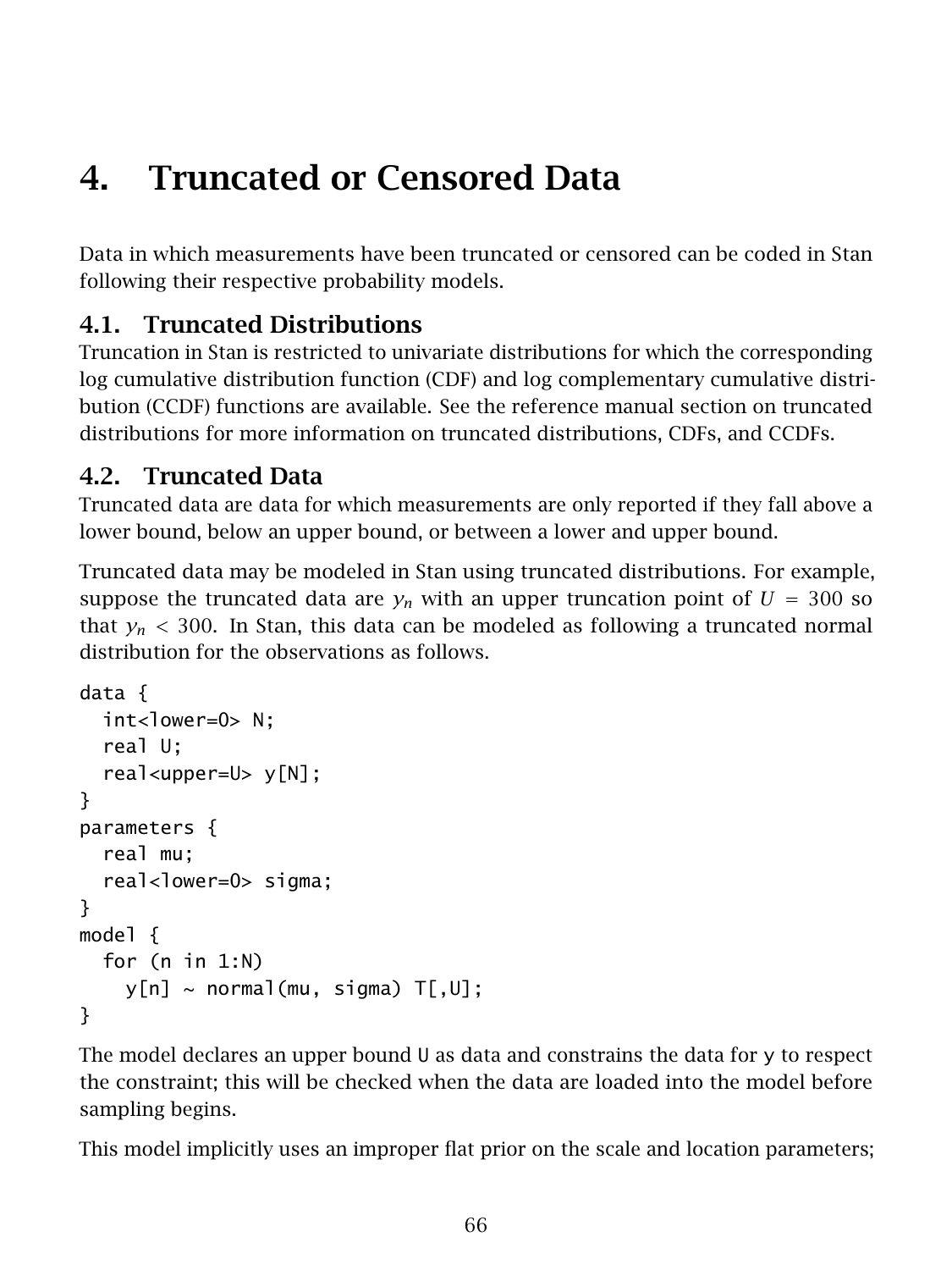these could be given priors in the model using sampling statements.

### Constraints and Out-of-Bounds Returns

If the sampled variate in a truncated distribution lies outside of the truncation range, the probability is zero, so the log probability will evaluate to  $-\infty$ . For instance, if variate y is sampled with the statement.

```
for (n in 1:N)
  y[n] \sim \text{normal}(\text{mu}, \text{sigma}) T[L, U];
```
then if the value of  $y[n]$  is less than the value of L or greater than the value of U, the sampling statement produces a zero-probability estimate. For user-defined truncation, this zeroing outside of truncation bounds must be handled explicitly.

To avoid variables straying outside of truncation bounds, appropriate constraints are required. For example, if y is a parameter in the above model, the declaration should constrain it to fall between the values of L and U.

```
parameters {
  real-lower=L,upper=U> y[N];
  ...
```
If in the above model, L or U is a parameter and y is data, then L and U must be appropriately constrained so that all data are in range and the value of L is less than that of U (if they are equal, the parameter range collapses to a single point and the Hamiltonian dynamics used by the sampler break down). The following declarations ensure the bounds are well behaved.

```
parameters {
 real<upper=min(y)> L; // L < y[n]real<lower=fmax(L, max(y))> U; // L < U; y[n] < U
```
For pairs of real numbers, the function fmax is used rather than max.

### Unknown Truncation Points

If the truncation points are unknown, they may be estimated as parameters. This can be done with a slight rearrangement of the variable declarations from the model in the previous section with known truncation points.

```
data {
 int<lower=1> N;
 real y[N];
}
parameters {
  real<upper = min(y)> L;
```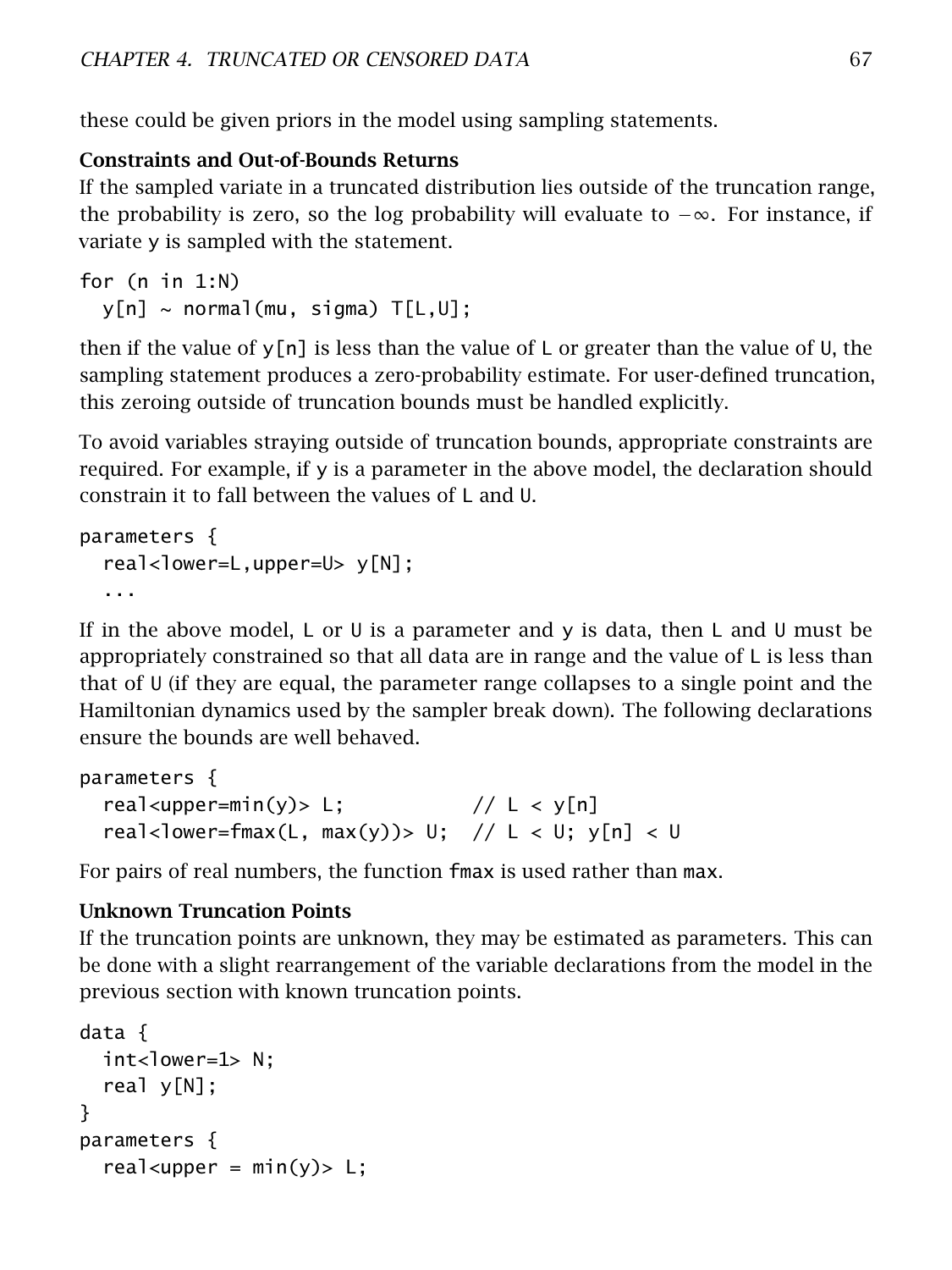```
real<lower = max(y)> U;
  real mu;
  real<lower=0> sigma;
}
model {
  L \sim ...;
  U \sim \ldots;for (n in 1:N)
     y[n] \sim \text{normal}(\text{mu}, \text{sigma}) T[L, U];
}
```
Here there is a lower truncation point L which is declared to be less than or equal to the minimum value of y. The upper truncation point U is declared to be larger than the maximum value of y. This declaration, although dependent on the data, only enforces the constraint that the data fall within the truncation bounds. With N declared as type int<lower=1>, there must be at least one data point. The constraint that L is less than U is enforced indirectly, based on the non-empty data.

The ellipses where the priors for the bounds  $L$  and  $U$  should go should be filled in with a an informative prior in order for this model to not concentrate L strongly around  $min(y)$  and U strongly around  $max(y)$ .

## 4.3. Censored Data

Censoring hides values from points that are too large, too small, or both. Unlike with truncated data, the number of data points that were censored is known. The textbook example is the household scale which does not report values above 300 pounds.

## Estimating Censored Values

One way to model censored data is to treat the censored data as missing data that is constrained to fall in the censored range of values. Since Stan does not allow unknown values in its arrays or matrices, the censored values must be represented explicitly, as in the following right-censored case.

```
data {
 int<lower=0> N_obs;
 int<lower=0> N_cens;
  real y_obs[N_obs];
  real-lower=max(y_obs)> U;
}
parameters {
  real<lower=U> y_cens[N_cens];
  real mu;
```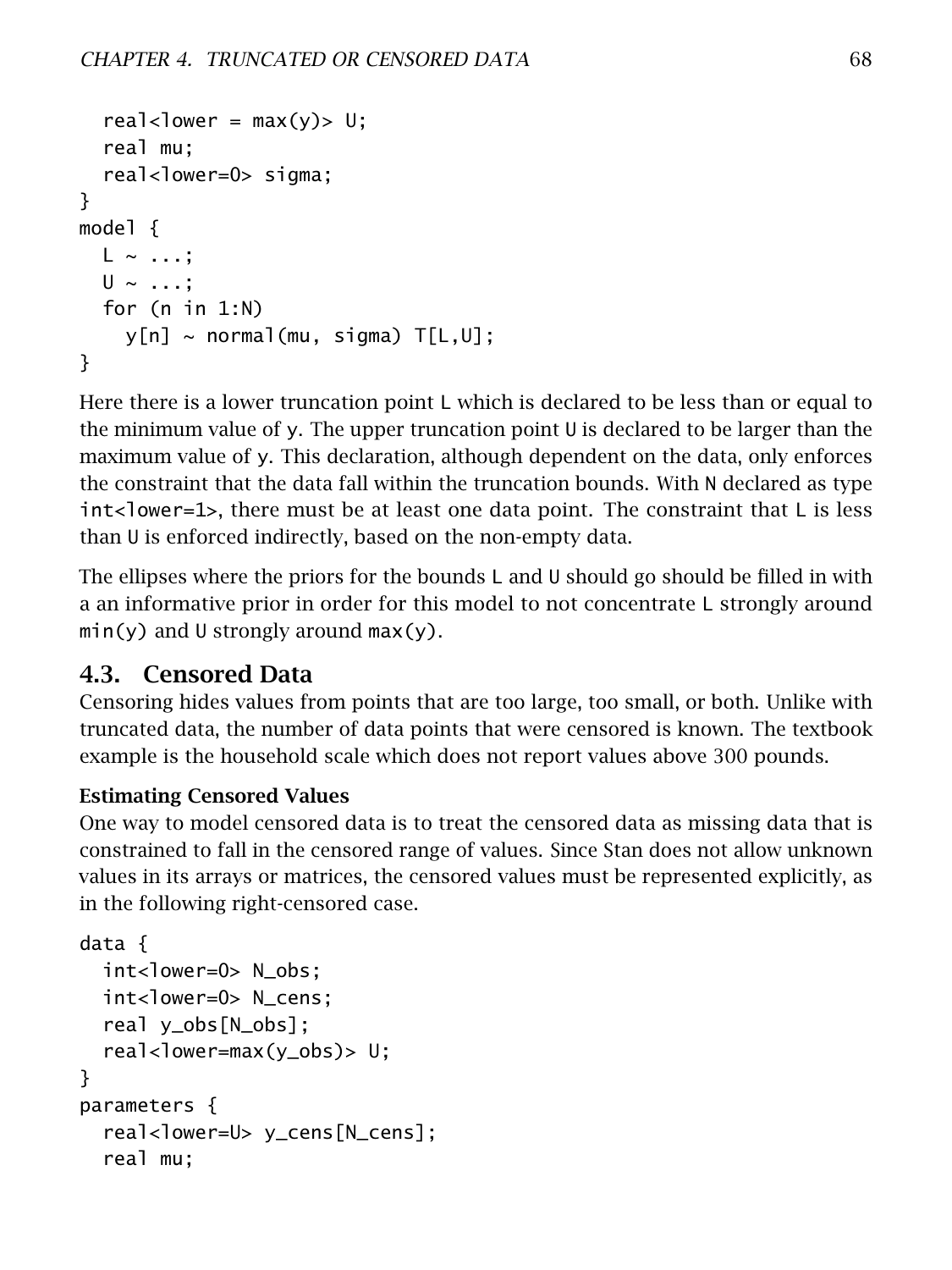```
real<lower=0> sigma;
}
model {
  y_{obs} \sim normal(mu, sigma);y_ccens ~ normal(mu, sigma);
}
```
Because the censored data array y\_cens is declared to be a parameter, it will be sampled along with the location and scale parameters mu and sigma. Because the censored data array  $y_c$ cens is declared to have values of type real <loster=U>, all imputed values for censored data will be greater than U. The imputed censored data affects the location and scale parameters through the last sampling statement in the model.

#### Integrating out Censored Values

Although it is wrong to ignore the censored values in estimating location and scale, it is not necessary to impute values. Instead, the values can be integrated out. Each censored data point has a probability of

$$
Pr[y > U] = \int_{U}^{\infty} \text{normal}(y | \mu, \sigma) dy
$$

$$
= 1 - \Phi\left(\frac{y - \mu}{\sigma}\right),
$$

where Φ*()* is the standard normal cumulative distribution function. With *M* censored observations, the total probability on the log scale is

$$
\log \prod_{m=1}^{M} \Pr[y_m > U] = \log \left( 1 - \Phi \left( \frac{y - \mu}{\sigma} \right) \right)^M
$$
\n
$$
= M \times \text{normal\_lccdf}(y \mid \mu, \sigma),
$$

where normal\_lccdf is the log of complementary CDF (Stan provides <distr>\_lccdf for each distribution implemented in Stan).

The following right-censored model assumes that the censoring point is known, so it is declared as data.

```
data {
 int<lower=0> N obs;
 int<lower=0> N_cens;
  real y_obs[N_obs];
  real<lower=max(y_obs)> U;
```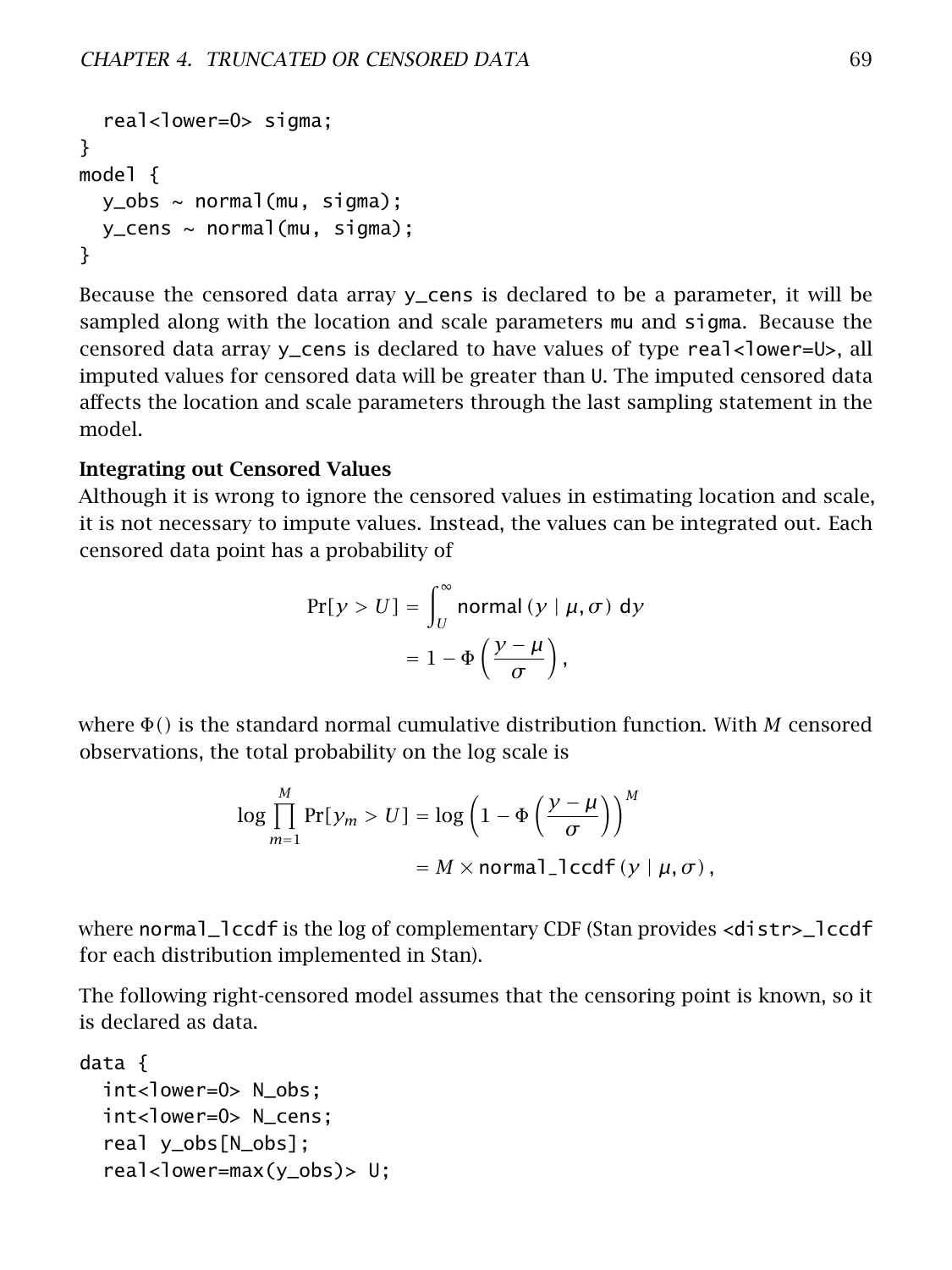```
}
parameters {
  real mu;
  real<lower=0> sigma;
}
model {
  y_{obs} \sim normal(mu, sigma);
  target += N_cens * normal_lccdf(U | mu, sigma);
}
```
For the observed values in y\_obs, the normal sampling model is used without truncation. The log probability is directly incremented using the calculated log cumulative normal probability of the censored data items.

For the left-censored data the CDF (normal\_lcdf) has to be used instead of complementary CDF. If the censoring point variable (L) is unknown, its declaration should be moved from the data to the parameters block.

```
data {
  int<lower=0> N obs;
  int<lower=0> N_cens;
  real y_obs[N_obs];
}
parameters {
  real<upper=min(y_obs)> L;
  real mu;
  real<lower=0> sigma;
}
model {
  L \sim normal(mu, sigma);
  y_{obs} \sim normal(mu, sigma);target += N_cens * normal_lcdf(L | mu, sigma);}
```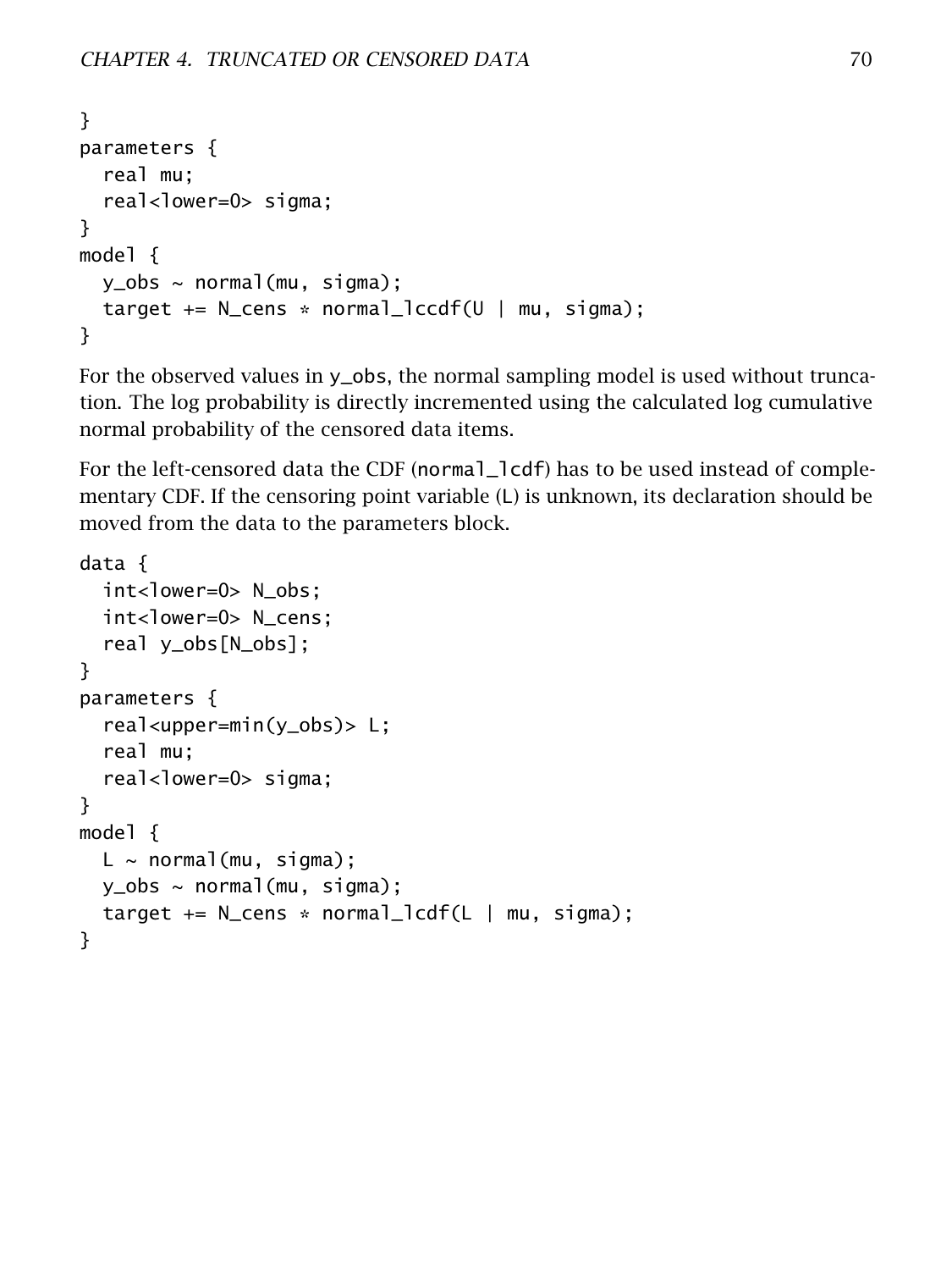# 5. Finite Mixtures

Finite mixture models of an outcome assume that the outcome is drawn from one of several distributions, the identity of which is controlled by a categorical mixing distribution. Mixture models typically have multimodal densities with modes near the modes of the mixture components. Mixture models may be parameterized in several ways, as described in the following sections. Mixture models may be used directly for modeling data with multimodal distributions, or they may be used as priors for other parameters.

## 5.1. Relation to Clustering

Clustering models, as discussed in the [clustering chapter,](#page-121-0) are just a particular class of mixture models that have been widely applied to clustering in the engineering and machine-learning literature. The normal mixture model discussed in this chapter reappears in multivariate form as the statistical basis for the *K*-means algorithm; the latent Dirichlet allocation model, usually applied to clustering problems, can be viewed as a mixed-membership multinomial mixture model.

## 5.2. Latent Discrete Parameterization

One way to parameterize a mixture model is with a latent categorical variable indicating which mixture component was responsible for the outcome. For example, consider *K* normal distributions with locations  $\mu_k \in \mathbb{R}$  and scales  $\sigma_k \in (0, \infty)$ . Now consider mixing them in proportion *λ*, where  $λ_k ≥ 0$  and  $\sum_{k=1}^{K} λ_k = 1$  (i.e., *λ* lies in the unit *K*-simplex). For each outcome  $y_n$  there is a latent variable  $z_n$  in  $\{1, \ldots, K\}$  with a categorical distribution parameterized by *λ*,

$$
z_n \sim categorical(\lambda).
$$

The variable  $y_n$  is distributed according to the parameters of the mixture component *zn*,

$$
y_n \sim \text{normal}(\mu_{z[n]}, \sigma_{z[n]}).
$$

This model is not directly supported by Stan because it involves discrete parameters *z*<sub>*n*</sub>, but Stan can sample *μ* and *σ* by summing out the *z* parameter as described in the next section.

## 5.3. Summing out the Responsibility Parameter

To implement the normal mixture model outlined in the previous section in Stan, the discrete parameters can be summed out of the model. If *Y* is a mixture of *K* normal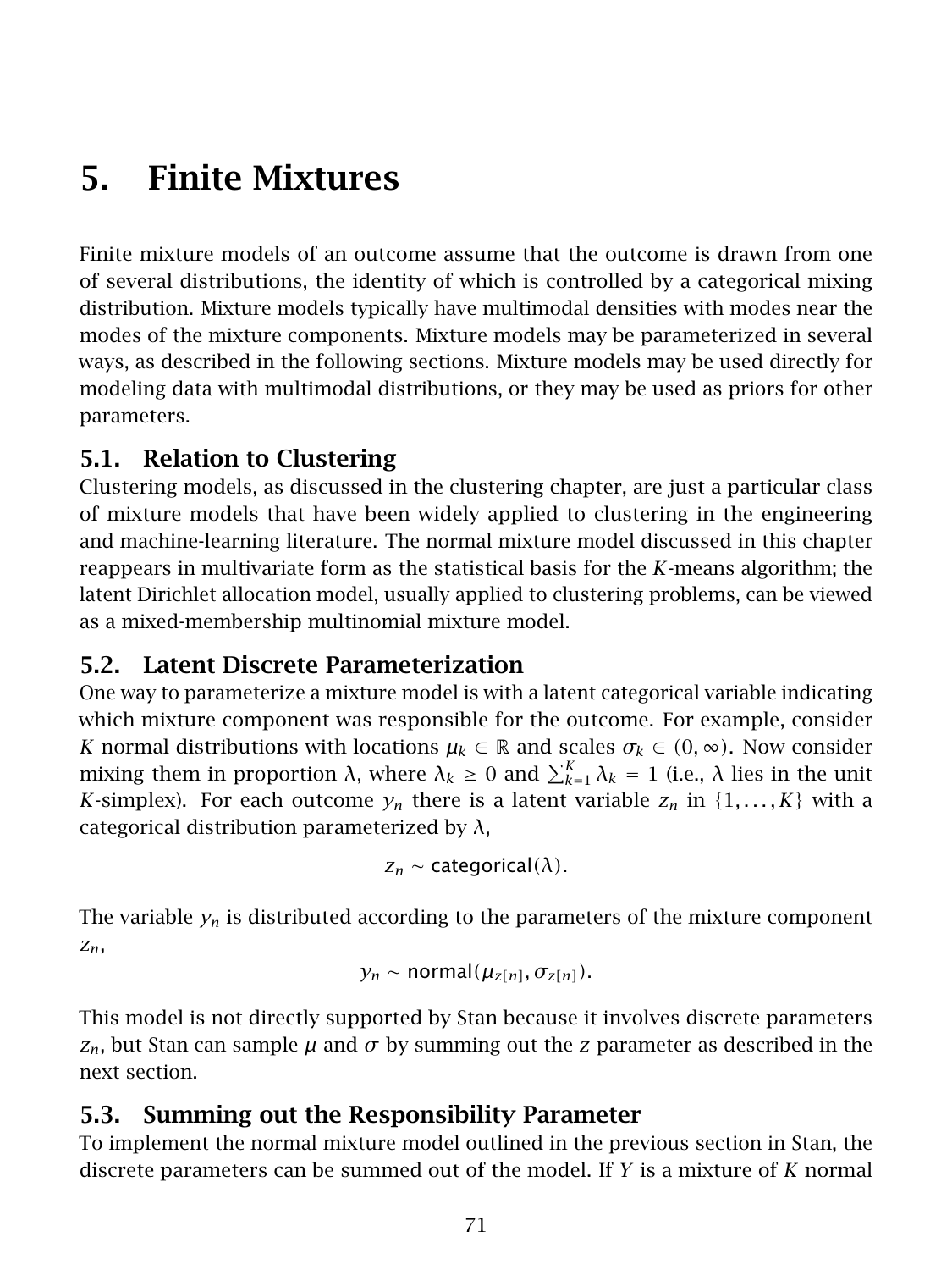distributions with locations  $\mu_k$  and scales  $\sigma_k$  with mixing proportions  $\lambda$  in the unit *K*-simplex, then

$$
p_Y(y | \lambda, \mu, \sigma) = \sum_{k=1}^K \lambda_k \text{ normal}(y | \mu_k, \sigma_k).
$$

#### Log Sum of Exponentials: Linear Sums on the Log Scale

The log sum of exponentials function is used to define mixtures on the log scale. It is defined for two inputs by

$$
\log_{\text{sum}\exp(a,b)} = \log\left(\exp(a) + \exp(b)\right).
$$

If *a* and *b* are probabilities on the log scale, then  $exp(a) + exp(b)$  is their sum on the linear scale, and the outer log converts the result back to the log scale; to summarize, log\_sum\_exp does linear addition on the log scale. The reason to use Stan's built-in log\_sum\_exp function is that it can prevent underflow and overflow in the exponentiation, by calculating the result as

$$
log (exp(a) + exp(b)) = c + log (exp(a - c) + exp(b - c)),
$$

where  $c = \max(a, b)$ . In this evaluation, one of the terms,  $a - c$  or  $b - c$ , is zero and the other is negative, thus eliminating the possibility of overflow or underflow in the leading term while extracting the most arithmetic precision possible by pulling the  $max(a, b)$  out of the log-exp round trip.

For example, the mixture of normal*(*−1*,* 2*)* with normal*(*3*,* 1*)*, with mixing proportion  $\lambda = [0.3, 0.7]^\top$ , can be implemented in Stan as follows.

```
parameters {
  real y;
}
model {
  target += log\_sum\_exp(log(0.3) + normal\_lpdf(y | -1, 2),
                         log(0.7) + normal [lpdf(y | 3, 1));
}
```
The log probability term is derived by taking

$$
\log p (y | \lambda, \mu, \sigma)
$$
  
= log (0.3 × normal (y | -1,2) + 0.7 × normal (y | 3,1))  
= log ( exp (log (0.3 × normal (y | -1,2)) ) + exp (log (0.7 × normal (y | 3,1))))  
= log-sum-exp (log(0.3) + log normal (y | -1,2), log(0.7) + log normal (y | 3,1)).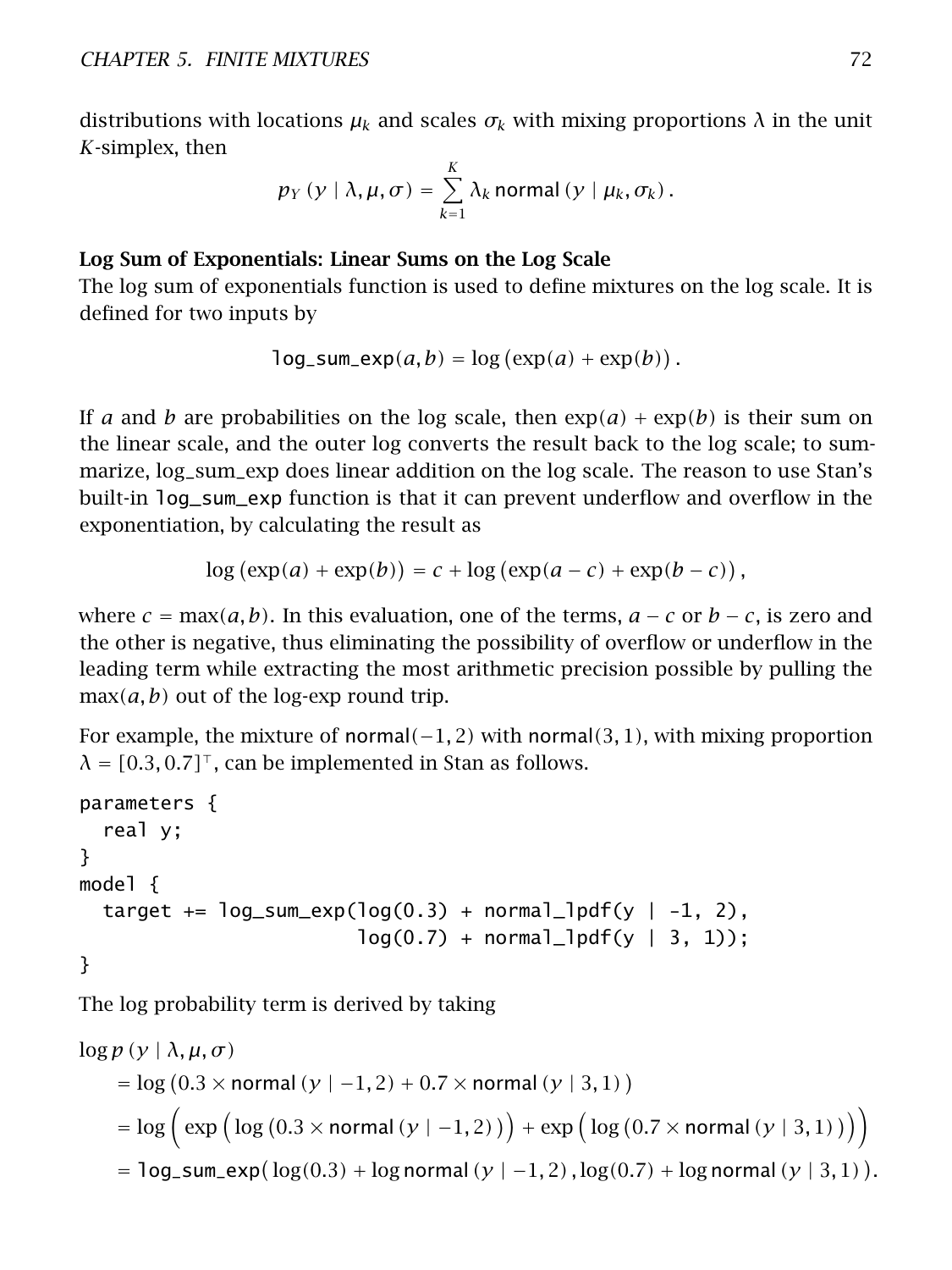#### Dropping uniform mixture ratios

If a two-component mixture has a mixing ratio of 0.5, then the mixing ratios can be dropped, because

```
log\_half = log(0.5);
for (n in 1:N)
 target += log_sum_exp(neg_log_half
                        + normal_lpdf(y[n] | mu[1], sigma[1]),
                        log half
            + normal_lpdf(y[n] | mu[2], sigma[2]));
```
then the log 0*.*5 term isn't contributing to the proportional density, and the above can be replaced with the more efficient version

```
for (n in 1:N)
 target += log_sum_exp(normal_lpdf(y[n] | mu[1], sigma[1]),
                        normal_lpdf(y[n] | mu[2], sigma[2]));
```
The same result holds if there are *K* components and the mixing simplex  $\lambda$  is symmetric, i.e.,

$$
\lambda = \left(\frac{1}{K}, \ldots, \frac{1}{K}\right).
$$

The result follows from the identity

$$
log\_sum\_exp(c + a, c + b) = c + log\_sum\_exp(a, b)
$$

and the fact that adding a constant *c* to the log density accumulator has no effect because the log density is only specified up to an additive constant in the first place. There is nothing specific to the normal distribution here; constants may always be dropped from the target.

#### Recovering posterior mixture proportions

The posterior  $p(z_n | y_n, \mu, \sigma)$  over the mixture indicator  $z_n \in 1 : K$  is often of interest as  $p(z_n = k | y, \mu, \sigma)$  is the posterior probability that that observation  $y_n$  was generated by mixture component *k*. The posterior can be computed via Bayes's rule,

$$
\Pr(z_n = k \mid y_n, \mu, \sigma, \lambda) \propto p \left( y_n \mid z_n = k, \mu, \sigma \right) p \left( z_n = k \mid \lambda \right)
$$
\n
$$
= \text{normal} \left( y_n \mid \mu_k, \sigma_k \right) \cdot \lambda_k.
$$

The normalization can be done via summation, because  $z_n \in 1:K$  only takes on finitely many values. In detail,

$$
p(z_n = k | y_n, \mu, \sigma, \lambda) = \frac{p(y_n | z_n = k, \mu, \sigma) \cdot p(z_n = k | \lambda)}{\sum_{k'=1}^K p(y_n | z_n = k', \mu, \sigma) \cdot p(z_n = k' | \lambda)}.
$$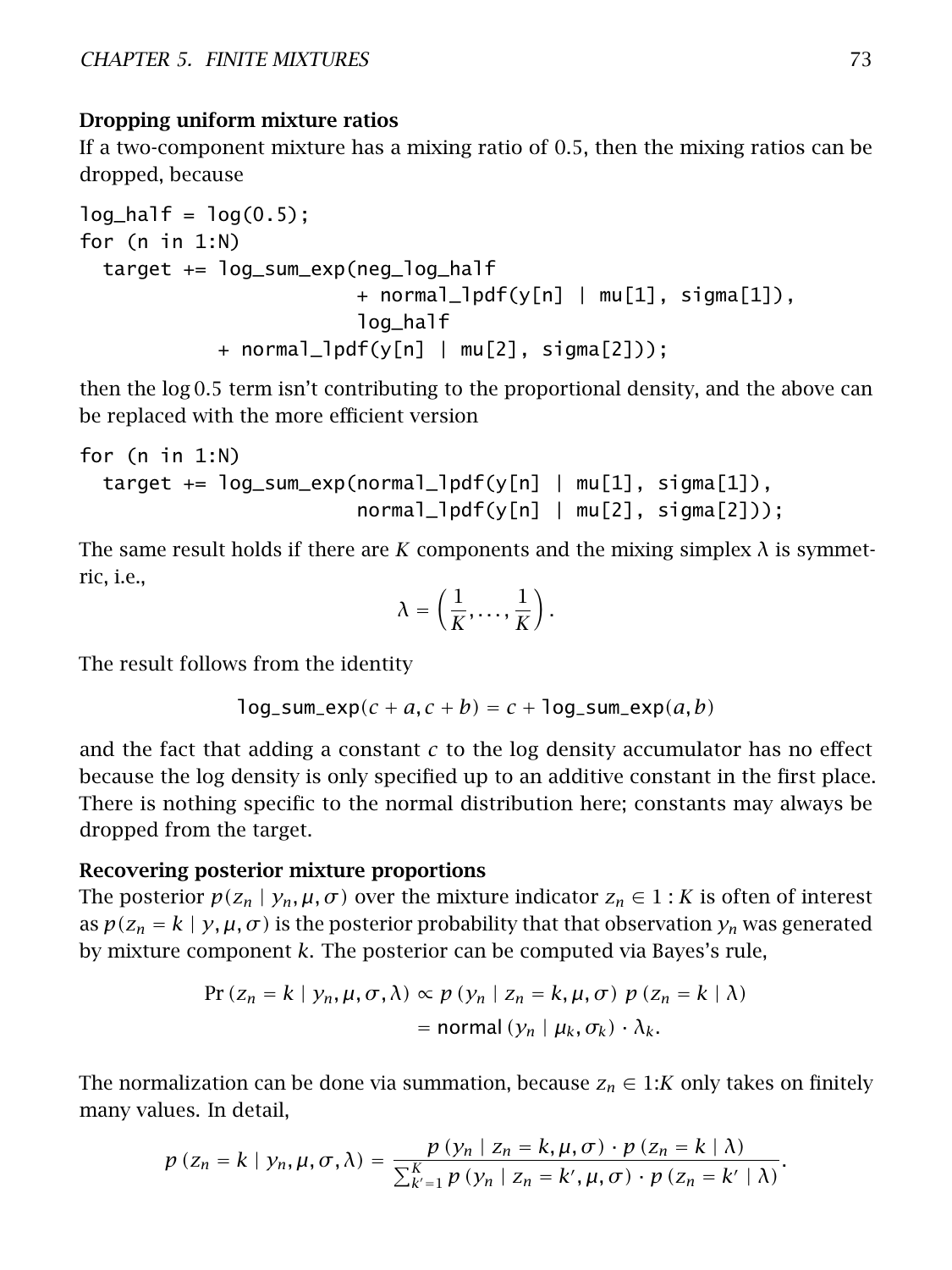On the log scale, the normalized probability is computed as

$$
\log \Pr(z_n = k \mid y_n, \mu, \sigma, \lambda)
$$
  
= 
$$
\log p (y_n \mid z_n = k, \mu, \sigma) + \log \Pr(z_n = k \mid \lambda)
$$
  
- 
$$
\log\text{-sum}\exp_{k'=1}^K (\log p (y_n \mid z_n = k', \mu, \sigma) + \log p (z_n = k' \mid \lambda)).
$$

This can be coded up directly in Stan; the change-point model in the [change point](#page-98-0) [section](#page-98-0) provides an example.

### Estimating Parameters of a Mixture

Given the scheme for representing mixtures, it may be moved to an estimation setting, where the locations, scales, and mixture components are unknown. Further generalizing to a number of mixture components specified as data yields the following model.

```
data {
 int<lower=1> K; // number of mixture components
 int<lower=1> N; // number of data points
 real y[N]; \frac{1}{2} // observations
}
parameters {
 simplex[K] theta; // mixing proportions
 ordered[K] mu; // locations of mixture components
 vector<lower=0>[K] sigma; // scales of mixture components
}
model {
 vector[K] log_theta = log(theta); // cache log calculation
 sigma \sim lognormal(0, 2);
 mu \sim normal(0, 10);
 for (n in 1:N) {
   vector[K] lps = log_theta;
   for (k in 1:K)
     lps[k] += normal_lpdf(y[n] | mu[k], sigma[k]);
   target += \log_sum\_exp(\log);}
}
```
The model involves K mixture components and N data points. The mixing proportion parameter theta is declared to be a unit *K*-simplex, whereas the component location parameter mu and scale parameter sigma are both defined to be K-vectors.

The location parameter mu is declared to be an ordered vector in order to identify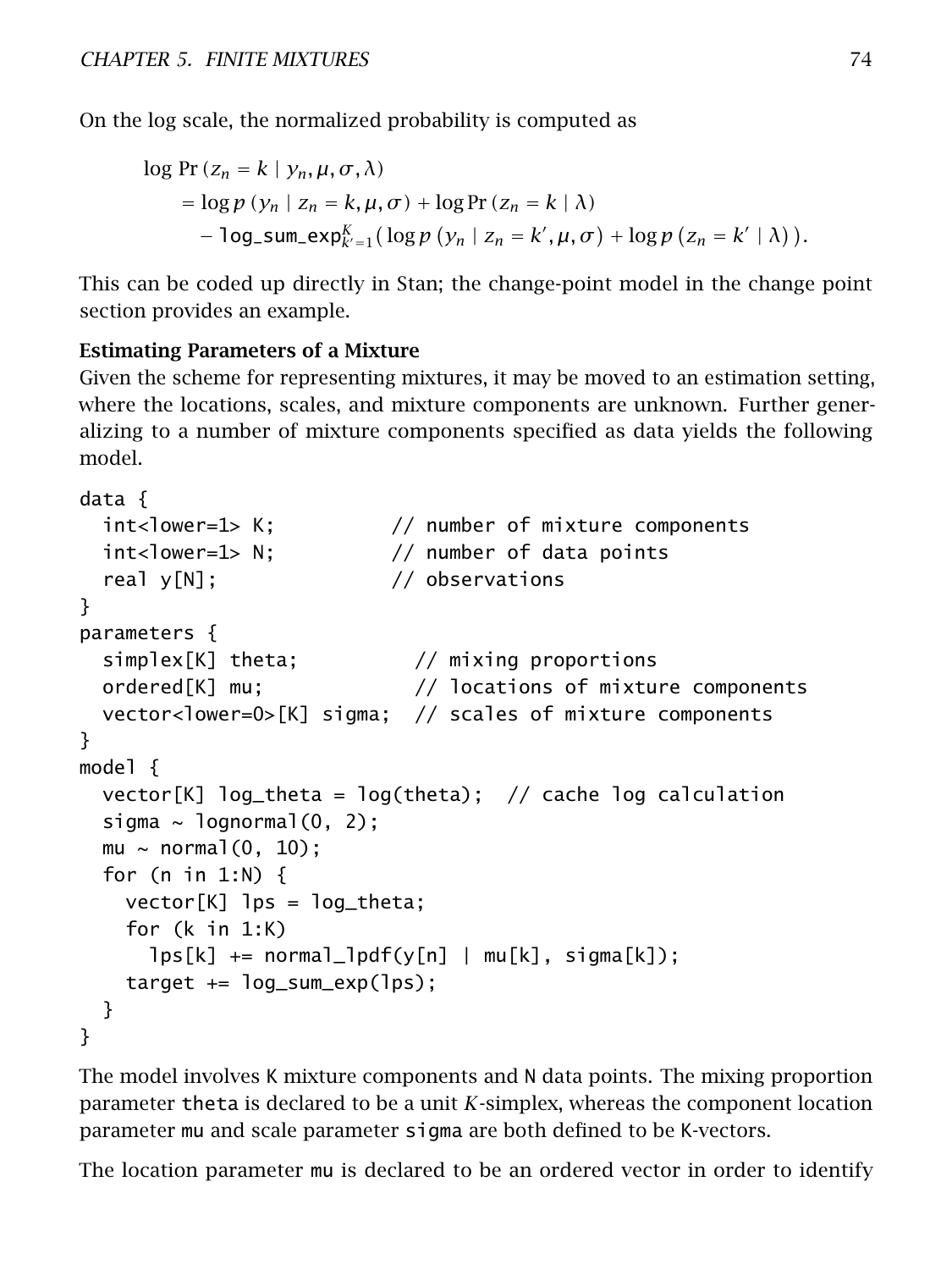the model. This will not affect inferences that do not depend on the ordering of the components as long as the prior for the components  $mu[k]$  is symmetric, as it is here (each component has an independent normal*(*0*,* 10*)* prior). It would even be possible to include a hierarchical prior for the components.

The values in the scale array sigma are constrained to be non-negative, and have a weakly informative prior given in the model chosen to avoid zero values and thus collapsing components.

The model declares a local array variable lps to be size K and uses it to accumulate the log contributions from the mixture components. The main action is in the loop over data points n. For each such point, the log of  $\theta_k \times \text{normal}(y_n | \mu_k, \sigma_k)$  is calculated and added to the array lpps. Then the log probability is incremented with the log sum of exponentials of those values.

# 5.4. Vectorizing Mixtures

There is (currently) no way to vectorize mixture models at the observation level in Stan. This section is to warn users away from attempting to vectorize naively, as it results in a different model. A proper mixture at the observation level is defined as follows, where we assume that lambda,  $y[n]$ ,  $mu[1]$ ,  $mu[2]$ , and  $sigma[1]$ ,  $sigma[2]$  are all scalars and lambda is between 0 and 1.

```
for (n in 1:N) {
 target += log_sum_exp(log(lambda)
                          + normal_lpdf(y[n] | mu[1], sigma[1]),
                        log1m(lambda)
                          + normal_lpdf(y[n] | mu[2], sigma[2]));
```
or equivalently

```
for (n in 1:N)
 target += log_mix(lambda,
                    normal_lpdf(y[n] | mu[1], sigma[1]),normal_lpdf(y[n] | mu[2], sigma[2]));
```
This definition assumes that each observation  $y_n$  may have arisen from either of the mixture components. The density is

$$
p(y | \lambda, \mu, \sigma) = \prod_{n=1}^{N} (\lambda \times \text{normal}(y_n | \mu_1, \sigma_1) + (1 - \lambda) \times \text{normal}(y_n | \mu_2, \sigma_2)).
$$

Contrast the previous model with the following (erroneous) attempt to vectorize the model.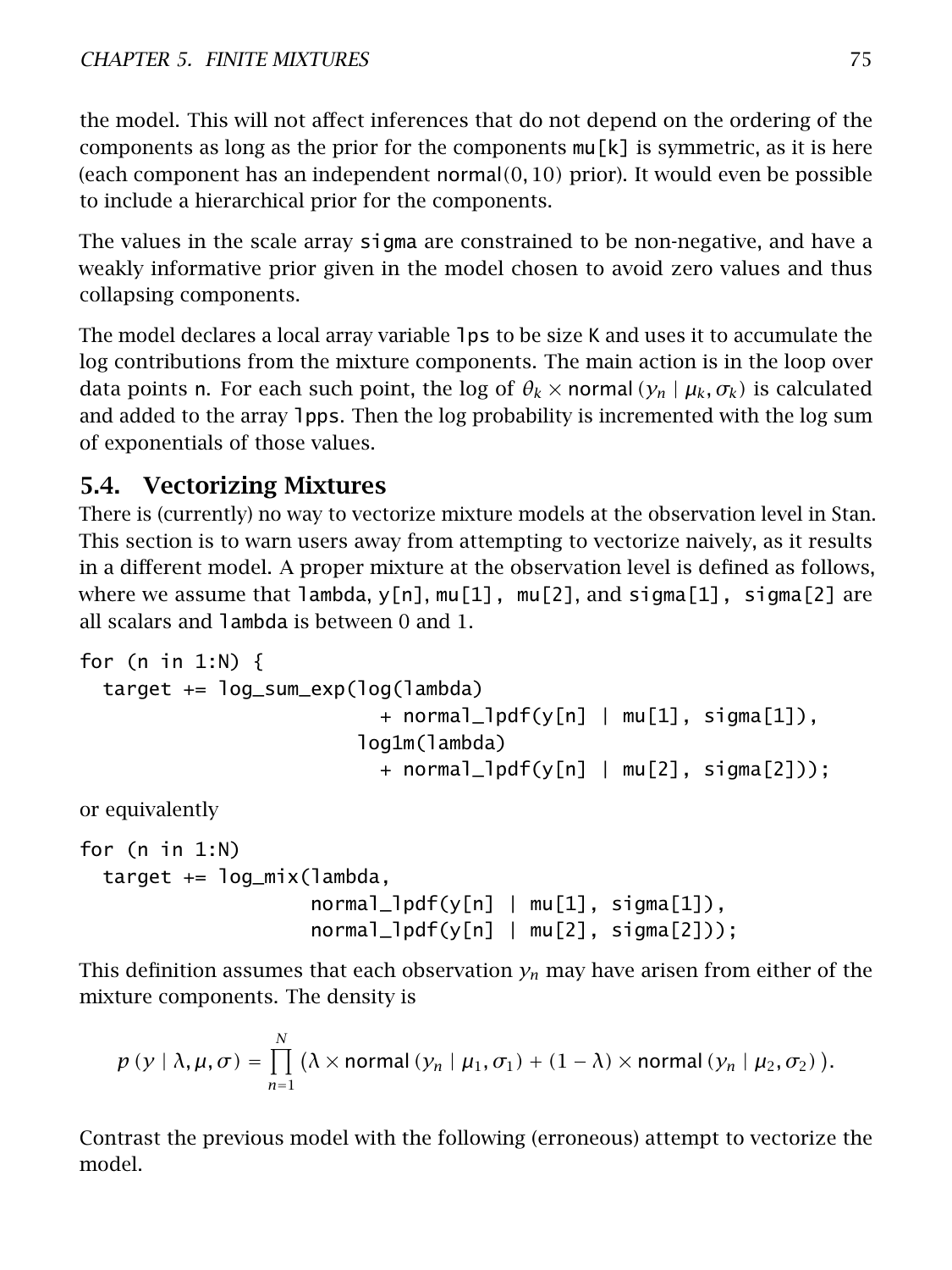target += log\_sum\_exp(log(lambda) + normal\_lpdf(y | mu[1], sigma[1]), log1m(lambda) + normal\_lpdf(y | mu[2], sigma[2]));

or equivalently,

```
target += log_mix(lambda,
                  normal_lpdf(y | mu[1], sigma[1]),normal_lpdf(y | mu[2], sigma[2]));
```
This second definition implies that the entire sequence  $y_1, \ldots, y_n$  of observations comes form one component or the other, defining a different density,

$$
p(y | \lambda, \mu, \sigma) = \lambda \times \prod_{n=1}^{N} \text{normal}(y_n | \mu_1, \sigma_1) + (1 - \lambda) \times \prod_{n=1}^{N} \text{normal}(y_n | \mu_2, \sigma_2).
$$

## 5.5. Inferences Supported by Mixtures

In many mixture models, the mixture components are underlyingly exchangeable in the model and thus not identifiable. This arises if the parameters of the mixture components have exchangeable priors and the mixture ratio gets a uniform prior so that the parameters of the mixture components are also exchangeable in the likelihood.

We have finessed this basic problem by ordering the parameters. This will allow us in some cases to pick out mixture components either ahead of time or after fitting (e.g., male vs. female, or Democrat vs. Republican).

In other cases, we do not care about the actual identities of the mixture components and want to consider inferences that are independent of indexes. For example, we might only be interested in posterior predictions for new observations.

### Mixtures with Unidentifiable Components

As an example, consider the normal mixture from the previous section, which provides an exchangeable prior on the pairs of parameters  $(\mu_1, \sigma_1)$  and  $(\mu_2, \sigma_2)$ ,

> *µ*<sub>1</sub>*, µ*<sub>2</sub> ∼ normal(0*,* 10*)*  $\sigma_1, \sigma_2 \sim$  halfnormal $(0, 10)$

The prior on the mixture ratio is uniform,

 $\lambda \sim$  uniform $(0, 1)$ ,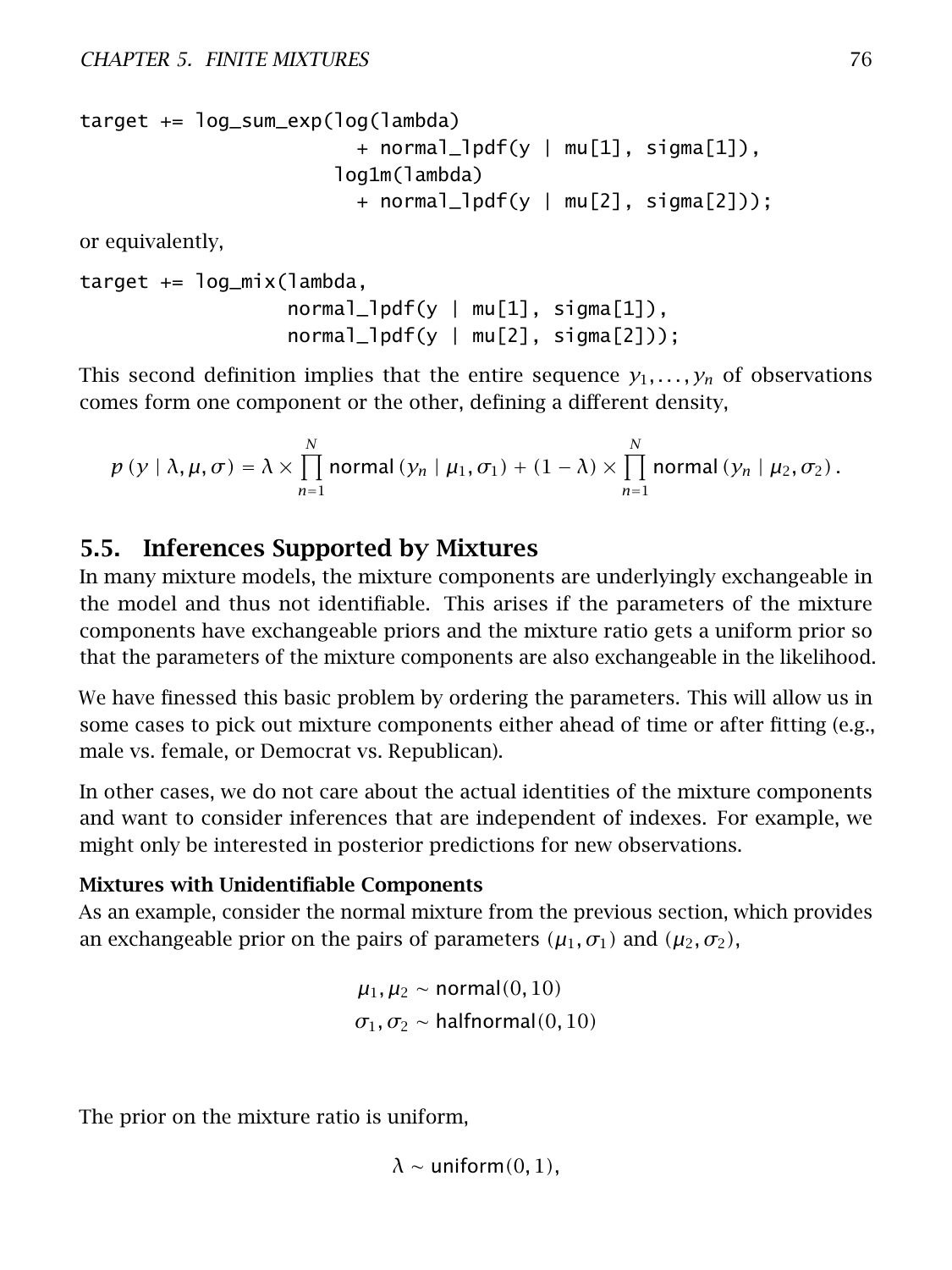so that with the likelihood

$$
p(y_n | \mu, \sigma) = \lambda \times \text{normal}(y_n | \mu_1, \sigma_1) + (1 - \lambda) \times \text{normal}(y_n | \mu_2, \sigma_2)
$$
,

the joint distribution  $p(y, \mu, \sigma, \lambda)$  is exchangeable in the parameters  $(\mu_1, \sigma_1)$  and *(μ*<sub>2</sub>*, σ*<sub>2</sub>*)* with *λ* flipping to  $1 − λ$  $1 − λ$ <sup>1</sup>

#### Inference under Label Switching

In cases where the mixture components are not identifiable, it can be difficult to diagnose convergence of sampling or optimization algorithms because the labels will switch, or be permuted, in different MCMC chains or different optimization runs. Luckily, posterior inferences which do not refer to specific component labels are invariant under label switching and may be used directly. This subsection considers a pair of examples.

#### Predictive likelihood

Predictive likelihood for a new observation  $\tilde{y}$  given the complete parameter vector  $\theta$ will be

$$
p(\tilde{y} \mid y) = \int_{\theta} p(\tilde{y} \mid \theta) p(\theta \mid y) d\theta.
$$

The normal mixture example from the previous section, with  $\theta = (\mu, \sigma, \lambda)$ , shows that the likelihood returns the same density under label switching and thus the predictive inference is sound. In Stan, that predictive inference can be done either by computing  $p(\tilde{y} | y)$ , which is more efficient statistically in terms of effective sample size, or simulating draws of  $\tilde{y}$ , which is easier to plug into other inferences. Both approaches can be coded directly in the generated quantities block of the program. Here's an example of the direct (non-sampling) approach.

```
data {
 int <lower = 0> N_tilde;
 vector[N_tilde] y_tilde;
  ...
generated quantities {
 vector[N_tilde] log_p_y_tilde;
 for (n in 1:N_tilde)
    log_p_y_tilde[n]
      = log_mix(lambda,
                normal_lpdf(y_tilde[n] | mu[1], sigma[1])
```
<span id="page-83-0"></span><sup>&</sup>lt;sup>1</sup>Imposing a constraint such as  $\theta$  < 0.5 will resolve the symmetry, but fundamentally changes the model and its posterior inferences.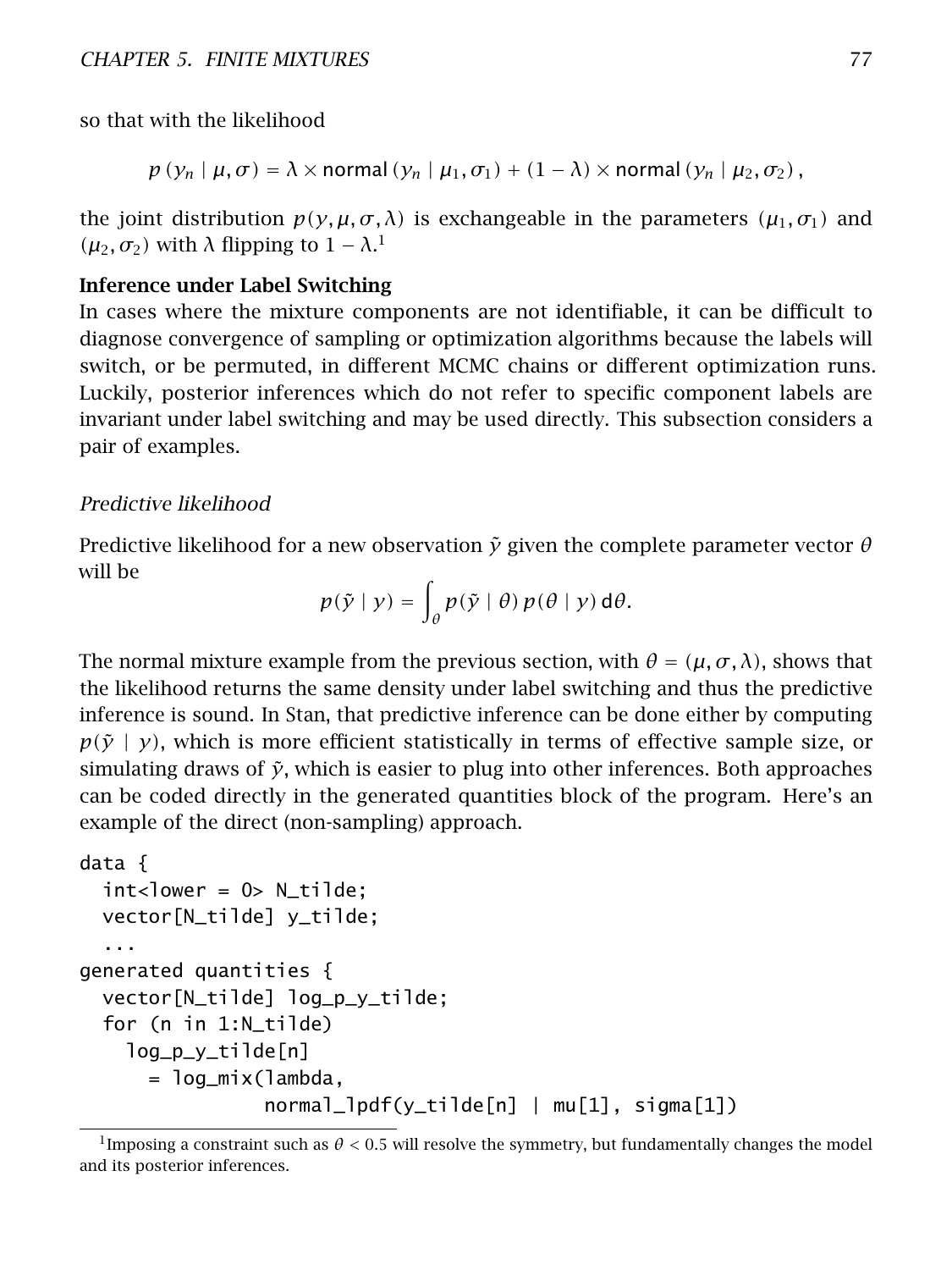$$
normal_1pdf(y_tilde[n] | mu[2], sigma[2]))
$$

}

It is a bit of a bother afterwards, because the logarithm function isn't linear and hence doesn't distribute through averages (Jensen's inequality shows which way the inequality goes). The right thing to do is to apply log\_sum\_exp of the posterior draws of  $log_p_y_t$ tilde. The average log predictive density is then given by subtracting log(N\_new).

### Clustering and similarity

Often a mixture model will be applied to a clustering problem and there might be two data items  $y_i$  and  $y_j$  for which there is a question of whether they arose from the same mixture component. If we take  $z_i$  and  $z_j$  to be the component responsibility discrete variables, then the quantity of interest is  $z_i = z_j$ , which can be summarized as an event probability

$$
\Pr[z_i = z_j \mid y] = \int_{\theta} \frac{\sum_{k=0}^{1} p(z_i = k, z_j = k, y_i, y_j \mid \theta)}{\sum_{k=0}^{1} \sum_{m=0}^{1} p(z_i = k, z_j = m, y_i, y_j \mid \theta)} p(\theta \mid y) d\theta.
$$

As with other event probabilities, this can be calculated in the generated quantities block either by sampling *z<sup>i</sup>* and *z<sup>j</sup>* and using the indicator function on their equality, or by computing the term inside the integral as a generated quantity. As with predictive likelihood, working in expectation is more statistically efficient than sampling.

## 5.6. Zero-Inflated and Hurdle Models

Zero-inflated and hurdle models both provide mixtures of a Poisson and Bernoulli probability mass function to allow more flexibility in modeling the probability of a zero outcome. Zero-inflated models, as defined by Lambert [\(1992\)](#page-305-0), add additional probability mass to the outcome of zero. Hurdle models, on the other hand, are formulated as pure mixtures of zero and non-zero outcomes.

Zero inflation and hurdle models can be formulated for discrete distributions other than the Poisson. Zero inflation does not work for continuous distributions in Stan because of issues with derivatives; in particular, there is no way to add a point mass to a continuous distribution, such as zero-inflating a normal as a regression coefficient prior.

### Zero Inflation

Consider the following example for zero-inflated Poisson distributions. It uses a parameter theta here there is a probability  $\theta$  of drawing a zero, and a probability 1−*θ* of drawing from Poisson*(λ)* (now *θ* is being used for mixing proportions because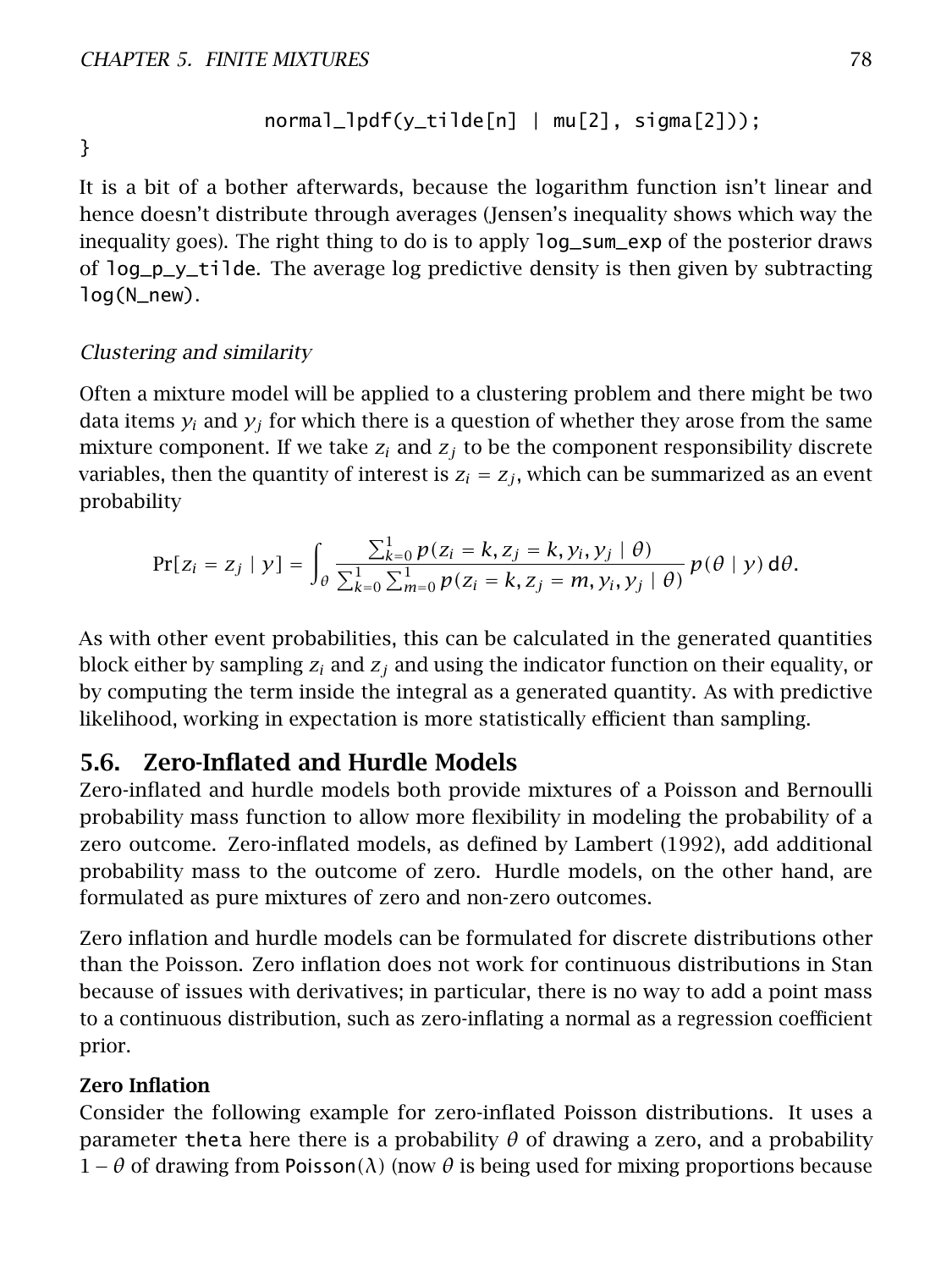$\lambda$  is the traditional notation for a Poisson mean parameter). The probability function is thus

$$
p(y_n | \theta, \lambda) = \begin{cases} \theta + (1 - \theta) \times \text{Poisson}(0 | \lambda) & \text{if } y_n = 0, \text{ and} \\ (1 - \theta) \times \text{Poisson}(y_n | \lambda) & \text{if } y_n > 0. \end{cases}
$$

The log probability function can be implemented directly in Stan as follows.

```
data {
  int<lower=0> N:
  int<lower=0> y[N];
}
parameters {
  real<lower=0, upper=1> theta;
  real<lower=0> lambda;
}
model {
  for (n in 1:N) \{if (v[n] == 0)target += log_sum_exp(bernoulli_lpmf(1 | theta),
                             bernoulli_lpmf(0 | theta)
                               + poisson_lpmf(y[n] | lambda));
    else
      target += bernoulli_lpmf(0 | theta)
                  + poisson_lpmf(y[n] | lambda);
  }
}
```
The log\_sum\_exp(lp1,lp2) function adds the log probabilities on the linear scale; it is defined to be equal to  $log(exp(1p1) + exp(1p2))$ , but is more arithmetically stable and faster.

## Optimizing the zero-inflated Poisson model

The code given above to compute the zero-inflated Poisson redundantly calculates all of the Bernoulli terms and also poisson\_lpmf(0 \mid lambda) every time the first condition body executes. The use of the redundant terms is conditioned on y, which is known when the data are read in. This allows the transformed data block to be used to compute some more convenient terms for expressing the log density each iteration.

The number of zero cases is computed and handled separately. Then the nonzero cases are collected into their own array for vectorization. The number of zeros is required to declare y\_nonzero, so it must be computed in a function.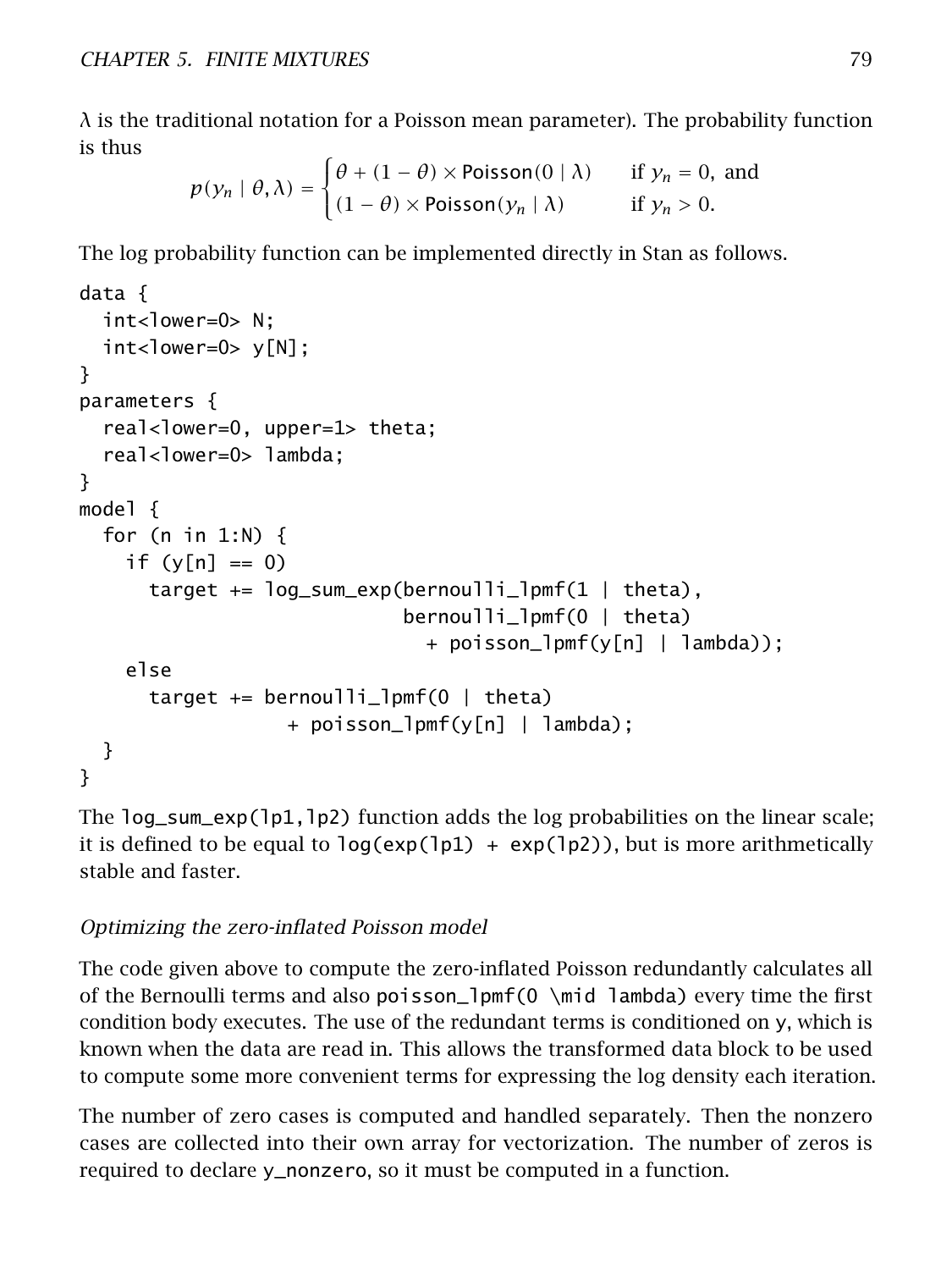```
functions {
 int num_zeros(int[] y) {
    int sum = 0;
    for (n in 1:size(y))
      sum += (y[n] == 0);return sum;
 }
}
...
transformed data {
 int <lower = 0> N_zero = num_zeros(y);
 int <lower = 1> y_nonzero[N - N_zero];
 int N_nonzero = 0;
 for (n in 1:N) {
    if (v[n] == 0) continue:
    N_nonzero += 1;
    y_nonzero[N_nonzero] = y[n];
 }
}
...
model {
  ...
  target
     += N_zero
          * log_sum_exp(bernoulli_lpmf(1 | theta),
                         bernoulli_lpmf(0 | theta)
                           + poisson_lpmf(0 | lambda));
   target += N_nonzero * bernoulli_lpmf(0 | theta);
   target += poisson_lpmf(y_nonzero | lambda);
...
```
The boundary conditions of all zeros and no zero outcomes is handled appropriately; in the vectorized case, if y\_nonzero is empty, N\_nonzero will be zero, and the last two target increment terms will add zeros.

### Hurdle Models

The hurdle model is similar to the zero-inflated model, but more flexible in that the zero outcomes can be deflated as well as inflated. The probability mass function for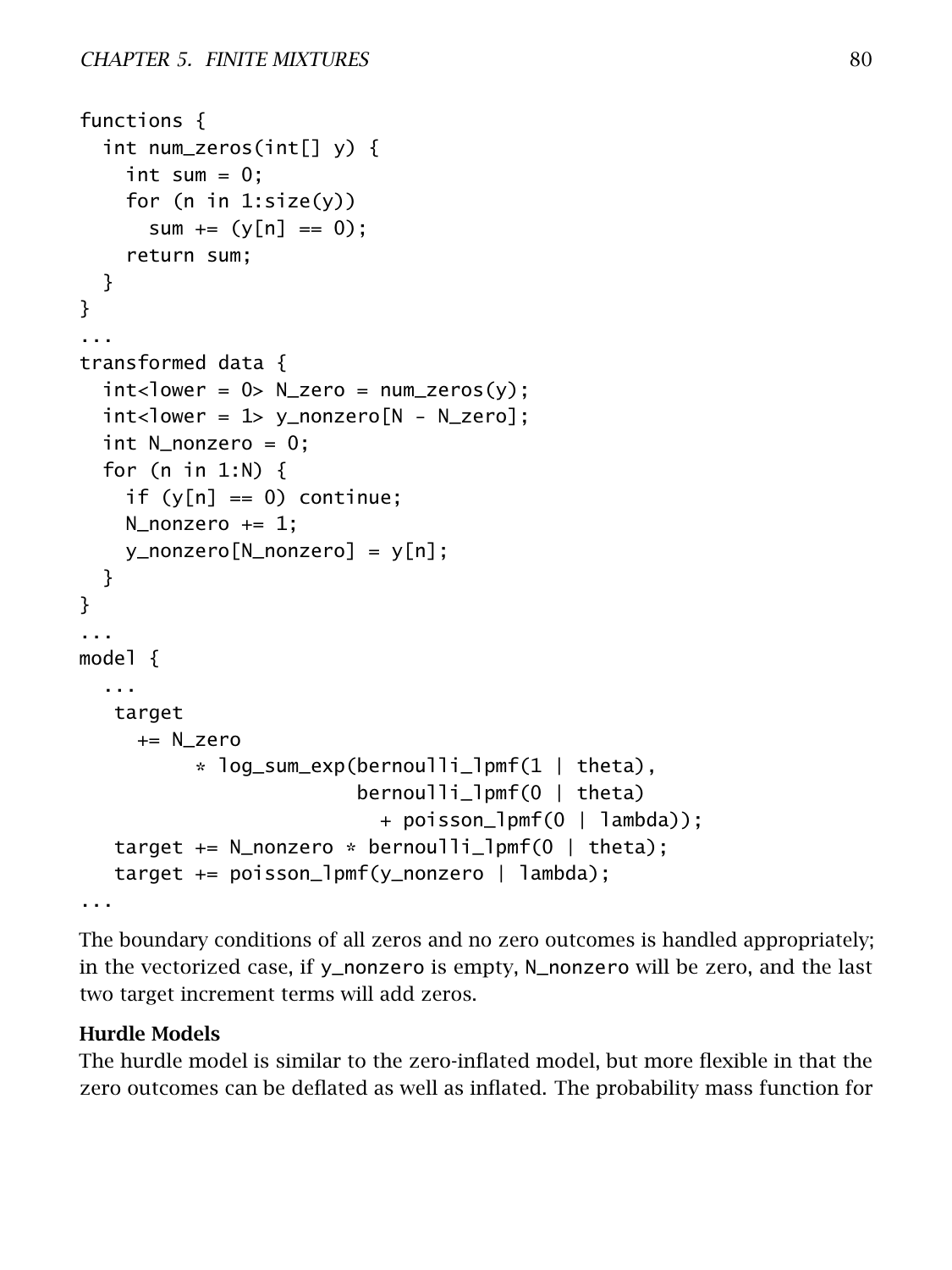the hurdle likelihood is defined by

$$
p(y | \theta, \lambda) = \begin{cases} \theta & \text{if } y = 0, \text{ and} \\ (1 - \theta) \frac{\text{Poisson}(y | \lambda)}{1 - \text{PoissonCDF}(0 | \lambda)} & \text{if } y > 0, \end{cases}
$$

where PoissonCDF is the cumulative distribution function for the Poisson distribution. The hurdle model is even more straightforward to program in Stan, as it does not require an explicit mixture.

```
if (v[n] == 0)1 \sim bernoulli(theta);
else {
  0 \sim bernoulli(theta);
  y[n] \sim \text{poisson}(lambda) T[1, ];
}
```
The Bernoulli statements are just shorthand for adding  $\log \theta$  and  $\log(1 - \theta)$  to the log density. The  $T[1, ]$  after the Poisson indicates that it is truncated below at 1; see the [truncation section](#page-72-0) for more about truncation and the [Poisson regression section](#page-0-0) for the specifics of the Poisson CDF. The net effect is equivalent to the direct definition of the log likelihood.

```
if (y[n] == 0)
 target += log(theta);
else
 target += log1m(theta) + poisson_lpmf(y[n] | lambda)
            - poisson_lccdf(0 | lambda));
```
Julian King pointed out that because

```
log(1 - PoissonCDF(0 | \lambda)) = log(1 - Poisson(0 | \lambda))= \log(1 - \exp(-\lambda))
```
the CCDF in the else clause can be replaced with a simpler expression.

```
target += log1m(theta) + poisson_lpmf(y[n] | lambda)
          - log1m_exp(-lambda));
```
The resulting code is about 15% faster than the code with the CCDF.

This is an example where collecting counts ahead of time can also greatly speed up the execution speed without changing the density. For data size  $N = 200$  and parameters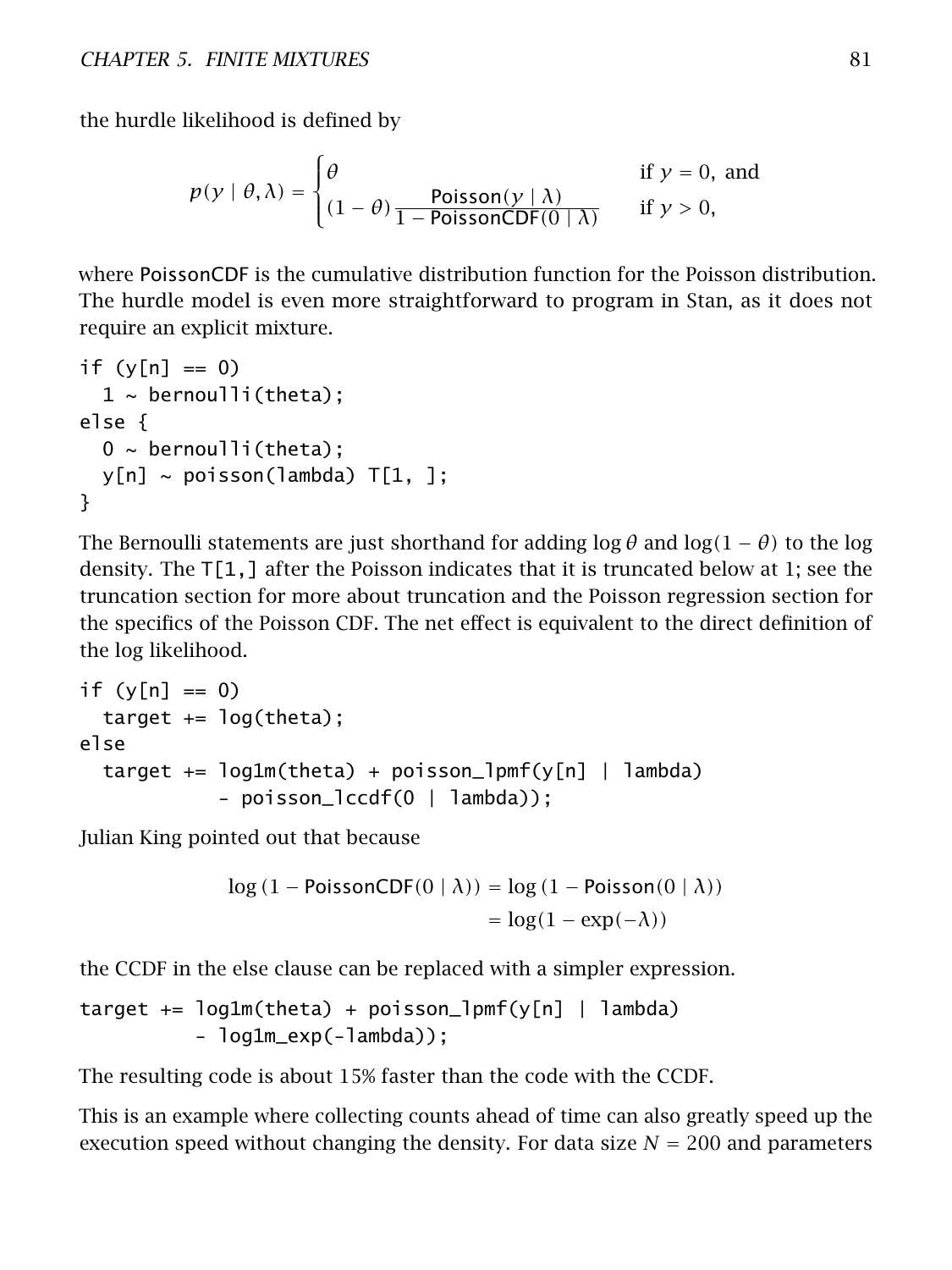$\theta$  = 0.3 and  $\lambda$  = 8, the speedup is a factor of 10; it will be lower for smaller *N* and greater for larger *N*; it will also be greater for larger *θ*.

To achieve this speedup, it helps to have a function to count the number of non-zero entries in an array of integers,

```
functions {
 int num_zero(int[] y) {
    int nz = 0;
    for (n in 1:size(y))
      if (y[n] == 0)nz += 1;
    return nz;
 }
}
```
Then a transformed data block can be used to store the sufficient statistics,

```
transformed data {
 int <lower=0, upper=N> N0 = num_zero(y);
 int <lower=0, upper=N> Ngt0 = N - N0;
 int <lower=1> y_nz[N - num\_zero(y)];
  {
    int pos = 1;
    for (n in 1:N) {
      if (y[n] := 0) {
        y_nz[pos] = y[n];pos += 1;}
   }
 }
}
```
The model block can then be reduced to three statements.

```
model {
  NO ~ binomial(N, theta);
  y_nz \sim \text{poisson}(\text{lambda});
  target += -Ngt0 * log1m\_exp(-1ambda);
}
```
The first statement accounts for the Bernoulli contribution to both the zero and nonzero counts. The second line is the Poisson contribution from the non-zero counts,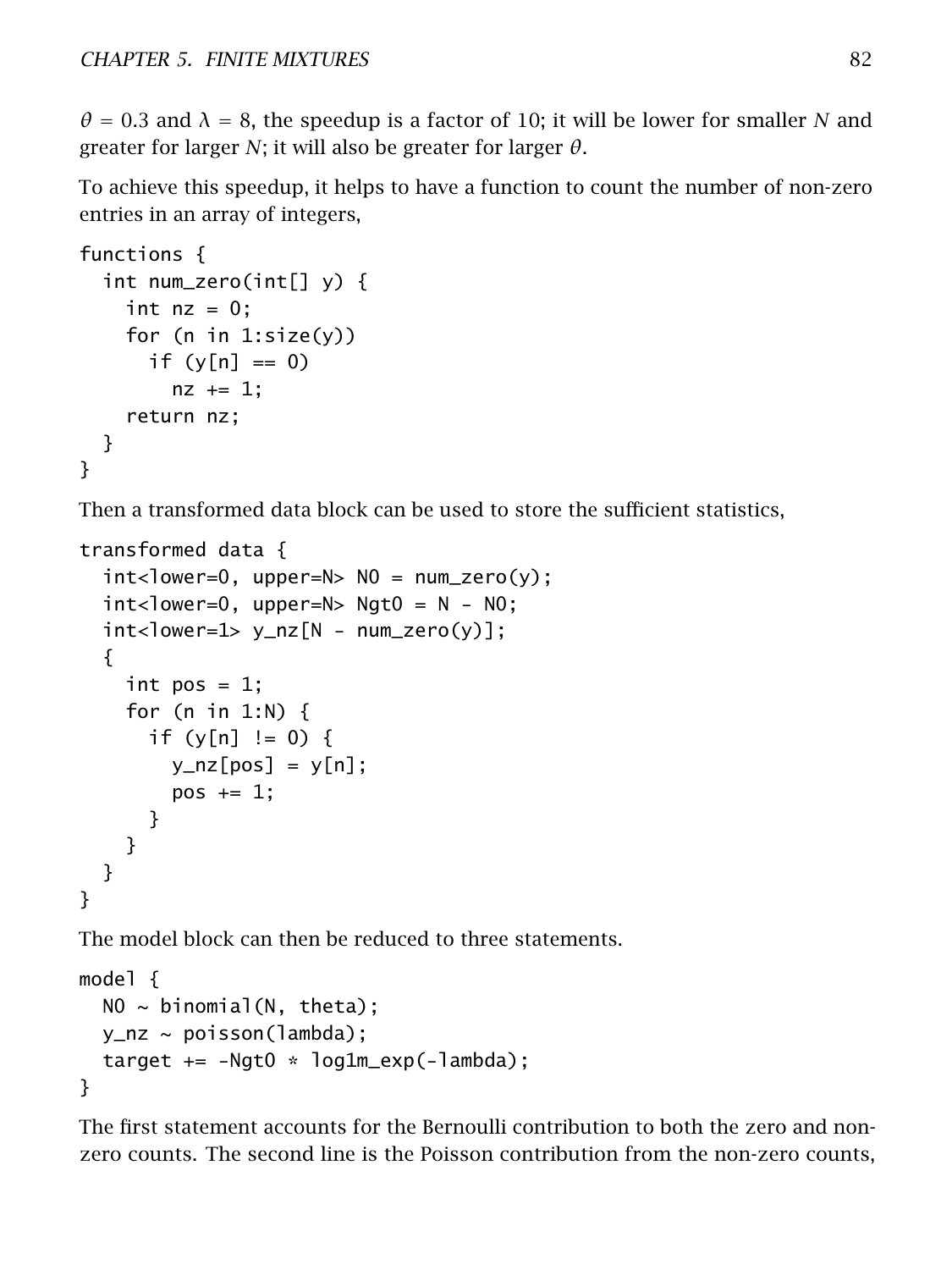which is now vectorized. Finally, the normalization for the truncation is a single line, so that the expression for the log CCDF at 0 isn't repeated. Also note that the negation is applied to the constant Ngt0; whenever possible, leave subexpressions constant because then gradients need not be propagated until a non-constant term is encountered.

# 5.7. Priors and Effective Data Size in Mixture Models

Suppose we have a two-component mixture model with mixing rate  $\lambda \in (0,1)$ . Because the likelihood for the mixture components is proportionally weighted by the mixture weights, the effective data size used to estimate each of the mixture components will also be weighted as a fraction of the overall data size. Thus although there are *N* observations, the mixture components will be estimated with effective data sizes of *θ N* and  $(1 - \theta)$  *N* for the two components for some  $\theta \in (0, 1)$ . The effective weighting size is determined by posterior responsibility, not simply by the mixing rate  $\lambda$ .

## Comparison to Model Averaging

In contrast to mixture models, which create mixtures at the observation level, model averaging creates mixtures over the posteriors of models separately fit with the entire data set. In this situation, the priors work as expected when fitting the models independently, with the posteriors being based on the complete observed data *y*.

If different models are expected to account for different observations, we recommend building mixture models directly. If the models being mixed are similar, often a single expanded model will capture the features of both and may be used on its own for inferential purposes (estimation, decision making, prediction, etc.). For example, rather than fitting an intercept-only regression and a slope-only regression and averaging their predictions, even as a mixture model, we would recommend building a single regression with both a slope and an intercept. Model complexity, such as having more predictors than data points, can be tamed using appropriately regularizing priors. If computation becomes a bottleneck, the only recourse can be model averaging, which can be calculated after fitting each model independently (see Hoeting et al. [\(1999\)](#page-304-0) and Gelman et al. [\(2013\)](#page-304-1) for theoretical and computational details).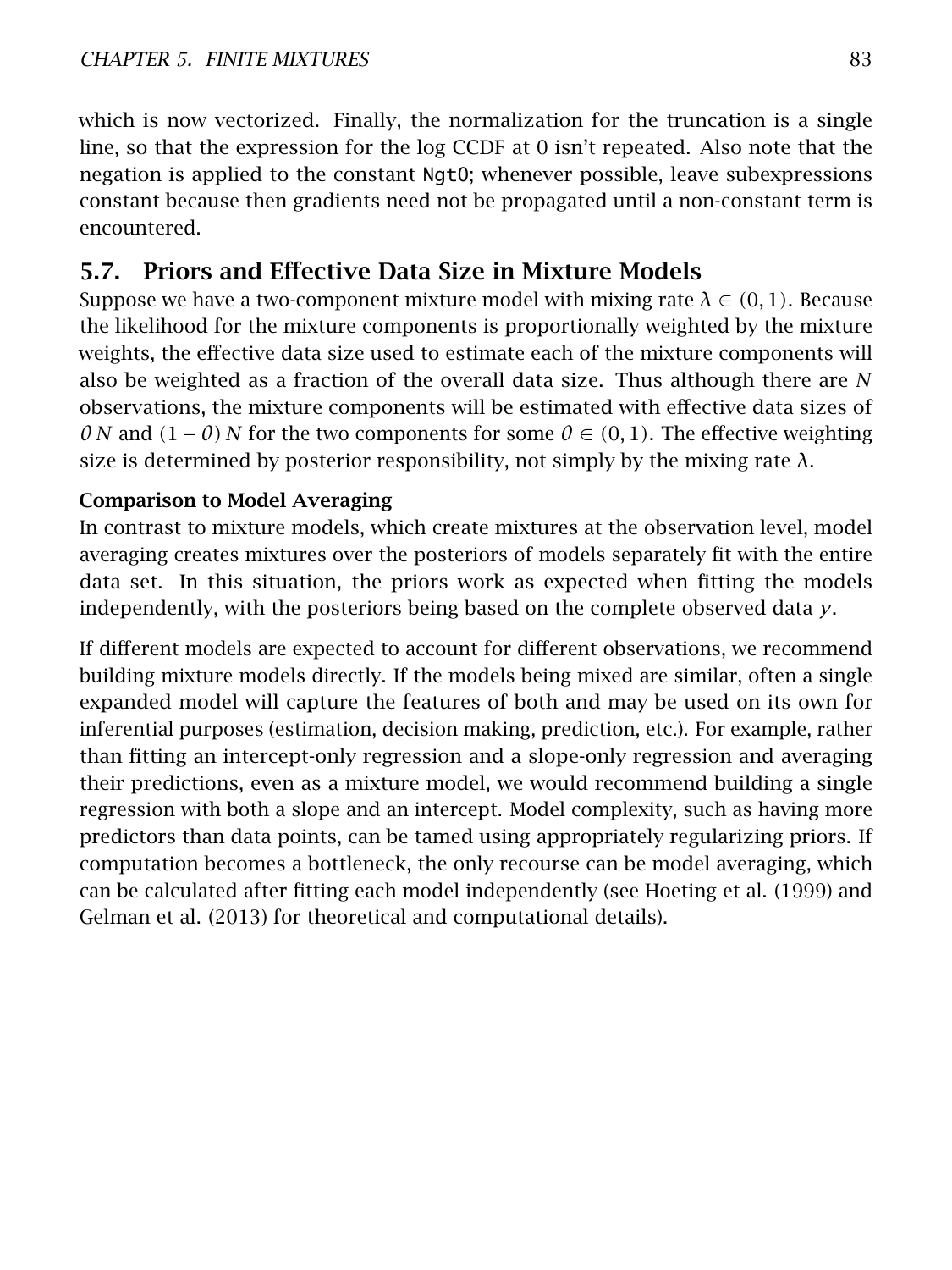# 6. Measurement Error and Meta-Analysis

Most quantities used in statistical models arise from measurements. Most of these measurements are taken with some error. When the measurement error is small relative to the quantity being measured, its effect on a model is usually small. When measurement error is large relative to the quantity being measured, or when precise relations can be estimated being measured quantities, it is useful to introduce an explicit model of measurement error. One kind of measurement error is rounding.

Meta-analysis plays out statistically much like measurement error models, where the inferences drawn from multiple data sets are combined to do inference over all of them. Inferences for each data set are treated as providing a kind of measurement error with respect to true parameter values.

## 6.1. Bayesian Measurement Error Model

A Bayesian approach to measurement error can be formulated directly by treating the true quantities being measured as missing data (Clayton [1992;](#page-303-0) Richardson and Gilks [1993\)](#page-306-0). This requires a model of how the measurements are derived from the true values.

## Regression with Measurement Error

Before considering regression with measurement error, first consider a linear regression model where the observed data for *N* cases includes a predictor  $x_n$  and outcome  $y_n$ . In Stan, a linear regression for *y* based on *x* with a slope and intercept is modeled as follows.

```
data {
 int<lower=0> N; // number of cases
 vector[N] x; // predictor (covariate)
 vector[N] y; // outcome (variate)
}
parameters {
 real alpha; // intercept
 real beta; // slope
 real<lower=0> sigma; // outcome noise
}
model {
 y \sim normal(alpha + beta * x, sigma);
```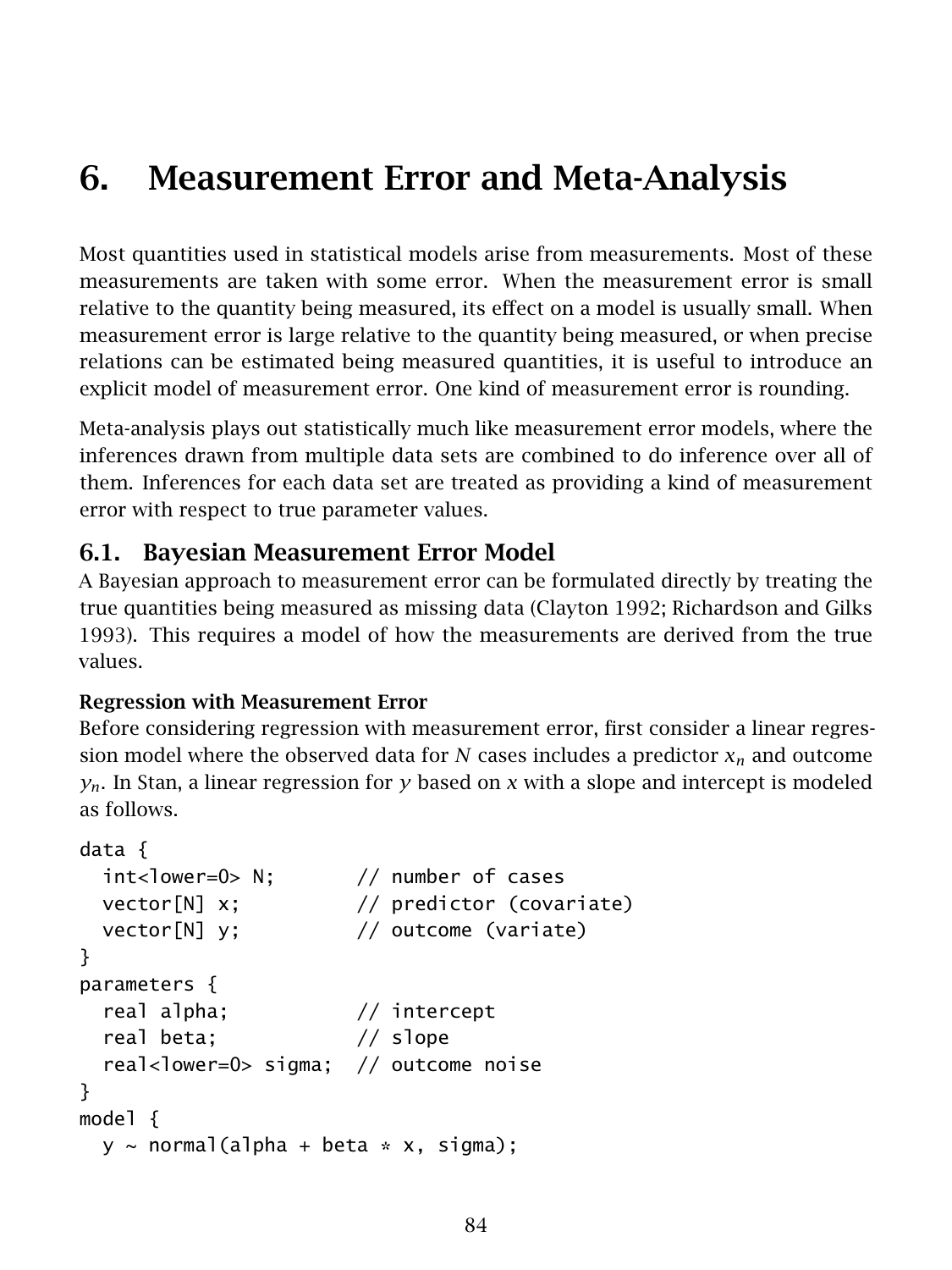```
alpha \sim normal(0, 10);
  beta \sim normal(0, 10);
  sigma \sim cauchy(0, 5);
}
```
Now suppose that the true values of the predictors *x<sup>n</sup>* are not known, but for each *n*, a measurement  $x_n^{\text{meas}}$  of  $x_n$  is available. If the error in measurement can be modeled, the measured value  $x_n^{\text{meas}}$  can be modeled in terms of the true value  $x_n$  plus measurement noise. The true value  $x_n$  is treated as missing data and estimated along with other quantities in the model. A simple approach is to assume the measurement error is normal with known deviation *τ*. This leads to the following regression model with constant measurement error.

```
data {
  ...
 real x_meas[N]; // measurement of x
  real<lower=0> tau; // measurement noise
}
parameters {
 real x[N]; // unknown true value
 real mu_x; // prior location
 real sigma_x; // prior scale
  ...
}
model {
 x \sim \text{normal}(\text{mu}_x, \text{sigma}_x); // prior
 x_meas ~ normal(x, \tau); // measurement model
 y \sim normal(alpha + beta * x, sigma);
  ...
}
```
The regression coefficients alpha and beta and regression noise scale sigma are the same as before, but now x is declared as a parameter rather than as data. The data are now x\_meas, which is a measurement of the true x value with noise scale tau. The model then specifies that the measurement error for  $x_{\text{meas}}[n]$  given true value  $x[n]$ is normal with deviation tau. Furthermore, the true values x are given a hierarchical prior here.

In cases where the measurement errors are not normal, richer measurement error models may be specified. The prior on the true values may also be enriched. For instance, Clayton [\(1992\)](#page-303-0) introduces an exposure model for the unknown (but noisily measured) risk factors *x* in terms of known (without measurement error) risk factors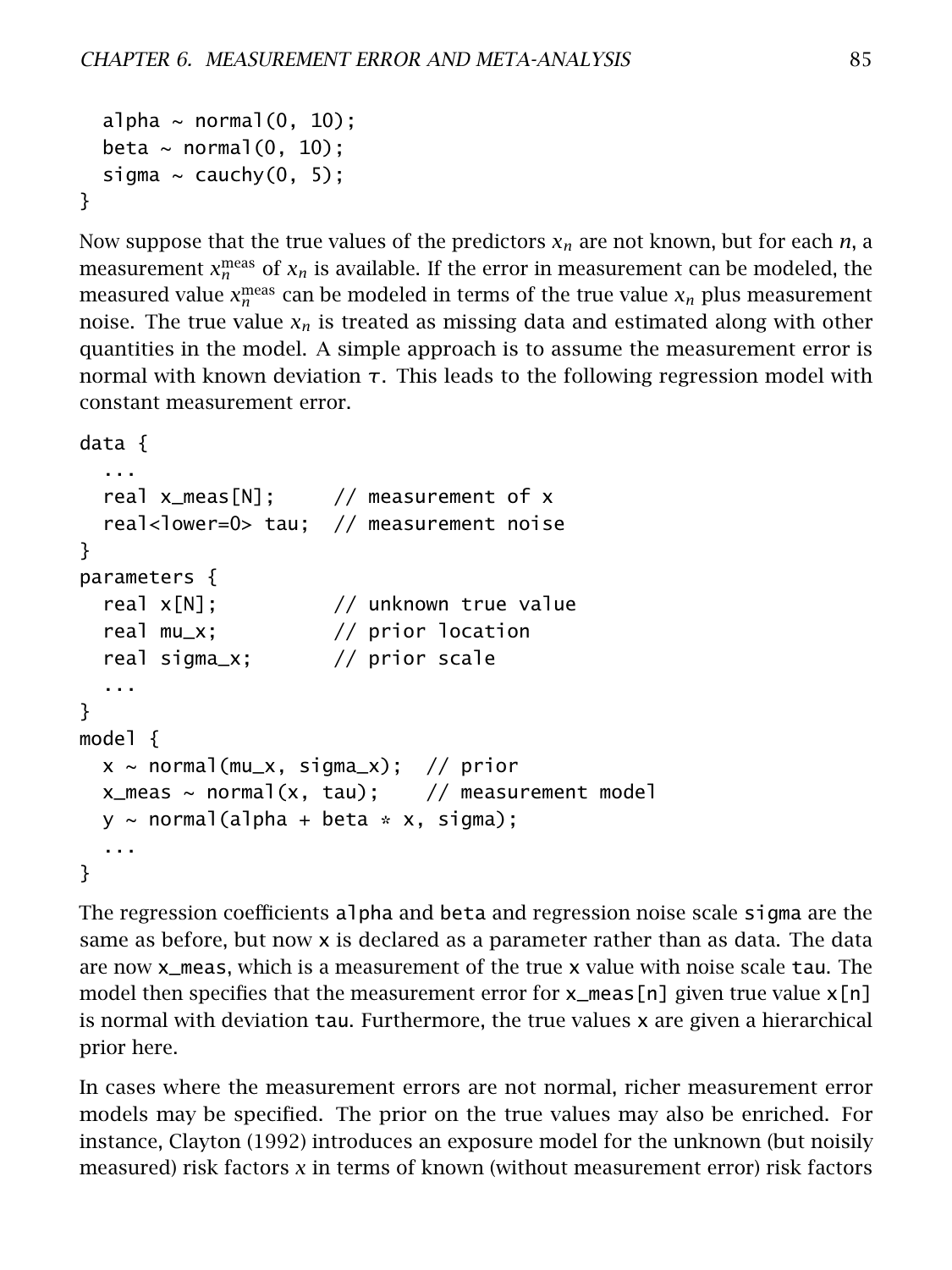*c*. A simple model would regress *x<sup>n</sup>* on the covariates *c<sup>n</sup>* with noise term *υ*,

 $x_n \sim \text{normal}(y^\top c, v).$ 

This can be coded in Stan just like any other regression. And, of course, other exposure models can be provided.

#### Rounding

A common form of measurement error arises from rounding measurements. Rounding may be done in many ways, such as rounding weights to the nearest milligram, or to the nearest pound; rounding may even be done by rounding down to the nearest integer.

Exercise 3.5(b) from Gelman et al. [\(2013\)](#page-304-1) provides an example.

3.5. Suppose we weigh an object five times and measure weights, rounded to the nearest pound, of 10, 10, 12, 11, 9. Assume the unrounded measurements are normally distributed with a noninformative prior distribution on  $\mu$  and  $\sigma^2$ .

(b) Give the correct posterior distribution for  $(\mu, \sigma^2)$ , treating the measurements as rounded.

Letting  $z_n$  be the unrounded measurement for  $y_n$ , the problem as stated assumes the likelihood

$$
z_n \sim \text{normal}(\mu, \sigma).
$$

The rounding process entails that  $z_n \in (y_n - 0.5, y_n + 0.5)$ . The probability mass function for the discrete observation  $y$  is then given by marginalizing out the unrounded measurement, producing the likelihood

$$
p(y_n | \mu, \sigma) = \int_{y_n - 0.5}^{y_n + 0.5} \text{normal}(z_n | \mu, \sigma) \, \mathrm{d}z_n
$$
  
= 
$$
\Phi\left(\frac{y_n + 0.5 - \mu}{\sigma}\right) - \Phi\left(\frac{y_n - 0.5 - \mu}{\sigma}\right).
$$

Gelman's answer for this problem took the noninformative prior to be uniform in the variance  $\sigma^2$  on the log scale, which yields (due to the Jacobian adjustment), the prior density

$$
p(\mu, \sigma^2) \propto \frac{1}{\sigma^2}.
$$

The posterior after observing  $y = (10, 10, 12, 11, 9)$  can be calculated by Bayes's rule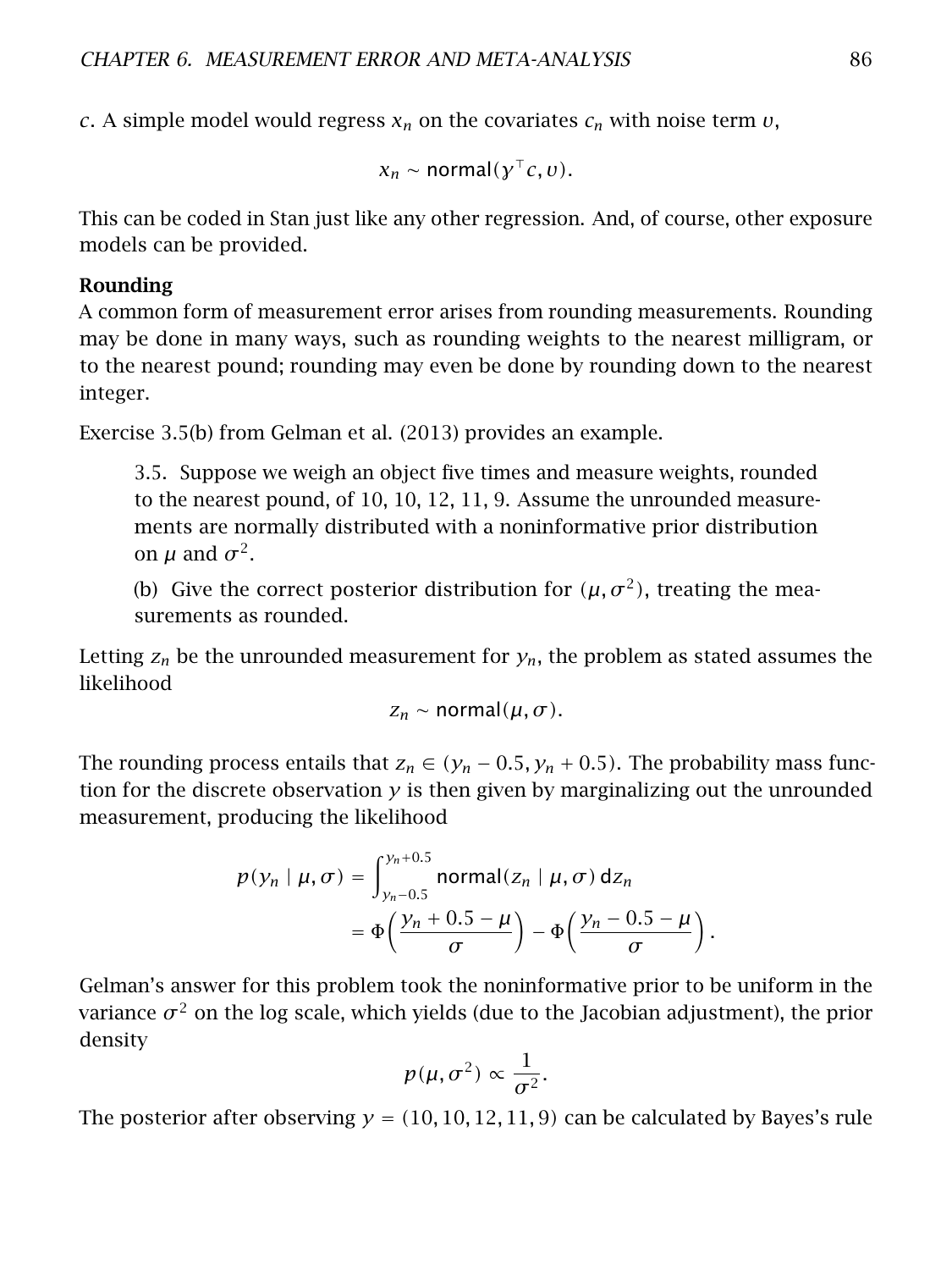as

$$
p(\mu, \sigma^2 \mid y) \propto p(\mu, \sigma^2) p(y \mid \mu, \sigma^2)
$$
  
 
$$
\propto \frac{1}{\sigma^2} \prod_{n=1}^5 \left( \Phi\left(\frac{y_n + 0.5 - \mu}{\sigma}\right) - \Phi\left(\frac{y_n - 0.5 - \mu}{\sigma}\right) \right).
$$

The Stan code simply follows the mathematical definition, providing an example of the direct definition of a probability function up to a proportion.

```
data {
  int<lower=0> N;
  vector[N] y;
}
parameters {
  real mu;
  real<lower=0> sigma_sq;
}
transformed parameters {
  real<lower=0> sigma;
  sigma = sqrt(sigma_sq);
}
model {
  target += -2 * log(sigma);
  for (n in 1:N)
    target += \log(Phi((v[n] + 0.5 - mu)) / signa)- Phi((y[n] - 0.5 - mu) / sigma));
}
```
Alternatively, the model may be defined with latent parameters for the unrounded measurements  $z_n$ . The Stan code in this case uses the likelihood for  $z_n$  directly while respecting the constraint  $z_n \in (\gamma_n - 0.5, \gamma_n + 0.5)$ . Because Stan does not allow varying upper- and lower-bound constraints on the elements of a vector (or array), the parameters are declared to be the rounding error  $y - z$ , and then *z* is defined as a transformed parameter.

```
data {
 int<lower=0> N;
 vector[N] y;
}
parameters {
 real mu;
```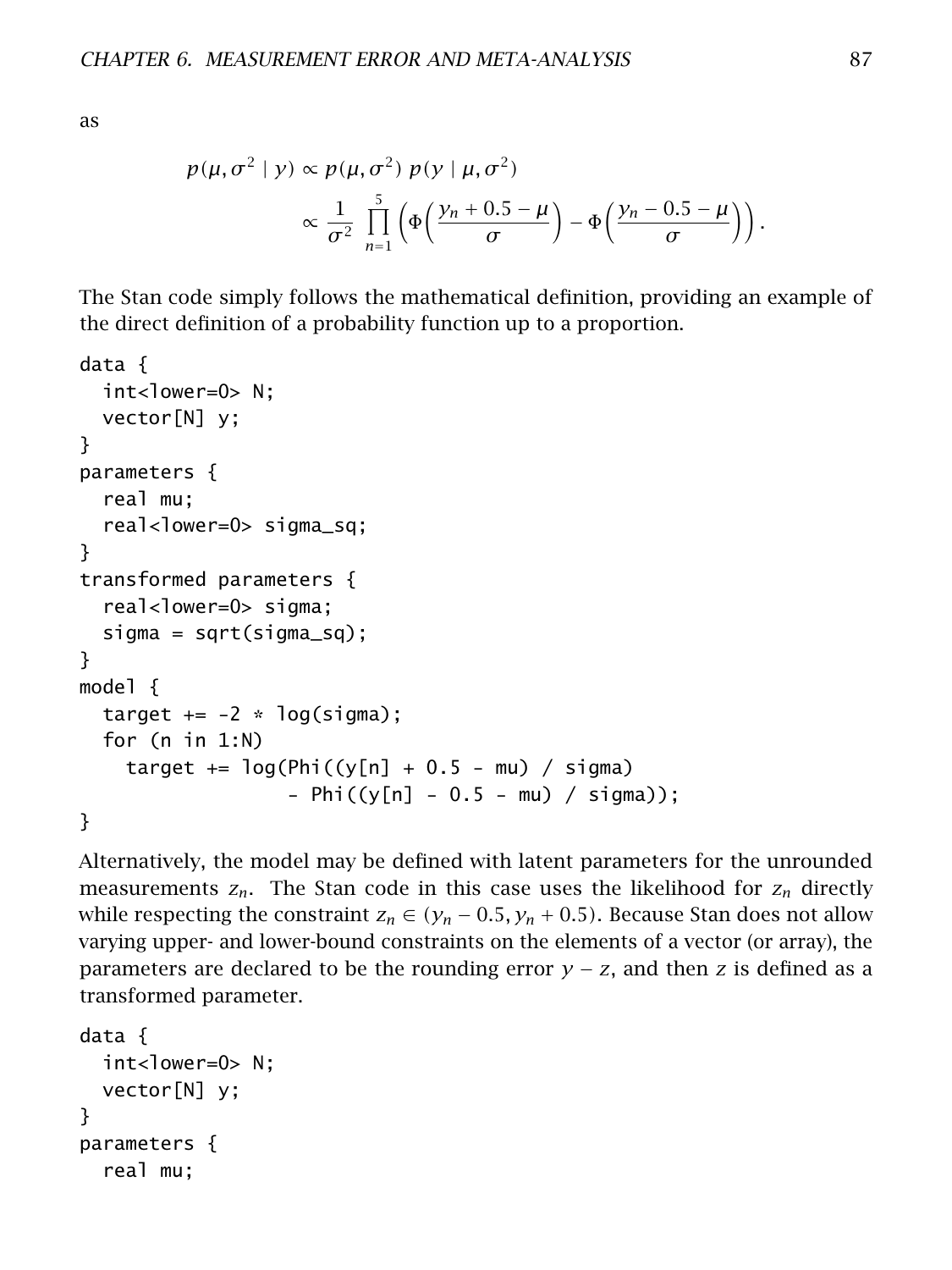```
real<lower=0> sigma_sq;
 vector<lower=-0.5, upper=0.5>[N] y_err;
}
transformed parameters {
  real<lower=0> sigma;
 vector[N] z;
 sigma = sqrt(sigma_sq);
 z = y + y_err;
}
model {
 target += -2 * log(sigma);
 z \sim normal(mu, sigma);
}
```
This explicit model for the unrounded measurements *z* produces the same posterior for  $\mu$  and  $\sigma$  as the previous model that marginalizes *z* out. Both approaches mix well, but the latent parameter version is about twice as efficient in terms of effective samples per iteration, as well as providing a posterior for the unrounded parameters.

## 6.2. Meta-Analysis

Meta-analysis aims to pool the data from several studies, such as the application of a tutoring program in several schools or treatment using a drug in several clinical trials.

The Bayesian framework is particularly convenient for meta-analysis, because each previous study can be treated as providing a noisy measurement of some underlying quantity of interest. The model then follows directly from two components, a prior on the underlying quantities of interest and a measurement-error style model for each of the studies being analyzed.

## Treatment Effects in Controlled Studies

Suppose the data in question arise from a total of *M* studies providing paired binomial data for a treatment and control group. For instance, the data might be post-surgical pain reduction under a treatment of ibuprofen Warn, Thompson, and Spiegelhalter [\(2002\)](#page-306-1) or mortality after myocardial infarction under a treatment of beta blockers (Gelman et al. [2013,](#page-304-1) Section 5.6).

## Data

The clinical data consists of  $J$  trials, each with  $n^t$  treatment cases,  $n^c$  control cases,  $r^t$ successful outcomes among those treated and  $r<sup>c</sup>$  successful outcomes among those in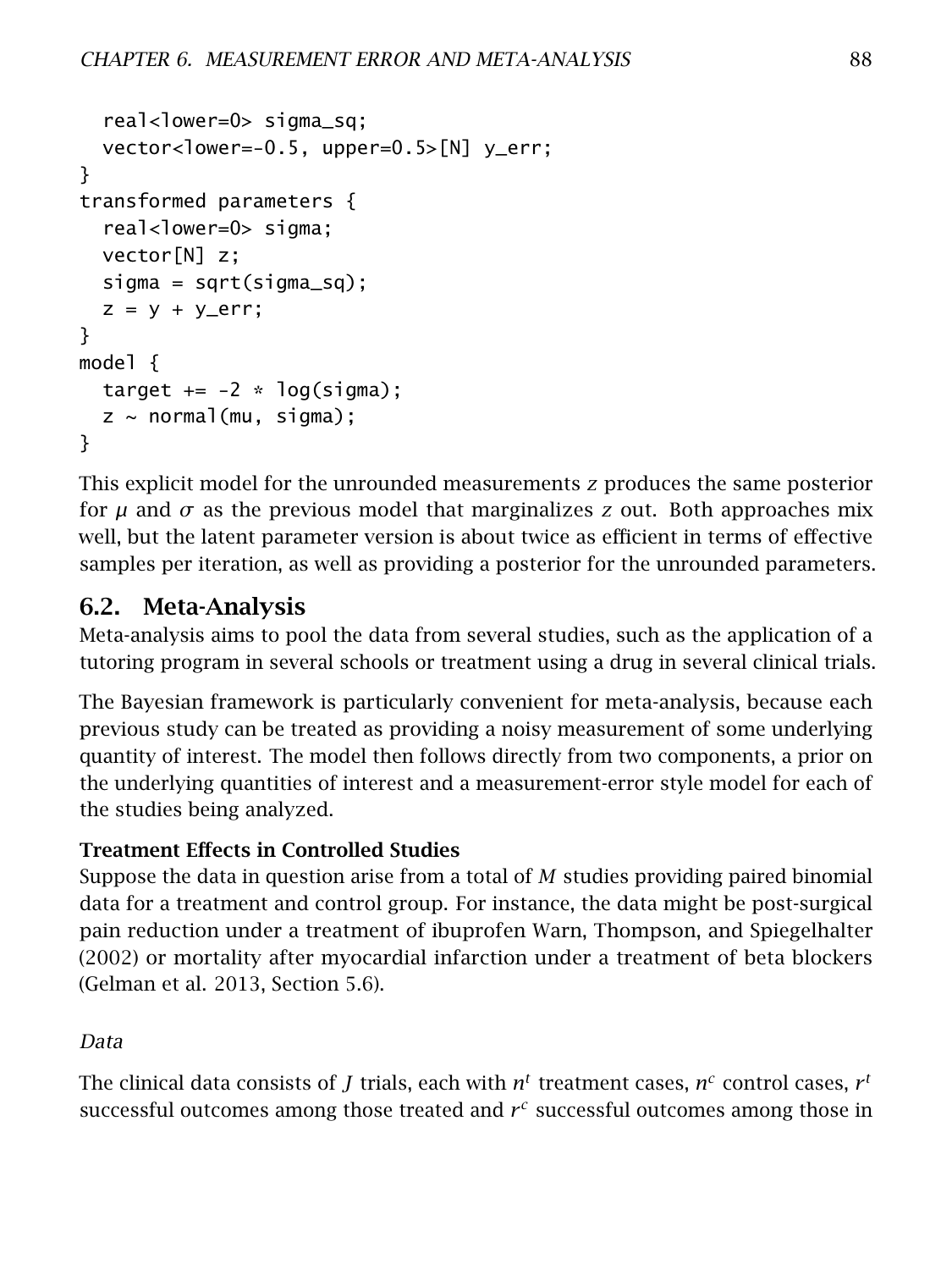the control group. This data can be declared in Stan as follows.<sup>[1](#page-95-0)</sup>

```
data {
 int<lower=0> J;
 int<lower=0> n_t[J]; // num cases, treatment
 int<lower=0> r_t[J]; // num successes, treatment
 int<lower=0> n_c[J]; // num cases, control
 int<lower=0> r_c[J]; // num successes, control
}
```
#### Converting to Log Odds and Standard Error

Although the clinical trial data are binomial in its raw format, it may be transformed to an unbounded scale by considering the log odds ratio

$$
y_j = \log\left(\frac{r_j^t/(n_j^t - r_j^t)}{r_j^c/(n_j^c - r_j^c)}\right)
$$
  
= 
$$
\log\left(\frac{r_j^t}{n_j^t - r_j^t}\right) - \log\left(\frac{r_j^c}{n_j^c - r_j^c}\right)
$$

and corresponding standard errors

$$
\sigma_j = \sqrt{\frac{1}{r_i^T} + \frac{1}{n_i^T - r_i^T} + \frac{1}{r_i^C} + \frac{1}{n_i^C - r_i^C}}.
$$

The log odds and standard errors can be defined in a transformed parameter block, though care must be taken not to use integer division.<sup>[2](#page-95-1)</sup>

```
transformed data {
  real y[J];
  real<lower=0> sigma[J];
 for (j in 1:J)
   y[i] = log(r_t[i]) - log(n_t[i]) - r_t[i])- (log(r_c[j]) - log(n_c[j] - r_c[j]);
 for (i in 1:J)signal[j] = sqrt(1 / r_t[j] + 1 / (n_t[j] - r_t[j])+ 1 / r_c[i] + 1 / (n_c[i] - r_c[i]));
```
}

<span id="page-95-0"></span><sup>&</sup>lt;sup>1</sup>Stan's integer constraints are not powerful enough to express the constraint that  $r_t[i] \leq n_t[i],$  but this constraint could be checked in the transformed data block.

<span id="page-95-1"></span><sup>&</sup>lt;sup>2</sup>When dividing two integers, the result type is an integer and rounding will ensue if the result is not exact. See the discussion of primitive arithmetic types in the reference manual for more information.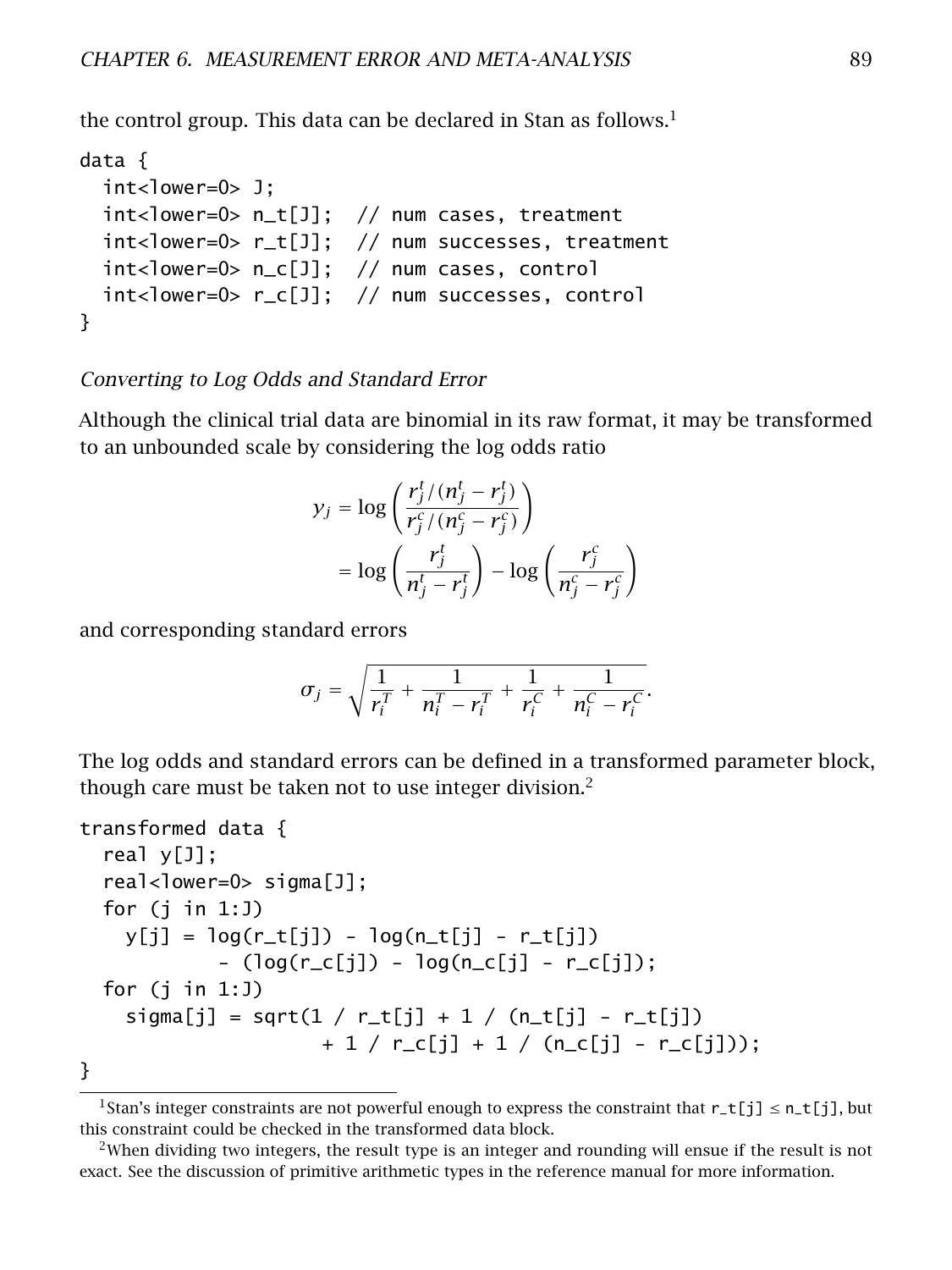This definition will be problematic if any of the success counts is zero or equal to the number of trials. If that arises, a direct binomial model will be required or other transforms must be used than the unregularized sample log odds.

### Non-Hierarchical Model

With the transformed data in hand, two standard forms of meta-analysis can be applied. The first is a so-called "fixed effects" model, which assumes a single parameter for the global odds ratio. This model is coded in Stan as follows.

```
parameters {
  real theta; // global treatment effect, log odds
}
model {
  y \sim normal(theta, sigma);
}
```
The sampling statement for y is vectorized; it has the same effect as the following.

```
for (j in 1:J)
  y[j] ~ normal(theta, sigma[il):
```
It is common to include a prior for theta in this model, but it is not strictly necessary for the model to be proper because y is fixed and normal $(y | \mu, \sigma)$  = normal $(\mu | y, \sigma)$ .

### Hierarchical Model

To model so-called "random effects," where the treatment effect may vary by clinical trial, a hierarchical model can be used. The parameters include per-trial treatment effects and the hierarchical prior parameters, which will be estimated along with other unknown quantities.

```
parameters {
  real theta[J]; // per-trial treatment effect
  real mu; \frac{1}{2} mean treatment effect
  real<lower=0> tau; // deviation of treatment effects
}
model {
  y \sim normal(theta, sigma);
  theta \sim normal(mu, tau);
  mu \sim normal(0, 10);
  tau \sim cauchy(0, 5);
}
```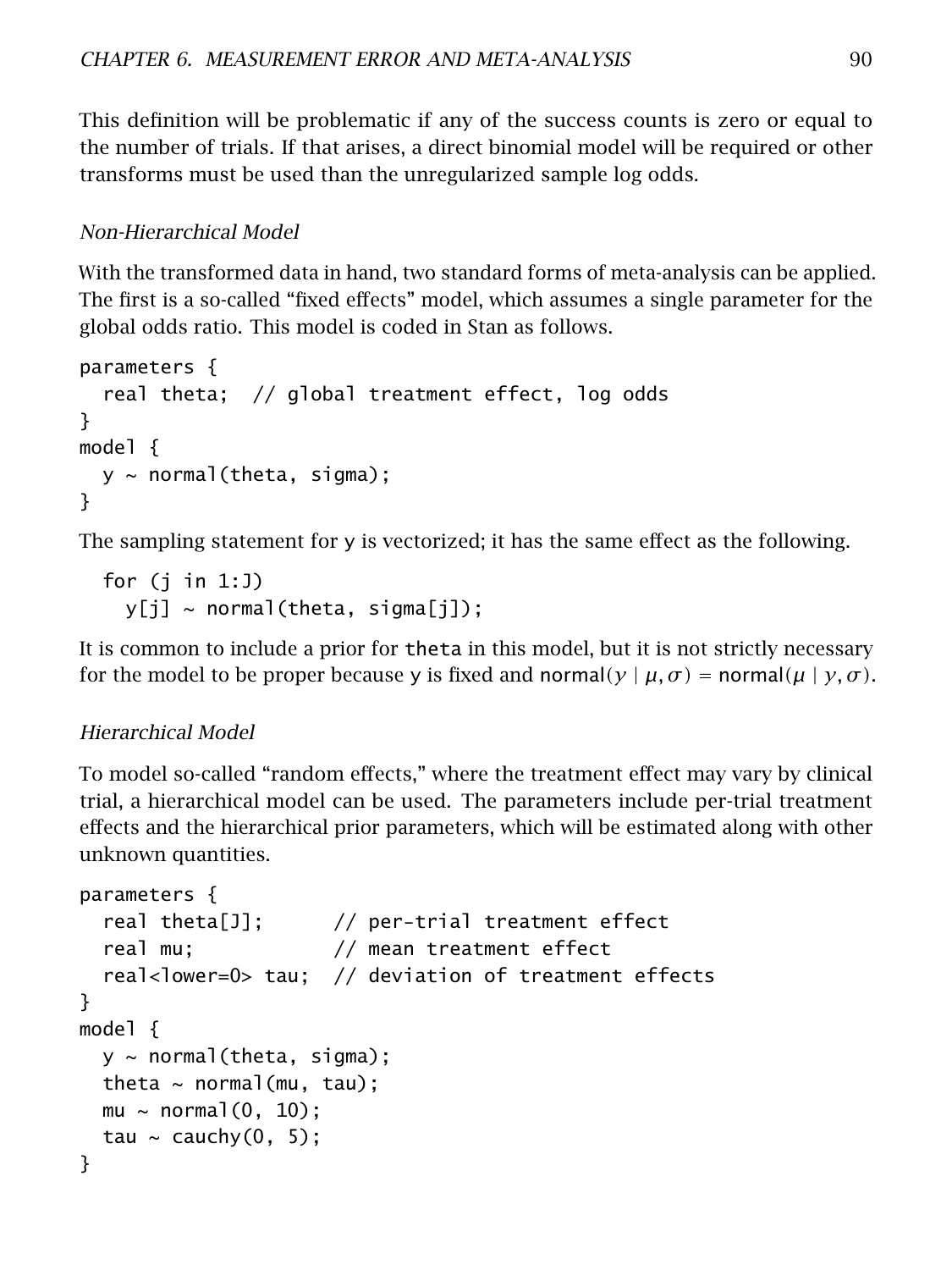Although the vectorized sampling statement for y appears unchanged, the parameter theta is now a vector. The sampling statement for theta is also vectorized, with the hyperparameters mu and tau themselves being given wide priors compared to the scale of the data.

Rubin [\(1981\)](#page-306-2) provided a hierarchical Bayesian meta-analysis of the treatment effect of Scholastic Aptitude Test (SAT) coaching in eight schools based on the sample treatment effect and standard error in each school.

## Extensions and Alternatives

Smith, Spiegelhalter, and Thomas [\(1995\)](#page-306-3) and (Gelman et al. [2013,](#page-304-1) Section 19.4) provides meta-analyses based directly on binomial data. Warn, Thompson, and Spiegelhalter [\(2002\)](#page-306-1) consider the modeling implications of using alternatives to the log-odds ratio in transforming the binomial data.

If trial-specific predictors are available, these can be included directly in a regression model for the per-trial treatment effects  $\theta_i$ .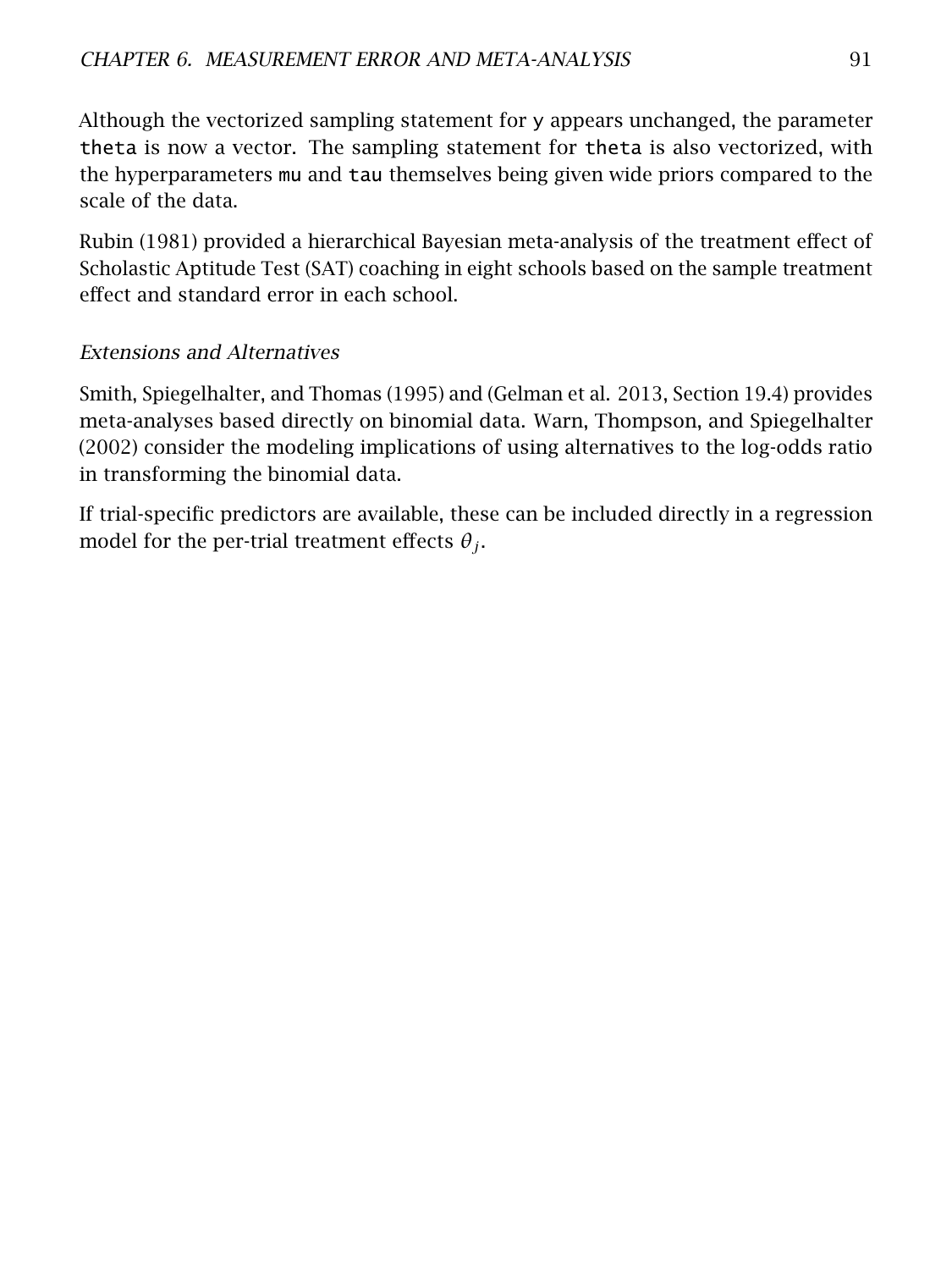# 7. Latent Discrete Parameters

Stan does not support sampling discrete parameters. So it is not possible to directly translate BUGS or JAGS models with discrete parameters (i.e., discrete stochastic nodes). Nevertheless, it is possible to code many models that involve bounded discrete parameters by marginalizing out the discrete parameters.<sup>[1](#page-98-1)</sup>

This chapter shows how to code several widely-used models involving latent discrete parameters. The next chapter, the [clustering chapter,](#page-121-0) on clustering models, considers further models involving latent discrete parameters.

# 7.1. The Benefits of Marginalization

Although it requires some algebra on the joint probability function, a pleasant byproduct of the required calculations is the posterior expectation of the marginalized variable, which is often the quantity of interest for a model. This allows far greater exploration of the tails of the distribution as well as more efficient sampling on an iteration-by-iteration basis because the expectation at all possible values is being used rather than itself being estimated through sampling a discrete parameter.

Standard optimization algorithms, including expectation maximization (EM), are often provided in applied statistics papers to describe maximum likelihood estimation algorithms. Such derivations provide exactly the marginalization needed for coding the model in Stan.

# <span id="page-98-0"></span>7.2. Change Point Models

The first example is a model of coal mining disasters in the U.K. for the years 1851– 1962.[2](#page-98-2)

## Model with Latent Discrete Parameter

(Fonnesbeck et al. [2013](#page-304-2) Section 3.1) provides a Poisson model of disaster  $D_t$  in year  $t$ with two rate parameters, an early rate (*e*) and late rate (*l*), that change at a given point

<span id="page-98-1"></span><sup>&</sup>lt;sup>1</sup>The computations are similar to those involved in expectation maximization (EM) algorithms Dempster, Laird, and Rubin [\(1977\)](#page-304-3).

<span id="page-98-2"></span><sup>&</sup>lt;sup>2</sup>The source of the data is Jarrett [\(1979\)](#page-305-1), which itself is a note correcting an earlier data collection.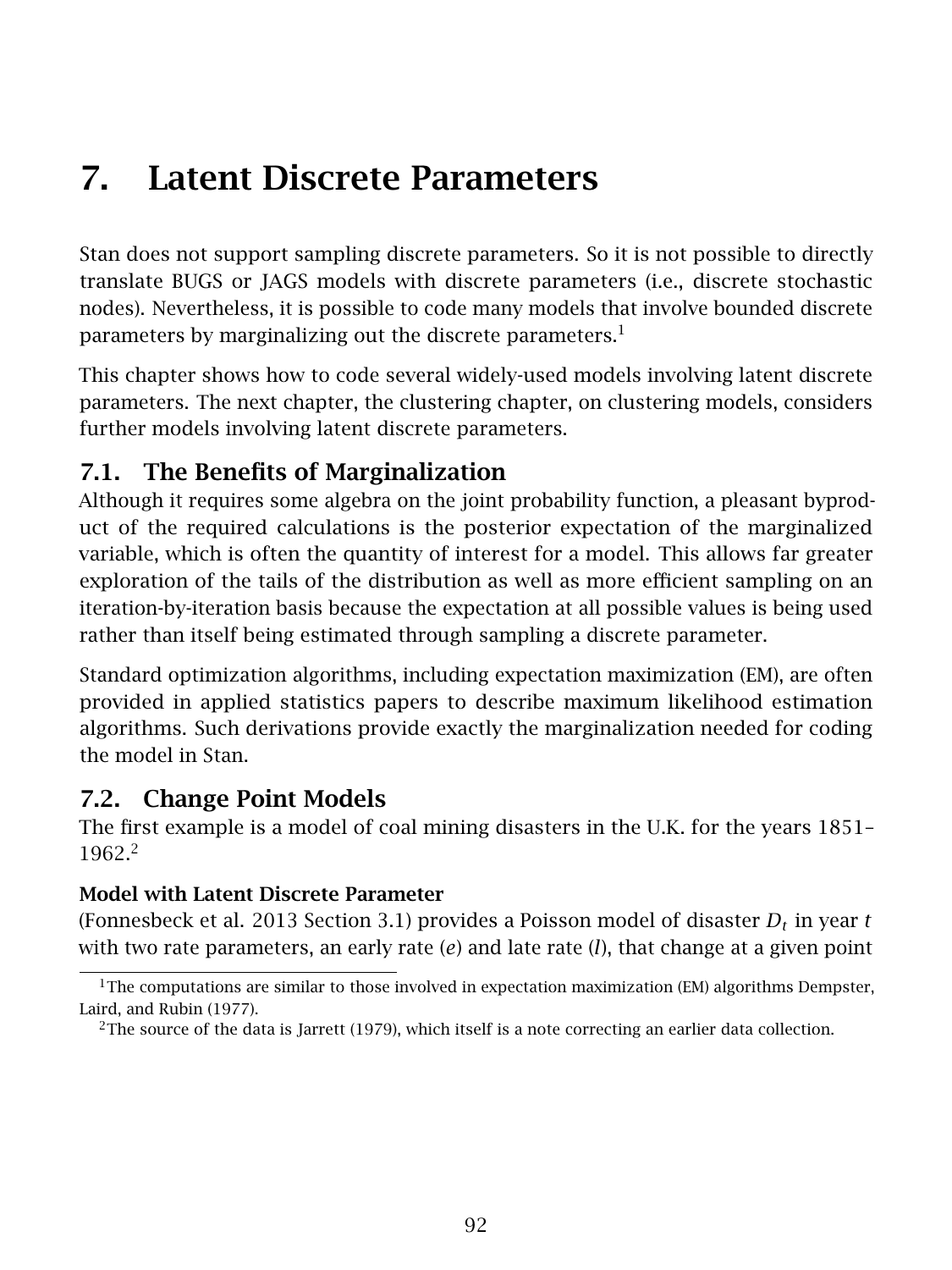in time *s*. The full model expressed using a latent discrete parameter *s* is

$$
e \sim \text{exponential}(r_e)
$$
\n
$$
l \sim \text{exponential}(r_l)
$$
\n
$$
s \sim \text{uniform}(1, T)
$$
\n
$$
D_t \sim \text{Poisson}(t < s \text{? } e \text{ : } l)
$$

The last line uses the conditional operator (also known as the ternary operator), which is borrowed from C and related languages. The conditional operator has the same behavior as its counterpart in  $C_{++}$ <sup>[3](#page-99-0)</sup>

It uses a compact notation involving separating its three arguments by a question mark  $(?)$  and a colon  $(:)$ . The conditional operator is defined by

$$
c
$$
?  $x_1$  :  $x_2 = \begin{cases} x_1 & \text{if } c \text{ is true (i.e., non-zero), and} \\ x_2 & \text{if } c \text{ is false (i.e., zero).} \end{cases}$ 

#### Marginalizing out the Discrete Parameter

To code this model in Stan, the discrete parameter *s* must be marginalized out to produce a model defining the log of the probability function  $p(e, l, D_t)$ . The full joint probability factors as

$$
p(e, l, s, D) = p(e) p(l) p(s) p(D | s, e, l)
$$
  
= exponential(e | r<sub>e</sub>) exponential(l | r<sub>l</sub>) uniform(s | 1, T)  

$$
\prod_{t=1}^{T} \text{Poisson}(D_t | t < s ? e : l),
$$

To marginalize, an alternative factorization into prior and likelihood is used,

$$
p(e, l, D) = p(e, l) p(D \mid e, l),
$$

<span id="page-99-0"></span> $3$ The R counterpart, ifelse, is slightly different in that it is typically used in a vectorized situation. The conditional operator is not (yet) vectorized in Stan.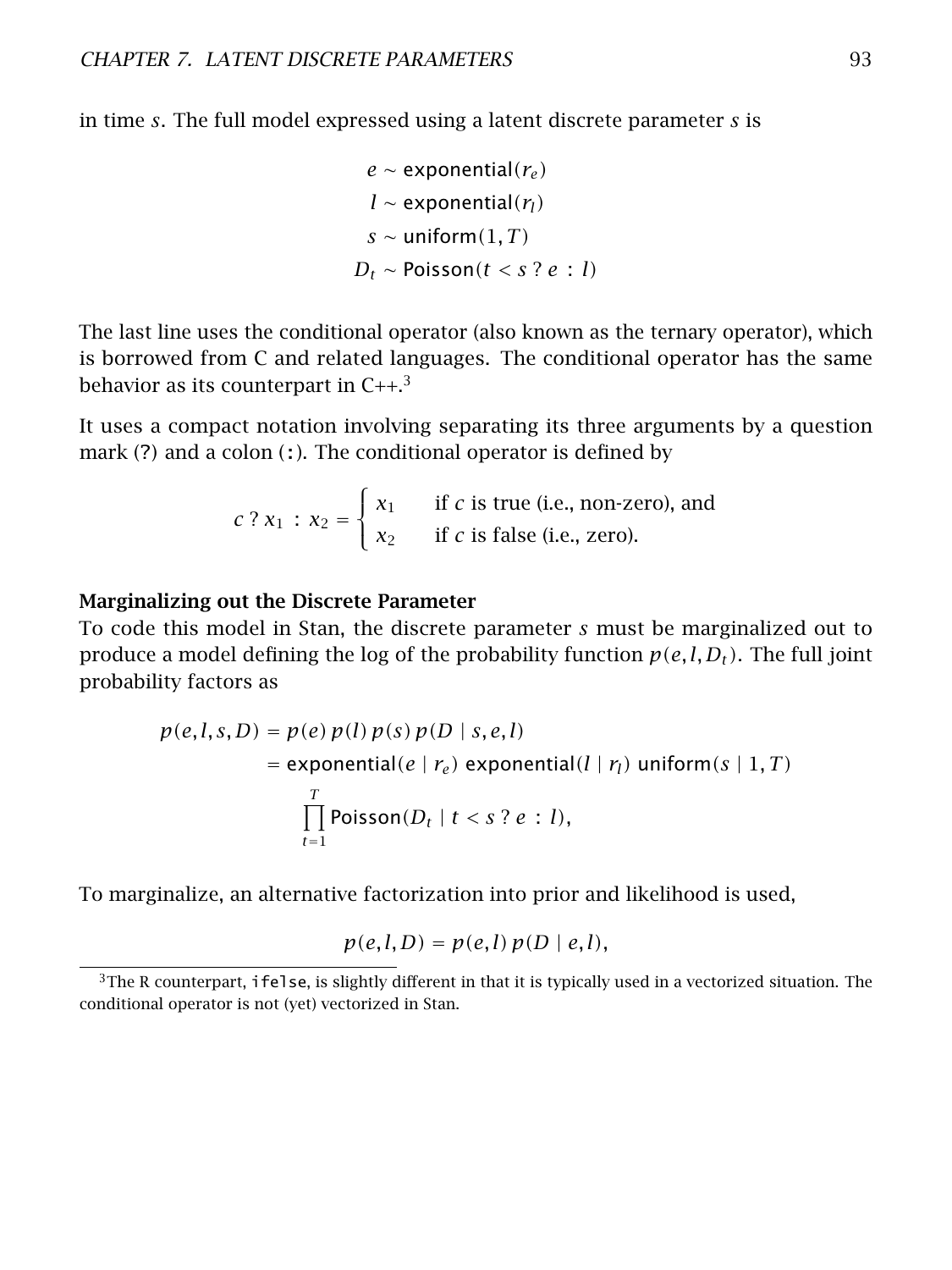where the likelihood is defined by marginalizing *s* as

$$
p(D \mid e, l) = \sum_{s=1}^{T} p(s, D \mid e, l)
$$
  
= 
$$
\sum_{s=1}^{T} p(s) p(D \mid s, e, l)
$$
  
= 
$$
\sum_{s=1}^{T} \text{uniform}(s \mid 1, T) \prod_{t=1}^{T} \text{Poisson}(D_t \mid t < s ? e : l)
$$

Stan operates on the log scale and thus requires the log likelihood,

$$
\log p(D \mid e, l) = \log_{2} \text{sum\_exp}_{s=1}^{T} \left( \log \text{uniform}(s \mid 1, T) + \sum_{t=1}^{T} \log \text{Poisson}(D_{t} \mid t < s \cdot ? e : l) \right),
$$

where the log sum of exponents function is defined by

$$
\log\_sum\_exp_{n=1}^N \alpha_n = \log \sum_{n=1}^N \exp(\alpha_n).
$$

The log sum of exponents function allows the model to be coded directly in Stan using the built-in function log\_sum\_exp, which provides both arithmetic stability and efficiency for mixture model calculations.

#### Coding the Model in Stan

The Stan program for the change point model is shown in the figure below. The transformed parameter  $\log|\mathbf{s}|$  stores the quantity  $\log p(s, D \mid e, l)$ .

```
data {
  real<lower=0> r_e;
 real<lower=0> r_l;
 int<lower=1> T;
 int<lower=0> D[T];
}
transformed data {
  real log_unif;
 log\_unit = -log(T);
```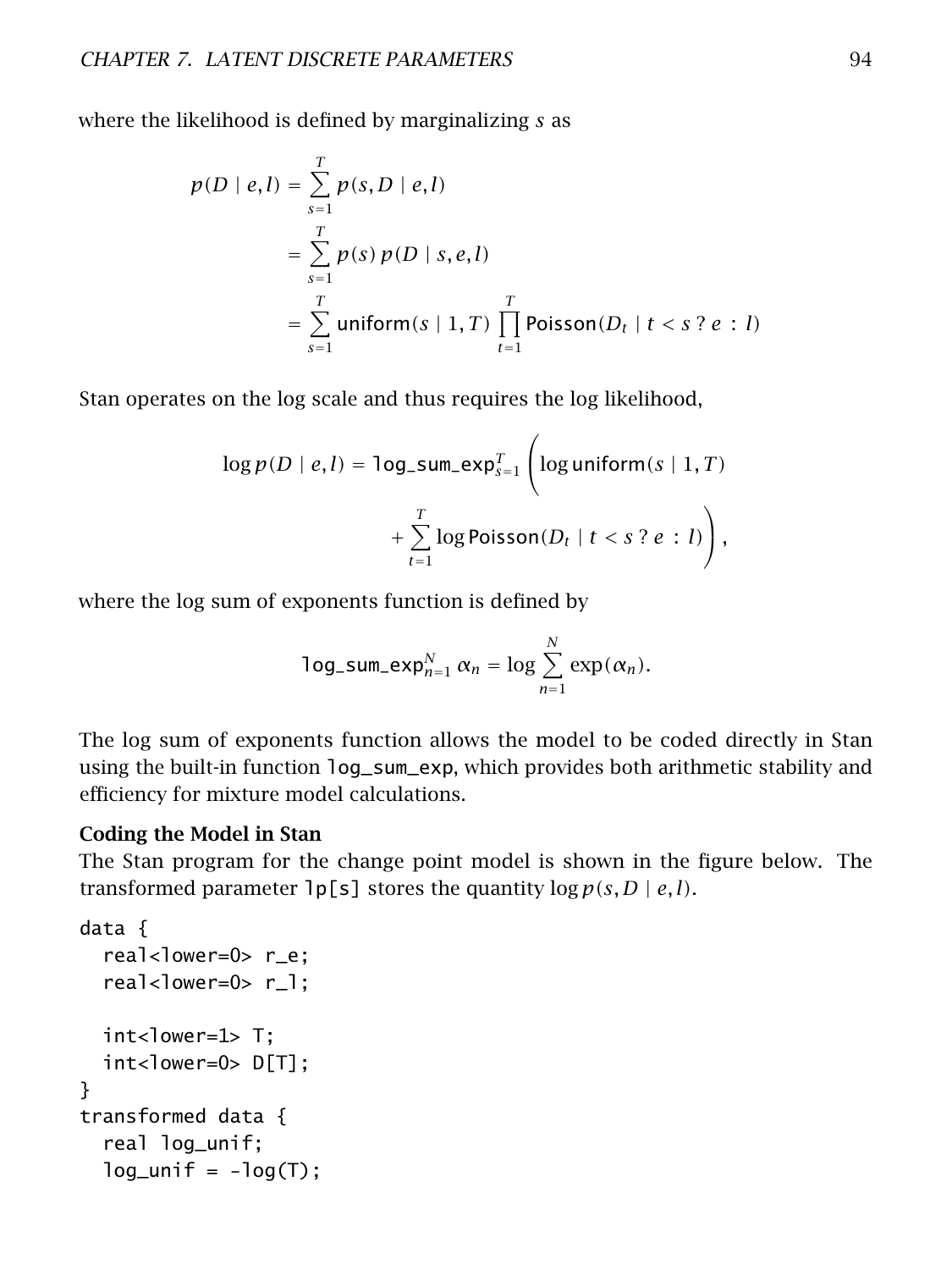```
}
parameters {
 real<lower=0> e;
 real<lower=0> 1:
}
transformed parameters {
 vector[T] lp;
 lp = rep\_vector(log\_unit, T);for (s in 1:T)
    for (t in 1:T)
      lp[s] = lp[s] + poisson_lpmf(D[t] | t < s ? e : 1);}
model {
 e \sim exponential(r_e);
 l \sim exponential(r_l);
 target += log_sum\_exp(1p);}
```
A change point model in which disaster rates  $D[t]$  have one rate, e, before the change point and a different rate, l, after the change point. The change point itself, s, is marginalized out as described in the text.

Although the change-point model is coded directly, the doubly nested loop used for s and t is quadratic in T. Luke Wiklendt pointed out that a linear alternative can be achieved by the use of dynamic programming similar to the forward-backward algorithm for Hidden Markov models; he submitted a slight variant of the following code to replace the transformed parameters block of the above Stan program.

```
transformed parameters {
   vector[T] lp;
    {
      vector[T + 1] lp_e;
      vector[T + 1] lp_l;
      lp_e[1] = 0;lp_1[1] = 0;for (t in 1:T) {
        lp_e[t + 1] = lp_e[t] + poisson_lpmf(D[t] | e);lp_l[t + 1] = lp_l[t] + poisson_lpmf(l[t] + l);}
      lp = rep\_vector(log\_unit + lp\_l[T + 1], T)+ head(lp_e, T) - head(lp_l, T);
```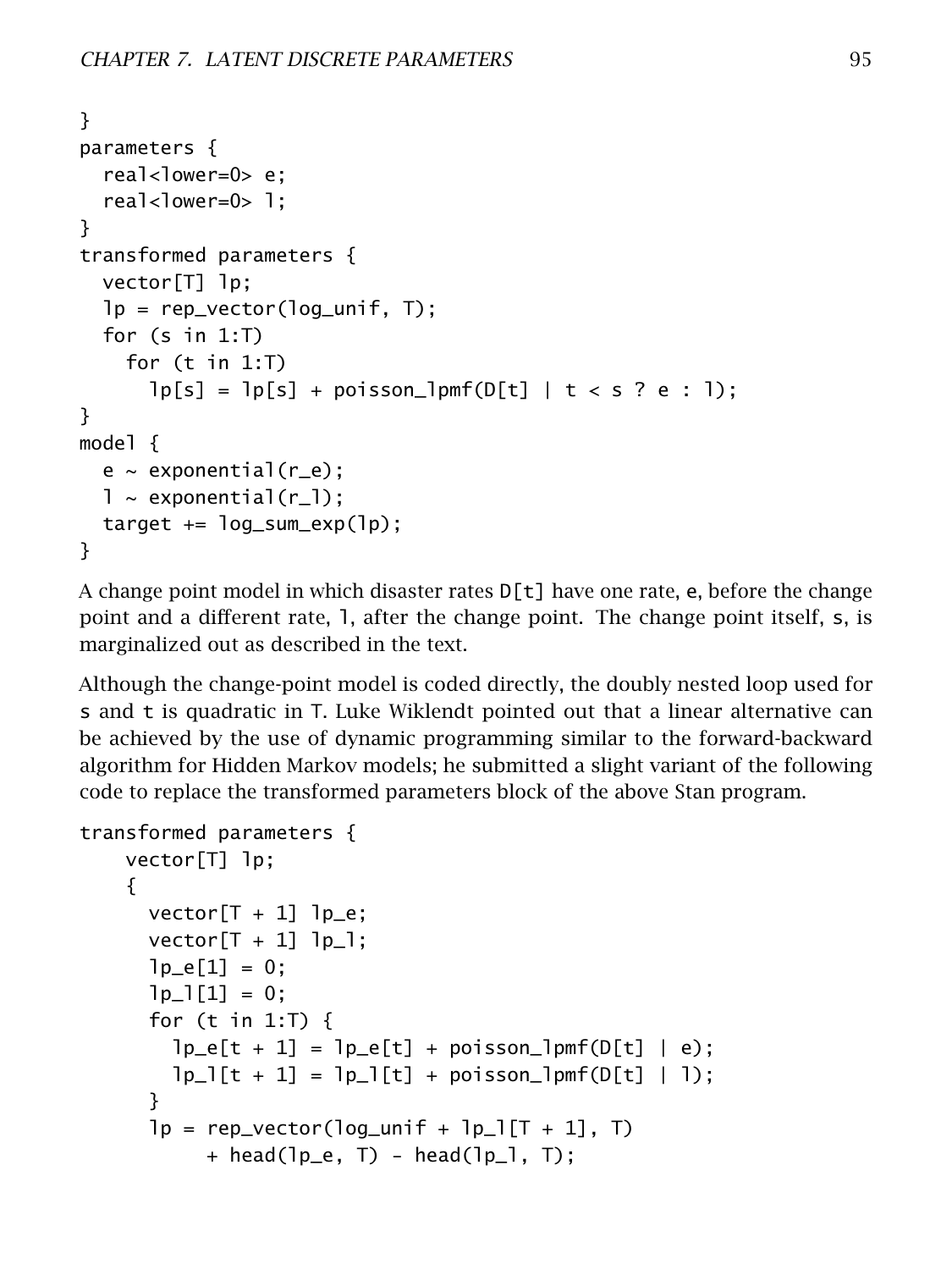} }

As should be obvious from looking at it, it has linear complexity in T rather than quadratic. The result for the mining-disaster data is about 20 times faster; the improvement will be greater for larger T.

The key to understanding Wiklendt's dynamic programming version is to see that head( $\lceil p_e \rceil$ ) holds the forward values, whereas  $\lceil p_e \rceil$  = 1] - head( $\lceil p_e \rceil$ , T) holds the backward values; the clever use of subtraction allows  $1p_1$  to be accumulated naturally in the forward direction.

### Fitting the Model with MCMC

This model is easy to fit using MCMC with NUTS in its default configuration. Convergence is fast and sampling produces roughly one effective sample every two iterations. Because it is a relatively small model (the inner double loop over time is roughly 20,000 steps), it is fast.

The value of lp for each iteration for each change point is available because it is declared as a transformed parameter. If the value of lp were not of interest, it could be coded as a local variable in the model block and thus avoid the I/O overhead of saving values every iteration.

#### Posterior Distribution of the Discrete Change Point

The value of  $\ln \lfloor s \rfloor$  in a given iteration is given by  $\log p(s, D \mid e, l)$  for the values of the early and late rates, *e* and *l*, in the iteration. In each iteration after convergence, the early and late disaster rates, *e* and *l*, are drawn from the posterior  $p(e, l | D)$  by MCMC sampling and the associated lp calculated. The value of lp may be normalized to calculate  $p(s \mid e, l, D)$  in each iteration, based on on the current values of  $e$  and  $l$ . Averaging over iterations provides an unnormalized probability estimate of the change point being *s* (see below for the normalizing constant),

$$
p(s | D) \propto q(s | D)
$$
  
= 
$$
\frac{1}{M} \sum_{m=1}^{M} \exp(\ln[m, s]).
$$

where lp*[m, s]* represents the value of lp in posterior draw *m* for change point *s*. By averaging over draws, *e* and *l* are themselves marginalized out, and the result has no dependence on a given iteration's value for *e* and *l*. A final normalization then produces the quantity of interest, the posterior probability of the change point being *s* conditioned on the data *D*,

$$
p(s | D) = \frac{q(s | D)}{\sum_{s'=1}^{T} q(s' | D)}.
$$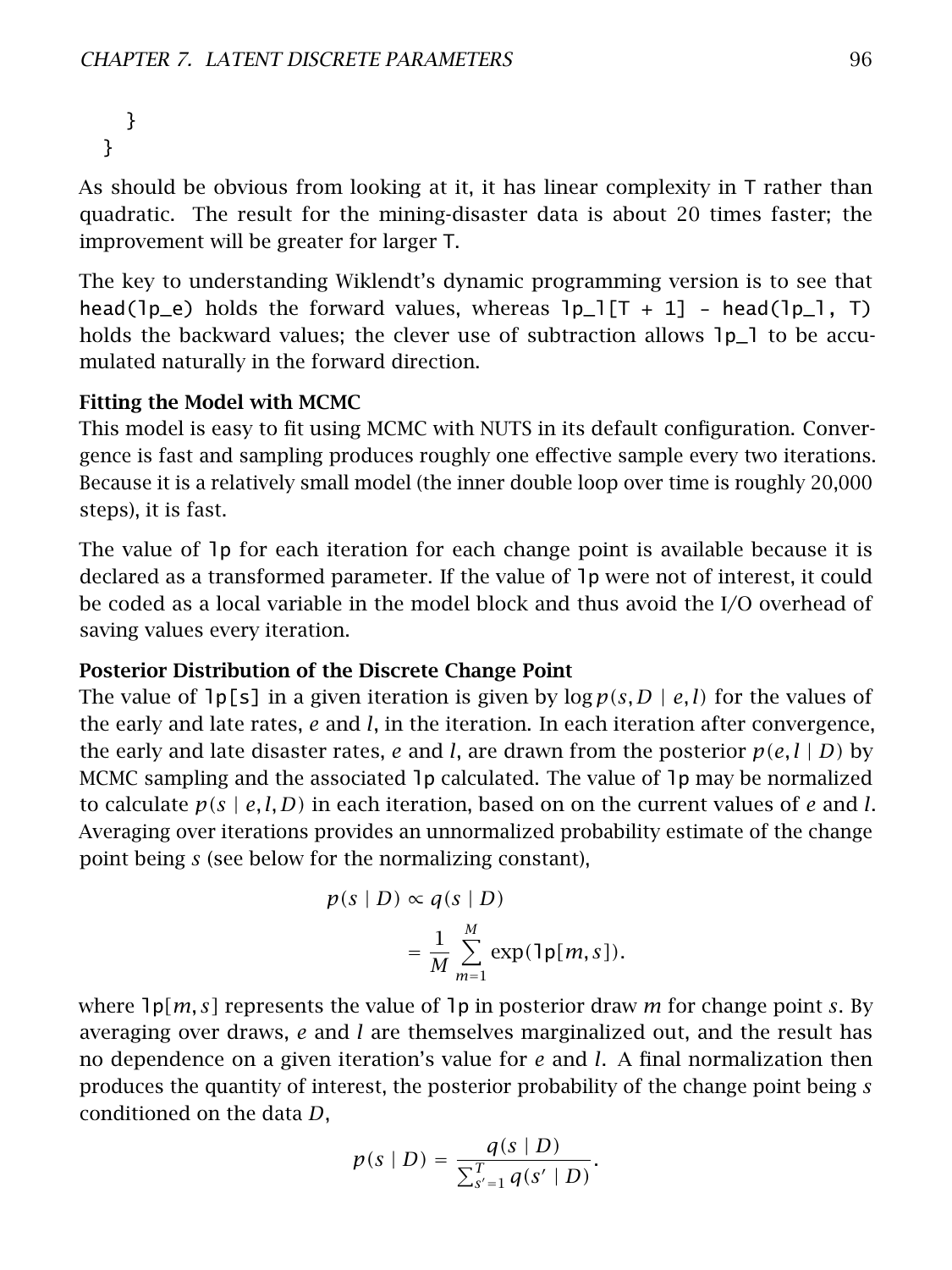A plot of the values of  $\log p(s \mid D)$  computed using Stan 2.4's default MCMC implementation is shown in the posterior plot.

Log probability of change point being in year, calculated analytically.



Figure 7.1: Analytical change-point posterior

The frequency of change points generated by sampling the discrete change points.

In order their range of estimates be visible, the first plot is on the log scale and the second plot on the linear scale; note the narrower range of years in the right-hand plot resulting from sampling. The posterior mean of *s* is roughly 1891.

## Discrete Sampling

The generated quantities block may be used to draw discrete parameter values using the built-in pseudo-random number generators. For example, with lp defined as above, the following program draws a random value for s at every iteration.

```
generated quantities {
  int <lower=1,upper=T > s;
```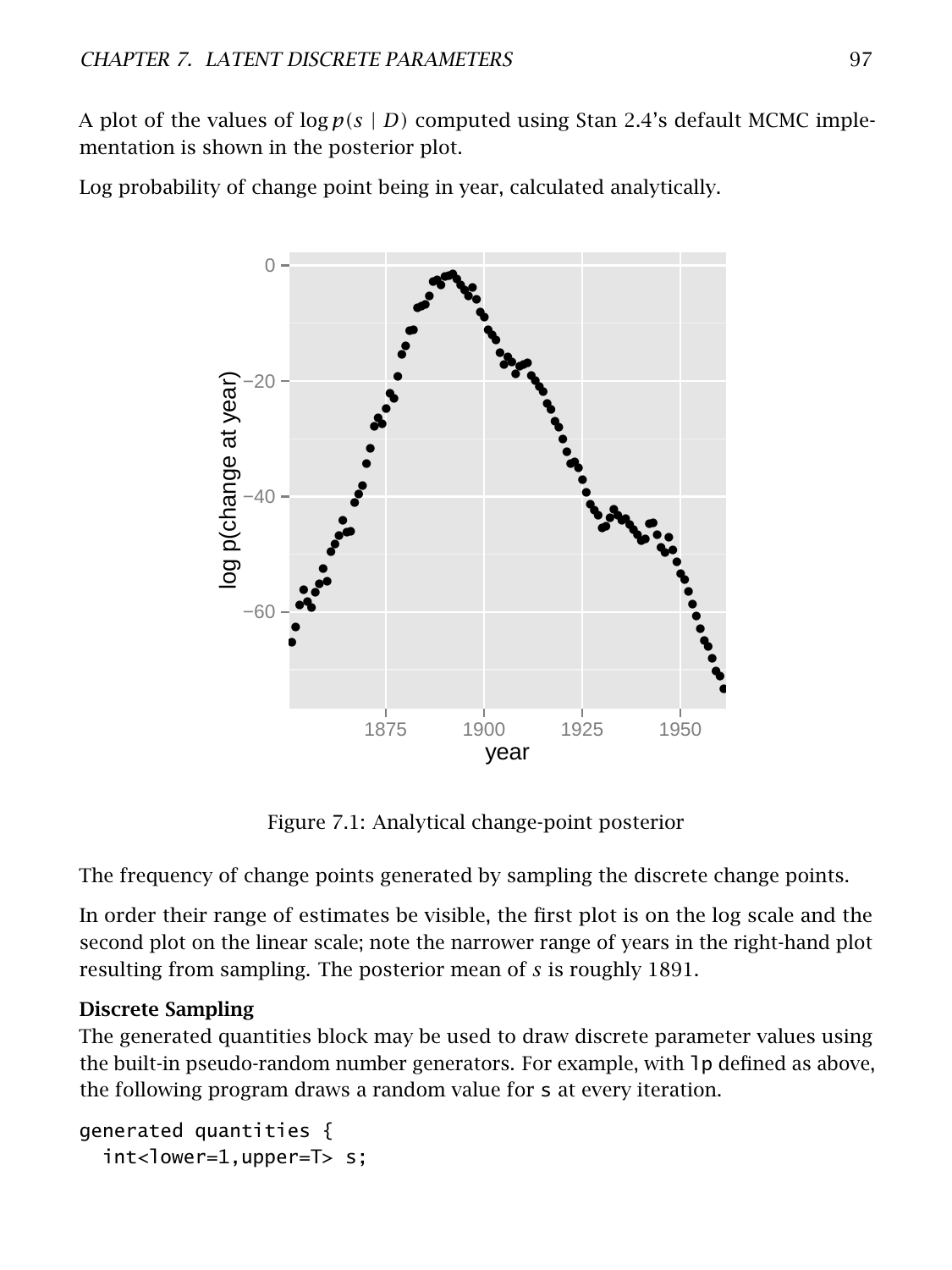

Figure 7.2: Sampled change-point posterior

```
s = categorical_logit_rng(1p);}
```
A posterior histogram of draws for *s* is shown on the second change point posterior figure above.

Compared to working in terms of expectations, discrete sampling is highly inefficient, especially for tails of distributions, so this approach should only be used if draws from a distribution are explicitly required. Otherwise, expectations should be computed in the generated quantities block based on the posterior distribution for s given by softmax(lp).

#### Posterior Covariance

The discrete sample generated for *s* can be used to calculate covariance with other parameters. Although the sampling approach is straightforward, it is more statistically efficient (in the sense of requiring far fewer iterations for the same degree of accuracy) to calculate these covariances in expectation using lp.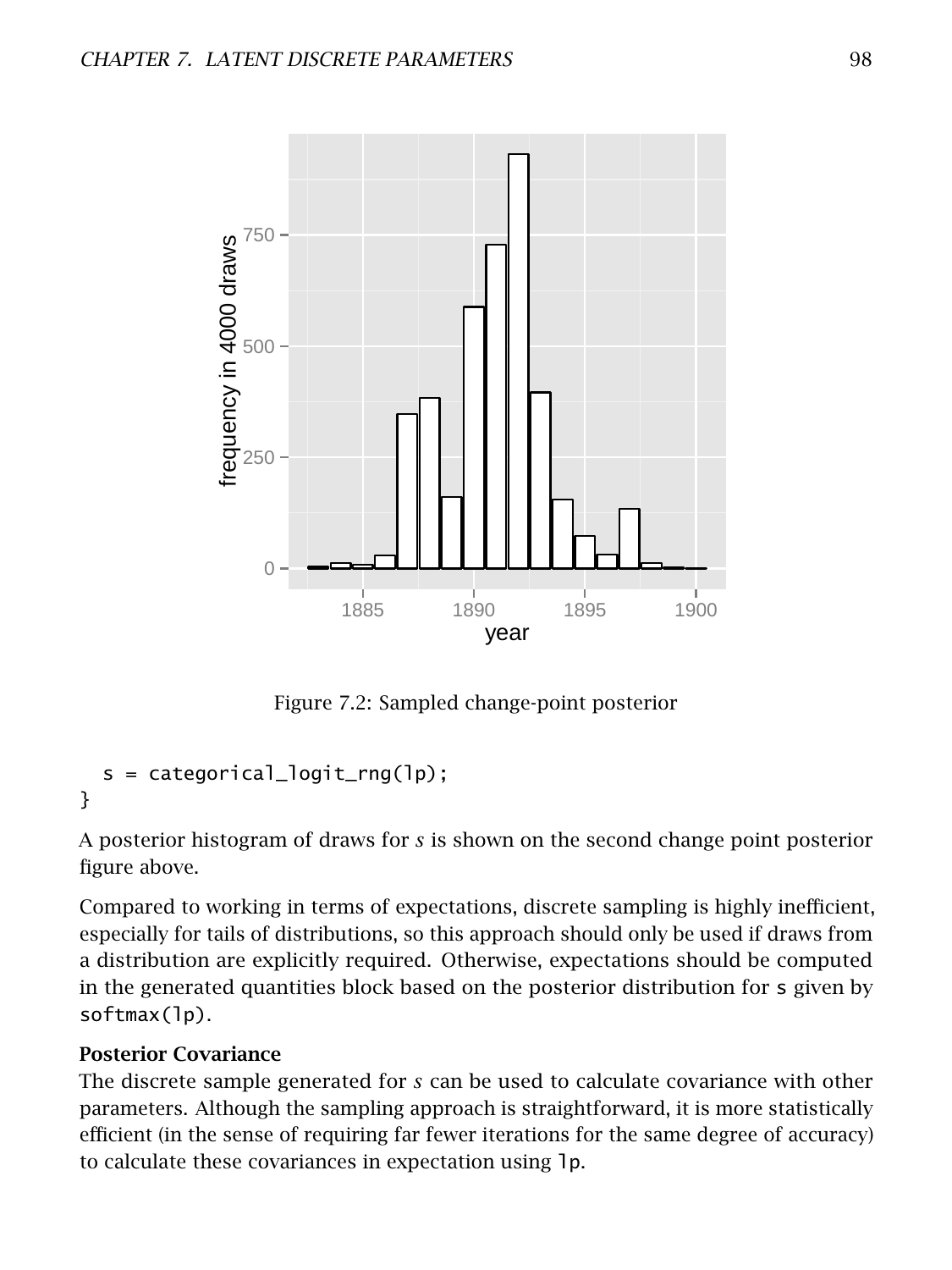## Multiple Change Points

There is no obstacle in principle to allowing multiple change points. The only issue is that computation increases from linear to quadratic in marginalizing out two change points, cubic for three change points, and so on. There are three parameters, e, m, and l, and two loops for the change point and then one over time, with log densities being stored in a matrix.

```
matrix[T, T] lp;
lp = rep_matrix(log_unif, T);for (s1 in 1:T)
 for (s2 in 1:T)
   for (t in 1: T)
      lp[s1,s2] = lp[s1,s2]+ poisson_lpmf(D[t] | t < s1 ? e : (t < s2 ? m : l));
```
The matrix can then be converted back to a vector using to\_vector before being passed to log\_sum\_exp.

## 7.3. Mark-Recapture Models

A widely applied field method in ecology is to capture (or sight) animals, mark them (e.g., by tagging), then release them. This process is then repeated one or more times, and is often done for populations on an ongoing basis. The resulting data may be used to estimate population size.

The first subsection describes a simple mark-recapture model that does not involve any latent discrete parameters. The following subsections describes the Cormack-Jolly-Seber model, which involves latent discrete parameters for animal death.

## Simple Mark-Recapture Model

In the simplest case, a one-stage mark-recapture study produces the following data

- *M* : number of animals marked in first capture,
- *C* : number animals in second capture, and
- *R* : number of marked animals in second capture.

The estimand of interest is

• *N* : number of animals in the population.

Despite the notation, the model will take *N* to be a continuous parameter; just because the population must be finite doesn't mean the parameter representing it must be. The parameter will be used to produce a real-valued estimate of the population size.

The Lincoln-Petersen (Lincoln [1930,](#page-305-2) @Petersen:1896) method for estimating population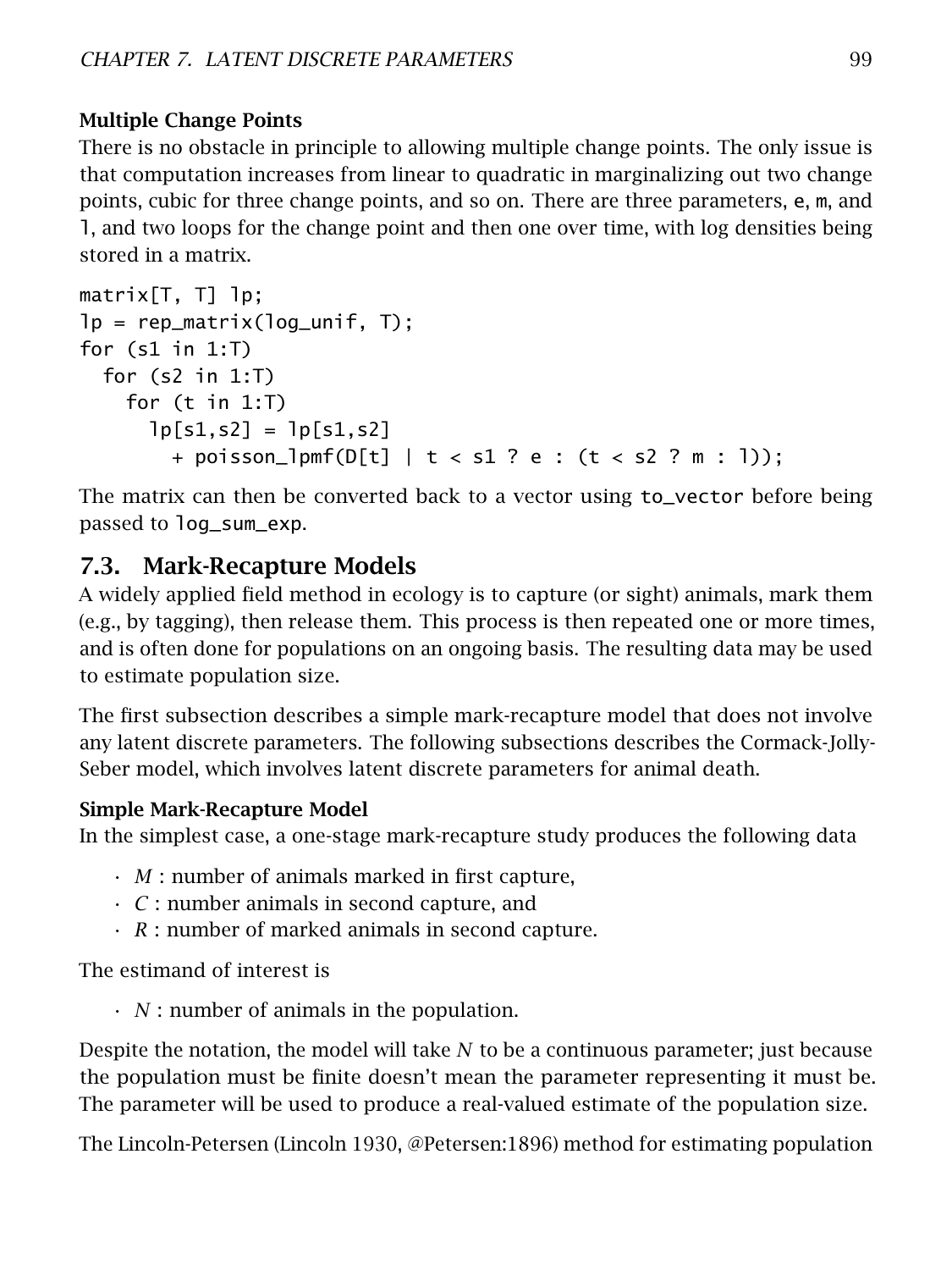size is

$$
\hat{N} = \frac{MC}{R}.
$$

This population estimate would arise from a probabilistic model in which the number of recaptured animals is distributed binomially,

 $R \sim binomial(C, M/N)$ 

given the total number of animals captured in the second round (*C*) with a recapture probability of *M/N*, the fraction of the total population *N* marked in the first round.

```
data {
  int<lower=0> M:
  int<lower=0> C:
  int <lower=0,upper=min(M,C)>R;
}
parameters {
  real<lower=(C - R + M)> N;
}
model {
  R \sim binomial(C, M / N);
}
```
A probabilistic formulation of the Lincoln-Petersen estimator for population size based on data from a one-step mark-recapture study. The lower bound on *N* is necessary to efficiently eliminate impossible values.

The probabilistic variant of the Lincoln-Petersen estimator can be directly coded in Stan as shown in the Lincon-Petersen model figure. The Lincoln-Petersen estimate is the maximum likelihood estimate (MLE) for this model.

To ensure the MLE is the Lincoln-Petersen estimate, an improper uniform prior for *N* is used; this could (and should) be replaced with a more informative prior if possible based on knowledge of the population under study.

The one tricky part of the model is the lower bound *C* −*R*+*M* placed on the population size *N*. Values below this bound are impossible because it is otherwise not possible to draw *R* samples out of the *C* animals recaptured. Implementing this lower bound is necessary to ensure sampling and optimization can be carried out in an unconstrained manner with unbounded support for parameters on the transformed (unconstrained) space. The lower bound in the declaration for *C* implies a variable transform *f* :  $(C - R + M, ∞)$  →  $(-∞, +∞)$  defined by  $f(N) = log(N - (C - R + M))$ ; the reference manual contains full details of all constrained parameter transforms.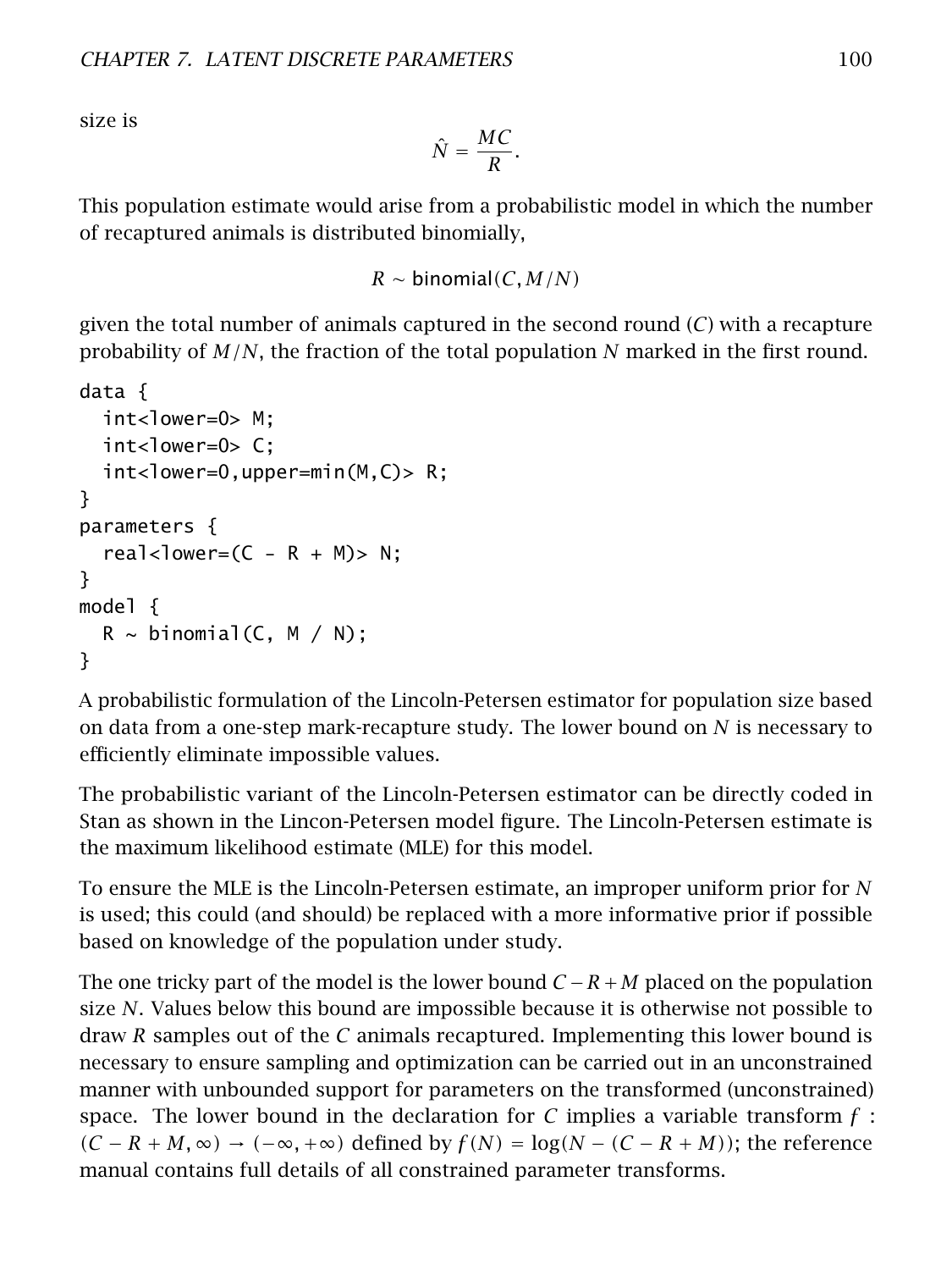## Cormack-Jolly-Seber with Discrete Parameter

The Cormack-Jolly-Seber (CJS) model [Cormack [\(1964\)](#page-304-4); Jolly:1965; Seber:1965] is an open-population model in which the population may change over time due to death; the presentation here draws heavily on Schofield [\(2007\)](#page-306-4).

The basic data are

- *I*: number of individuals,
- *T*: number of capture periods, and
- *yi,t*: Boolean indicating if individual *i* was captured at time *t*.

Each individual is assumed to have been captured at least once because an individual only contributes information conditionally after they have been captured the first time.

There are two Bernoulli parameters in the model,

- $\cdot$   $\phi_t$ : probability that animal alive at time *t* survives until  $t + 1$  and
- *p<sup>t</sup>* : probability that animal alive at time *t* is captured at time *t*.

These parameters will both be given uniform priors, but information should be used to tighten these priors in practice.

The CJS model also employs a latent discrete parameter *zi,t* indicating for each individual *i* whether it is alive at time *t*, distributed as

$$
z_{i,t} \sim \text{Bernoulli}(z_{i,t-1} ? 0 : \phi_{t-1}).
$$

The conditional prevents the model positing zombies; once an animal is dead, it stays dead. The data distribution is then simple to express conditional on *z* as

*y*<sub>*it*</sub> ∼ Bernoulli( $z$ <sup>*it*</sup> ? 0 : *p*<sup>*t*</sup>).

The conditional enforces the constraint that dead animals cannot be captured.

## Collective Cormack-Jolly-Seber Model

This subsection presents an implementation of the model in terms of counts for different history profiles for individuals over three capture times. It assumes exchangeability of the animals in that each is assigned the same capture and survival probabilities.

In order to ease the marginalization of the latent discrete parameter  $z_{i,t}$ , the Stan models rely on a derived quantity  $\chi_t$  for the probability that an individual is never captured again if it is alive at time *t* (if it is dead, the recapture probability is zero). this quantity is defined recursively by

$$
\chi_t = \begin{cases} 1 & \text{if } t = T \\ (1 - \phi_t) + \phi_t (1 - p_{t+1}) \chi_{t+1} & \text{if } t < T \end{cases}
$$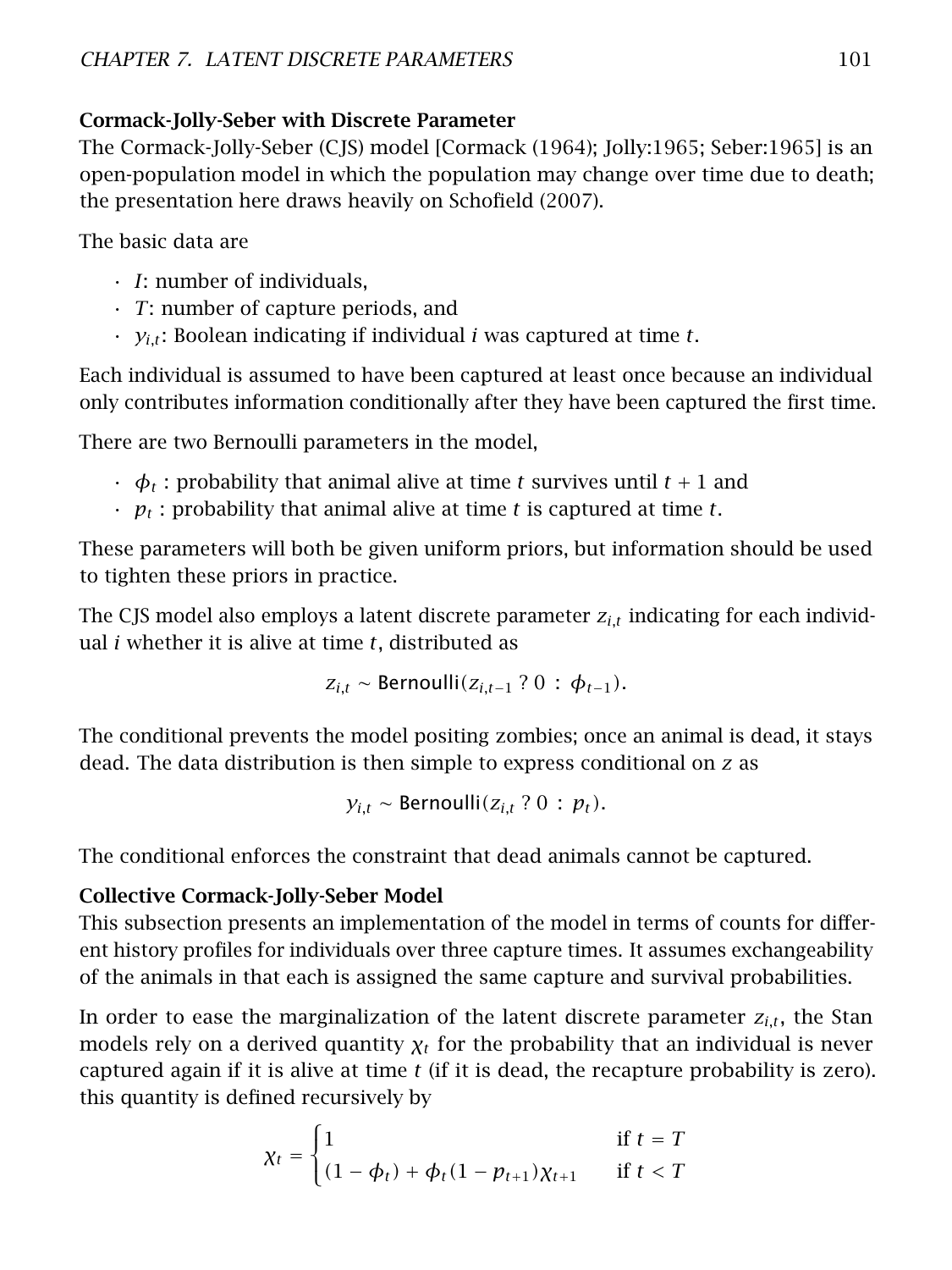The base case arises because if an animal was captured in the last time period, the probability it is never captured again is 1 because there are no more capture periods. The recursive case defining  $\chi_t$  in terms of  $\chi_{t+1}$  involves two possibilities: (1) not surviving to the next time period, with probability  $(1 - \phi_t)$ , or (2) surviving to the next time period with probability  $\phi_t$ , not being captured in the next time period with probability  $(1 - p_{t+1})$ , and not being captured again after being alive in period  $t + 1$ with probability *χt*+1.

|         |    | captures |        |                           |
|---------|----|----------|--------|---------------------------|
| profile | -1 | 2        | 3      | probability               |
| 0       |    |          |        | n/a                       |
| 1       |    |          | $^{+}$ | n/a                       |
| 2       |    | $^{+}$   |        | X <sub>2</sub>            |
| 3       |    | $^{+}$   | $^{+}$ | $\phi_2 p_3$              |
| 4       |    |          |        | $\chi_1$                  |
| 5       |    |          | $^{+}$ | $\phi_1(1-p_2)\phi_2 p_3$ |
| 6       |    | $^{+}$   |        | $\phi_1 p_2 \chi_2$       |
|         |    |          |        | $\phi_1 p_2 \phi_2 p_3$   |

With three capture times, there are eight captured/not-captured profiles an individual may have. These may be naturally coded as binary numbers as follows.

History 0, for animals that are never captured, is unobservable because only animals that are captured are observed. History 1, for animals that are only captured in the last round, provides no information for the CJS model, because capture/non-capture status is only informative when conditioned on earlier captures. For the remaining cases, the contribution to the likelihood is provided in the final column.

By defining these probabilities in terms of  $\chi$  directly, there is no need for a latent binary parameter indicating whether an animal is alive at time *t* or not. The definition of *χ* is typically used to define the likelihood (i.e., marginalize out the latent discrete parameter) for the CJS model (Schofield [2007,](#page-306-0) 9).

The Stan model defines  $\chi$  as a transformed parameter based on parameters  $\phi$  and  $p$ . In the model block, the log probability is incremented for each history based on its count. This second step is similar to collecting Bernoulli observations into a binomial or categorical observations into a multinomial, only it is coded directly in the Stan program using target += rather than being part of a built-in probability function.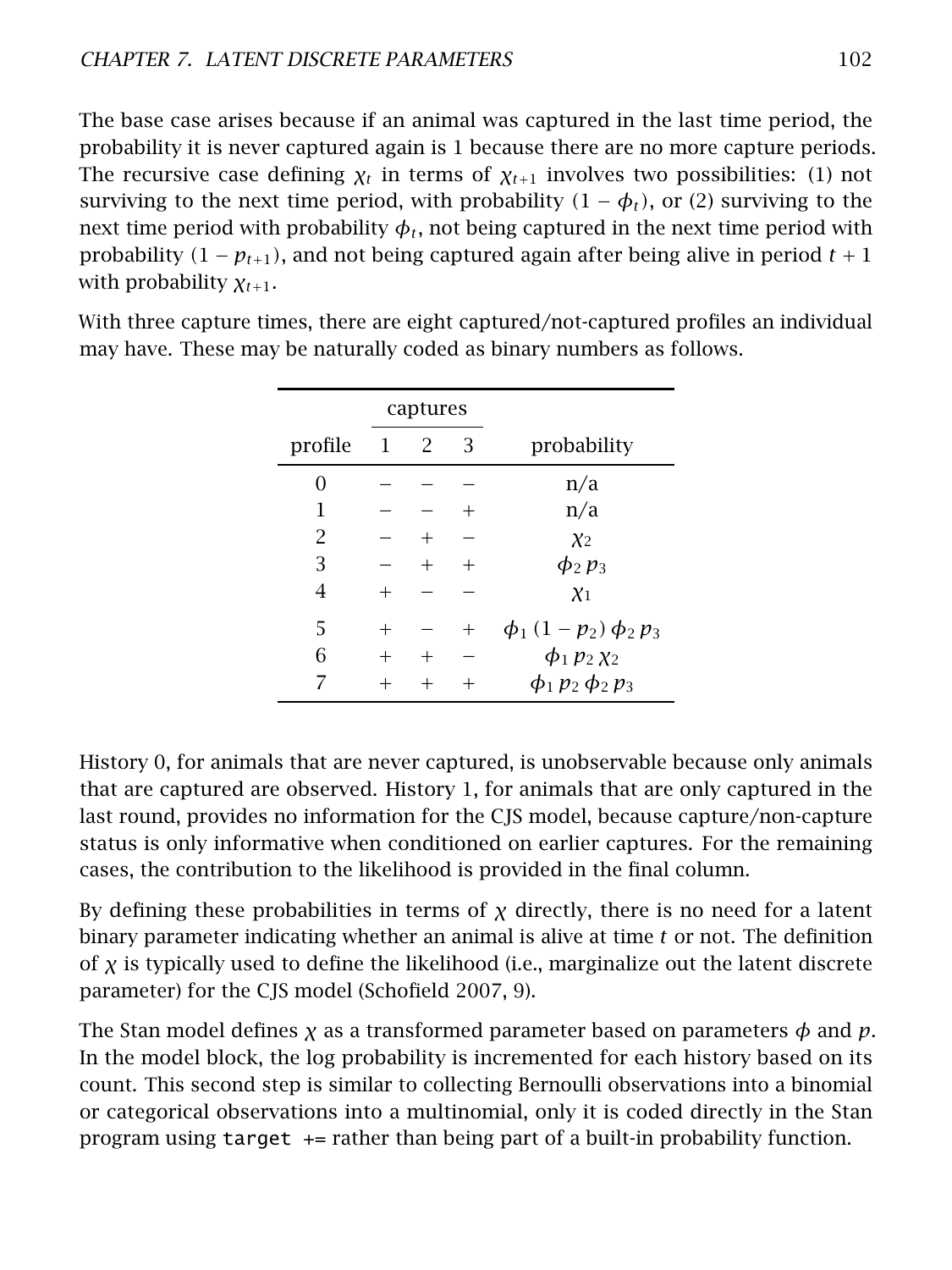The following is the Stan program for the Cormack-Jolly-Seber mark-recapture model that considers counts of individuals with observation histories of being observed or not in three capture periods

```
data {
 int<lower=0> history[7];
}
parameters {
  real-lower=0,upper=1> phi[2];
  real<lower=0,upper=1> p[3];
}
transformed parameters {
  real-lower=0,upper=1> chi[2];
 chi[2] = (1 - phi[2]) + phi[2] * (1 - p[3]);chi[1] = (1 - phi[1]) + phi[1] * (1 - p[2]) * chi[2];}
model {
 target += history[2] * log(chi[2]);
 target += history[3] * (log(phi[2]) + log(p[3]));
 target += history[4] * (log(chi[1]));
 target += history[5] * (log(phi[1]) + log1m(p[2])
                            + log(phi[2]) + log(p[3]));
 target += history[6] * (log(phi[1]) + log(p[2])
                            + log(chi[2]));
 target += history[7] * (log(phi[1]) + log(p[2])
                            + log(phi[2]) + log(p[3]));
}
generated quantities {
  real<lower=0,upper=1> beta3;
 beta3 = phi[2] * p[3];
}
```
## Identifiability

The parameters  $\phi_2$  and  $p_3$ , the probability of death at time 2 and probability of capture at time 3 are not identifiable, because both may be used to account for lack of capture at time 3. Their product,  $\beta_3 = \phi_2 p_3$ , is identified. The Stan model defines beta3 as a generated quantity. Unidentified parameters pose a problem for Stan's samplers' adaptation. Although the problem posed for adaptation is mild here because the parameters are bounded and thus have proper uniform priors, it would be better to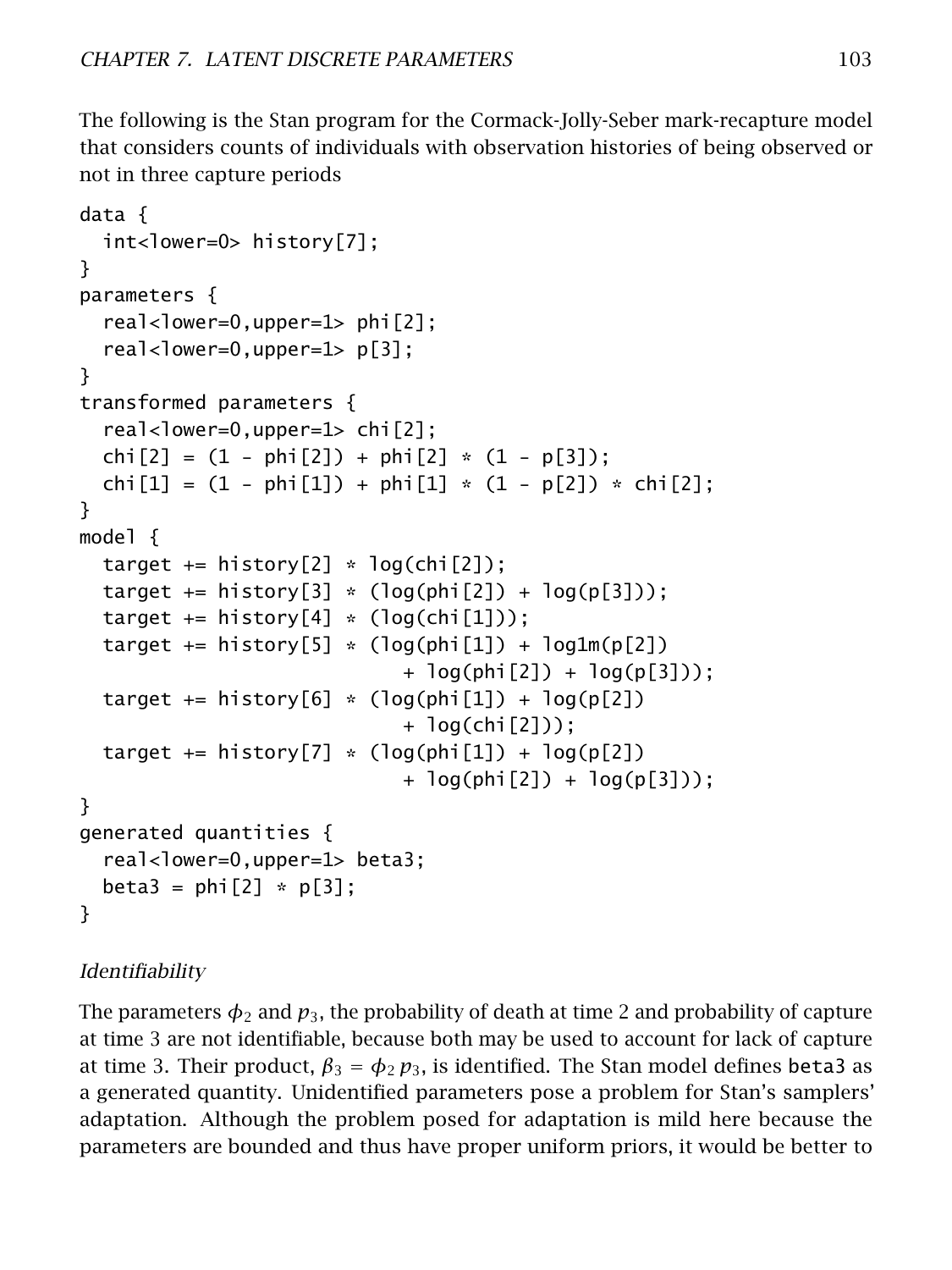formulate an identified parameterization. One way to do this would be to formulate a hierarchical model for the *p* and *φ* parameters.

#### Individual Cormack-Jolly-Seber Model

This section presents a version of the Cormack-Jolly-Seber (CJS) model cast at the individual level rather than collectively as in the previous subsection. It also extends the model to allow an arbitrary number of time periods. The data will consist of the number *T* of capture events, the number *I* of individuals, and a boolean flag  $y_{i,t}$ indicating if individual *i* was observed at time *t*. In Stan,

```
data {
  int<lower=2> T;
  int <lower=0> I;
  int <lower=0,upper=1> y[I, T];
}
```
The advantages to the individual-level model is that it becomes possible to add individual "random effects" that affect survival or capture probability, as well as to avoid the combinatorics involved in unfolding  $2^T$  observation histories for  $T$  capture times.

#### Utility Functions

The individual CJS model is written involves several function definitions. The first two are used in the transformed data block to compute the first and last time period in which an animal was captured. $4$ 

```
functions {
  int first_capture(int[] y_i) {
    for (k \in \{1: \text{size}(y_i)\})if (y_i[k])return k;
    return 0;
  }
  int last_capture(int[] y_i) {
    for (k_rev in 0:(size(y_i) - 1)) {
      int k;
      k = size(y_i) - k_rev;if (y_i[k])
```
<span id="page-110-0"></span><sup>&</sup>lt;sup>4</sup>An alternative would be to compute this on the outside and feed it into the Stan model as preprocessed data. Yet another alternative encoding would be a sparse one recording only the capture events along with their time and identifying the individual captured.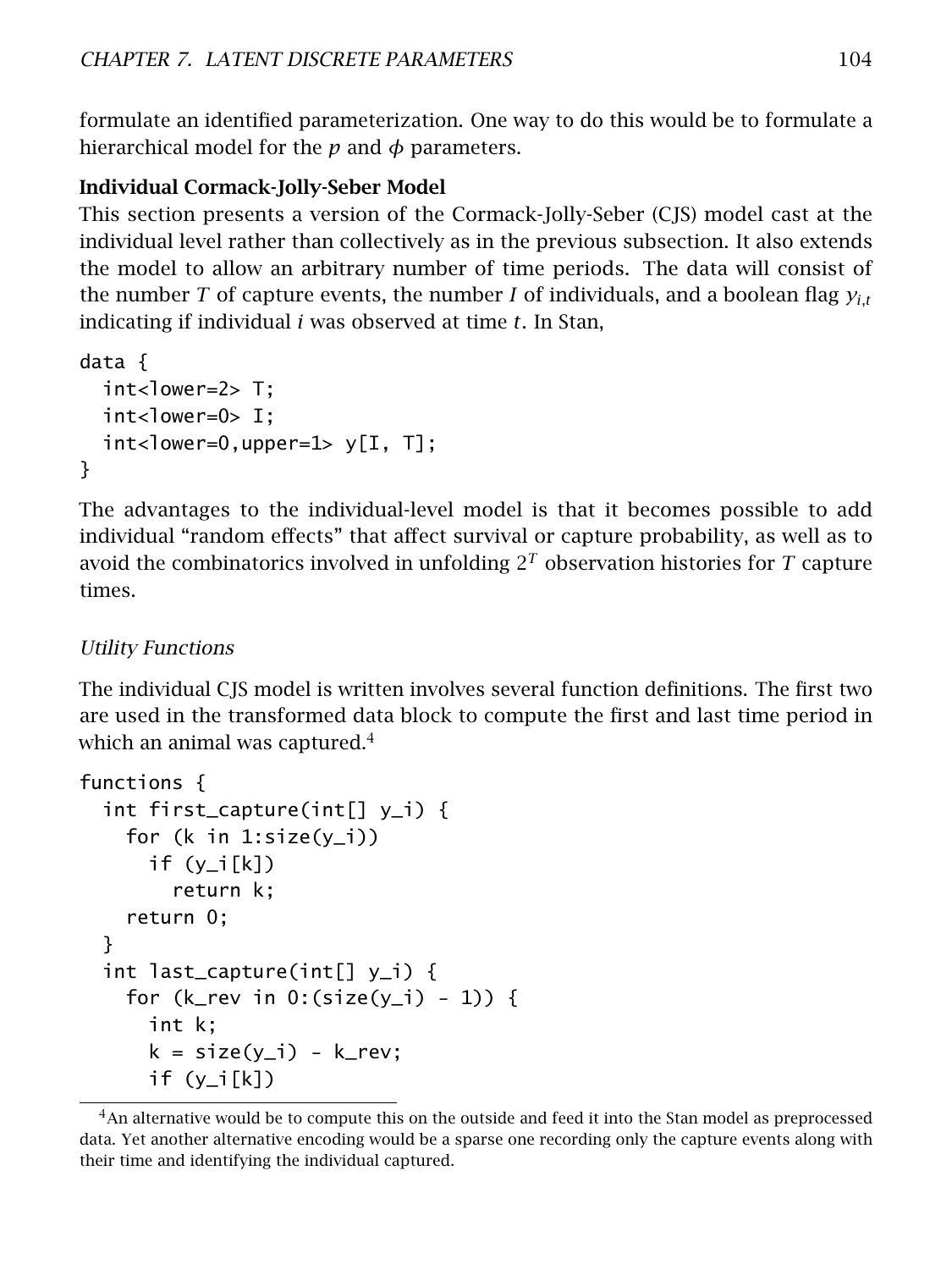```
return k;
    }
    return 0;
  }
  ...
}
```
These two functions are used to define the first and last capture time for each individual in the transformed data block. $5$ 

```
transformed data {
  int<lower=0,upper=T> first[I];
  int<lower=0,upper=T> last[I];
  vector<lower=0,upper=I>[T] n_captured;
  for (i in 1:I)
    first[i] = first\_capture(y[i]);
  for (i in 1:I)
    last[i] = last\_capture(y[i]);
  n<sub>captured</sub> = rep_vector(0, T);
  for (t in 1:T)
    for (i in 1:I)
      if (y[i, t])
        n<sub>captured</sub>[t] = n<sub>captured</sub>[t] + 1;
}
```
The transformed data block also defines n\_captured[t], which is the total number of captures at time t. The variable n\_captured is defined as a vector instead of an integer array so that it can be used in an elementwise vector operation in the generated quantities block to model the population estimates at each time point.

The parameters and transformed parameters are as before, but now there is a function definition for computing the entire vector chi, the probability that if an individual is alive at t that it will never be captured again.

```
parameters {
 vector<lower=0,upper=1>[T-1] phi;
 vector<lower=0,upper=1>[T] p;
}
```
<span id="page-111-0"></span><sup>5</sup>Both functions return 0 if the individual represented by the input array was never captured. Individuals with no captures are not relevant for estimating the model because all probability statements are conditional on earlier captures. Typically they would be removed from the data, but the program allows them to be included even though they make not contribution to the log probability function.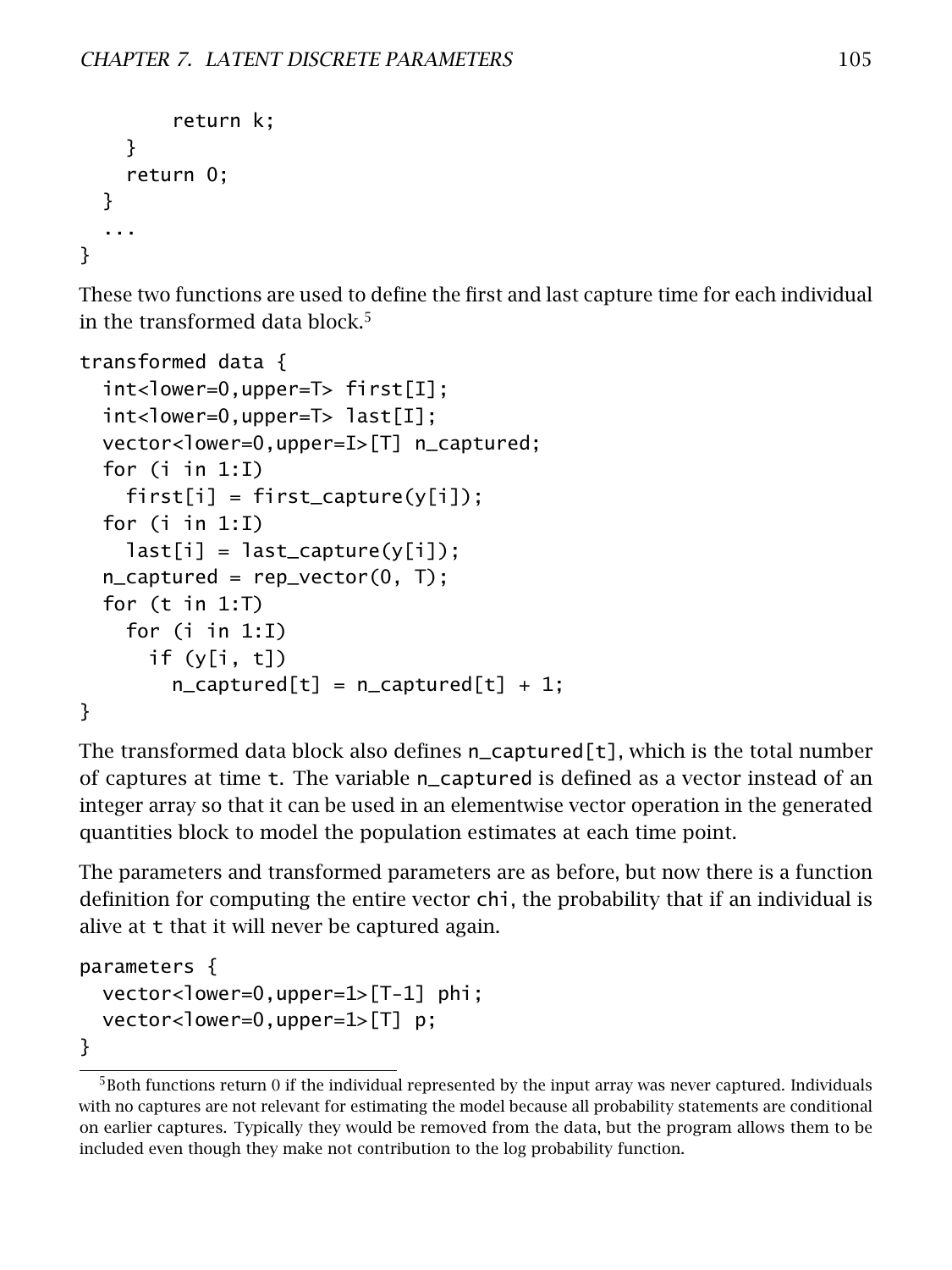```
transformed parameters {
  vector<lower=0,upper=1>[T] chi;
  chi = prob\_uncaptured(T, p, phi);}
The definition of prob_uncaptured, from the functions block, is
functions {
  ...
  vector prob_uncaptured(int T, vector p, vector phi) {
    vector[T] chi;
    chi[T] = 1.0;
    for (t \in [1:(T-1)) {
      int t_curr;
      int t_next;
      t_{curr} = T - t;
      t_next = t_curr + 1;
      chi[t_lur] = (1 - phi[t_lur])+ phi[t_curr]
                        *(1 - p[t_next])* chi[t_next];
    }
    return chi;
  }
}
```
The function definition directly follows the mathematical definition of *χ<sup>t</sup>* , unrolling the recursion into an iteration and defining the elements of chi from T down to 1.

#### The Model

Given the precomputed quantities, the model block directly encodes the CJS model's log likelihood function. All parameters are left with their default uniform priors and the model simply encodes the log probability of the observations q given the parameters p and phi as well as the transformed parameter chi defined in terms of p and phi.

```
model {
  for (i in 1:I) \{if (first[i] > 0) {
       for (t in (first[i]+1):last[i]) {
         1 \sim \text{bernoulli}(\text{phi}[t-1]);
```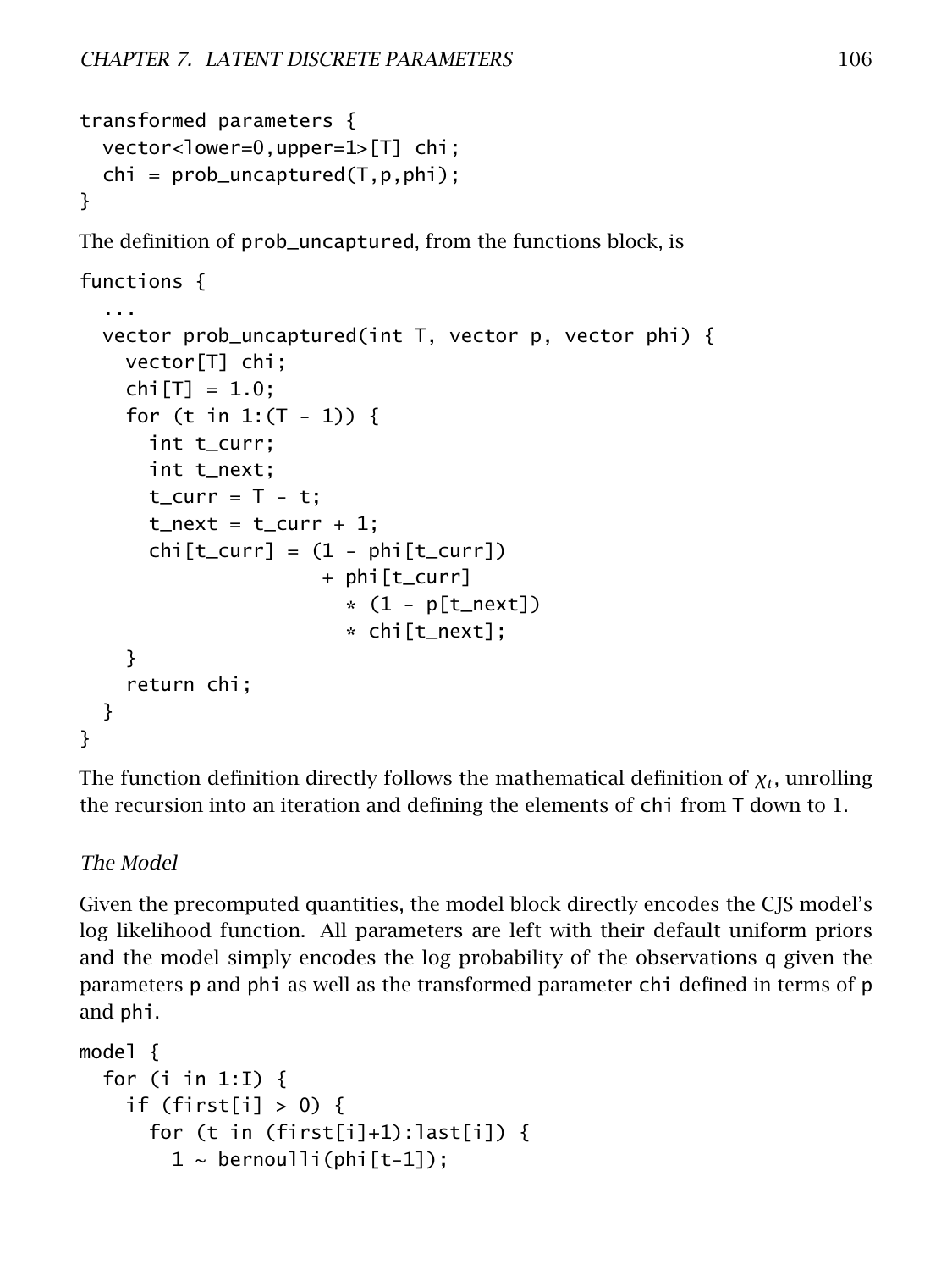```
y[i, t] \sim bernoulli(p[t]);
       }
      1 \sim bernoulli(chi[last[i]]);
    }
  }
}
```
The outer loop is over individuals, conditional skipping individuals i which are never captured. The never-captured check depends on the convention of the first-capture and last-capture functions returning 0 for first if an individual is never captured.

The inner loop for individual i first increments the log probability based on the survival of the individual with probability  $\pi$ -1]. The outcome of 1 is fixed because the individual must survive between the first and last capture (i.e., no zombies). The loop starts after the first capture, because all information in the CJS model is conditional on the first capture.

In the inner loop, the observed capture status  $y[i, t]$  for individual i at time t has a Bernoulli distribution based on the capture probability  $p[t]$  at time t.

After the inner loop, the probability of an animal never being seen again after being observed at time last[i] is included, because last[i] was defined to be the last time period in which animal i was observed.

## Identified Parameters

As with the collective model described in the previous subsection, this model does not identify phi[T-1] and p[T], but does identify their product, beta. Thus beta is defined as a generated quantity to monitor convergence and report.

```
generated quantities {
  real beta;
  ...
  beta = phi[T-1] * p[T];
  ...
}
```
The parameter  $p[1]$  is also not modeled and will just be uniform between 0 and 1. A more finely articulated model might have a hierarchical or time-series component, in which case  $p[1]$  would be an unknown initial condition and both  $p[i]$ . Then  $p[i]$ could be identified.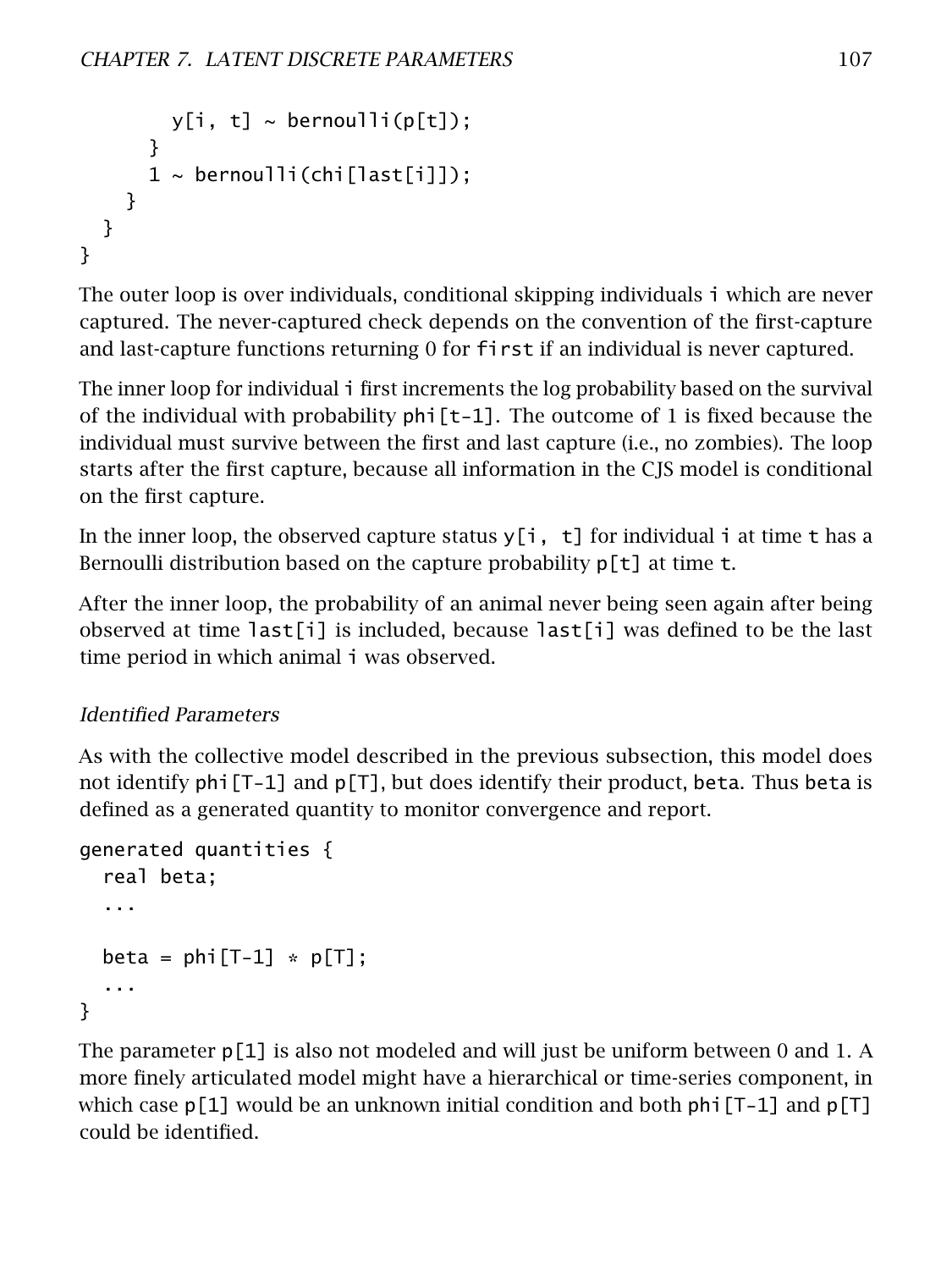## Population Size Estimates

The generated quantities also calculates an estimate of the population mean at each time t in the same way as in the simple mark-recapture model as the number of individuals captured at time  $t$  divided by the probability of capture at time  $t$ . This is done with the elementwise division operation for vectors  $(./)$  in the generated quantities block.

```
generated quantities {
  ...
 vector<lower=0>[T] pop;
  ...
 pop = n_captured ./ p;
 pop[1] = -1;}
```
## Generalizing to Individual Effects

All individuals are modeled as having the same capture probability, but this model could be easily generalized to use a logistic regression here based on individual-level inputs to be used as predictors.

# 7.4. Data Coding and Diagnostic Accuracy Models

Although seemingly disparate tasks, the rating/coding/annotation of items with categories and diagnostic testing for disease or other conditions share several characteristics which allow their statistical properties to modeled similarly.

#### Diagnostic Accuracy

Suppose you have diagnostic tests for a condition of varying sensitivity and specificity. Sensitivity is the probability a test returns positive when the patient has the condition and specificity is the probability that a test returns negative when the patient does not have the condition. For example, mammograms and puncture biopsy tests both test for the presence of breast cancer. Mammograms have high sensitivity and low specificity, meaning lots of false positives, whereas puncture biopsies are the opposite, with low sensitivity and high specificity, meaning lots of false negatives.

There are several estimands of interest in such studies. An epidemiological study may be interested in the prevalence of a kind of infection, such as malaria, in a population. A test development study might be interested in the diagnostic accuracy of a new test. A health care worker performing tests might be interested in the disease status of a particular patient.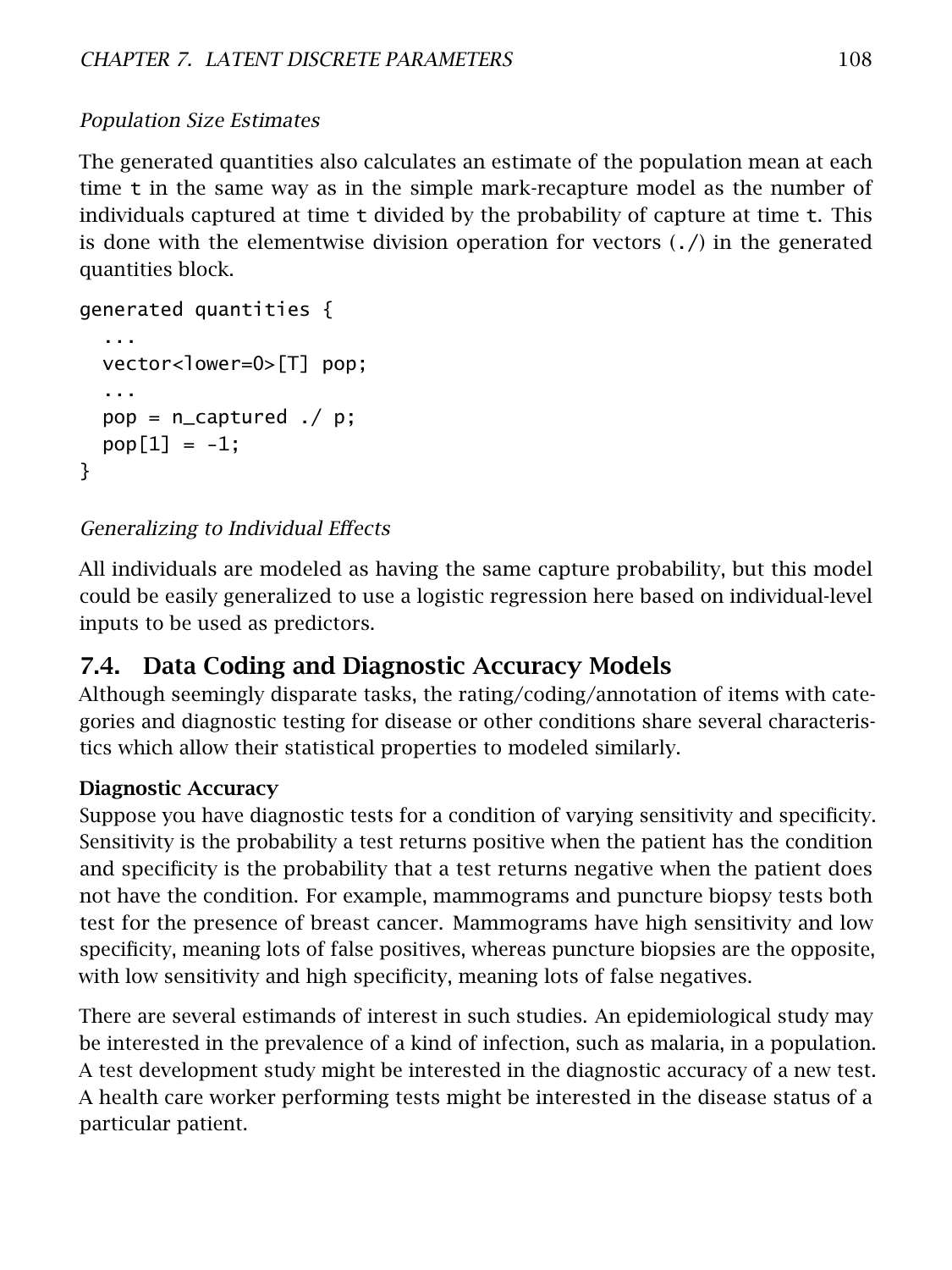#### Data Coding

Humans are often given the task of coding (equivalently rating or annotating) data. For example, journal or grant reviewers rate submissions, a political study may code campaign commercials as to whether they are attack ads or not, a natural language processing study might annotate Tweets as to whether they are positive or negative in overall sentiment, or a dentist looking at an X-ray classifies a patient as having a cavity or not. In all of these cases, the data coders play the role of the diagnostic tests and all of the same estimands are in play  $-$  data coder accuracy and bias, true categories of items being coded, or the prevalence of various categories of items in the data.

#### Noisy Categorical Measurement Model

In this section, only categorical ratings are considered, and the challenge in the modeling for Stan is to marginalize out the discrete parameters.

Dawid and Skene [\(1979\)](#page-304-0) introduce a noisy-measurement model for coding and apply it in the epidemiological setting of coding what doctors say about patient histories; the same model can be used for diagnostic procedures.

#### Data

The data for the model consists of *J* raters (diagnostic tests), *I* items (patients), and *K* categories (condition statuses) to annotate, with  $y_{i,j} \in \{1, ..., K\}$  being the rating provided by rater *j* for item *i*. In a diagnostic test setting for a particular condition, the raters are diagnostic procedures and often  $K = 2$ , with values signaling the presence or absence of the condition.<sup>[6](#page-115-0)</sup>

It is relatively straightforward to extend Dawid and Skene's model to deal with the situation where not every rater rates each item exactly once.

#### Model Parameters

The model is based on three parameters, the first of which is discrete:

- $\cdot$   $z_i$ : a value in  $\{1, \ldots, K\}$  indicating the true category of item *i*,
- *π* : a *K*-simplex for the prevalence of the *K* categories in the population, and
- *θj,k* : a *K*-simplex for the response of annotator *j* to an item of true category *k*.

#### Noisy Measurement Model

The true category of an item is assumed to be generated by a simple categorical distribution based on item prevalence,

$$
z_i \sim \text{categorical}(\pi).
$$

<span id="page-115-0"></span> $6$ Diagnostic procedures are often ordinal, as in stages of cancer in oncological diagnosis or the severity of a cavity in dental diagnosis. Dawid and Skene's model may be used as is or naturally generalized for ordinal ratings using a latent continuous rating and cutpoints as in ordinal logistic regression.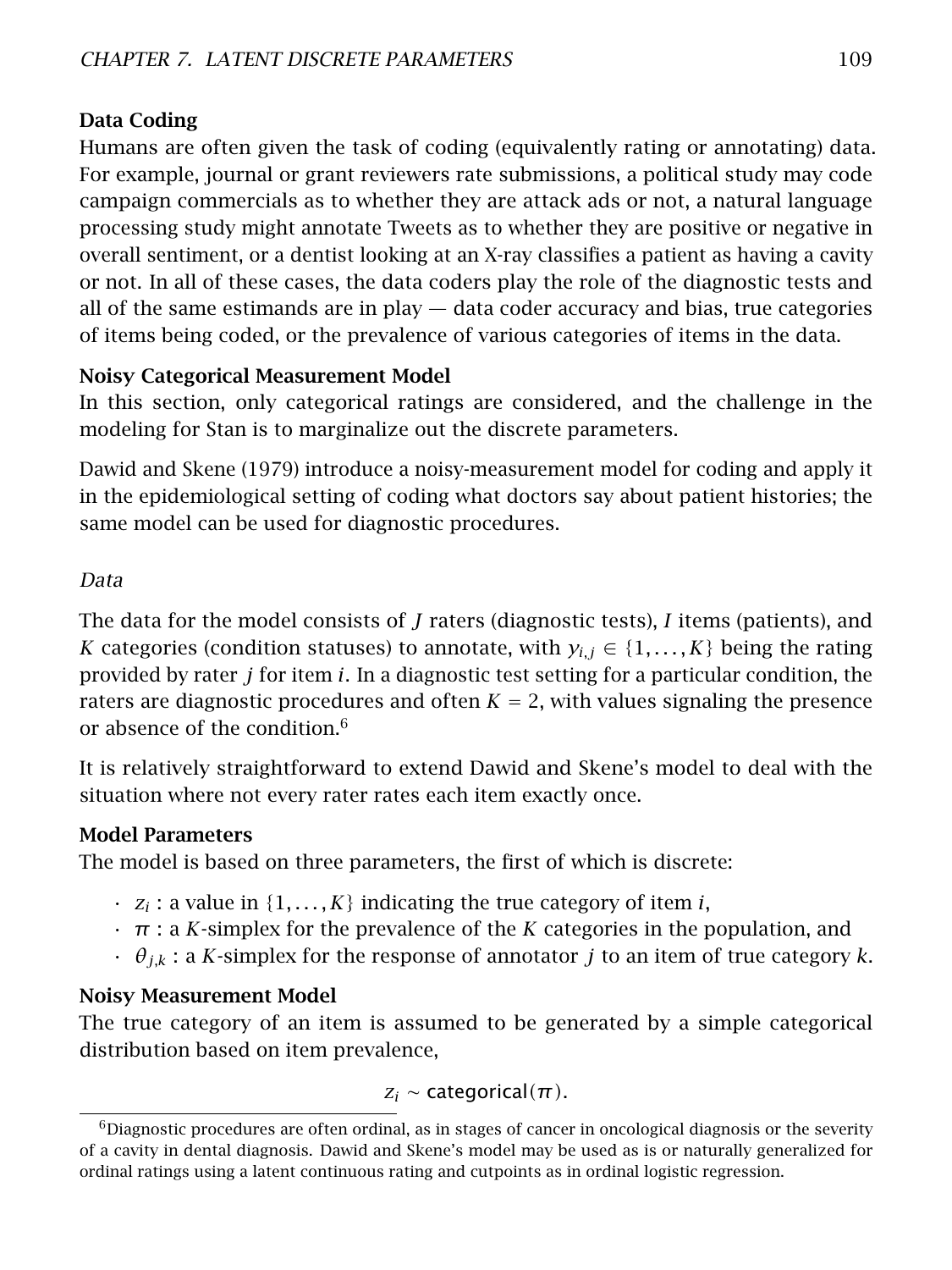The rating  $y_{i,j}$  provided for item *i* by rater *j* is modeled as a categorical response of rater *i* to an item of category *z<sup>i</sup>* , [7](#page-116-0)

$$
y_{i,j}
$$
 ~ categorical( $\theta_{j,\pi_{z[i]}}$ ).

#### Priors and Hierarchical Modeling

Dawid and Skene provided maximum likelihood estimates for *θ* and *π*, which allows them to generate probability estimates for each *z<sup>i</sup>* .

To mimic Dawid and Skene's maximum likelihood model, the parameters  $\theta_{ik}$  and  $\pi$ can be given uniform priors over *K*-simplexes. It is straightforward to generalize to Dirichlet priors,

$$
\pi \sim \text{Dirichlet}(\alpha)
$$

and

$$
\theta_{j,k} \sim \text{Dirichlet}(\beta_k)
$$

with fixed hyperparameters  $\alpha$  (a vector) and  $\beta$  (a matrix or array of vectors). The prior for  $\theta_{i,k}$  must be allowed to vary in k, so that, for instance,  $\beta_{k,k}$  is large enough to allow the prior to favor better-than-chance annotators over random or adversarial ones.

Because there are *J* coders, it would be natural to extend the model to include a hierarchical prior for *β* and to partially pool the estimates of coder accuracy and bias.

#### Marginalizing out the True Category

Because the true category parameter *z* is discrete, it must be marginalized out of the joint posterior in order to carry out sampling or maximum likelihood estimation in Stan. The joint posterior factors as

$$
p(y, \theta, \pi) = p(y | \theta, \pi) p(\pi) p(\theta),
$$

where  $p(y | \theta, \pi)$  is derived by marginalizing *z* out of

$$
p(z, y \mid \theta, \pi) = \prod_{i=1}^{I} \left( \text{categorical}(z_i \mid \pi) \prod_{j=1}^{J} \text{categorical}(y_{i,j} \mid \theta_{j,z[i]}) \right).
$$

This can be done item by item, with

$$
p(y | \theta, \pi) = \prod_{i=1}^{I} \sum_{k=1}^{K} \left( \text{categorical}(z_i | \pi) \prod_{j=1}^{J} \text{categorical}(y_{i,j} | \theta_{j,z[i]}) \right).
$$

<span id="page-116-0"></span><sup>&</sup>lt;sup>7</sup>In the subscript,  $z[i]$  is written as  $z_i$  to improve legibility.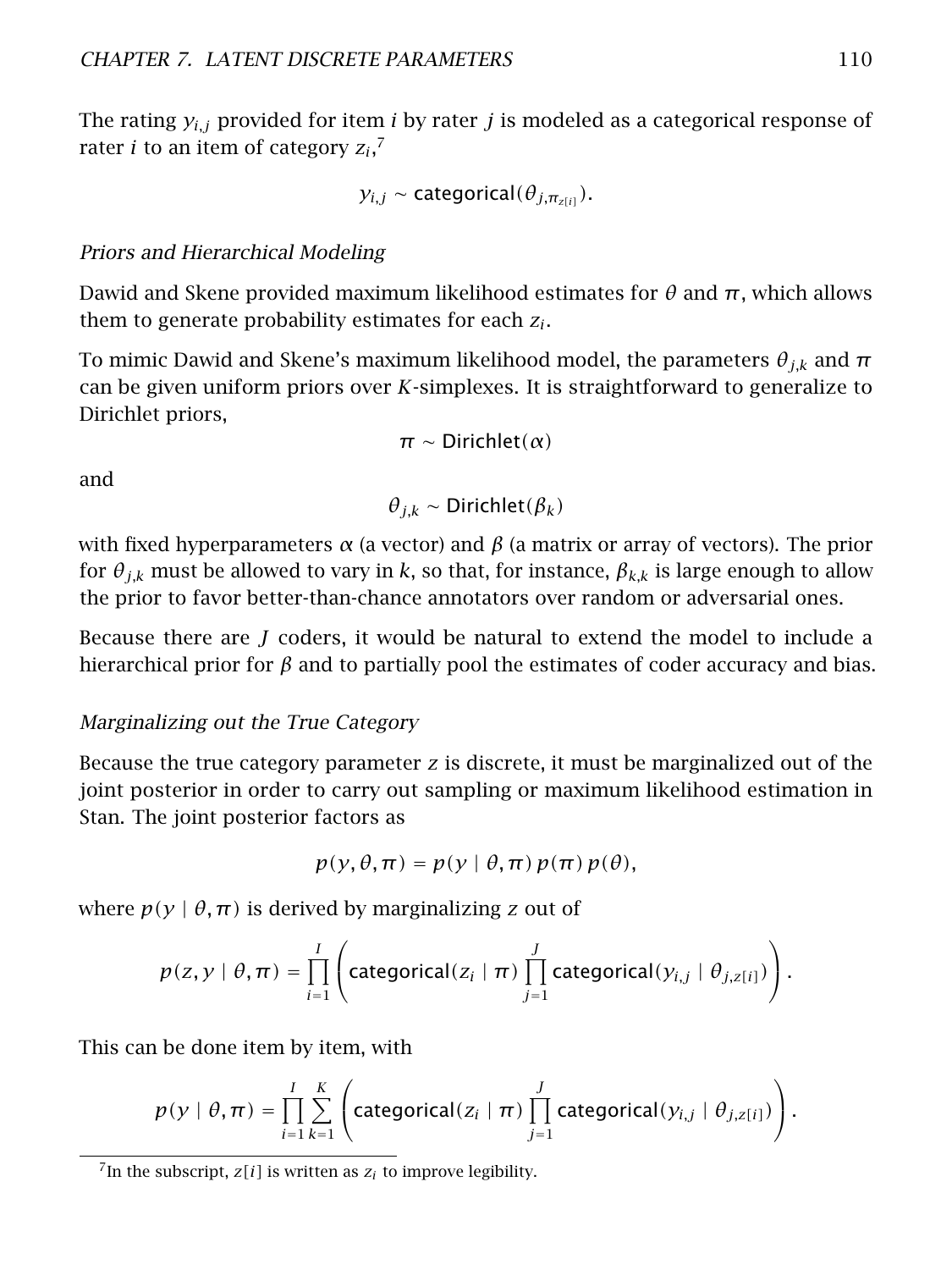In the missing data model, only the observed labels would be used in the inner product.

Dawid and Skene [\(1979\)](#page-304-0) derive exactly the same equation in their Equation (2.7), required for the E-step in their expectation maximization (EM) algorithm. Stan requires the marginalized probability function on the log scale,

$$
\log p(y \mid \theta, \pi) = \sum_{i=1}^{I} \log \left( \sum_{k=1}^{K} \exp \left( \log \text{categorical}(z_i \mid \pi) + \sum_{j=1}^{J} \log \text{categorical}(y_{i,j} \mid \theta_{j,z[i]}) \right) \right),
$$

which can be directly coded using Stan's built-in log\_sum\_exp function.

#### Stan Implementation

The Stan program for the Dawid and Skene model is provided below Dawid and Skene [\(1979\)](#page-304-0).

```
data {
  int<lower=2> K:
  int<lower=1> I;
  int<lower=1> J;
  int <lower=1,upper=K> y[I, J];
  vector<lower=0>[K] alpha;
  vector<lower=0>[K] beta[K];
}
parameters {
  simplex[K] pi;
  simplex[K] theta[J, K];
}
transformed parameters {
  vector[K] log_q_z[I];
  for (i in 1:I) {
    log_q_z[i] = log(p_i);for (j in 1:J)
      for (k in 1:K)
        log_q_z[i, k] = log_q_z[i, k]+ log(theta[j, k, y[i, j]]);
  }
}
model {
  pi \sim dirichlet(alpha);
  for (j in 1:J)
```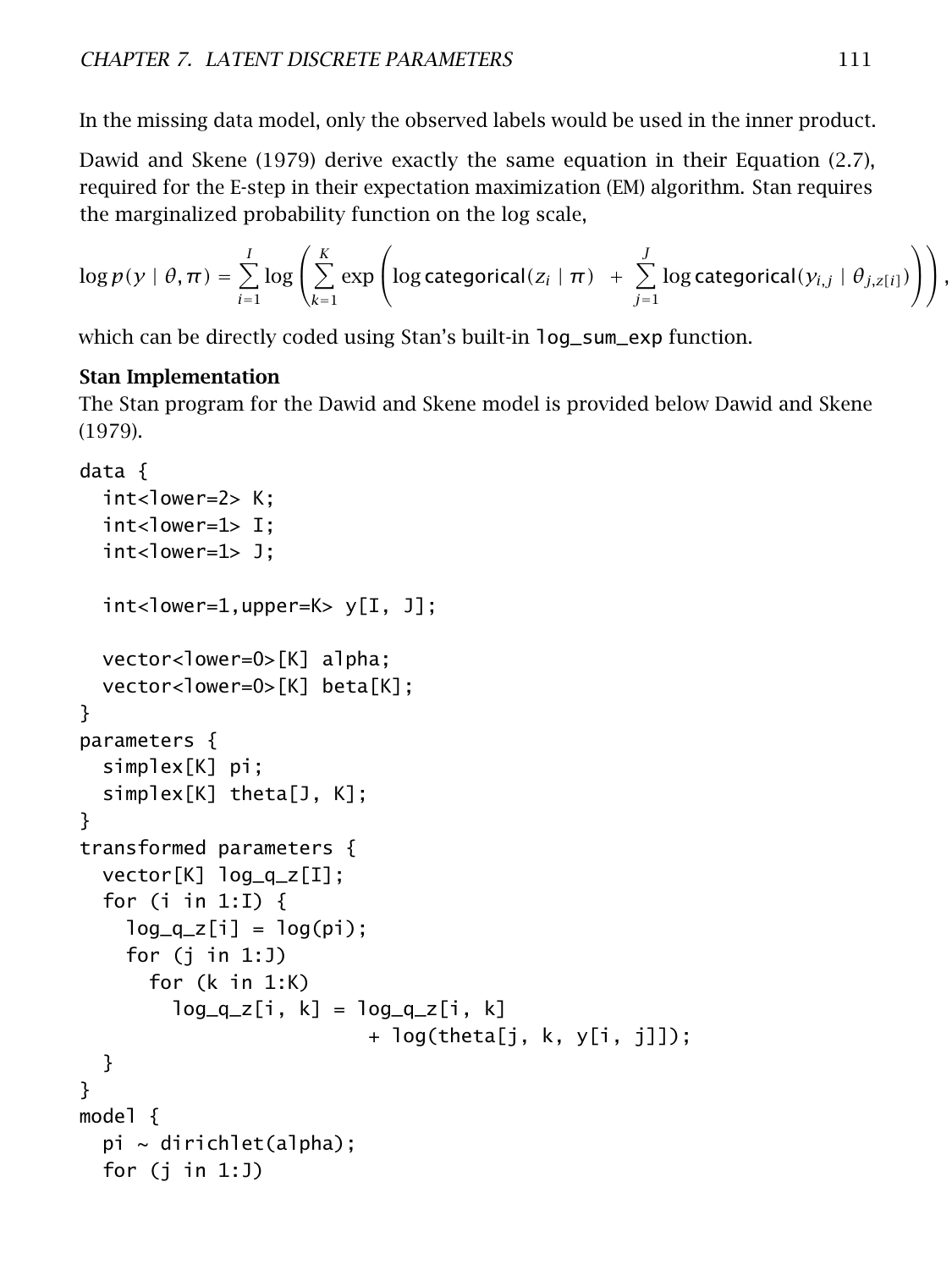```
for (k in 1:K)
      theta[j, k] ~ dirichlet(beta[k]);
 for (i in 1:I)
    target += log_sum_exp(log_q_z[i]);
}
```
The model marginalizes out the discrete parameter *z*, storing the unnormalized conditional probability  $\log q(z_i = k | \theta, \pi)$  in  $log_q_z[i, k]$ .

The Stan model converges quickly and mixes well using NUTS starting at diffuse initial points, unlike the equivalent model implemented with Gibbs sampling over the discrete parameter. Reasonable weakly informative priors are  $\alpha_k = 3$  and  $\beta_{k,k} = 2.5K$  and  $β_{k,k'} = 1$  if  $k \neq k'$ . Taking *α* and  $β_k$  to be unit vectors and applying optimization will produce the same answer as the expectation maximization (EM) algorithm of Dawid and Skene [\(1979\)](#page-304-0).

#### Inference for the True Category

The quantity  $log_q_z[i]$  is defined as a transformed parameter. It encodes the (unnormalized) log of  $p(z_i | \theta, \pi)$ . Each iteration provides a value conditioned on that iteration's values for  $\theta$  and  $\pi$ . Applying the softmax function to  $\log_q z$ [i] provides a simplex corresponding to the probability mass function of *z<sup>i</sup>* in the posterior. These may be averaged across the iterations to provide the posterior probability distribution over each *z<sup>i</sup>* .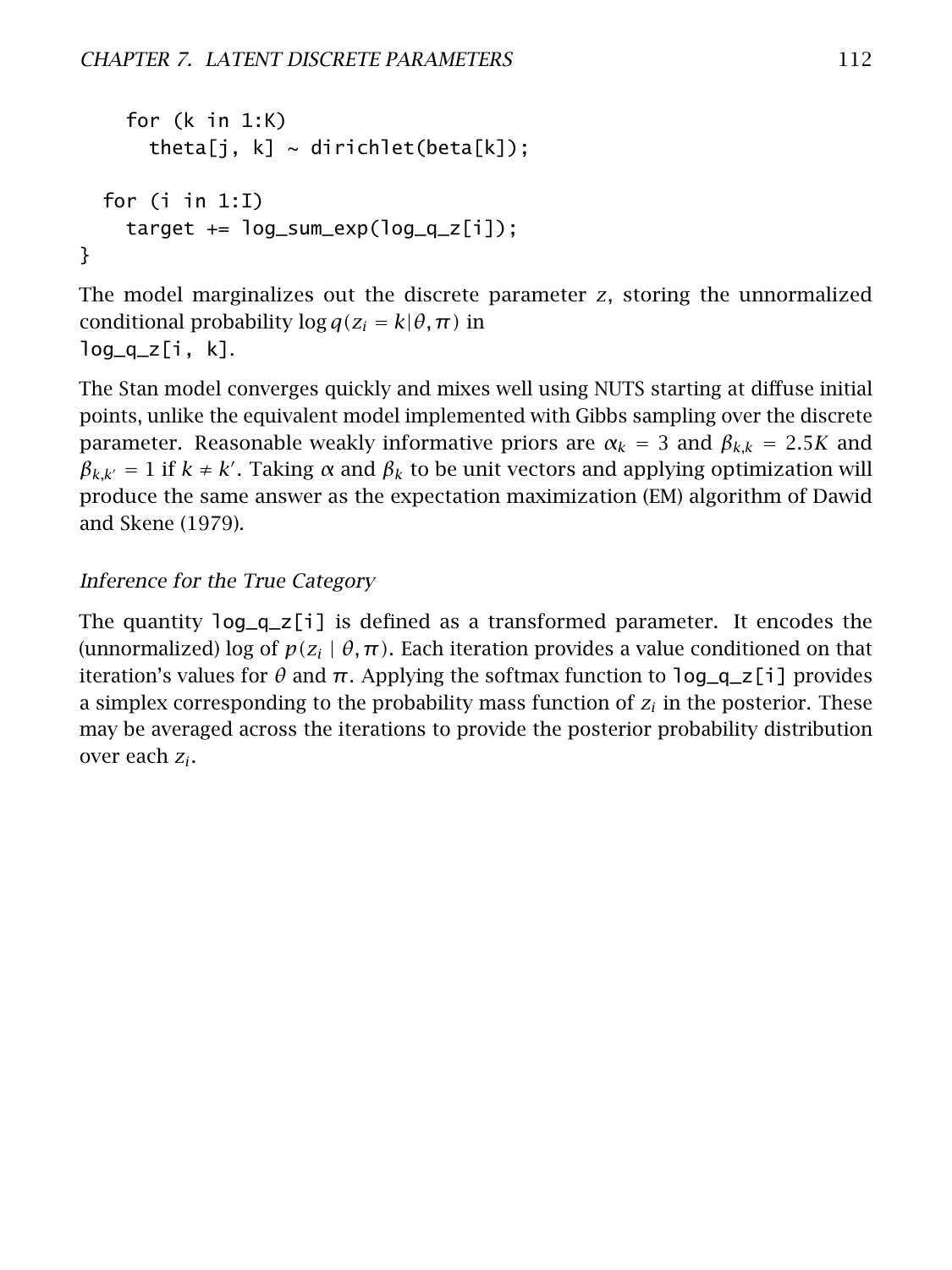# 8. Sparse and Ragged Data Structures

Stan does not directly support either sparse or ragged data structures, though both can be accommodated with some programming effort. The [sparse matrices chapter](#page-0-0) introduces a special-purpose sparse matrix times dense vector multiplication, which should be used where applicable; this chapter covers more general data structures.

## 8.1. Sparse Data Structures

Coding sparse data structures is as easy as moving from a matrix-like data structure to a database-like data structure. For example, consider the coding of sparse data for the IRT models discussed in the [item-response model section.](#page-26-0) There are *J* students and *K* questions, and if every student answers every question, then it is practical to declare the data as a  $J \times K$  array of answers.

```
data {
  int<lower=1> J;
  int<lower=1> K:
  int <lower=0,upper=1> y[J, K];
  ...
model {
  for (j in 1:J)
    for (k in 1:K)
      y[i, k] \sim bernoulli_logit(delta[k] * (alpha[j] - beta[k]));
  ...
```

|                                                                                                                                                                               |  |  | $jj$ kk $y$           |  |
|-------------------------------------------------------------------------------------------------------------------------------------------------------------------------------|--|--|-----------------------|--|
|                                                                                                                                                                               |  |  | $1 \quad 1 \quad 0$   |  |
| $\label{eq:gamma} \gamma = \left[ \begin{array}{cccc} 0 & 1 & \text{NA} & 1 \\ 0 & \text{NA} & \text{NA} & 1 \\ \text{NA} & 0 & \text{NA} & \text{NA} \\ \end{array} \right]$ |  |  | $1 \quad 2 \quad 1$   |  |
|                                                                                                                                                                               |  |  | $1 \quad 4 \quad 1$   |  |
|                                                                                                                                                                               |  |  | $2 \qquad 1 \qquad 0$ |  |
|                                                                                                                                                                               |  |  | $2 \t 4 \t 1$         |  |
|                                                                                                                                                                               |  |  | $3 \t 2 \t 0$         |  |

On the left is a definition of a sparse matrix *y* using the NA notation from R (which is not supported by Stan). On the right is a database-like encoding of the same sparse matrix *y* that can be used directly in Stan. The first two columns, *jj* and *kk*, denote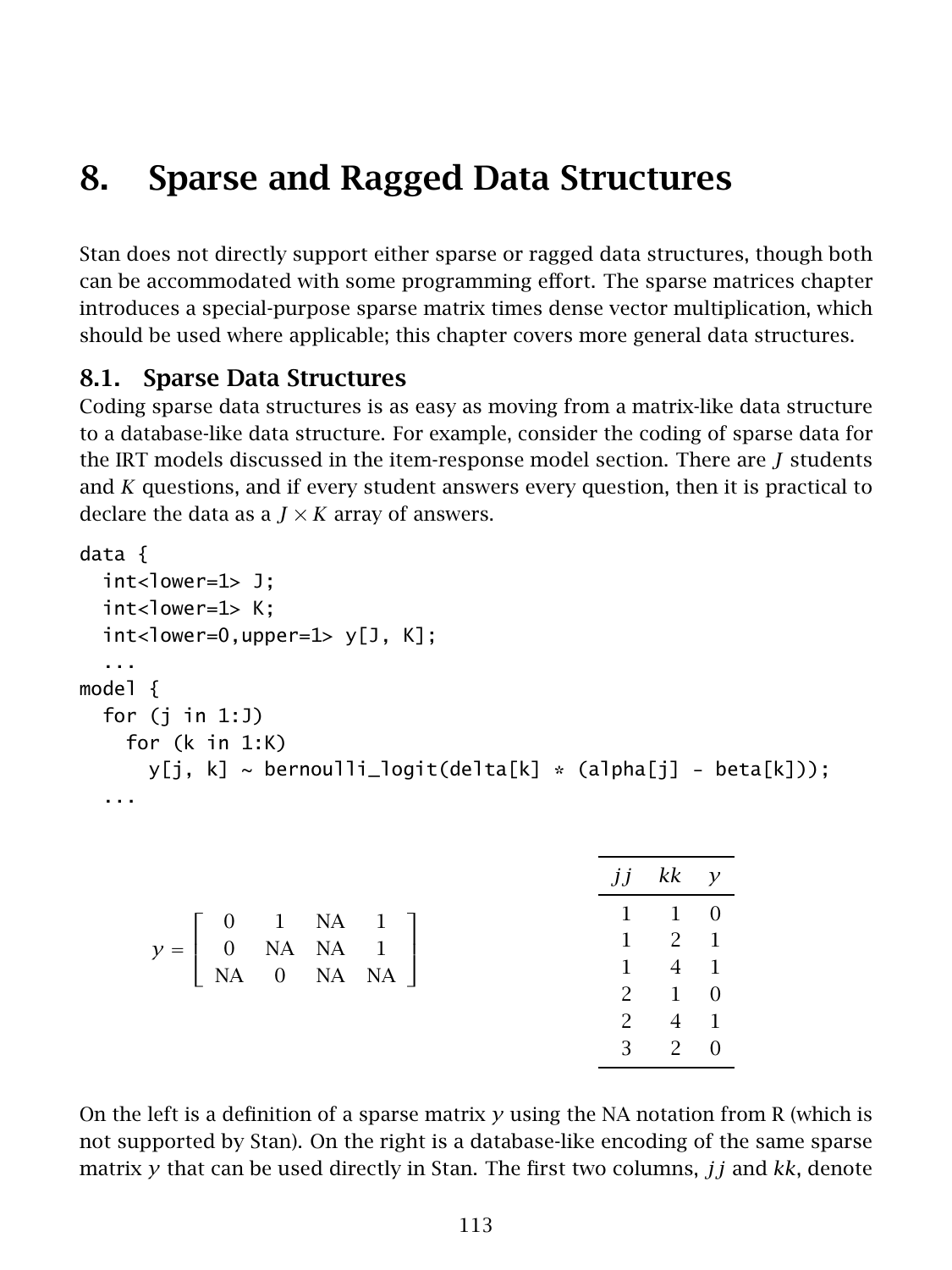the indexes and the final column,  $y$ , the value. For example, the fifth row of the database-like data structure on the right indicates that  $y_{2,4} = 1$ .

When not every student is given every question, the dense array coding will no longer work, because Stan does not support undefined values. The sparse data example shows an example with  $J = 3$  and  $K = 4$ , with missing responses shown as NA, as in R. There is no support within Stan for R's NA values, so this data structure cannot be used directly. Instead, it must be converted to a "long form" as in a database, with columns indicating the *j* and *k* indexes along with the value. For instance, with *jj* and *kk* used for the indexes (following Gelman and Hill [\(2007\)](#page-304-1)), the data structure can be coded as in the right-hand example in the example. This says that  $y_{1,1} = 0$ ,  $y_{1,2} = 1$ , and so on, up to  $y_{3,2} = 1$ , with all other entries undefined.

Letting *N* be the number of *y* that are defined, here  $N = 6$ , the data and model can be formulated as follows.

```
data {
  ...
  int <lower=1> N:
  int <lower=1,upper=J> ij[N];
  int<lower=1,upper=K> kk[N];
  int <lower=0,upper=1> y[N];
  ...
model {
  for (n in 1:N)
    y[n] ~ bernoulli_logit(delta[kk[n]]
                               *(\alpha \text{lpha}[j][n]] - \text{beta}[kk[n]]));...
```
In the situation where there are no missing values, the two model formulations produce exactly the same log posterior density.

# 8.2. Ragged Data Structures

Ragged arrays are arrays that are not rectangular, but have different sized entries. This kind of structure crops up when there are different numbers of observations per entry.

A general approach to dealing with ragged structure is to move to a full database-like data structure as discussed in the previous section. A more compact approach is possible with some indexing into a linear array.

For example, consider a data structure for three groups, each of which has a different number of observations.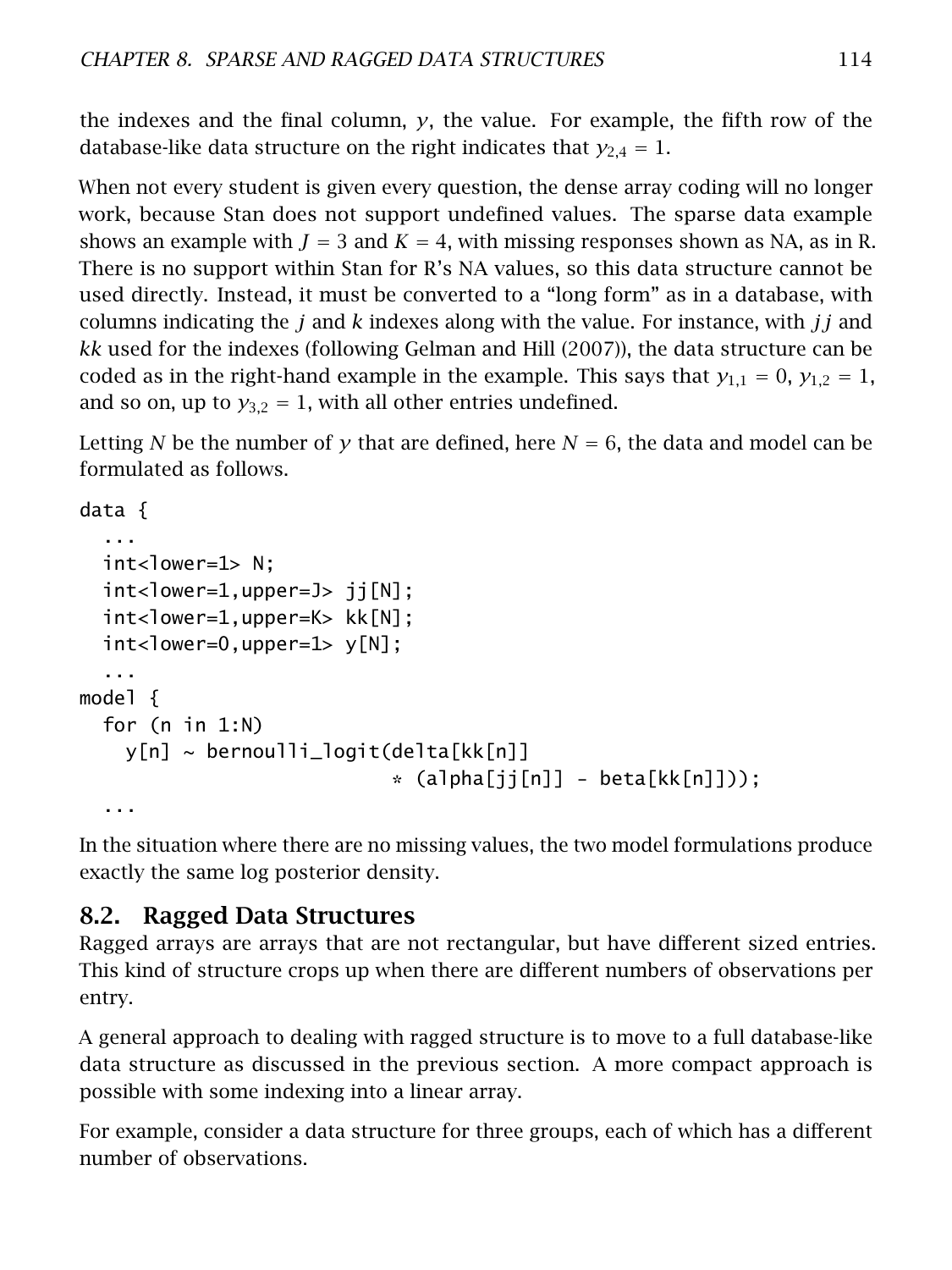*y*<sup>1</sup> = *[*1*.*3 2*.*4 0*.*9*]*  $y_2 = [-1.8 - 0.1]$ *y*<sup>3</sup> = *[*12*.*9 18*.*7 42*.*9 4*.*7*] z* = *[*1*.*3 2*.*4 0*.*9 −1*.*8 −0*.*1 12*.*9 18*.*7 42*.*9 4*.*7*]*  $s = \{3, 2, 4\}$ 

On the left is the definition of a ragged data structure *y* with three rows of different sizes  $(y_1$  is size 3,  $y_2$  size 2, and  $y_3$  size 4). On the right is an example of how to code the data in Stan, using a single vector *y* to hold all the values and a separate array of integers *s* to hold the group row sizes. In this example,  $y_1 = z_{1:3}$ ,  $y_2 = z_{4:5}$ , and  $y_3 = z_{6:9}$ .

Suppose the model is a simple varying intercept model, which, using vectorized notation, would yield a log-likelihood

$$
\sum_{n=1}^{3} \log \text{normal}(y_n \mid \mu_n, \sigma).
$$

There's no direct way to encode this in Stan.

A full database type structure could be used, as in the sparse example, but this is inefficient, wasting space for unnecessary indices and not allowing vector-based density operations. A better way to code this data is as a single list of values, with a separate data structure indicating the sizes of each subarray. This is indicated on the right of the example. This coding uses a single array for the values and a separate array for the sizes of each row.

The model can then be coded up using slicing operations as follows.

```
data {
 int<lower=0> N; // # observations
 int<lower=0> K; // # of groupsvector[N] y; // observations
 int s[K]; // group sizes
  ...
model {
 int pos;
 pos = 1;for (k in 1:K) {
   segment(y, pos, s[k]) \sim normal(mu[k], sigma);pos = pos + s[k];}
```
This coding allows for efficient vectorization, which is worth the copy cost entailed by the segment() vector slicing operation.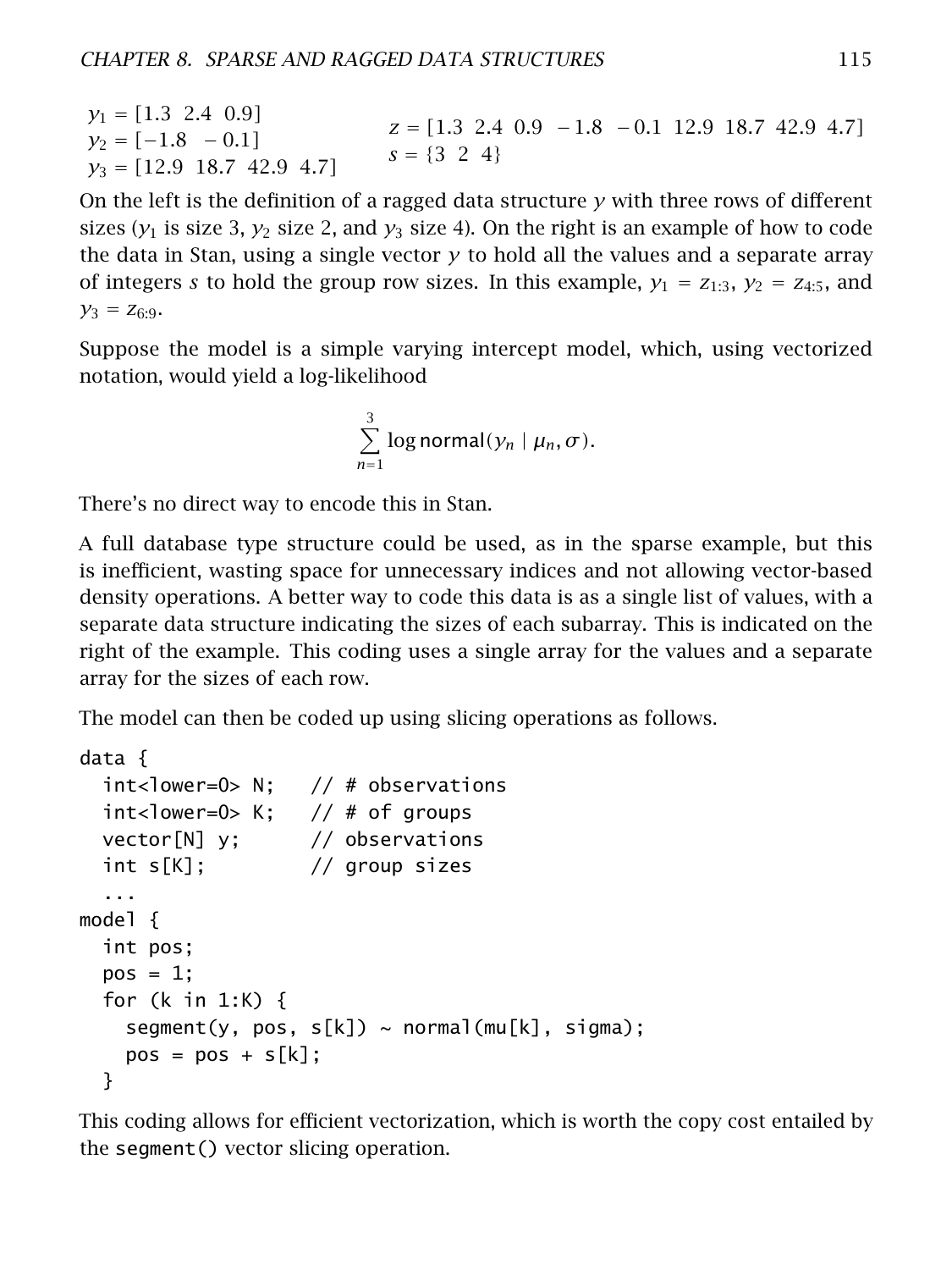# 9. Clustering Models

Unsupervised methods for organizing data into groups are collectively referred to as clustering. This chapter describes the implementation in Stan of two widely used statistical clustering models, soft *K*-means and latent Dirichlet allocation (LDA). In addition, this chapter includes naive Bayesian classification, which can be viewed as a form of clustering which may be supervised. These models are typically expressed using discrete parameters for cluster assignments. Nevertheless, they can be implemented in Stan like any other mixture model by marginalizing out the discrete parameters (see the [mixture modeling chapter\)](#page-76-0).

## 9.1. Relation to Finite Mixture Models

As mentioned in the [clustering section,](#page-77-0) clustering models and finite mixture models are really just two sides of the same coin. The "soft" *K*-means model described in the next section is a normal mixture model (with varying assumptions about covariance in higher dimensions leading to variants of *K*-means). Latent Dirichlet allocation is a mixed-membership multinomial mixture.

## 9.2. Soft *K*-Means

*K*-means clustering is a method of clustering data represented as *D*-dimensional vectors. Specifically, there will be *N* items to be clustered, each represented as a vector  $y_n \in \mathbb{R}^D$ . In the "soft" version of *K*-means, the assignments to clusters will be probabilistic.

#### Geometric Hard *K*-Means Clustering

*K*-means clustering is typically described geometrically in terms of the following algorithm, which assumes the number of clusters  $K$  and data vectors  $\gamma$  as input.

- 1. For each *n* in  $\{1, \ldots, N\}$ , randomly assign vector  $y_n$  to a cluster in  $\{1, \ldots, K\}$ ;
- 2. Repeat
	- 1. For each cluster *k* in {1,...,*K*}, compute the cluster centroid  $\mu_k$  by averaging the vectors assigned to that cluster;
	- 2. For each *n* in  $\{1, \ldots, N\}$ , reassign  $y_n$  to the cluster *k* for which the (Euclidean) distance from  $y_n$  to  $\mu_k$  is smallest;
	- 3. If no vectors changed cluster, return the cluster assignments.

This algorithm is guaranteed to terminate.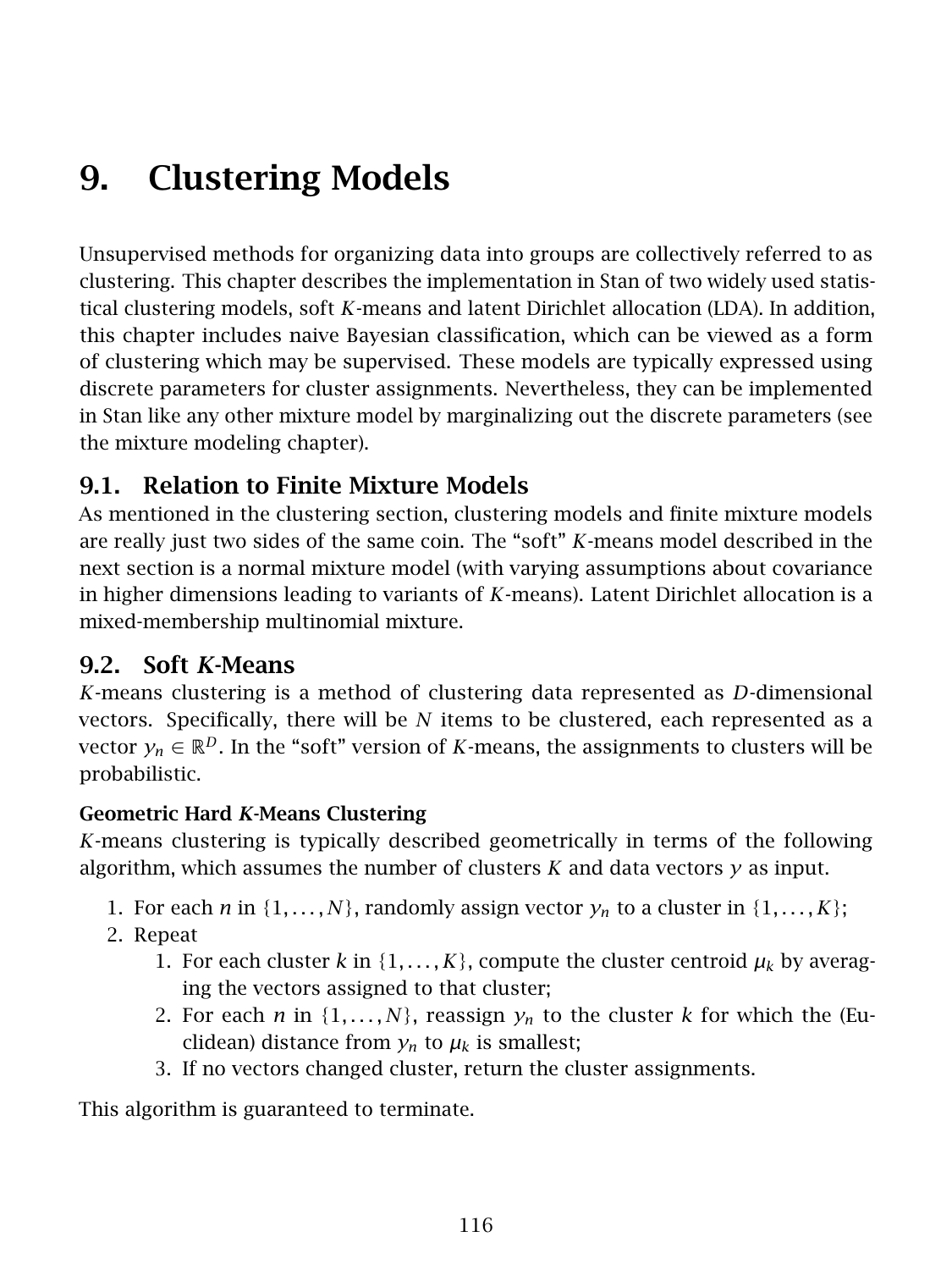#### Soft *K*-Means Clustering

Soft *K*-means clustering treats the cluster assignments as probability distributions over the clusters. Because of the connection between Euclidean distance and multivariate normal models with a fixed covariance, soft *K*-means can be expressed (and coded in Stan) as a multivariate normal mixture model.

In the full generative model, each data point *n* in  $\{1, \ldots, N\}$  is assigned a cluster  $z_n \in \{1, \ldots, K\}$  with symmetric uniform probability,

 $Z_n \sim \text{categorical}(1/K)$ ,

where 1 is the unit vector of *K* dimensions, so that 1*/K* is the symmetric *K*-simplex. Thus the model assumes that each data point is drawn from a hard decision about cluster membership. The softness arises only from the uncertainty about which cluster generated a data point.

The data points themselves are generated from a multivariate normal distribution whose parameters are determined by the cluster assignment *zn*,

$$
y_n \sim \text{normal}(\mu_{z[n]}, \Sigma_{z[n]})
$$

The sample implementation in this section assumes a fixed unit covariance matrix shared by all clusters *k*,

$$
\Sigma_k = \text{diag\_matrix}(1),
$$

so that the log multivariate normal can be implemented directly up to a proportion by

normal 
$$
(y_n | \mu_k, \text{diag\_matrix}(1)) \propto \exp \left(-\frac{1}{2} \sum_{d=1}^D (\mu_{k,d} - y_{n,d})^2\right).
$$

The spatial perspective on *K*-means arises by noting that the inner term is just half the negative Euclidean distance from the cluster mean  $\mu_k$  to the data point  $\gamma_n$ .

#### Stan Implementation of Soft *K*-Means

Consider the following Stan program for implementing *K*-means clustering.

```
data {
 int<lower=0> N; // number of data points
 int<lower=1> D; // number of dimensions
 int<lower=1> K; // number of clusters
 vector[D] y[N]; // observations
}
transformed data {
```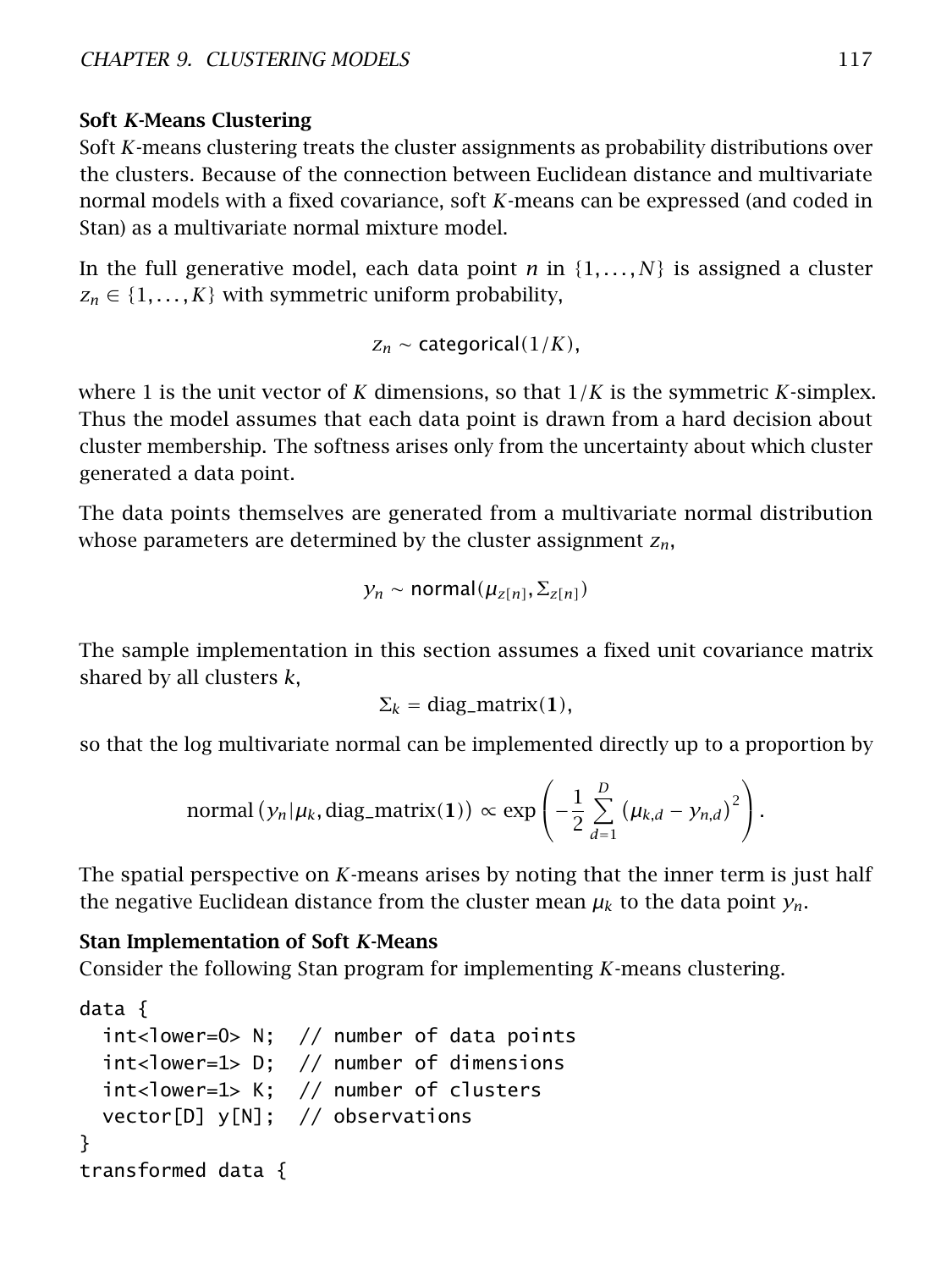```
real<upper=0> neg_log_K;
 neq\_log_K = -log(K);
}
parameters {
 vector[D] mu[K]; // cluster means
}
transformed parameters {
  real<upper=0> soft_z[N, K]; // log unnormalized clusters
 for (n in 1:N)
    for (k in 1:K)
      soft_z[n, k] = neg_log_K- 0.5 * dot\_self(mu[k] - y[n]);}
model {
 // prior
 for (k in 1:K)
    mu[k] \sim std\_normal();
 // likelihood
 for (n in 1:N)
    target += log_sum_exp(soft_z[n]);
}
```
There is an independent standard normal prior on the centroid parameters; this prior could be swapped with other priors, or even a hierarchical model to fit an overall problem scale and location.

The only parameter is mu, where mu[k] is the centroid for cluster *k*. The transformed parameters soft\_z[n] contain the log of the unnormalized cluster assignment probabilities. The vector  $\text{soft\_z[n]}$  can be converted back to a normalized simplex using the softmax function (see the functions reference manual), either externally or within the model's generated quantities block.

#### Generalizing Soft *K*-Means

The multivariate normal distribution with unit covariance matrix produces a log probability density proportional to Euclidean distance (i.e., *L*<sup>2</sup> distance). Other distributions relate to other geometries. For instance, replacing the normal distribution with the double exponential (Laplace) distribution produces a clustering model based on *L*<sup>1</sup> distance (i.e., Manhattan or taxicab distance).

Within the multivariate normal version of *K*-means, replacing the unit covariance matrix with a shared covariance matrix amounts to working with distances defined in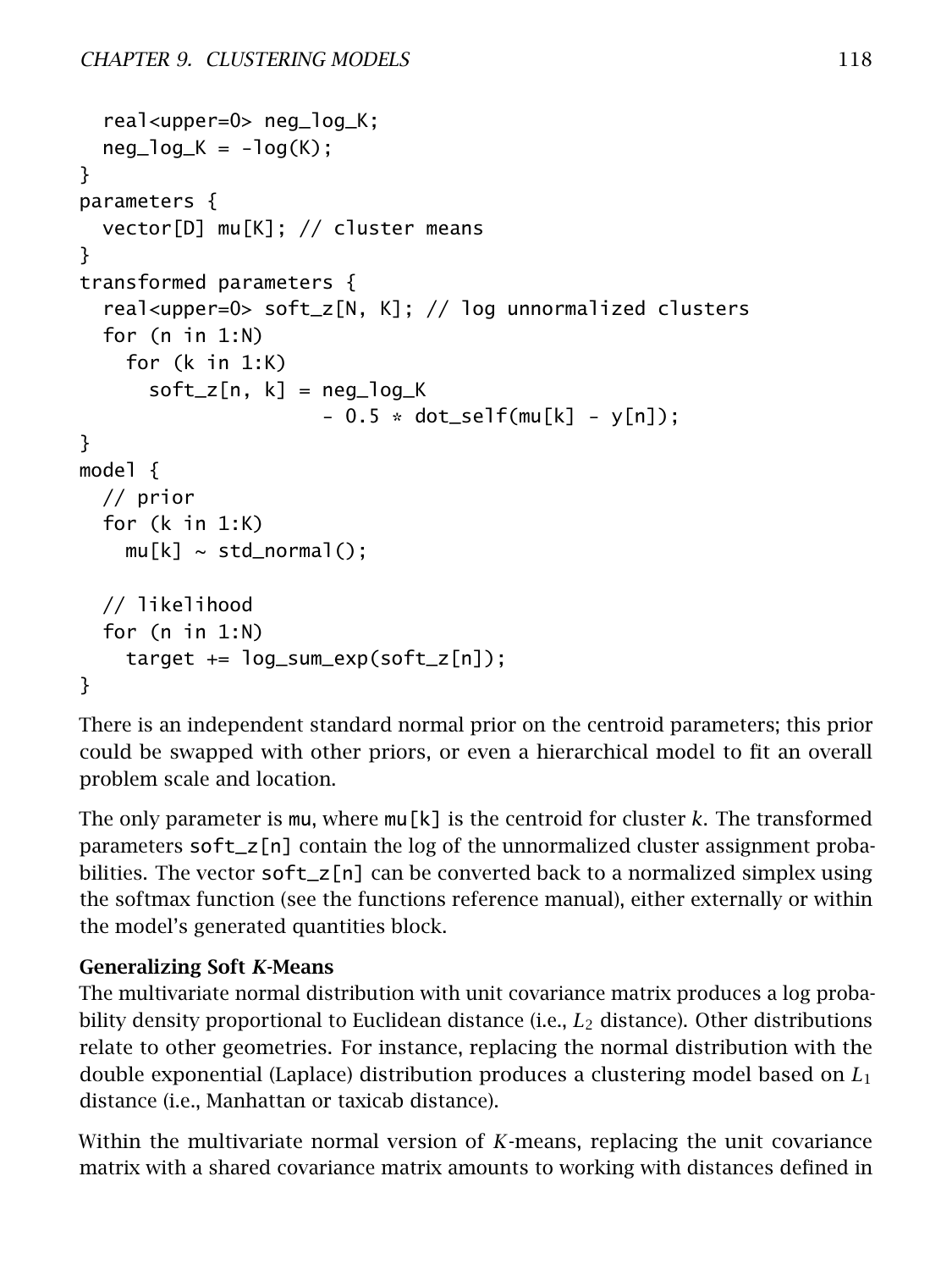a space transformed by the inverse covariance matrix.

Although there is no global spatial analog, it is common to see soft *K*-means specified with a per-cluster covariance matrix. In this situation, a hierarchical prior may be used for the covariance matrices.

# 9.3. The Difficulty of Bayesian Inference for Clustering

Two problems make it pretty much impossible to perform full Bayesian inference for clustering models, the lack of parameter identifiability and the extreme multimodality of the posteriors. There is additional discussion related to the non-identifiability due to label switching in the [label switching section.](#page-226-0)

#### Non-Identifiability

Cluster assignments are not identified—permuting the cluster mean vectors mu leads to a model with identical likelihoods. For instance, permuting the first two indexes in mu and the first two indexes in each  $\text{soft}\_z[n]$  leads to an identical likelihood (and prior).

The lack of identifiability means that the cluster parameters cannot be compared across multiple Markov chains. In fact, the only parameter in soft *K*-means is not identified, leading to problems in monitoring convergence. Clusters can even fail to be identified within a single chain, with indices swapping if the chain is long enough or the data are not cleanly separated.

## Multimodality

The other problem with clustering models is that their posteriors are highly multimodal. One form of multimodality is the non-identifiability leading to index swapping. But even without the index problems the posteriors are highly multimodal.

Bayesian inference fails in cases of high multimodality because there is no way to visit all of the modes in the posterior in appropriate proportions and thus no way to evaluate integrals involved in posterior predictive inference.

In light of these two problems, the advice often given in fitting clustering models is to try many different initializations and select the sample with the highest overall probability. It is also popular to use optimization-based point estimators such as expectation maximization or variational Bayes, which can be much more efficient than sampling-based approaches.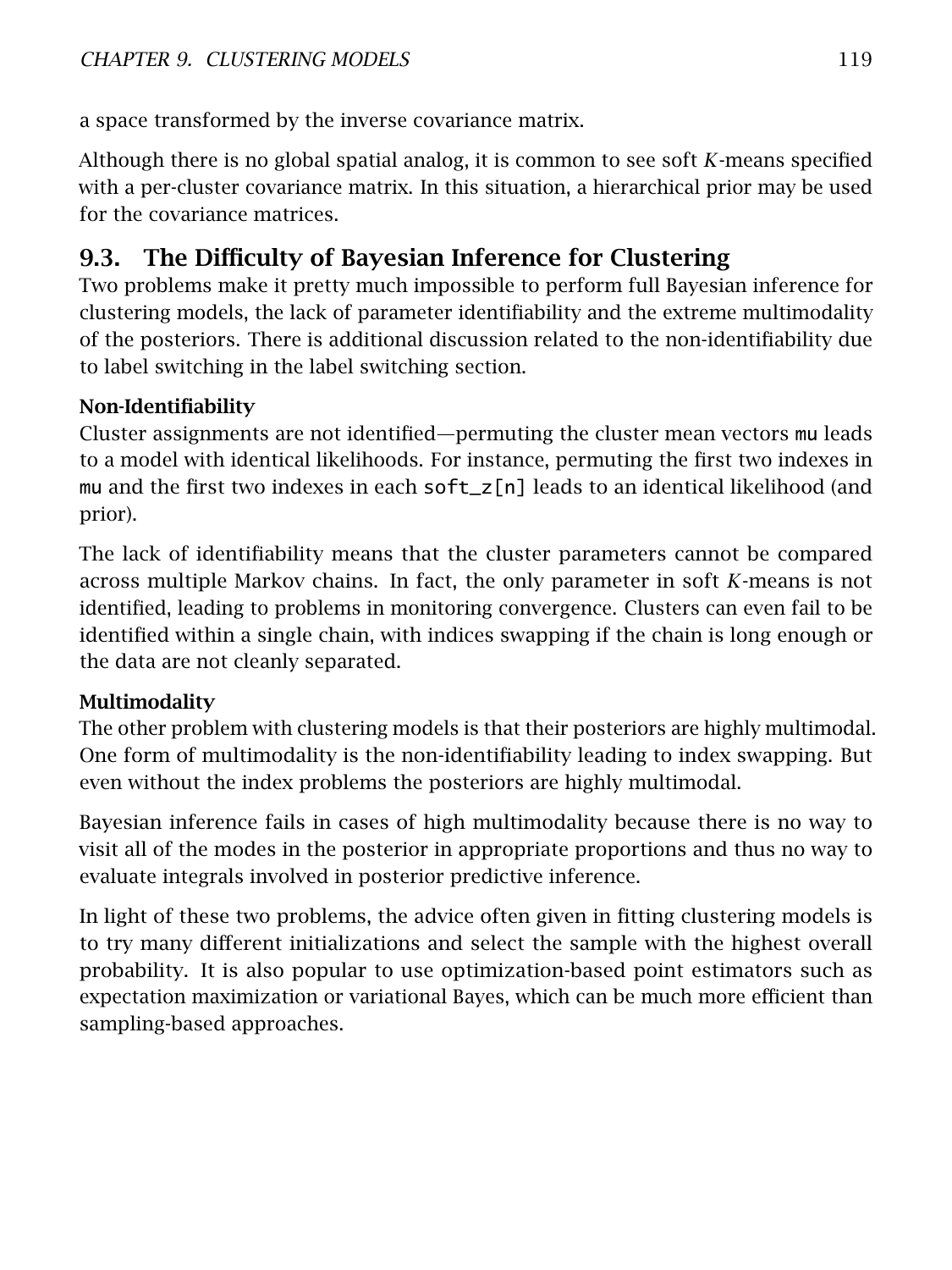# 9.4. Naive Bayes Classification and Clustering

Naive Bayes is a kind of mixture model that can be used for classification or for clustering (or a mix of both), depending on which labels for items are observed.<sup>[1](#page-126-0)</sup>

Multinomial mixture models are referred to as "naive Bayes" because they are often applied to classification problems where the multinomial independence assumptions are clearly false.

Naive Bayes classification and clustering can be applied to any data with multinomial structure. A typical example of this is natural language text classification and clustering, which is used an example in what follows.

The observed data consists of a sequence of *M* documents made up of bags of words drawn from a vocabulary of *V* distinct words. A document *m* has *N<sup>m</sup>* words, which are indexed as  $w_{m,1}, \ldots, w_{m,N[m]} \in \{1, \ldots, V\}$ . Despite the ordered indexing of words in a document, this order is not part of the model, which is clearly defective for natural human language data. A number of topics (or categories) *K* is fixed.

The multinomial mixture model generates a single category  $z_m \in \{1, \ldots, K\}$  for each document  $m \in \{1, \ldots, M\}$  according to a categorical distribution,

$$
z_m \sim categorical(\theta).
$$

The *K*-simplex parameter  $\theta$  represents the prevalence of each category in the data.

Next, the words in each document are generated conditionally independently of each other and the words in other documents based on the category of the document, with word *n* of document *m* being generated as

$$
w_{m,n} \sim categorical(\phi_{z[m]}).
$$

The parameter  $\phi_{z[m]}$  is a *V*-simplex representing the probability of each word in the vocabulary in documents of category *zm*.

The parameters *θ* and *φ* are typically given symmetric Dirichlet priors. The prevalence *θ* is sometimes fixed to produce equal probabilities for each category  $k \in \{1, \ldots, K\}$ .

## Coding Ragged Arrays

The specification for naive Bayes in the previous sections have used a ragged array notation for the words *w*. Because Stan does not support ragged arrays, the models

<span id="page-126-0"></span> $1$ For clustering, the non-identifiability problems for all mixture models present a problem, whereas there is no such problem for classification. Despite the difficulties with full Bayesian inference for clustering, researchers continue to use it, often in an exploratory data analysis setting rather than for predictive modeling.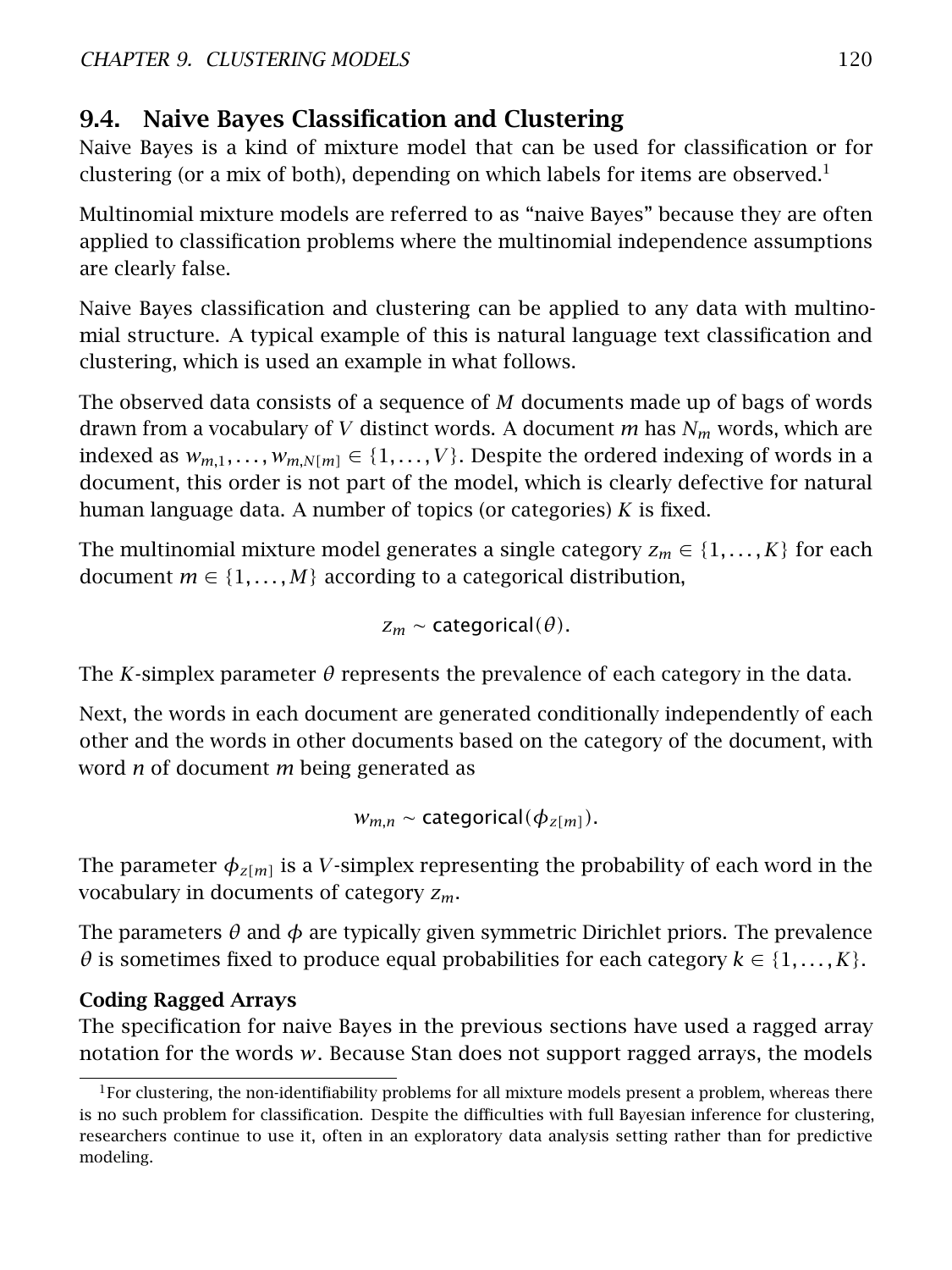| n                                     | w[n]               | doc[n]         |
|---------------------------------------|--------------------|----------------|
| $\mathbf 1$                           | $W_{1,1}$          | 1              |
| $\overline{2}$                        | $W_{1,2}$          | 1              |
|                                       |                    | ł              |
|                                       | $N_1$ $W_{1,N[1]}$ | 1              |
| $N_1 + 1$                             | $W_{2,1}$          | 2              |
| $N_1 + 2$                             | $W_{2,2}$          | $\overline{2}$ |
|                                       |                    | $\vdots$       |
| $N_1 + N_2$ $w_{2,N[2]}$              |                    | $\overline{2}$ |
| $N_1 + N_2 + 1$                       | $W_{3,1}$          | 3              |
|                                       |                    | İ              |
| $N = \sum_{m=1}^{M} N_m$ $W_{M,N[M]}$ |                    | М              |

are coded using an alternative strategy that provides an index for each word in a global list of words. The data is organized as follows, with the word arrays laid out in a column and each assigned to its document in a second column.

The relevant variables for the program are N, the total number of words in all the documents, the word array w, and the document identity array doc.

#### Estimation with Category-Labeled Training Data

A naive Bayes model for estimating the simplex parameters given training data with documents of known categories can be coded in Stan as follows

```
data {
 // training data
 int<lower=1> K; // num topicsint<lower=1> V: // num words
 int <N: // num docsint<lower=0> N; // total word instances
 int<lower=1,upper=K> z[M]; // topic for doc m
 int <lower=1,upper=V> w[N]; // word n
 int<lower=1,upper=M> doc[N]; // doc ID for word n
 // hyperparameters
 vector<lower=0>[K] alpha; // topic prior
 vector<lower=0>[V] beta; // word prior
}
```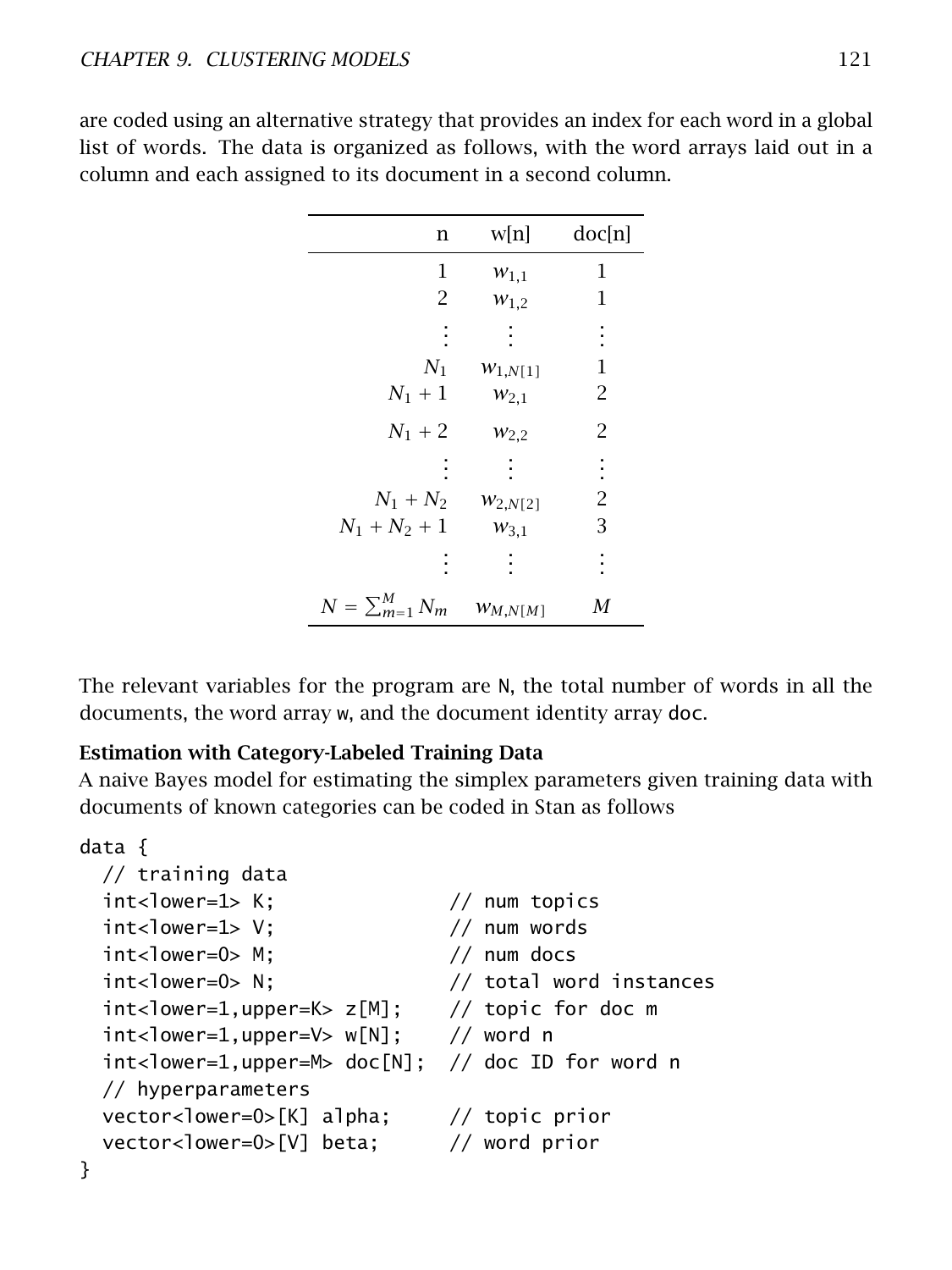```
parameters {
  simplex[K] theta; \frac{1}{2} // topic prevalence
  simplex[V] phi[K]; // word dist for topic k
}
model {
  theta \sim dirichlet(alpha);
  for (k in 1:K)
    phi[k] \sim dirichlet(beta);
  for (m in 1:M)
    z[m] ~ categorical(theta);
  for (n in 1:N)
    w[n] \sim \text{categorical}(\text{phi}[z[\text{doc}[n]]]);
}
```
The topic identifiers *z<sup>m</sup>* are declared as data and the latent category assignments are included as part of the likelihood function.

#### Estimation without Category-Labeled Training Data

Naive Bayes models can be used in an unsupervised fashion to cluster multinomialstructured data into a fixed number *K* of categories. The data declaration includes the same variables as the model in the previous section excluding the topic labels z. Because z is discrete, it needs to be summed out of the model calculation. This is done for naive Bayes as for other mixture models. The parameters are the same up to the priors, but the likelihood is now computed as the marginal document probability

$$
\log p(w_{m,1},...,w_{m,N_m} | \theta, \phi)
$$
\n
$$
= \log \sum_{k=1}^{K} \left( \text{categorical}(k | \theta) \times \prod_{n=1}^{N_m} \text{categorical}(w_{m,n} | \phi_k) \right)
$$
\n
$$
= \log \sum_{k=1}^{K} \exp \left( \log \text{categorical}(k | \theta) + \sum_{n=1}^{N_m} \log \text{categorical}(w_{m,n} | \phi_k) \right).
$$

The last step shows how the log\_sum\_exp function can be used to stabilize the numerical calculation and return a result on the log scale.

```
model {
  real gamma[M, K];
  theta \sim dirichlet(alpha);
  for (k in 1:K)
    phi[k] \sim dirichlet(beta);
  for (m in 1:M)
```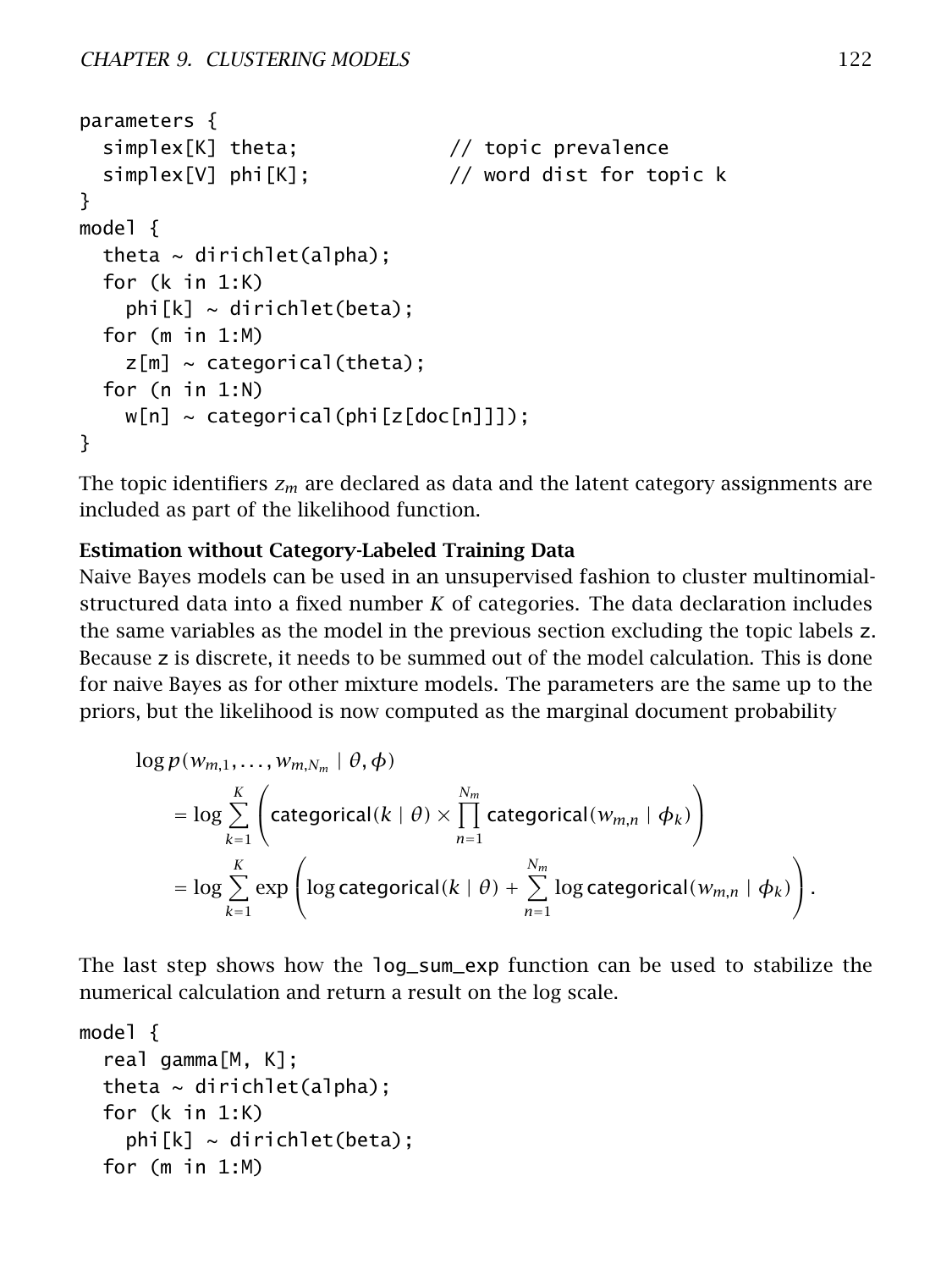```
for (k in 1:K)
      gamma[m, k] = categorical\_lpm(k \mid theta);for (n in 1:N)
   for (k in 1:K)
      gamma[doc[n], k] = gamma[doc[n], k]+ categorical_lpmf(w[n] \mid phi[k]);
 for (m in 1:M)
   target += log_sum\_exp(qamma[m]);
}
```
The local variable gamma $[m, k]$  represents the value

$$
\gamma_{m,k} = \log \text{categorical}(k \mid \theta) + \sum_{n=1}^{N_m} \log \text{categorical}(w_{m,n} \mid \phi_k).
$$

Given *γ*, the posterior probability that document *m* is assigned category *k* is

$$
Pr[z_m = k | w, \alpha, \beta] = \exp \left( \gamma_{m,k} - \log \sum_{k=1}^{K} \exp \left( \gamma_{m,k} \right) \right).
$$

If the variable gamma were declared and defined in the transformed parameter block, its sampled values would be saved by Stan. The normalized posterior probabilities could also be defined as generated quantities.

#### Full Bayesian Inference for Naive Bayes

Full Bayesian posterior predictive inference for the naive Bayes model can be implemented in Stan by combining the models for labeled and unlabeled data. The estimands include both the model parameters and the posterior distribution over categories for the unlabeled data. The model is essentially a missing data model assuming the unknown category labels are missing completely at random; see Gelman et al. [\(2013\)](#page-304-2) and Gelman and Hill [\(2007\)](#page-304-1) for more information on missing data imputation. The model is also an instance of semisupervised learning because the unlabeled data contributes to the parameter estimations.

To specify a Stan model for performing full Bayesian inference, the model for labeled data is combined with the model for unlabeled data. A second document collection is declared as data, but without the category labels, leading to new variables M2 N2, w2, and doc2. The number of categories and number of words, as well as the hyperparameters are shared and only declared once. Similarly, there is only one set of parameters. Then the model contains a single set of statements for the prior, a set of statements for the labeled data, and a set of statements for the unlabeled data.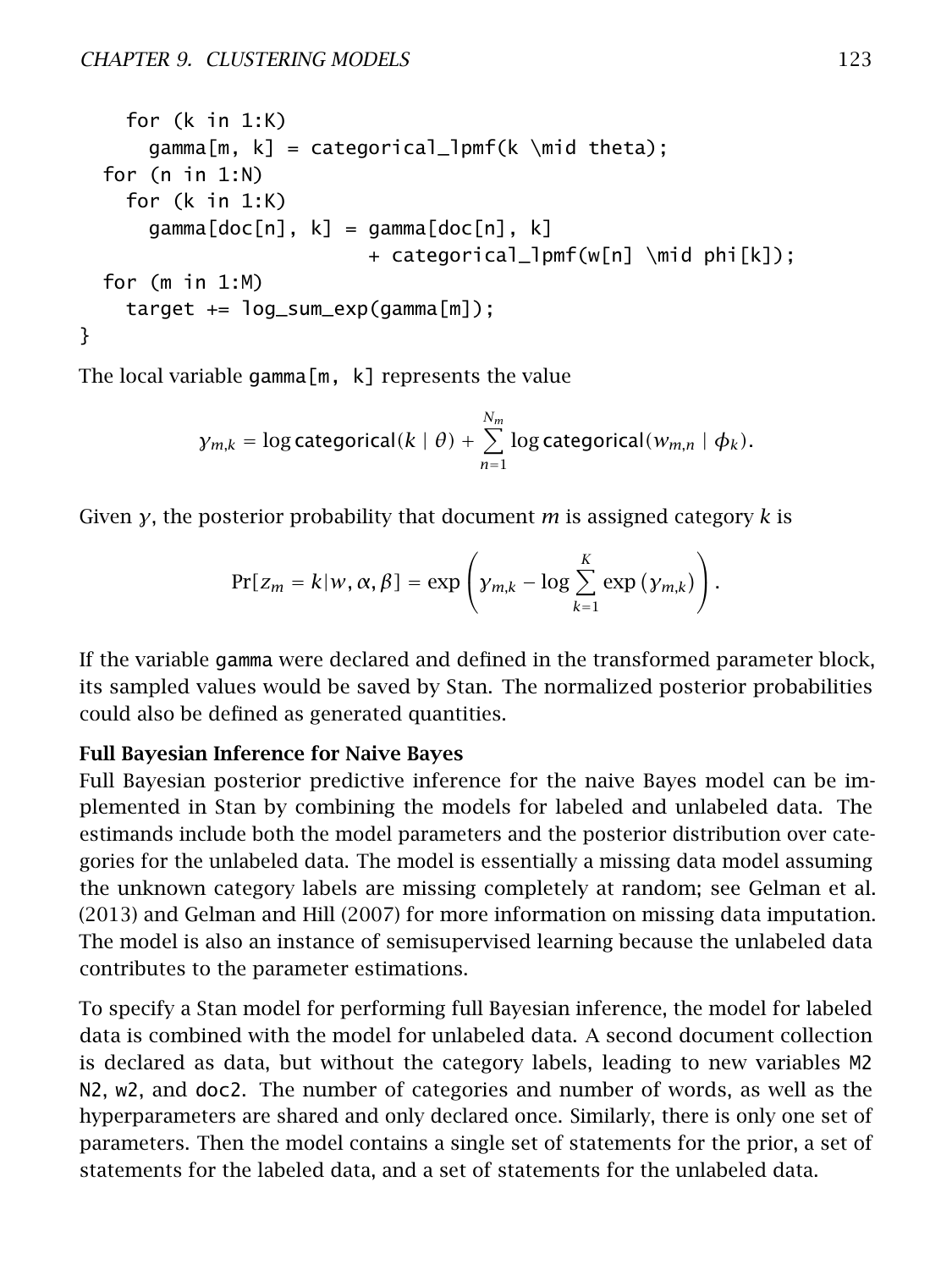#### Prediction without Model Updates

An alternative to full Bayesian inference involves estimating a model using labeled data, then applying it to unlabeled data without updating the parameter estimates based on the unlabeled data. This behavior can be implemented by moving the definition of gamma for the unlabeled documents to the generated quantities block. Because the variables no longer contribute to the log probability, they no longer jointly contribute to the estimation of the model parameters.

## 9.5. Latent Dirichlet Allocation

Latent Dirichlet allocation (LDA) is a mixed-membership multinomial clustering model Blei, Ng, and Jordan [\(2003\)](#page-303-0) that generalized naive Bayes. Using the topic and document terminology common in discussions of LDA, each document is modeled as having a mixture of topics, with each word drawn from a topic based on the mixing proportions.

#### The LDA Model

The basic model assumes each document is generated independently based on fixed hyperparameters. For document *m*, the first step is to draw a topic distribution simplex  $\theta_m$  over the *K* topics,

$$
\theta_m \sim \text{Dirichlet}(\alpha).
$$

The prior hyperparameter  $\alpha$  is fixed to a *K*-vector of positive values. Each word in the document is generated independently conditional on the distribution *θm*. First, a topic  $z_{m,n} \in \{1, \ldots, K\}$  is drawn for the word based on the document-specific topicdistribution,

$$
z_{m,n} \sim \text{categorical}(\theta_m).
$$

Finally, the word *wm,n* is drawn according to the word distribution for topic *zm,n*,

$$
w_{m,n} \sim categorical(\phi_{z[m,n]}).
$$

The distributions  $\phi_k$  over words for topic *k* are also given a Dirichlet prior,

$$
\phi_k \sim \text{Dirichlet}(\beta)
$$

where  $\beta$  is a fixed *V*-vector of positive values.

#### Summing out the Discrete Parameters

Although Stan does not (yet) support discrete sampling, it is possible to calculate the marginal distribution over the continuous parameters by summing out the discrete parameters as in other mixture models. The marginal posterior of the topic and word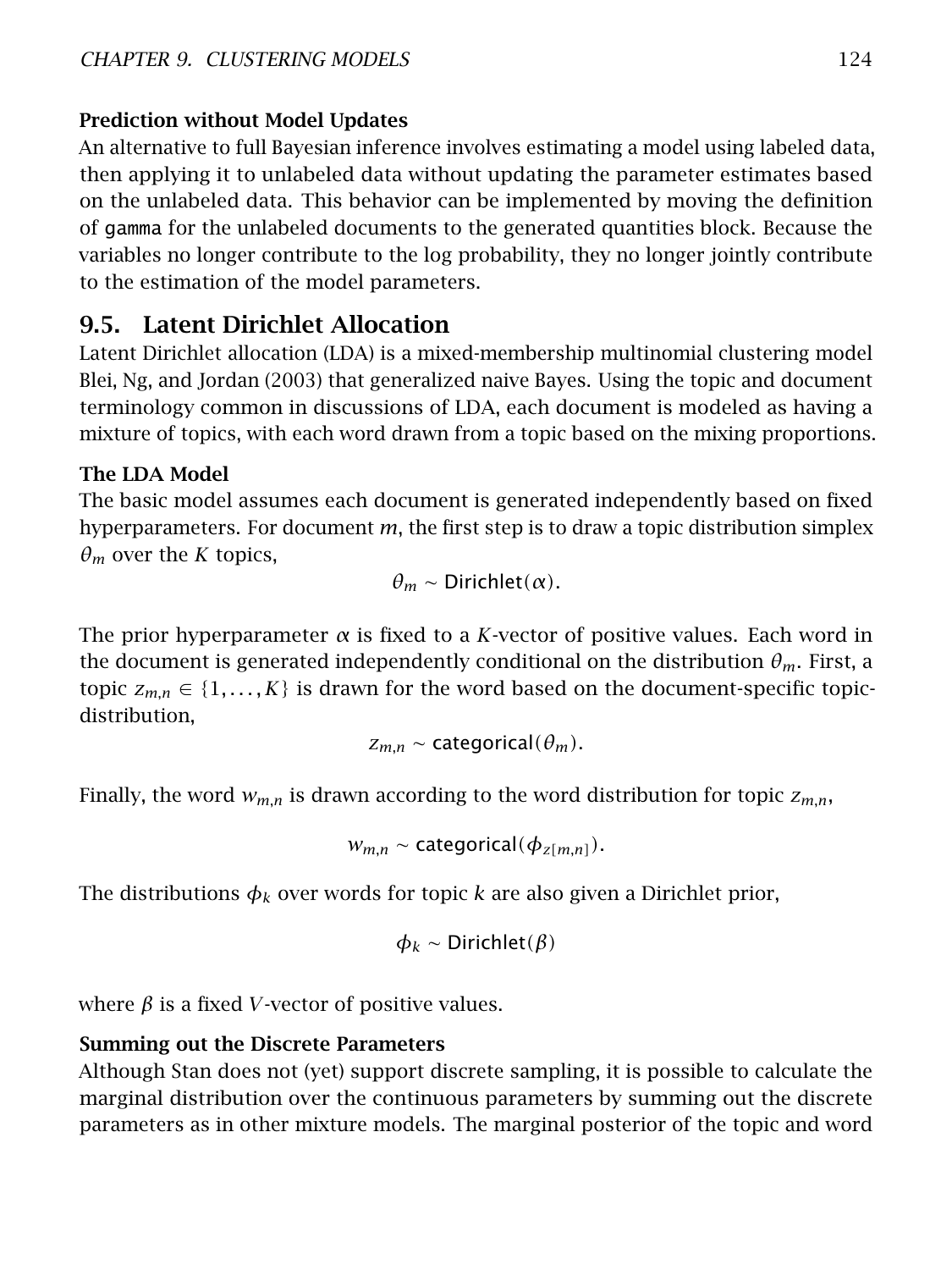variables is

$$
p(\theta, \phi \mid w, \alpha, \beta) \propto p(\theta \mid \alpha) p(\phi \mid \beta) p(w \mid \theta, \phi)
$$
  
= 
$$
\prod_{m=1}^{M} p(\theta_m \mid \alpha) \times \prod_{k=1}^{K} p(\phi_k \mid \beta) \times \prod_{m=1}^{M} \prod_{n=1}^{M[n]} p(w_{m,n} \mid \theta_m, \phi).
$$

The inner word-probability term is defined by summing out the topic assignments,

$$
p(w_{m,n} | \theta_m, \phi) = \sum_{z=1}^K p(z, w_{m,n} | \theta_m, \phi)
$$
  
= 
$$
\sum_{z=1}^K p(z | \theta_m) p(w_{m,n} | \phi_z).
$$

Plugging the distributions in and converting to the log scale provides a formula that can be implemented directly in Stan,

$$
\log p(\theta, \phi \mid w, \alpha, \beta)
$$
\n
$$
= \sum_{m=1}^{M} \log \text{Dirichlet}(\theta_m \mid \alpha) + \sum_{k=1}^{K} \log \text{Dirichlet}(\phi_k \mid \beta)
$$
\n
$$
+ \sum_{m=1}^{M} \sum_{n=1}^{N[m]} \log \left( \sum_{z=1}^{K} \text{categorical}(z \mid \theta_m) \times \text{categorical}(w_{m,n} \mid \phi_z) \right)
$$

#### Implementation of LDA

Applying the marginal derived in the last section to the data structure described in this section leads to the following Stan program for LDA.

```
data {
 int<lower=2> K; // num topicsint <lower=2> V; // num words
 int<lower=1> M; // num docsint<lower=1> N; // total word instances
 int<lower=1,upper=V> w[N]; // word n
 int<lower=1,upper=M> doc[N]; // doc ID for word n
 vector<lower=0>[K] alpha; // topic prior
 vector<lower=0>[V] beta; // word prior
}
parameters {
 simplex[K] theta[M]; \qquad // topic dist for doc m
```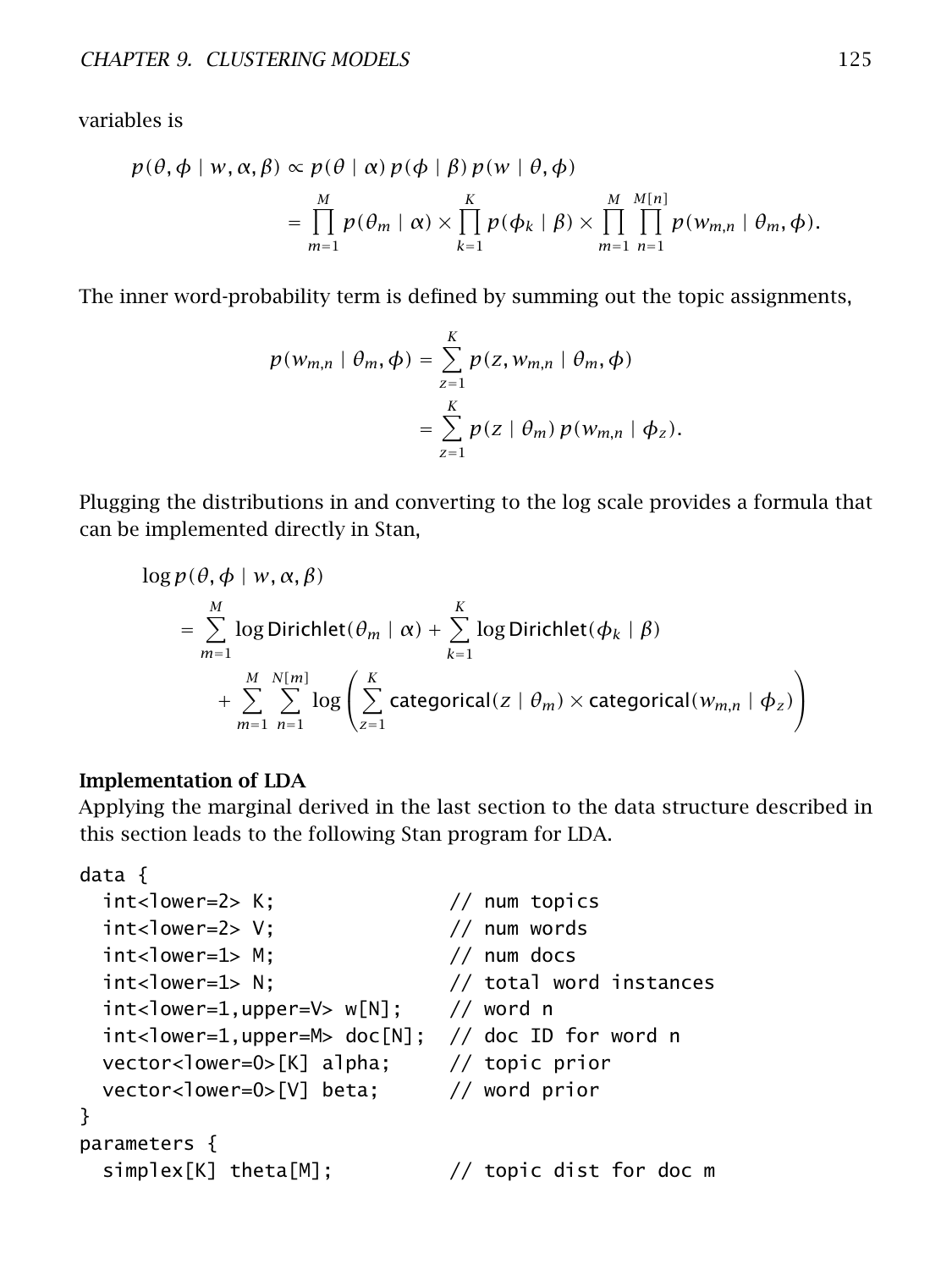```
simplex[V] phi[K]; // word dist for topic k
}
model {
 for (m in 1:M)
   theta[m] ~ dirichlet(alpha); // prior
 for (k in 1:K)
   phi[k] \sim dirichlet(beta); // prior
 for (n in 1:N) \{real gamma[K];
   for (k in 1:K)
     gamma[k] = log(theta[doc[n], k]) + log(phi[k, w[n]]);target += log_sum_exp(gamma); // likelihood;
 }
}
```
As in the other mixture models, the log-sum-of-exponents function is used to stabilize the numerical arithmetic.

#### Correlated Topic Model

To account for correlations in the distribution of topics for documents, Blei and Lafferty [\(2007\)](#page-303-1) introduced a variant of LDA in which the Dirichlet prior on the per-document topic distribution is replaced with a multivariate logistic normal distribution.

The authors treat the prior as a fixed hyperparameter. They use an *L*1-regularized estimate of covariance, which is equivalent to the maximum a posteriori estimate given a double-exponential prior. Stan does not (yet) support maximum a posteriori estimation, so the mean and covariance of the multivariate logistic normal must be specified as data.

#### Fixed Hyperparameter Correlated Topic Model

The Stan model in the previous section can be modified to implement the correlated topic model by replacing the Dirichlet topic prior alpha in the data declaration with the mean and covariance of the multivariate logistic normal prior.

```
data {
  ... data as before without alpha ...
 vector[K] mu; // topic mean
 cov_matrix[K] Sigma; // topic covariance
}
```
Rather than drawing the simplex parameter theta from a Dirichlet, a parameter eta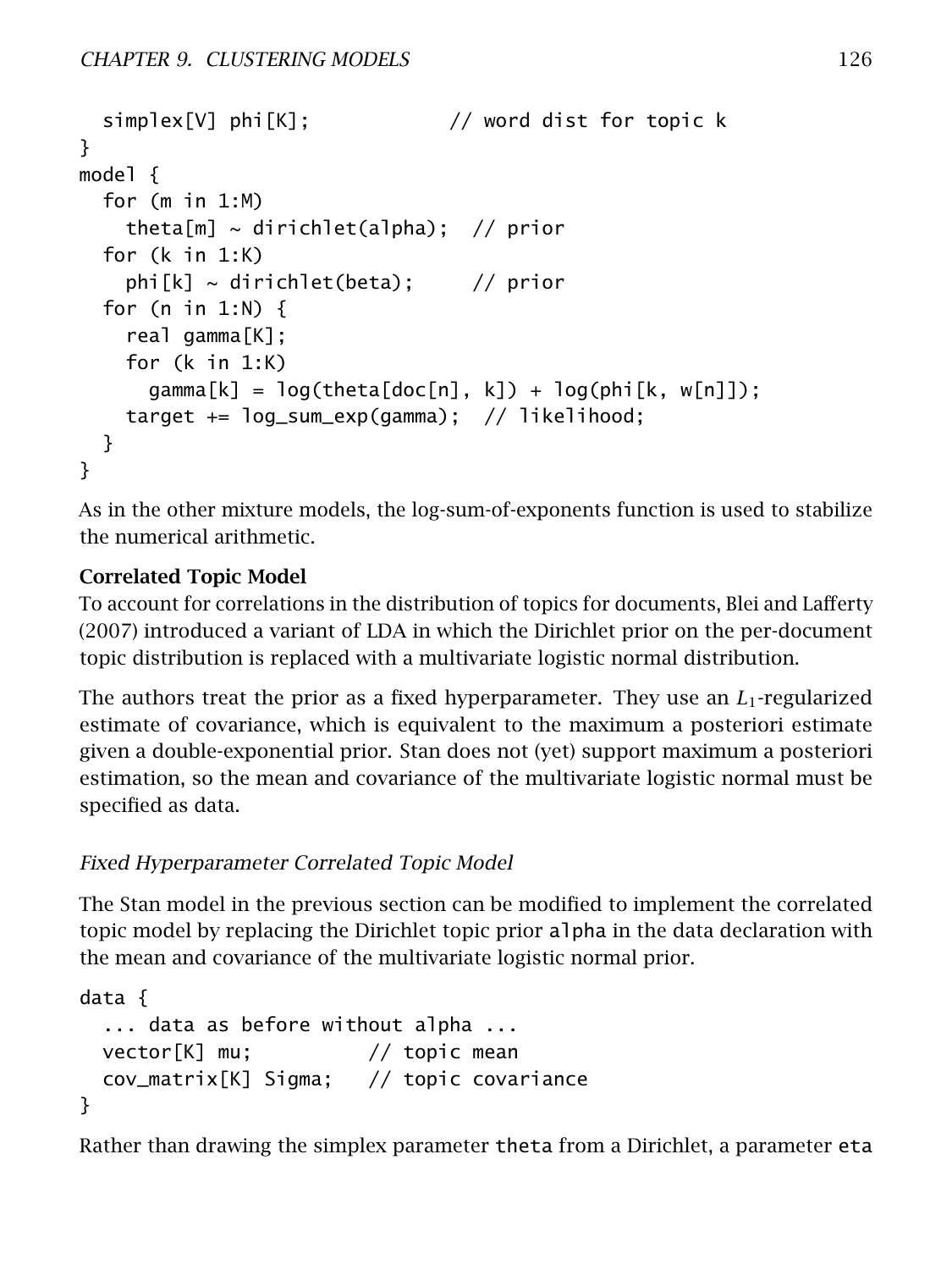is drawn from a multivariate normal distribution and then transformed using softmax into a simplex.

```
parameters {
 simplex[V] phi[K]; // word dist for topic k
 vector[K] eta[M]; // topic dist for doc m
}
transformed parameters {
 simplex[K] theta[M];
 for (m in 1:M)
   theta[m] = softmax(eta[m]);
}
model {
 for (m in 1:M)
   eta[m] \sim multi_normal(mu, Sigma);
  ... model as before w/o prior for theta ...
}
```
#### Full Bayes Correlated Topic Model

By adding a prior for the mean and covariance, Stan supports full Bayesian inference for the correlated topic model. This requires moving the declarations of topic mean mu and covariance Sigma from the data block to the parameters block and providing them with priors in the model. A relatively efficient and interpretable prior for the covariance matrix Sigma may be encoded as follows.

```
... data block as before, but without alpha ...
parameters {
 vector[K] mu; // topic mean
 corr_matrix[K] Omega; // correlation matrix
 vector<lower=0>[K] sigma; // scales
 vector[K] eta[M]; // logit topic dist for doc m
 simplex[V] phi[K]; // word dist for topic k
}
transformed parameters {
  ... eta as above ...
 cov_matrix[K] Sigma; // covariance matrix
 for (m in 1:K)
   Signal[m, m] = sigma[m] * sigma[m] * Omega[m, m];for (m in 1:(K-1)) {
   for (n in (m+1):K) {
```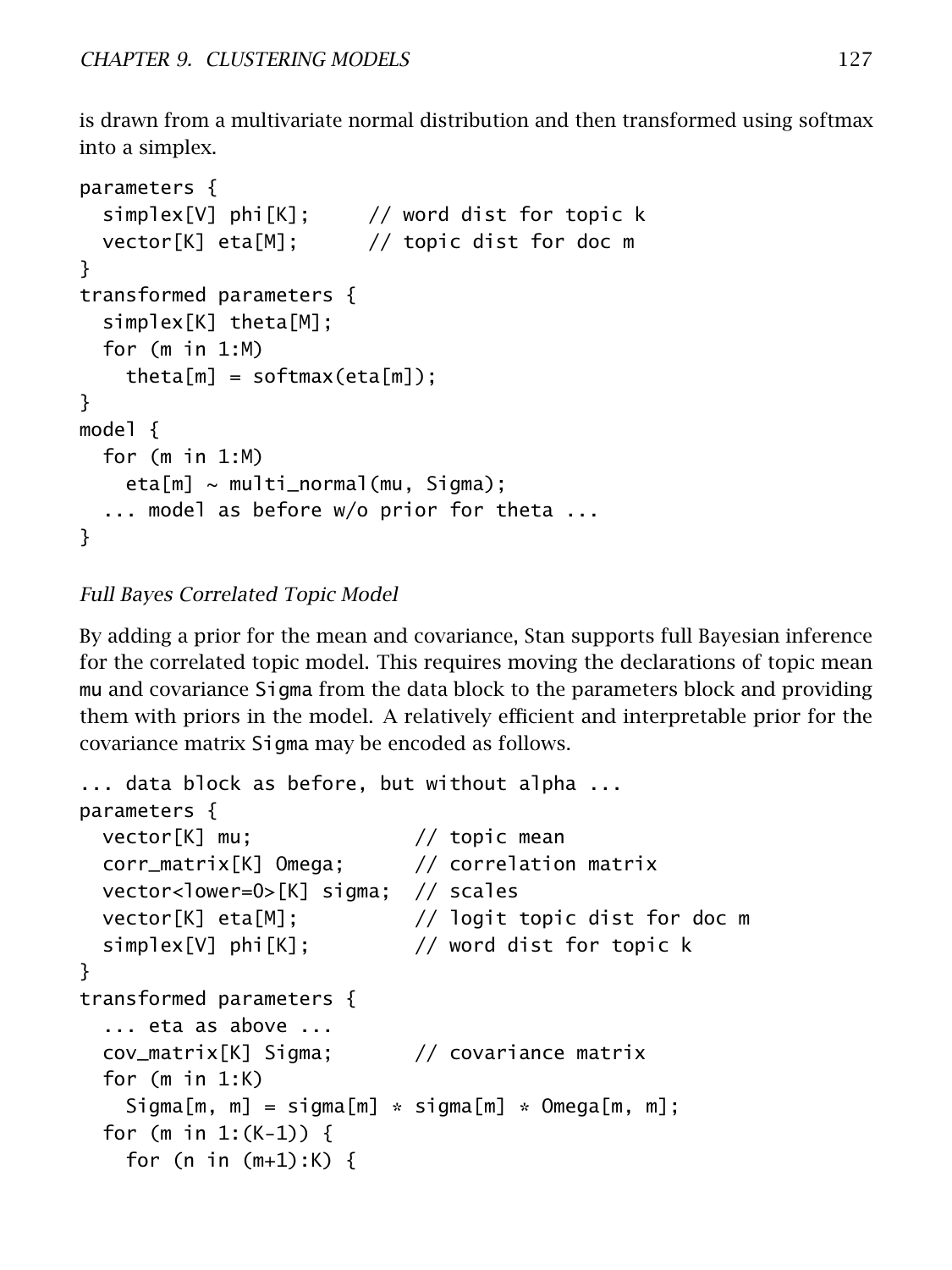```
Sigma[m, n] = sigma[m] * sigma[n] * Omega[m, n];
      Signal[n, m] = Signal[m, n];
    }
 }
}
model {
 mu \sim normal(0, 5); // vectorized, diffuse
 Omega \sim lkj_corr(2.0); // regularize to unit correlation
 sigma \sim cauchy(0, 5); // half-Cauchy due to constraint
  ... words sampled as above ...
}
```
The LKJCorr distribution with shape  $\alpha > 0$  has support on correlation matrices (i.e., symmetric positive definite with unit diagonal). Its density is defined by

LkjCorr $(\Omega|\alpha) \propto det(\Omega)^{\alpha-1}$ 

With a scale of  $\alpha = 2$ , the weakly informative prior favors a unit correlation matrix. Thus the compound effect of this prior on the covariance matrix  $\Sigma$  for the multivariate logistic normal is a slight concentration around diagonal covariance matrices with scales determined by the prior on sigma.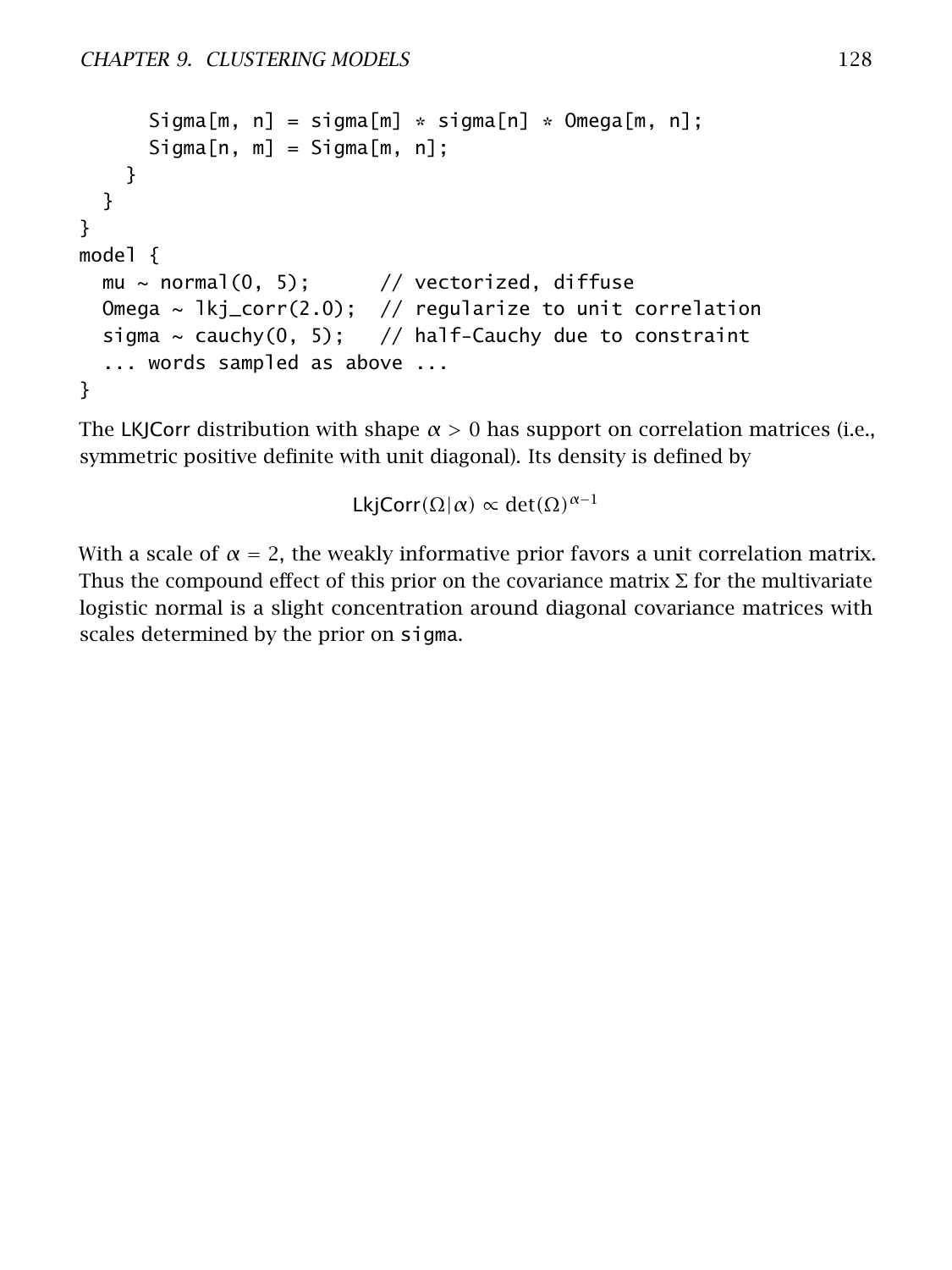# 10. Gaussian Processes

Gaussian processes are continuous stochastic processes and thus may be interpreted as providing a probability distribution over functions. A probability distribution over continuous functions may be viewed, roughly, as an uncountably infinite collection of random variables, one for each valid input. The generality of the supported functions makes Gaussian priors popular choices for priors in general multivariate (non-linear) regression problems.

The defining feature of a Gaussian process is that the joint distribution of the function's value at a finite number of input points is a multivariate normal distribution. This makes it tractable to both fit models from finite amounts of observed data and make predictions for finitely many new data points.

Unlike a simple multivariate normal distribution, which is parameterized by a mean vector and covariance matrix, a Gaussian process is parameterized by a mean function and covariance function. The mean and covariance functions apply to vectors of inputs and return a mean vector and covariance matrix which provide the mean and covariance of the outputs corresponding to those input points in the functions drawn from the process.

Gaussian processes can be encoded in Stan by implementing their mean and covariance functions and plugging the result into the Gaussian form of their sampling distribution, or by using the specialized covariance functions outlined below. This form of model is straightforward and may be used for simulation, model fitting, or posterior predictive inference. A more efficient Stan implementation for the GP with a normally distributed outcome marginalizes over the latent Gaussian process, and applies a Cholesky-factor reparameterization of the Gaussian to compute the likelihood and the posterior predictive distribution analytically.

After defining Gaussian processes, this chapter covers the basic implementations for simulation, hyperparameter estimation, and posterior predictive inference for univariate regressions, multivariate regressions, and multivariate logistic regressions. Gaussian processes are general, and by necessity this chapter only touches on some basic models. For more information, see Rasmussen and Williams [\(2006\)](#page-306-1).

## 10.1. Gaussian Process Regression

The data for a multivariate Gaussian process regression consists of a series of *N* inputs *x*<sub>1</sub>, . . . , *x*<sup>*N*</sup> ∈  $\mathbb{R}$ <sup>*D*</sup> paired with outputs *y*<sub>1</sub>, . . . , *y*<sup>*N*</sup> ∈  $\mathbb{R}$ . The defining feature of Gaussian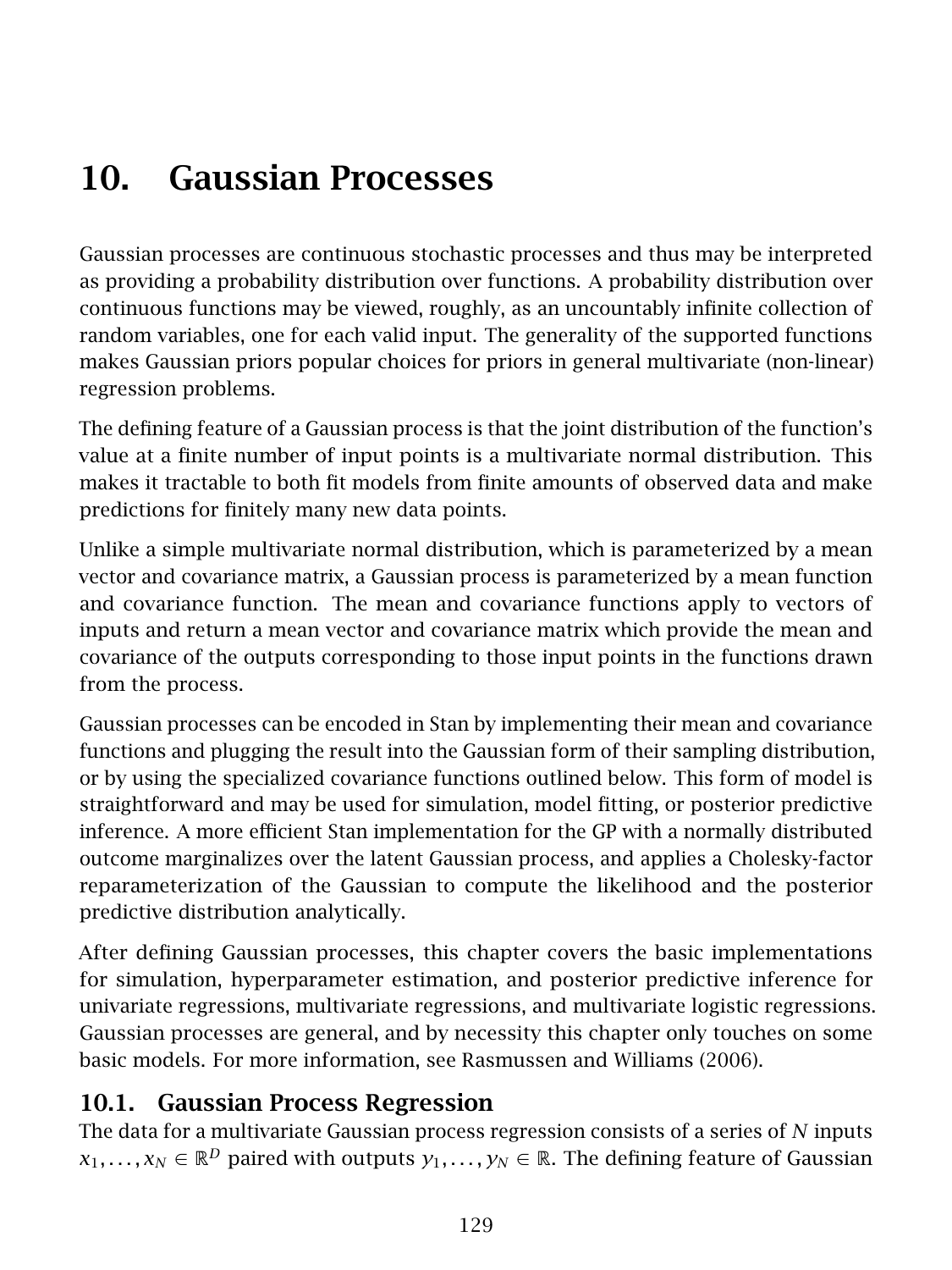processes is that the probability of a finite number of outputs *y* conditioned on their inputs *x* is Gaussian:

$$
y \sim
$$
 multivariate normal $(m(x), K(x | \theta)),$ 

where  $m(x)$  is an *N*-vector and  $K(x | \theta)$  is an  $N \times N$  covariance matrix. The mean function  $m : \mathbb{R}^{N \times D} \to \mathbb{R}^N$  can be anything, but the covariance function  $K : \mathbb{R}^{N \times D} \to$  $\mathbb{R}^{N\times N}$  must produce a positive-definite matrix for any input  $x$ <sup>[1](#page-136-0)</sup>

A popular covariance function, which will be used in the implementations later in this chapter, is an exponentiated quadratic function,

$$
K(x \mid \alpha, \rho, \sigma)_{i,j} = \alpha^2 \exp \left(-\frac{1}{2\rho^2} \sum_{d=1}^D (x_{i,d} - x_{j,d})^2\right) + \delta_{i,j} \sigma^2,
$$

where  $\alpha$ ,  $\rho$ , and  $\sigma$  are hyperparameters defining the covariance function and where  $\delta$ *i,j* is the Kronecker delta function with value 1 if  $i = j$  and value 0 otherwise; this test is between the indexes  $i$  and  $j$ , not between values  $x_i$  and  $x_j$ . This kernel is obtained through a convolution of two independent Gaussian processes,  $f_1$  and  $f_2$ , with kernels

$$
K_1(x \mid \alpha, \rho)_{i,j} = \alpha^2 \exp \left(-\frac{1}{2\rho^2} \sum_{d=1}^D (x_{i,d} - x_{j,d})^2\right)
$$

and

$$
K_2(x \mid \sigma)_{i,j} = \delta_{i,j} \sigma^2,
$$

The addition of  $\sigma^2$  on the diagonal is important to ensure the positive definiteness of the resulting matrix in the case of two identical inputs  $x_i = x_j$ . In statistical terms,  $\sigma$ is the scale of the noise term in the regression.

The hyperparameter  $\rho$  is the *length-scale*, and corresponds to the frequency of the functions represented by the Gaussian process prior with respect to the domain. Values of  $\rho$  closer to zero lead the GP to represent high-frequency functions, whereas larger values of  $\rho$  lead to low-frequency functions. The hyperparameter  $\alpha$  is the *marginal standard deviation*. It controls the magnitude of the range of the function represented by the GP. If you were to take the standard deviation of many draws from the GP *f*<sup>1</sup> prior at a single input *x* conditional on one value of *α* one would recover *α*.

The only term in the squared exponential covariance function involving the inputs *x*<sub>i</sub> and *x*<sub>*i*</sub> is their vector difference,  $x_i - x_j$ . This produces a process with stationary

<span id="page-136-0"></span> $1_G$ aussian processes can be extended to covariance functions producing positive semi-definite matrices, but Stan does not support inference in the resulting models because the resulting distribution does not have unconstrained support.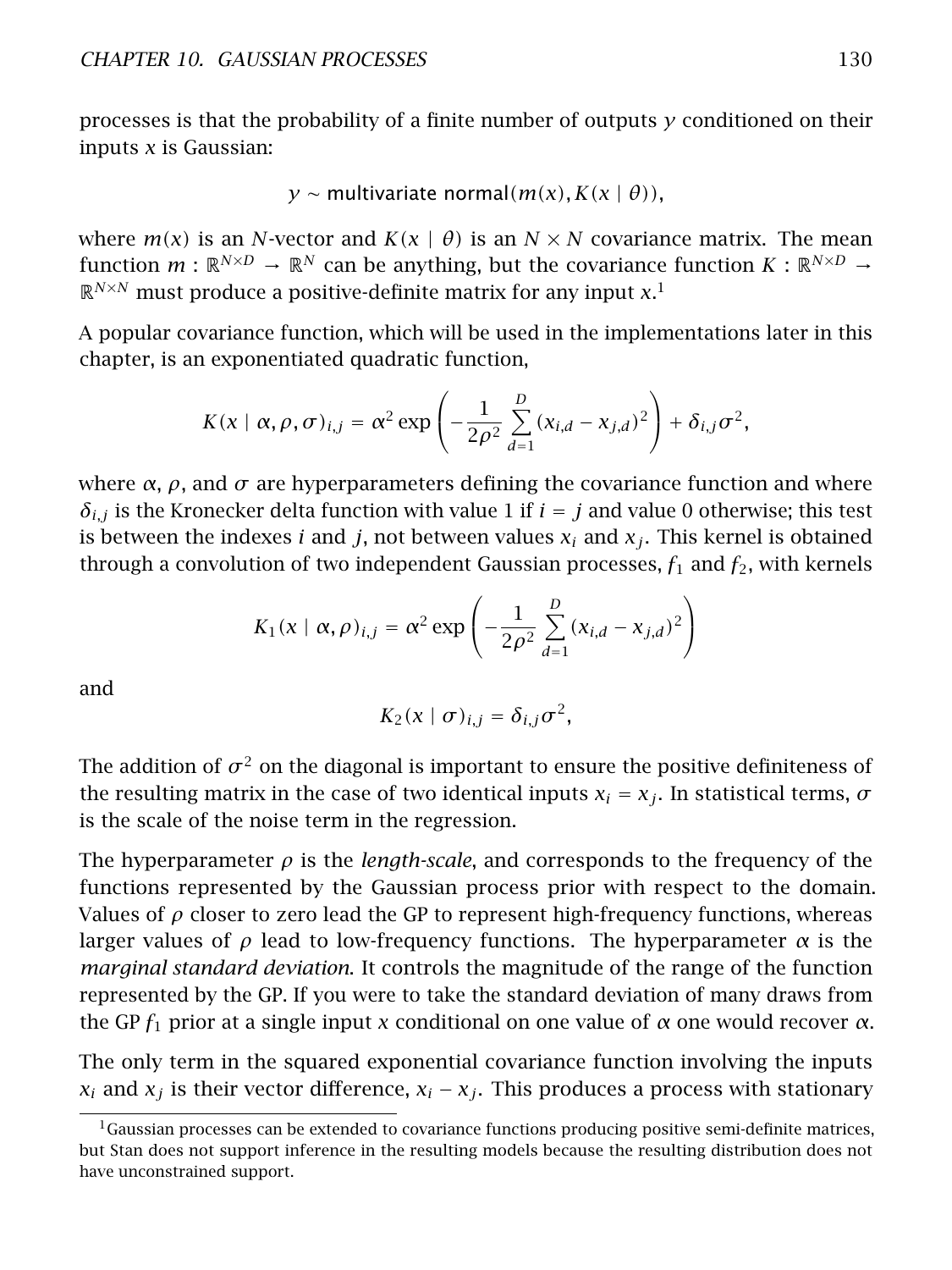covariance in the sense that if an input vector *x* is translated by a vector  $\epsilon$  to  $x + \epsilon$ , the covariance at any pair of outputs is unchanged, because  $K(x | \theta) = K(x + \epsilon | \theta)$ .

The summation involved is just the squared Euclidean distance between  $x_i$  and  $x_j$  (i.e., the  $L_2$  norm of their difference,  $x_i - x_j$ ). This results in support for smooth functions in the process. The amount of variation in the function is controlled by the free hyperparameters *α*, *ρ*, and *σ*.

Changing the notion of distance from Euclidean to taxicab distance (i.e., an *L*<sup>1</sup> norm) changes the support to functions which are continuous but not smooth.

# 10.2. Simulating from a Gaussian Process

It is simplest to start with a Stan model that does nothing more than simulate draws of functions *f* from a Gaussian process. In practical terms, the model will draw values  $y_n = f(x_n)$  for finitely many input points  $x_n$ .

The Stan model defines the mean and covariance functions in a transformed data block and then samples outputs  $\gamma$  in the model using a multivariate normal distribution. To make the model concrete, the squared exponential covariance function described in the previous section will be used with hyperparameters set to  $\alpha^2 = 1$ ,  $\rho^2 = 1$ , and  $\sigma^2 = 0.1$ , and the mean function *m* is defined to always return the zero vector,  $m(x) = 0$ . Consider the following implementation of a Gaussian process simulator.

```
data {
 int<lower=1> N;
  real x[N];
}
transformed data {
 matrix[N, N] K;
 vector[N] mu = rep_vector(0, N);
 for (i in 1:(N - 1)) {
   K[i, i] = 1 + 0.1;for (j in (i + 1):N) {
      K[i, j] = exp(-0.5 * square(x[i] - x[j]));K[j, i] = K[i, j];}
  }
 K[N, N] = 1 + 0.1;}
parameters {
 vector[N] y;
}
```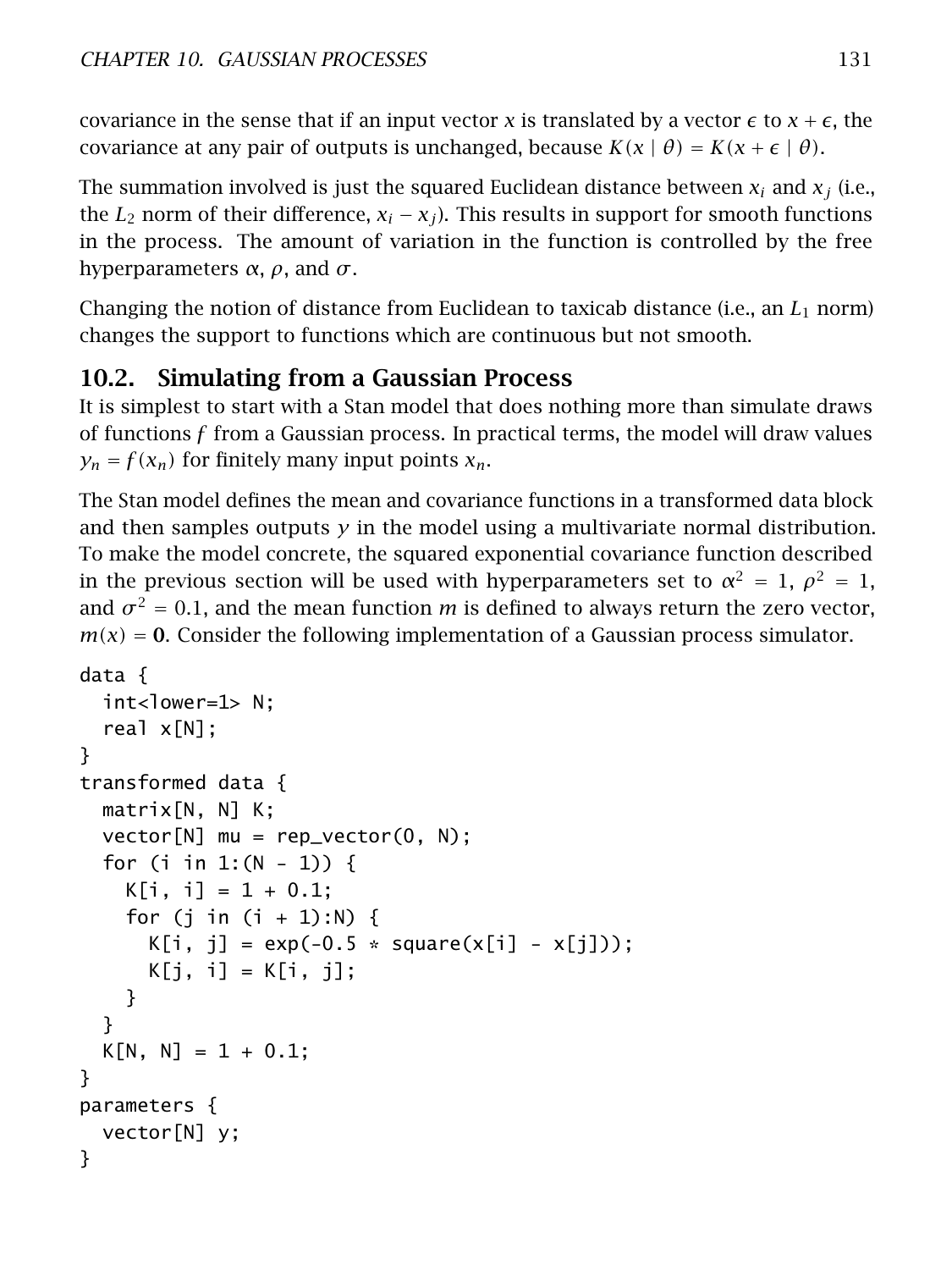```
model {
  y \sim multi_normal(mu, K);
}
```
The above model can also be written more compactly using the specialized covariance function that implements the exponentiated quadratic kernel.

```
data {
  int<lower=1> N;
  real x[N];
}
transformed data {
  matrix[N, N] K = cov_{exp_{qu}ad}(x, 1.0, 1.0);vector[N] mu = rep_vector(0, N);
  for (n in 1:N)
    K[n, n] = K[n, n] + 0.1;
}
parameters {
  vector[N] y;
}
model {
  y \sim multi_normal(mu, K);
}
```
The input data are just the vector of inputs x and its size N. Such a model can be used with values of x evenly spaced over some interval in order to plot sample draws of functions from a Gaussian process.

#### Multivariate Inputs

Only the input data needs to change in moving from a univariate model to a multivariate model.

The only lines that change from the univariate model above are as follows.

```
data {
  int<lower=1> N:
  int<lower=1> D;
  vector[D] x[N];
}
transformed data {
...
```
The data are now declared as an array of vectors instead of an array of scalars; the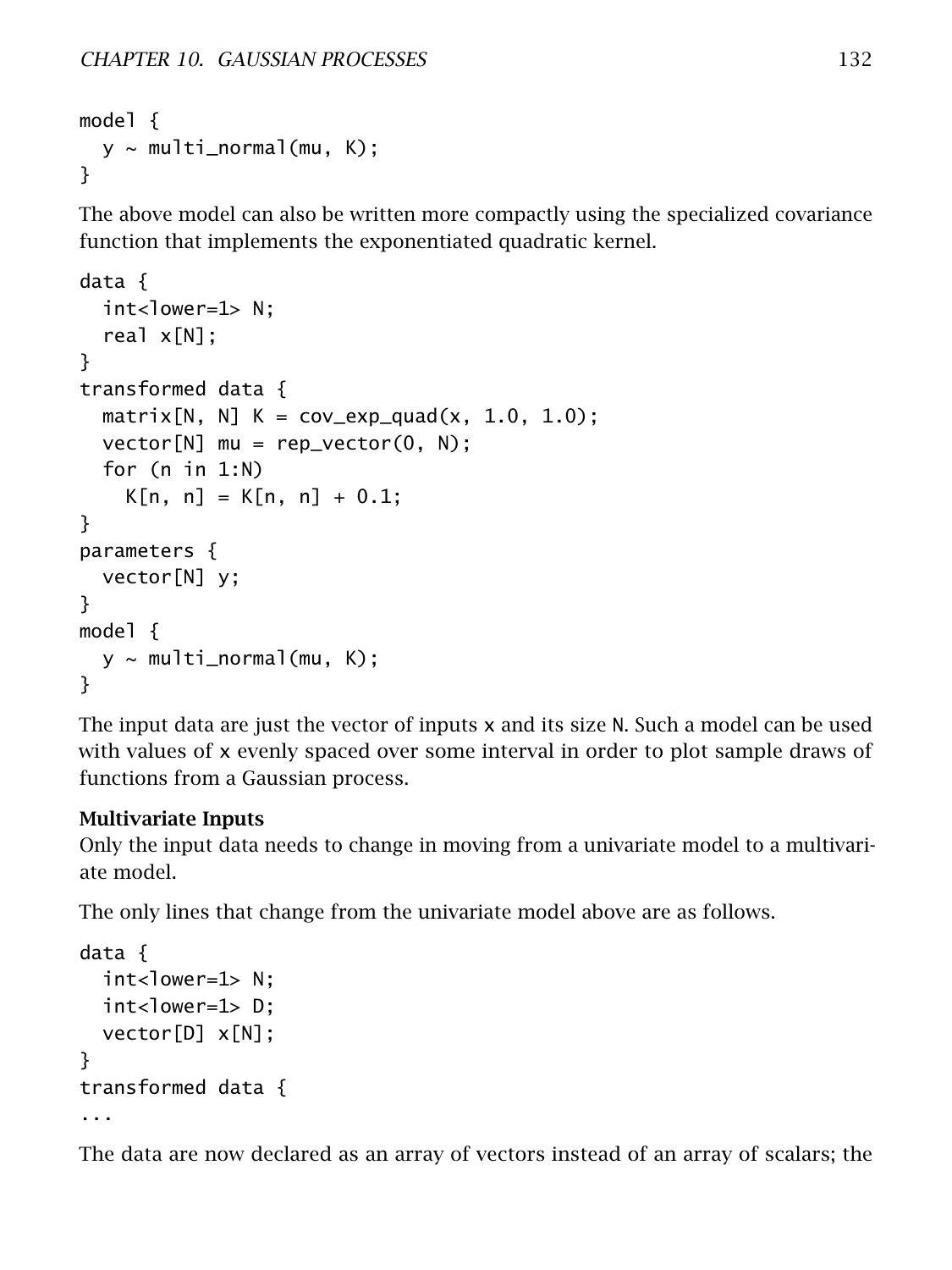dimensionality D is also declared.

In the remainder of the chapter, univariate models will be used for simplicity, but any of the models could be changed to multivariate in the same way as the simple sampling model. The only extra computational overhead from a multivariate model is in the distance calculation.

#### Cholesky Factored and Transformed Implementation

A more efficient implementation of the simulation model can be coded in Stan by relocating, rescaling and rotating an isotropic standard normal variate. Suppose *η* is an an isotropic standard normal variate

$$
\eta \sim \text{normal}(0,1),
$$

where **0** is an *N*-vector of 0 values and 1 is the  $N \times N$  identity matrix. Let L be the Cholesky decomposition of  $K(x | \theta)$ , i.e., the lower-triangular matrix *L* such that  $LL^{\top} = K(x | \theta)$ . Then the transformed variable  $\mu + L\eta$  has the intended target distribution,

 $\mu + L\eta \sim$  multivariate normal $(\mu(x), K(x | \theta)).$ 

This transform can be applied directly to Gaussian process simulation.

This model has the same data declarations for N and x, and the same transformed data definitions of mu and K as the previous model, with the addition of a transformed data variable for the Cholesky decomposition. The parameters change to the raw parameters sampled from an isotropic standard normal, and the actual samples are defined as generated quantities.

```
...
transformed data {
  matrix[N, N] L;
...
  L = cholesky-decompose(K);}
parameters {
  vector[N] eta;
}
model {
  eta \sim std_normal();
}
generated quantities {
  vector[N] y;
```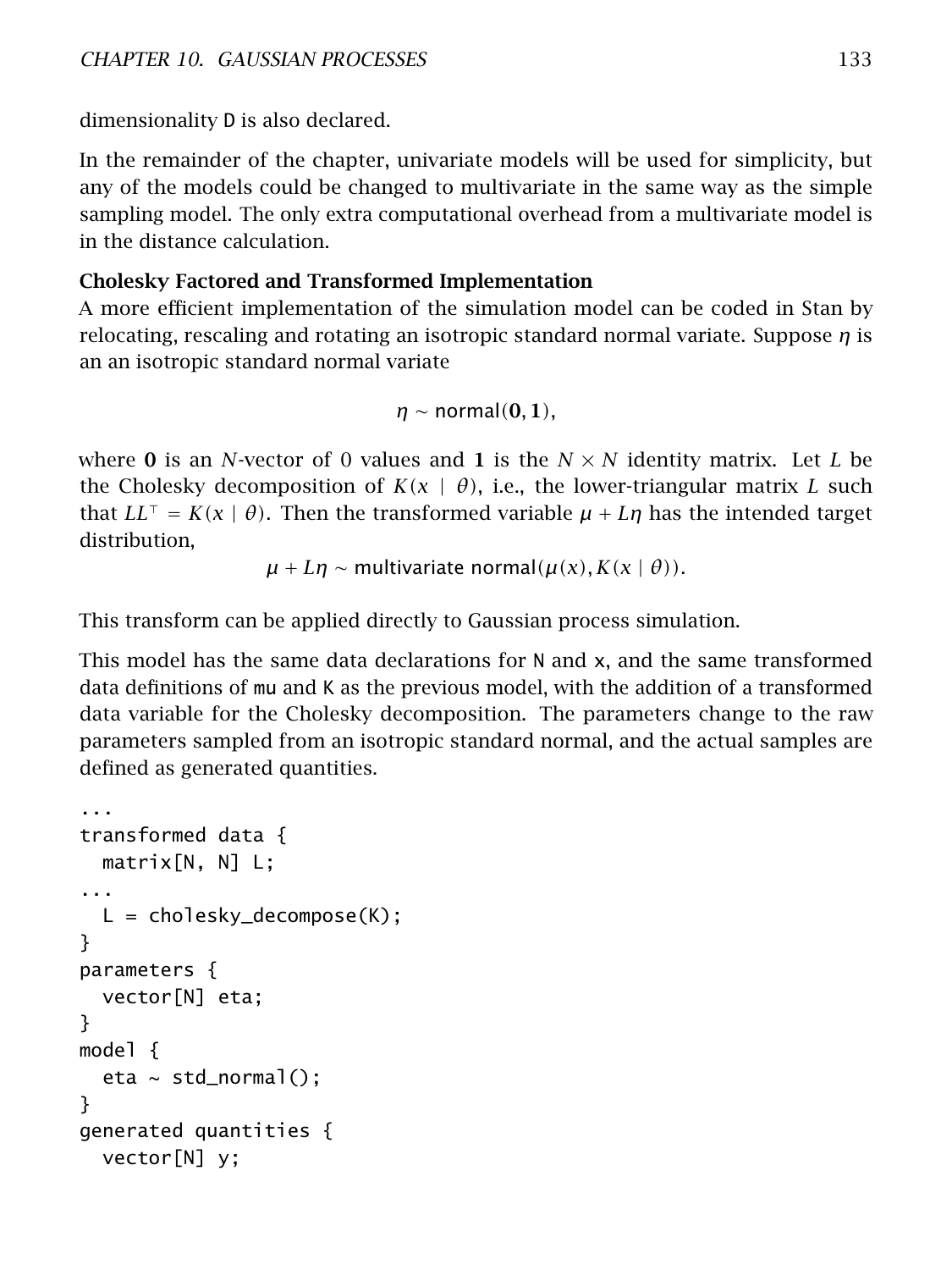$y = mu + L * eta;$ }

The Cholesky decomposition is only computed once, after the data are loaded and the covariance matrix K computed. The isotropic normal distribution for eta is specified as a vectorized univariate distribution for efficiency; this specifies that each eta[n] has an independent standard normal distribution. The sampled vector  $y$  is then defined as a generated quantity using a direct encoding of the transform described above.

#### 10.3. Fitting a Gaussian Process

#### GP with a normal outcome

The full generative model for a GP with a normal outcome,  $v \in \mathbb{R}^N$ , with inputs  $x \in \mathbb{R}^N$ . for a finite *N*:

> *ρ* ∼ InvGamma*(*5*,* 5*) α* ∼ normal*(*0*,* 1*)*  $\sigma \sim$  normal $(0, 1)$ *f* ∼ multivariate normal *(*0*, K(x* | *α, ρ))*  $y_i \sim \text{normal}(f_i, \sigma) \; \forall i \in \{1, \ldots, N\}$

With a normal outcome, it is possible to integrate out the Gaussian process *f* , yielding the more parsimonious model:

$$
\rho \sim \text{InvGamma}(5,5)
$$
\n
$$
\alpha \sim \text{normal}(0,1)
$$
\n
$$
\sigma \sim \text{normal}(0,1)
$$
\n
$$
y \sim \text{multivariate normal}\left(0, K(x \mid \alpha, \rho) + I_N \sigma^2\right)
$$

It can be more computationally efficient when dealing with a normal outcome to integrate out the Gaussian process, because this yields a lower-dimensional parameter space over which to do inference. We'll fit both models in Stan. The former model will be referred to as the latent variable GP, while the latter will be called the marginal likelihood GP.

The hyperparameters controlling the covariance function of a Gaussian process can be fit by assigning them priors, like we have in the generative models above, and then computing the posterior distribution of the hyperparameters given observed data. The priors on the parameters should be defined based on prior knowledge of the scale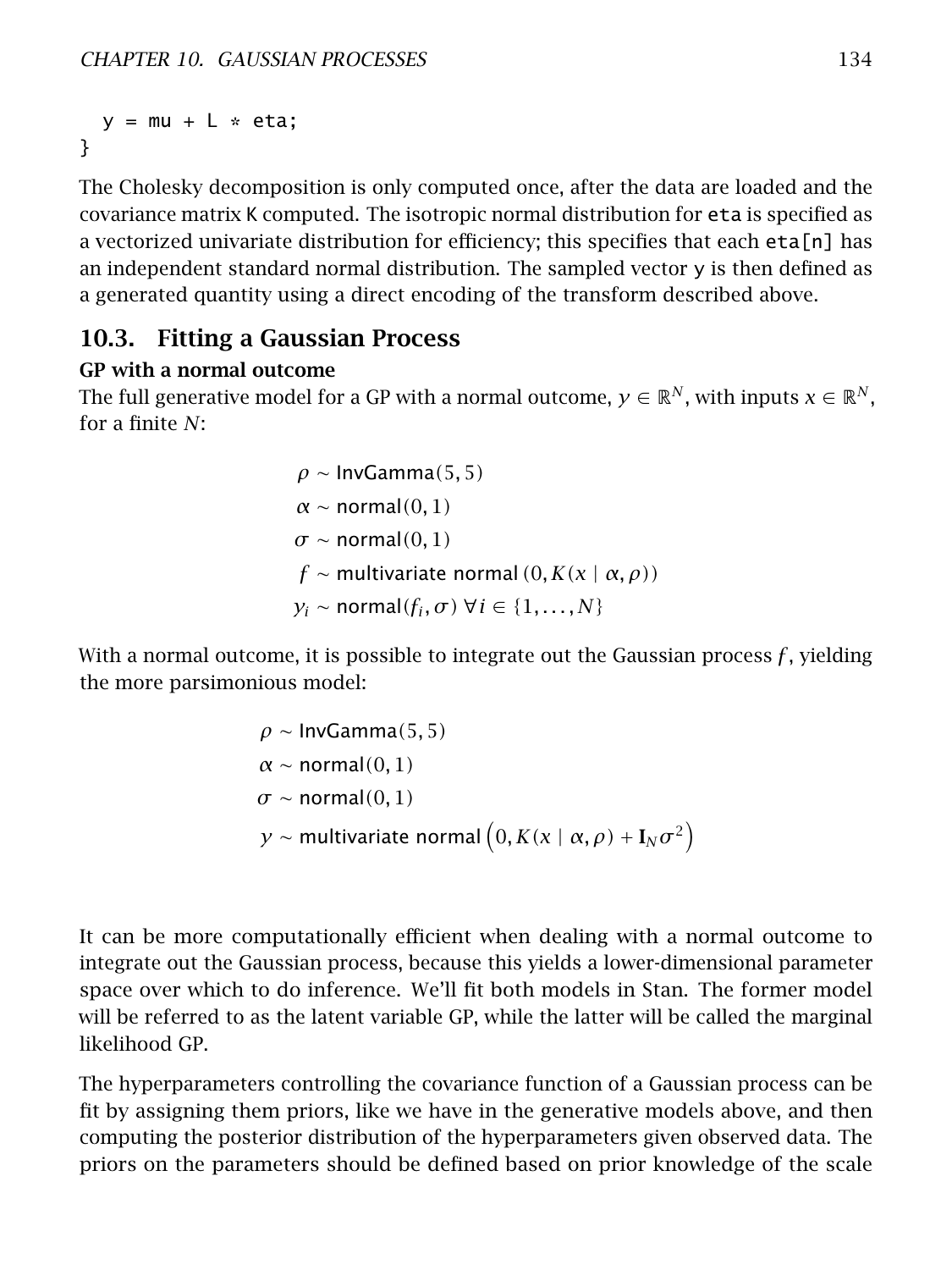of the output values ( $\alpha$ ), the scale of the output noise ( $\sigma$ ), and the scale at which distances are measured among inputs (*ρ*). See the [Gaussian process priors section](#page-147-0) for more information about how to specify appropriate priors for the hyperparameters.

The Stan program implementing the marginal likelihood GP is shown below. The program is similar to the Stan programs that implement the simulation GPs above, but because we are doing inference on the hyperparameters, we need to calculate the covariance matrix K in the model block, rather than the transformed data block.

```
data {
  int<lower=1> N;
  real x[N];
  vector[N] y;
}
transformed data {
  vector[N] mu = rep_vector(0, N);
}
parameters {
  real<lower=0> rho;
  real<lower=0> alpha;
  real<lower=0> sigma;
}
model {
  matrix[N, N] L_K;
  matrix[N, N] K = cov_exp_quad(x, alpha, rho);
  real sq_sigma = square(sigma);
  // diagonal elements
  for (n in 1:N)
    K[n, n] = K[n, n] + sq_sigma;
  L_K = cholesky_decompose(K);
  rho \sim inv_gamma(5, 5);
  alpha \sim std_normal();
  sigma \sim std_normal();
  y ~ multi_normal_cholesky(mu, L_K);
}
```
The data block now declares a vector y of observed values  $y[n]$  for inputs  $x[n]$ .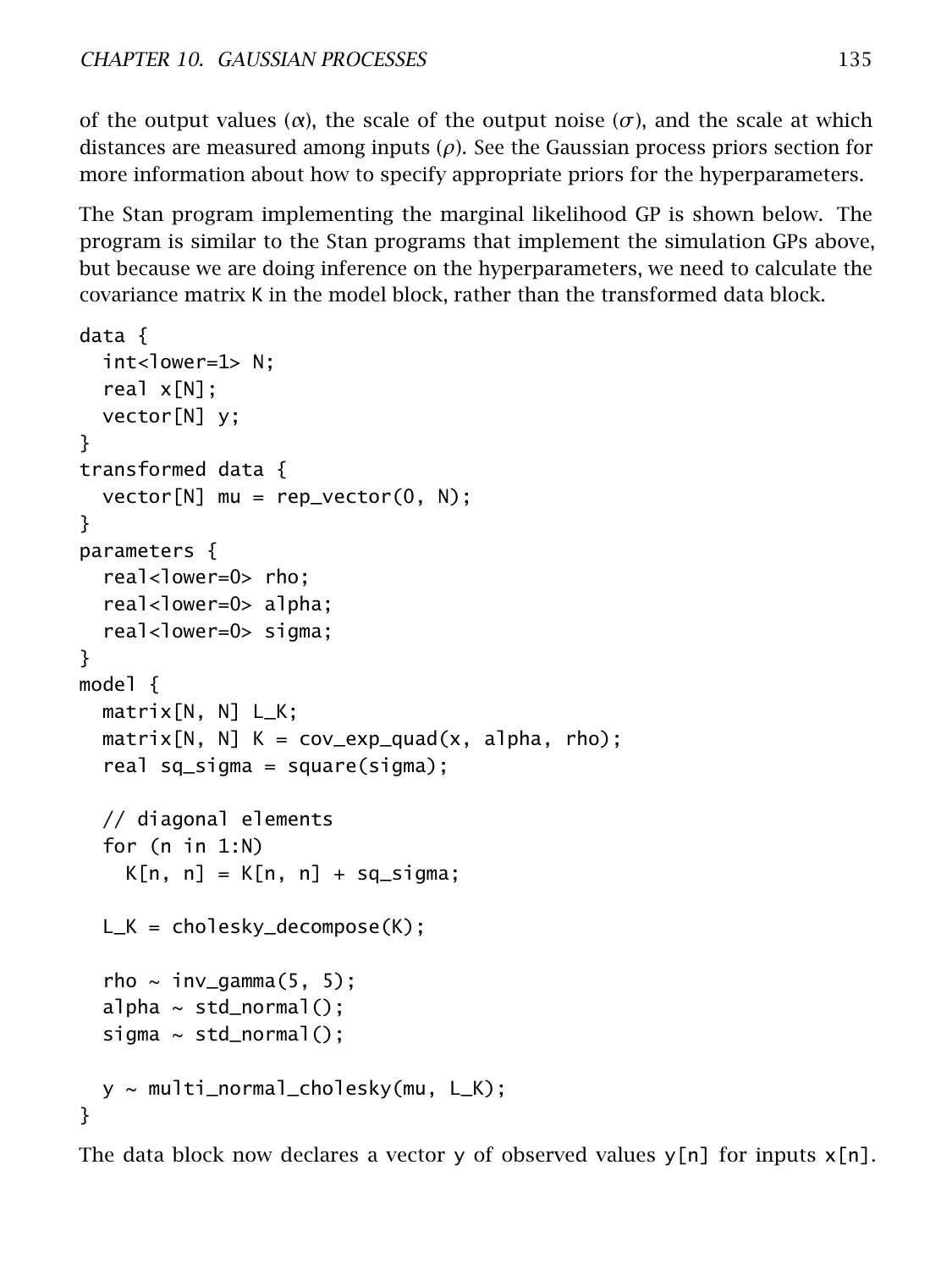The transformed data block now only defines the mean vector to be zero. The three hyperparameters are defined as parameters constrained to be non-negative. The computation of the covariance matrix K is now in the model block because it involves unknown parameters and thus can't simply be precomputed as transformed data. The rest of the model consists of the priors for the hyperparameters and the multivariate Cholesky-parameterized normal likelihood, only now the value y is known and the covariance matrix K is an unknown dependent on the hyperparameters, allowing us to learn the hyperparameters.

We have used the Cholesky parameterized multivariate normal rather than the standard parameterization because it allows us to the cholesky\_decompose function which has been optimized for both small and large matrices. When working with small matrices the differences in computational speed between the two approaches will not be noticeable, but for larger matrices ( $N \ge 100$ ) the Cholesky decomposition version will be faster

Hamiltonian Monte Carlo sampling is fast and effective for hyperparameter inference in this model Neal [\(1997\)](#page-305-0). If the posterior is well-concentrated for the hyperparameters the Stan implementation will fit hyperparameters in models with a few hundred data points in seconds.

## Latent variable GP

We can also explicitly code the latent variable formulation of a GP in Stan. This will be useful for when the outcome is not normal. We'll need to add a small positive term, *δ* to the diagonal of the covariance matrix in order to ensure that our covariance matrix remains positive definite.

```
data {
 int<lower=1> N;
 real x[N];
 vector[N] y;
}
transformed data {
  real delta = 1e-9;
}
parameters {
  real<lower=0> rho:
  real<lower=0> alpha;
  real<lower=0> sigma;
 vector[N] eta;
```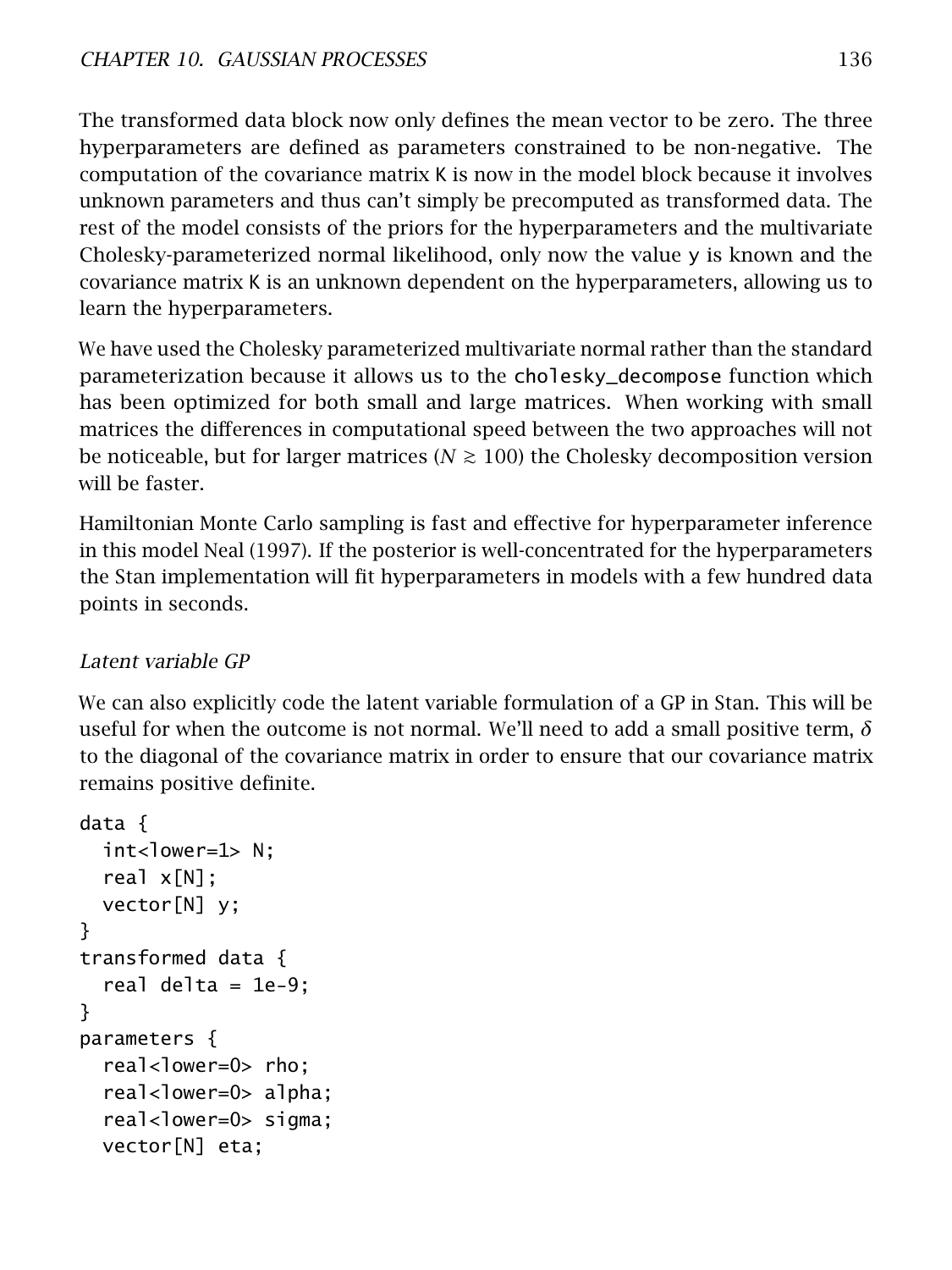```
}
model {
  vector[N] f;
  {
    matrix[N, N] L_K;
    matrix[N, N] K = cov_exp_quad(x, alpha, rho);
    // diagonal elements
    for (n in 1:N)
      K[n, n] = K[n, n] + delta;L_K = cholesky_decompose(K);
    f = L_K * eta;}
  rho \sim inv_gamma(5, 5);
  alpha \sim std_normal();
  sigma \sim std_normal();
  eta \sim std_normal();
 y \sim normal(f, sigma);
}
```
Two differences between the latent variable GP and the marginal likelihood GP are worth noting. The first is that we have augmented our parameter block with a new parameter vector of length *N* called '*eta*'. This is used in the model block to generate a multivariate normal vector called  $f$ , corresponding to the latent GP. We put a normal*(*0*,* 1*)* prior on eta like we did in the Cholesky-parameterized GP in the simulation section. The second difference is that our likelihood is now univariate, though we could code *N* likelihood terms as one *N*-dimensional multivariate normal with an identity covariance matrix multiplied by  $\sigma^2.$  However, it is more efficient to use the vectorized statement as shown above.

#### Discrete outcomes with Gaussian Processes

Gaussian processes can be generalized the same way as standard linear models by introducing a link function. This allows them to be used as discrete data models.

## Poisson GP

If we want to model count data, we can remove the  $\sigma$  parameter, and use poisson log, which implements a log link, for our likelihood rather than normal. We can also add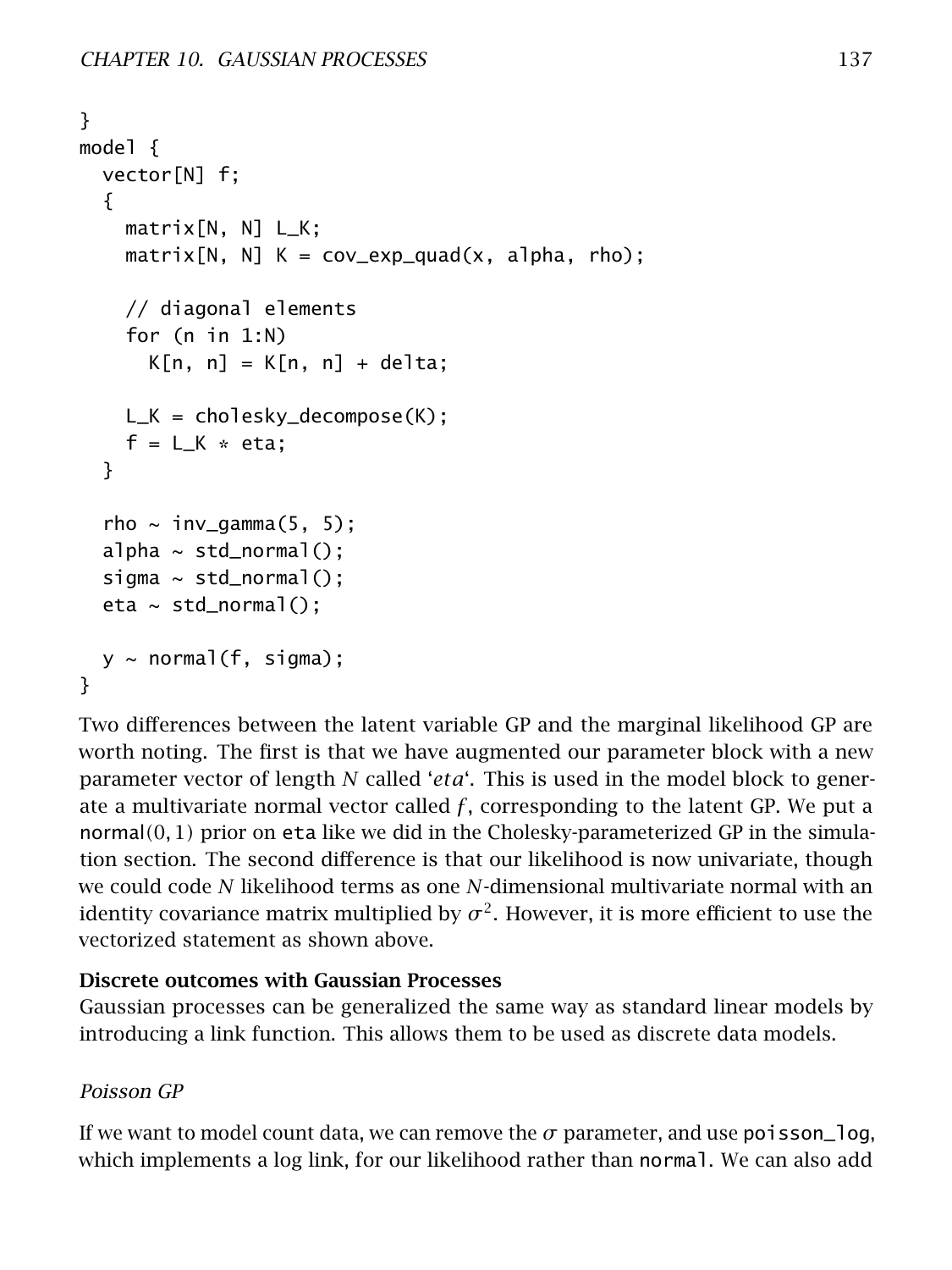an overall mean parameter, *a*, which will account for the marginal expected value for *y*. We do this because we cannot center count data like we would for normally distributed data.

```
data {
...
  int<lower=0> y[N];
...
}
...
parameters {
  real<lower=0> rho;
  real<lower=0> alpha;
  real a;
  vector[N] eta;
}
model {
...
  rho \sim inv_gamma(5, 5);
  alpha \sim std_normal();
  a \sim std\_normal();
  eta \sim std_normal();
  y \sim \text{poisson\_log}(a + f);
}
```
## Logistic Gaussian Process Regression

For binary classification problems, the observed outputs  $z_n \in \{0,1\}$  are binary. These outputs are modeled using a Gaussian process with (unobserved) outputs *y<sup>n</sup>* through the logistic link,

*z<sup>n</sup>* ∼ Bernoulli*(*logit<sup>−</sup><sup>1</sup> *(yn)),*

or in other words,

$$
Pr[z_n = 1] = logit^{-1}(y_n).
$$

We can extend our latent variable GP Stan program to deal with classification problems. Below *a* is the bias term, which can help account for imbalanced classes in the training data:

data { ...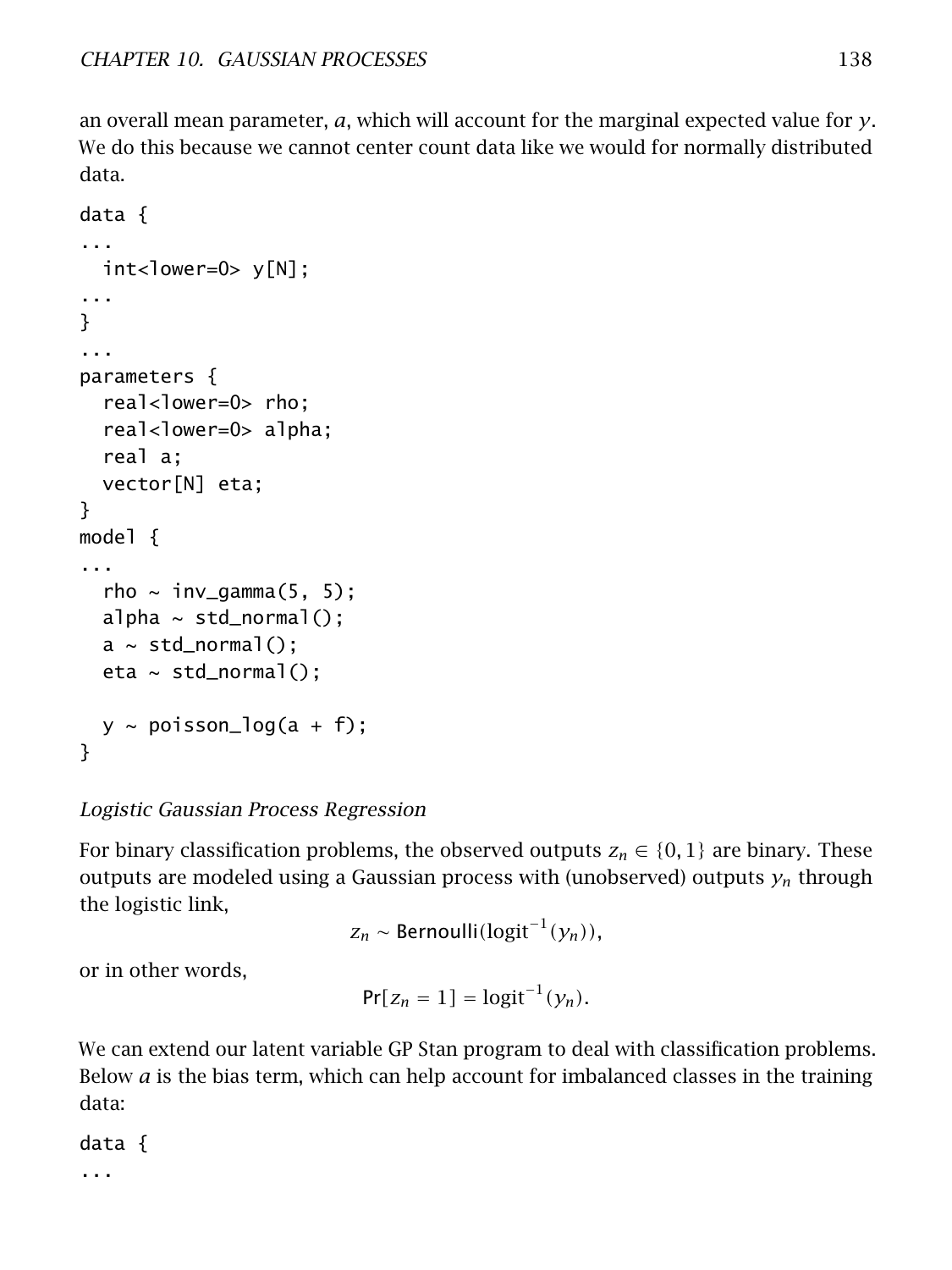```
int <lower=0, upper=1> z[N];
...
}
...
model {
...
  y \sim bernoulli_logit(a + f);
}
```
## Automatic Relevance Determination

If we have multivariate inputs  $x \in \mathbb{R}^D$ , the squared exponential covariance function can be further generalized by fitting a scale parameter  $\rho_d$  for each dimension *d*,

$$
k(x \mid \alpha, \vec{\rho}, \sigma)_{i,j} = \alpha^2 \exp \left(-\frac{1}{2} \sum_{d=1}^D \frac{1}{\rho_d^2} (x_{i,d} - x_{j,d})^2\right) + \delta_{i,j} \sigma^2.
$$

The estimation of  $\rho$  was termed "automatic relevance determination" in Neal [\(1996a\)](#page-305-0), but this is misleading, because the magnitude the scale of the posterior for each *ρ<sup>d</sup>* is dependent on the scaling of the input data along dimension *d*. Moreover, the scale of the parameters  $\rho_d$  measures non-linearity along the *d*-th dimension, rather than "relevance" Piironen and Vehtari [\(2016\)](#page-305-1).

A priori, the closer  $\rho_d$  is to zero, the more nonlinear the conditional mean in dimension *d* is. A posteriori, the actual dependencies between *x* and *y* play a role. With one covariate *x*<sup>1</sup> having a linear effect and another covariate *x*<sup>2</sup> having a nonlinear effect, it is possible that  $\rho_1 > \rho_2$  even if the predictive relevance of  $x_1$  is higher (Rasmussen and Williams [2006,](#page-306-0) 80). The collection of  $\rho_d$  (or  $1/\rho_d$ ) parameters can also be modeled hierarchically.

The implementation of automatic relevance determination in Stan is straightforward, though it currently requires the user to directly code the covariance matrix. We'll write a function to generate the Cholesky of the covariance matrix called L\_cov\_exp\_quad\_ARD.

```
functions {
 matrix L_cov_exp_quad_ARD(vector[] x,
                             real alpha,
                            vector rho,
                             real delta) {
    int N = size(x);
    matrix[N, N] K;
```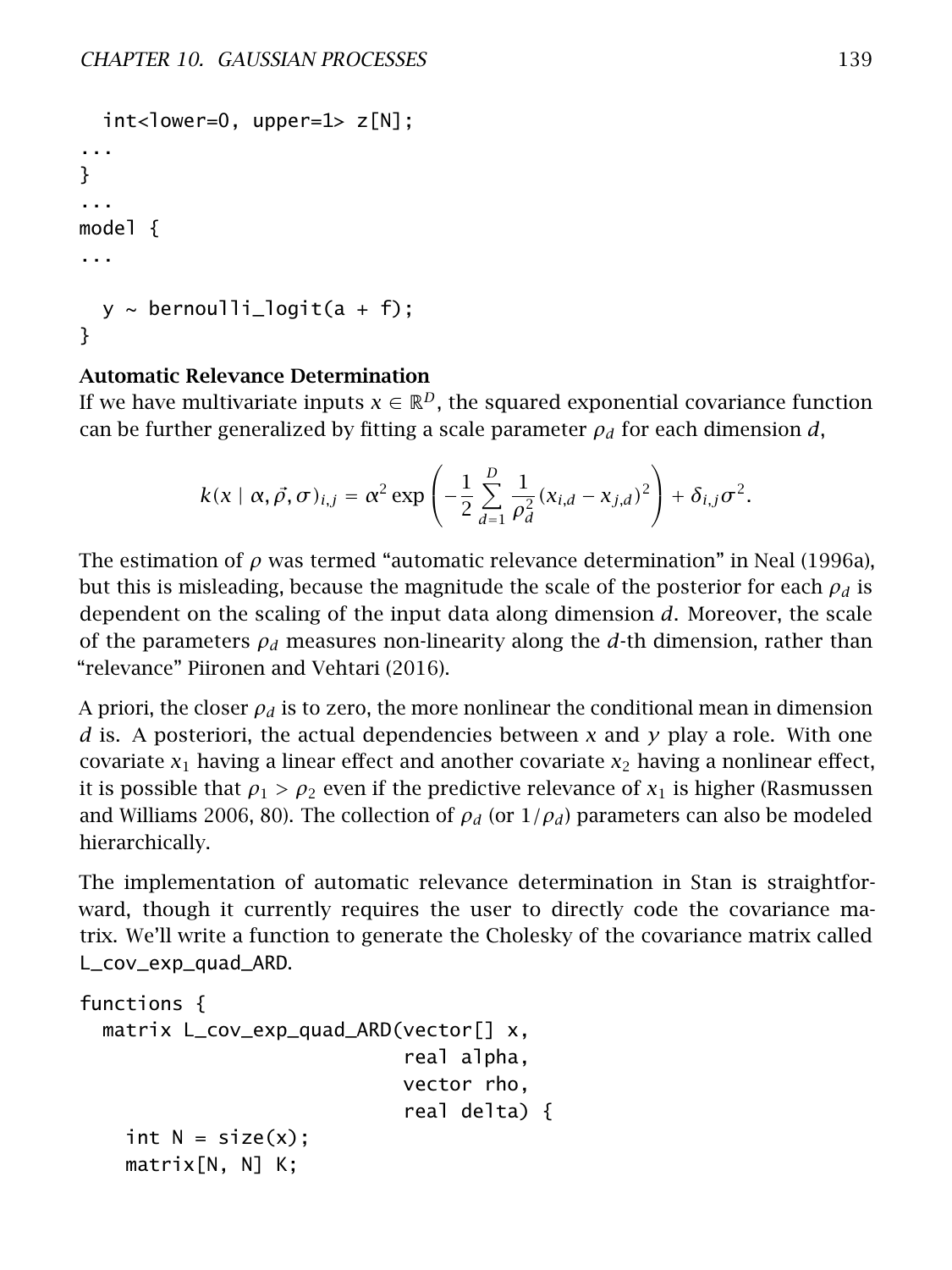```
real sq_alpha = square(alpha);
    for (i in 1:(N-1)) {
      K[i, i] = sq_alpha + delta;
      for (j in (i + 1):N) {
        K[i, j] = sq_alpha
                       * exp(-0.5 * dot\_self((x[i] - x[j])./ rho));
        K[j, i] = K[i, j];
      }
    }
    K[N, N] = sq_1pha + delta;return cholesky_decompose(K);
  }
}
data {
  int<lower=1> N:
  int<lower=1> D:
  vector[D] x[N];
  vector[N] y;
}
transformed data {
  real delta = 1e-9;
}
parameters {
  vector<lower=0>[D] rho;
  real<lower=0> alpha;
  real<lower=0> sigma;
  vector[N] eta;
}
model {
  vector[N] f;
  {
    matrix[N, N] L_K = L_{cov\_exp\_quad\_ARD(x, alpha, rho, delta);f = L_K * eta;}
  rho \sim inv_gamma(5, 5);
  alpha \sim std_normal();
  sigma \sim std_normal();
  eta \sim std_normal();
```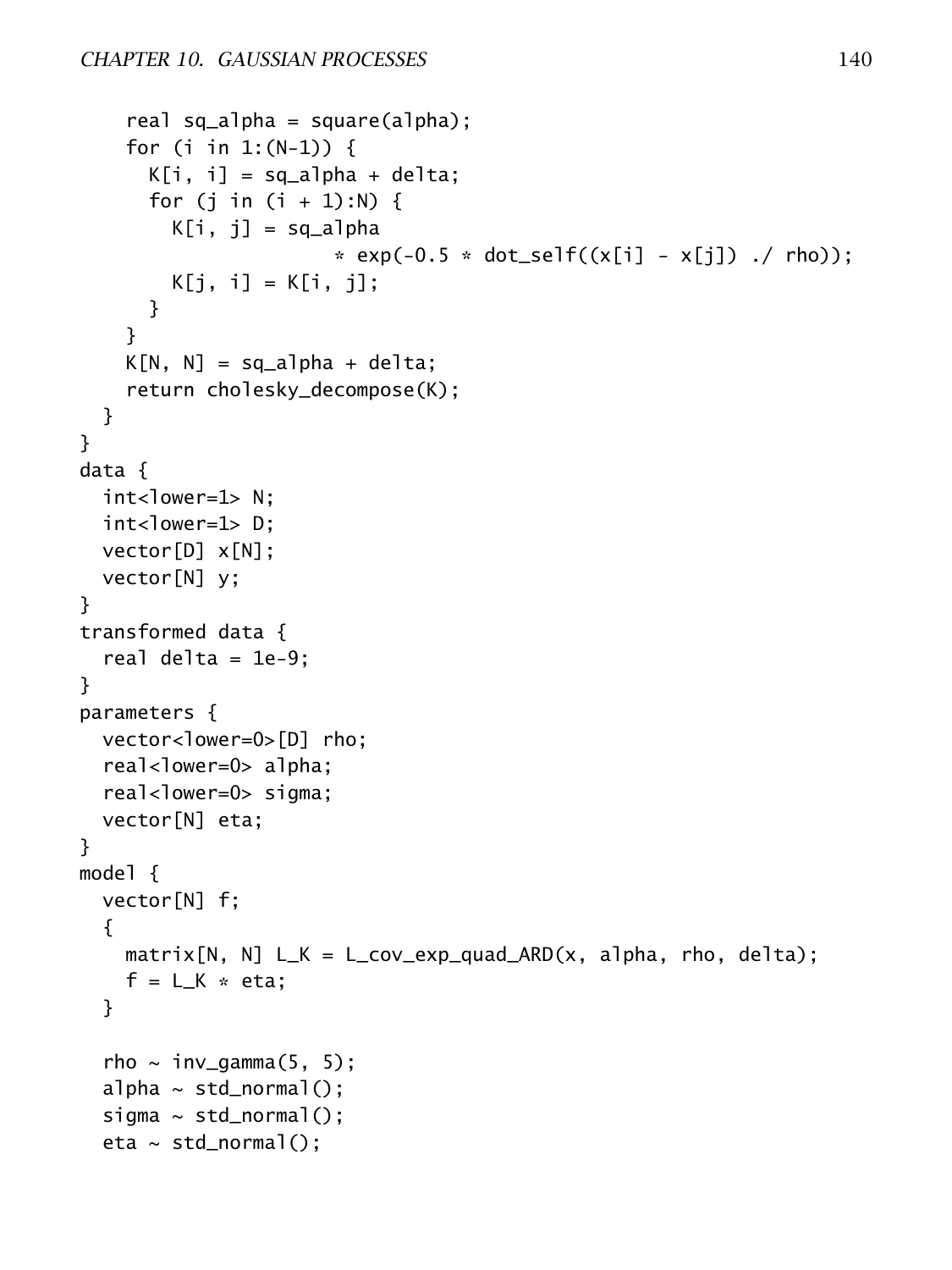```
y \sim normal(f, sigma);
}
```
#### Priors for Gaussian Process Parameters

Formulating priors for GP hyperparameters requires the analyst to consider the inherent statistical properties of a GP, the GP's purpose in the model, and the numerical issues that may arise in Stan when estimating a GP.

Perhaps most importantly, the parameters *ρ* and *α* are weakly identified Zhang [\(2004\)](#page-306-1). The ratio of the two parameters is well-identified, but in practice we put independent priors on the two hyperparameters because these two quantities are more interpretable than their ratio.

#### Priors for length-scale

GPs are a flexible class of priors and, as such, can represent a wide spectrum of functions. For length scales below the minimum spacing of the covariates the GP likelihood plateaus. Unless regularized by a prior, this flat likelihood induces considerable posterior mass at small length scales where the observation variance drops to zero and the functions supported by the GP being to exactly interpolate between the input data. The resulting posterior not only significantly overfits to the input data, it also becomes hard to accurately sample using Euclidean HMC.

We may wish to put further soft constraints on the length-scale, but these are dependent on how the GP is used in our statistical model.

If our model consists of only the GP, i.e.:

*f* ∼ multivariate normal *(*0*, K(x* | *α, ρ))*  $y_i \sim \text{normal}(f_i, \sigma) \; \forall i \in \{1, \ldots, N\}$  $x \in \mathbb{R}^{N \times D}$ ,  $f \in \mathbb{R}^N$ 

we likely don't need constraints beyond penalizing small length-scales. We'd like to allow the GP prior to represent both high-frequency and low-frequency functions, so our prior should put non-negligible mass on both sets of functions. In this case, an inverse gamma, inv\_gamma\_lpdf in Stan's language, will work well as it has a sharp left tail that puts negligible mass on infinitesimal length-scales, but a generous right tail, allowing for large length-scales. Inverse gamma priors will avoid infinitesimal length-scales because the density is zero at zero, so the posterior for length-scale will be pushed away from zero. An inverse gamma distribution is one of many zeroavoiding or boundary-avoiding distributions. See ?? for more on boundary-avoiding priors.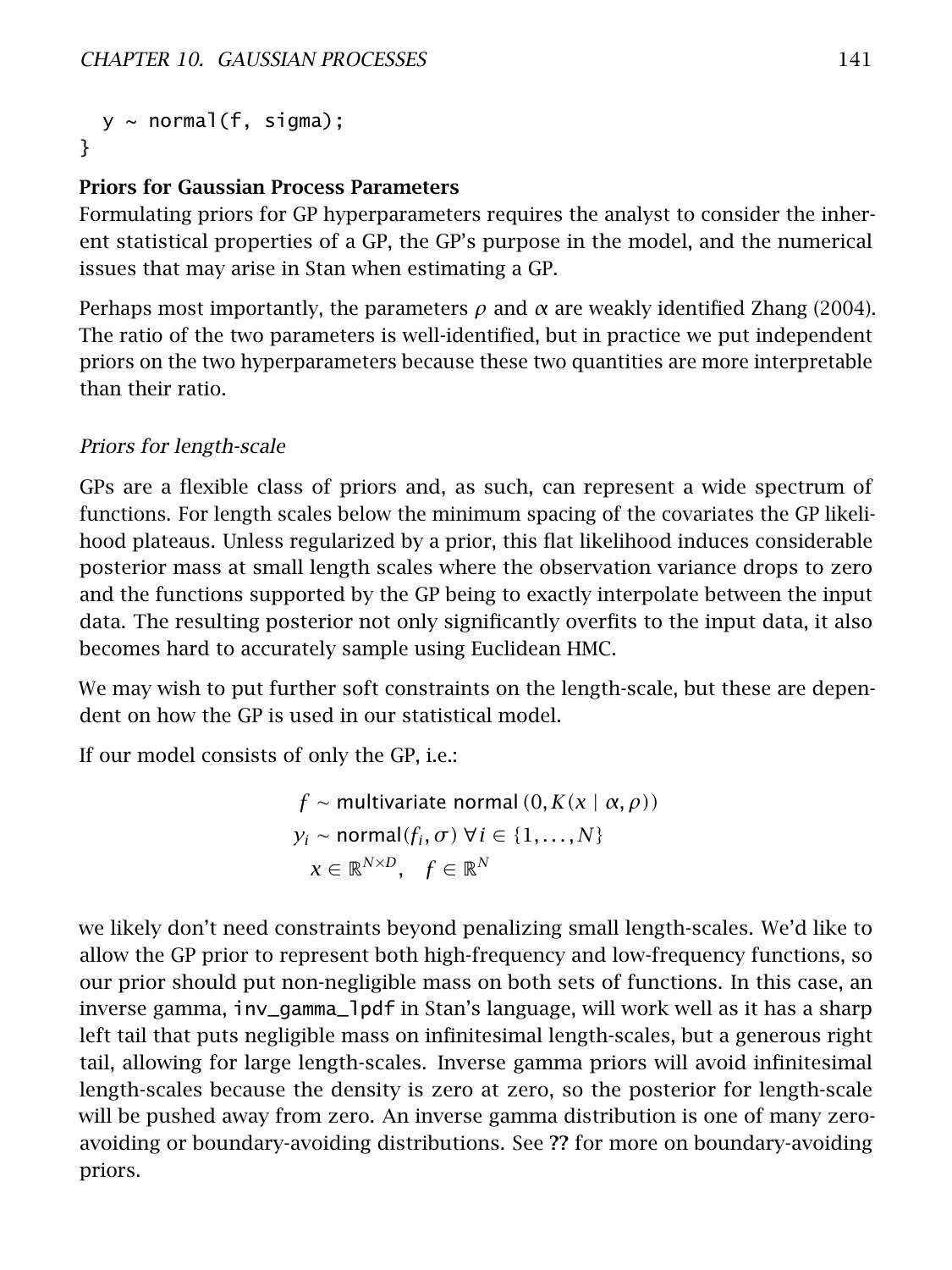If we're using the GP as a component in a larger model that includes an overall mean and fixed effects for the same variables we're using as the domain for the GP, i.e.:

$$
f \sim \text{multivariate normal}(0, K(x \mid \alpha, \rho))
$$
  

$$
y_i \sim \text{normal}(\beta_0 + x_i \beta_{[1:D]} + f_i, \sigma) \ \forall i \in \{1, ..., N\}
$$
  

$$
x_i^T, \beta_{[1:D]} \in \mathbb{R}^D, \quad x \in \mathbb{R}^{N \times D}, \quad f \in \mathbb{R}^N
$$

we'll likely want to constrain large length-scales as well. A length scale that is larger than the scale of the data yields a GP posterior that is practically linear (with respect to the particular covariate) and increasing the length scale has little impact on the likelihood. This will introduce nonidentifiability in our model, as both the fixed effects and the GP will explain similar variation. In order to limit the amount of overlap between the GP and the linear regression, we should use a prior with a sharper right tail to limit the GP to higher-frequency functions. We can use a generalized inverse Gaussian distribution:

$$
f(x \mid a, b, p) = \frac{(a/b)^{p/2}}{2K_p \left(\sqrt{ab}\right)} x^{p-1} \exp\left(-(ax + b/x)/2\right)
$$

$$
x, a, b \in \mathbb{R}^+, \quad p \in \mathbb{Z}
$$

which has an inverse gamma left tail if  $p \leq 0$  and an inverse Gaussian right tail. This has not yet been implemented in Stan's math library, but it is possible to implement as a user defined function:

```
functions {
  real generalized_inverse_gaussian_lpdf(real x, int p,
                                         real a, real b) {
    return p * 0.5 * log(a / b)- log(2 * modified_bessel_ssecond_kind(p, sqrt(a * b)))+ (p - 1) * log(x)- (a * x + b / x) * 0.5;
 }
}
data {
...
```
If we have high-frequency covariates in our fixed effects, we may wish to further regularize the GP away from high-frequency functions, which means we'll need to penalize smaller length-scales. Luckily, we have a useful way of thinking about how length-scale affects the frequency of the functions supported the GP. If we were to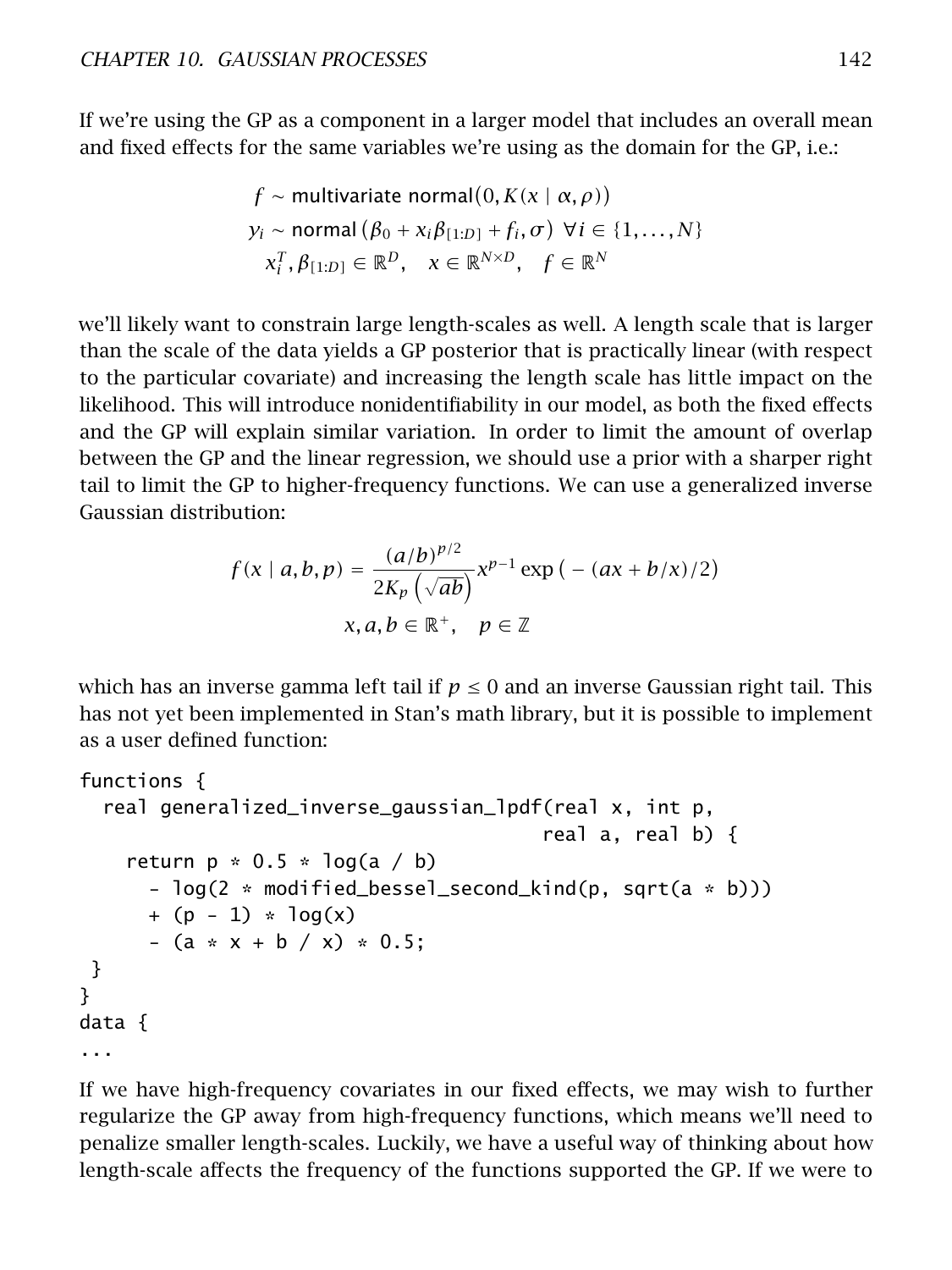repeatedly draw from a zero-mean GP with a length-scale of *ρ* in a fixed-domain *[*0*, T ]*, we would get a distribution for the number of times each draw of the GP crossed the zero axis. The expectation of this random variable, the number of zero crossings, is *T* / $πρ$ . You can see that as  $ρ$  decreases, the expectation of the number of upcrossings increases as the GP is representing higher-frequency functions. Thus, this is a good statistic to keep in mind when setting a lower-bound for our prior on length-scale in the presence of high-frequency covariates. However, this statistic is only valid for one-dimensional inputs.

## Priors for marginal standard deviation

The parameter *α* corresponds to how much of the variation is explained by the regression function and has a similar role to the prior variance for linear model weights. This means the prior can be the same as used in linear models, such as a half-*t* prior on *α*.

A half-*t* or half-Gaussian prior on alpha also has the benefit of putting nontrivial prior mass around zero. This allows the GP support the zero functions and allows the possibility that the GP won't contribute to the conditional mean of the total output.

#### Predictive Inference with a Gaussian Process

Suppose for a given sequence of inputs *x* that the corresponding outputs *y* are observed. Given a new sequence of inputs *x*˜, the posterior predictive distribution of their labels is computed by sampling outputs  $\tilde{y}$  according to

$$
p(\tilde{y} | \tilde{x}, x, y) = \frac{p(\tilde{y}, y | \tilde{x}, x)}{p(y | x)} \propto p(\tilde{y}, y | \tilde{x}, x).
$$

A direct implementation in Stan defines a model in terms of the joint distribution of the observed  $\gamma$  and unobserved  $\tilde{\gamma}$ .

```
data {
  int<lower=1> N1;
 real x1[N1];
 vector[N1] y1;
 int<lower=1> N2:
 real x2[N2];
}
transformed data {
  real delta = 1e-9;
 int <lower=1> N = N1 + N2;
  real x[N];
```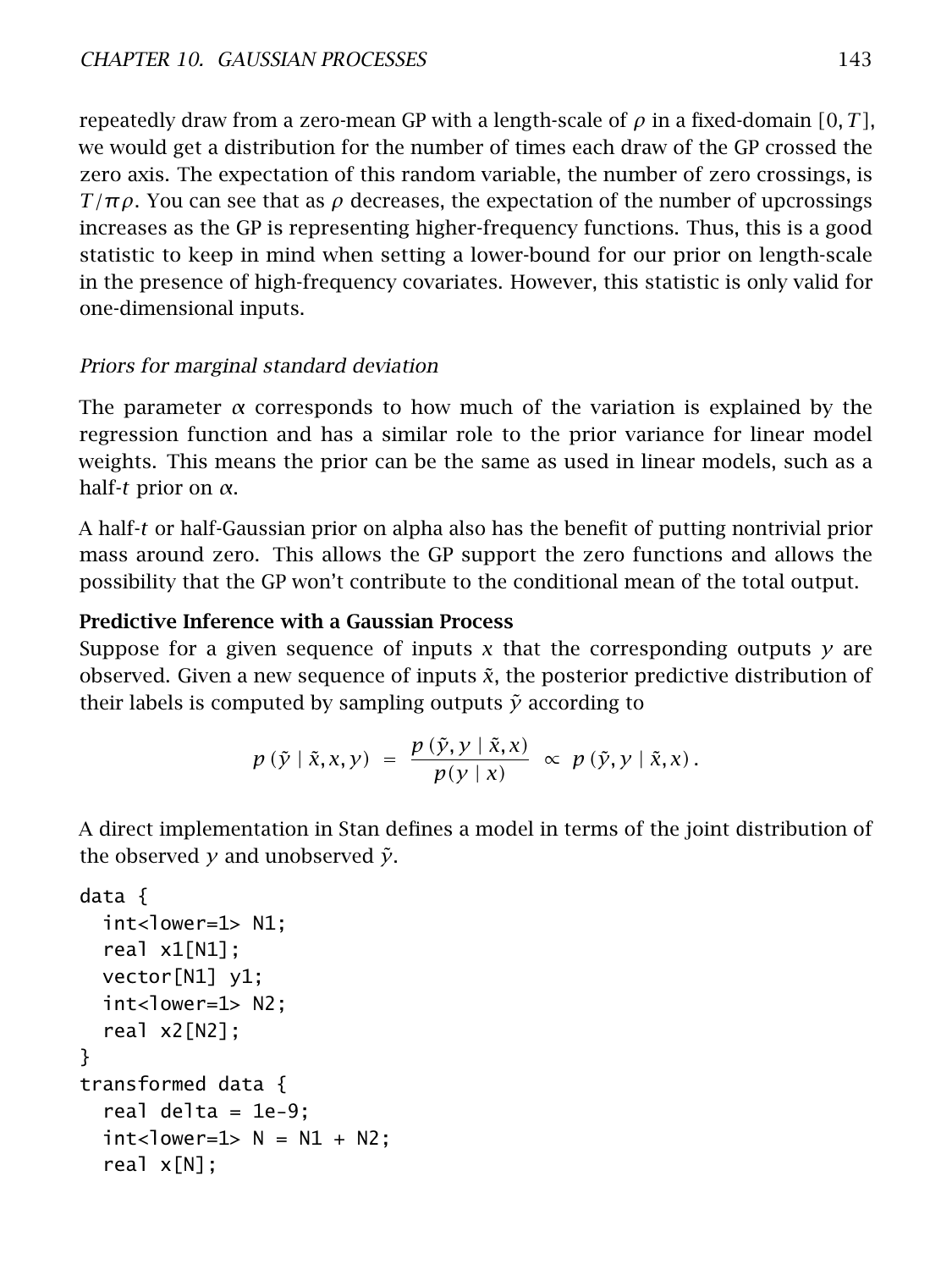```
for (n1 in 1:N1) x[n1] = x1[n1];
  for (n2 in 1:N2) x[N1 + n2] = x2[n2];
}
parameters {
  real<lower=0> rho;
  real<lower=0> alpha;
  real<lower=0> sigma;
  vector[N] eta;
}
transformed parameters {
  vector[N] f;
  {
    matrix[N, N] L_K;
    matrix[N, N] K = cov_exp_quad(x, alpha, rho);
    // diagonal elements
    for (n in 1:N)
      K[n, n] = K[n, n] + delta;L_K = cholesky_decompose(K);
    f = L_K * eta;}
}
model {
  rho \sim inv_gamma(5, 5);
  alpha \sim std_normal();
  sigma \sim std_normal();
  eta \sim std_normal();
  y1 \sim \text{normal}(f[1:N1], \text{sigma});
}
generated quantities {
 vector[N2] y2;
  for (n2 in 1:N2)
    y2[n2] = normal_rng(f[N1 + n2], sigma);}
```
The input vectors x1 and x2 are declared as data, as is the observed output vector y1. The unknown output vector y2, which corresponds to input vector x2, is declared in the generated quantities block and will be sampled when the model is executed.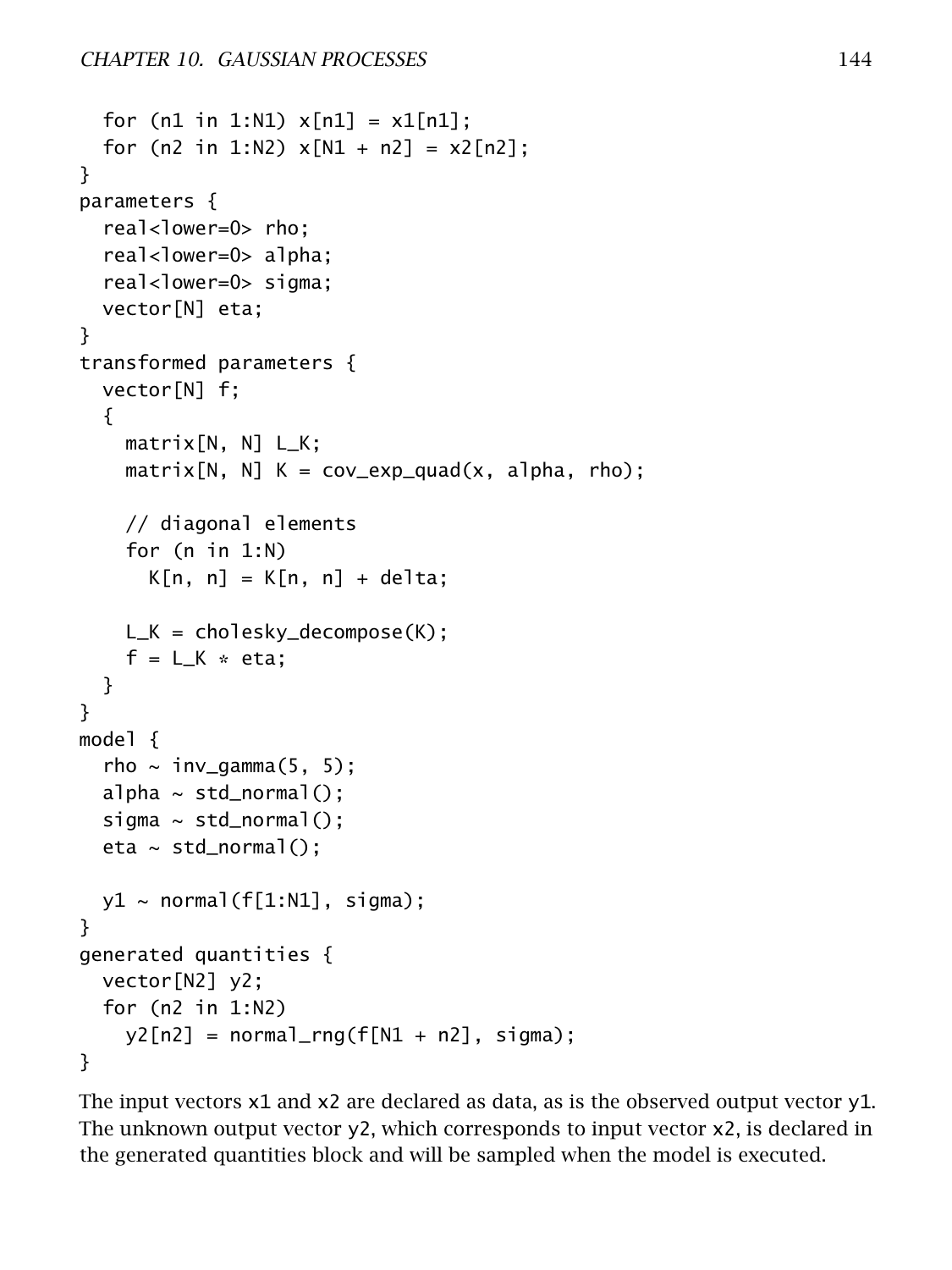A transformed data block is used to combine the input vectors x1 and x2 into a single vector x.

The model block declares and defines a local variable for the combined output vector f, which consists of the concatenation of the conditional mean for known outputs y1 and unknown outputs y2. Thus the combined output vector f is aligned with the combined input vector x. All that is left is to define the univariate normal sampling statement for y.

The generated quantities block defines the quantity  $y^2$ . We generate  $y^2$  by sampling N2 univariate normals with each mean corresponding to the appropriate element in f.

## Predictive Inference in non-Gaussian GPs

We can do predictive inference in non-Gaussian GPs in much the same way as we do with Gaussian GPs.

Consider the following full model for prediction using logistic Gaussian process regression.

```
data {
 int<lower=1> N1:
 real x1[N1];
 int <lower=0, upper=1> z1[N1];
 int<lower=1> N2;
 real x2[N2];
}
transformed data {
  real delta = 1e-9;
 int <lower=1> N = N1 + N2;
  real x[N];
 for (n1 in 1:N1) x[n1] = x1[n1];
 for (n2 in 1:N2) x[N1 + n2] = x2[n2];
}
parameters {
  real<lower=0> rho;
 real<lower=0> alpha;
 real a;
 vector[N] eta;
}
transformed parameters {
 vector[N] f;
```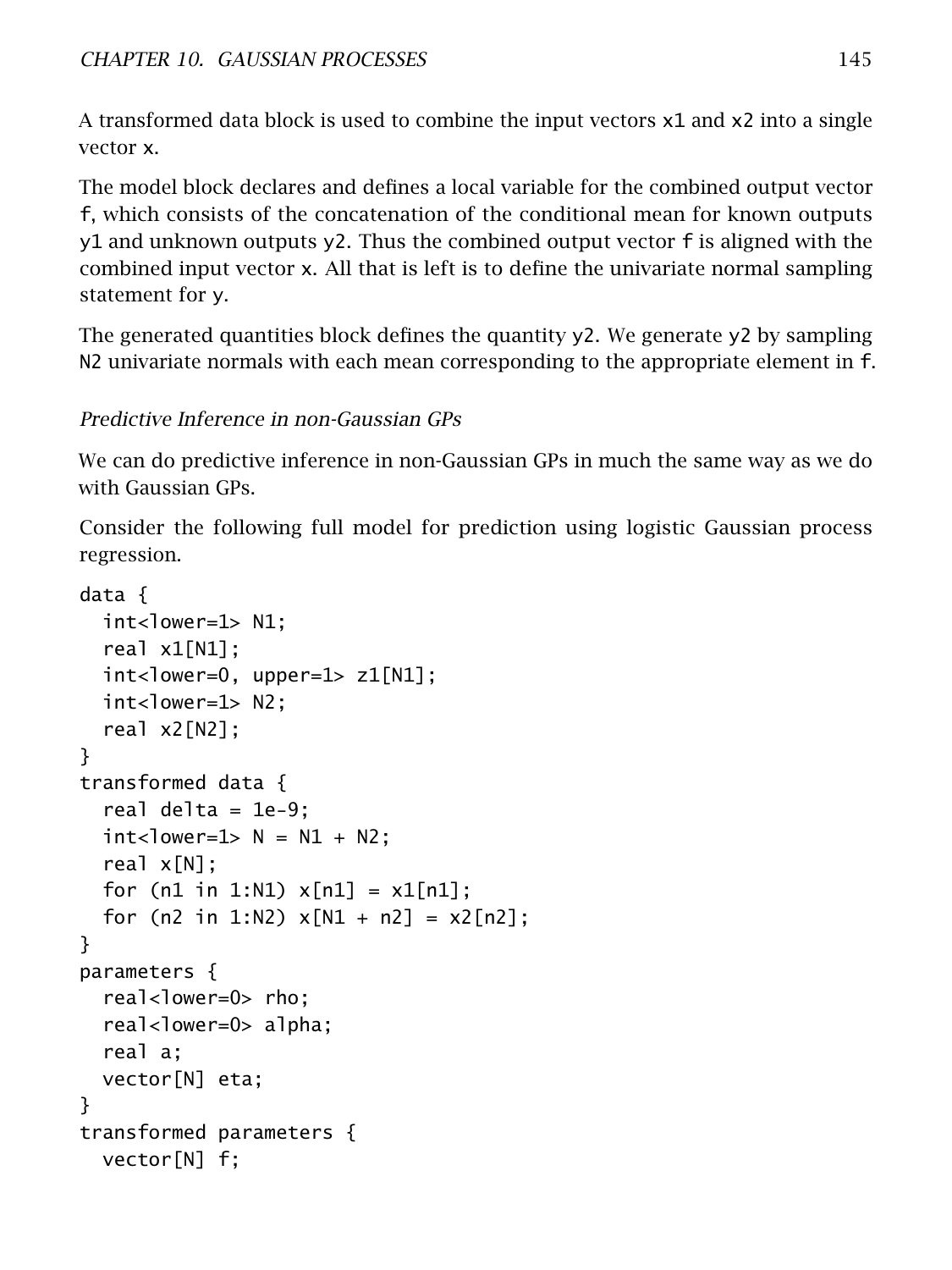```
{
    matrix[N, N] L_K;
    matrix[N, N] K = cov_exp_quad(x, alpha, rho);
    // diagonal elements
    for (n in 1:N)
      K[n, n] = K[n, n] + delta;L_K = cholesky_decompose(K);
    f = L_K * eta;}
}
model {
  rho \sim inv_gamma(5, 5);
  alpha \sim std normal():
  a \sim std\_normal();
  eta \sim std_normal();
  z1 \sim bernoulli_logit(a + f[1:N1]);
}
generated quantities {
  int z2[N2];
  for (n2 in 1:N2)
    z2[n2] = 6ernoulli_logit_rng(a + f[N1 + n2]);
}
```
Analytical Form of Joint Predictive Inference

Bayesian predictive inference for Gaussian processes with Gaussian observations can be sped up by deriving the posterior analytically, then directly sampling from it.

Jumping straight to the result,

$$
p(\tilde{y} \mid \tilde{x}, y, x) = \text{normal}\left(K^{\top} \Sigma^{-1} y, \ \Omega - K^{\top} \Sigma^{-1} K\right),
$$

where  $\Sigma = K(x | \alpha, \rho, \sigma)$  is the result of applying the covariance function to the inputs *x* with observed outputs *y*,  $\Omega = K(\tilde{x} \mid \alpha, \rho)$  is the result of applying the covariance function to the inputs *x*˜ for which predictions are to be inferred, and *K* is the matrix of covariances between inputs  $x$  and  $\tilde{x}$ , which in the case of the exponentiated quadratic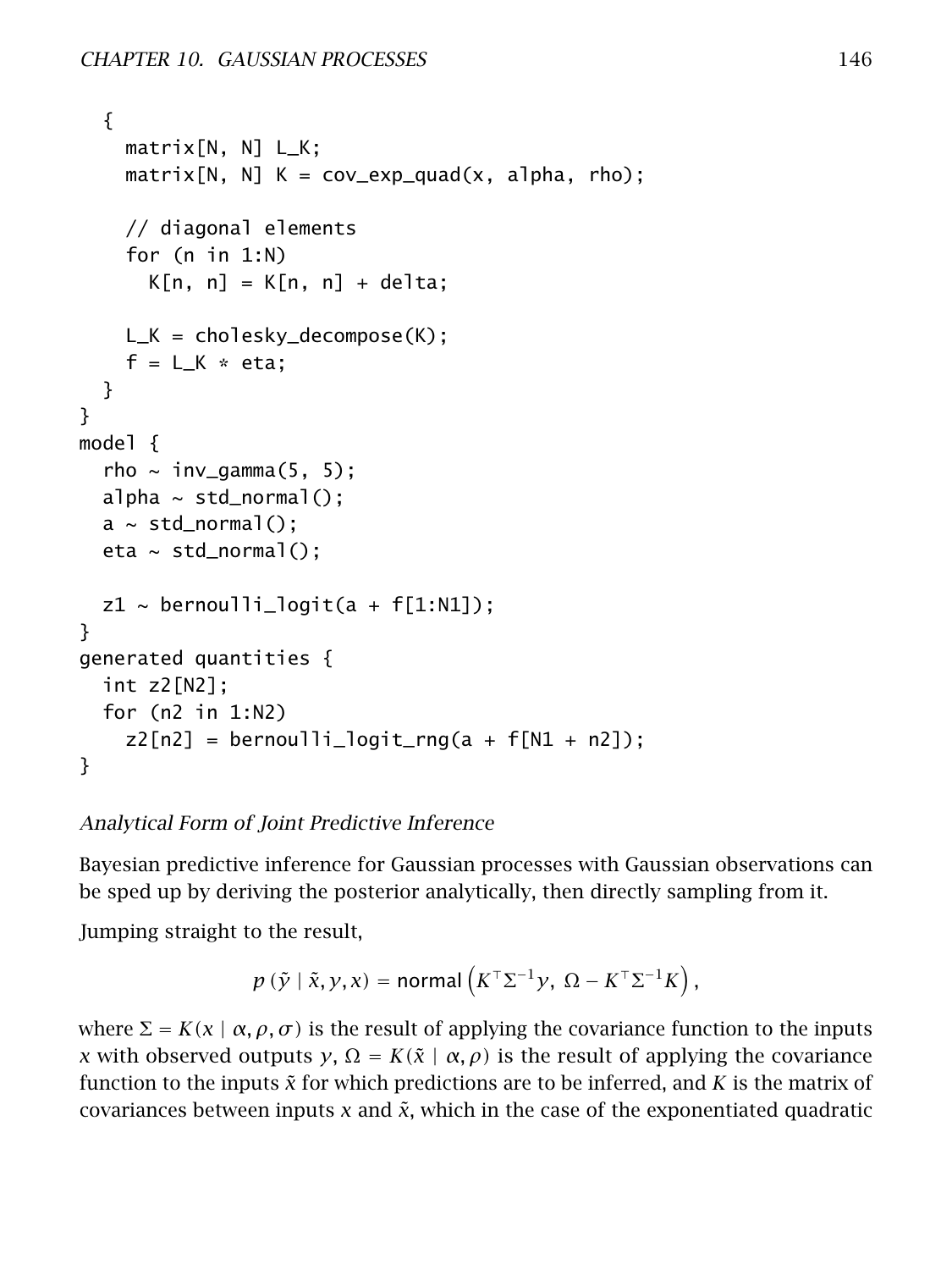covariance function would be

$$
K(x \mid \alpha, \rho)_{i,j} = \eta^2 \exp \left(-\frac{1}{2\rho^2} \sum_{d=1}^D (x_{i,d} - \tilde{x}_{j,d})^2\right).
$$

There is no noise term including  $\sigma^2$  because the indexes of elements in *x* and  $\tilde{x}$  are never the same.

This Stan code below uses the analytic form of the posterior and provides sampling of the resulting multivariate normal through the Cholesky decomposition. The data declaration is the same as for the latent variable example, but we've defined a function called gp\_pred\_rng which will generate a draw from the posterior predictive mean conditioned on observed data y1. The code uses a Cholesky decomposition in triangular solves in order to cut down on the the number of matrix-matrix multiplications when computing the conditional mean and the conditional covariance of  $p(\tilde{y})$ .

```
functions {
 vector gp_pred_rng(real[] x2,
                     vector y1,
                     real[ x1,
                     real alpha,
                     real rho,
                     real sigma,
                     real delta) {
   int N1 = rows(y1);
   int N2 = size(x2);
   vector[N2] f2;
    {
      matrix[N1, N1] L_K;
      vector[N1] K_div_y1;
      matrix[N1, N2] k_x1_x2;
      matrix[N1, N2] v_pred;
      vector[N2] f2_mu;
      matrix[N2, N2] cov_f2;
      matrix[N2, N2] diag_delta;
      matrix[N1, N1] K;
      K = cov_exp_quad(x1, alpha, rho);
      for (n in 1:N1)
        K[n, n] = K[n, n] + square(sigma);
      L_K = cholesky_decompose(K);
      K_div_y1 = midvide_leff_trilow(L_K, y1);
```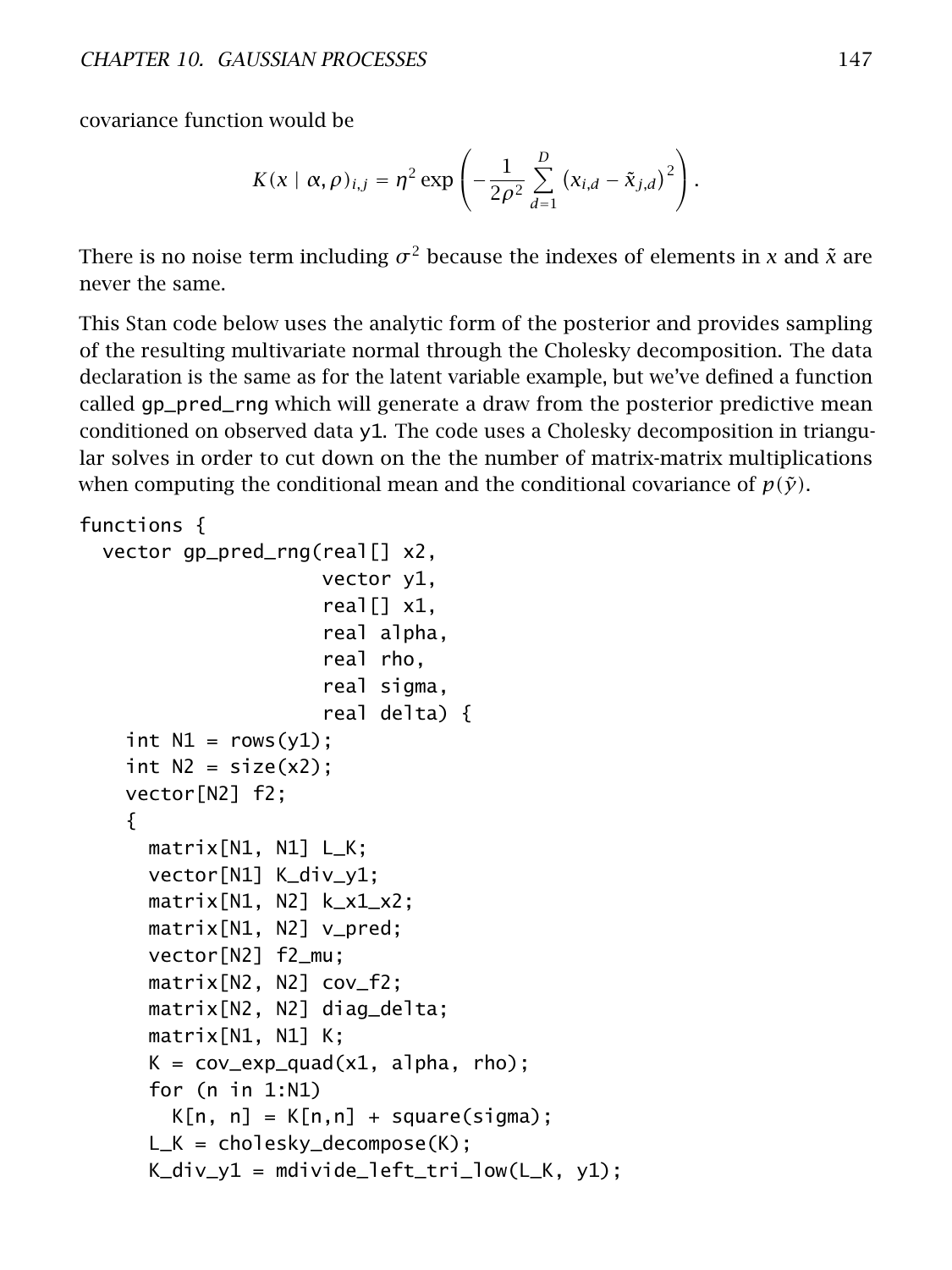```
K_div_y1 = mdivide_right_tri_low(K_div_y1', L_K)';
      k_x1 x2 = cov_exp_quad(x1, x2, alpha, rho);
      f2_{mu} = (k_x1_x2' * K_div_y1);v_pred = mdivide_left_tri_low(L_K, k_x1_x2);
      cov_f2 = cov_{exp_quad(x2, alpha, rho) - v_{pred'} * v_{pred;}}diag_delta = diag_matrix(rep_vector(delta, N2));
      f2 = \text{multi\_normal\_rng}(f2\text{__mu}, \text{cov}_f2 + \text{diag}_d1);
    }
    return f2;
 }
}
data {
 int<lower=1> N1;
 real x1[N1];
 vector[N1] y1;
 int<lower=1> N2;
 real x2[N2];
}
transformed data {
 vector[N1] mu = rep_vector(0, N1);
 real delta = 1e-9;
}
parameters {
 real<lower=0> rho:
 real<lower=0> alpha;
 real<lower=0> sigma;
}
model {
 matrix[N1, N1] L_K;
 {
    matrix[N1, N1] K = cov_exp_quad(x1, alpha, rho);
    real sq_sigma = square(sigma);
    // diagonal elements
    for (n1 in 1:N1)
      K[n1, n1] = K[n1, n1] + sq_sL_K = cholesky_decompose(K);
 }
```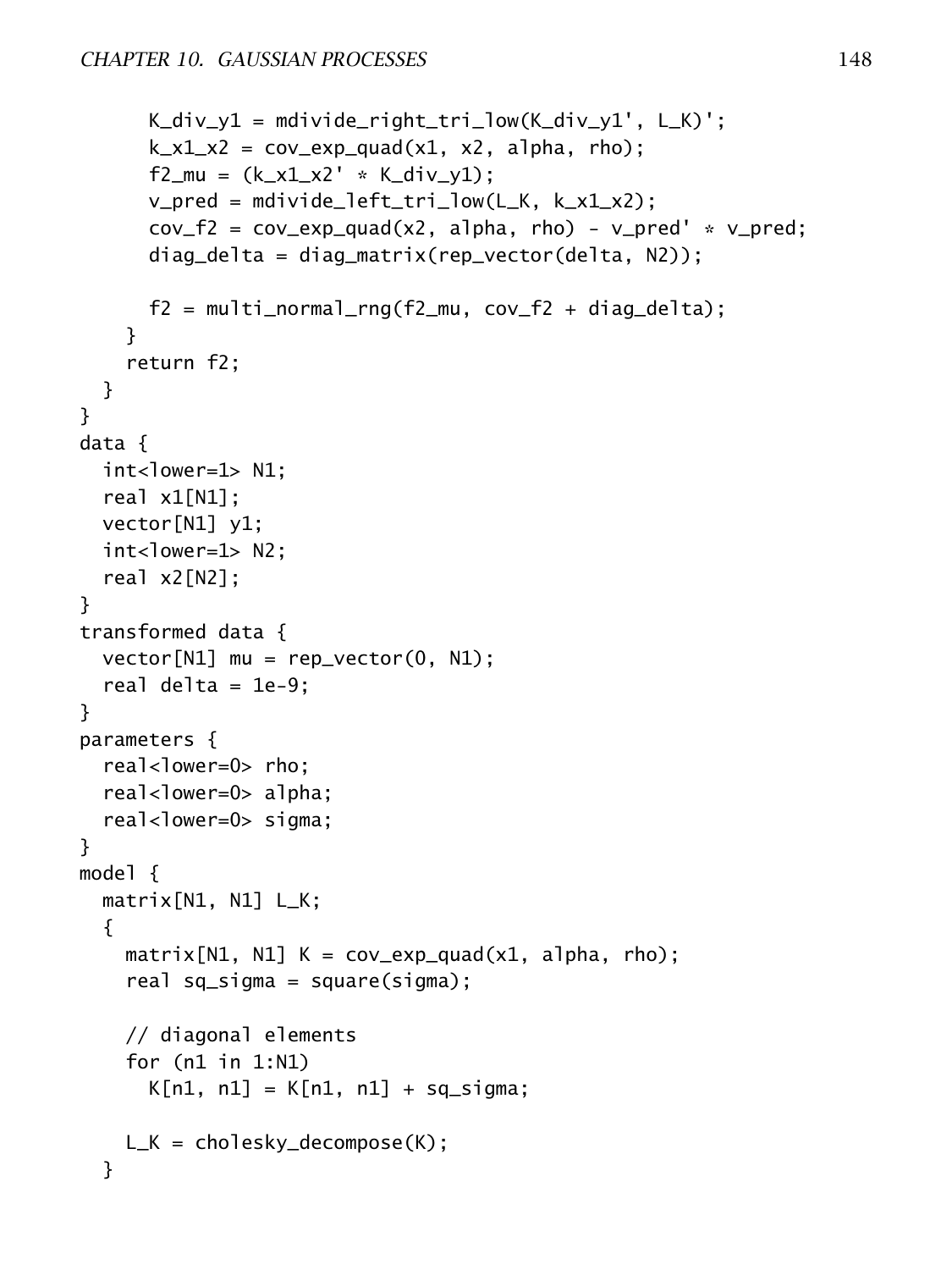```
rho \sim inv_gamma(5, 5);
 alpha \sim std_normal();
 sigma \sim std_normal();
 y1 ~ multi_normal_cholesky(mu, L_K);
}
generated quantities {
 vector[N2] f2;
 vector[N2] y2;
 f2 = qp\_pred\_rng(x2, y1, x1, alpha, rho, sigma, delta);for (n2 in 1:N2)
    y2[n2] = normal_rng(f2[n2], sigma);}
```
#### Multiple-output Gaussian processes

Suppose we have observations  $y_i \in \mathbb{R}^M$  observed at  $x_i \in \mathbb{R}^K$ . One can model the data like so:

$$
y_i \sim \text{multivariate normal} \left( f(x_i), \mathbf{I}_M \sigma^2 \right)
$$
  

$$
f(x) \sim \text{GP}(m(x), K(x \mid \theta, \phi))
$$
  

$$
K(x \mid \theta) \in \mathbb{R}^{M \times M}, \quad f(x), m(x) \in \mathbb{R}^M
$$

where the  $K(x, x' \mid \theta, \phi)_{[m,m']}$  entry defines the covariance between  $f_m(x)$  and  $f_{m'}(x')(x)$ . This construction of Gaussian processes allows us to learn the covariance between the output dimensions of  $f(x)$ . If we parameterize our kernel *K*:

$$
K(x, x' | \theta, \phi)_{[m,m']} = k(x, x' | \theta) k (m, m' | \phi)
$$

then our finite dimensional generative model for the above is:

$$
f \sim \text{matrixnormal}(m(x), K(x \mid \alpha, \rho), C(\phi))
$$
  

$$
y_{i,m} \sim \text{normal}(f_{i,m}, \sigma)
$$
  

$$
f \in \mathbb{R}^{N \times M}
$$

where  $K(x \mid \alpha, \rho)$  is the exponentiated quadratic kernel we've used throughout this chapter, and  $C(\phi)$  is a positive-definite matrix, parameterized by some vector  $\phi$ .

The matrix normal distribution has two covariance matrices:  $K(x | \alpha, \rho)$  to encode column covariance, and  $C(\phi)$  to define row covariance. The salient features of the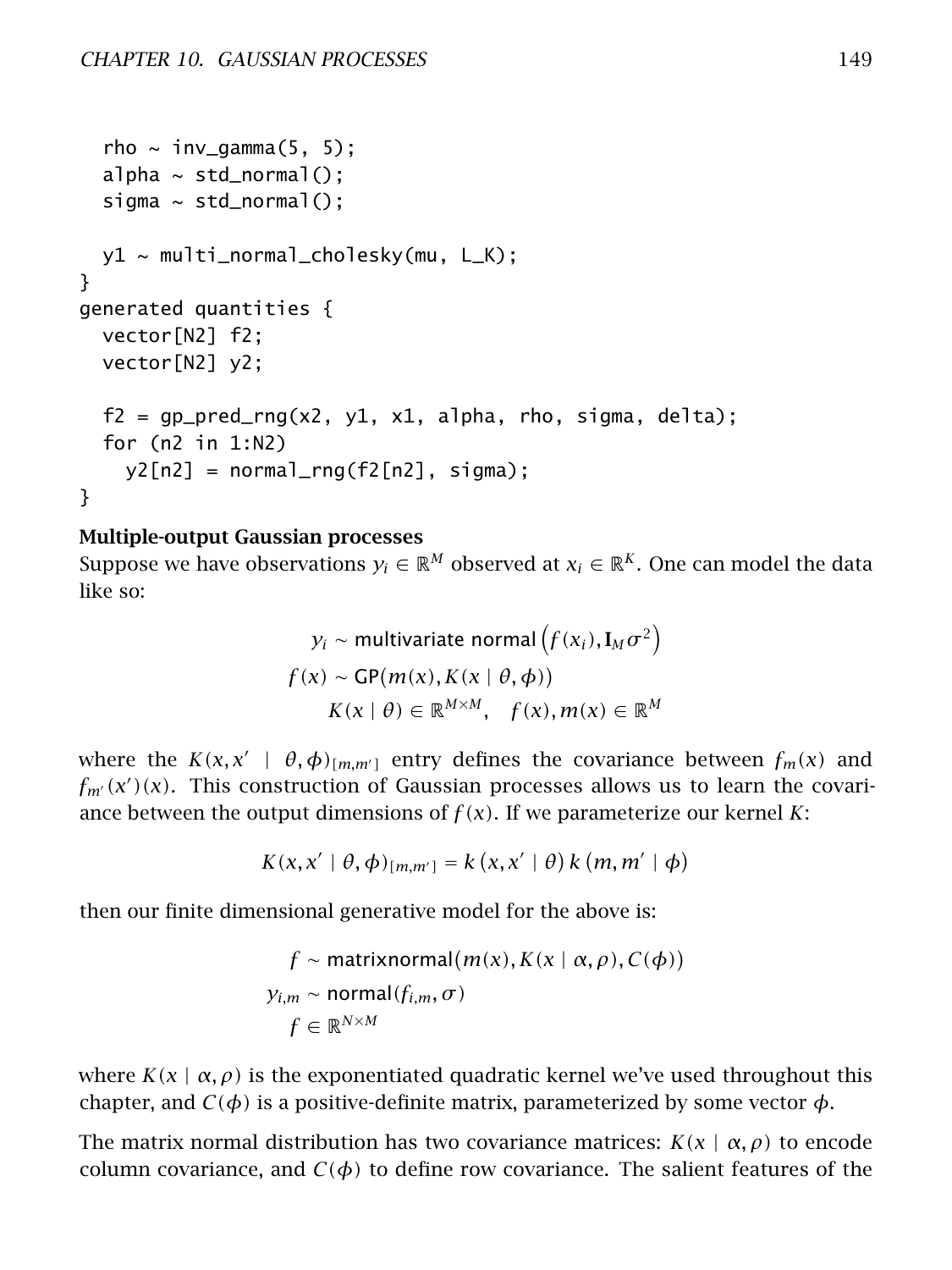matrix normal are that the rows of the matrix *f* are distributed:

 $f_{[n]}\sim$  multivariate normal $(m(x)_{[n]}\, K(x \mid \alpha, \rho)_{[n,n]}C(\phi))$ 

and that the columns of the matrix *f* are distributed:

 $f_{[,m]} \sim$  multivariate normal $(m(x)_{[,m]}, K(x \mid \alpha, \rho)C(\phi)_{[m,m]})$ 

This also means means that  $\mathbb{E}[f^T f]$  is equal to trace $(K(\chi \mid \alpha, \rho)) \times C$ , whereas  $\mathbb{E}[f f^T]$ is trace(C)  $\times$  *K*( $x \mid \alpha, \rho$ ). We can derive this using properties of expectation and the matrix normal density.

We should set *α* to 1*.*0 because the parameter is not identified unless we constrain trace*(C)* = 1. Otherwise, we can multiply *α* by a scalar *d* and *C* by 1*/d* and our likelihood will not change.

We can generate a random variable *f* from a matrix normal density in  $\mathbb{R}^{N \times M}$  using the following algorithm:

$$
\eta_{i,j} \sim \text{normal}(0,1) \,\forall i,j
$$
\n
$$
f = L_{K(x|1.0,\rho)} \,\eta \, L_C(\phi)^T
$$
\n
$$
f \sim \text{matrixnormal}(0, K(x | 1.0, \rho), C(\phi))
$$
\n
$$
\eta \in \mathbb{R}^{N \times M}
$$
\n
$$
L_C(\phi) = \text{cholesky-decompose}(C(\phi))
$$
\n
$$
L_{K(x|1.0,\rho)} = \text{cholesky-decompose}(K(x | 1.0, \rho))
$$

This can be implemented in Stan using a latent-variable GP formulation. We've used LKJCorr for  $C(\phi)$ , but any positive-definite matrix will do.

```
data {
 int<lower=1> N:
 int<lower=1> D;
 real x[N];
 matrix[N, D] y;
}
transformed data {
  real delta = 1e-9;
}
parameters {
  real<lower=0> rho;
 vector<lower=0>[D] alpha;
```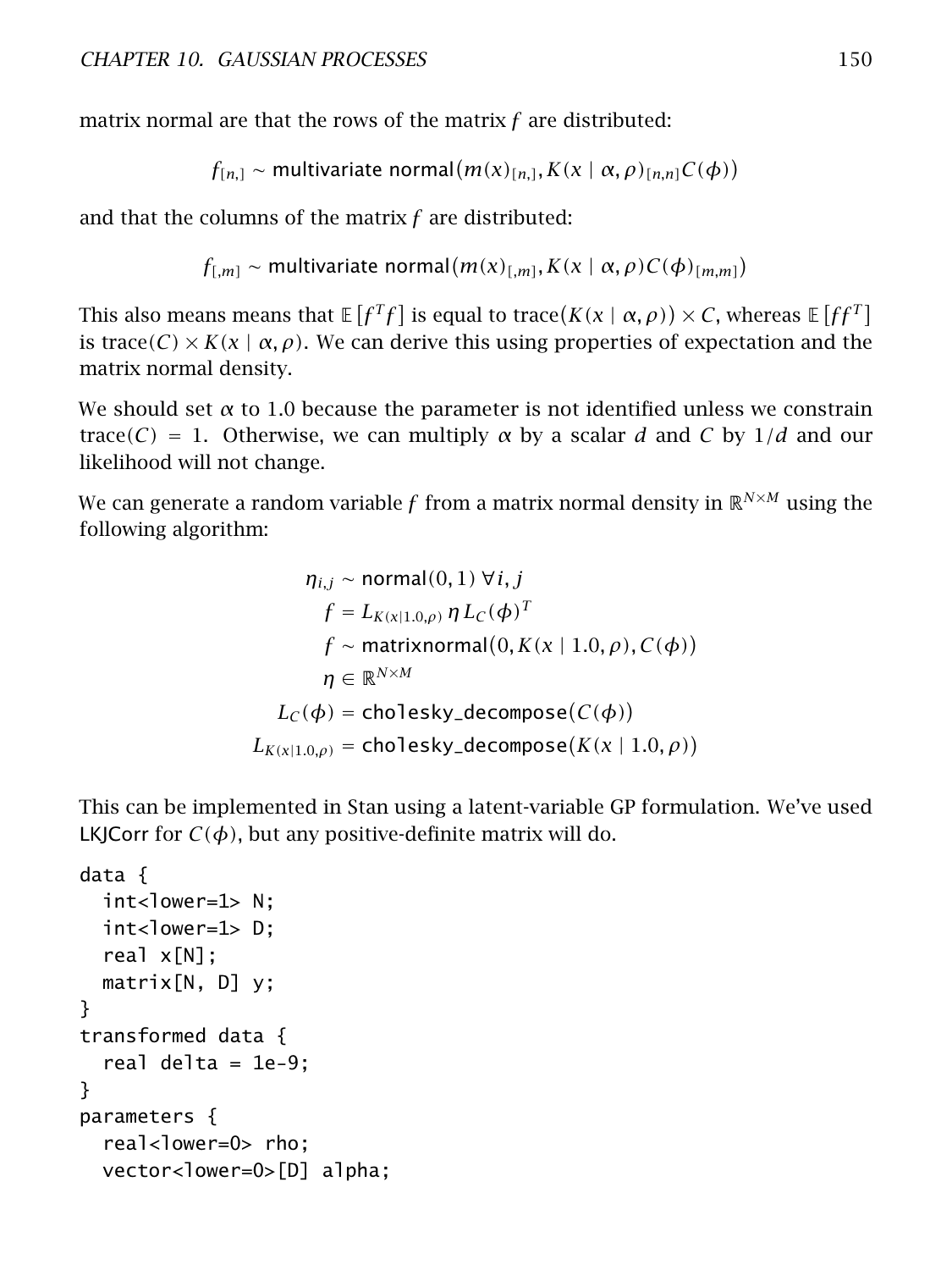```
real<lower=0> sigma;
  cholesky_factor_corr[D] L_Omega;
  matrix[N, D] eta;
}
model {
  matrix[N, D] f;
  {
    matrix[N, N] K = cov_exp_quad(x, 1.0, rho);
    matrix[N, N] L_K;
    // diagonal elements
    for (n in 1:N)
      K[n, n] = K[n, n] + delta;L_K = cholesky_decompose(K);
    f = L K * eta
        * diag_pre_multiply(alpha, L_Omega)';
  }
  rho \sim inv_gamma(5, 5);
  alpha \sim std_normal();
  sigma \sim std_normal();
  L_Omega ~ lkj_corr_cholesky(3);
  tovector(ta) \sim std<sub>norma</sub>l();
  to\_vector(y) \sim normal(to\_vector(f), sigma);}
generated quantities {
  matrix[D, D] Omega;
  Omega = L_Omega * L_Omega';
}
```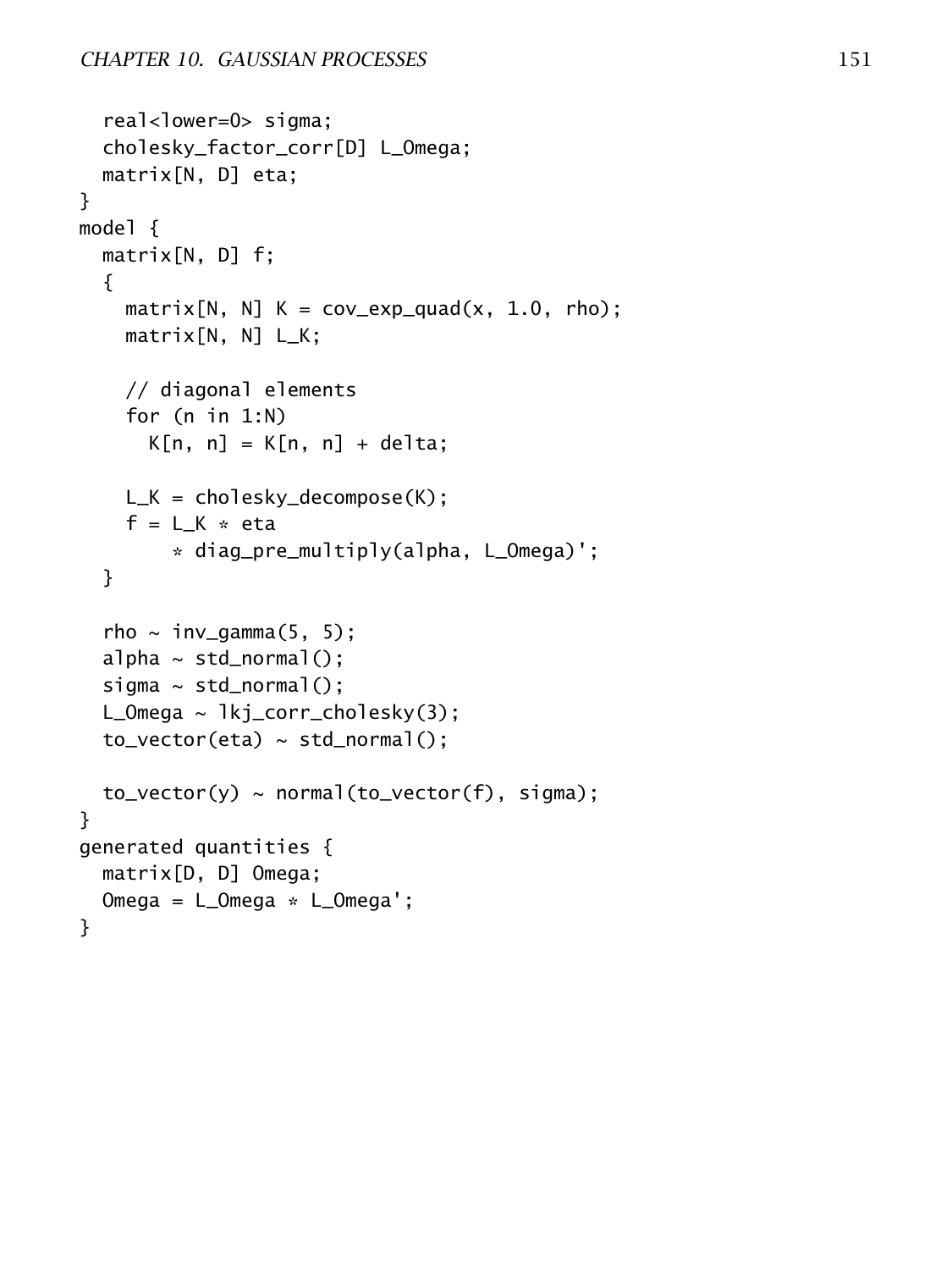# 11. Directions, Rotations, and Hyperspheres

Directional statistics involve data and/or parameters that are constrained to be directions. The set of directions forms a sphere, the geometry of which is not smoothly mappable to that of a Euclidean space because you can move around a sphere and come back to where you started. This is why it is impossible to make a map of the globe on a flat piece of paper where all points that are close to each other on the globe are close to each other on the flat map. The fundamental problem is easy to visualize in two dimensions, because as you move around a circle, you wind up back where you started. In other words, 0 degrees and 360 degrees (equivalently, 0 and  $2\pi$  radians) pick out the same point, and the distance between 359 degrees and 2 degrees is the same as the distance between 137 and 140 degrees.

Stan supports directional statistics by providing a unit-vector data type, the values of which determine points on a hypersphere (circle in two dimensions, sphere in three dimensions).

#### 11.1. Unit Vectors

The length of a vector  $x \in \mathbb{R}^K$  is given by

$$
||x|| = \sqrt{x^{\top} x} = \sqrt{x_1^2 + x_2^2 + \dots + x_k^2}.
$$

Unit vectors are defined to be vectors of unit length (i.e., length one).

With a variable declaration such as

unit\_vector[K] x;

the value of x will be constrained to be a vector of size K with unit length; the reference manual chapter on constrained parameter transforms provides precise definitions.

*Warning:* An extra term gets added to the log density to ensure the distribution on unit vectors is proper. This is not a problem in practice, but it may lead to misunderstandings of the target log density output  $\left(\frac{1}{p}\right)$  in some interfaces). The underlying source of the problem is that a unit vector of size *K* has only  $K - 1$  degrees of freedom. But there is no way to map those  $K - 1$  degrees of freedom continuously to  $\mathbb{R}^N$ —for example, the circle can't be mapped continuously to a line so the limits work out, nor can a sphere be mapped to a plane. A workaround is needed instead. Stan's unit vector transform uses *K* unconstrained variables, then projects down to the unit hypersphere. Even though the hypersphere is compact, the result would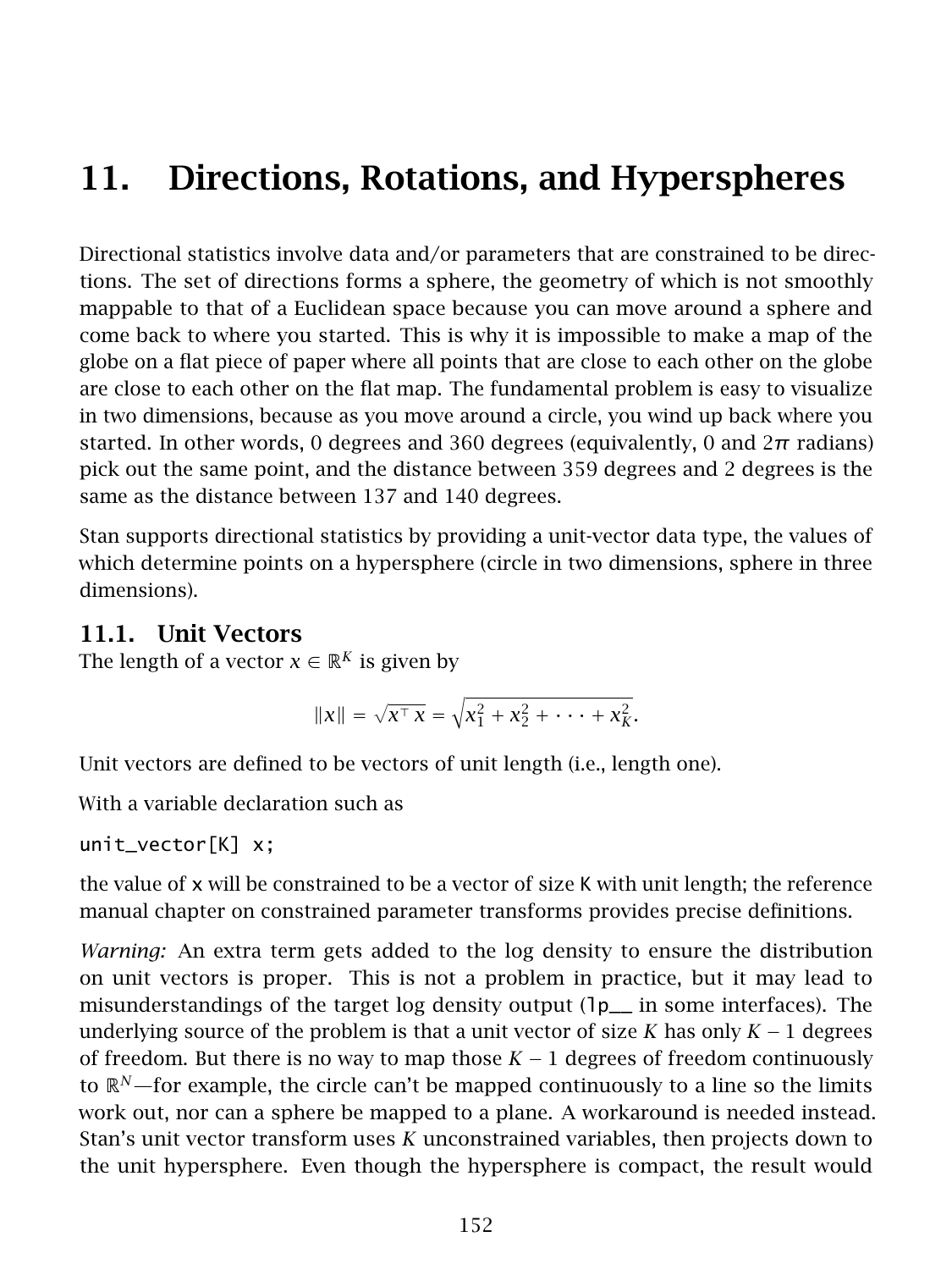be an improper distribution. To ensure the unit vector distribution is proper, each unconstrained variable is given a "Jacobian" adjustment equal to an independent standard normal distribution. Effectively, each dimension is drawn standard normal, then they are together projected down to the hypersphere to produce a unit vector. The result is a proper uniform distribution over the hypersphere.

# 11.2. Circles, Spheres, and Hyperspheres

An *n*-sphere, written  $S<sup>n</sup>$ , is defined as the set of  $(n + 1)$ -dimensional unit vectors,

$$
S^n = \left\{ x \in \mathbb{R}^{n+1} : ||x|| = 1 \right\}.
$$

Even though  $S<sup>n</sup>$  is made up of points in  $(n + 1)$  dimensions, it is only an *n*-dimensional manifold. For example,  $S^2$  is defined as a set of points in  $\mathbb{R}^3$ , but each such point may be described uniquely by a latitude and longitude. Geometrically, the surface defined by  $S^2$  in  $\mathbb{R}^3$  behaves locally like a plane, i.e.,  $\mathbb{R}^2$ . However, the overall shape of  $S^2$  is not like a plane in that is compact (i.e., there is a maximum distance between points). If you set off around the globe in a "straight line" (i.e., a geodesic), you wind up back where you started eventually; that is why the geodesics on the sphere  $(S^2)$  are called "great circles," and why we need to use some clever representations to do circular or spherical statistics.

Even though *S <sup>n</sup>*−<sup>1</sup> behaves locally like R*n*−<sup>1</sup> , there is no way to smoothly map between them. For example, because latitude and longitude work on a modular basis (wrapping at  $2\pi$  radians in natural units), they do not produce a smooth map.

Like a bounded interval *(a, b)*, in geometric terms, a sphere is compact in that the distance between any two points is bounded.

# 11.3. Transforming to Unconstrained Parameters

Stan (inverse) transforms arbitrary points in  $\mathbb{R}^{K+1}$  to points in  $S^K$  using the auxiliary variable approach of Marsaglia [\(1972\)](#page-305-2). A point  $y \in \mathbb{R}^K$  is transformed to a point  $x \in S^{K-1}$  by

$$
x = \frac{y}{\sqrt{y^{\top}y}}.
$$

The problem with this mapping is that it's many to one; any point lying on a vector out of the origin is projected to the same point on the surface of the sphere. Marsaglia [\(1972\)](#page-305-2) introduced an auxiliary variable interpretation of this mapping that provides the desired properties of uniformity; the reference manual contains the precise definitions used in the chapter on constrained parameter transforms.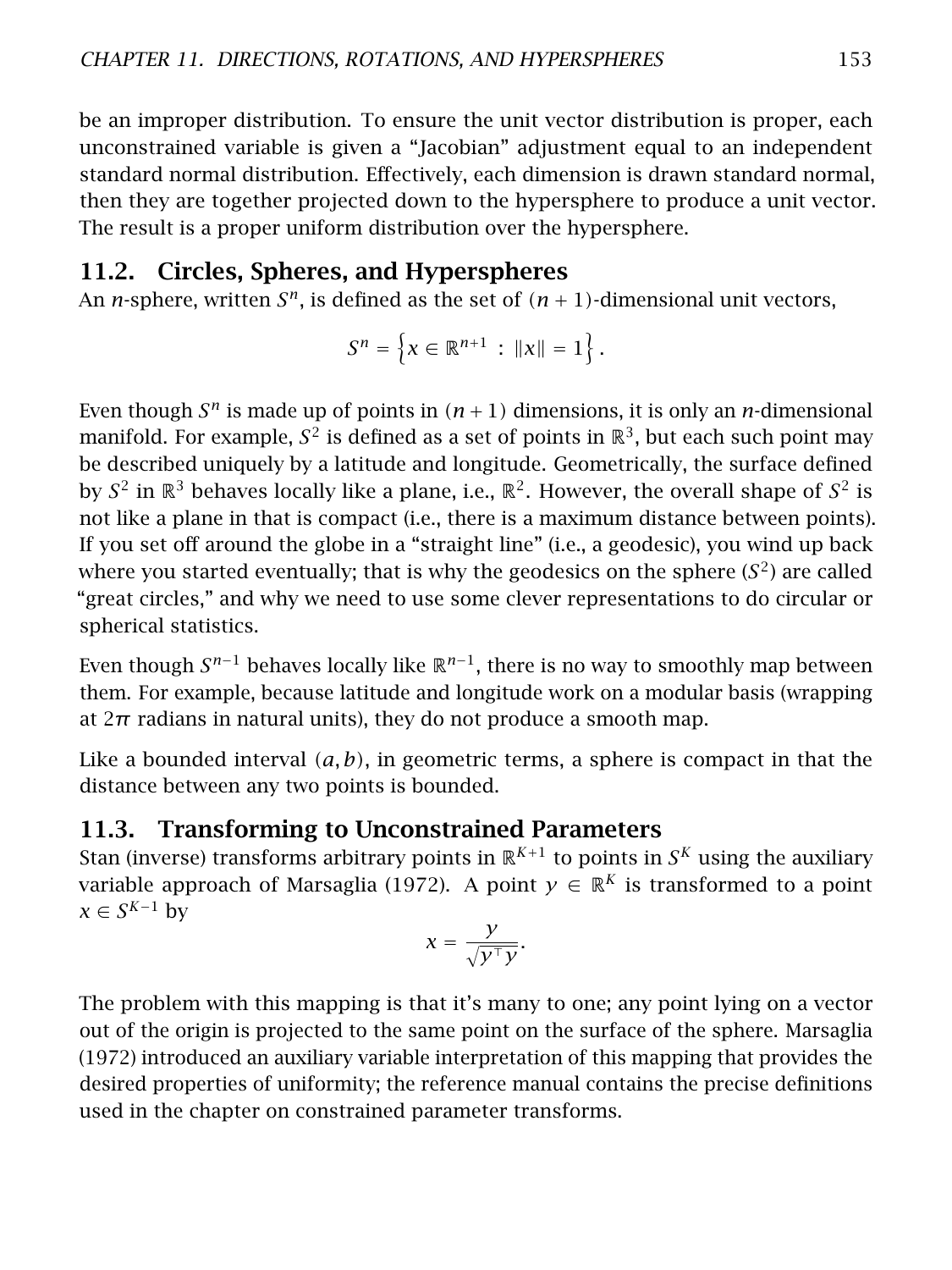#### Warning: undefined at zero!

The above mapping from  $\mathbb{R}^n$  to  $S^n$  is not defined at zero. While this point outcome has measure zero during sampling, and may thus be ignored, it is the default initialization point and thus unit vector parameters cannot be initialized at zero. A simple workaround is to initialize from a small interval around zero, which is an option built into all of the Stan interfaces.

# 11.4. Unit Vectors and Rotations

Unit vectors correspond directly to angles and thus to rotations. This is easy to see in two dimensions, where a point on a circle determines a compass direction, or equivalently, an angle *θ*). Given an angle *θ*, a matrix can be defined, the pre-multiplication by which rotates a point by an angle of *θ*. For angle *θ* (in two dimensions), the 2 × 2 rotation matrix is defined by

$$
R_{\theta} = \begin{bmatrix} \cos \theta & -\sin \theta \\ \sin \theta & \cos \theta \end{bmatrix}.
$$

Given a two-dimensional vector *x*,  $R_{\theta}$ *x* is the rotation of *x* (around the origin) by  $\theta$ degrees.

#### Unit vector type

In Stan, unit vectors in *K* dimensions are declared as

```
unit_vector[K] alpha;
```
A unit vector has length one (meaning the sum of squared values is one, not that its number of elements is one).

#### Angles from unit vectors

Angles can be calculated from unit vectors. For example, a random variable theta representing an angle in *(*−*π, π)* radians can be declared as a two-dimensional unit vector then transformed to an angle.

```
parameters {
 unit_vector[2] xy;
}
transformed parameters {
  real<lower = -pi(), upper = pi()> theta = atan2(xy[2], xy[1]);
}
```
If the distribution of  $(x, y)$  is uniform over a circle, then the distribution of arctan  $\frac{y}{x}$  is uniform over  $(-\pi, \pi]$ .

It might be tempting to try to just declare theta directly as a parameter with the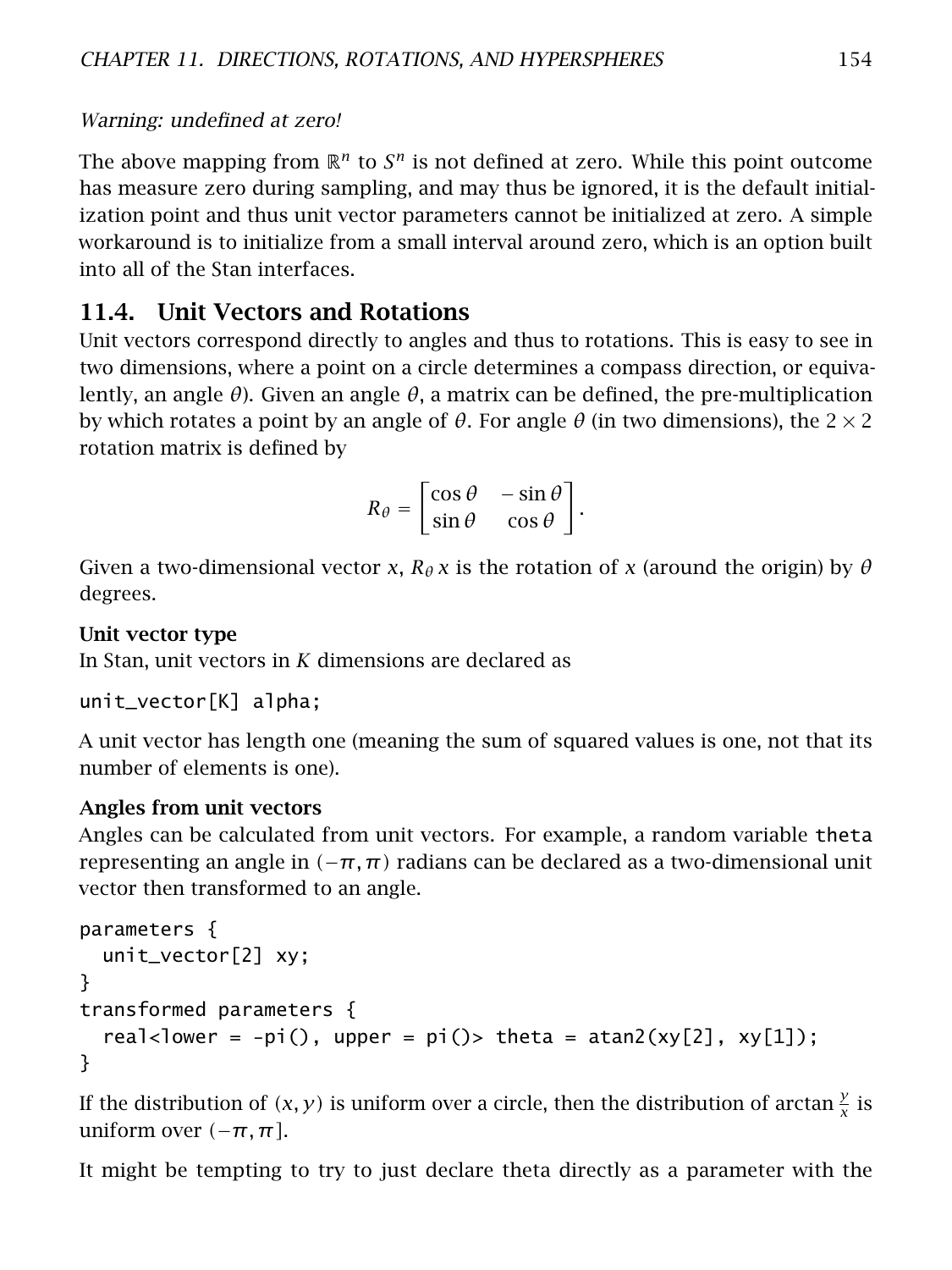lower and upper bound constraint as given above. The drawback to this approach is that the values  $-\pi$  and  $\pi$  are at  $-\infty$  and  $\infty$  on the unconstrained scale, which can produce multimodal posterior distributions when the true distribution on the circle is unimodal.

With a little additional work on the trigonometric front, the same conversion back to angles may be accomplished in more dimensions.

# 11.5. Circular Representations of Days and Years

A 24-hour clock naturally represents the progression of time through the day, moving from midnight to noon and back again in one rotation. A point on a circle divided into 24 hours is thus a natural representation for the time of day. Similarly, years cycle through the seasons and return to the season from which they started.

In human affairs, temporal effects often arise by convention. These can be modeled directly with ad-hoc predictors for holidays and weekends, or with data normalization back to natural scales for daylight savings time.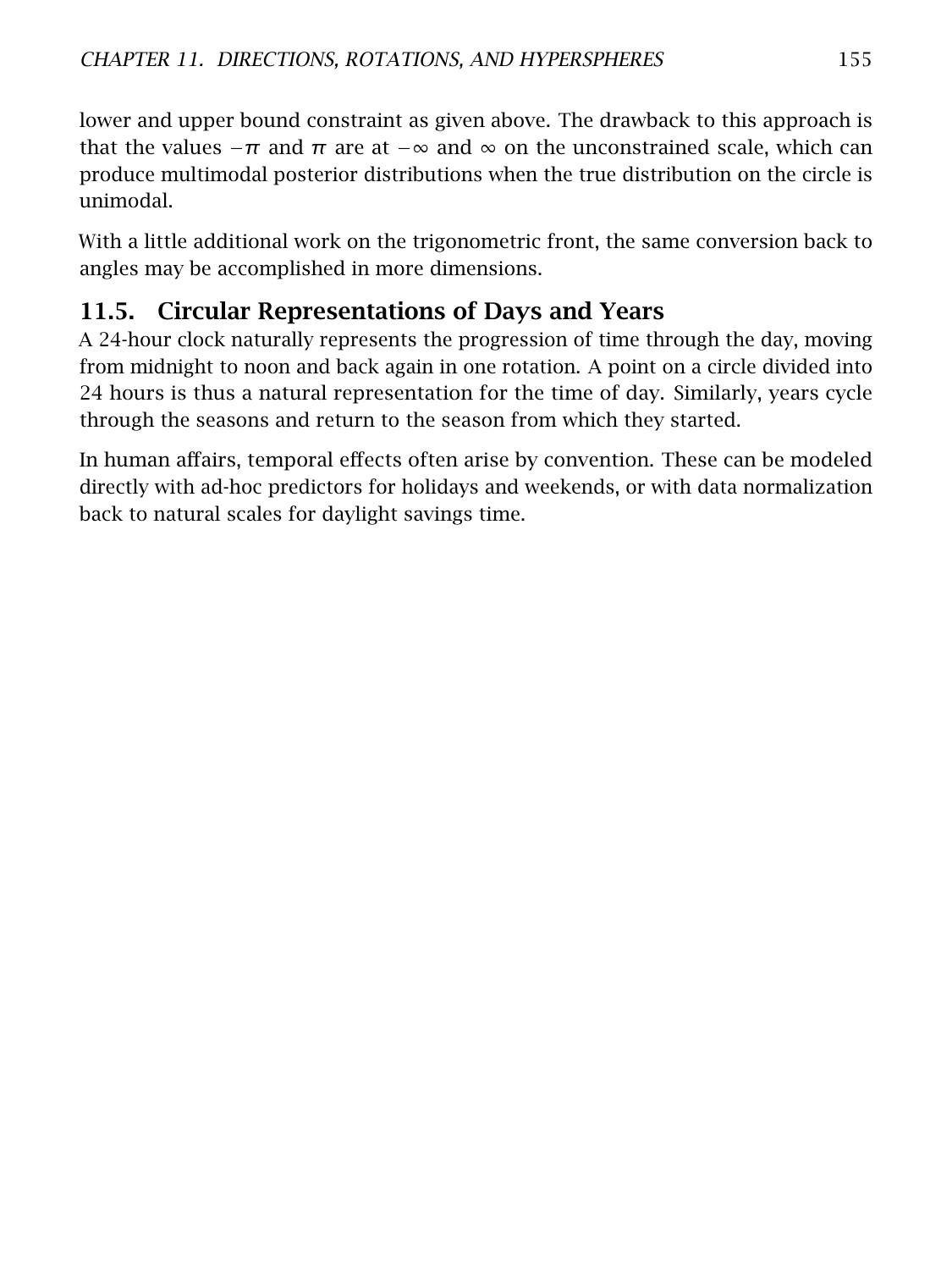# 12. Solving Algebraic Equations

Stan provides a built-in mechanism for specifying and solving systems of algebraic equations, using the Powell hybrid method (Powell [1970\)](#page-305-3). The function signatures for Stan's algebraic solver are fully described in the algebraic solver section of the reference manual.

Solving any system of algebraic equations can be translated into a root-finding problem, that is, given a function *f*, we wish to find *y* such that  $f(y) = 0$ .

# 12.1. Example: System of Nonlinear Algebraic Equations

For systems of linear algebraic equations, we recommend solving the system using matrix division. The algebraic solver becomes handy when we want to solve nonlinear equations.

As an illustrative example, we consider the following nonlinear system of two equations with two unknowns:

$$
z_1 = y_1 - \theta_1
$$
  

$$
z_2 = y_1 y_2 + \theta_2
$$

Our goal is to simultaneously solve all equations for  $y_1$  and  $y_2$ , such that the vector  $z$ goes to 0.

# 12.2. Coding an Algebraic System

A system of algebraic equations is coded directly in Stan as a function with a strictly specified signature. For example, the nonlinear system given above can be coded using the following function in Stan (see the [user-defined functions section](#page-0-0) for more information on coding user-defined functions).

```
vector system(vector y, // unknowns
              vector theta, // parameters
              real[] x_r, \qquad // data (real)
              int[] x_i) { // data (integer)
 vector[2] z;
 z[1] = y[1] - \text{theta}[1];z[2] = y[1] * y[2] - \text{theta}[2];return z;
}
```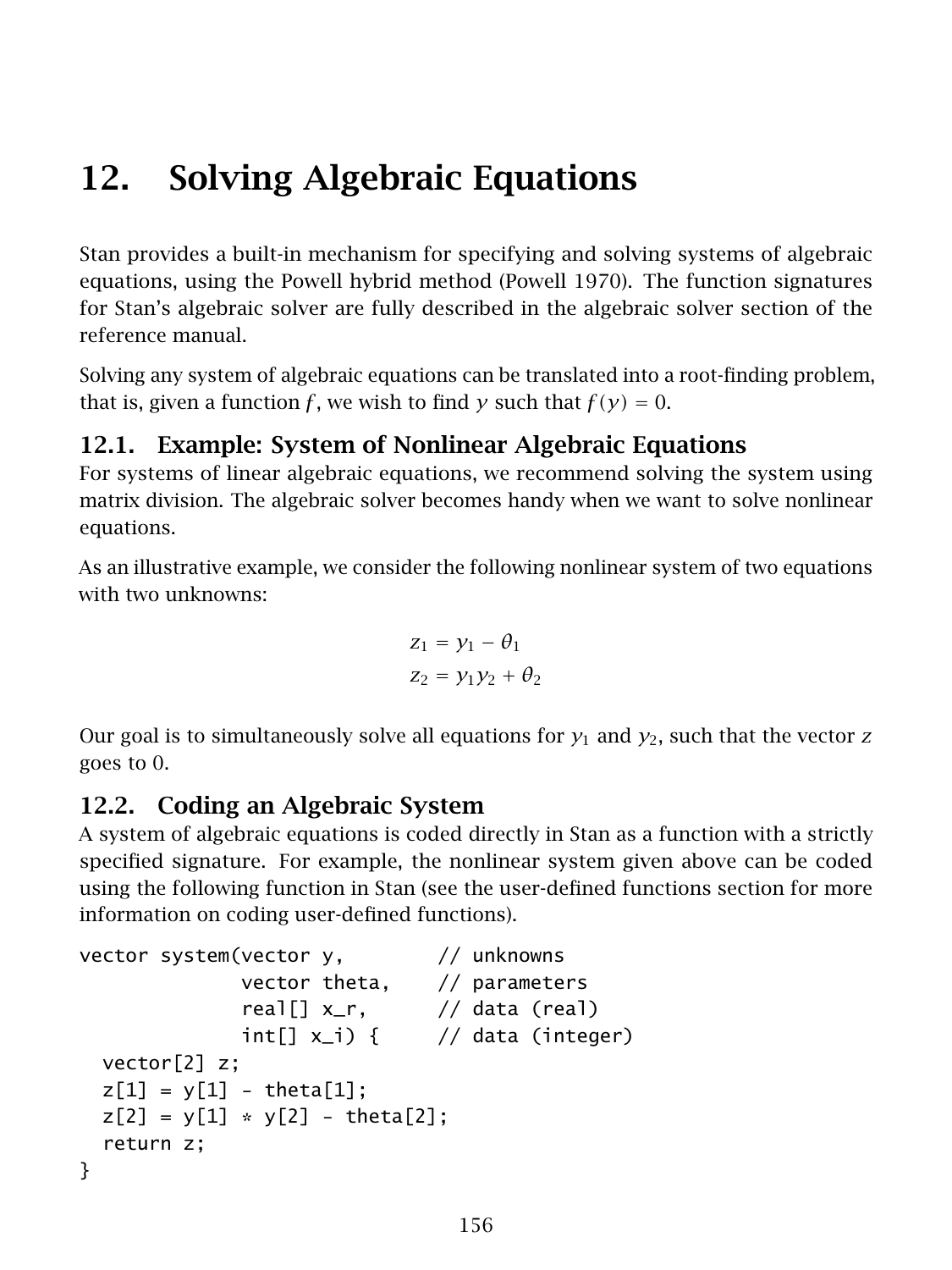The function takes the unknowns we wish to solve for in  $y$  (a vector), the system parameters in theta (a vector), the real data in  $x_r$  (a real array) and the integer data in x\_i (an integer array). The system function returns the value of the function (a vector), for which we want to compute the roots. Our example does not use real or integer data. Nevertheless, these unused arguments must be included in the system function with exactly the signature above.

The body of the system function here could also be coded using a row vector constructor and transposition,

```
return [y[1] - \text{theta}[1],y[1] * y[2] - \text{theta}[2]];
```
As systems get more complicated, naming the intermediate expressions goes a long way toward readability.

## Strict Signature

The function defining the system must have exactly these argument types and return type. This may require passing in zero-length arrays for data or a zero-length vector for parameters if the system does not involve data or parameters.

# 12.3. Calling the Algebraic Solver

Let's suppose  $\theta = (3, 6)$ . To call the algebraic solver, we need to provide an initial guess. This varies on a case-by-case basis, but in general a good guess will speed up the solver and, in pathological cases, even determine whether the solver converges or not. If the solver does not converge, the metropolis proposal gets rejected and a warning message, stating no acceptable solution was found, is issued.

The solver has three tuning parameters to determine convergence: the relative tolerance, the function tolerance, and the maximum number of steps. Their behavior is explained in the section about [algebraic solvers with control parameters.](#page-164-0)

The following code returns the solution to our nonlinear algebraic system:

```
transformed data {
  vector[2] y_quess = {1, 1};
  real x_r[0];
  int x_i[0];
}
transformed parameters {
  vector<sup>[2]</sup> theta = {3, 6};
```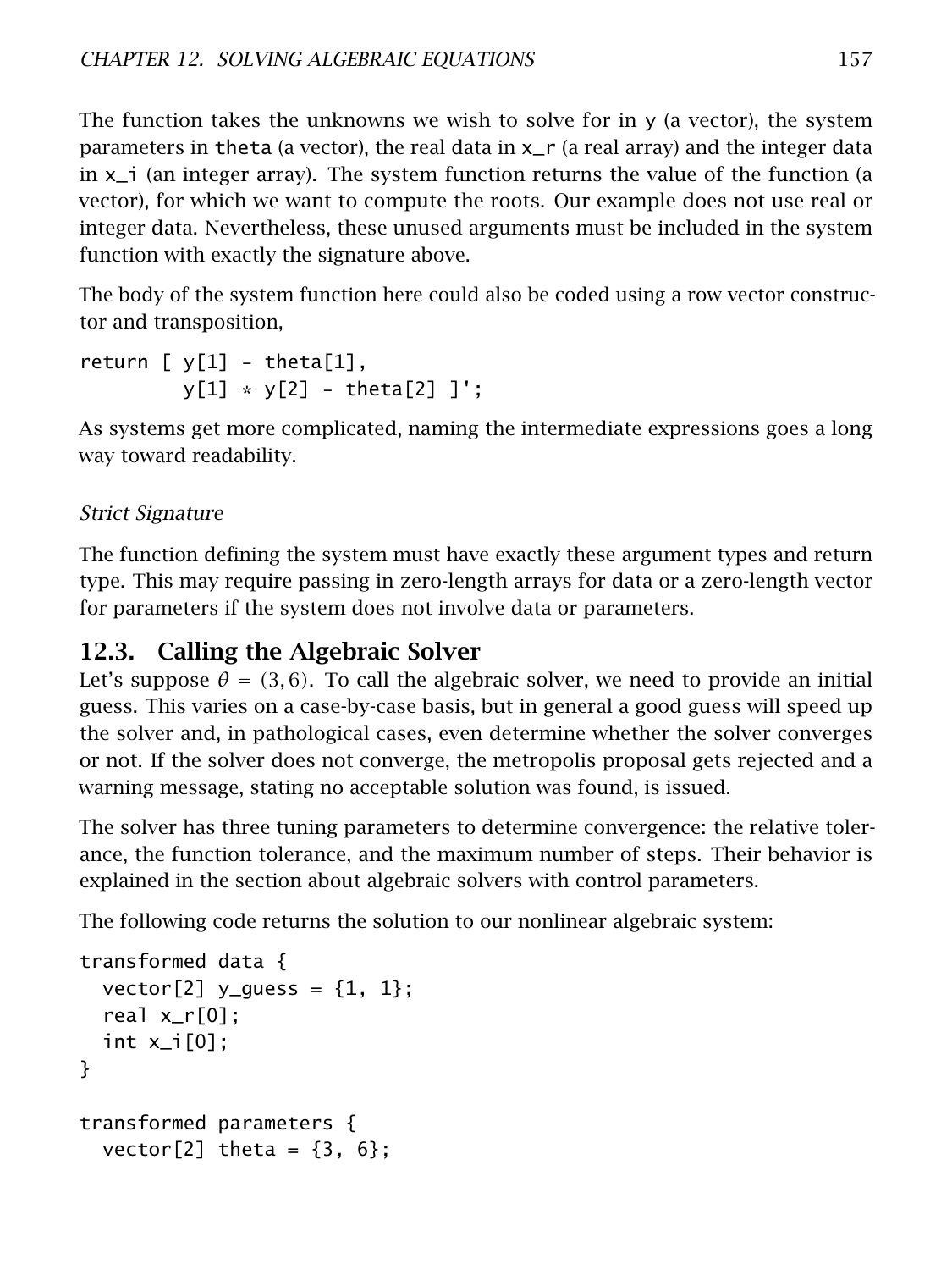```
vector[2] y;
 y = algebra_solver(system, y_guess, theta, x_r, x_i);
}
```
which returns  $y = (3, -2)$ .

#### Data versus Parameters

The arguments for the real data  $x<sub>r</sub>$  and the integer data  $x<sub>r</sub>$  must be expressions that only involve data or transformed data variables. theta, on the other hand, must only involve parameters. Note there are no restrictions on the initial guess, y\_guess, which may be a data or a parameter vector.

#### Length of the Algebraic Function and of the Vector of Unknowns

The Jacobian of the solution with respect to the parameters is computed using the implicit function theorem, which imposes certain restrictions. In particular, the Jacobian of the algebraic function *f* with respect to the unknowns *x* must be invertible. This requires the Jacobian to be square, meaning *f (y)* and *y* have the same length or, in other words *the number of equations in the system is the same as the number of unknowns.*

#### Pathological Solutions

Certain systems may be degenerate, meaning they have multiple solutions. The algebraic solver will not report these cases, as the algorithm stops once it has found an acceptable solution. The initial guess will often determine which solution gets found first. The degeneracy may be broken by putting additional constraints on the solution. For instance, it might make "physical sense" for a solution to be positive or negative.

On the other hand, a system may not have a solution (for a given point in the parameter space). In that case, the solver will not converge to a solution. When the solver fails to do so, the current metropolis proposal gets rejected.

# <span id="page-164-0"></span>12.4. Control Parameters for the Algebraic Solver

The call to the algebraic solver shown above uses the default control settings. The solver allows three additional parameters, all of which must be supplied if any of them is supplied.

```
y = algebra_solver(system, y_guess, theta, x_r, x_i,
                   rel_tol, f_tol, max_steps);
```
The three control arguments are relative tolerance, function tolerance, and maximum number of steps. Both tolerances need to be satisfied. If one of them is not met, the metropolis proposal gets rejected with a warning message explaining which criterion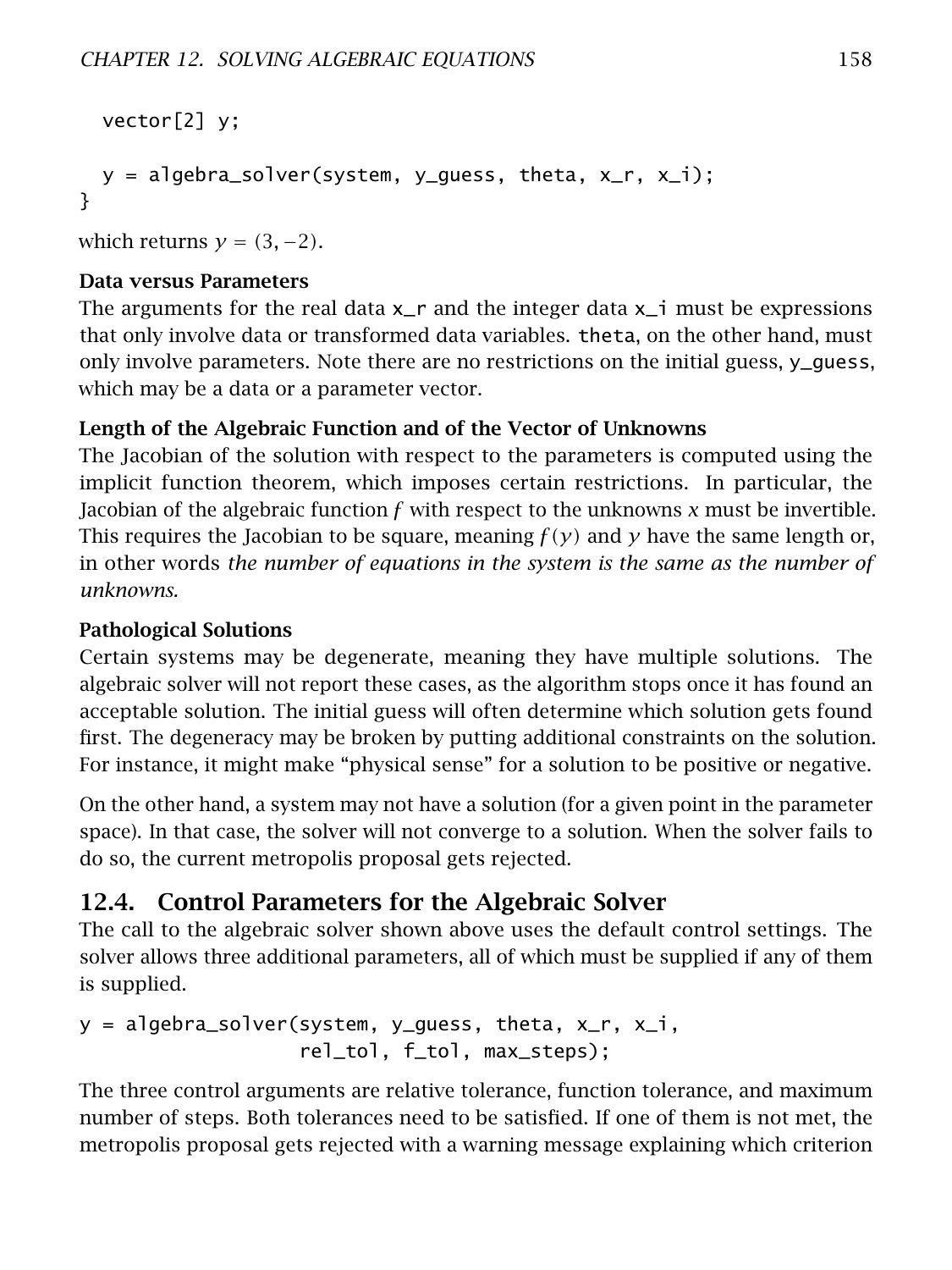was not satisfied. The default values for the control arguments are respectively rel\_tol = 1e-10  $(10^{-10})$ , f\_tol = 1e-6  $(10^{-6})$ , and max\_steps = 1e3  $(10^{3})$ .

#### **Tolerance**

The relative and function tolerances control the accuracy of the solution generated by the solver. Relative tolerances are relative to the solution value. The function tolerance is the norm of the algebraic function, once we plug in the proposed solution. This norm should go to 0 (equivalently, all elements of the vector function are 0). It helps to think about this geometrically. Ideally the output of the algebraic function is at the origin; the norm measures deviations from this ideal. As the length of the return vector increases, a certain function tolerance becomes an increasingly difficult criterion to meet, given each individual element of the vector contribute to the norm.

Smaller relative tolerances produce more accurate solutions but require more computational time.

#### Sensitivity Analysis

The tolerances should be set low enough that setting them lower does not change the statistical properties of posterior samples generated by the Stan program.

#### Maximum Number of Steps

The maximum number of steps can be used to stop a runaway simulation. This can arise in MCMC when a bad jump is taken, particularly during warmup. If the limit is hit, the current metropolis proposal gets rejected. Users will see a warning message stating the maximum number of steps has been exceeded.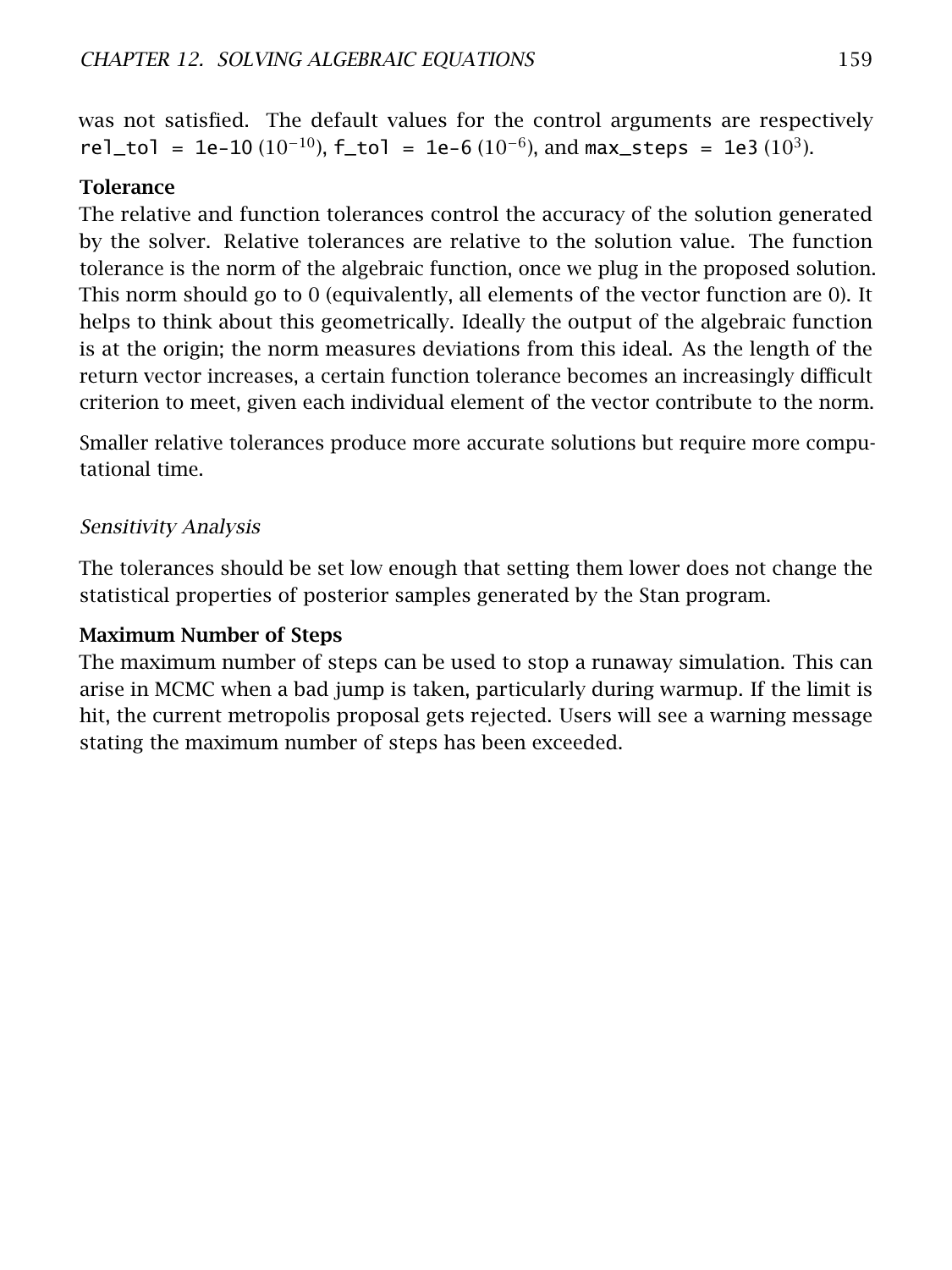# 13. Ordinary Differential Equations

Stan provides a built-in mechanism for specifying and solving systems of ordinary differential equations (ODEs). Stan provides two different integrators, one tuned for solving non-stiff systems and one for stiff systems.

- rk45: a fourth and fifth order Runge-Kutta method for non-stiff systems (Dormand and Prince [1980;](#page-304-0) Ahnert and Mulansky [2011\)](#page-303-0), and
- bdf: a variable-step, variable-order, backward-differentiation formula implementation for stiff systems (Cohen and Hindmarsh [1996;](#page-303-1) Serban and Hindmarsh [2005\)](#page-306-2)

For a discussion of stiff ODE systems, see the [stiff ODE section.](#page-173-0) In a nutshell, the stiff solvers are slower, but more robust; how much so depends on the system and the region of parameter space. The function signatures for Stan's ODE solvers can be found in the reference manual section on ODE solvers.

# 13.1. Example: Simple Harmonic Oscillator

As an example of a system of ODEs, consider a harmonic oscillator, which is characterized by an equilibrium position and a restoring force proportional to the displacement with friction. The system state will be a pair  $y = (y_1, y_2)$  representing position and momentum: a point in phase space. The change in the system with respect to time is given by the following differential equations. $<sup>1</sup>$  $<sup>1</sup>$  $<sup>1</sup>$ </sup>

$$
\frac{d}{dt}y_1 = y_2 \qquad \frac{d}{dt}y_2 = -y_1 - \theta y_2
$$

The state equations implicitly define the system state at a given time as a function of an initial state, elapsed time since the initial state, and the system parameters.

#### Solutions Given Initial Conditions

Given a value of the system parameter  $\theta$  and an initial state  $y(t_0)$  at time  $t_0$ , it is possible to simulate the evolution of the solution numerically in order to calculate *y*(*t*) for a specified sequence of times  $t_0 < t_1 < t_2 < \cdots$ .

<span id="page-166-0"></span> $1$ This example is drawn from the documentation for the Boost Numeric Odeint library (Ahnert and Mulansky [2011\)](#page-303-0), which Stan uses to implement the rk45 solver.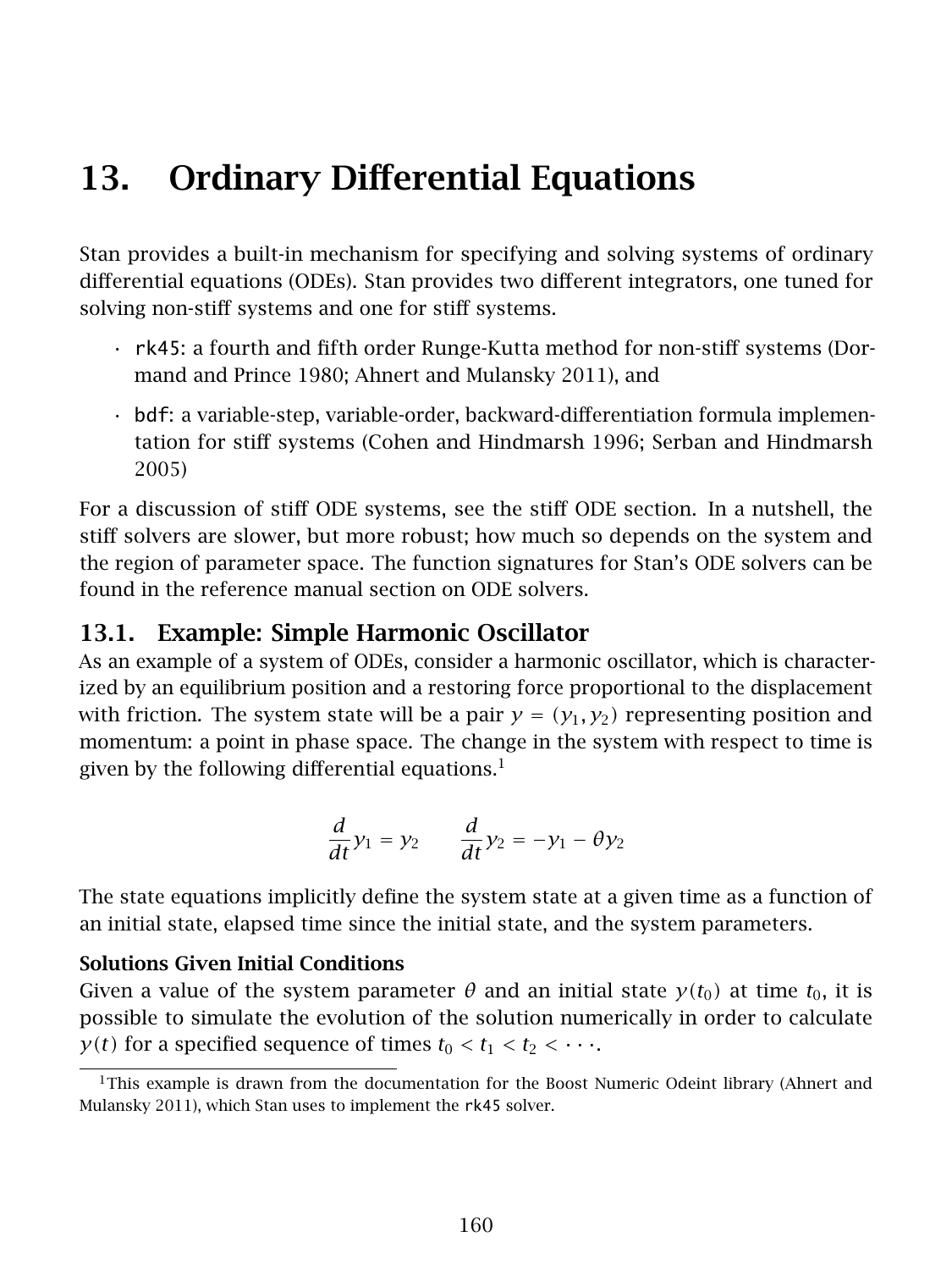# 13.2. Coding an ODE System

A system of ODEs is coded directly in Stan as a function with a strictly specified signature. For example, the simple harmonic oscillator can be coded using the following function in Stan (see the [user-defined functions chapter](#page-201-0) for more information on coding user-defined functions).

```
real[] sho(real t, \frac{1}{1} // time
           real[] y, \frac{1}{2} state
           real[] theta, // parameters
           real[] x_r, // data (real)
           int[] x_i ] \{ // data (integer)
 real dydt[2];
 dydt[1] = y[2];dydt[2] = -y[1] - theta[1] * y[2];return dydt;
}
```
The function takes in a time  $t$  (a real value), a a system state y (real array), system parameters theta (a real array), along with real data in variable x\_r (a real array) and integer data in variable  $x_i$  (an integer array). The system function returns the array of derivatives of the system state with respect to time, evaluated at time t and state y. The simple harmonic oscillator coded here does not have time-sensitive equations; that is, t does not show up in the definition of dydt. The simple harmonic oscillator does not use real or integer data, either. Nevertheless, these unused arguments must be included as arguments in the system function with exactly the signature shown above.

## Strict Signature

The function defining the system must have exactly these argument types and return type. This may require passing in zero-length arrays for data or parameters if the system does not involve data or parameters. A full example for the simple harmonic oscillator, which does not depend on any constant data variables, is provided in the simple harmonic oscillator trajectory plot.

## Discontinuous ODE System Function

The ODE integrator is able to integrate over discontinuities in the state function, although the accuracy of points near the discontinuity may be problematic (requiring many small steps). An example of such a discontinuity is a lag in a pharmacokinetic model, where a concentration is going to be zero for times  $0 < t < t'$  for some lag-time  $t'$ , whereas it will be nonzero for times  $t \geq t'$ . In this example example, we would use code in the system such as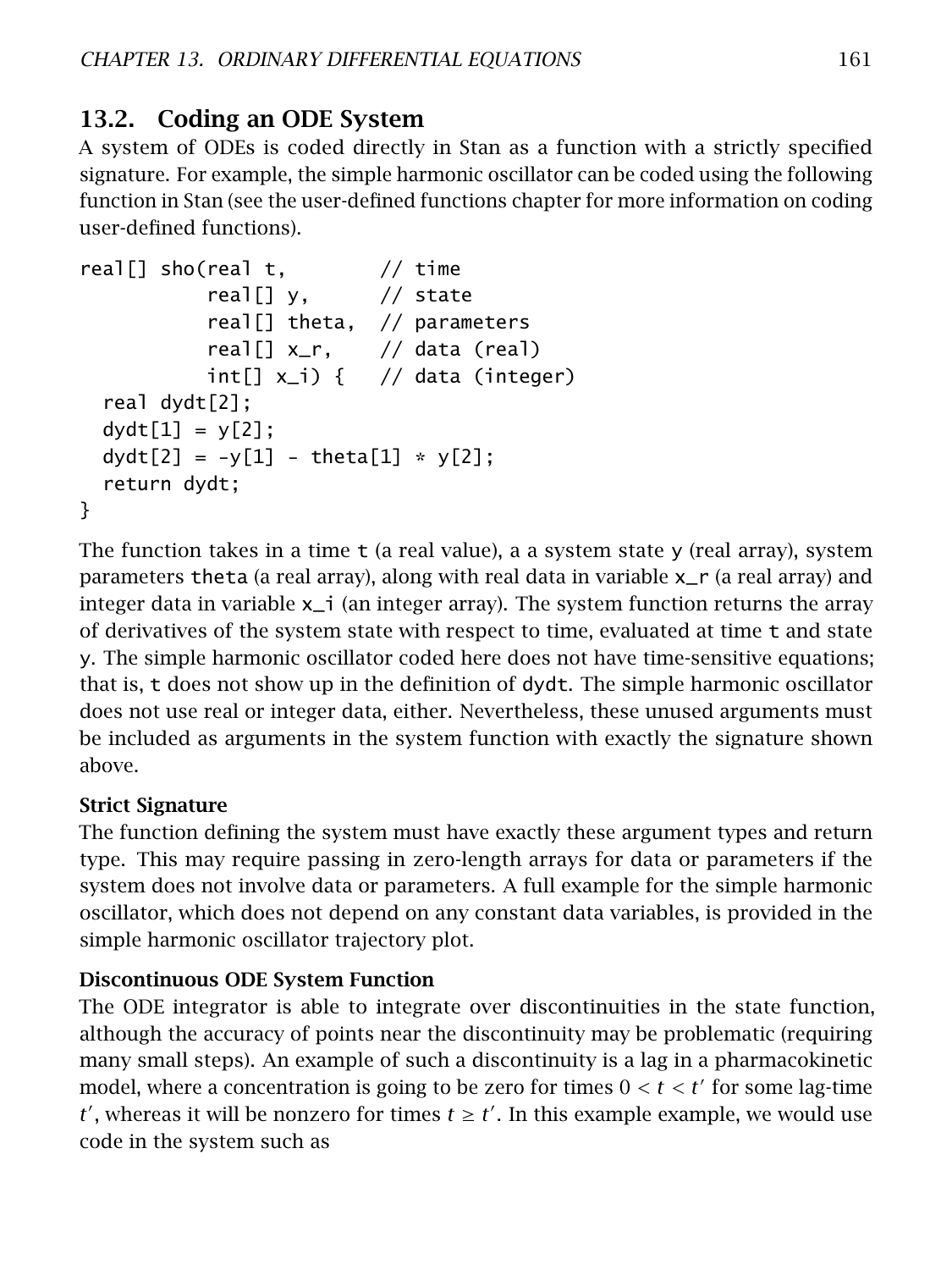```
if (t < t aq)
 return 0;
else
  ... return non-zero value...;
```
## 13.3. Solving a System of Linear ODEs using a Matrix Exponential

The solution to  $\frac{d}{dt}y = ay$  is  $y = y_0e^{at}$ , where the constant  $y_0$  is determined by boundary conditions. We can extend this solution to the vector case:

$$
\frac{d}{dt}y = Ay
$$

where *y* is now a vector of length *n* and *A* is an *n* by *n* matrix. The solution is then given by:

$$
y=e^{tA}y_0
$$

where the matrix exponential is formally defined by the convergent power series:

$$
e^{tA} = \sum_{n=0}^{\infty} \frac{tA^n}{n!} = I + tA + \frac{t^2A^2}{2!} + \cdots
$$

We can apply this technique to the simple harmonic oscillator example, by setting

$$
y = \begin{bmatrix} y_1 \\ y_2 \end{bmatrix} \qquad A = \begin{bmatrix} 0 & 1 \\ -1 & -\theta \end{bmatrix}
$$

The Stan model to simulate noisy observations using a matrix exponential function is given below. Because we are performing matrix operations, we declare y0 and y\_hat as vectors, instead of using arrays, as in the previous example code.

In general, computing a matrix exponential will be more efficient than using a numerical solver. We can however only apply this technique to systems of linear ODEs.

```
data {
 int<lower=1> T;
 vector[2] y0;
 real ts[T];
  real theta[1];
}
model {
}
generated quantities {
 vector[2] y_hat[T];
```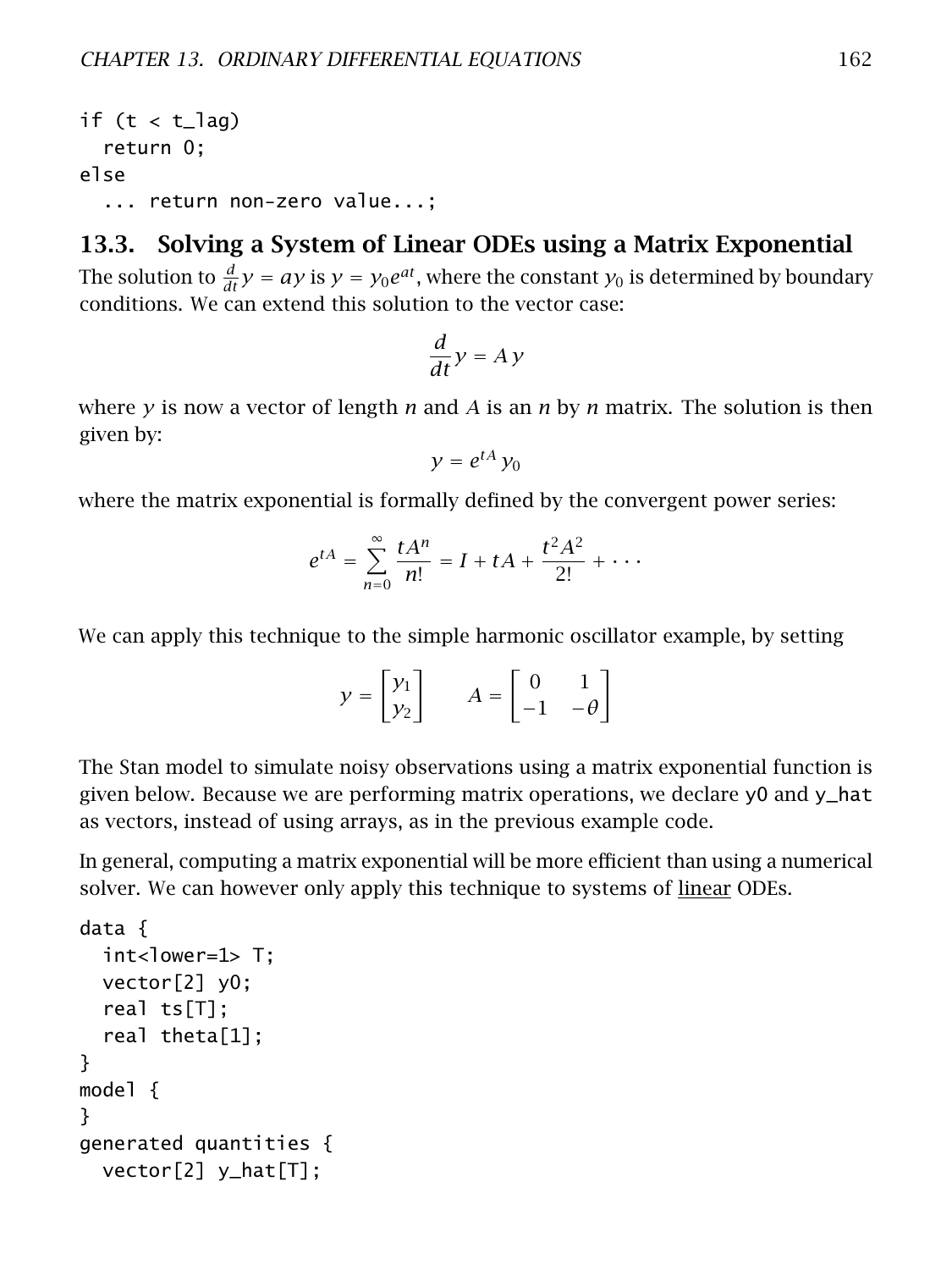```
matrix[2, 2] A = [[0, 1],[-1, -theta[1]]for (t in 1:T)
    y_{\text{hat}[t]} = \text{matrix\_exp}((t - 1) * A) * y0;// add measurement error
  for (t \text{ in } 1: T) {
    y_{\text{hat}[t, 1]} += normal_rng(0, 0.1);
    y_{\text{hat}[t, 2]} += normal_rng(0, 0.1);
  }
}
```
This Stan program simulates noisy measurements from a simple harmonic oscillator. The system of linear differential equations is coded as a matrix. The system parameters theta and initial state y0 are read in as data along observation times ts. The generated quantities block is used to solve the ODE for the specified times and then add random measurement error, producing observations y\_hat. Because the ODEs are linear, we can use the matrix\_exp function to solve the system.

# 13.4. Measurement Error Models

Statistical models or differential equations may be used to estimate the parameters and/or initial state of a dynamic system given noisy measurements of the system state at a finite number of time points.

For instance, suppose the simple harmonic oscillator has a parameter value of  $\theta =$ 0.15 and initial state  $y(t = 0) = (1,0)$ . Now suppose the system is observed at 10 time points, say  $t = 1, 2, ..., 10$ , where each measurement of  $y(t)$  has independent normal(0,0.1) error in both dimensions  $(y_1(t)$  and  $y_2(t)$ ). A plot of such measurements is shown in the simple harmonic oscillator trajectory plots.

Trajectory of the simple harmonic oscillator given parameter  $\theta = 0.15$  and initial condition  $y(t = 0) = (1,0)$  with additional independent normal $(0,0.1)$  measurement error in both dimensions.

#### Simulating Noisy Measurements

The data used to make this plot is derived from the Stan model to simulate noisy observations given below.

```
functions {
  real[] sho(real t,
               real[] y,
               real[] theta,
               real[] x<sub>r</sub>,
```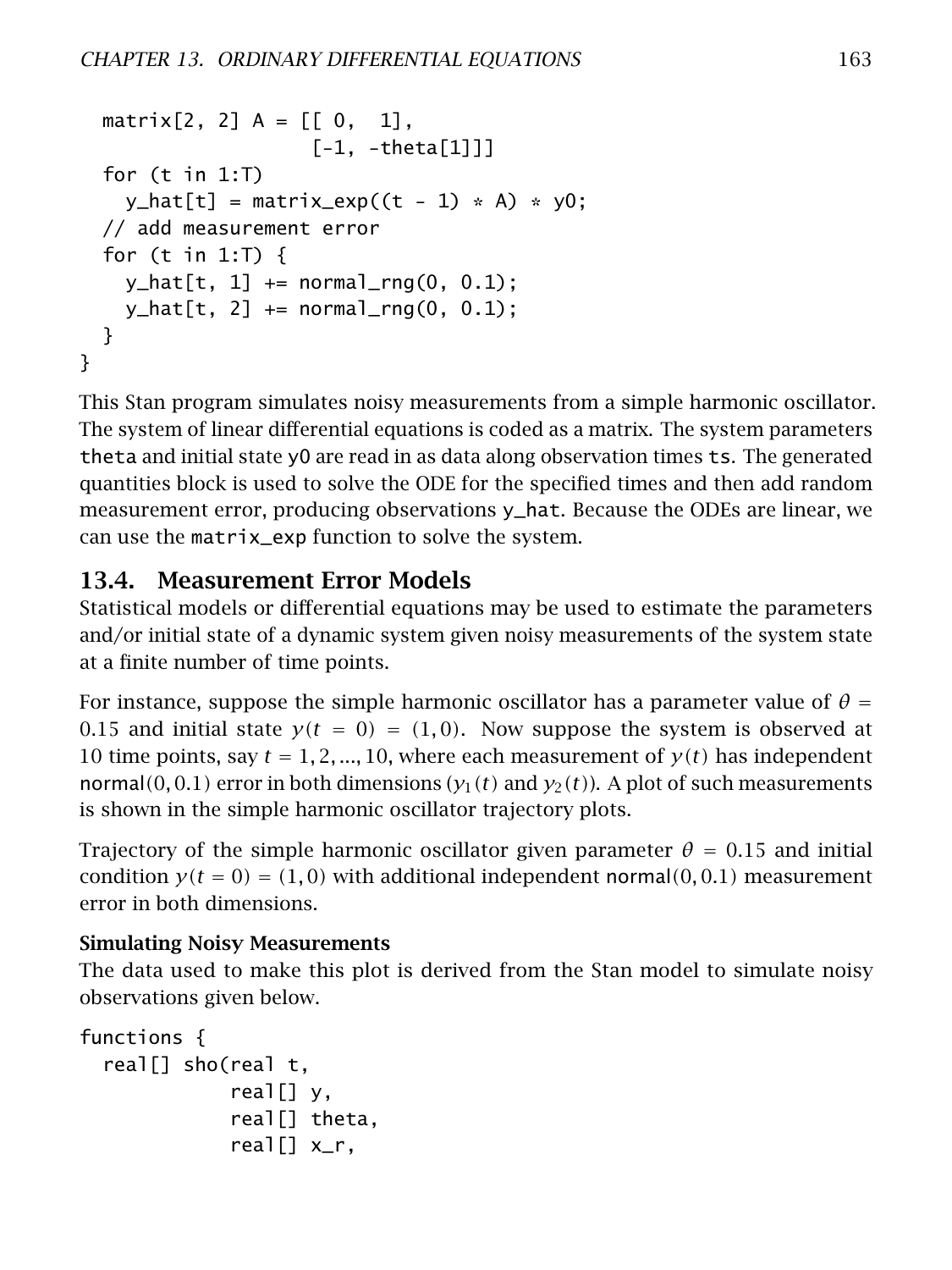

Figure 13.1: Simple harmonic oscillator trajectory

```
int[] x_i) {
    real dydt[2];
    dydt[1] = y[2];dydt[2] = -y[1] - theta[1] * y[2];return dydt;
  }
}
data {
  int<lower=1> T;
  real y0[2];
  real t0;
  real ts[T];
  real theta[1];
}
transformed data {
```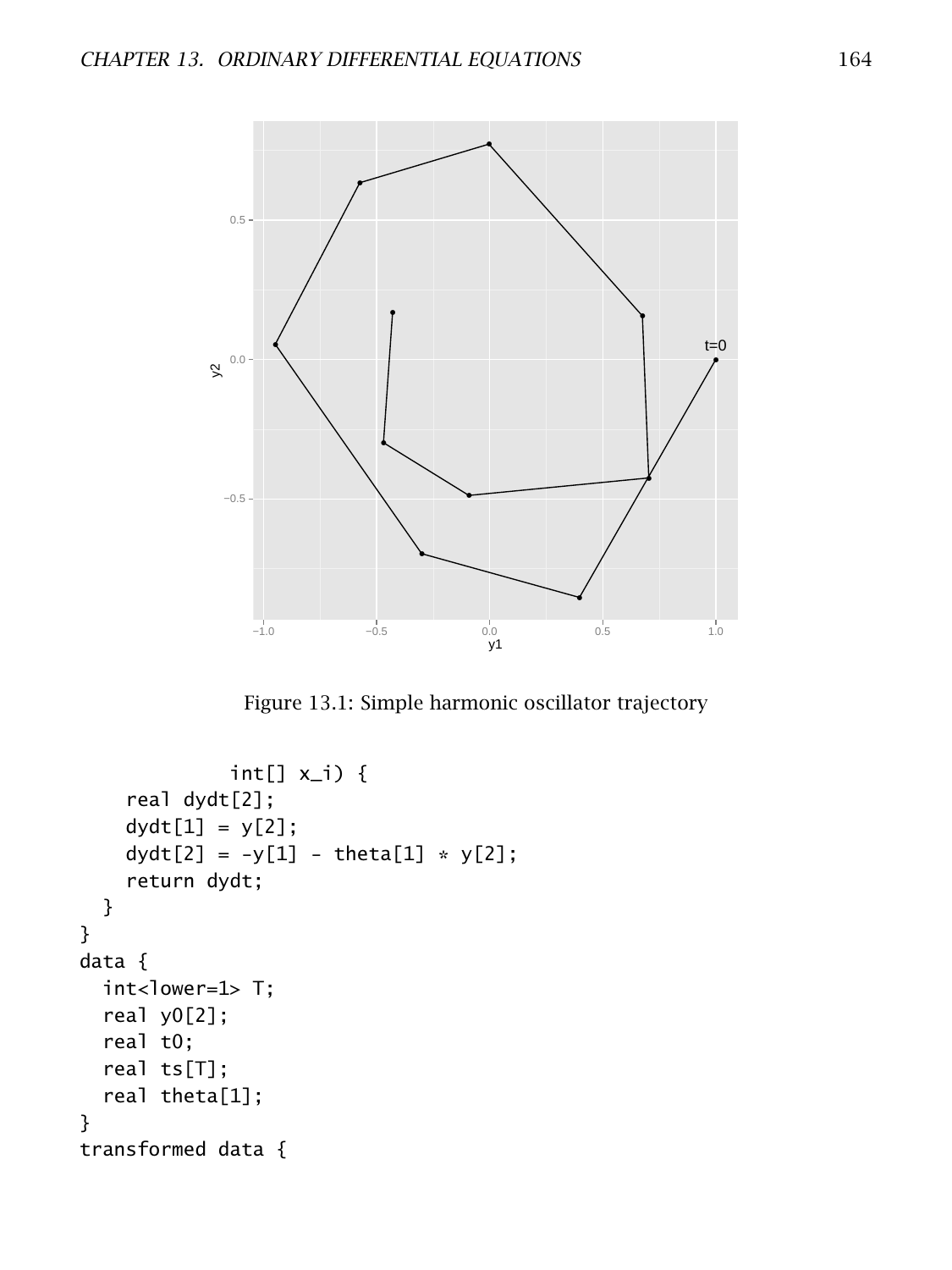```
real x_r[0];
  int x_i[0];
}
model {
}
generated quantities {
  real y_hat[T,2] = integrate_ode_rk45(sho, y0, t0, ts, theta, x_r, x_i);
  // add measurement error
  for (t in 1:T) {
    y_{\text{hat}[t, 1]} += normal_rng(0, 0.1);
    y_{\text{hat}[t, 2]} += normal_rng(0, 0.1);
  }
}
```
The system of differential equations is coded as a function. The system parameters theta and initial state y0 are read in as data along with the initial time t0 and observation times ts. The generated quantities block is used to solve the ODE for the specified times and then add random measurement error, producing observations y\_hat. Because the system is not stiff, the rk45 solver is used. Note that when the system is linear, it is a good idea to try using the matrix exponential function, as the method can, depending on the system at hand, yield more efficient results.

This program illustrates the way in which the ODE solver is called in a Stan program,

```
y_hat = integrate_ode_rk45(sho, y0, t0, ts, theta, x_r, x_i);
```
This assigns the solutions to the system defined by function sho, given initial state y0, initial time t0, requested solution times ts, parameters theta, real data x, and integer data x\_int. The call explicitly specifies the Runge-Kutta solver (for non-stiff systems).

Here, the ODE solver is called in the generated quantities block to provide a  $10 \times 2$ array of solutions y\_hat to which measurement error is added using the normal pseudo-random number generating function normal\_rng. The number of rows in the solution array is the same as the size of ts, the requested solution times.

## Data versus Parameters

Unlike other functions, the integration functions for ODEs are limited as to the origins of variables in their arguments. In particular, real data x, and integer data x\_int must be expressions that only involve data or transformed data variables. The initial state y, the initial time t0, the requested solution times ts, or the parameters theta may involve parameters.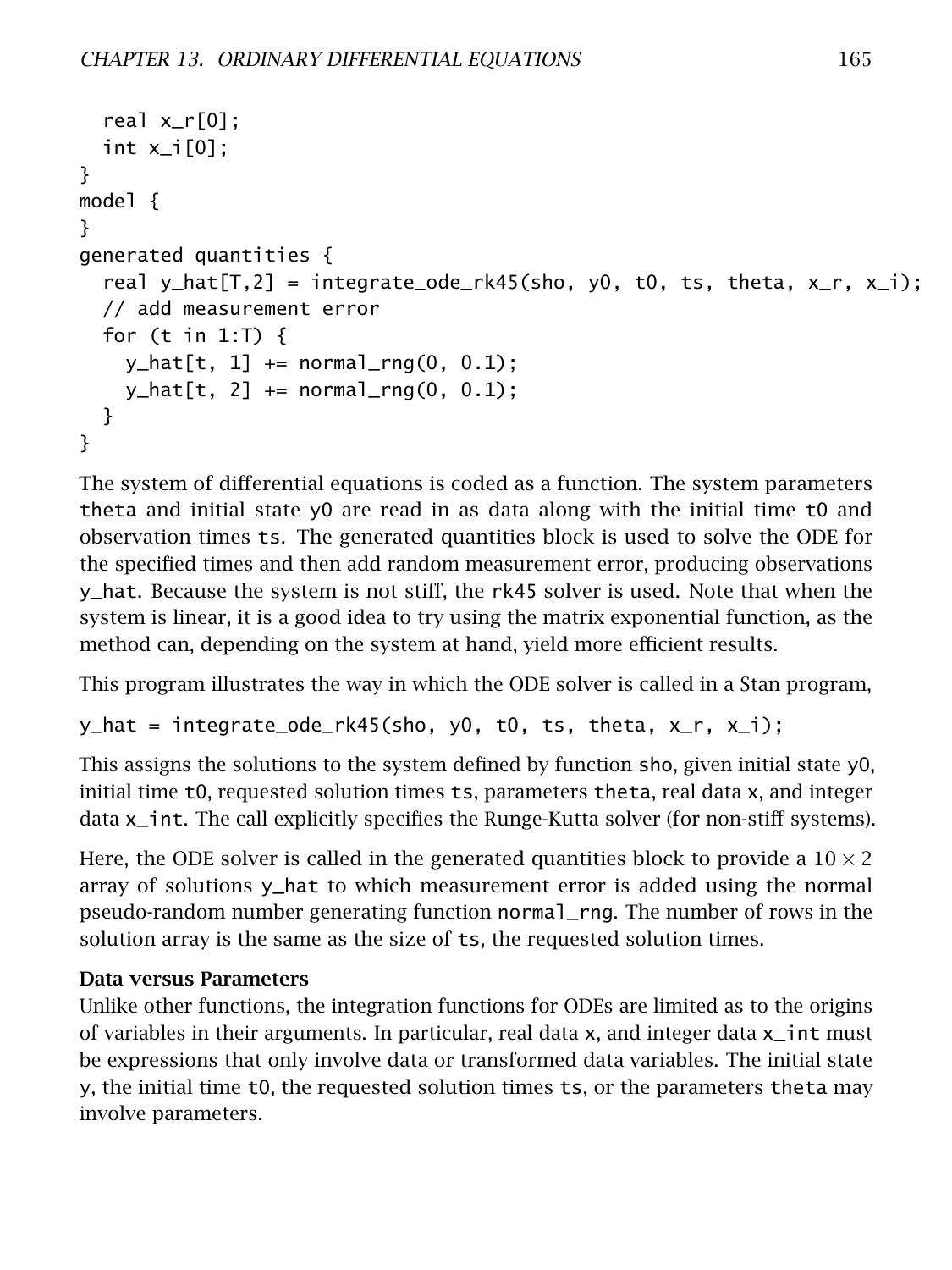Stan provides statistical inference for unknown initial states and/or parameters. The ODE solver will be used deterministically to produce predictions, much like the linear predictor does in a generalized linear model. These states will then be observed with measurement error.

```
functions {
  real[] sho(real t,
              real[] y,
              real[] theta,
              real[] x<sub>r</sub>,
              int[] x_i] {
    real dydt[2];
    dydt[1] = y[2];dydt[2] = -y[1] - theta[1] * y[2];return dydt;
  }
}
data {
  int<lower=1> T:
  real y[T,2];
  real t0;
  real ts[T];
}
transformed data {
  real x_r[0];
  int x_i[0];
}
parameters {
  real y0[2];
  vector<lower=0>[2] sigma;
  real theta[1];
}
model {
  real y_hat[T,2];
  sigma \sim cauchy(0, 2.5);
  theta \sim std_normal();
  y0 \sim std\_normal();
  y_hat = integrate_ode_rk45(sho, y0, t0, ts, theta, x_r, x_i);
  for (t in 1:T)
```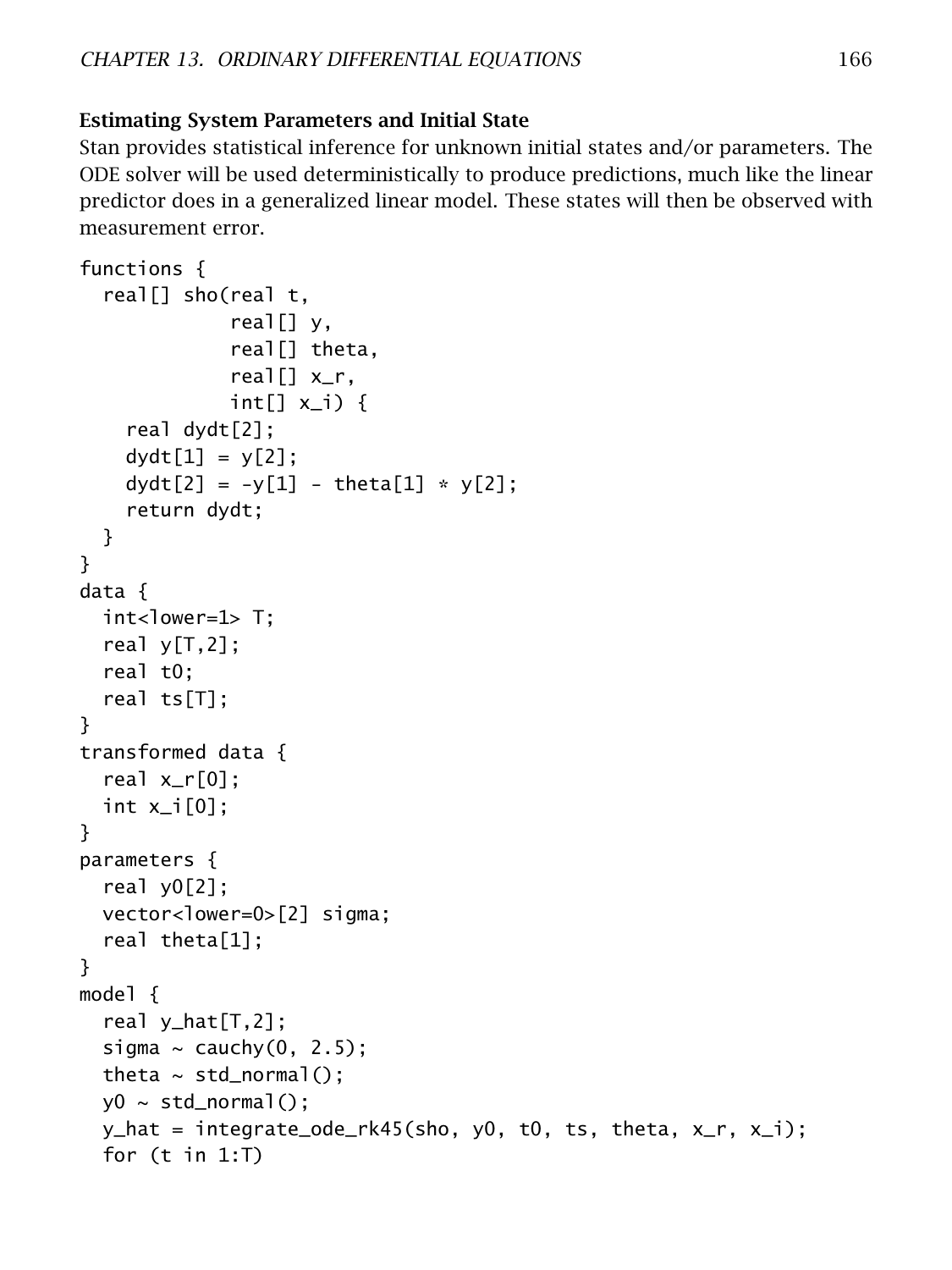```
y[t] \sim normal(y_hat[t], sigma);}
```
This Stan program allows estimates of unknown initial conditions y0 and system parameter theta for the simple harmonic oscillator with independent normal measurement error.

A Stan program that can be used to estimate both the initial state and parameter value for the simple harmonic oscillator given noisy observations is given above. Compared to the program for simulation, the program to estimate parameters uses the integrate\_ode function in the model block rather than the generated quantities block. There are Cauchy priors on the measurement error scales sigma and standard normal priors on the components of parameter array theta and initial state parameter array y0. The solutions to the ODE are then assigned to an array  $y$ <sub>n</sub>hat, which is then used as the location in the observation noise model as follows.

```
y_hat = integrate_ode_rk45(sho, y0, t0, ts, theta, x_r, x_i);
for (t in 1:T)
 y[t] \sim normal(y_hat[t], sigma);
```
As with other regression-like models, it's easy to change the noise model to be robust (e.g., Student-t distributed), to be correlated in the state variables (e.g., with a multivariate normal distribution), or both (e.g., with a multivariate Student-t distribution).

In this simple model with independent noise scales of 0.10, 10 observed data points for times  $t = 1, \ldots, 10$  is sufficient to reliably estimate the ODE parameter, initial state, and noise scales.

# <span id="page-173-0"></span>13.5. Stiff ODEs

A stiff system of ordinary differential equations can be roughly characterized as systems presenting numerical difficulties for gradient-based stepwise solvers. Stiffness typically arises due to varying curvature in the dimensions of the state, for instance one component evolving orders of magnitude more slowly than another.<sup>[2](#page-173-1)</sup>

Stan provides a specialized solver for stiff ODEs (Cohen and Hindmarsh [1996;](#page-303-1) Serban and Hindmarsh [2005\)](#page-306-2). An ODE system is specified exactly the same way with a function of exactly the same signature. The only difference is in the call to the integrator for the solution; the rk45 suffix is replaced with bdf, as in

y\_hat = integrate\_ode\_bdf(sho, y0, t0, ts, theta, x\_r, x\_i);

<span id="page-173-1"></span><sup>&</sup>lt;sup>2</sup>Not coincidentally, high curvature in the posterior of a general Stan model poses the same kind of problem for Euclidean Hamiltonian Monte Carlo (HMC) sampling. The reason is that HMC is based on the leapfrog algorithm, a gradient-based, stepwise numerical differential equation solver specialized for Hamiltonian systems with separable potential and kinetic energy terms.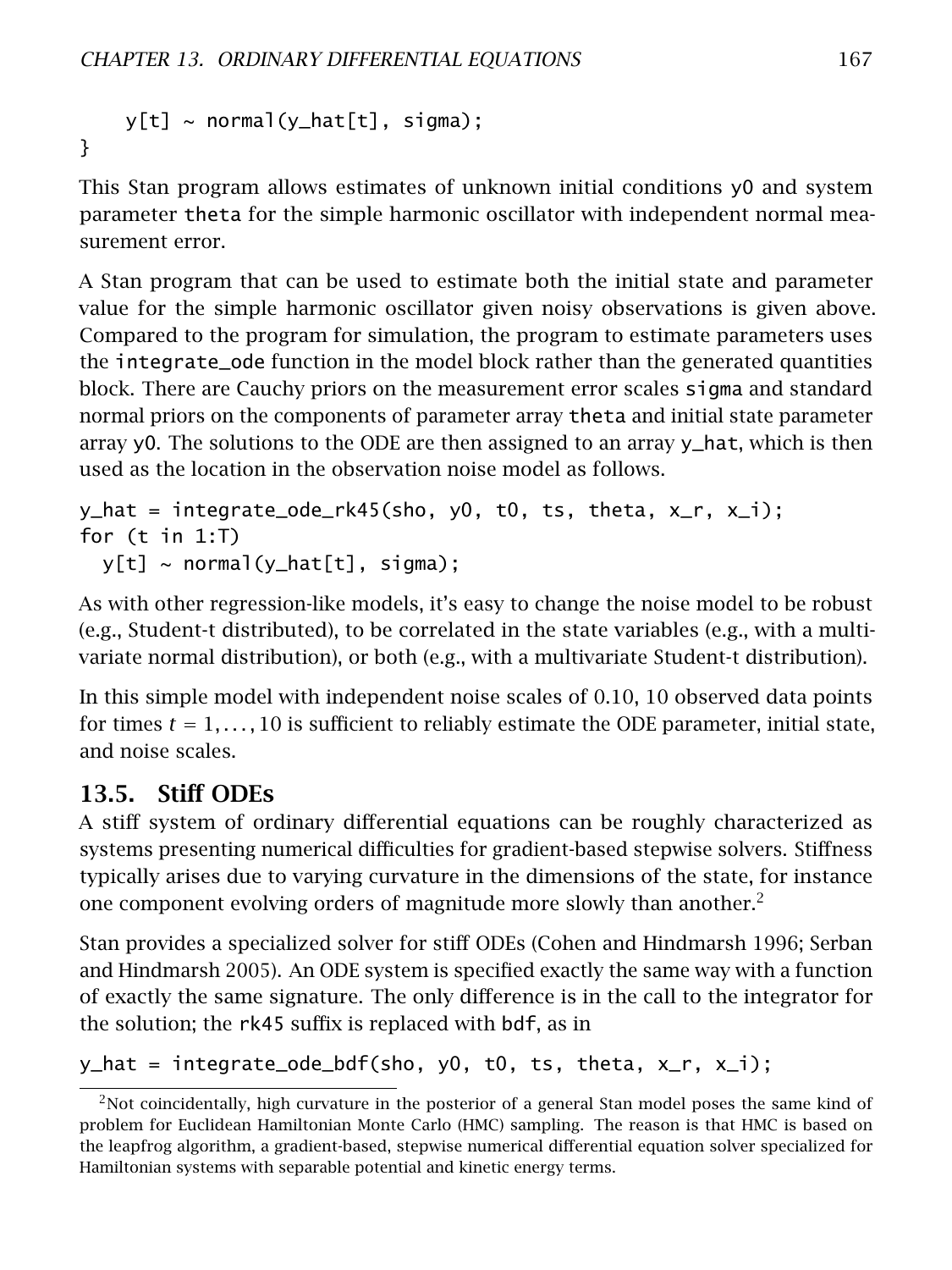Using the stiff (bdf) integrator on a system that is not stiff may be much slower than using the non-stiff (rk45) integrator; this is because it computes additional Jacobians to guide the integrator. On the other hand, attempting to use the non-stiff integrator for a stiff system will fail due to requiring a small step size and too many steps.

# 13.6. Control Parameters for ODE Solving

The calls to the integrators shown above just used the default control settings. Both the non-stiff and stiff integrators allow three additional arguments, all of which must be supplied if any of them is required.

```
y_0hat = integrate_ode_bdf(sho, y0, t0, ts, theta, x_0, x_1, x_2rel_tol, abs_tol, max_steps);
```
The three control arguments are relative tolerance, absolute tolerance, and maximum number of steps. The default values for relative and absolute tolerance are both 1e-6  $(10^{-6})$ , and the default maximum number of steps is 1e6  $(10^{6})$ .

## Data only for control parameters

The control parameters must be data variables—they can not be parameters or expressions that depend on parameters, including local variables in any block other than transformed data and generated quantities. User-defined function arguments may be qualified as only allowing data arguments using the data qualifier.

## **Tolerance**

The relative and absolute tolerance control the accuracy of the solutions generated by the integrator. Relative tolerances are relative to the solution value, whereas absolute tolerances is the maximum absolute error allowed in a solution.

Smaller tolerances produce more accurate solutions. Smaller tolerances also require more computation time.

## Sensitivity Analysis

The tolerances should be set low enough that setting them lower does not change the statistical properties of posterior samples generated by the Stan program.

## Maximum Number of Steps

The maximum number of steps can be used to stop a runaway simulation. This can arise in MCMC when a bad jump is taken, particularly during warmup. With the nonstiff solver, this may result in jumping into a stiff region of the parameter space, which would require a small step size and many steps to satisfy even modest tolerances.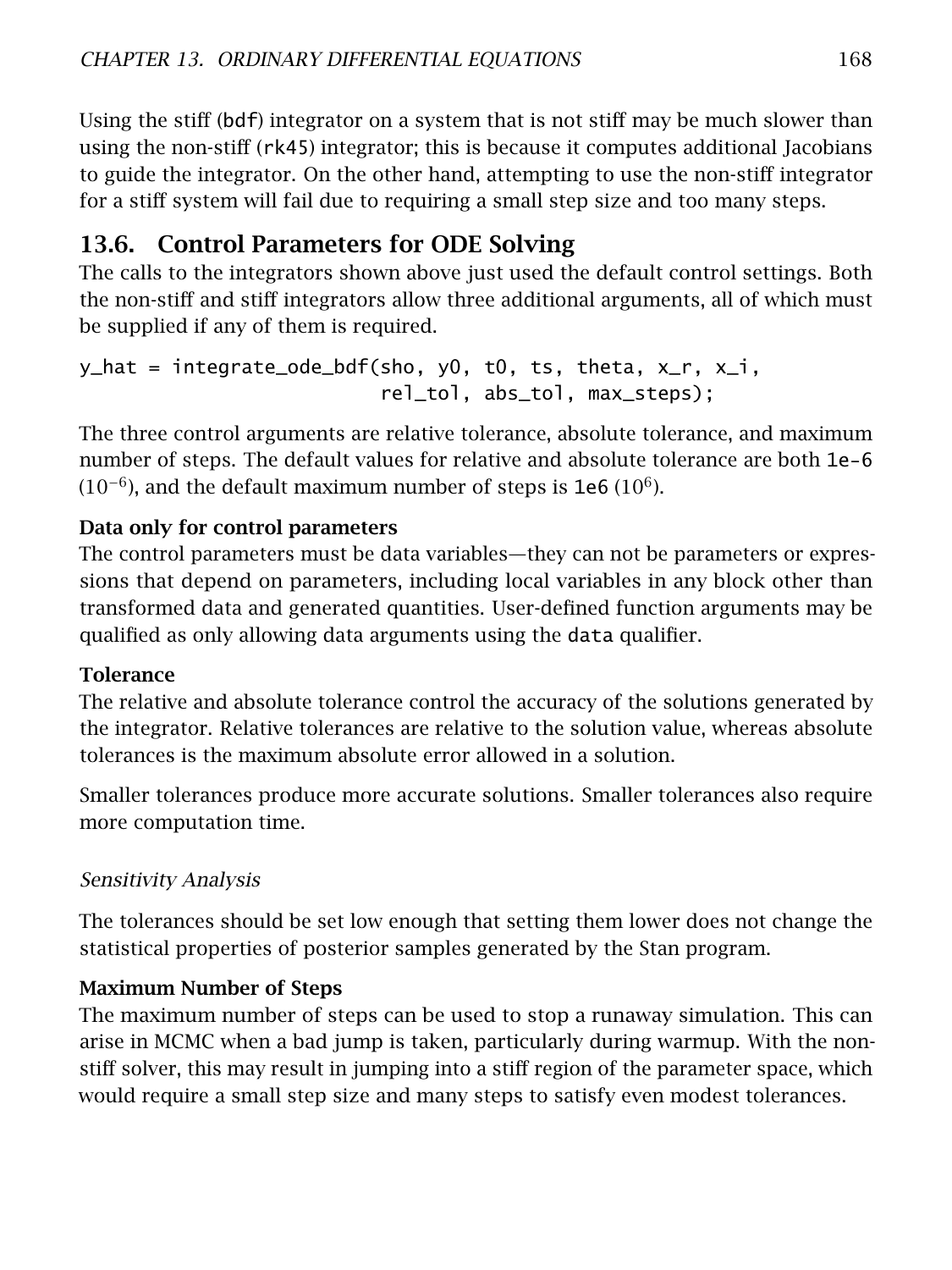# 14. Computing One Dimensional Integrals

Definite and indefinite one dimensional integrals can be performed in Stan using the [integrate\\_1d](/docs/2_19/functions-reference/functions-1d-integrator.html) function.

As an example, the normalizing constant of a left-truncated normal distribution is

$$
\int_a^\infty \frac{1}{\sqrt{2\pi\sigma^2}} e^{-\frac{1}{2}\frac{(x-\mu)^2}{\sigma^2}}
$$

To compute this integral in Stan, the integrand must first be defined as a Stan function (see the Stan Reference Manual chapter on User-Defined Functions for more information on coding user-defined functions).

```
real normal_density(real x, \frac{1}{2} Function argument
                   real xc, \frac{1}{2} Complement of function argument
                                    // on the domain (defined later)
                   real[] theta, // parameters
                   real[] x_r, // data (real)
                   int[] x_i) { // data (integer)
 real mu = theta[1];
 real sigma = theta[2];
 return 1 / (sqrt(2 * pi()) * sigma) * exp(-0.5 * ((x - mu) / sigma)^2));}
```
This function is expected to return the value of the integrand evaluated at point x. The argument xc is used in definite integrals to avoid loss of precision near the limits of integration and is set to NaN when either limit is infinite (see the section on precision/loss in the chapter on Higher-Order Functions of the Stan Functions Reference for details on how to use this). The argument theta is used to pass in arguments of the integral that are a function of the parameters in our model. The arguments  $x$ <sub>r</sub> and  $x$ <sub>-</sub> are used to pass in real and integer arguments of the integral that are not a function of our parameters.

The function defining the integrand must have exactly the argument types and return type of normal\_density above, though argument naming is not important. Even if  $x_r$  and  $x_i$  are unused in the integrand, they must be included in the function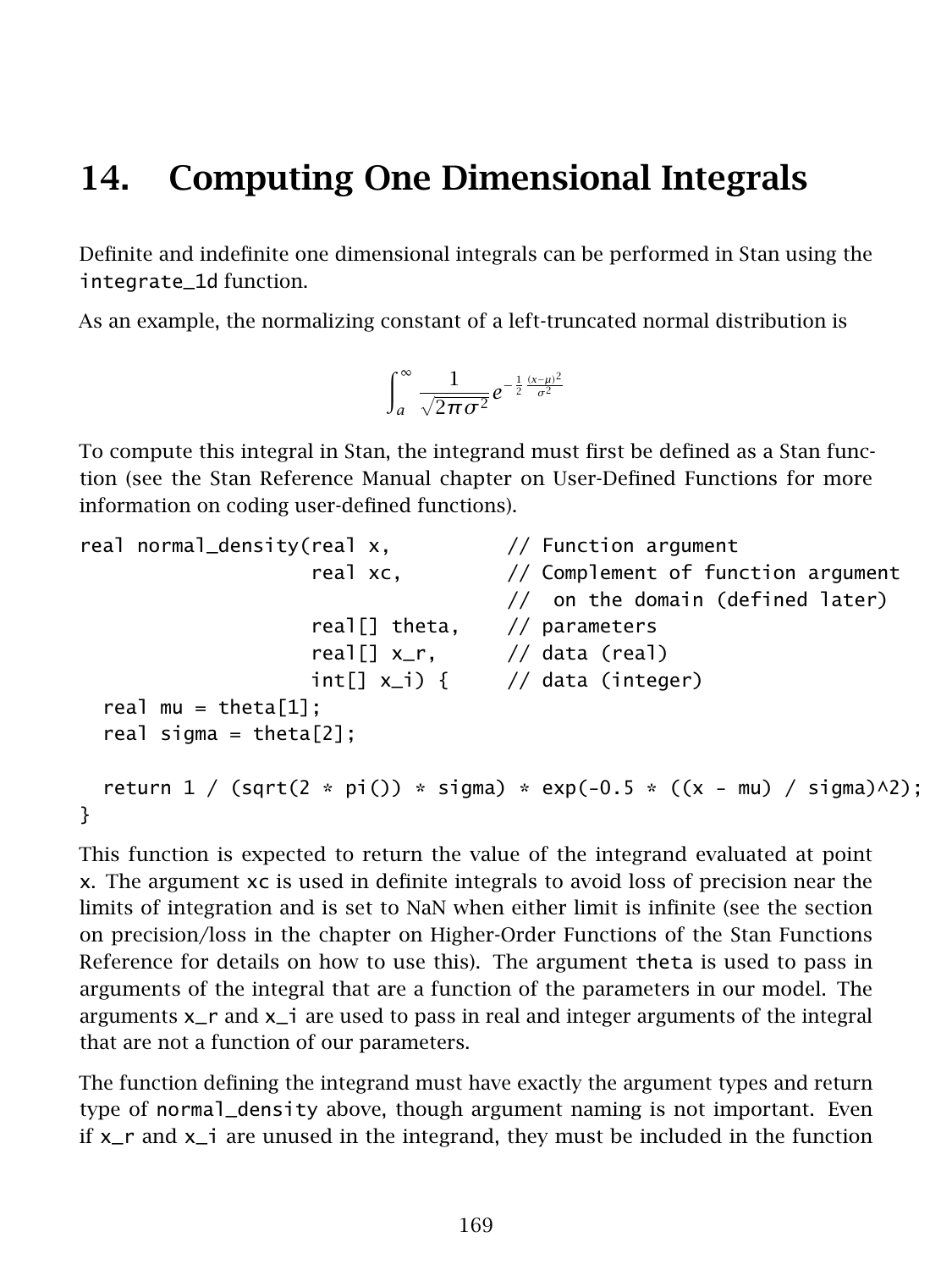signature. This may require passing in zero-length arrays for data or a zero-length vector for parameters if the integral does not involve data or parameters.

# 14.1. Calling the Integrator

Suppose that our model requires evaluating the lpdf of a left-truncated normal, but the truncation limit is to be estimated as a parameter. Because the truncation point is a parameter, we must include the normalization term of the truncated pdf when computing our model's log density. Note this is just an example of how to use the 1D integrator. The more efficient way to perform the correct normalization in Stan is described in the chapter on Truncated or Censored Data of this guide.

Such a model might look like (include the function defined at the beginning of this chapter to make this code compile):

```
data {
 int N;
 real y[N];
}
transformed data {
  real x_r[0];
 int x_i[0];
}
parameters {
  real mu;
 real<lower = 0.0> sigma;
 real left_limit;
}
model {
 mu \sim normal(0, 1);sigma \sim normal(0, 1);
 left\_limit \sim normal(0, 1);target += normal_lpdf(y | mu, sigma);
 target += log(integrate_1d(normal_density,
                               left_limit,
                               positive_infinity(),
                               { mu, sigma }, x_r, x_i));
```
}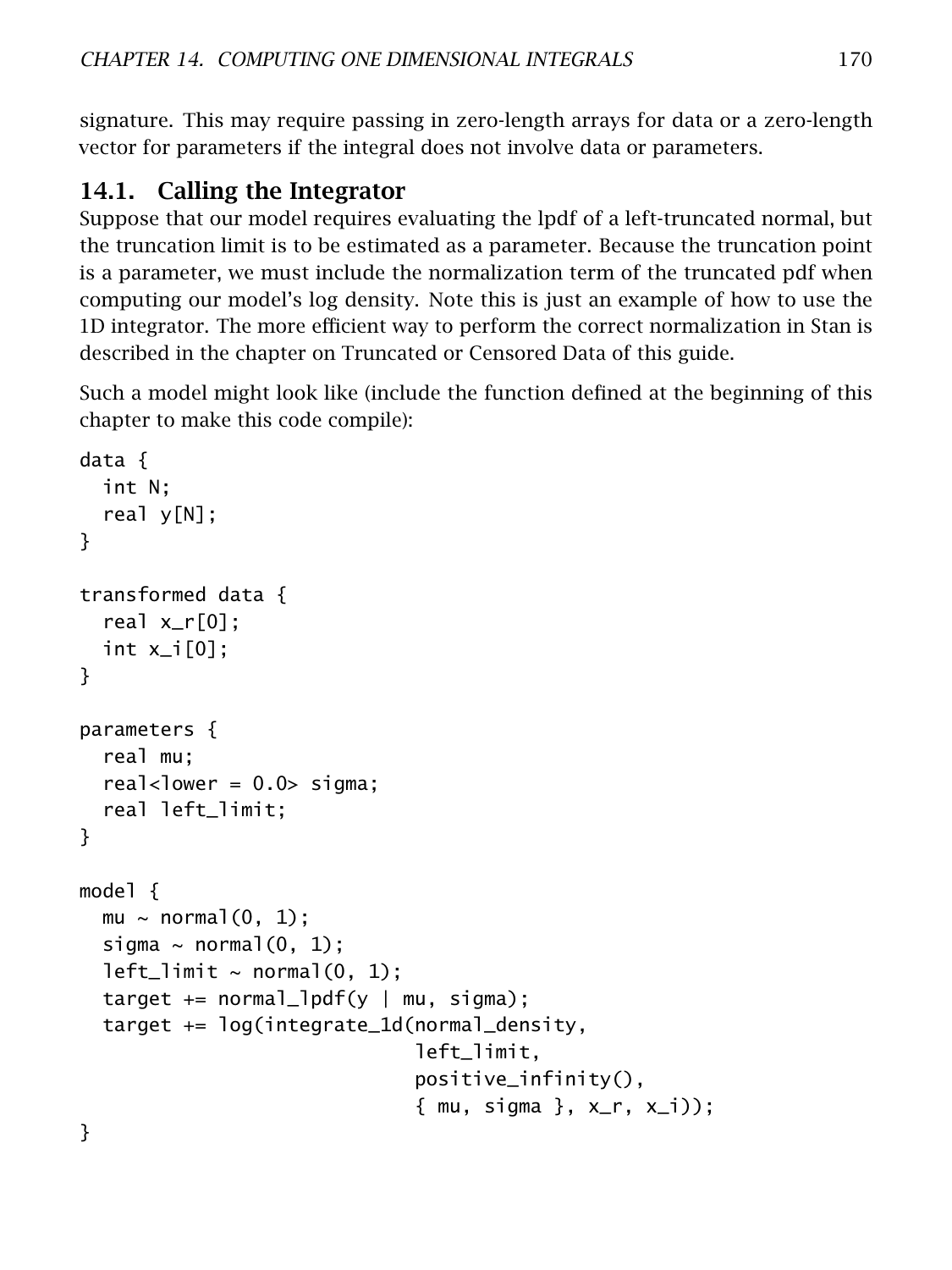## Limits of Integration

The limits of integration can be finite or infinite. The infinite limits are made available via the Stan calls negative\_infinity() and positive\_infinity().

If both limits are either negative\_infinity() or positive\_infinity(), the integral and its gradients are set to zero.

## Data Versus Parameters

The arguments for the real data  $x$ <sub>n</sub> and the integer data  $x$ <sub>n</sub> must be expressions that only involve data or transformed data variables. theta, on the other hand, can be a function of data, transformed data, parameters, or transformed parameters.

The endpoints of integration can be data or parameters (and internally the derivatives of the integral with respect to the endpoints are handled with the Leibniz integral rule).

# 14.2. Integrator Convergence

The integral is performed with the iterative 1D quadrature methods implemented in the Boost library (Agrawal et al. [2017\)](#page-303-2). If the nth estimate of the integral is denoted  $I_n$  and the nth estimate of the norm of the integral is denoted  $|I|_n$ , the iteration is terminated when

$$
\frac{|I_{n+1} - I_n|}{|I|_{n+1}} < \text{relative tolerance}
$$

The relative\_tolerance parameter can be optionally specified as the last argument to integrate\_1d. By default, integrate\_1d follows the Boost library recommendation of setting relative\_tolerance to the square root of the machine epsilon of double precision floating point numbers (about 1e-8).

## <span id="page-177-0"></span>Zero-crossing Integrals

Integrals on the (possibly infinite) interval *(a, b)* that cross zero are split into two integrals, one from  $(a, 0)$  and one from  $(0, b)$ . This is because the quadrature methods employed internally can have difficulty near zero.

In this case, each integral is separately integrated to the given relative\_tolerance.

# Avoiding precision loss near limits of integration in definite integrals

If care is not taken, the quadrature can suffer from numerical loss of precision near the endpoints of definite integrals.

For instance, in integrating the pdf of a beta distribution when the values of *α* and *β* are small, most of the probability mass is lumped near zero and one.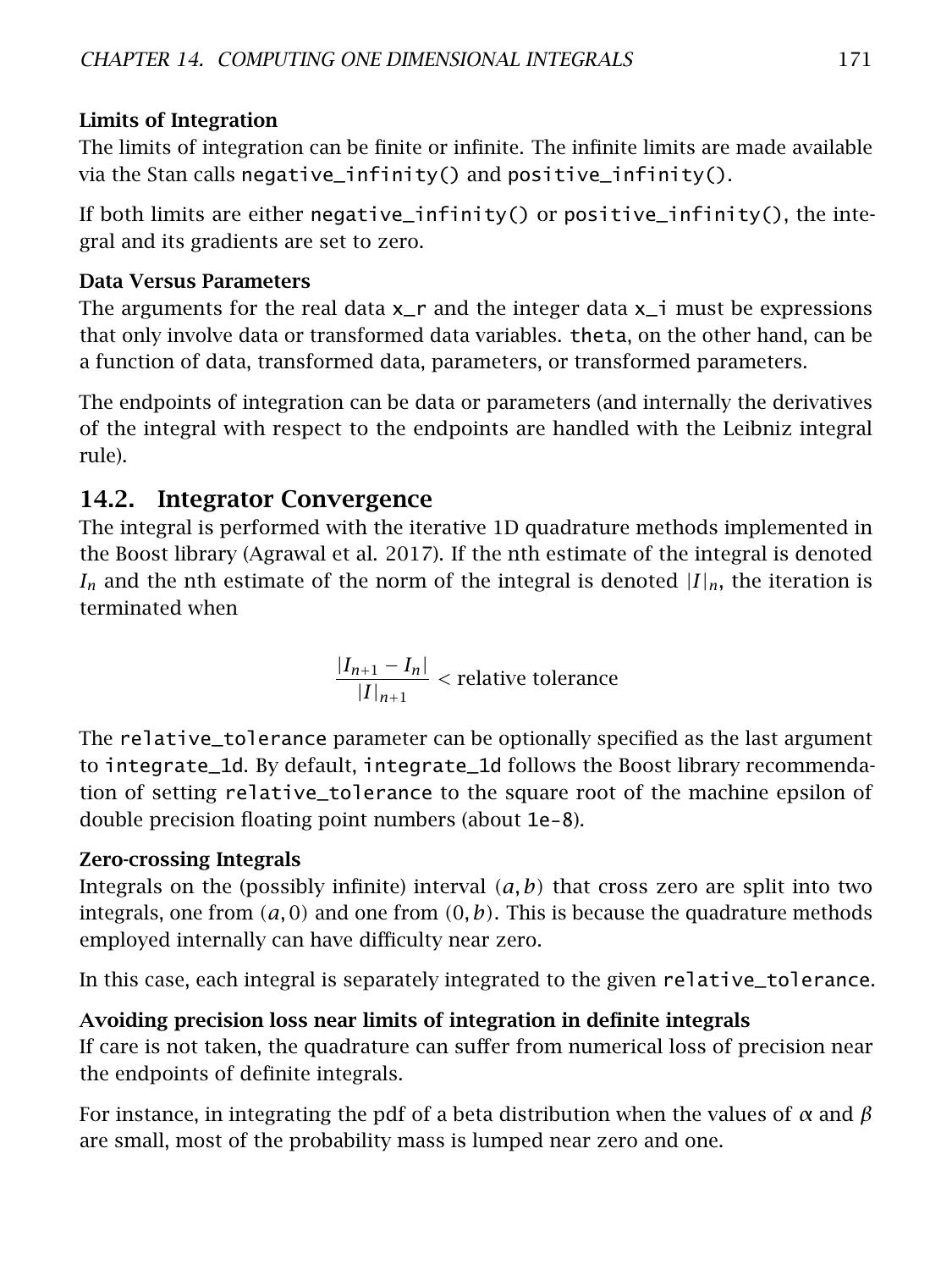The pdf of a beta distribution is proportional to

```
p(x) ∝ x<sup>α-1</sup>(1 − x)<sup>β-1</sup>
```
Normalizing this distribution requires computing the integral of *p(x)* from zero to one. In Stan code, the integrand might look like:

```
real beta(real x, real xc, real[] theta, real[] x_r, int[] x_i) {
  real alpha = theta[1];
  real beta = theta[2]:
  return x \wedge (a)]pha - 1.0) * (1.0 - x) \wedge (beta - 1.0);
}
```
The issue is that there will be numerical breakdown in the precision of  $1.0 - x$  as x gets close to one. This is because of the limited precision of double precision floating numbers. This integral will fail to converge for values of alpha and beta much less than one.

This is where xc is useful. It is defined, for definite integrals, as a high precision version of the distance from x to the nearest endpoint. To make use of this for the beta integral, the integrand can be re-coded:

```
real beta(real x, real xc, real[] theta, real[] x_r, int[] x_i) {
  real alpha = theta[1];
  real beta = theta[2];
  real v;
  if(x > 0.5) {
    v = x \land (a) = 1.0) * x c \land (b) = 1.0);
  } else {
    v = x \land (alpha - 1.0) \cdot (1.0 - x) \land (beta - 1.0);}
  return v;
}
```
This version of the integrand will converge for much smaller values of alpha and beta than otherwise possible.

Note, xc is only used for definite integrals. If either the left endpoint is at negative infinity or the right endpoint is at positive infinity, xc will be NaN.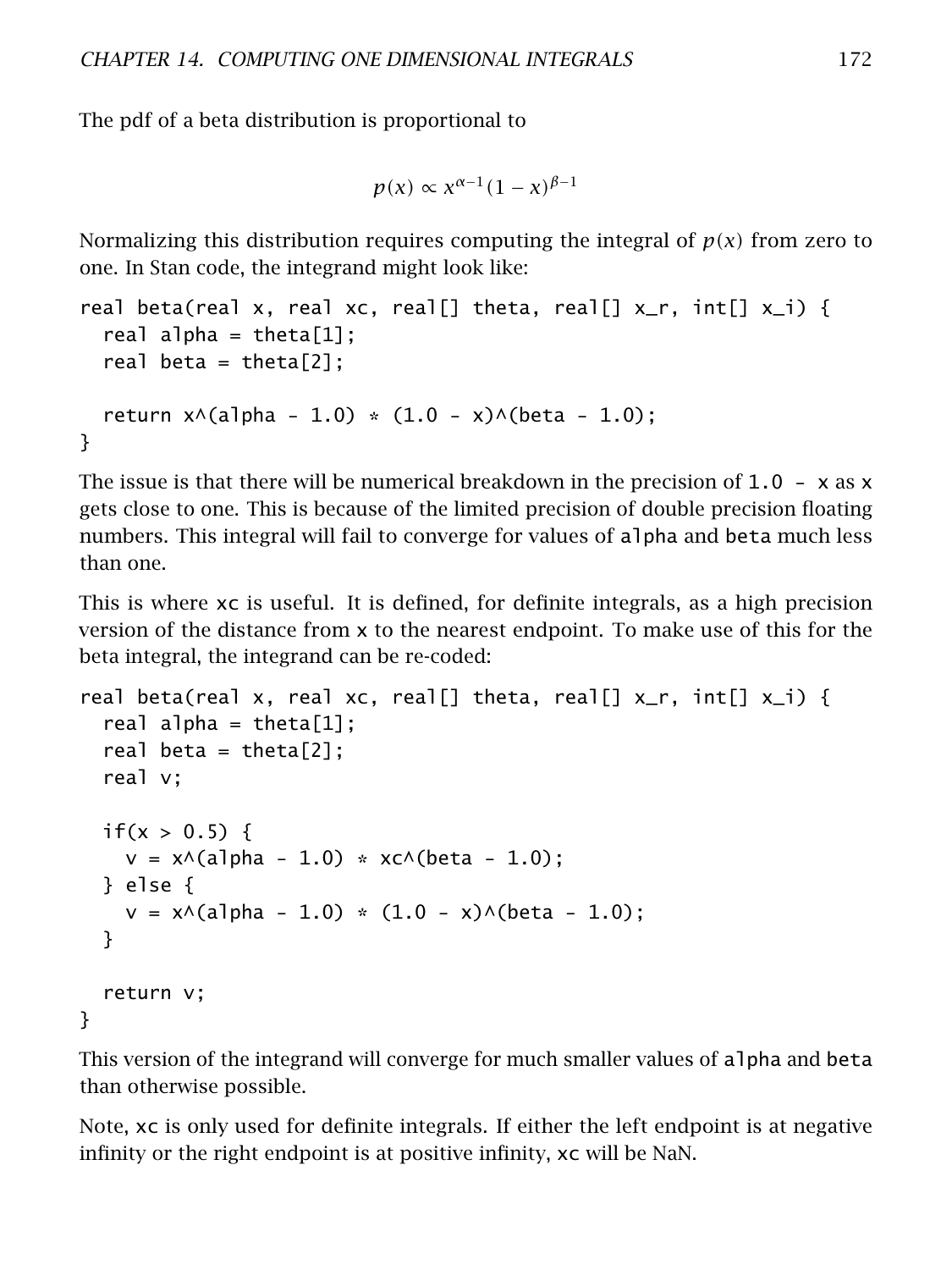For zero-crossing definite integrals (see section [Zero Crossing\)](#page-177-0) the integrals are broken into two pieces  $((a, 0)$  and  $(0, b)$  for endpoints  $a < 0$  and  $b > 0$ ) and xc is a high precision version of the distance to the limits of each of the two integrals separately. This means  $xc$  will be the a high precision version of  $a - x$ ,  $x$ , or  $b - x$ , depending on the value of x and the endpoints.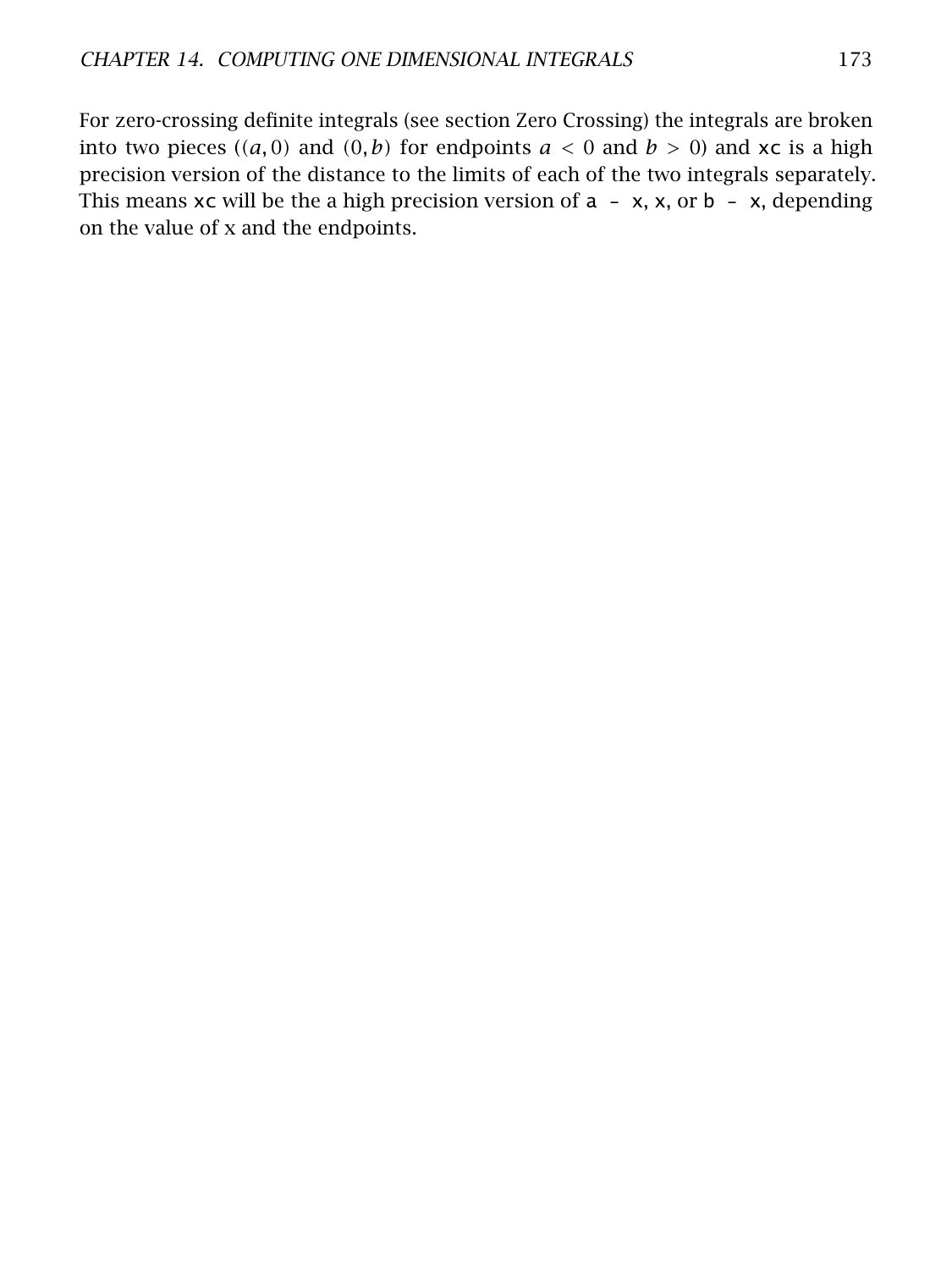# Part 2. Programming Techniques

This part of the manual surveys general programming techniques in Stan that are useful across a range of different model types.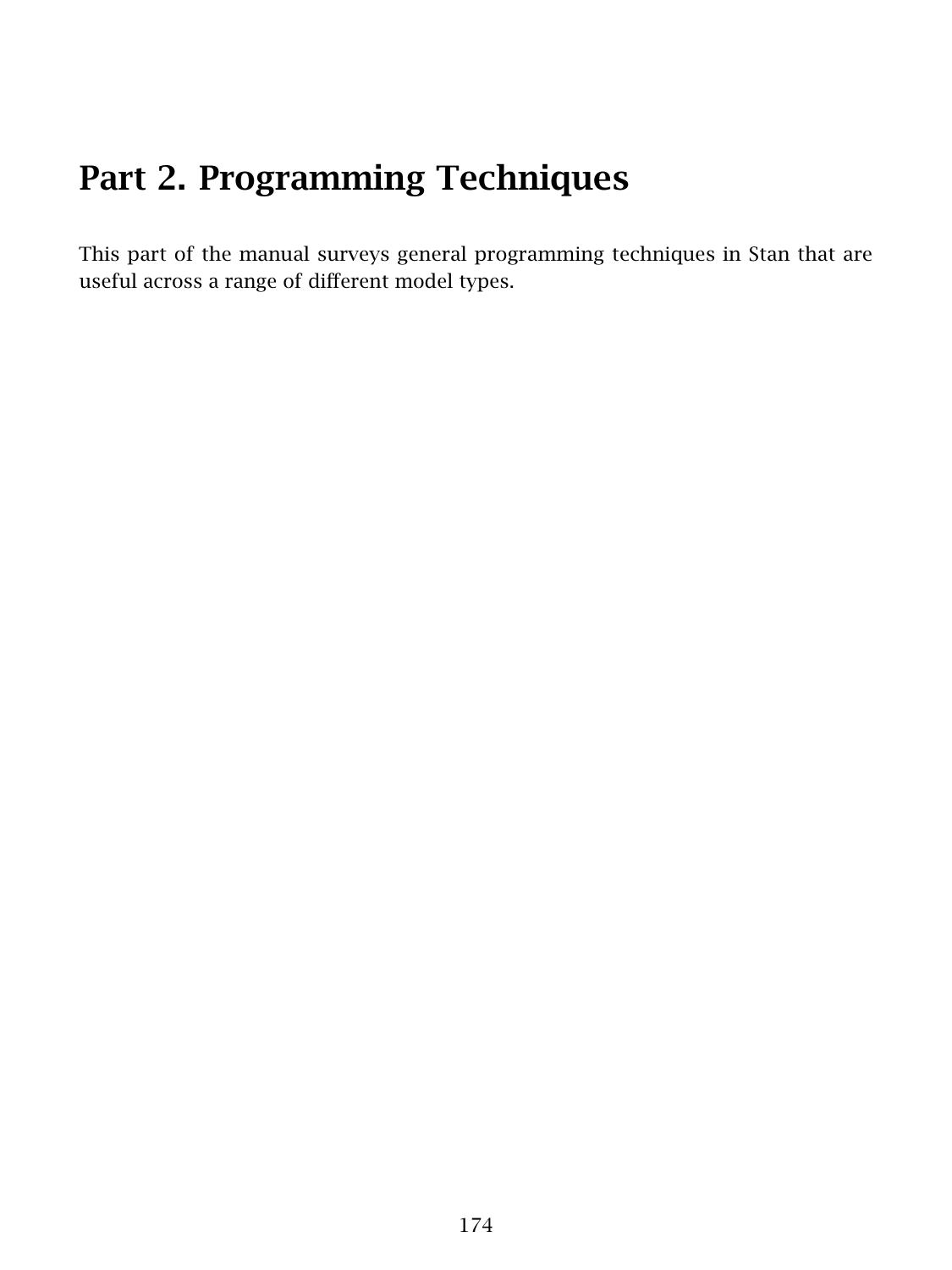# 15. Floating Point Arithmetic

Computers approximate real values in  $\mathbb R$  using a fixed number of bits. This chapter explains how this is done and why it is important for writing robust Stan (and other numerical) programs. The subfield of computer science devoted to studying how real arithmetic works on computers is called *numerical analysis*.

## 15.1. Floating-point representations

Stan's arithmetic is implemented using double-precision arithmetic. The behavior of most[1](#page-181-0) modern computers follows the floating-point arithmetic, *IEEE Standard for Floating-Point Arithmetic* (IEEE 754).

#### Finite values

The double-precision component of the IEEE 754 standard specifies the representation of real values using a fixed pattern of 64 bits (8 bytes). All values are represented in base two (i.e., binary). The representation is divided into two signed components:

- *significand* (53 bits): base value representing significant digits
- *exponent* (11 bits): power of two multiplied by the base

The *value* of a finite floating point number is

$$
v = (-1)^s \times c 2^q
$$

#### Normality

A *normal* floating-point value does not use any leading zeros in its significand; *subnormal* numbers may use leading zeros. Not all I/O systems support subnormal numbers.

#### Ranges and extreme values

There are some reserved exponent values so that legal exponent values range between− $(2^{10})$  + 2 = −1022 and  $2^{10}$  − 1 = 1023. Legal significand values are between  $-2^{52}$  and  $2^{52} - 1$ . Floating point allows the representation of both really big and really small values. Some extreme values are

- *largest normal finite number*:  $\approx 1.8 \times 10^{308}$
- *largest subnormal finite number*:  $\approx 2.2 \times 10^{308}$

<span id="page-181-0"></span> $1$ The notable exception is Intel's optimizing compilers under certain optimization settings.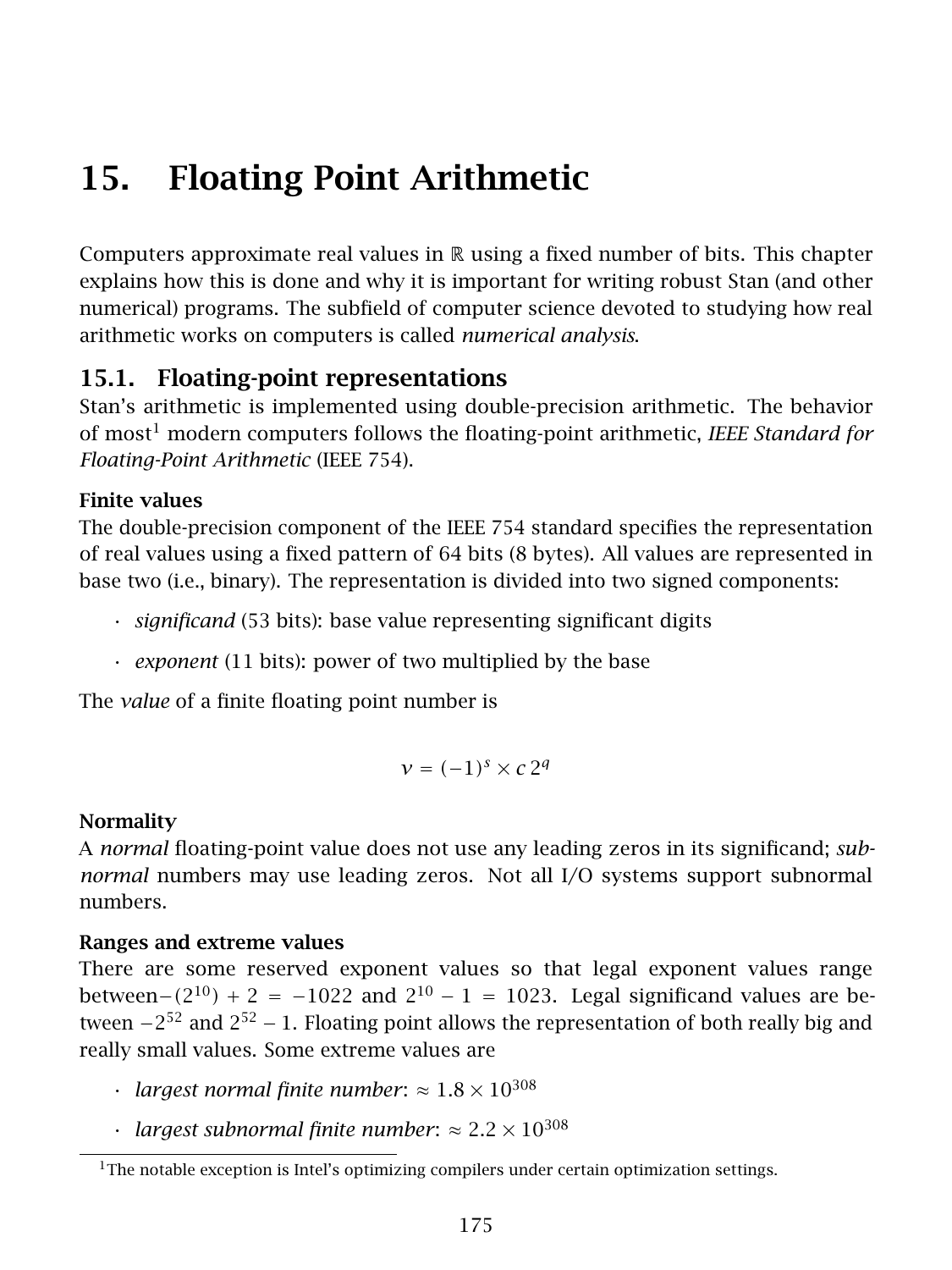- *• smallest positive normal number:* ≈  $2.2 \times 10^{-308}$
- $\cdot$  *smallest positive subnormal number:* ≈ 4.9 × 10<sup>-324</sup>

#### Signed zero

Because of the sign bit, there are two ways to represent zero, often called "positive zero" and "negative zero". This distinction is irrelevant in Stan (as it is in R), because the two values are equal (i.e.,  $0 = -0$  evaluates to true).

#### Not-a-number values

A specially chosen bit pattern is used for the *not-a-number* value (often written as NaN in programming language output, including Stan's).

Stan provides a value function not\_a\_number() that returns this special not-a-number value. It is meant to represent error conditions, not missing values. Usually when not-a-number is an argument to a function, the result will not-a-number if an exception (a rejection in Stan) is not raised.

Stan also provides a test function  $i = \text{nan}(x)$  that returns 1 if x is not-a-number and 0 otherwise.

Not-a-number values propagate under almost all mathematical operations. For example, all of the built-in binary arithmetic operations (addition, subtraction, multiplication, division, negation) return not-a-number if any of their arguments are not-a-number. The built-in functions such as log and exp have the same behavior, propagating not-a-number values.

Most of Stan's built-in functions will throw exceptions (i.e., reject) when any of their arguments is not-a-number.

Comparisons with not-a-number always return false, up to and including comparison with itself. That is,  $not_a$ -number() ==  $not_a$ -number() somewhat confusingly returns false. That is why there is a built-in  $i=$  nan() function in Stan (and in  $C_{++}$ ). The only exception is negation, which remains coherent. This means not\_a\_number() != not\_a\_number() returns true.

Undefined operations often return not-a-number values. For example, sqrt(-1) will evaluate to not-a-number.

#### Positive and negative infinity

There are also two special values representing positive infinity  $(\infty)$  and negative infinity (−∞). These are not as pathological as not-a-number, but are often used to represent error conditions such as overflow and underflow. For example, rather than raising an error or returning not-a-number, log(0) evaluates to negative infinity. Exponentiating negative infinity leads back to zero, so that  $0 == exp(log(0))$ . Nevertheless, this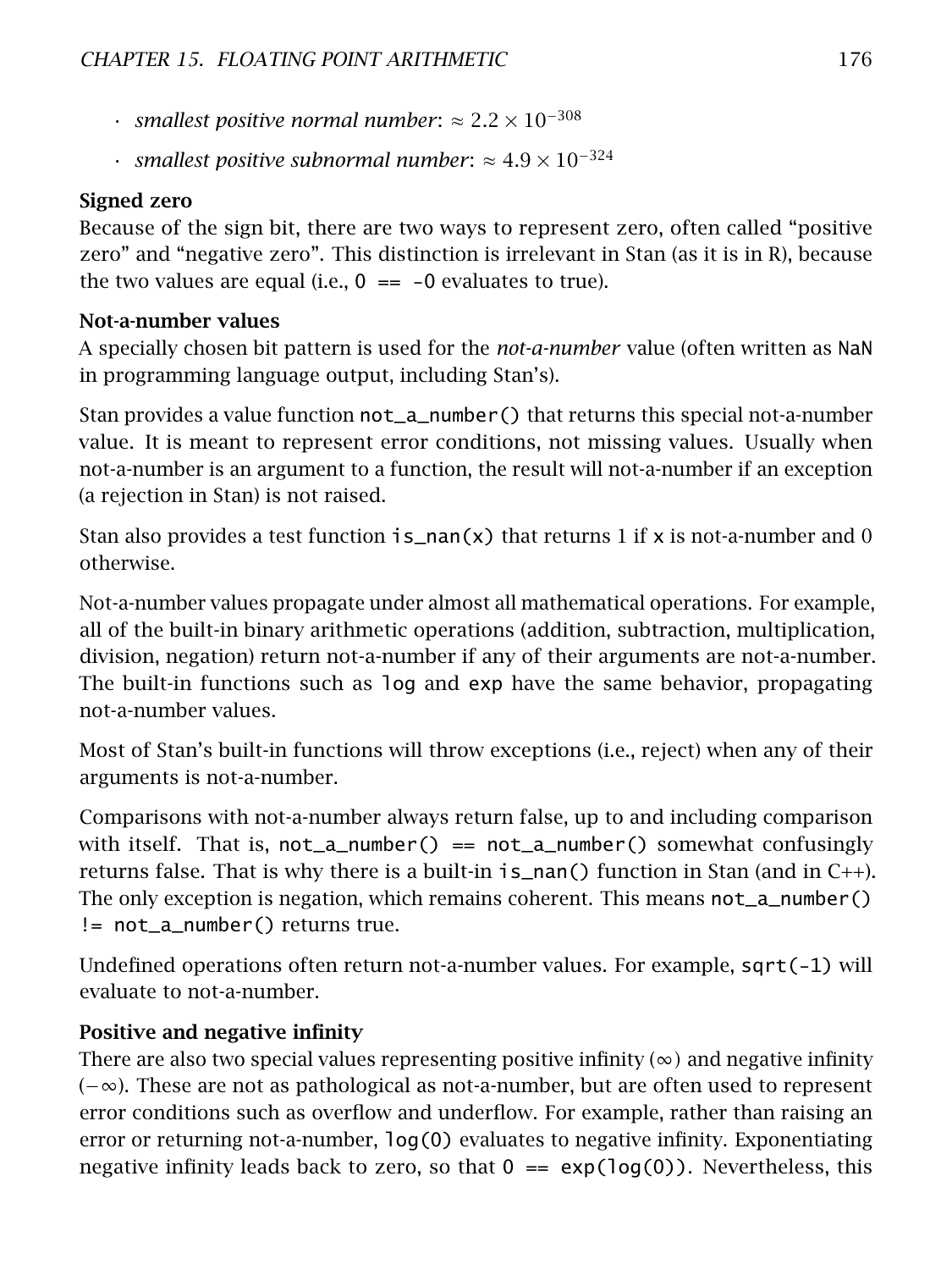should not be done in Stan because the chain rule used to calculate the derivatives will attempt illegal operations and return not-a-number.

There are value functions positive\_infinity() and negative\_infinity() as well as a test function is\_inf().

Positive and negative infinity have the expected comparison behavior, so that negative\_infinty() < 0 evaluates to true (represented with 1 in Stan). Also, negating positive infinity leads to negative infinity and vice-versa.

Positive infinity added to either itself or a finite value produces positive infinity. Negative infinity behaves the same way. However, attempts to subtract positive infinity from itself produce not-a-number, not zero. Similarly, attempts to divide infinite values results in a not-a-number value.

## 15.2. Literals: decimal and scientific notation

In programming languages such as Stan, numbers may be represented in standard *decimal* (base 10) notation. For example, 2.39 or -1567846.276452. Remember there is no point in writing more than 16 significant digits as they cannot be represented. A number may be coded in Stan using *scientific notation*, which consists of a signed decimal representation of a base and a signed integer decimal exponent. For example, 36.29e-3 represents the number  $36.29 \times 10^{-3}$ , which is the same number as is represented by 0.03629.

## 15.3. Arithmetic Precision

The choice of significand provides  $log_{10} 2^{53} \approx 15.95$  decimal (base 10) digits of *arithmetic precision*. This is just the precision of the floating-point representation. After several operations are chained together, the realized arithmetic precision is often much lower.

## Rounding and probabilities

In practice, the finite amount of arithmetic precision leads to *rounding*, whereby a number is represented by the closest floating-point number. For example, with only 16 decimal digits of accuracy,

```
1 + 1e-20 == 1
```
The closest floating point number to  $1 + 10^{-20}$  turns out to be 1 itself. By contrast,

 $0 + 1e-20 = 1e-20$ 

This highlights the fact that precision depends on scale. Even though  $1 + 1e-20 =$ 1, we have  $1e-20 + 1e-20 == 2e-20$ , as expected.

Rounding also manifests itself in a lack of *transitivity*. In particular, it does *not* usually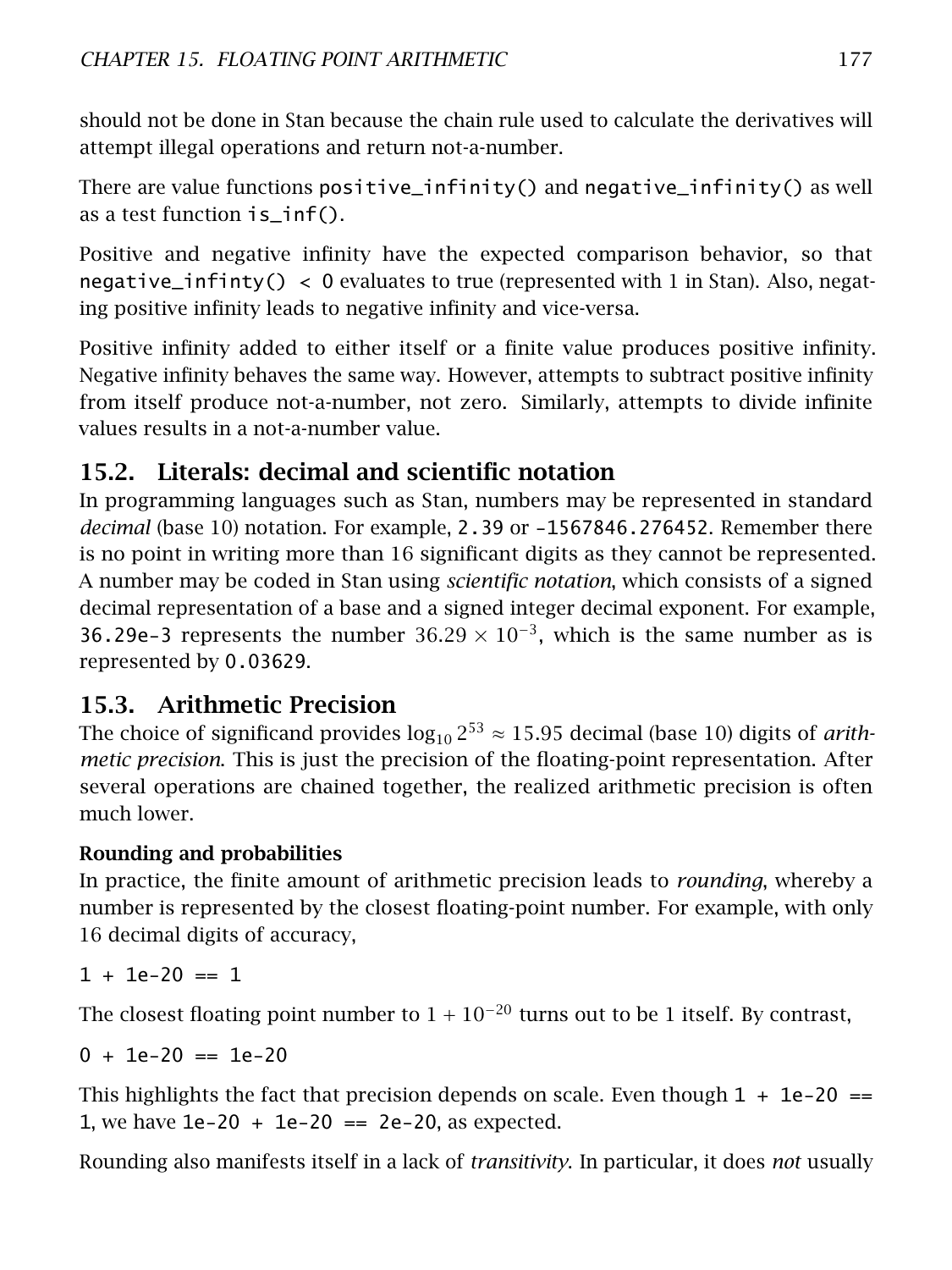hold for three floating point numbers  $a, b, c$  that  $(a + b) + c = a + (b = c)$ .

In statistical applications, problems often manifest in situations where users expect the usual rules of real-valued arithmetic to hold. Suppose we have a lower triangular matrix *L* with strictly positive diagonal, so that it is the Cholesky factor of a positivedefinite matrix  $LL^{\top}$ . In practice, rounding and loss of precision may render the result  $LL^{\dagger}$  neither symmetric nor positive definite.

In practice, care must be taken to defend against rounding. For example, symmetry may be produced by adding  $LL^{\top}$  with its transpose and dividing by two, or by copying the lower triangular portion into the upper portion. Positive definiteness may be maintained by adding a small quantity to the diagonal.

#### Machine precision and the asymmetry of 0 and 1

The smallest number greater than zero is roughly  $0 + 10^{-323}$ . The largest number less than zero is roughly  $1 - 10^{-15.95}$ . The asymmetry is apparent when considering the representation of that largest number smaller than one—the exponent is of no help, and the number is represented as the binary equivalent of 0*.*9999999999999999.

For this reason, the *machine precision* is said to be roughly 10<sup>15</sup>*.*<sup>95</sup>. This constant is available as machine\_precision() in Stan.

#### Complementary and epsilon functions

Special operations are available to mitigate this problem with numbers rounding when they get close to one. For example, consider the operation  $log(1 + x)$  for positive x. When x is small (less than  $10^{-16}$  for double-precision floating point), the sum in the argument will round to 1 and the result will round to zero. To allow more granularity, programming languages provide a library function directly implementing  $f(x) = \log(1 + x)$ . In Stan (as in C++), this operation is written as  $\log 1p(x)$ . Because x itself may be close to zero, the function  $log1p(x)$  can take the logarithm of values very close to one, the results of which are close to zero.

Similarly, the complementary cumulative distribution functions (CCDF), defined by  $F_Y^{\mathbb{C}}(y) = 1 - F_Y(y)$ , where  $F_Y$  is the cumulative distribution function (CDF) for the random variable *Y*. This allows values very close to one to be represented in complementary form.

#### Catastrophic cancellation

Another downside to floating point representations is that subtraction of two numbers close to each other results in a loss of precision that depends on how close they are.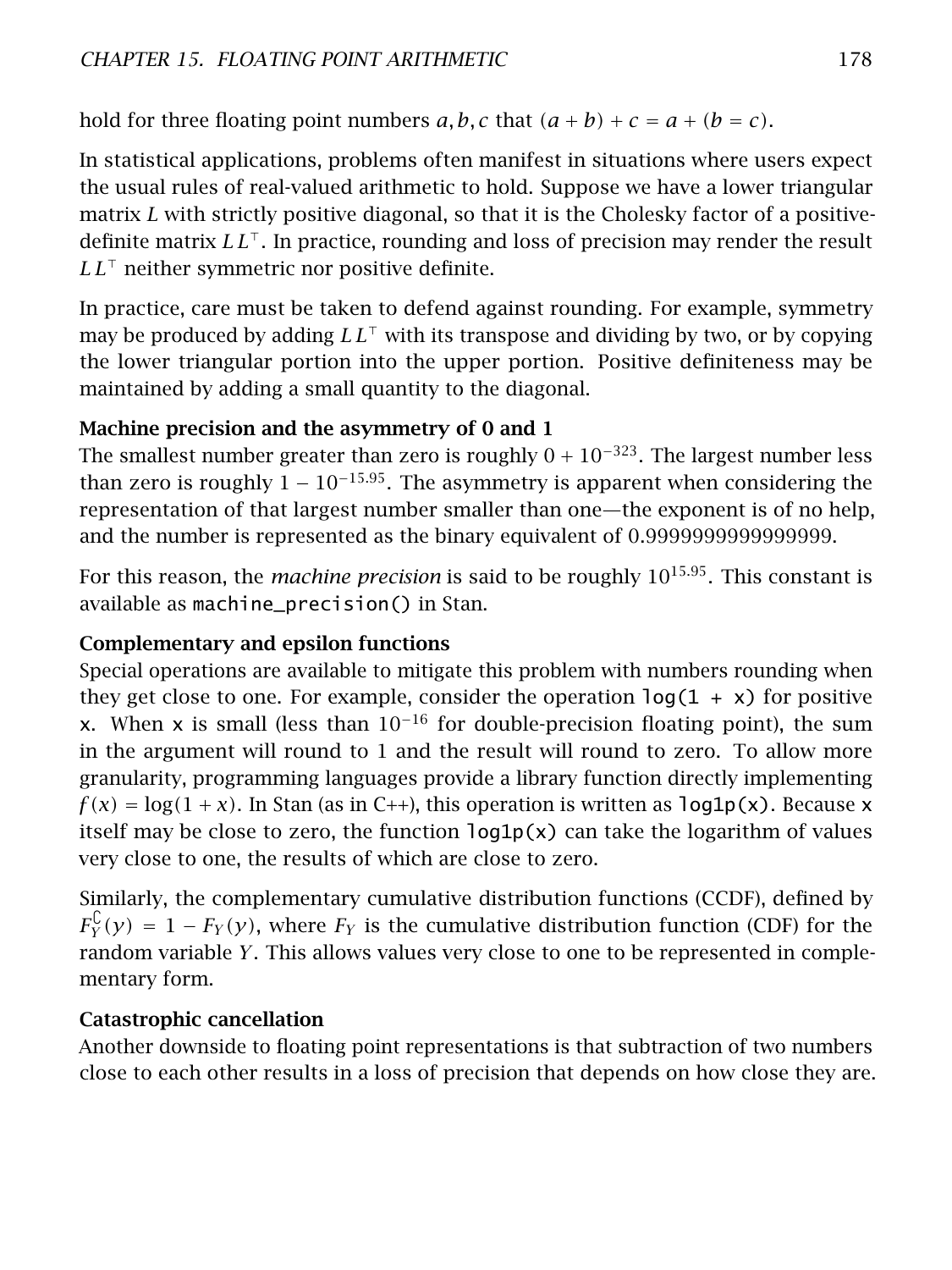This is easy to see in practice. Consider

1*.*23456789012345 −1*.*23456789012344 = 0*.*00000000000001

We start with fifteen decimal places of accuracy in the arguments and are left with a single decimal place of accuracy in the result.

Catastrophic cancellation arises in statistical computations whenever we calculate variance for a distribution with small standard deviations relative to its location. When calculating summary statistics, Stan uses *Welford's algorithm* for computing variances. This avoids catastrophic cancellation and may also be carried out in a single pass.

#### **Overflow**

Even though 1e200 may be represented as a double precision floating point value, there is no finite value large enough to represent 1e200 \* 1e200. The result of 1e200 \* 1e200 is said to *overflow*. The IEEE 754 standard requires the result to be positive infinity.

Overflow is rarely a problem in statistical computations. If it is, it's possible to work on the log scale, just as for underflow as described below.

#### Underflow and the log scale

When there is no number small enough to represent a result, it is said to *underflow*. For instance,  $1e$ -200 may be represented, but  $1e$ -200  $*$  1e-200 underflows so that the result is zero.

Underflow is a ubiquitous problem in likelihood calculations, For example, if  $p(y_n|)$  $\theta$ ) < 0.1, then

$$
p(y | \theta) = \prod_{n=1}^{N} p(y_n | \theta)
$$

will underflow as soon as *N >* 350 or so.

To deal with underflow, work on the log scale. Even though *p(y* | *θ)* can't be represented, there is no problem representing

$$
\begin{array}{rcl}\n\log p(y \mid \theta) & = & \log \prod_{n=1}^{N} p(y_n \mid \theta) \\
& = & \sum_{n=1}^{N} \log p(y_n \mid \theta)\n\end{array}
$$

This is why all of Stan's probability functions operate on the log scale.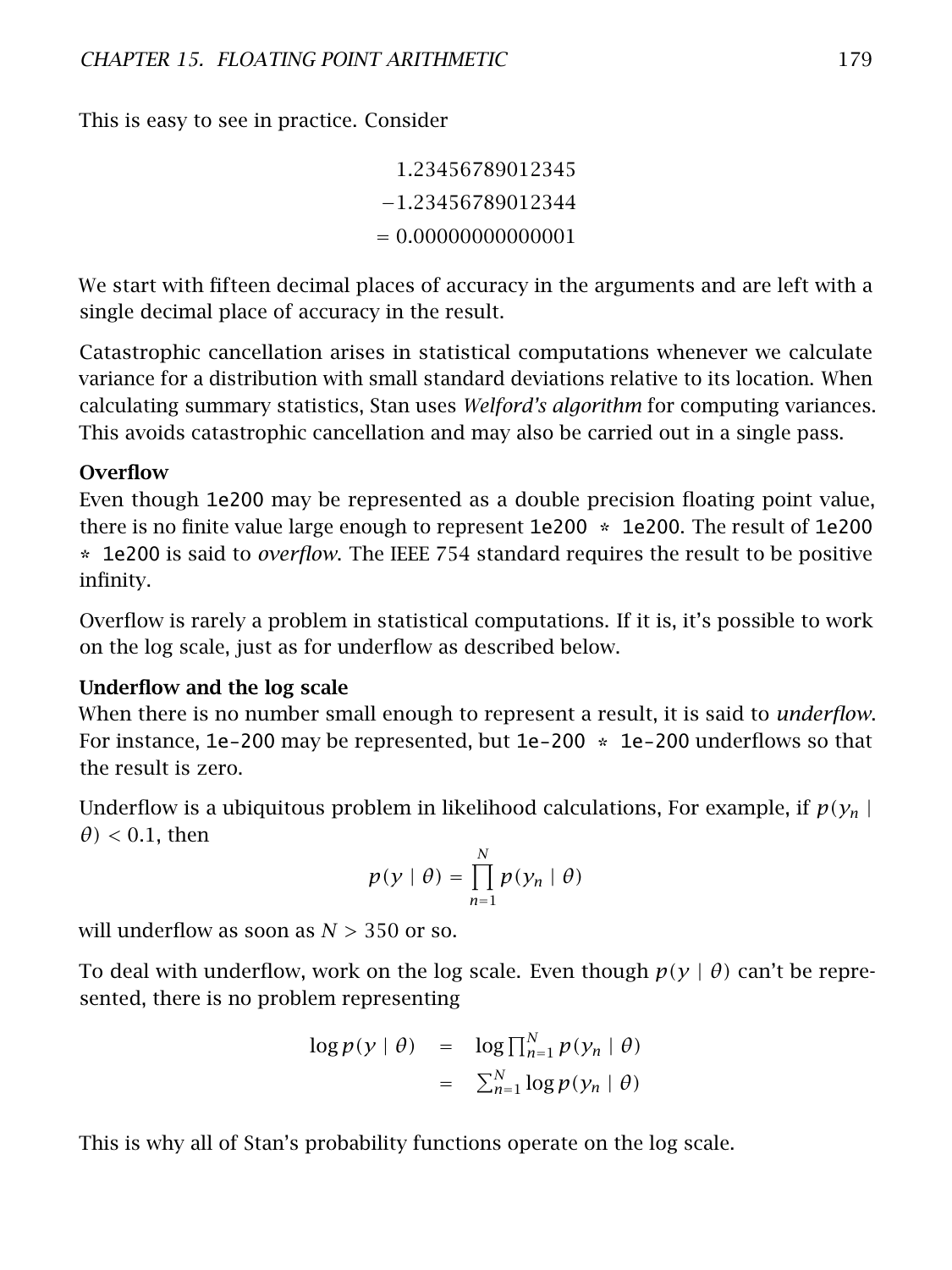#### Adding on the log scale

If we work on the log scale, multiplication is converted to addition,

$$
\log(a \times b) = \log a + \log b.
$$

Thus we can just start on the log scale and stay there through multiplication. But what about addition? If we have  $\log a$  and  $\log b$ , how do we get  $\log(a+b)$ ? Working out the algebra,

$$
\log(a + b) = \log(\exp(\log a) + \exp(\log b))
$$

The nested log of sum of exponentials is so common, it has its own name,

$$
log\_sum\_exp(u, v) = log(exp(u) + exp(v)).
$$

so that

$$
\log(a+b) = \log_{\text{sum} \exp(\log a, \log b)}.
$$

Although it appears this might overflow as soon as exponentiation is introduced, evaluation does not proceed by evaluating the terms as written. Instead, with a little algebra, the terms are rearranged into a stable form,

$$
\log_{\text{sum}\exp(u, v) = \max(u, v) + \log_{\text{exp}(u - \max(u, v)) + \exp(v - \max(u, v))).
$$

Because the terms inside the exponentiations are  $u - \max(u, v)$  and  $v - \max(u, v)$ , one will be zero, and the other will be negative. Because the operation is symmetric, it may be assumed without loss of generality that  $u \ge v$ , so that

$$
\log_{\text{sum} \exp(u, v)} = u + \log (1 + \exp(v - u)).
$$

The inner term may itself be evaluated using log1p, there is only limited gain because  $\exp(\nu - \mu)$  is only near zero when *u* is much larger than *v*, meaning the result is likely to round to *u* anyway.

To conclude, when evaluating  $log(a + b)$  given  $log a$  and  $log b$ , and assuming  $log a$ log *b*, return

$$
\log(a+b) = \log a + \log 1p(\exp(\log b - \log a)).
$$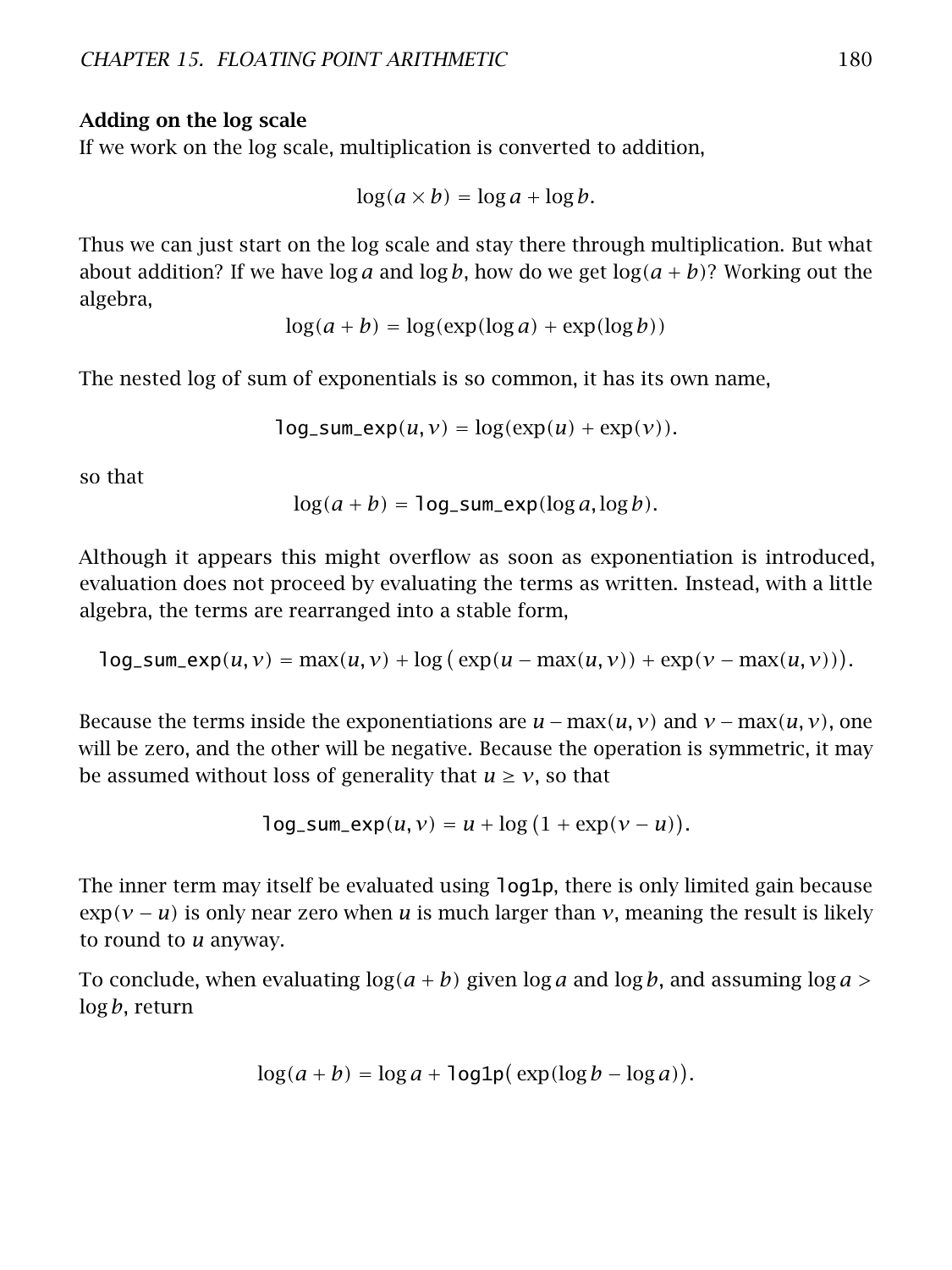## 15.4. Comparing floating-point numbers

Because floating-point representations are inexact, it is rarely a good idea to test exact inequality. The general recommendation is that rather than testing  $x = y$ , an approximate test may be used given an absolute or relative tolerance.

Given a positive *absolute tolerance* of epsilon, x can be compared to y using the conditional

 $abs(x - y) \leq epsilon.$ 

Absolute tolerances work when the scale of  $x$  and  $y$  and the relevant comparison is known.

Given a positive *relative tolerance* of epsilon, a typical comparison is

```
2 * abs(x - y) / (abs(x) + abs(y)) \leq epsilon.
```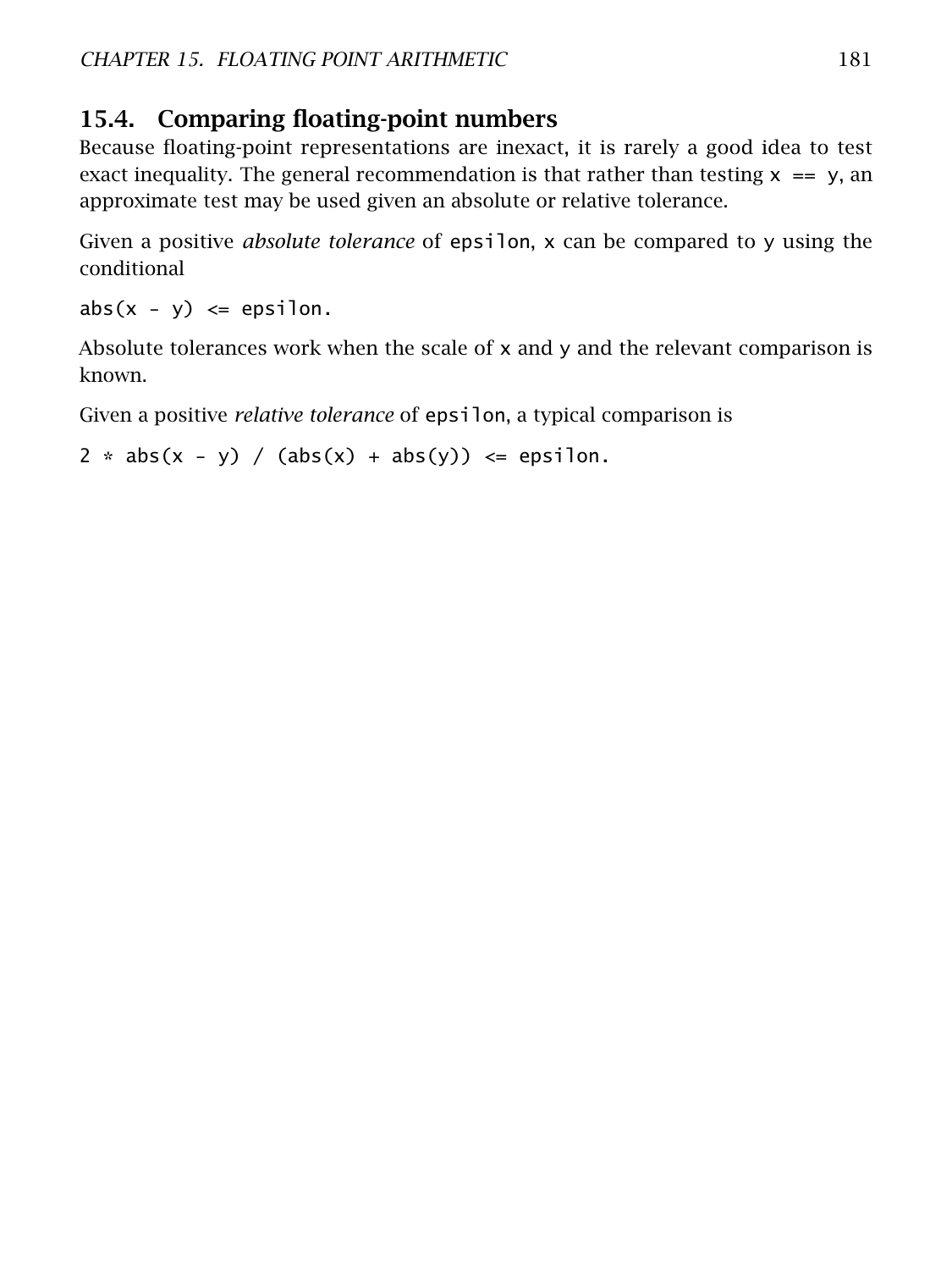# 16. Matrices, Vectors, and Arrays

This chapter provides pointers as to how to choose among the various matrix, vector, and array data structures provided by Stan.

## 16.1. Basic Motivation

Stan provides two basic scalar types, int and real, and three basic linear algebra types, vector, row\_vector, and matrix. Then Stan allows arrays to be of any dimension and contain any type of element (though that type must be declared and must be the same for all elements).

This leaves us in the awkward situation of having three one-dimensional containers, as exemplified by the following declarations.

```
real a[N];
vector[N] a;
row_vector[N] a;
```
These distinctions matter. Matrix types, like vector and row vector, are required for linear algebra operations. There is no automatic promotion of arrays to vectors because the target, row vector or column vector, is ambiguous. Similarly, row vectors are separated from column vectors because multiplying a row vector by a column vector produces a scalar, whereas multiplying in the opposite order produces a matrix.

The following code fragment shows all four ways to declare a two-dimensional container of size  $M \times N$ 

| real $b[M, N]$ :    | // $b[m]$ : real[] |  | (efficient)                        |
|---------------------|--------------------|--|------------------------------------|
| vector[N] b[M];     | // b[m] : vector   |  | (efficient)                        |
| row_vector[N] b[M]; |                    |  | // b[m] : row_vector (efficient)   |
| $matrix[M, N]$ b;   |                    |  | // b[m] : row_vector (inefficient) |

The main differences among these choices involve efficiency for various purposes and the type of  $\mathfrak{b}[m]$ , which is shown in comments to the right of the declarations. Thus the only way to efficiently iterate over row vectors is to use the third declaration, but if you need linear algebra on matrices, but the only way to use matrix operations is to use the fourth declaration.

The inefficiencies due to any manual reshaping of containers is usually slight compared to what else is going on in a Stan program (typically a lot of gradient calculations).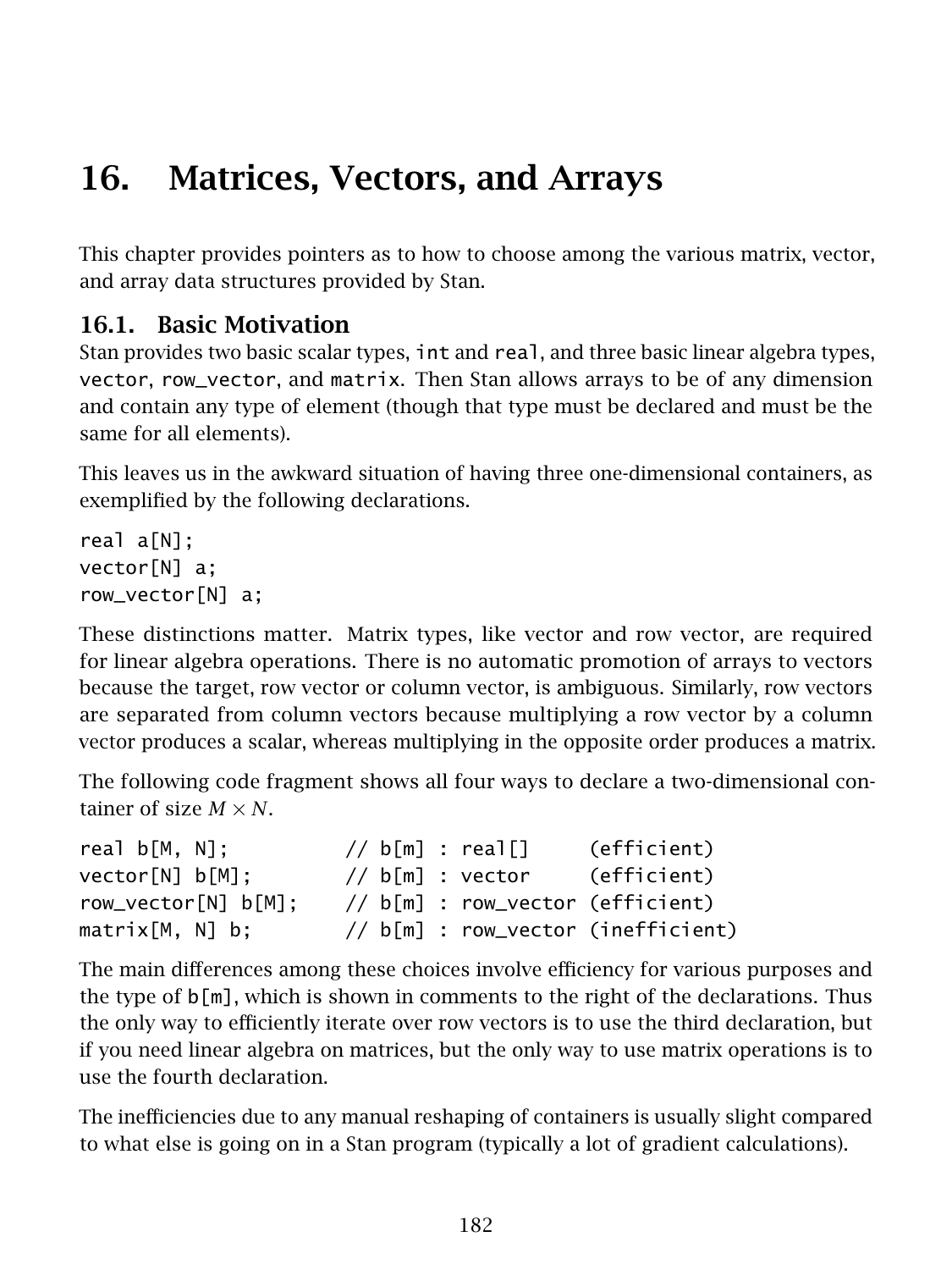## 16.2. Fixed Sizes and Indexing out of Bounds

Stan's matrices, vectors, and array variables are sized when they are declared and may not be dynamically resized. Function arguments do not have sizes, but these sizes are fixed when the function is called and the container is instantiated. Also, declarations may be inside loops and thus may change over the course of running a program, but each time a declaration is visited, it declares a fixed size object.

When an index is provided that is out of bounds, Stan throws a rejection error and computation on the current log density and gradient evaluation is halted and the algorithm is left to clean up the error. All of Stan's containers check the sizes of all indexes.

## 16.3. Data Type and Indexing Efficiency

The underlying matrix and linear algebra operations are implemented in terms of data types from the Eigen C++ library. By having vectors and matrices as basic types, no conversion is necessary when invoking matrix operations or calling linear algebra functions.

Arrays, on the other hand, are implemented as instances of the C++

std::vector class (not to be confused with Eigen's Eigen::Vector class or Stan vectors). By implementing arrays this way, indexing is efficient because values can be returned by reference rather than copied by value.

### Matrices vs. Two-Dimensional Arrays

In Stan models, there are a few minor efficiency considerations in deciding between a two-dimensional array and a matrix, which may seem interchangeable at first glance.

First, matrices use a bit less memory than two-dimensional arrays. This is because they don't store a sequence of arrays, but just the data and the two dimensions.

Second, matrices store their data in column-major order. Furthermore, all of the data in a matrix is guaranteed to be contiguous in memory. This is an important consideration for optimized code because bringing in data from memory to cache is much more expensive than performing arithmetic operations with contemporary CPUs. Arrays, on the other hand, only guarantee that the values of primitive types are contiguous in memory; otherwise, they hold copies of their values (which are returned by reference wherever possible).

Third, both data structures are best traversed in the order in which they are stored. This also helps with memory locality. This is column-major for matrices, so the following order is appropriate.

```
matrix[M, N] a;
```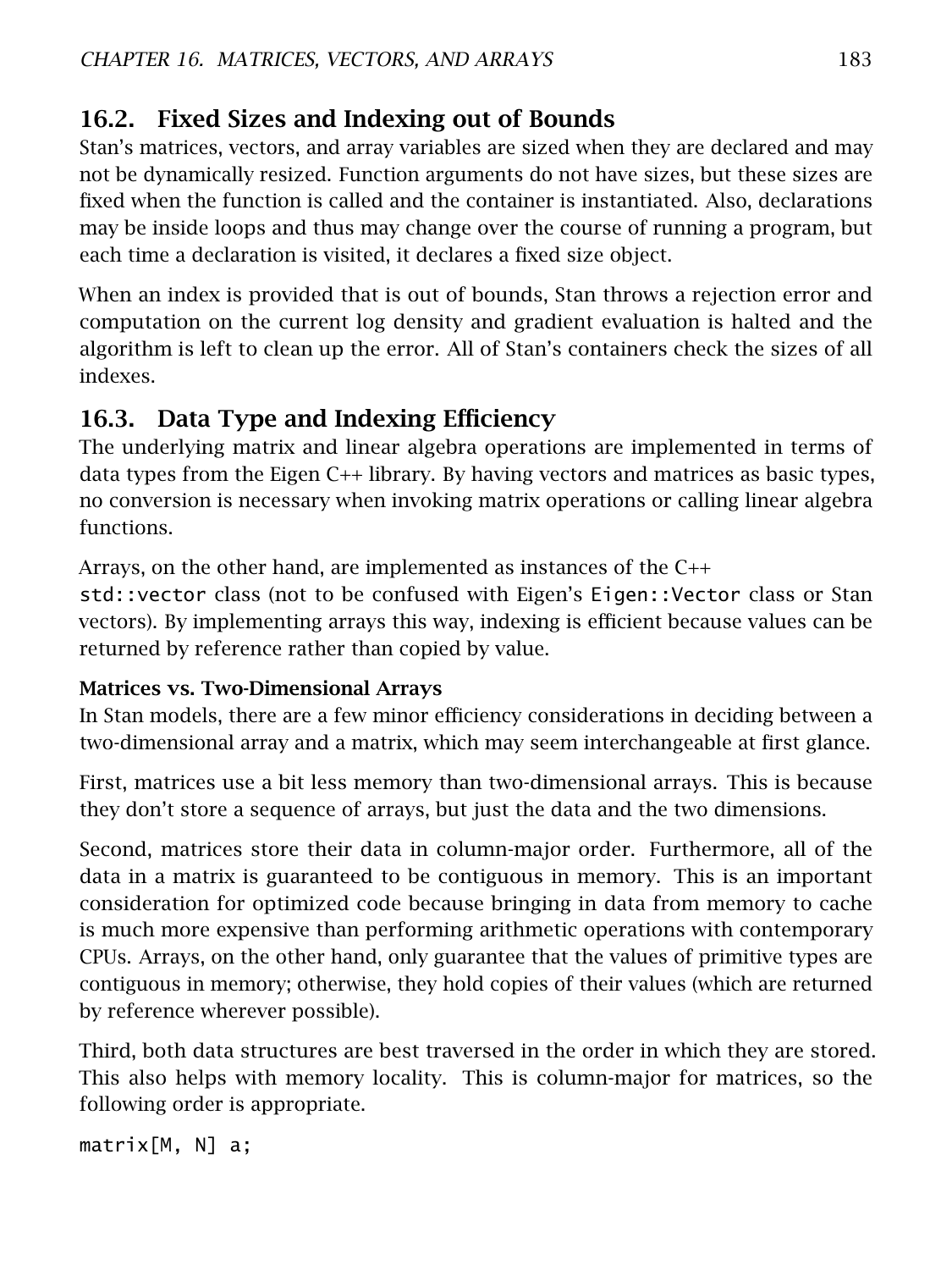```
//...
for (n in 1:N)
  for (m in 1:M)
    // \dots do something with a[m, n] \dots
```
Arrays, on the other hand, should be traversed in row-major order (i.e., last index fastest), as in the following example.

```
real a[M, N];
// ...
for (m in 1:M)
  for (n in 1:N)
    // \dots do something with a[m, n] \dots
```
The first use of  $a[m,n]$  should bring  $a[m]$  into memory. Overall, traversing matrices is more efficient than traversing arrays.

This is true even for arrays of matrices. For example, the ideal order in which to traverse a two-dimensional array of matrices is

```
matrix[M, N] b[I, J];
// ...
for (i in 1:I)
 for (j in 1:J)
    for (n in 1:N)
      for (m in 1:M)
        ... do something with b[i, j, m, n] ...
```
If a is a matrix, the notation a[m] picks out row m of that matrix. This is a rather inefficient operation for matrices. If indexing of vectors is needed, it is much better to declare an array of vectors. That is, this

```
row_vector[N] b[M];
// ...
for (m in 1:M)
   ... do something with row vector b[m] ...
is much more efficient than the pure matrix version
matrix b[M, N];
// ...
```
for (m in 1:M)

```
// ... do something with row vector b[m] ...
```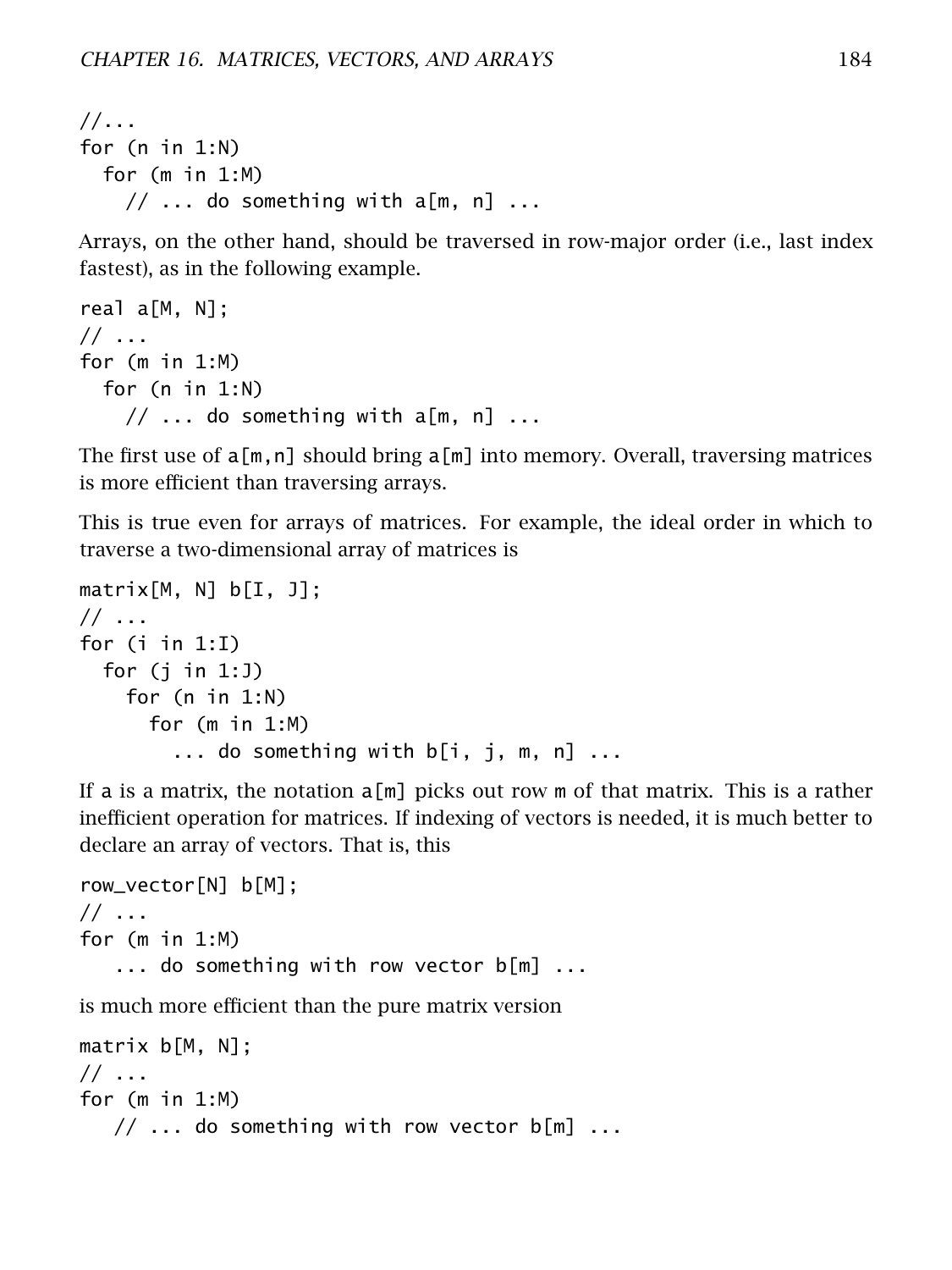Similarly, indexing an array of column vectors is more efficient than using the col function to pick out a column of a matrix.

In contrast, whatever can be done as pure matrix algebra will be the fastest. So if I want to create a row of predictor-coefficient dot-products, it's more efficient to do this

```
matrix[N, k] x; // predictors (aka covariates)
\frac{1}{2}...
vector[K] beta; // coeffs
// ...
vector[N] y_hat; // linear prediction
// ...
y<sub>-</sub>hat = x * beta;than it is to do this
row_vector[K] x[N]; // predictors (aka covariates)
\frac{1}{2}...
vector[K] beta; // coeffs
...
vector[N] y_hat; // linear prediction
...
for (n in 1:N)
  y_hat[n] = x[n] * beta;
```
#### (Row) Vectors vs. One-Dimensional Arrays

For use purely as a container, there is really nothing to decide among vectors, row vectors and one-dimensional arrays. The Eigen::Vector template specialization and the std::vector template class are implemented similarly as containers of double values (the type real in Stan). Only arrays in Stan are allowed to store integer values.

## 16.4. Memory Locality

The key to understanding efficiency of matrix and vector representations is memory locality and reference passing versus copying.

#### Memory Locality

CPUs on computers bring in memory in blocks through layers of caches. Fetching from memory is *much* slower than performing arithmetic operations. The only way to make container operations fast is to respect memory locality and access elements that are close together in memory sequentially in the program.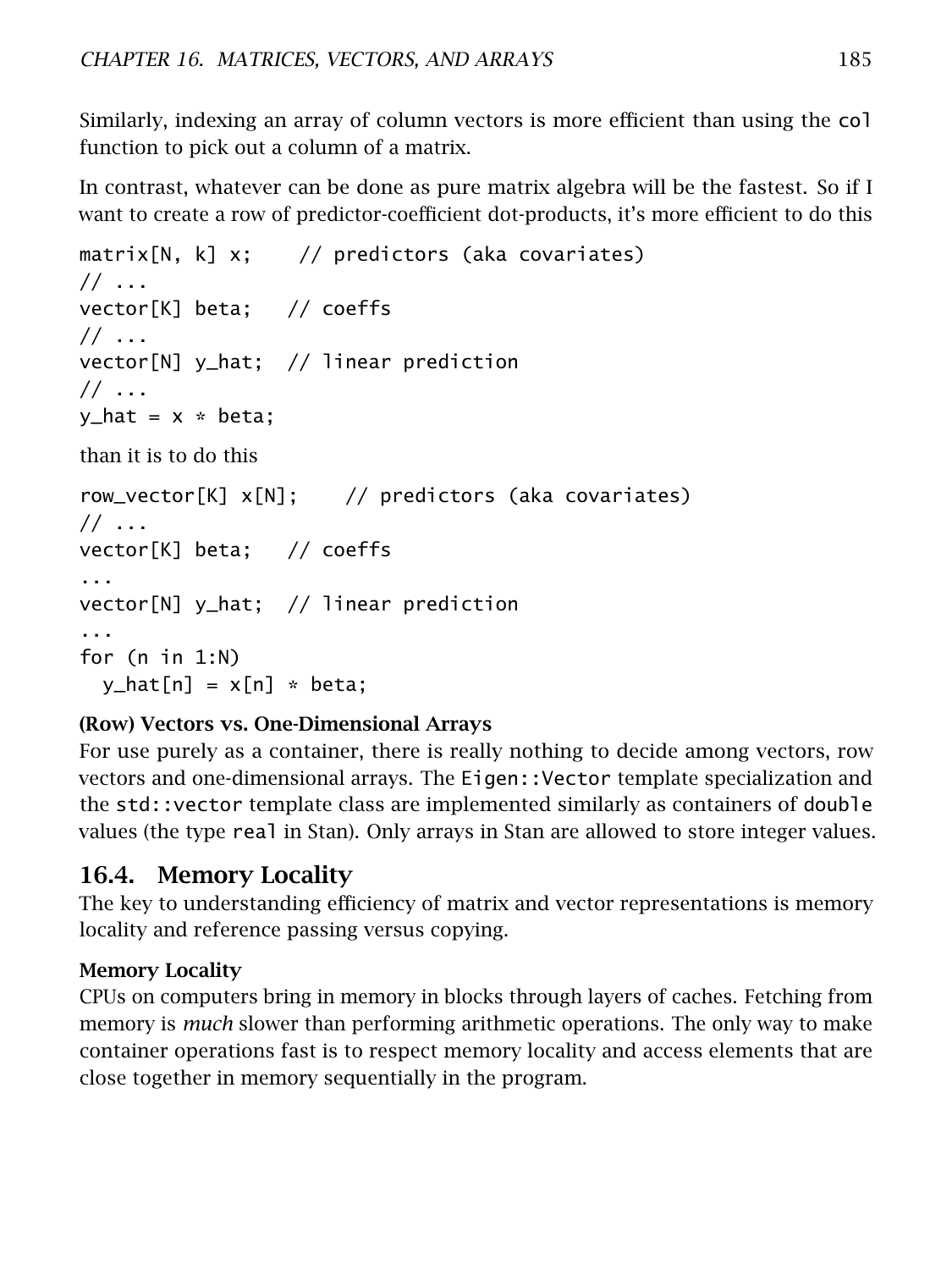#### **Matrices**

Matrices are stored internally in column-major order. That is, an  $M \times N$  matrix stores its elements in the order

 $(1,1), (2,1), \ldots, (M,1), (1,2), \ldots, (M,2), \ldots, (1,N), \ldots, (M,N).$ 

This means that it's much more efficient to write loops over matrices column by column, as in the following example.

```
matrix[M, N] a;
...
for (n in 1:N)
 for (m in 1:M)
     ... do something with a[m, n] ...
```
It also follows that pulling a row out of a matrix is not memory local, as it has to stride over the whole sequence of values. It also requires a copy operation into a new data structure as it is not stored internally as a unit in a matrix. For sequential access to row vectors in a matrix, it is much better to use an array of row vectors, as in the following example.

```
row_vector[N] a[M];
...
for (m in 1:M)
  ... do something with row vector a[m] ...
```
Even if what is done involves a function call, the row vector  $a[m]$  will not have to be copied.

#### Arrays

Arrays are stored internally following their data structure. That means a two dimensional array is stored in row-major order. Thus it is efficient to pull out a "row" of a two-dimensional array.

```
real a[M, N];
...
for (m in 1:M)
  ... do something with a[m] ...
```
A difference with matrices is that the entries  $a[m]$  in the two dimensional array are not necessarily adjacent in memory, so there are no guarantees on iterating over all the elements in a two-dimensional array will provide memory locality across the "rows."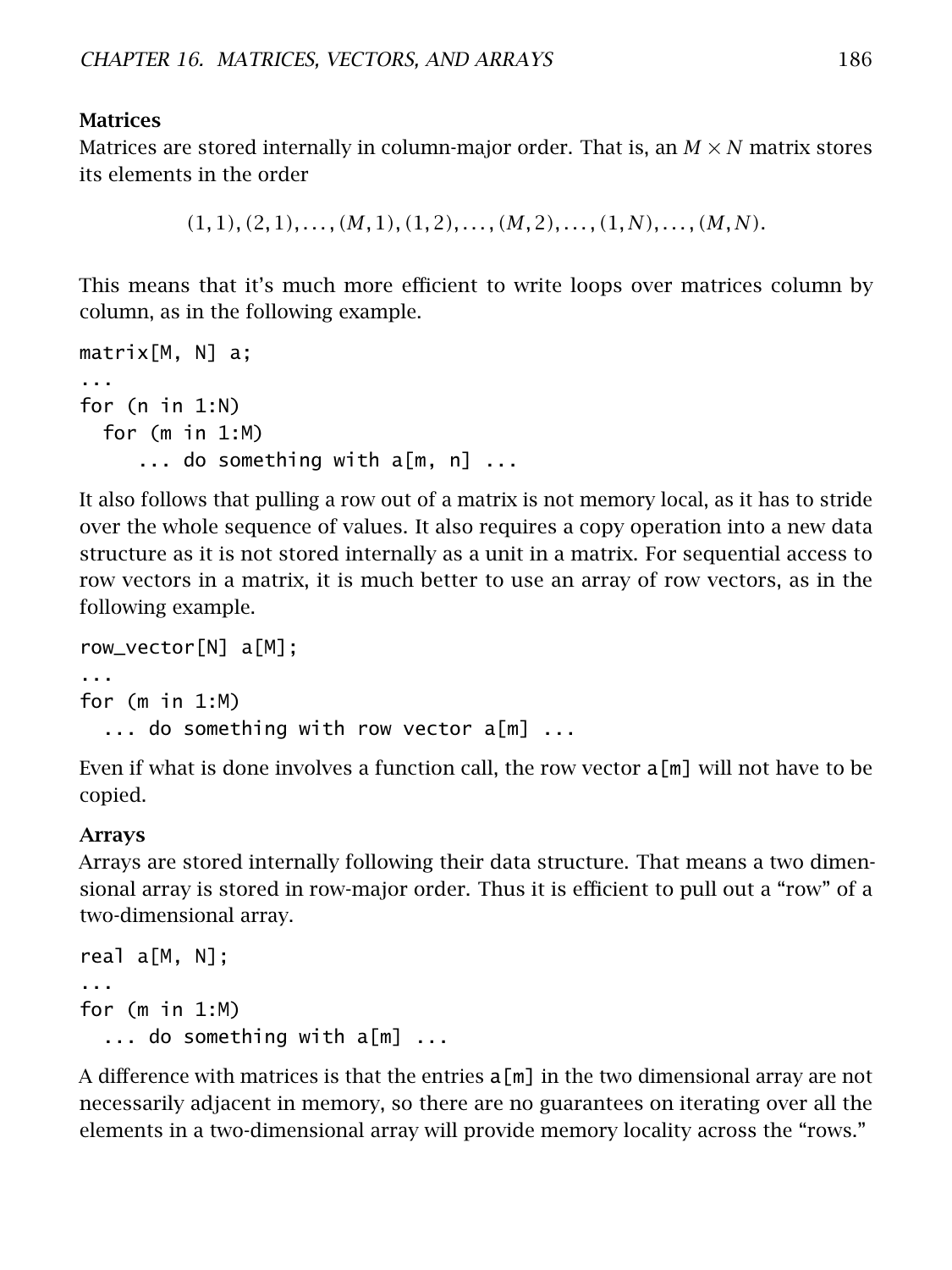## 16.5. Converting among Matrix, Vector, and Array Types

There is no automatic conversion among matrices, vectors, and arrays in Stan. But there are a wide range of conversion functions to convert a matrix into a vector, or a multi-dimensional array into a one-dimensional array, or convert a vector to an array. See the section on mixed matrix and array operations in the functions reference manual for a complete list of conversion operators and the [multi-indexing chapter](#page-193-0) for some reshaping operations involving multiple indexing and range indexing.

## 16.6. Aliasing in Stan Containers

Stan expressions are all evaluated before assignment happens, so there is no danger of so-called aliasing in array, vector, or matrix operations. Contrast the behavior of the assignments to u and x, which start with the same values.

The loop assigning to u and the compound slicing assigning to x.

the following trivial Stan program.

```
transformed data {
 vector[4] x = [1, 2, 3, 4];
 vector[4] u = [1, 2, 3, 4];
 for (t in 2:4)
   u[t] = u[t - 1] * 3;x[2:4] = x[1:3] \times 3;print("u = ", u);print("x = ", x);}
```
The output it produces is,

 $u = [1, 3, 9, 27]$  $x = [1, 3, 6, 9]$ 

<span id="page-193-0"></span>In the loop version assigning to u, the values are updated before being used to define subsequent values; in the sliced expression assigning to x, the entire right-hand side is evaluated before assigning to the left-hand side.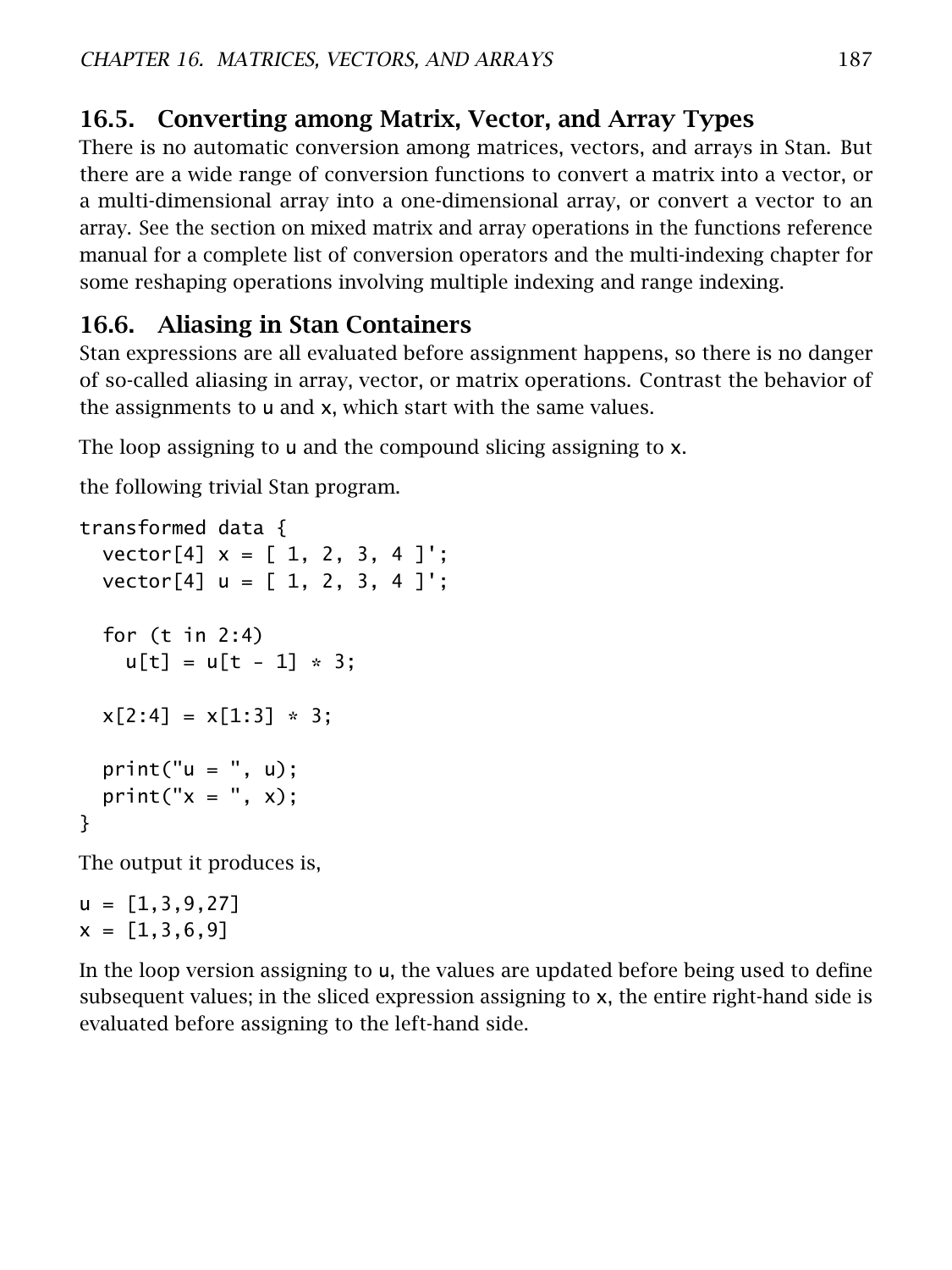# 17. Multiple Indexing and Range Indexing

Stan allows multiple indexes to be provided for containers (i.e., arrays, vectors, and matrices) in a single position, using either an array of integer indexes or range bounds. This allows many models to be vectorized. For instance, consider the likelihood for a varying-slope, varying-intercept hierarchical linear regression, which could be coded as

```
for (n in 1:N)
  y[n] \sim \text{normal}(a1phafii[n] + \text{beta}[ii[n]] * x[n], \text{sigma});
```
With multiple indexing, this can be coded in one line, leading to more efficient vectorized code.

```
y \sim normal(alpha[ii] + rows_dot_product(beta[ii], x), sigma);
```
This latter version is equivalent in speed to the clunky assignment to a local variable.

```
{
 vector[N] mu;
 for (n in 1:N)
    mu[n] = alpha[i[n]] + beta[i[n]] * x[n];y \sim normal(mu, sigma);
}
```
#### 17.1. Multiple Indexing

The following is the simplest concrete example of multiple indexing with an array of integers; the ellipses stand for code defining the variables as indicated in the comments.

```
int c[3];
... // define: c == (5, 9, 7)int idxs[4];
... // define: <math>idxS == (3, 3, 1, 2)</math>int d[4];
d = c[idxs]; // result: d == (7, 7, 5, 9)
```
In general, the multiple indexed expression  $c$  [idxs] is defined as follows, assuming idxs is of size K.

```
c[idxs] = (c[idxs[1]], c[idxs[2]], ..., c[idxs[K]])
```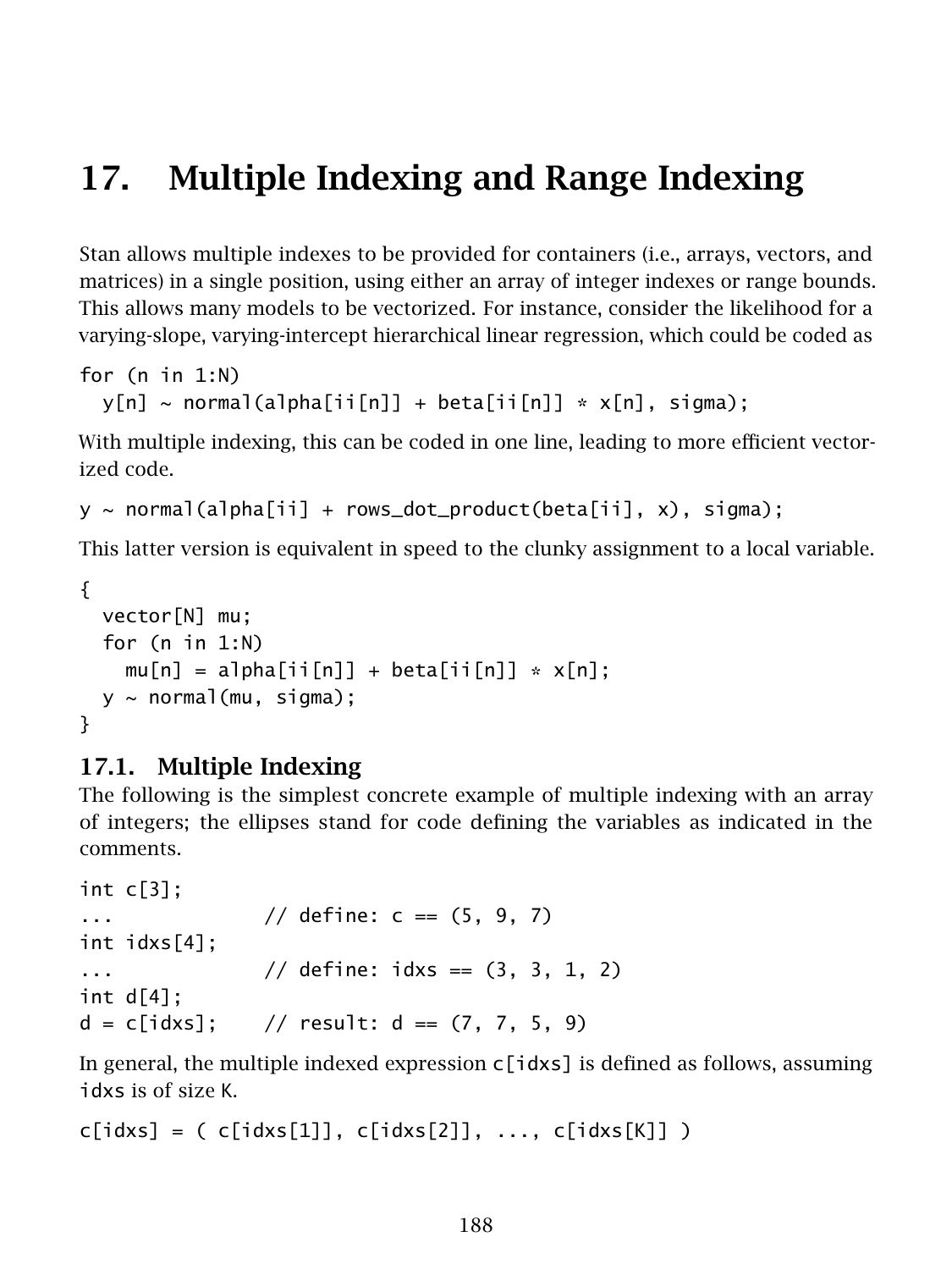Thus c[idxs] is of the same size as idxs, which is K in this example.

Multiple indexing can also be used with multi-dimensional arrays. For example, consider the following.

```
int c[2, 3];
... \frac{1}{2} define: c = ((1, 3, 5), ((7, 11, 13))int idxs[4];
... // define: idxs = (2, 2, 1, 2)int d[4, 3]
d = c[idxs]; // result: d = ((7, 11, 13), (7, 11, 13),\frac{1}{1} (1, 3, 5), (7, 11, 13))
```
That is, putting an index in the first position acts exactly the same way as defined above. The fact that the values are themselves arrays makes no difference—the result is still defined by  $c[idxs][j] == c[idxs[j]].$ 

Multiple indexing may also be used in the second position of a multi-dimensional array. Continuing the above example, consider a single index in the first position and a multiple index in the second.

```
int e[4];
e = c[2, idxs]; // result: c[2] = (7, 11, 13)// result: e = (11, 11, 7, 11)
```
The single index is applied, the one-dimensional result is determined, then the multiple index is applied to the result. That is,  $c[2, idxs]$  evaluates to the same value as c[2][idxs].

Multiple indexing can apply to more than one position of a multi-dimensional array. For instance, consider the following

```
int c[2, 3];
... \frac{1}{2} // define: c = ((1, 3, 5), (7, 11, 13))int idxs1[3];
\frac{1}{2} define: \frac{1}{2} define: \frac{1}{2} (2, 2, 1)
int idxs2[2];
\frac{1}{16} define: \frac{1}{3} define: \frac{1}{3}int d[3, 2];
d = c[idx1, idx2]; // result: d = ((7, 13), (7, 13), (1, 5))
```
With multiple indexes, we no longer have  $c[idx s1, idxs2]$  being the same as  $c$ [idxs1][idxs2]. Rather, the entry d[i, i] after executing the above is given by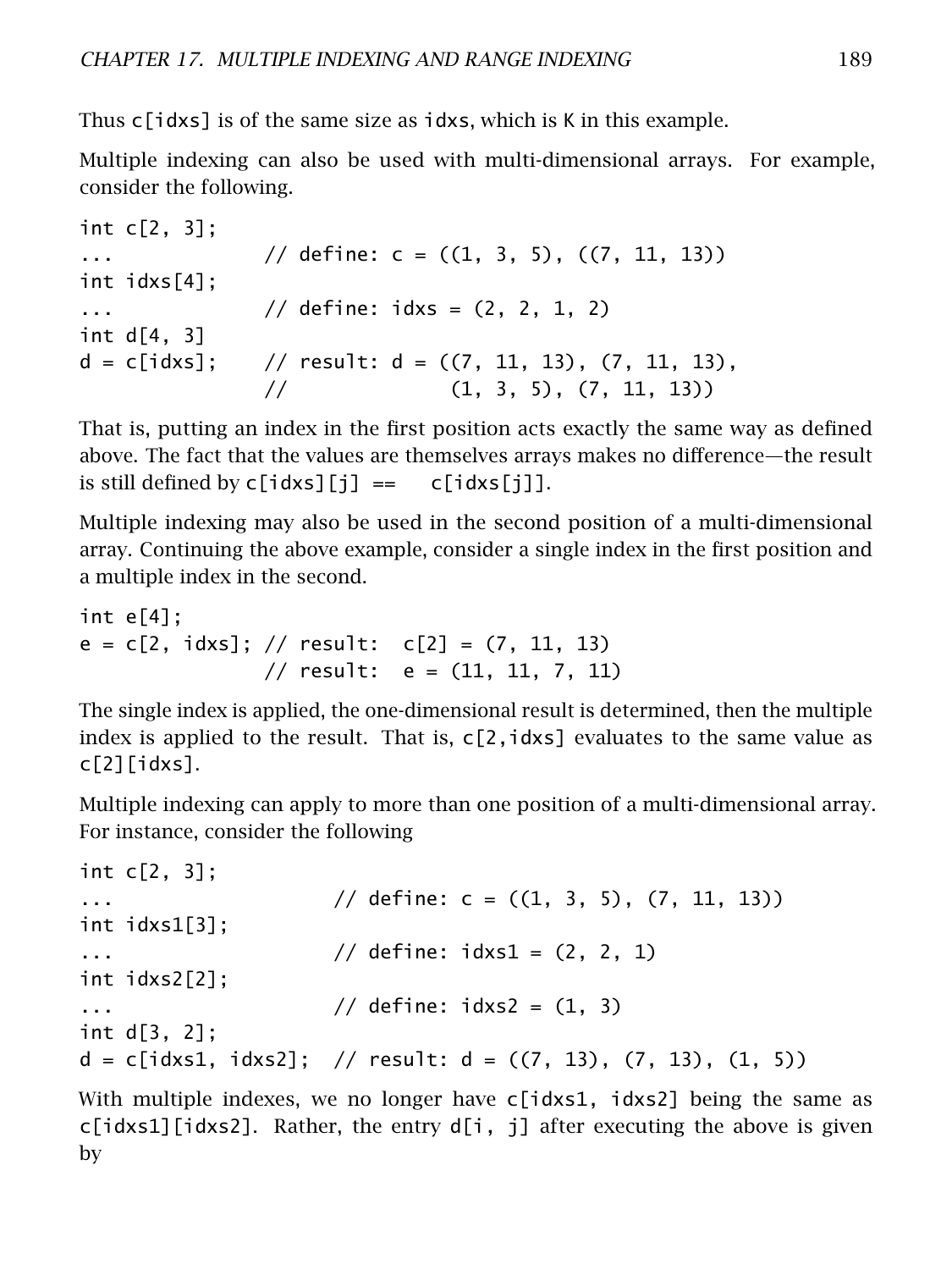$d[i, j] == c[idxs1, idxs2][i, j] = c[idxs1[i], idxs2[i]]$ 

This example illustrates the operation of multiple indexing in the general case: a multiple index like idxs1 converts an index i used on the result (here, c[idxs1, idxs2]) to index idxs1[i] in the variable being indexed (here, c). In contrast, a single index just returns the value at that index, thus reducing dimensionality by one in the result.

## 17.2. Slicing with Range Indexes

Slicing returns a contiguous slice of a one-dimensional array, a contiguous sub-block of a two-dimensional array, and so on. Semantically, it is just a special form of multiple indexing.

#### Lower and Upper Bound Indexes

For instance, consider supplying an upper and lower bound for an index.

```
int c[7];
...
int df4];
d = c[3:6]; // result: d == (c[3], c[4], c[5], c[6])
```
The range index 3:6 behaves semantically just like the multiple index (3, 4, 5, 6). In terms of implementation, the sliced upper and/or lower bounded indices are faster and use less memory because they do not explicitly create a multiple index, but rather use a direct loop. They are also easier to read, so should be preferred over multiple indexes where applicable.

### Lower or Upper Bound Indexes

It is also possible to supply just a lower bound, or just an upper bound. Writing c[3:] is just shorthand for  $c[3:size(c)]$ . Writing  $c[:5]$  is just shorthand for  $c[1:5]$ .

### Full Range Indexes

Finally, it is possible to write a range index that covers the entire range of an array, either by including just the range symbol  $\left(\cdot\right)$  as the index or leaving the index position empty. In both cases,  $c[]$  and  $c[]$  are equal to  $c[]$ :  $size(c)]$ , which in turn is just equal to c.

## 17.3. Multiple Indexing on the Left of Assignments

Multiple expressions may be used on the left-hand side of an assignment statement, where they work exactly the same way as on the right-hand side in terms of picking out entries of a container. For example, consider the following.

```
int a[3]:
int c[2];
```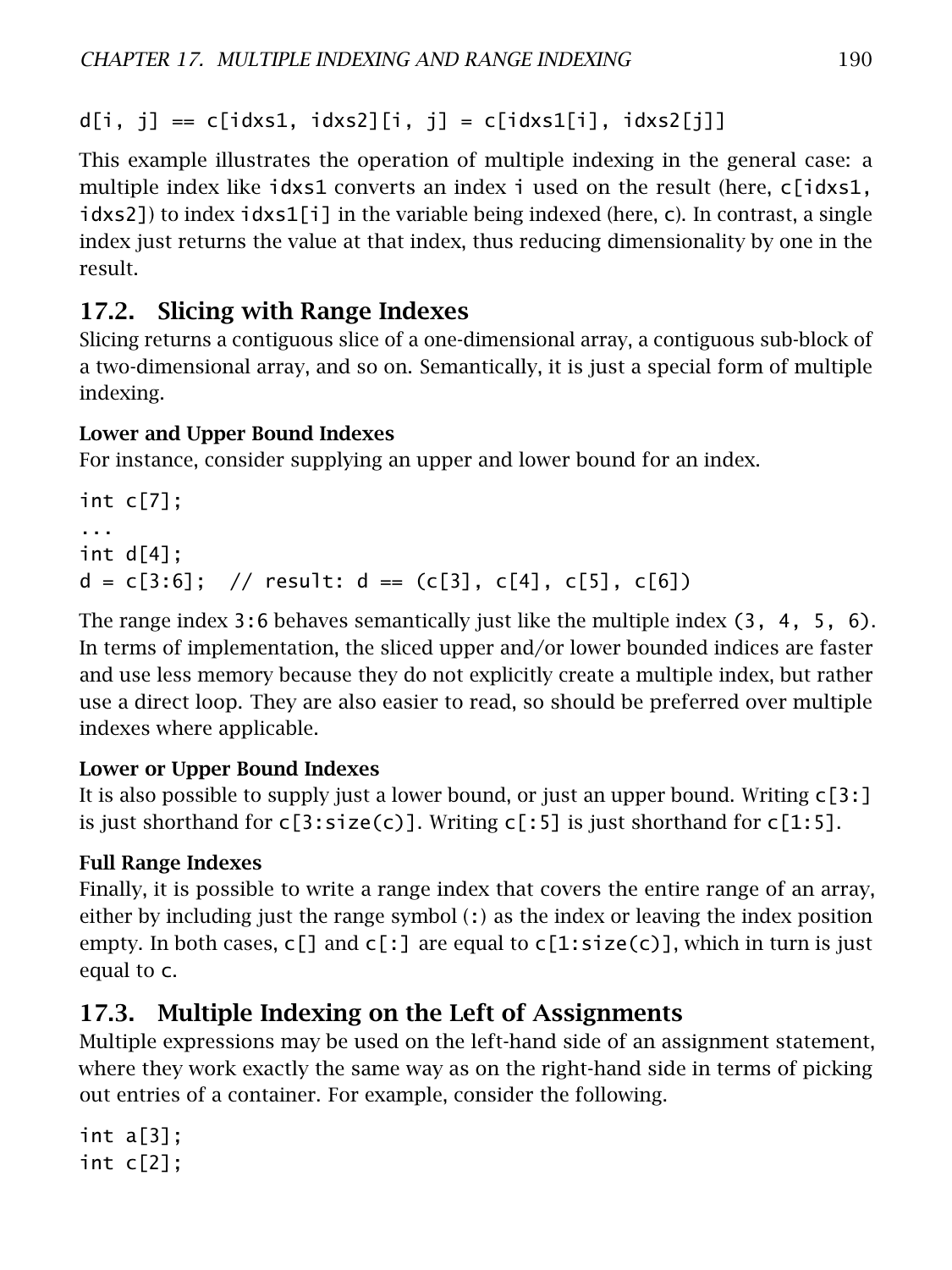int idxs[2]; ...  $\frac{1}{2}$  define: a ==  $(1, 2, 3)$ ; c ==  $(5, 9)$  $1/(1 + 1)$  idxs = (3,2)  $a[idxs] = c$ ; // result:  $a == (1, 9, 5)$ 

The result above can be worked out by noting that the assignment sets  $a[idx][1]$  $(a[3])$  to  $c[1]$  (5) and  $a[idxs[2]]$   $(a[2])$  to  $c[2]$  (9).

The same principle applies when there are many multiple indexes, as in the following example.

```
int a[5, 7];
int c[2, 2];
...
a[2:3, 5:6] = c; // result: a[2, 5] = c[1, 1]; a[2, 6] = c[1, 2]/ a[3, 5] == c[2, 1]; a[3, 6] == c[2, 2]
```
As in the one-dimensional case, the right-hand side is written into the slice, block, or general chunk picked out by the left-hand side.

Usage on the left-hand side allows the full generality of multiple indexing, with single indexes reducing dimensionality and multiple indexes maintaining dimensionality while rearranging, slicing, or blocking. For example, it is valid to assign to a segment of a row of an array as follows.

```
int a[10, 13];
int c[2];
...
a[4, 2:3] = c; // result: a[4, 2] == c[1]; a[4, 3] == c[2]
```
#### Assign-by-Value and Aliasing

Aliasing issues arise when there are references to the same data structure on the right-hand and left-hand side of an assignment. For example, consider the array a in the following code fragment.

```
int a[3];
... // define: a == (5, 6, 7)a[2:3] = a[1:2];
... // result: a == (5, 5, 6)
```
The reason the value of a after the assignment is *(*5*,* 5*,* 6*)* rather than *(*5*,* 5*,* 5*)* is that Stan behaves as if the right-hand side expression is evaluated to a fresh copy. As another example, consider the following.

int a[3];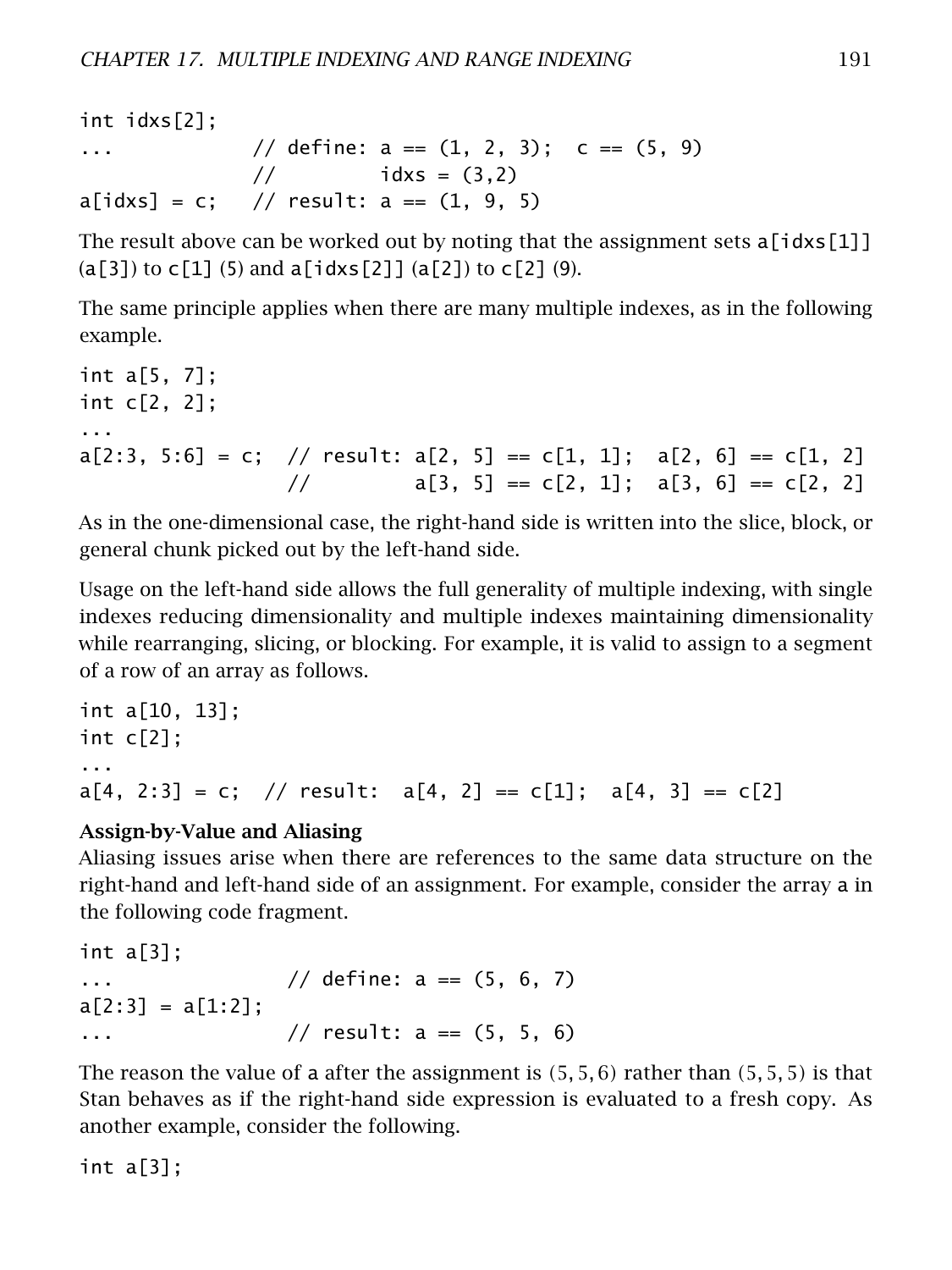int idxs[3]; ...  $\frac{1}{2}$  define idxs =  $(2, 1, 3)$  $a[idxs] = a;$ 

In this case, it is evident why the right-hand side needs to be copied before the assignment.

It is tempting (but wrong) to think of the assignment  $a[2:3] = a[1:2]$  as executing the following assignments.

```
... // define: a = (5, 6, 7)a[2] = a[1]; // result: a = (5, 5, 7)a[3] = a[2]; // result: a = (5, 5, 5)!
```
This produces a different result than executing the assignment because a[2]'s value changes before it is used.

#### 17.4. Multiple Indexes with Vectors and Matrices

Multiple indexes can be supplied to vectors and matrices as well as arrays of vectors and matrices.

#### **Vectors**

Vectors and row vectors behave exactly the same way as arrays with multiple indexes. If v is a vector, then  $v[3]$  is a scalar real value, whereas  $v[2:4]$  is a vector of size 3 containing the elements  $v[2]$ ,  $v[3]$ , and  $v[4]$ .

The only subtlety with vectors is in inferring the return type when there are multiple indexes. For example, consider the following minimal example.

```
vector[5] v[3];
int idxs[7];
...
vector[7] u;
u = v[2, idxs];
real w[7];
```

```
w = v[idx, 2];
```
The key is understanding that a single index always reduces dimensionality, whereas a multiple index never does. The dimensions with multiple indexes (and unindexed dimensions) determine the indexed expression's type. In the example above, because v is an array of vectors,  $v[2, idxs]$  reduces the array dimension but doesn't reduce the vector dimension, so the result is a vector. In contrast,  $v[idx, 2]$  does not reduce the array dimension, but does reduce the vector dimension (to a scalar), so the result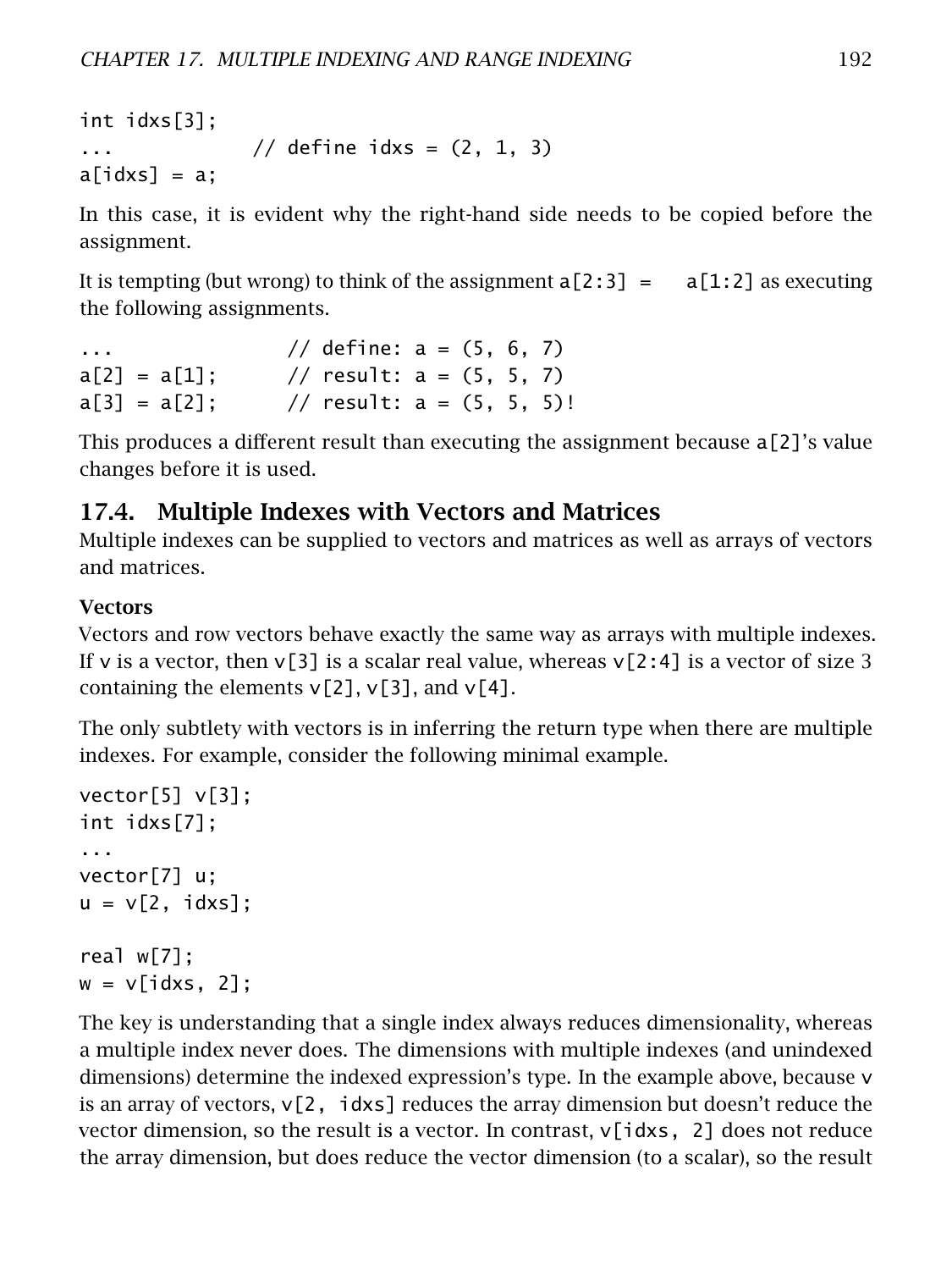type for w is an array of reals. In both cases, the size of the multiple index (here, 7) determines the size of the result.

#### Matrices

Matrices are a bit trickier because they have two dimensions, but the underlying principle of type inference is the same—multiple indexes leave dimensions in place, whereas single indexes reduce them. The following code shows how this works for multiple indexing of matrices.

```
matrix[5,7] m;
...
row_vector[3] rv;
rv = m[4, 3:5]; // result is 1 \times 3...
vector[4] v;
v = m[2:5, 3]; // result is 3 \times 1...
matrix[3, 4] m2;
m2 = m[1:3, 2:5]; // result is 3 x 4
```
The key is realizing that any position with a multiple index or bounded index remains in play in the result, whereas any dimension with a single index is replaced with 1 in the resulting dimensions. Then the type of the result can be read off of the resulting dimensionality as indicated in the comments above.

#### Matrices with One Multiple Index

If matrices receive a single multiple index, the result is a matrix. So if m is a matrix, so is m[2:4]. In contrast, supplying a single index, m[3], produces a row vector result. That is,  $m[3]$  produces the same result as  $m[3, 1 \text{ or } m[3, 1: \text{cols}(m)]$ .

#### Arrays of Vectors or Matrices

With arrays of matrices, vectors, and row vectors, the basic access rules remain exactly the same: single indexes reduce dimensionality and multiple indexes redirect indexes. For example, consider the following example.

```
matrix[3, 4] m[5, 7];
...
matrix[3, 4] a[2];
a = m[1, 2:3]; // knock off first array dimension
a = m[3:4, 5]; // knock off second array dimension
```
In both assignments, the multiple index knocks off an array dimension, but it's different in both cases. In the first case,  $a[i] == m[1, i + 1]$ , whereas in the second case,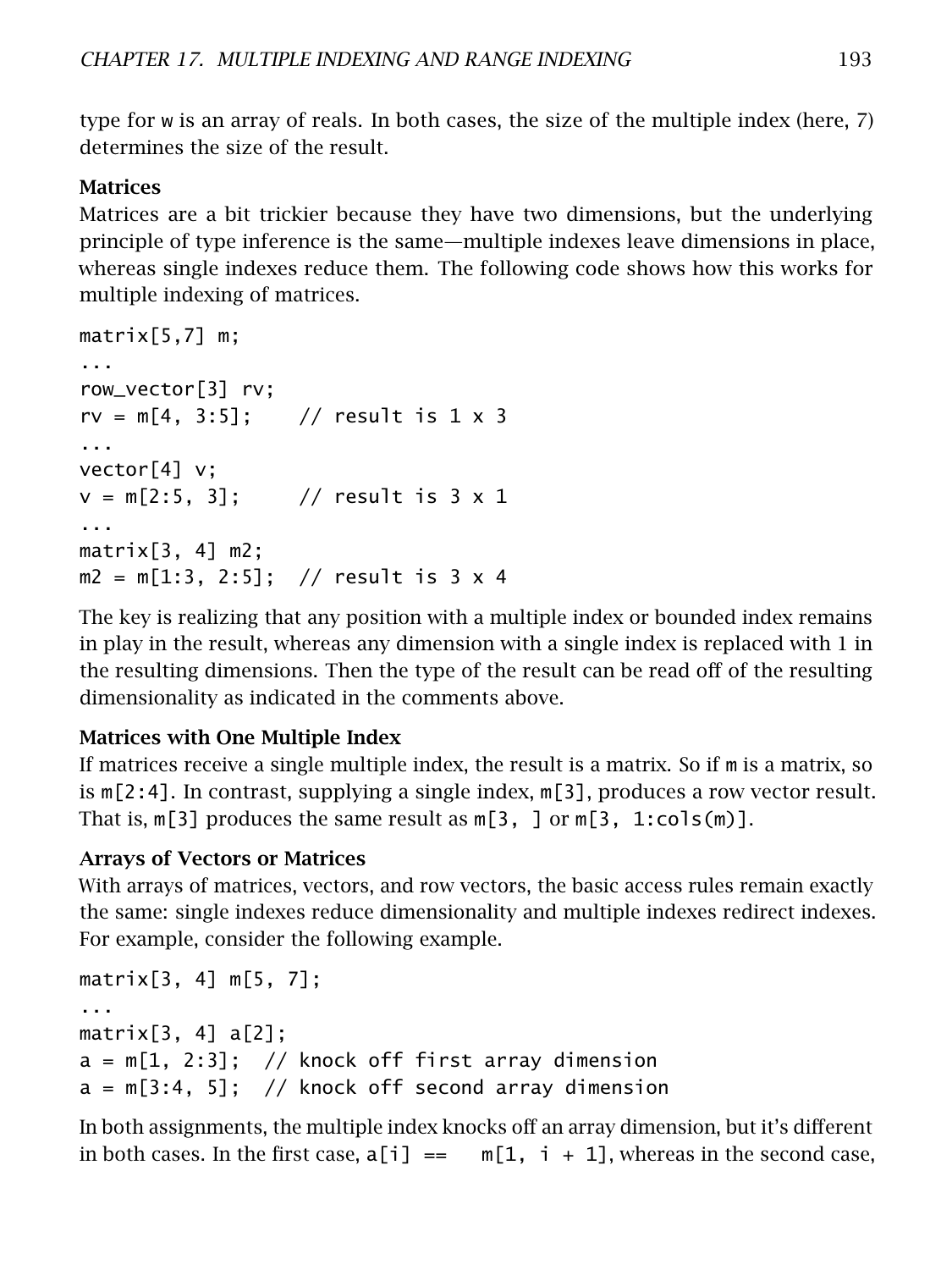$a[i] == m[i + 2, 5].$ 

Continuing the previous example, consider the following.

```
...
vector[2] b;
b = a[1, 3, 2:3, 2];
```
Here, the two array dimensions are reduced as is the column dimension of the matrix, leaving only a row dimension index, hence the result is a vector. In this case,  $\mathfrak{b}[j] =$  $a[1, 3, 1 + j, 2].$ 

This last example illustrates an important point: if there is a lower-bounded index, such as 2:3, with lower bound 2, then the lower bound minus one is added to the index, as seen in the  $1 + j$  expression above.

Continuing further, consider continuing with the following.

```
...
row_vector[3] c[2];
c = a[4:5, 3, 1, 2: ];
```
Here, the first array dimension is reduced, leaving a single array dimension, and the row index of the matrix is reduced, leaving a row vector. For indexing, the values are given by  $c[i, i] == a[i + 3, 3, 1, i + 1]$ 

#### 17.5. Matrices with Parameters and Constants

Suppose you have a 3*x*3 matrix and know that two entries are zero but the others are parameters. Such a situation arises in missing data situations and in problems with fixed structural parameters.

Suppose a  $3 \times 3$  matrix is known to be zero at indexes [1, 2] and [1, 3]. The indexes for parameters are included in a "melted" data-frame or database format.

```
transformed data {
  int<lower=1, upper=3> idxs[7, 2]
    = \{ \{1, 1\},\}{2, 1}, {2, 2}, {2, 3},
        {3, 1}, {3, 2}, {3, 3} };
  ...
```
The seven remaining parameters are declared as a vector.

```
parameters {
 vector[7] A_raw;
```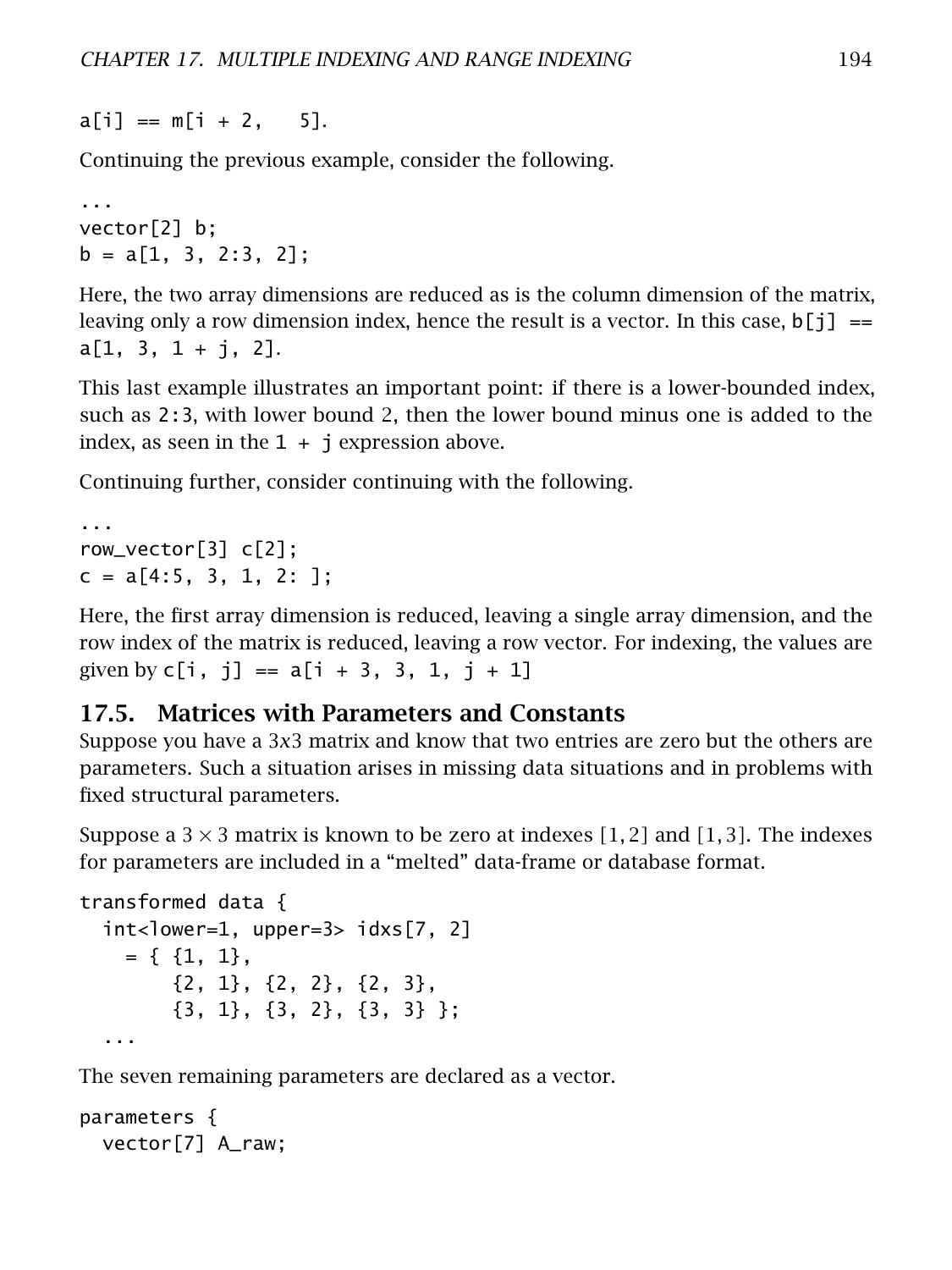...

Then the full matrix A is constructed in the model block as a local variable.

```
model {
  matrix[3, 3] A;
  for (i in 1:7)
   A[idxs[i, 1], idxs[i, 2]] = A_raw[i];A[1, 2] = 0;A[1, 3] = 0;...
```
This may seem like overkill in this setting, but in more general settings, the matrix size, vector size, and the idxs array will be too large to code directly. Similar techniques can be used to build up matrices with ad-hoc constraints, such as a handful of entries known to be positive.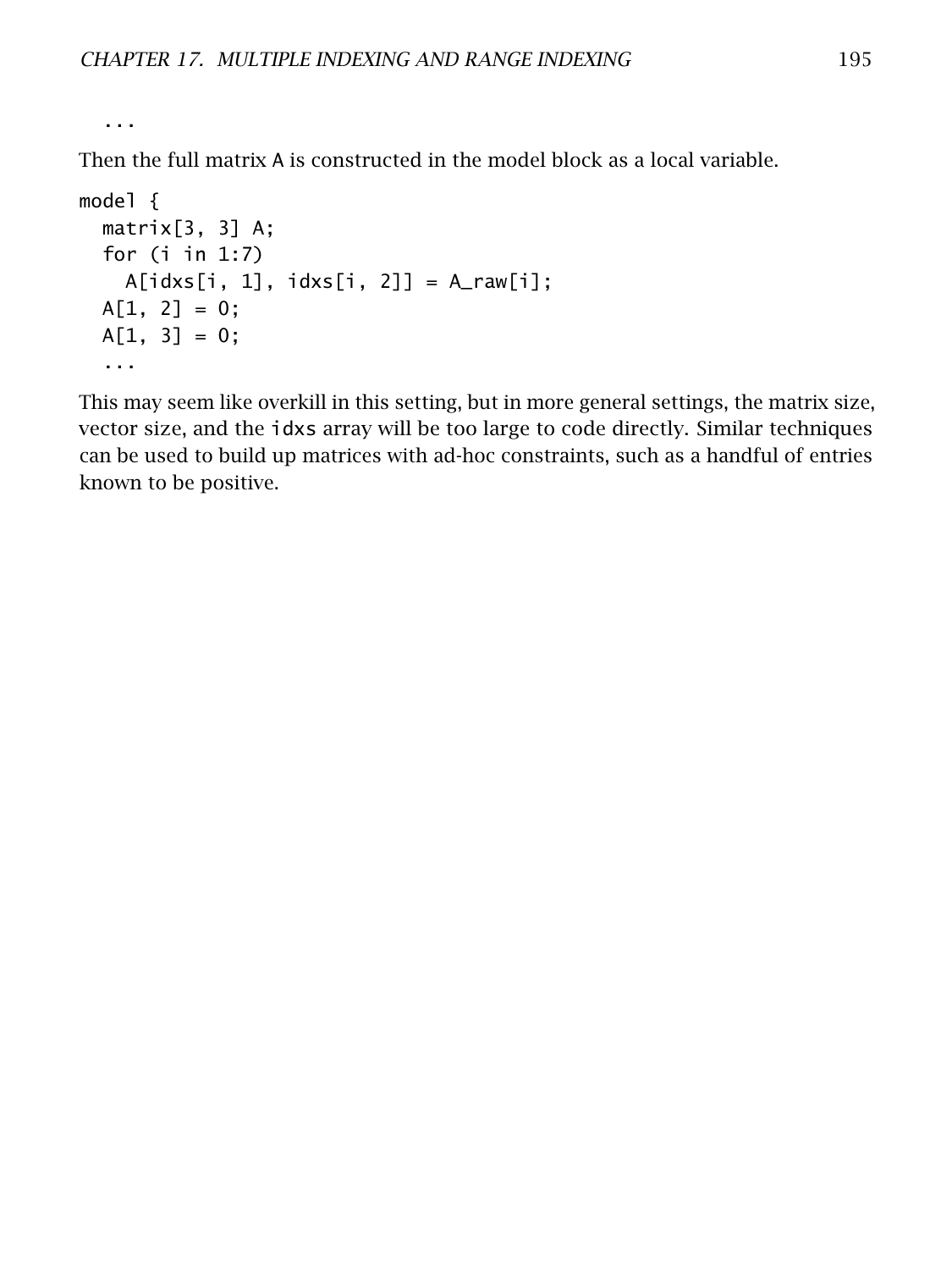# 18. User-Defined Functions

This chapter explains functions from a user perspective with examples; see the language reference for a full specification. User-defined functions allow computations to be encapsulated into a single named unit and invoked elsewhere by name. Similarly, functions allow complex procedures to be broken down into more understandable components. Writing modular code using descriptively named functions is easier to understand than a monolithic program, even if the latter is heavily commented.<sup>[1](#page-202-0)</sup>

## 18.1. Basic Functions

Here's an example of a skeletal Stan program with a user-defined relative difference function employed in the generated quantities block to compute a relative differences between two parameters.

```
functions {
 real relative_diff(real x, real y) {
    real abs_diff;
    real avg_scale;
    abs_diff = fabs(x - y);
    avg_scale = (fabs(x) + fabs(y)) / 2;
    return abs_diff / avg_scale;
 }
}
...
generated quantities {
 real rdiff;
  rdiff = relative_diff(alpha, beta);
}
```
The function is named relative\_diff, and is declared to have two real-valued arguments and return a real-valued result. It is used the same way a built-in function would be used in the generated quantities block.

<span id="page-202-0"></span> $1$ <sup>1</sup>The main problem with comments is that they can be misleading, either due to misunderstandings on the programmer's part or because the program's behavior is modified after the comment is written. The program always behaves the way the code is written, which is why refactoring complex code into understandable units is preferable to simply adding comments.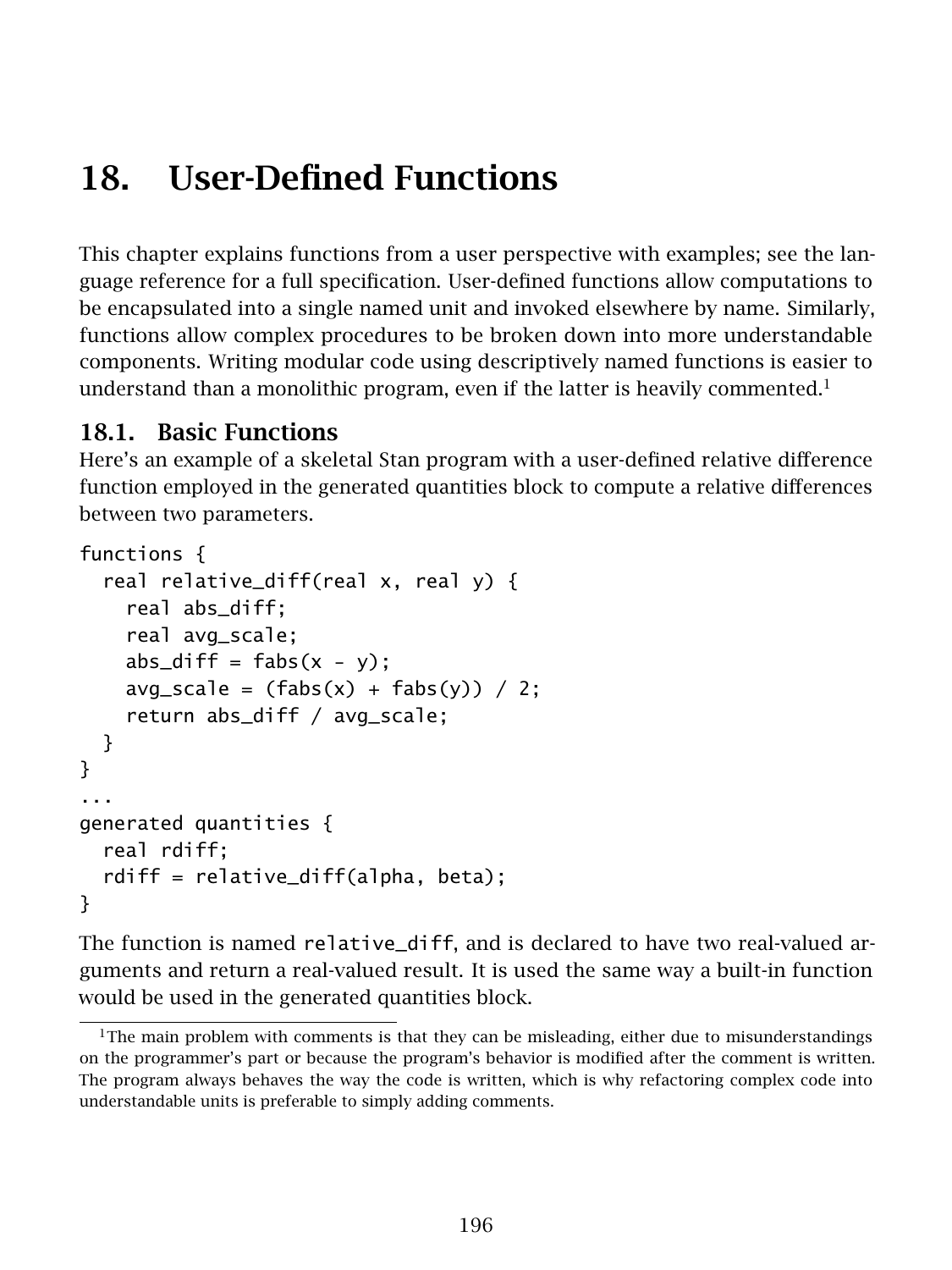#### User-Defined Functions Block

All functions are defined in their own block, which is labeled functions and must appear before all other program blocks. The user-defined functions block is optional.

#### Function Bodies

The body (the part between the curly braces) contains ordinary Stan code, including local variables. The new function is used in the generated quantities block just as any of Stan's built-in functions would be used.

#### Return Statements

Return statements, such as the one on the last line of the definition of relative\_diff above, are only allowed in the bodies of function definitions. Return statements may appear anywhere in a function, but functions with non-void return types must end in a return statement.

#### Reject Statements

The Stan reject statement provides a mechanism to report errors or problematic values encountered during program execution. It accepts any number of quoted string literals or Stan expressions as arguments. This statement is typically embedded in a conditional statement in order to detect bad or illegal outcomes of some processing step.

#### Catching errors

Rejection is used to flag errors that arise in inputs or in program state. It is far better to fail early with a localized informative error message than to run into problems much further downstream (as in rejecting a state or failing to compute a derivative).

The most common errors that are coded is to test that all of the arguments to a function are legal. The following function takes a square root of its input, so requires non-negative inputs; it is coded to guard against illegal inputs.

```
real dbl_sqrt(real x) {
 if (!(x >= 0))reject("dblsqrt(x): x must be positive; found x = ", x);
  return 2 * sqrt(x);
}
```
The negation of the positive test is important, because it also catches the case where x is a not-a-number value. If the condition had been coded as  $(x < 0)$  it would not catch the not-a-number case, though it could be written as  $(x < 0 \mid |$  is  $\text{nan}(x)$ ). The positive infinite case is allowed through, but could also be checked with the  $i\sin f(x)$ function. The square root function does not itself reject, but some downstream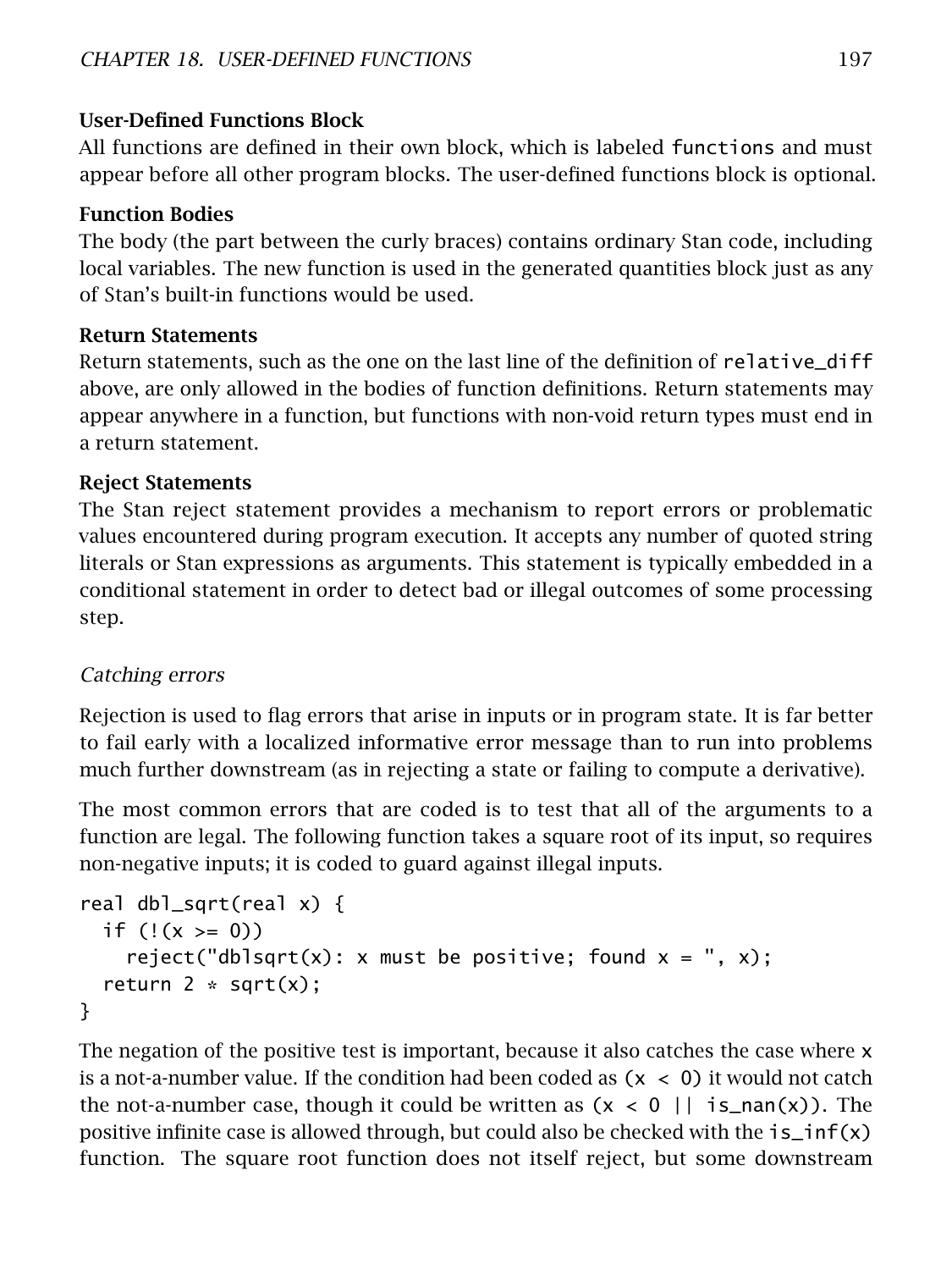consumer of dbl\_sqrt(-2) would be likely to raise an error, at which point the origin of the illegal input requires detective work. Or even worse, as Matt Simpson pointed out in the GitHub comments, the function could go into an infinite loop if it starts with an infinite value and tries to reduce it by arithmetic, likely consuming all available memory and crashing an interface. Much better to catch errors early and report on their origin.

The effect of rejection depends on the program block in which the rejection is executed. In transformed data, rejections cause the program to fail to load. In transformed parameters or in the model block, rejections cause the current state to be rejected in the Metropolis sense.<sup>[2](#page-204-0)</sup>

In generated quantities, rejections cause execution to halt because there is no way to recover and generate the remaining parameters, so extra care should be taken in calling functions in the generated quantities block.

| Function Argument Local |                 | Block                                                           |
|-------------------------|-----------------|-----------------------------------------------------------------|
| (unsized)               | (unconstrained) | (constrained)                                                   |
| int                     | int             | int                                                             |
|                         |                 | $int <$ lower = $L >$                                           |
|                         |                 | $int upper = U$                                                 |
|                         |                 | $int <$ lower = L, upper = U>                                   |
| real                    | rea1            | real                                                            |
|                         |                 | real <lower <math="" =="">L&gt;</lower>                         |
|                         |                 | $realsupper = U$                                                |
|                         |                 | real <lower <math="" =="">L, upper = <math>U</math>&gt;</lower> |
| vector                  | vector[N]       | vector[N]                                                       |
|                         |                 | $vector[N] < lower = L$                                         |
|                         |                 | $vector[N] < upper = U$                                         |
|                         |                 | $vector[N] <$ lower = L, upper = U>                             |
|                         |                 | ordered[N]                                                      |
|                         |                 | positive_ordered[N]                                             |
|                         |                 | simplex[N]                                                      |
|                         |                 | $unit\_vector[N]$                                               |
| row vector              | row_vector[N]   | row_vector[N]                                                   |
|                         |                 | $row\_vector[N]$                                                |

#### Type Declarations for Functions

<span id="page-204-0"></span><sup>2</sup> Just because this makes it possible to code a rejection sampler does not make it a good idea. Rejections break differentiability and the smooth exploration of the posterior. In Hamiltonian Monte Carlo, it can cause the sampler to be reduced to a diffusive random walk.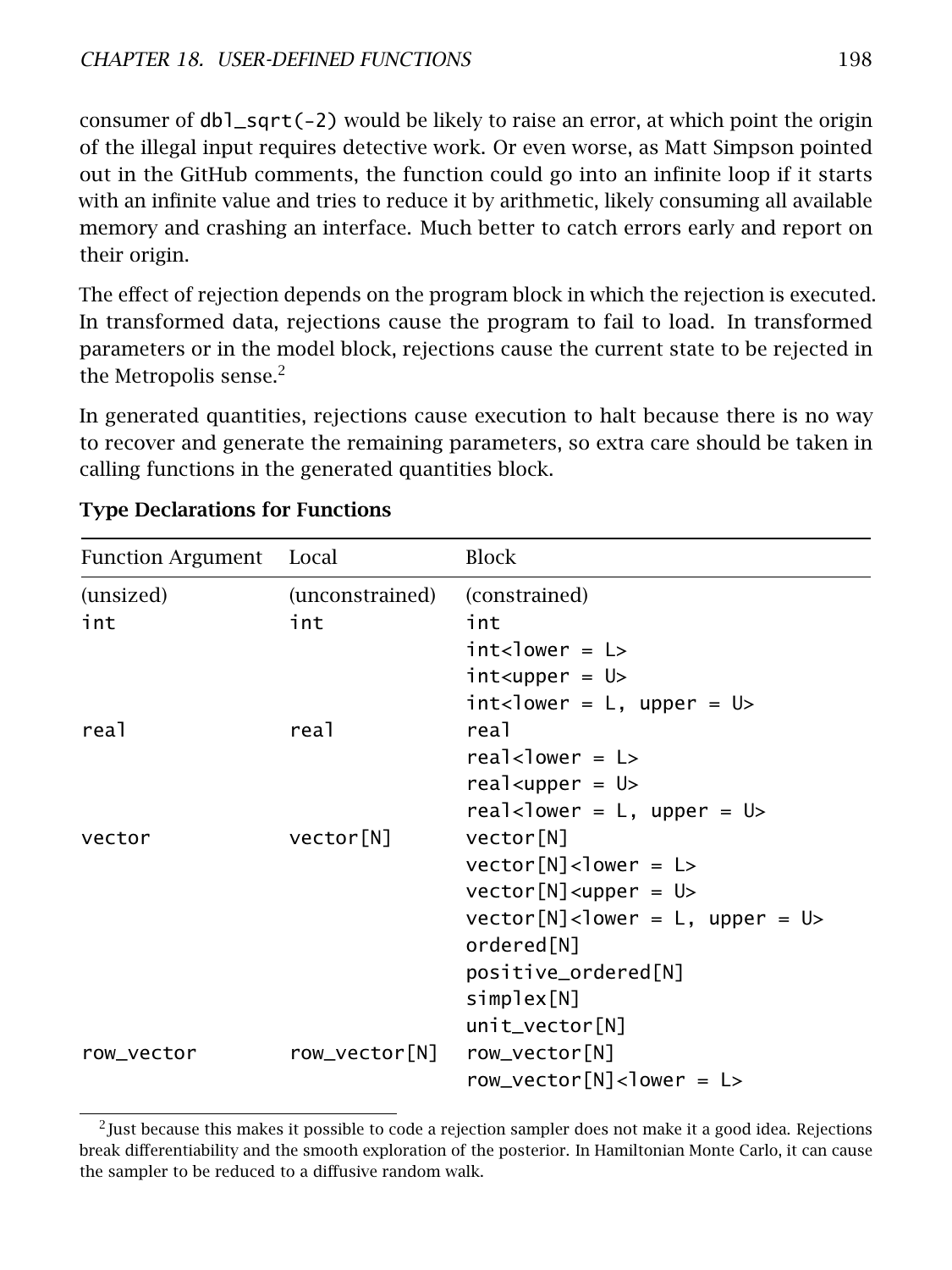| Function Argument Local |                                                              | Block                                                                                                                                                                                                                                                                                    |
|-------------------------|--------------------------------------------------------------|------------------------------------------------------------------------------------------------------------------------------------------------------------------------------------------------------------------------------------------------------------------------------------------|
| matrix                  | matrix[M, N]                                                 | $row\_vector[N] < upper = U$<br>row_vector[N] <lower <math="" =="">L, upper = <math>U</math>&gt;<br/>matrix[M, N]<br/><math>matrix[M, N]</math> &lt; lower = L&gt;<br/><math>matrix[M, N] &lt; upper = U&gt;</math><br/><math>matrix[M, N]</math> &lt; lower = L, upper = U &gt;</lower> |
|                         | matrix[K, K]<br>matrix[K, K]<br>matrix[K, K]<br>matrix[K, K] | corr_matrix[K]<br>cov_matrix[K]<br>cholesky_factor_corr[K]<br>cholesky_factor_cov[K]                                                                                                                                                                                                     |

The leftmost column is a list of the unconstrained and undimensioned basic types; these are used as function return types and argument types. The middle column is of unconstrained types with dimensions; these are used as local variable types. The variables M and N indicate number of columns and rows, respectively. The variable K is used for square matrices, i.e., K denotes both the number of rows and columns. The rightmost column lists the corresponding constrained types. An expression of any right-hand column type may be assigned to its corresponding lefthand column basic type. At runtime, dimensions are checked for consistency for all variables; containers of any sizes may be assigned to function arguments. The constrained matrix types cov\_matrix[K], corr\_matrix[K], cholesky\_factor\_cov[K], and cholesky\_factor\_corr[K] are only assignable to matrices of dimensions matrix[K, K] types. Stan also allows arrays of any of these types, with slightly different declarations for function arguments and return types and variables.

Function argument and return types for vector and matrix types are not declared with their sizes, unlike type declarations for variables. Function argument type declarations may not be declared with constraints, either lower or upper bounds or structured constraints like forming a simplex or correlation matrix, (as is also the case for local variables); see the table of constrained types for full details.

For example, here's a function to compute the entropy of a categorical distribution with simplex parameter theta.

```
real entropy(vector theta) {
  return sum(theta .* log(theta));
}
```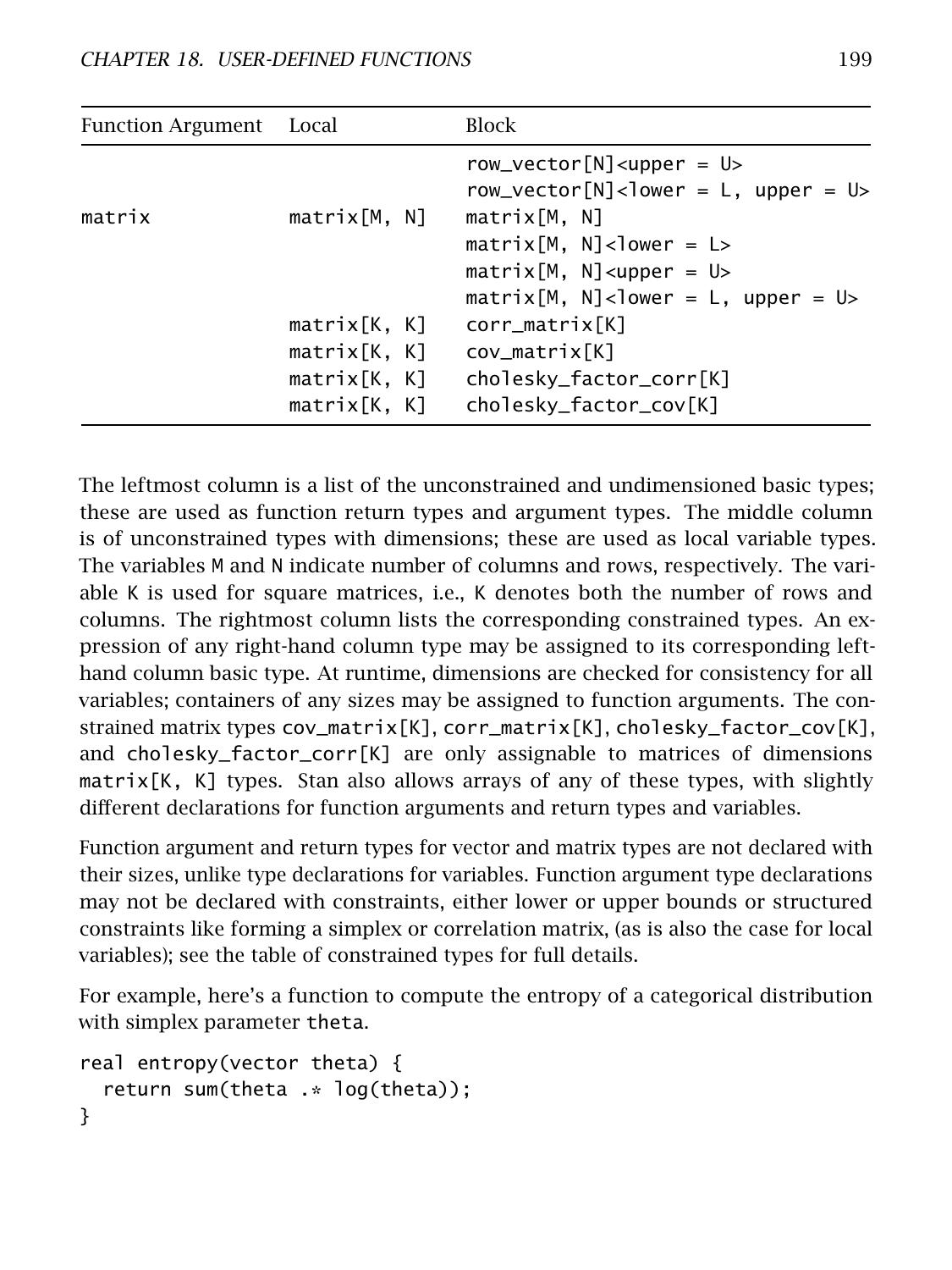Although theta must be a simplex, only the type vector is used.<sup>[3](#page-206-0)</sup>

Upper or lower bounds on values or constrained types are not allowed as return types or argument types in function declarations.

#### Array Types for Function Declarations

Array arguments have their own syntax, which follows that used in this manual for function signatures. For example, a function that operates on a two-dimensional array to produce a one-dimensional array might be declared as follows.

real $[]$  baz(real $[, ] x$ );

The notation  $\begin{bmatrix} 1 \end{bmatrix}$  is used for one-dimensional arrays (as in the return above),  $\begin{bmatrix} 1 \end{bmatrix}$ for two-dimensional arrays,  $[ , , ]$  for three-dimensional arrays, and so on.

Functions support arrays of any type, including matrix and vector types. As with other types, no constraints are allowed.

#### Data-only Function Arguments

A function argument which is a real-valued type or a container of a real-valued type, i.e., not an integer type or integer array type, can be qualified using the prefix qualifier data. The following is an example of a data-only function argument.

```
real foo(real y, data real mu) {
  return -0.5 * (y - mu)<sup>2</sup>;
}
```
This qualifier restricts this argument to being invoked with expressions which consist only of data variables, transformed data variables, literals, and function calls. A data-only function argument cannot involve real variables declared in the parameters, transformed parameters, or model block. Attempts to invoke a function using an expression which contains parameter, transformed parameters, or model block variables as a data-only argument will result in an error message from the parser.

Use of the data qualifier must be consistent between the forward declaration and the definition of a functions.

This qualifier should be used when writing functions that call the built-in ordinary differential equation (ODE) solvers, algebraic solvers, or map functions. These higherorder functions have strictly specified signatures where some arguments of are data only expressions. (See the [ODE solver chapter](#page-165-0) for more usage details and the functions reference manual for full definitions.) When writing a function which calls the ODE

<span id="page-206-0"></span> $3A$  range of built-in validation routines is coming to Stan soon! Alternatively, the reject statement can be used to check constraints on the simplex.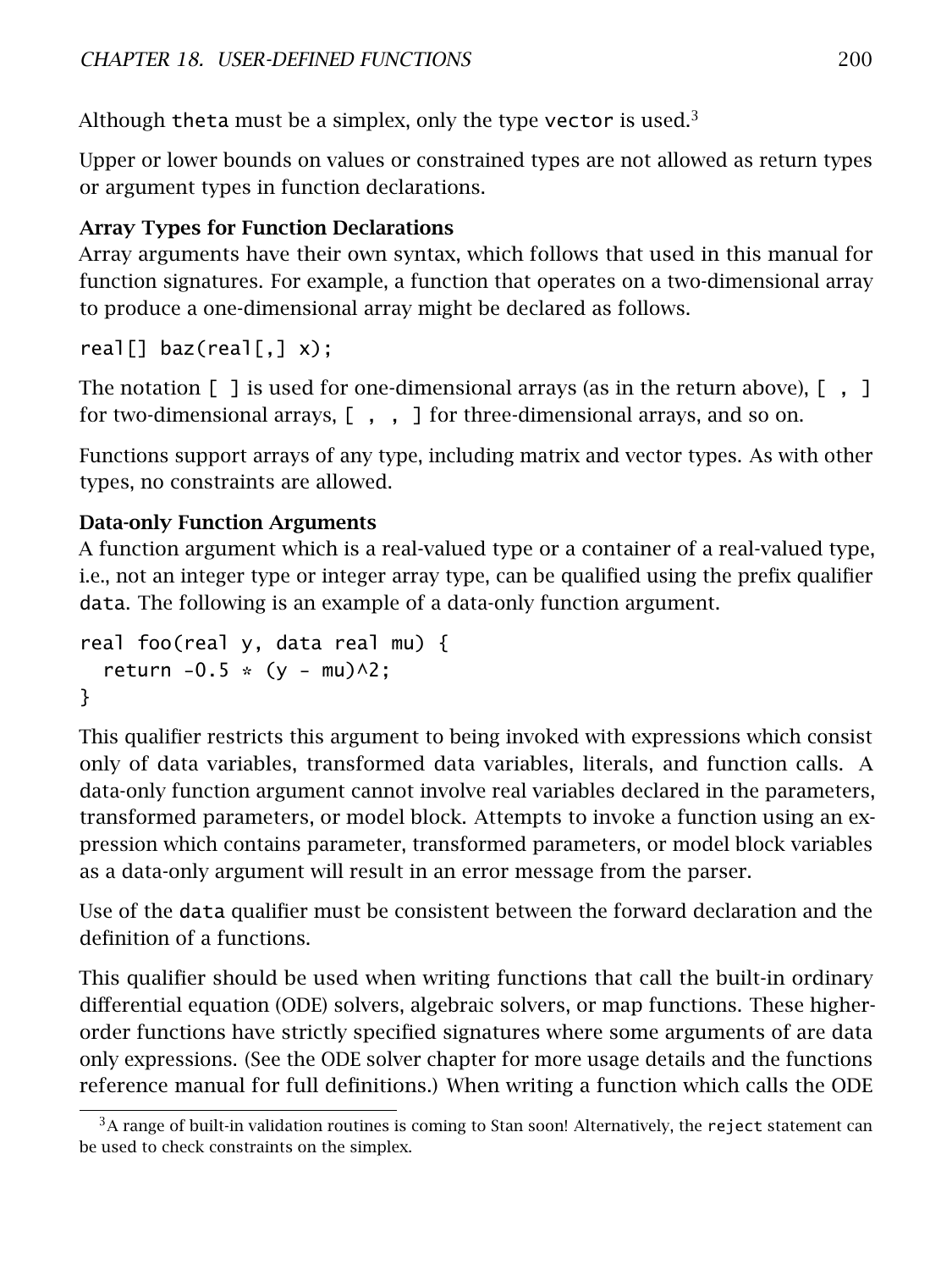or algebraic solver, arguments to that function which are passed into the call to the solver, either directly or indirectly, should have the data prefix qualifier. This allows for compile-time type checking and increases overall program understandability.

## 18.2. Functions as Statements

In some cases, it makes sense to have functions that do not return a value. For example, a routine to print the lower-triangular portion of a matrix can be defined as follows.

```
functions {
  void pretty_print_tri_lower(matrix x) {
    if (\text{rows}(x) == 0) {
      print("empty matrix");
      return;
    }
    print("rows=", rows(x), "cols=", cols(x));for (m in 1:rows(x))
      for (n \text{ in } 1:m)print("[", m, ",", n, "]=", x[m, n]);
  }
}
```
The special symbol void is used as the return type. This is not a type itself in that there are no values of type void; it merely indicates the lack of a value. As such, return statements for void functions are not allowed to have arguments, as in the return statement in the body of the previous example.

Void functions applied to appropriately typed arguments may be used on their own as statements. For example, the pretty-print function defined above may be applied to a covariance matrix being defined in the transformed parameters block.

```
transformed parameters {
 cov_matrix[K] Sigma;
  ... code to set Sigma ...
 pretty_print_tri_lower(Sigma);
  ...
```
## 18.3. Functions Accessing the Log Probability Accumulator

Functions whose names end in 1 p are allowed to use sampling statements and target += statements; other functions are not. Because of this access, their use is restricted to the transformed parameters and model blocks.

Here is an example of a function to assign standard normal priors to a vector of coefficients, along with a center and scale, and return the translated and scaled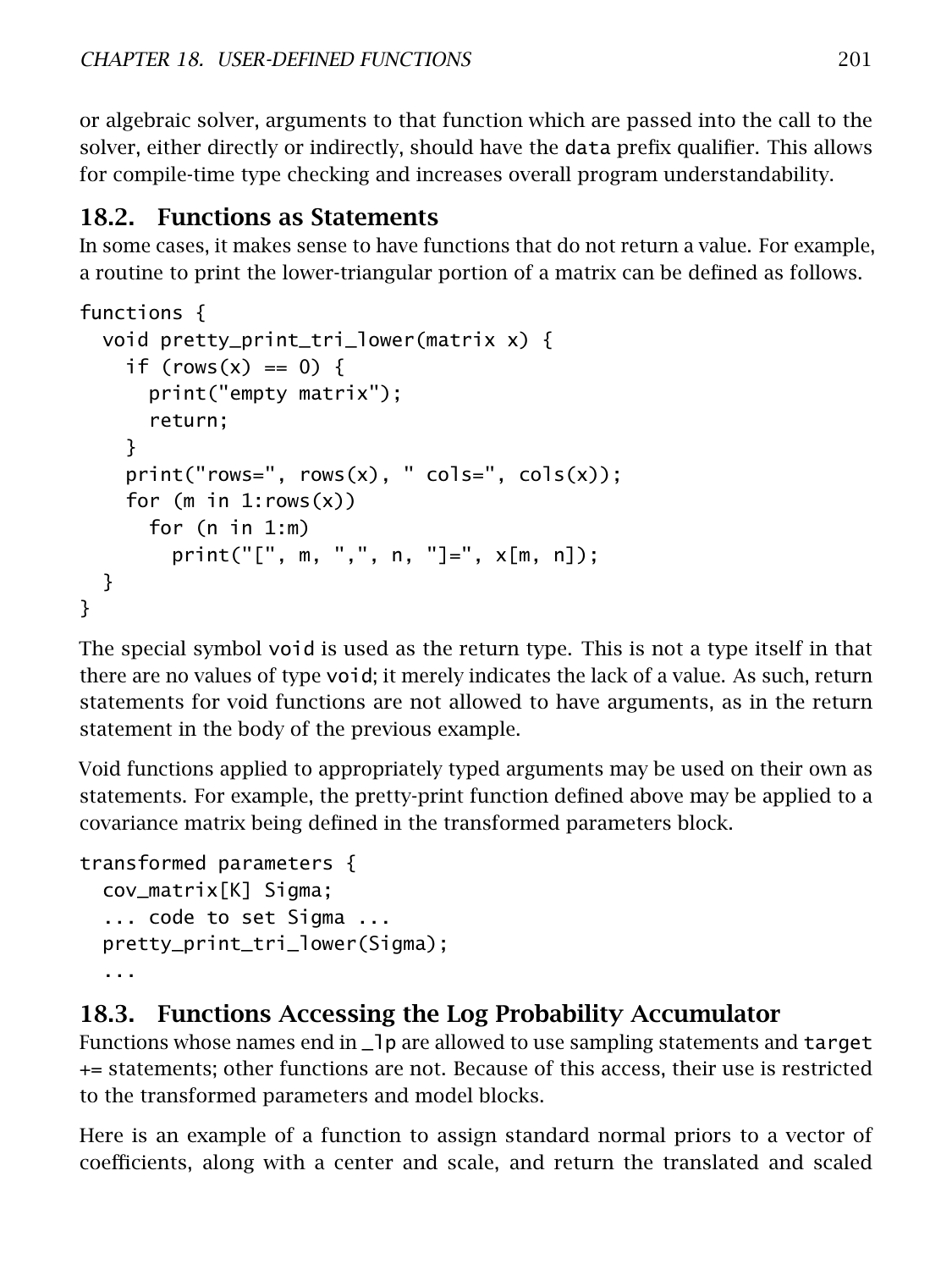coefficients; see the [reparameterization section](#page-251-0) for more information on efficient non-centered parameterizations

```
functions {
  vector center_lp(vector beta_raw, real mu, real sigma) {
    beta_{rx} \sim std_{normal}();
    sigma \sim cauchy(0, 5);
    mu \sim cauchy(0, 2.5);
    return sigma * beta_raw + mu;
  }
  ...
}
parameters {
  vector[K] beta_raw;
  real mu_beta;
  real<lower=0> sigma_beta;
  ...
transformed parameters {
  vector[K] beta;
  ...
  beta = center_lp(beta_raw, mu_beta, sigma_beta);
  ...
```
## 18.4. Functions Acting as Random Number Generators

A user-specified function can be declared to act as a (pseudo) random number generator (PRNG) by giving it a name that ends in \_rng. Giving a function a name that ends in \_rng allows it to access built-in functions and user-defined functions that end in \_rng, which includes all the built-in PRNG functions. Only functions ending in \_rng are able access the built-in PRNG functions. The use of functions ending in \_rng must therefore be restricted to transformed data and generated quantities blocks like other PRNG functions; they may also be used in the bodies of other user-defined functions ending in \_rng.

For example, the following function generates an  $N \times K$  data matrix, the first column of which is filled with 1 values for the intercept and the remaining entries of which have values drawn from a standard normal PRNG.

```
matrix predictors_rng(int N, int K) {
 matrix[N, K] x;for (n in 1:N) {
   x[n, 1] = 1.0; // intercept
```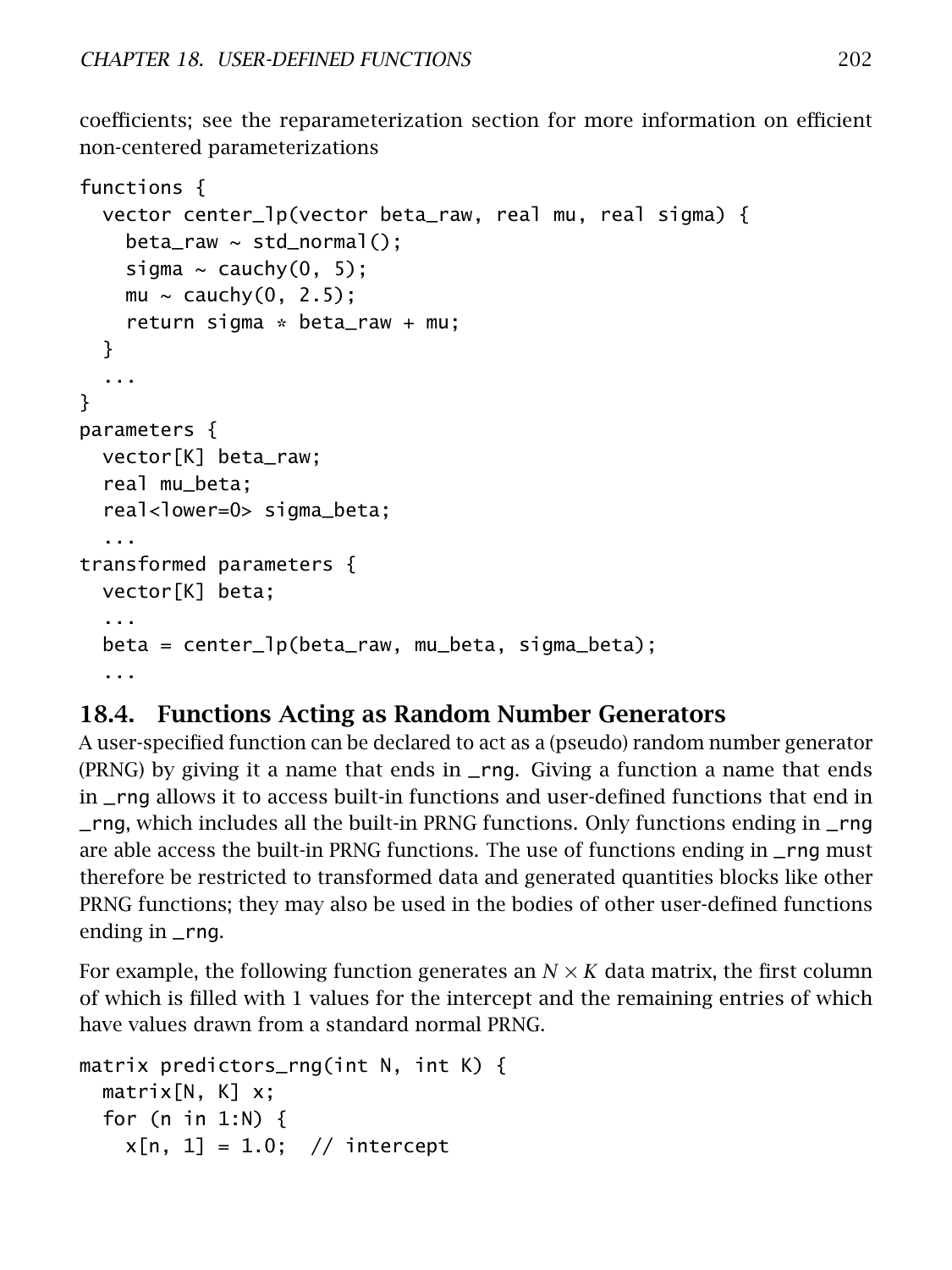```
for (k in 2:K)
      x[n, k] = normal_rnq(0, 1);}
 return x;
}
```
The following function defines a simulator for regression outcomes based on a data matrix x, coefficients beta, and noise scale sigma.

```
vector regression_rng(vector beta, matrix x, real sigma) {
 vector[rows(x)] y;
 vector[rows(x)] mu;
 mu = x * beta;for (n in 1:rows(x))
   y[n] = normal_rnq(mu[n], sigma);return y;
}
```
These might be used in a generated quantity block to simulate some fake data from a fitted regression model as follows.

```
parameters {
 vector[K] beta;
  real<lower=0> sigma;
  ...
generated quantities {
 matrix[N_sim, K] x_sim;
 vector[N_sim] y_sim;
 x_sim = predictors_rng(N_sim, K);
 y_sim = regression_rng(beta, x_sim, sigma);
}
```
A more sophisticated simulation might fit a multivariate normal to the predictors x and use the resulting parameters to generate multivariate normal draws for  $x$ \_sim.

## 18.5. User-Defined Probability Functions

Probability functions are distinguished in Stan by names ending in  $\Box$  pdf for density functions and  $\Box$ ] pmf for mass functions; in both cases, they must have real return types.

Suppose a model uses several standard normal distributions, for which there is not a specific overloaded density nor defaults in Stan. So rather than writing out the location of 0 and scale of 1 for all of them, a new density function may be defined and reused.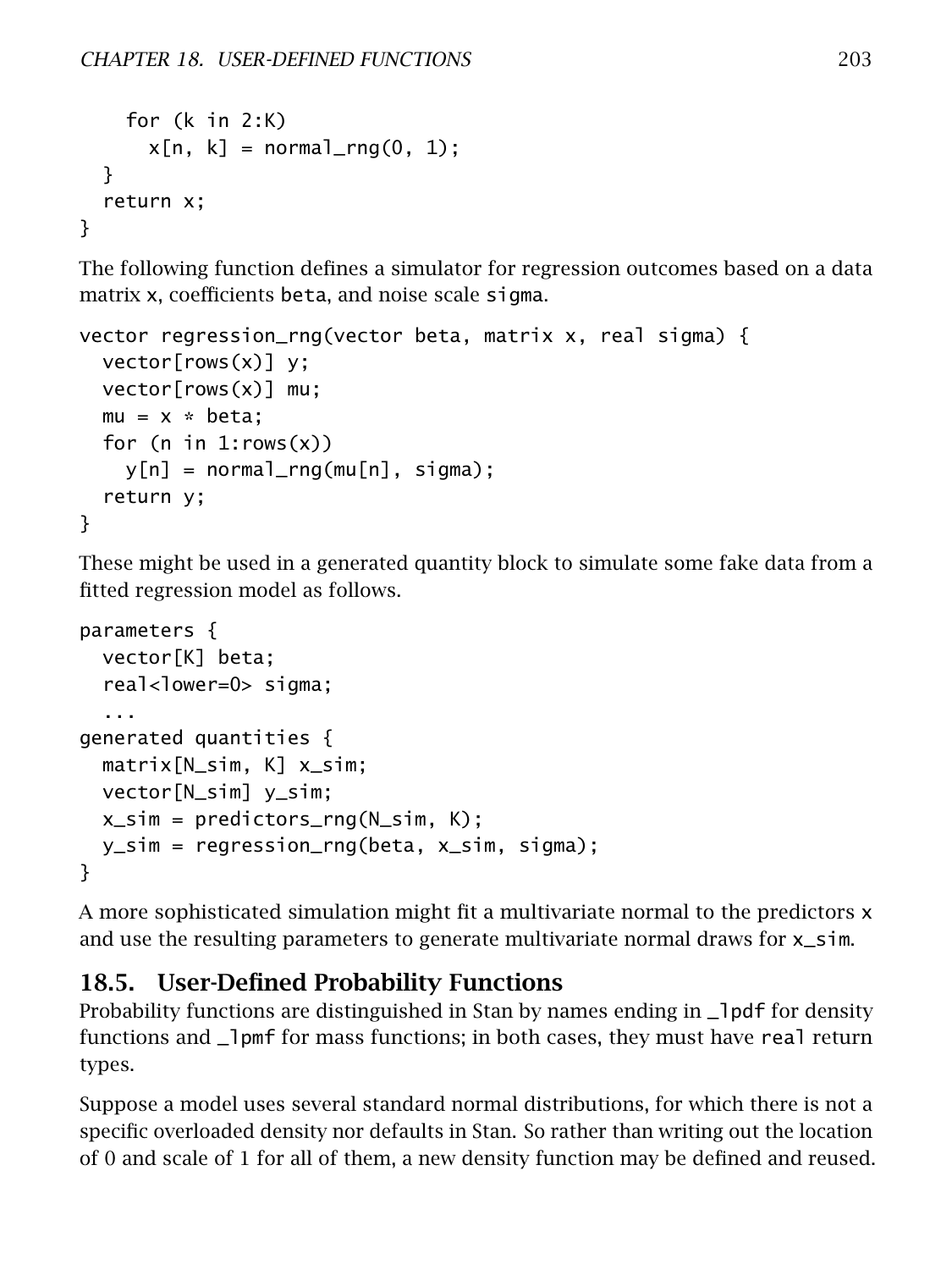```
functions {
  real unit_normal_lpdf(real y) {
    return normal_lpdf(y \vert 0, 1);
  }
}
...
model {
  alpha \sim unit_normal();
  beta \sim unit_normal();
  ...
}
```
The ability to use the unit\_normal function as a density is keyed off its name ending in \_lpdf (names ending in \_lpmf for probability mass functions work the same way).

In general, if foo\_lpdf is defined to consume  $N + 1$  arguments, then

```
y ~ foo(theta1, ..., thetaN);
```
can be used as shorthand for

```
target += foo_lpdf(y | theta1, ..., thetaN);
```
As with the built-in functions, the suffix  $\Box$  pdf is dropped and the first argument moves to the left of the sampling symbol  $\sim$ ) in the sampling statement.

Functions ending in  $\Box$  pmf (for probability mass functions), behave exactly the same way. The difference is that the first argument of a density function (1 of f) must be continuous (not an integer or integer array), whereas the first argument of a mass function ( $\Box$ pmf) must be discrete (integer or integer array).

## 18.6. Overloading Functions

Stan does not permit overloading user-defined functions. This means that it is not possible to define two different functions with the same name, even if they have different signatures.

## 18.7. Documenting Functions

Functions will ideally be documented at their interface level. The Stan style guide for function documentation follows the same format as used by the Doxygen  $(C++)$ and Javadoc (Java) automatic documentation systems. Such specifications indicate the variables and their types and the return value, prefaced with some descriptive text.

For example, here's some documentation for the prediction matrix generator.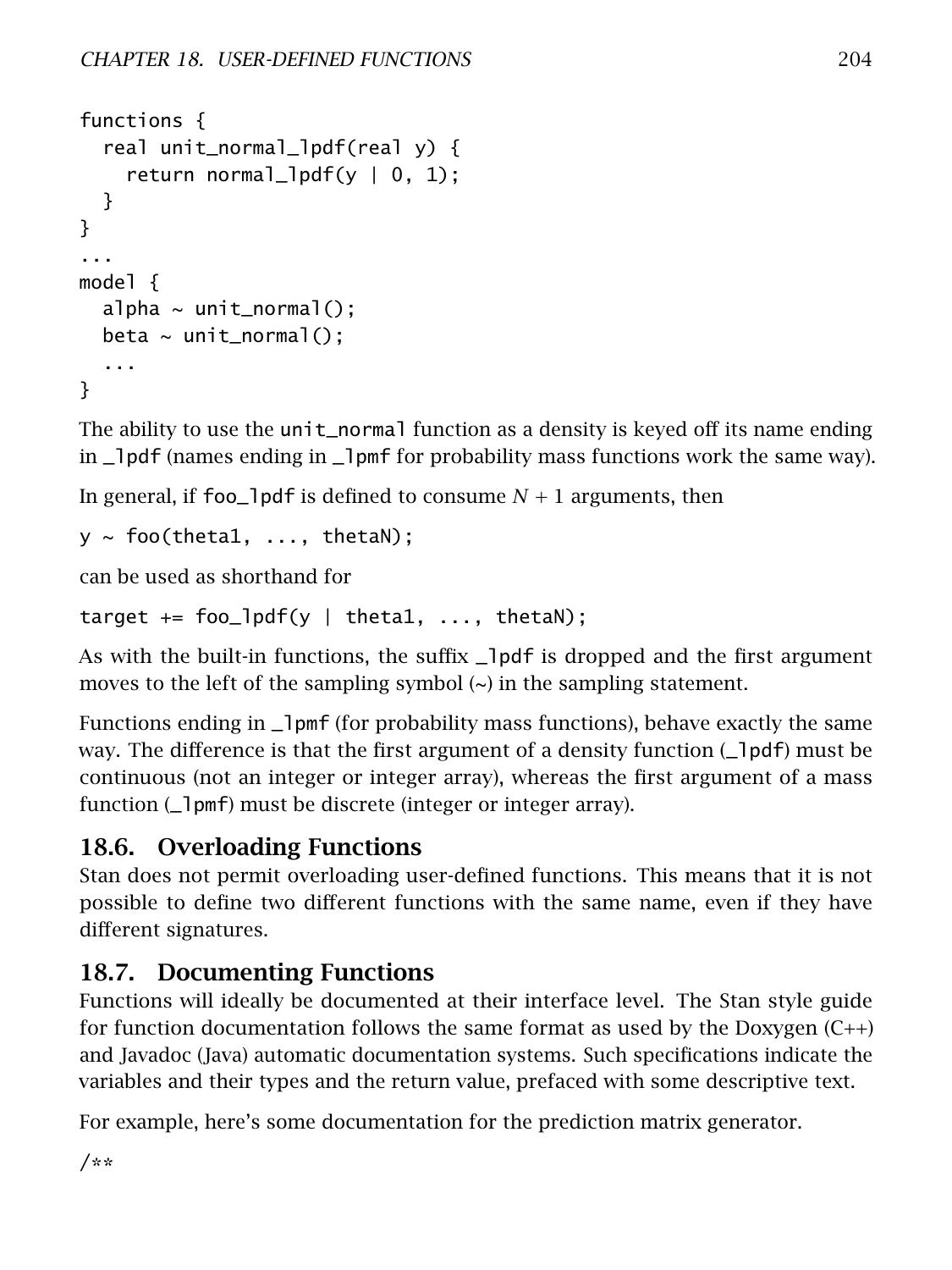```
* Return a data matrix of specified size with rows
 * corresponding to items and the first column filled
 * with the value 1 to represent the intercept and the
 * remaining columns randomly filled with unit-normal draws.
 *
 * @param N Number of rows corresponding to data items
 * @param K Number of predictors, counting the intercept, per
 * item.
 * @return Simulated predictor matrix.
 */
matrix predictors_rng(int N, int K) {
  ...
```
The comment begins with  $/**$ , ends with  $*/$ , and has an asterisk  $(*)$  on each line. It uses @param followed by the argument's identifier to document a function argument. The tag @return is used to indicate the return value. Stan does not (yet) have an automatic documentation generator like Javadoc or Doxygen, so this just looks like a big comment starting with /\* and ending with \*/ to the Stan parser.

For functions that raise exceptions, exceptions can be documented using @throws.<sup>[4](#page-211-0)</sup>

For example,

```
...
 * @param theta
 * @throws If any of the entries of theta is negative.
 */
real entropy(vector theta) {
  ...
```
Usually an exception type would be provided, but these are not exposed as part of the Stan language, so there is no need to document them.

### 18.8. Summary of Function Types

Functions may have a void or non-void return type and they may or may not have one of the special suffixes,  $\Box$  pdf,  $\Box$  pmf,  $\Box$  p, or  $\Box$  rng.

#### Void vs. Non-Void Return

Only functions declared to return void may be used as statements. These are also the only functions that use return statements with no arguments.

<span id="page-211-0"></span><sup>&</sup>lt;sup>4</sup>As of Stan 2.9.0, the only way a user-defined producer will raise an exception is if a function it calls (including sampling statements) raises an exception via the reject statement.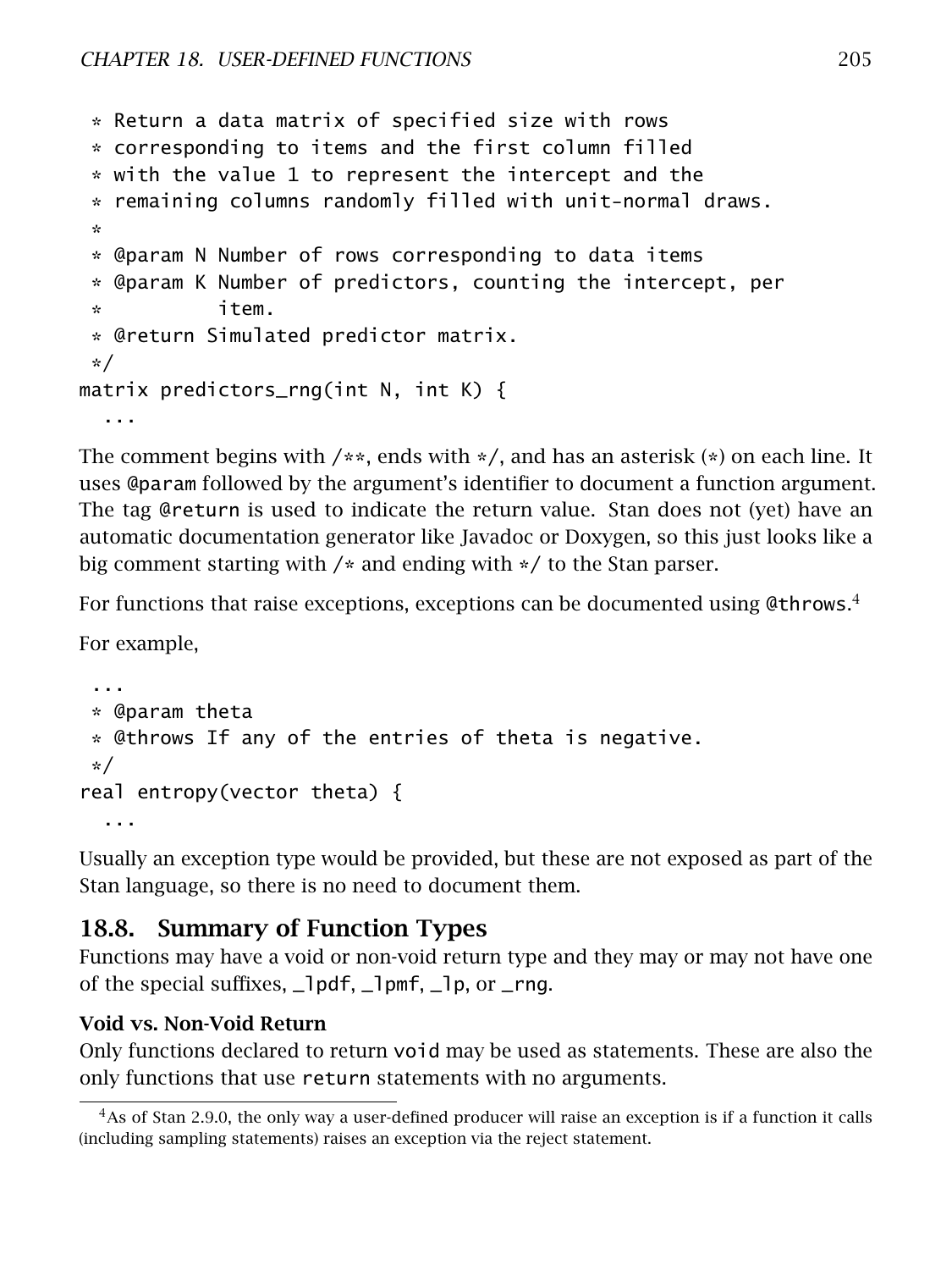Only functions declared to return non-void values may be used as expressions. These functions require return statements with arguments of a type that matches the declared return type.

#### Suffixed or Non-Suffixed

Only functions ending in  $\Box$  pmf or  $\Box$  pdf and with return type real may be used as probability functions in sampling statements.

Only functions ending in \_lp may access the log probability accumulator through sampling statements or  $target$  += statements. Such functions may only be used in the transformed parameters or model blocks.

Only functions ending in \_rng may access the built-in pseudo-random number generators. Such functions may only be used in the generated quantities block or transformed data block, or in the bodies of other user-defined functions ending in \_rng.

## 18.9. Recursive Functions

Stan supports recursive function definitions, which can be useful for some applications. For instance, consider the matrix power operation, *A<sup>n</sup>* , which is defined for a square matrix *A* and positive integer *n* by

$$
A^n = \begin{cases} I & \text{if } n = 0, \text{ and} \\ A A^{n-1} & \text{if } n > 0. \end{cases}
$$

where I is the identity matrix. This definition can be directly translated to a recursive function definition.

```
matrix matrix_pow(matrix a, int n);
matrix matrix_pow(matrix a, int n) {
 if (n == 0)return diag_matrix(rep_vector(1, rows(a)));
 else
    return a * matrix_pow(a, n - 1);
}
```
The forward declaration of the function signature before it is defined is necessary so that the embedded use of matrix\_pow is well-defined when it is encountered. It would be more efficient to not allow the recursion to go all the way to the base case, adding the following conditional clause.

```
else if (n == 1)return a;
```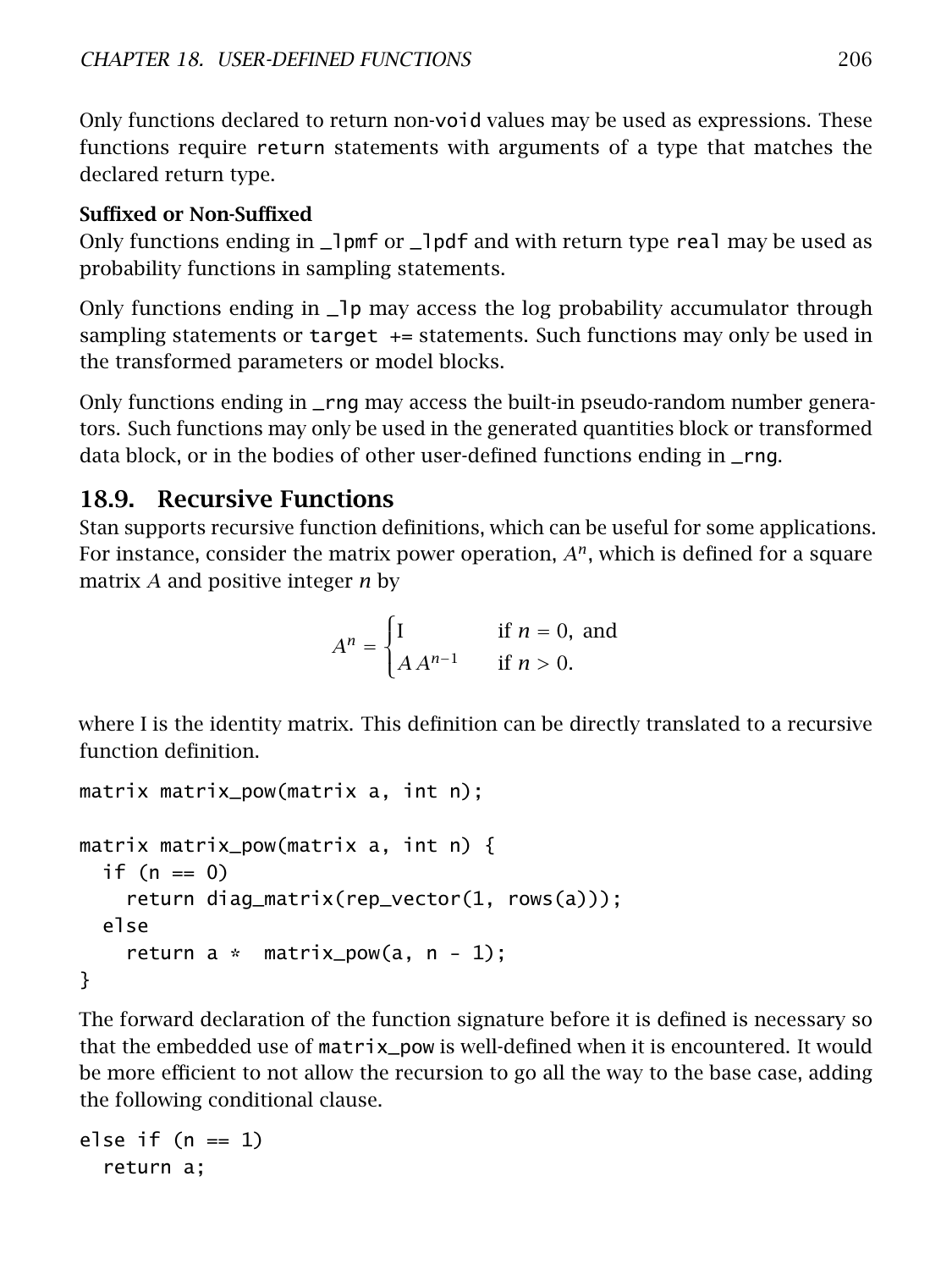## 18.10. Truncated Random Number Generation

### Generation with Inverse CDFs

To generate random numbers, it is often sufficient to invert their cumulative distribution functions. This is built into many of the random number generators. For example, to generate a standard logistic variate, first generate a uniform variate  $u \sim$  uniform $(0, 1)$ , then run through the inverse cumulative distribution function,  $y = logit(u)$ . If this were not already built in as logistic\_rng(0, 1), it could be coded in Stan directly as

```
real standard_logistic_rng() {
  real u = uniform\_rng(0, 1);real y = \text{logit}(u);
  return y;
}
```
Following the same pattern, a standard normal RNG could be coded as

```
real standard_normal_rng() {
  real u = uniform_{ring}(0, 1);real y = inv_Phi(u);
 return y;
}
```
that is,  $y = \Phi^{-1}(u)$ , where  $\Phi^{-1}$  is the inverse cumulative distribution function for the standard normal distribution, implemented in the Stan function inv\_Phi.

In order to generate non-standard variates of the location-scale variety, the variate is scaled by the scale parameter and shifted by the location parameter. For example, to generate normal( $\mu$ , *σ*) variates, it is enough to generate a uniform variate  $u \sim$ uniform $(0, 1)$ , then convert it to a standard normal variate,  $z = \Phi(u)$ , where  $\Phi$  is the inverse cumulative distribution function for the standard normal, and then, finally, scale and translate it,  $y = \mu + \sigma \times z$ . In code,

```
real my_normal_rng(real mu, real sigma) {
  real u = uniform\_rng(0, 1);
  real z = inv_Phi(u);
  real y = mu + sigma * z;
  return y;
}
```
A robust version of this function would test that the arguments are finite and that sigma is non-negative, e.g.,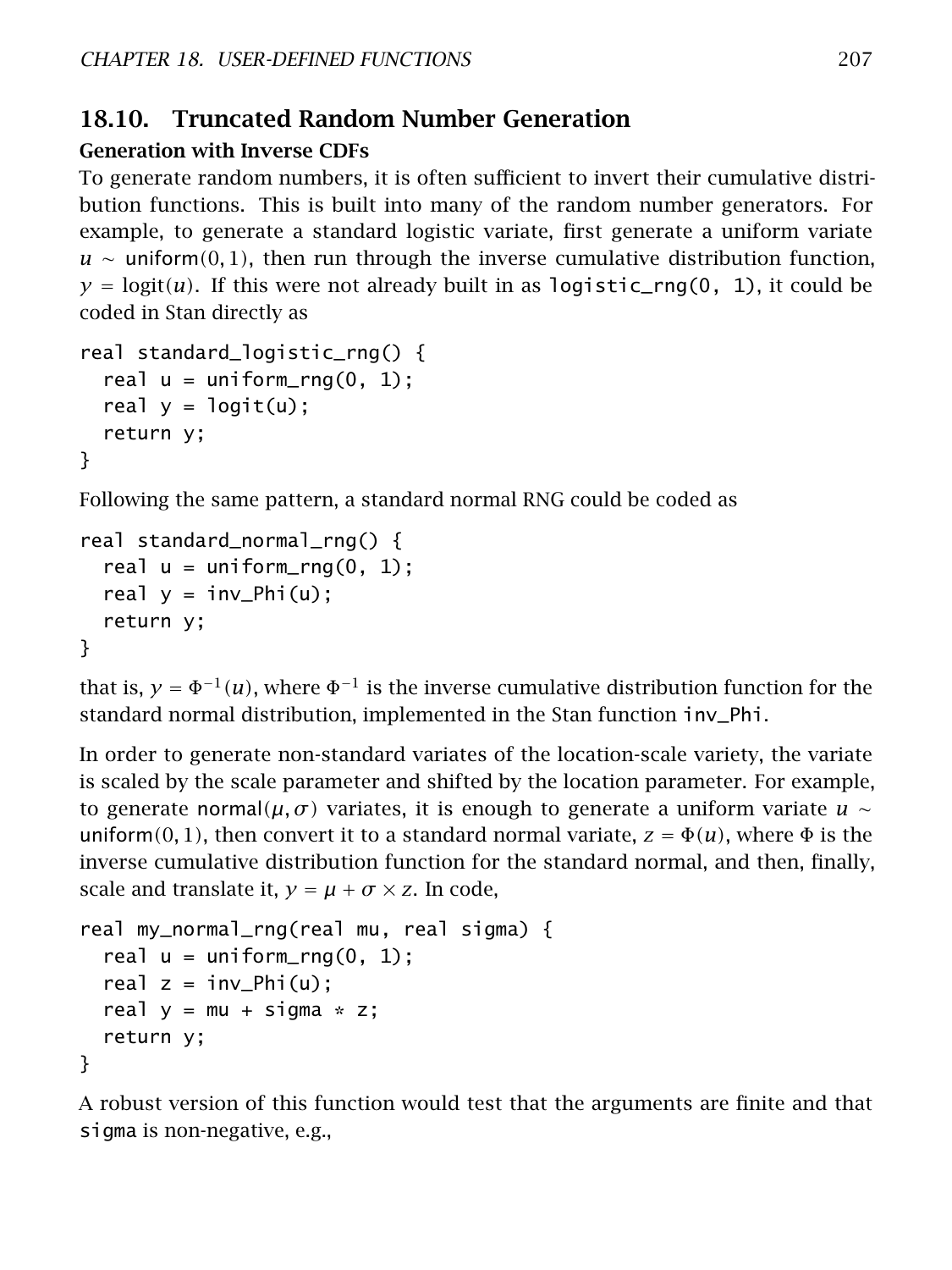```
if (is_nan(mu) || is_infinite(mu))
  reject("my_normal_rng: mu must be finite; ",
         "found mu = ", mu);
if (is_nan(sigma) || is_infinite(sigma) || sigma < 0)
  reject("my_normal_rng: sigma must be finite and non-negative; ",
         "found sigma = ", sigma);
```
#### Truncated variate generation

Often truncated uniform variates are needed, as in survival analysis when a time of death is censored beyond the end of the observations. To generate a truncated random variate, the cumulative distribution is used to find the truncation point in the inverse CDF, a uniform variate is generated in range, and then the inverse CDF translates it back.

#### Truncating below

For example, the following code generates a Weibull $(\alpha, \sigma)$  variate truncated below at a time *t*, [5](#page-214-0)

```
real weibull_lb_rng(real alpha, real sigma, real t) {
 real p = weibull_cdf(lt, alpha, sigma); // cdf for lb
 real u = uniform_rng(p, 1); // unif in bounds
 real y = sigma * (-log1m(u))^inv(alpha); // inverse cdf
 return y;
}
```
#### Truncating above and below

If there is a lower bound and upper bound, then the CDF trick is used twice to find a lower and upper bound. For example, to generate a normal $(\mu, \sigma)$  truncated to a region *(a, b)*, the following code suffices,

```
real normal_lub_rng(real mu, real sigma, real lb, real ub) {
  real p_l = normal_cdf(lb, mu, sigma);
  real p_{ub} = normal_cdf(ub, mu, sigma);
  real u = uniform_rng(p_1b, p_1ab);
  real y = mu + sigma * inv_Phi(u);
  return y;
}
```
<span id="page-214-0"></span><sup>&</sup>lt;sup>5</sup>The original code and impetus for including this in the manual came from the Stan forums post [http://discourse.mc-stan.org/t/rng-for-truncated-distributions/3122/7;](http://discourse.mc-stan.org/t/rng-for-truncated-distributions/3122/7) by user lcomm, who also explained truncation above and below.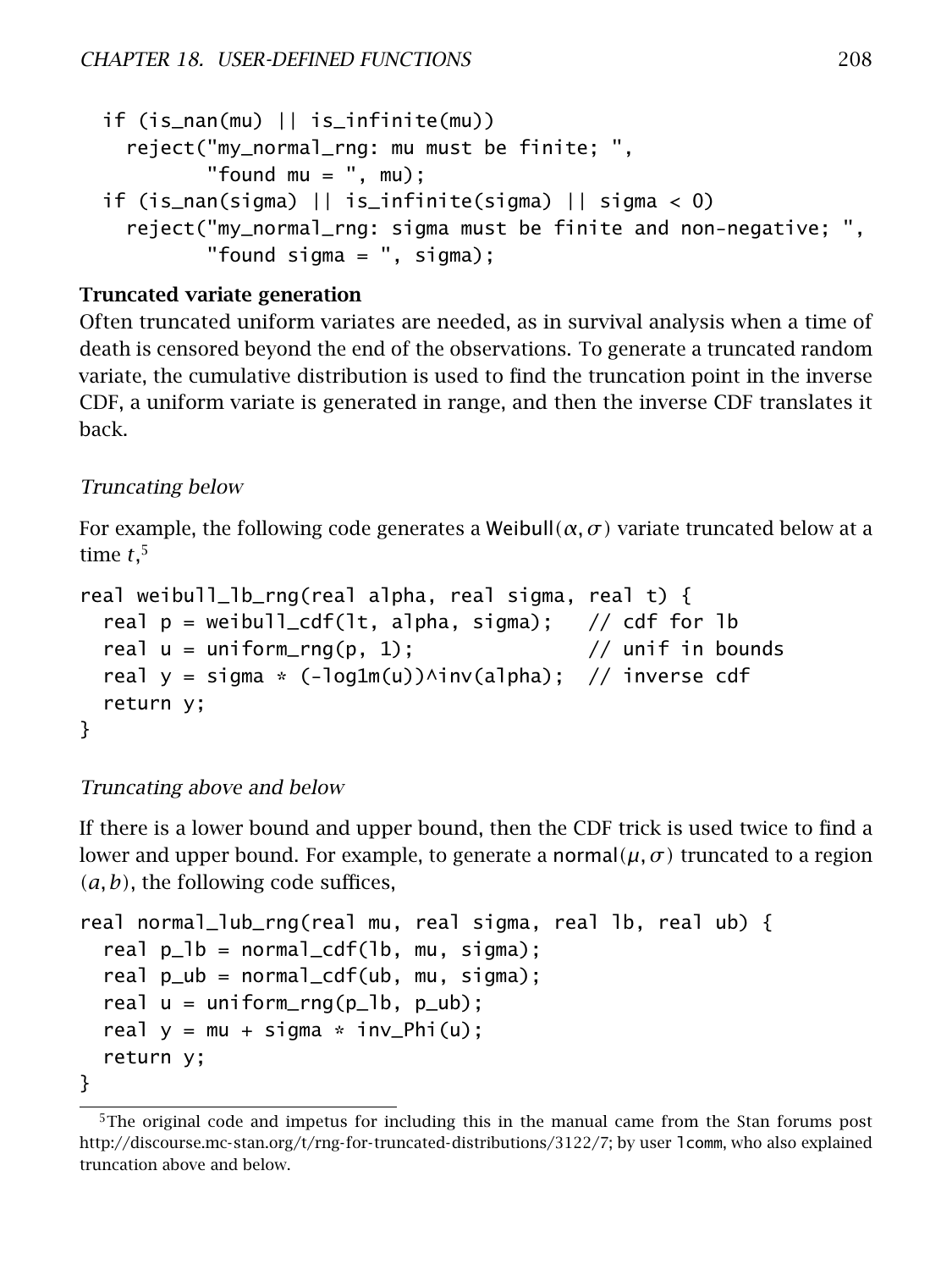To make this more robust, all variables should be tested for finiteness, sigma should be tested for positiveness, and lb and ub should be tested to ensure the upper bound is greater than the lower bound. While it may be tempting to compress lines, the variable names serve as a kind of chunking of operations and naming for readability; compare the multiple statement version above with the single statement

```
return mu + sigma * inv_Phi(uniform_rng(normal_cdf(lb, mu, sigma),
                                        normal_cdf(ub, mu, sigma)));
```
for readability. The names like  $p$  indicate probabilities, and  $p_1$  and  $p_2$  ub indicate the probabilities of the bounds. The variable u is clearly named as a uniform variate, and y is used to denote the variate being generated itself.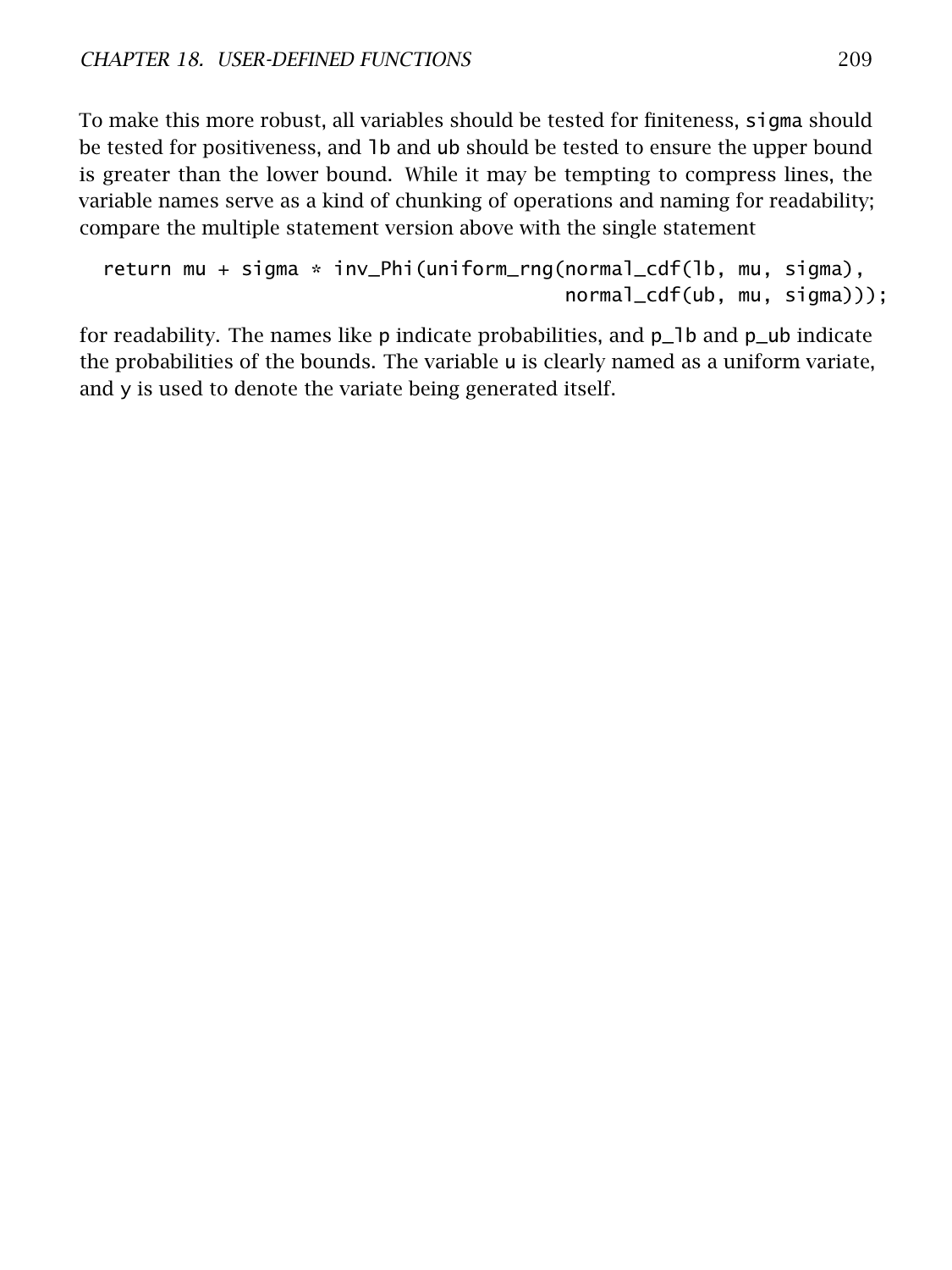# 19. Custom Probability Functions

Custom distributions may also be implemented directly within Stan's programming language. The only thing that is needed is to increment the total log probability. The rest of the chapter provides examples.

# 19.1. Examples

## Triangle distribution

A simple example is the triangle distribution, whose density is shaped like an isosceles triangle with corners at specified bounds and height determined by the constraint that a density integrate to 1. If  $\alpha \in \mathbb{R}$  and  $\beta \in \mathbb{R}$  are the bounds, with  $\alpha < \beta$ , then  $y \in (\alpha, \beta)$  has a density defined as follows.

triangle
$$
(y | \alpha, \beta) = \frac{2}{\beta - \alpha} \left( 1 - \left| y - \frac{\alpha + \beta}{\beta - \alpha} \right| \right)
$$

If  $\alpha = -1$ ,  $\beta = 1$ , and  $\gamma \in (-1, 1)$ , this reduces to

 $triangle(y \mid -1, 1) = 1 - |y|$ .

Consider the following Stan implementation of triangle*(*−1*,* 1*)* for sampling.

```
parameters {
  real <lower=-1,upper=1> y;
}
model {
  target += log1m(fabs(y));
}
```
The single scalar parameter y is declared as lying in the interval  $(-1,1)$ . The total log probability is incremented with the joint log probability of all parameters, i.e., log Triangle*(y* | −1*,* 1*)*. This value is coded in Stan as log1m(fabs(y)). The function log1m is defined so that log1m(x) has the same value as  $log(1 - x)$ , but the computation is faster, more accurate, and more stable.

The constrained type  $real$ <lower=-1,upper=1> declared for y is critical for correct sampling behavior. If the constraint on y is removed from the program, say by declaring y as having the unconstrained scalar type real, the program would compile, but it would produce arithmetic exceptions at run time when the sampler explored values of y outside of *(*−1*,* 1*)*.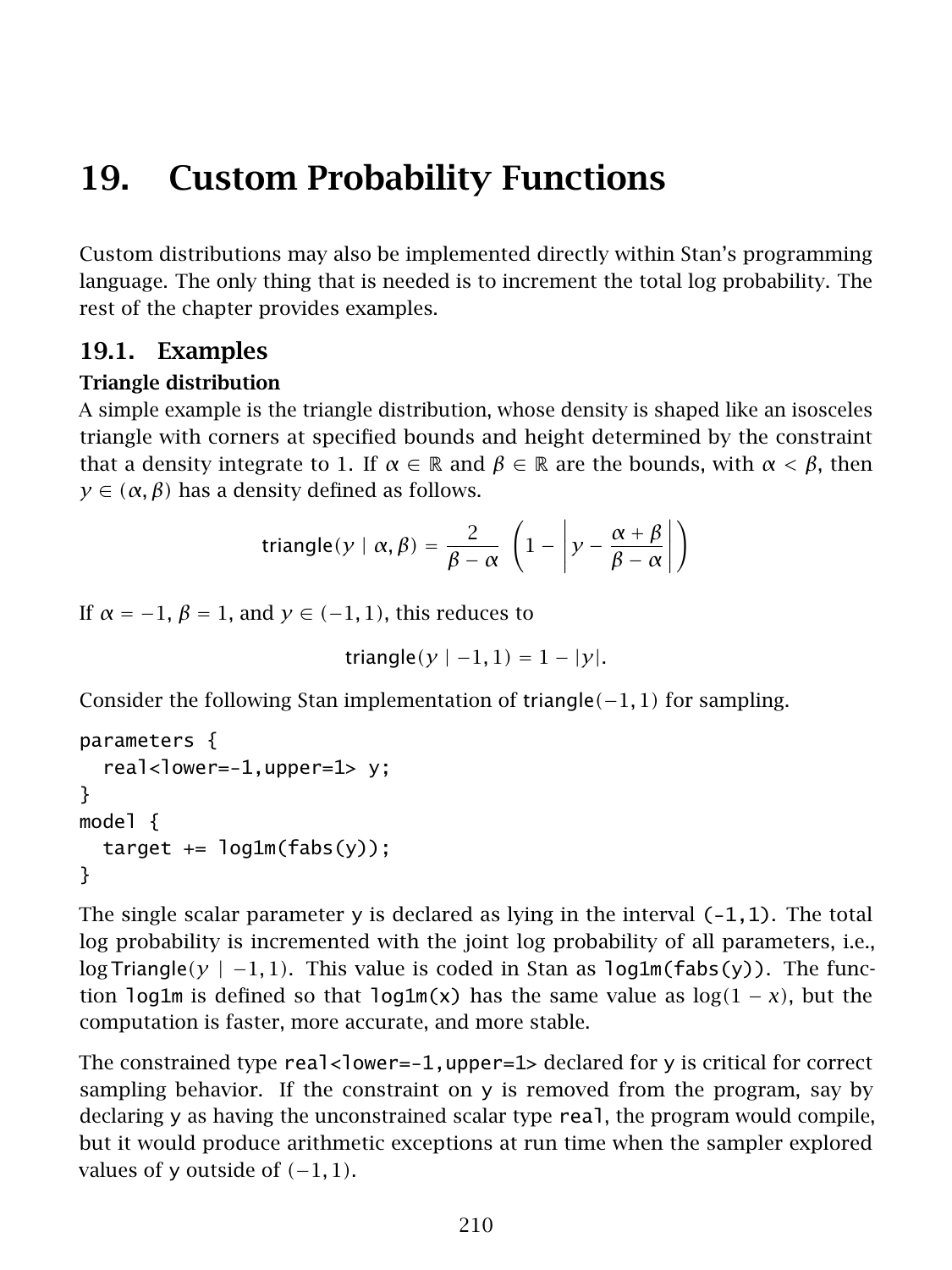Now suppose the log probability function were extended to all of  $\mathbb R$  as follows by defining the probability to be  $log(0.0)$ , i.e.,  $-\infty$ , for values outside of  $(-1, 1)$ .

```
target += \log(\text{fmax}(0.0, 1 - \text{fabs}(y)));
```
With the constraint on y in place, this is just a less efficient, slower, and less arithmetically stable version of the original program. But if the constraint on y is removed, the model will compile and run without arithmetic errors, but will not sample properly.<sup>[1](#page-217-0)</sup>

# Exponential distribution

If Stan didn't happen to include the exponential distribution, it could be coded directly using the following assignment statement, where lambda is the inverse scale and y the sampled variate.

target  $+= \log(\text{lambda}) - y * \text{lambda}$ ;

This encoding will work for any lambda and y; they can be parameters, data, or one of each, or even local variables.

The assignment statement in the previous paragraph generates  $C_{++}$  code that is similar to that generated by the following sampling statement.

y ~ exponential(lambda);

There are two notable differences. First, the sampling statement will check the inputs to make sure both lambda is positive and  $y$  is non-negative (which includes checking that neither is the special not-a-number value).

The second difference is that if lambda is not a parameter, transformed parameter, or local model variable, the sampling statement is clever enough to drop the log(lambda) term. This results in the same posterior because Stan only needs the log probability up to an additive constant. If lambda and y are both constants, the sampling statement will drop both terms (but still check for out-of-domain errors on the inputs).

# Bivariate normal cumulative distribution function

For another example of user-defined functions, consider the following definition of the bivariate normal cumulative distribution function (CDF) with location zero, unit variance, and correlation rho. That is, it computes

```
binormal_{1} \text{cdf}(z_{1}, z_{2}, \rho) = \Pr[Z_{1} > z_{1} \text{ and } Z_{2} > z_{2}]
```
<span id="page-217-0"></span><sup>&</sup>lt;sup>1</sup>The problem is the (extremely!) light tails of the triangle distribution. The standard HMC and NUTS samplers can't get into the corners of the triangle properly. Because the Stan code declares y to be of type real<lower =  $-1$ , upper =  $1$ , the inverse logit transform is applied to the unconstrained variable and its log absolute derivative added to the log probability. The resulting distribution on the logit-transformed y is well behaved.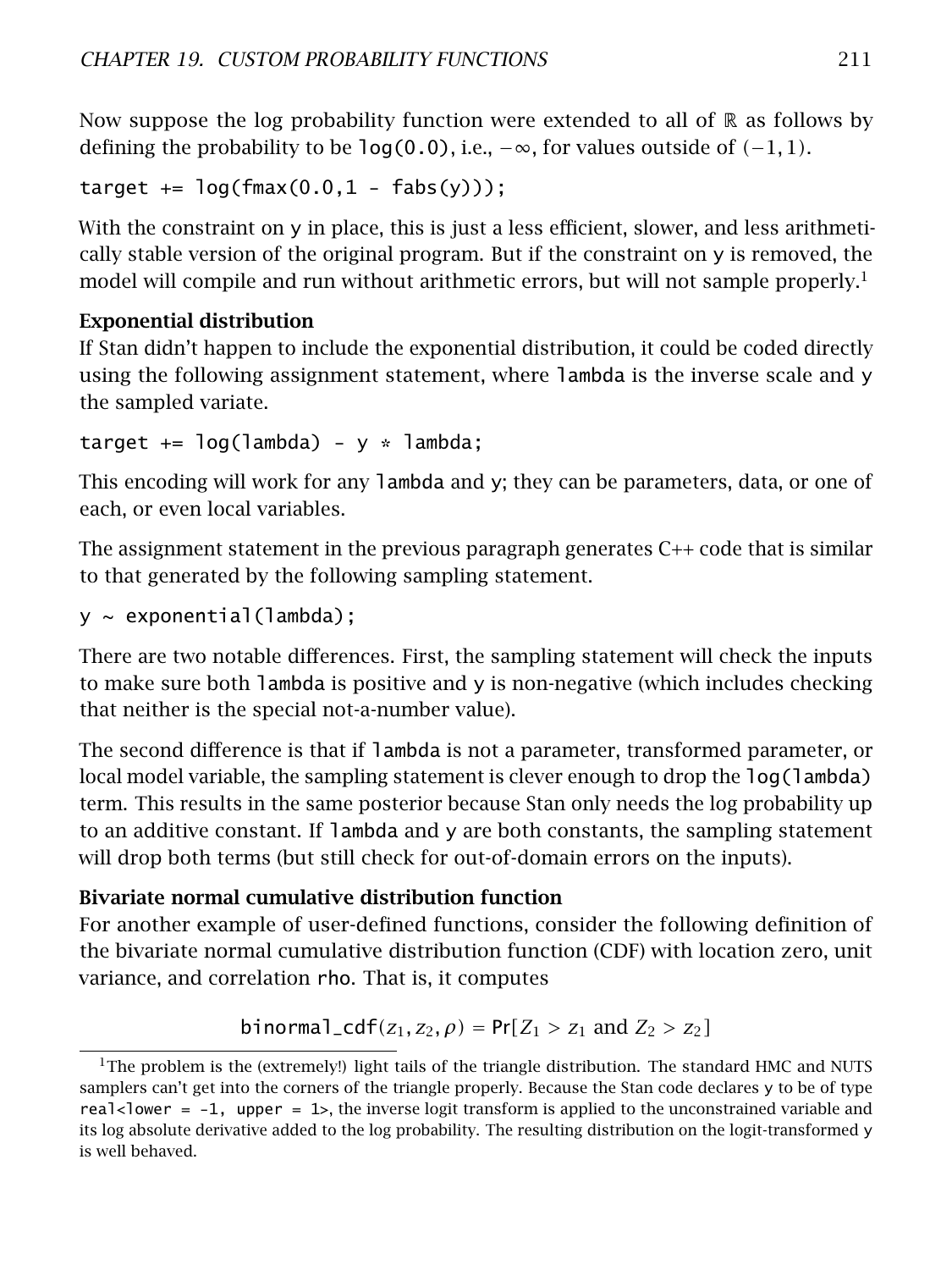where the random 2-vector *Z* has the distribution

$$
Z \sim \text{multivariate normal}\left(\begin{bmatrix}0\\0\end{bmatrix}, \begin{bmatrix}1 & \rho\\ \rho & 1\end{bmatrix}\begin{bmatrix}1\end{bmatrix}\right).
$$

The following Stan program implements this function,

```
real binormal_cdf(real z1, real z2, real rho) {
 if (z1 := 0 || z2 := 0) {
    real denom = fabs(rho) < 1.0 ? sqrt((1 + rho) * (1 - rho)) : not_a_number
    real a1 = (z2 / z1 - rho) / denom;real a2 = (z1 / z2 - rho) / denom;real product = z1 * z2;
    real delta = product < 0 || (product == 0 \& (z1 + z2) < 0);
    return 0.5 * (Phi(z1) + Phi(z2) - delta) - owens_t(z1, a1) - owens_t(z2)}
 return 0.25 + \text{asin}(\text{rho}) / (2 * \text{pi})).}
```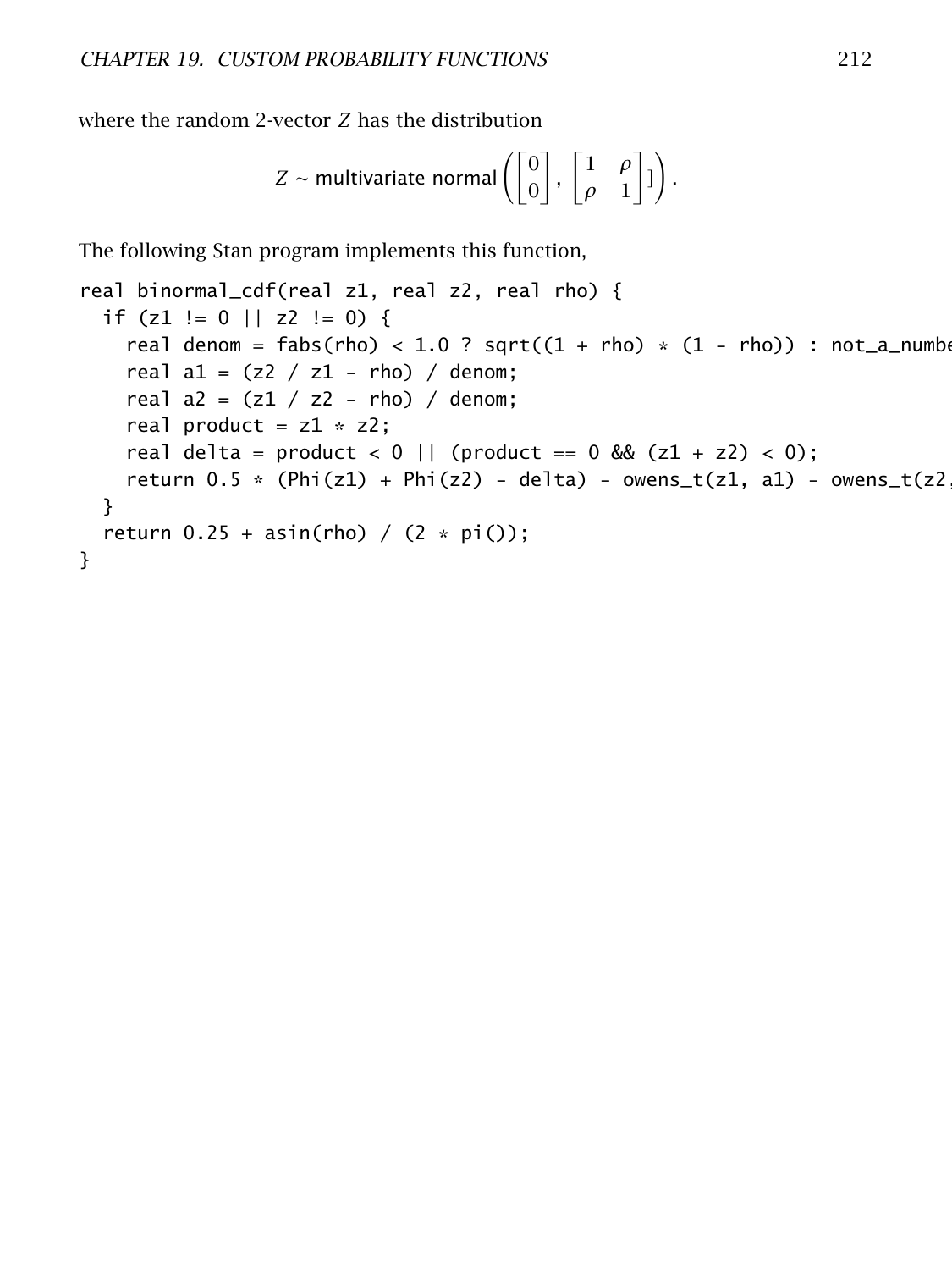# 20. Problematic Posteriors

Mathematically speaking, with a proper posterior, one can do Bayesian inference and that's that. There is not even a need to require a finite variance or even a finite mean—all that's needed is a finite integral. Nevertheless, modeling is a tricky business and even experienced modelers sometimes code models that lead to improper priors. Furthermore, some posteriors are mathematically sound, but ill-behaved in practice. This chapter discusses issues in models that create problematic posterior inferences, either in general for Bayesian inference or in practice for Stan.

# <span id="page-219-1"></span>20.1. Collinearity of Predictors in Regressions

This section discusses problems related to the classical notion of identifiability, which lead to ridges in the posterior density and wreak havoc with both sampling and inference.

## Examples of Collinearity

## Redundant Intercepts

The first example of collinearity is an artificial example involving redundant intercept parameters. $<sup>1</sup>$  $<sup>1</sup>$  $<sup>1</sup>$ </sup>

Suppose there are observations  $y_n$  for  $n \in \{1, \ldots, N\}$ , two intercept parameters  $\lambda_1$  and  $λ_2$ , a scale parameter  $σ > 0$ , and the sampling distribution

$$
y_n \sim \text{normal}(\lambda_1 + \lambda_2, \sigma).
$$

For any constant *q*, the sampling density for *y* does not change if we add *q* to  $\lambda_1$  and subtract it from  $\lambda_2$ , i.e.,

$$
p(y | \lambda_1, \lambda_2, \sigma) = p(y | \lambda_1 + q, \lambda_2 - q, \sigma).
$$

The consequence is that an improper uniform prior  $p(\mu, \sigma) \propto 1$  leads to an improper posterior. This impropriety arises because the neighborhoods around  $\lambda_1 + q$ ,  $\lambda_2 - q$ have the same mass no matter what *q* is. Therefore, a sampler would need to spend as much time in the neighborhood of  $\lambda_1 = 100000000$  and  $\lambda_2 = -1000000000$  as it

<span id="page-219-0"></span><sup>&</sup>lt;sup>1</sup>This example was raised by Richard McElreath on the Stan users group in a query about the difference in behavior between Gibbs sampling as used in BUGS and JAGS and the Hamiltonian Monte Carlo (HMC) and no-U-turn samplers (NUTS) used by Stan.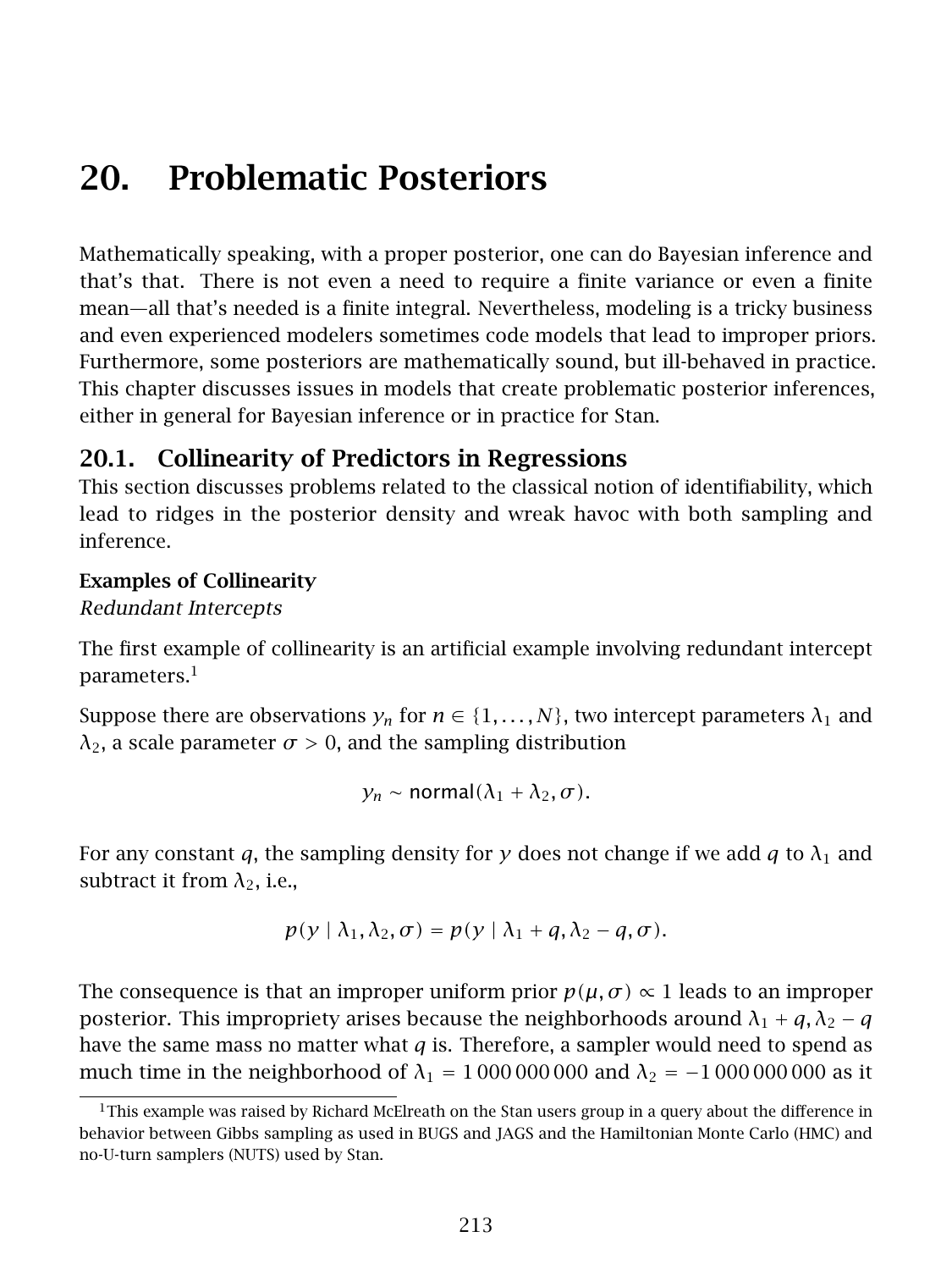does in the neighborhood of  $\lambda_1 = 0$  and  $\lambda_2 = 0$ , and so on for ever more far-ranging values.

The marginal posterior  $p(\lambda_1, \lambda_2 | y)$  $p(\lambda_1, \lambda_2 | y)$  $p(\lambda_1, \lambda_2 | y)$  for this model is thus improper.<sup>2</sup>

The impropriety shows up visually as a ridge in the posterior density, as illustrated in the left-hand plot. The ridge for this model is along the line where  $\lambda_2 = \lambda_1 + c$  for some constant *c*.

Contrast this model with a simple regression with a single intercept parameter  $\mu$  and sampling distribution

*y<sub>n</sub>* ~ normal $(\mu, \sigma)$ .

Even with an improper prior, the posterior is proper as long as there are at least two data points  $y_n$  with distinct values.

## Ability and Difficulty in IRT Models

Consider an item-response theory model for students  $j \in 1$ : *J* with abilities  $\alpha_j$  and test items *i* ∈ 1:*I* with difficulties *β<sup>i</sup>* . The observed data are an *I* × *J* array with entries  $y_{i,j} \in \{0,1\}$  coded such that  $y_{i,j} = 1$  indicates that student *j* answered question *i* correctly. The sampling distribution for the data is

 $y_{i,j} \sim$  Bernoulli $(\text{logit}^{-1}(\alpha_j - \beta_i)).$ 

For any constant *c*, the probability of *y* is unchanged by adding a constant *c* to all the abilities and subtracting it from all the difficulties, i.e.,

$$
p(y | \alpha, \beta) = p(y | \alpha + c, \beta - c).
$$

This leads to a multivariate version of the ridge displayed by the regression with two intercepts discussed above.

## General Collinear Regression Predictors

The general form of the collinearity problem arises when predictors for a regression are collinear. For example, consider a linear regression sampling distribution

*y<sup>n</sup>* ∼ normal*(xnβ, σ )*

<span id="page-220-0"></span><sup>&</sup>lt;sup>2</sup>The marginal posterior  $p(\sigma | y)$  for  $\sigma$  is proper here as long as there are at least two distinct data points.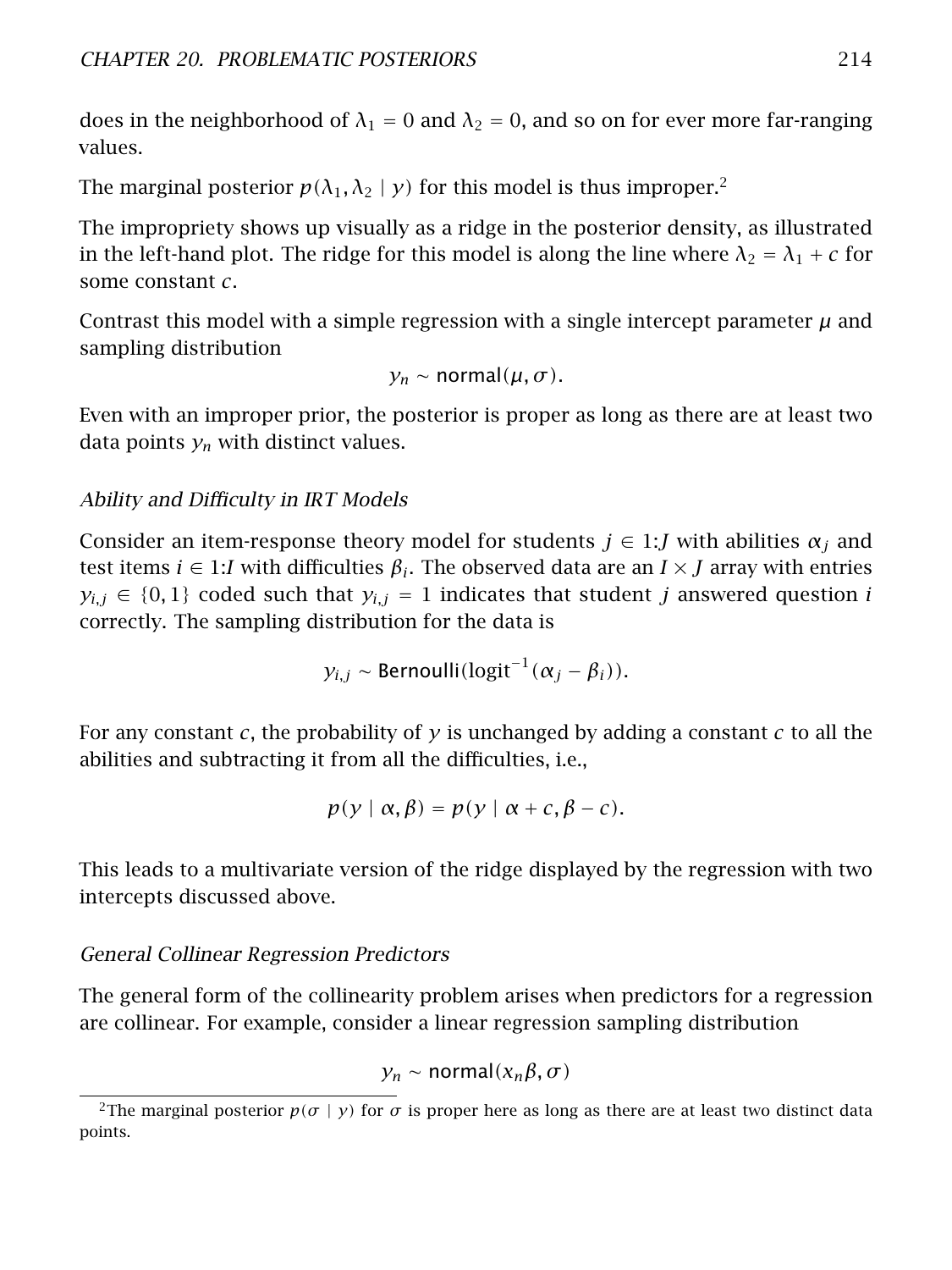for an *N*-dimensional observation vector *y*, an *N* × *K* predictor matrix *x*, and a *K*dimensional coefficient vector *β*.

Now suppose that column  $k$  of the predictor matrix is a multiple of column  $k'$ , i.e., there is some constant *c* such that  $x_{n,k} = c x_{n,k}$  for all *n*. In this case, the coefficients *β*<sup>*k*</sup> can covary without changing the predictions, so that for any  $d \neq 0$ ,

$$
p(y | ..., \beta_k, ..., \beta_{k'}, ..., \sigma) = p(y | ..., d\beta_k, ..., \frac{d}{c}\beta_{k'}, ..., \sigma).
$$

Even if columns of the predictor matrix are not exactly collinear as discussed above, they cause similar problems for inference if they are nearly collinear.

#### Multiplicative Issues with Discrimination in IRT

Consider adding a discrimination parameter  $\delta_i$  for each question in an IRT model, with data sampling model

$$
y_{i,j}
$$
 ~ Bernoulli(logit<sup>-1</sup>( $\delta_i(\alpha_j - \beta_i)$ )).

For any constant *c* ≠ 0, multiplying *δ* by *c* and dividing *α* and *β* by *c* produces the same likelihood,

$$
p(y | \delta, \alpha, \beta) = p(y | c\delta, \frac{1}{c}\alpha, \frac{1}{c}\beta).
$$

If *c <* 0, this switches the signs of every component in *α*, *β*, and *δ* without changing the density.

#### Softmax with *K* vs. *K* − 1 Parameters

In order to parameterize a *K*-simplex (i.e., a *K*-vector with non-negative values that sum to one), only *K* − 1 parameters are necessary because the *K*th is just one minus the sum of the first  $K - 1$  parameters, so that if  $\theta$  is a *K*-simplex,

$$
\theta_K = 1 - \sum_{k=1}^{K-1} \theta_k.
$$

The softmax function maps a *K*-vector  $\alpha$  of linear predictors to a *K*-simplex  $\theta$  = softmax*(α)* by defining

$$
\theta_k = \frac{\exp(\alpha_k)}{\sum_{k'=1}^K \exp(\alpha_{k'})}.
$$

The softmax function is many-to-one, which leads to a lack of identifiability of the unconstrained parameters *α*. In particular, adding or subtracting a constant from each *αk* produces the same simplex *θ*.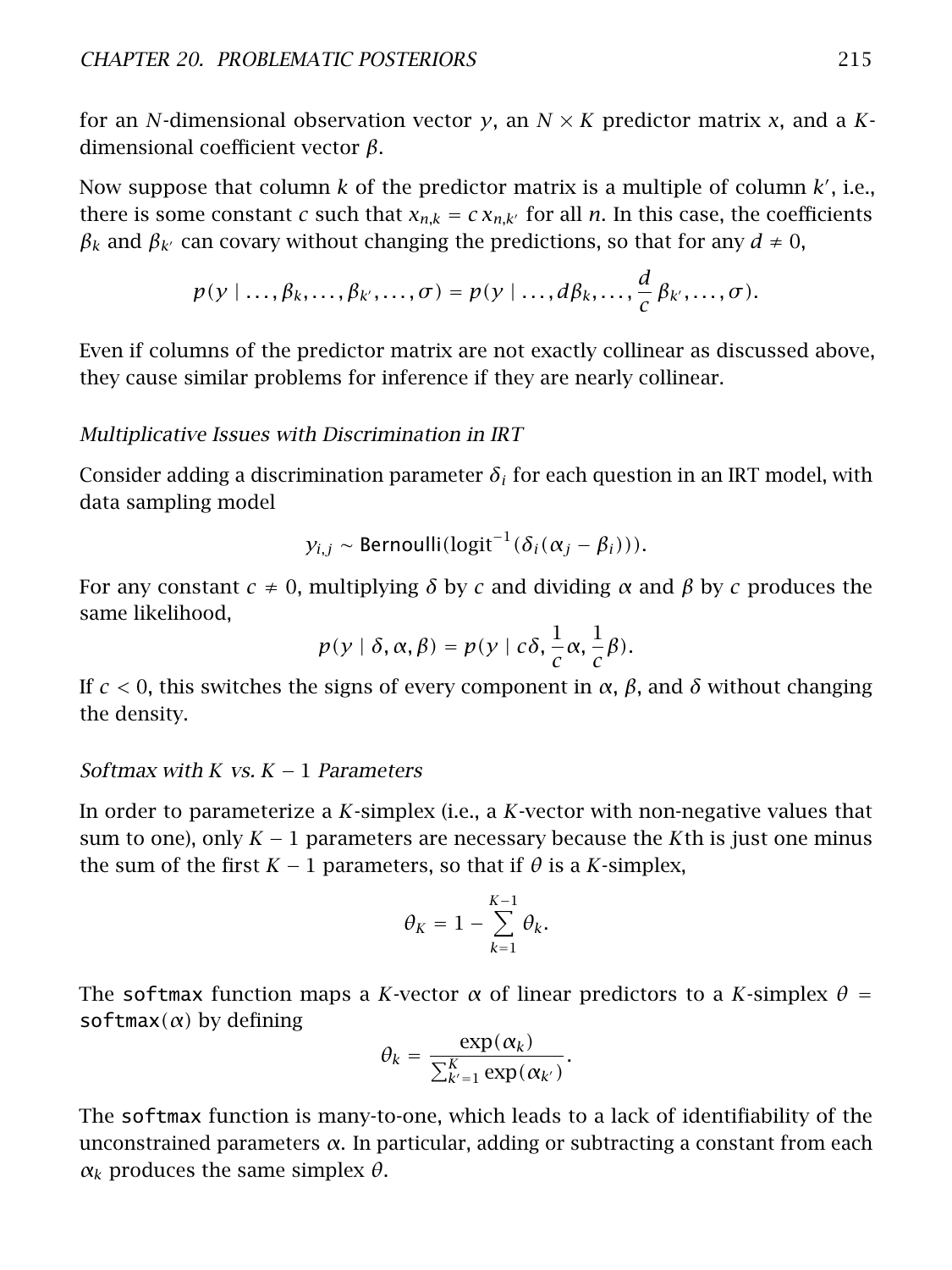## Mitigating the Invariances

All of the examples discussed in the previous section allow translation or scaling of parameters while leaving the data probability density invariant. These problems can be mitigated in several ways.

## Removing Redundant Parameters or Predictors

In the case of the multiple intercepts,  $\lambda_1$  and  $\lambda_2$ , the simplest solution is to remove the redundant intercept, resulting in a model with a single intercept parameter  $\mu$  and sampling distribution  $y_n \sim \text{normal}(\mu, \sigma)$ . The same solution works for solving the problem with collinearity—just remove one of the columns of the predictor matrix *x*.

## Pinning Parameters

The IRT model without a discrimination parameter can be fixed by pinning one of its parameters to a fixed value, typically 0. For example, the first student ability  $\alpha_1$  can be fixed to 0. Now all other student ability parameters can be interpreted as being relative to student 1. Similarly, the difficulty parameters are interpretable relative to student 1's ability to answer them.

This solution is not sufficient to deal with the multiplicative invariance introduced by the question discrimination parameters  $\delta_i$ . To solve this problem, one of the difficulty parameters, say  $\delta_1$ , must also be constrained. Because it's a multiplicative and not an additive invariance, it must be constrained to a non-zero value, with 1 being a convenient choice. Now all of the discrimination parameters may be interpreted relative to item 1's discrimination.

The many-to-one nature of  $softmax(\alpha)$  is typically mitigated by pinning a component of *α*, for instance fixing *α<sup>K</sup>* = 0. The resulting mapping is one-to-one from *K* − 1 unconstrained parameters to a *K*-simplex. This is roughly how simplex-constrained parameters are defined in Stan; see the reference manual chapter on constrained parameter transforms for a precise definition. The Stan code for creating a simplex from a  $K - 1$ -vector can be written as

```
vector softmax_id(vector alpha) {
  vector[num_elements(alpha) + 1] alphac1;
  for (k in 1:num_elements(alpha))
    alpha[<b>k</b>] = alpha[<b>k</b>];alphac1[num_elements(alphac1)] = 0;return softmax(alphac1);
}
```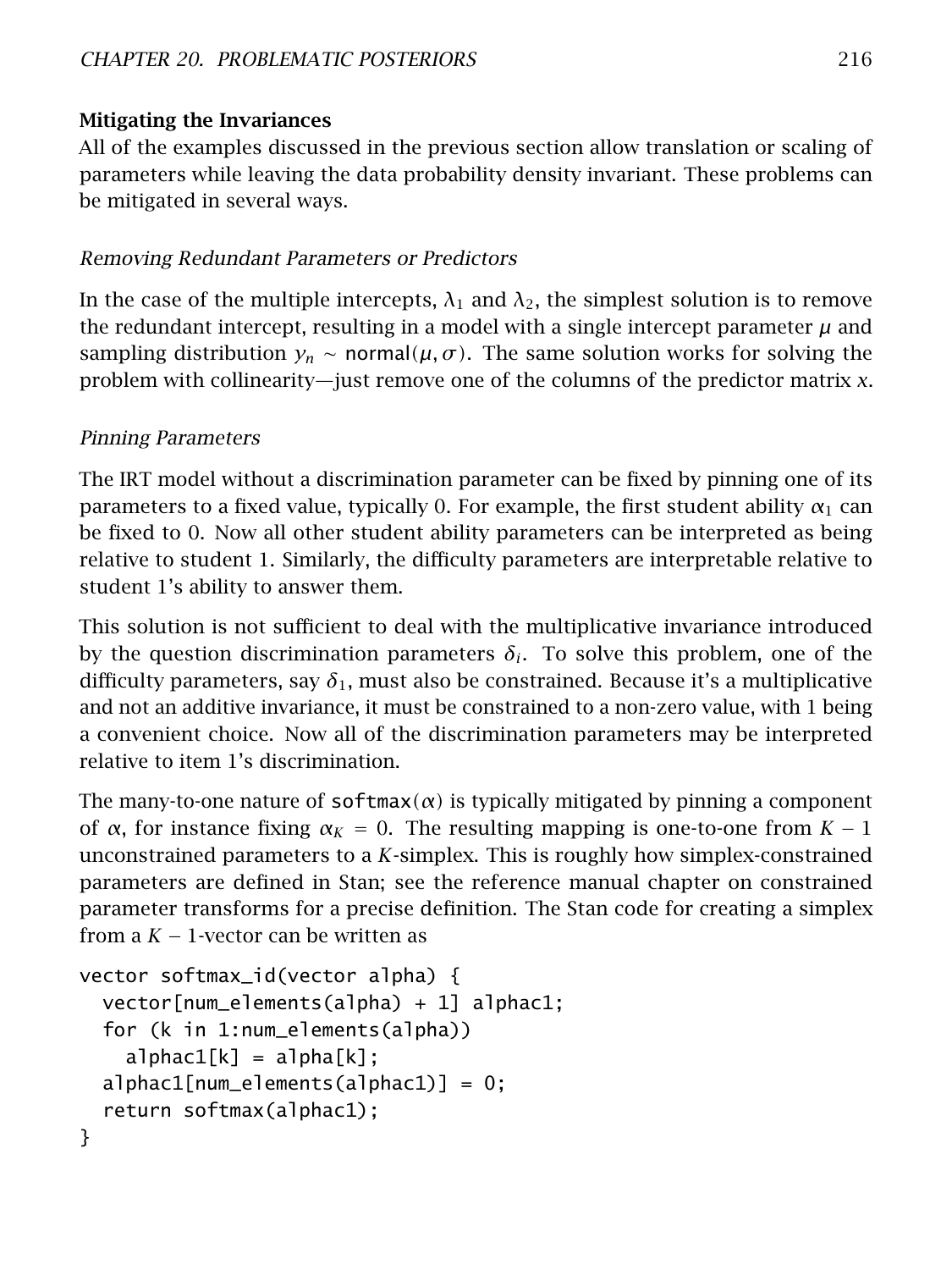## Adding Priors

So far, the models have been discussed as if the priors on the parameters were improper uniform priors.

A more general Bayesian solution to these invariance problems is to impose proper priors on the parameters. This approach can be used to solve problems arising from either additive or multiplicative invariance.

For example, normal priors on the multiple intercepts,

$$
\lambda_1, \lambda_2 \sim \text{normal}(0, \tau),
$$

with a constant scale  $\tau$ , ensure that the posterior mode is located at a point where  $λ_1 = λ_2$ , because this minimizes log normal( $λ_1 \mid 0, τ) + log$  normal( $λ_2 \mid 0, τ)$ .<sup>[3](#page-223-0)</sup>

The following plots show the posteriors for two intercept parameterization without prior, two intercept parameterization with standard normal prior, and one intercept reparameterization without prior. For all three cases, the posterior is plotted for 100 data points drawn from a standard normal.

The two intercept parameterization leads to an improper prior with a ridge extending infinitely to the northwest and southeast.

Adding a standard normal prior for the intercepts results in a proper posterior.

The single intercept parameterization with no prior also has a proper posterior.

The addition of a prior to the two intercepts model is shown in the second plot; the final plot shows the result of reparameterizing to a single intercept.

An alternative strategy for identifying a *K*-simplex parameterization  $\theta$  = softmax( $\alpha$ ) in terms of an unconstrained *K*-vector *α* is to place a prior on the components of *α* with a fixed location (that is, specifically avoid hierarchical priors with varying location). Unlike the approaching of pinning  $\alpha_K = 0$ , the prior-based approach models the K outcomes symmetrically rather than modeling  $K - 1$  outcomes relative to the  $K$ -th. The pinned parameterization, on the other hand, is usually more efficient statistically because it does not have the extra degree of (prior constrained) wiggle room.

# Vague, Strongly Informative, and Weakly Informative Priors

Care must be used when adding a prior to resolve invariances. If the prior is taken to be too broad (i.e., too vague), the resolution is in theory only, and samplers will still

<span id="page-223-0"></span> $3A$  Laplace prior (or an L1 regularizer for penalized maximum likelihood estimation) is not sufficient to remove this additive invariance. It provides shrinkage, but does not in and of itself identify the parameters because adding a constant to  $\lambda_1$  and subtracting it from  $\lambda_2$  results in the same value for the prior density.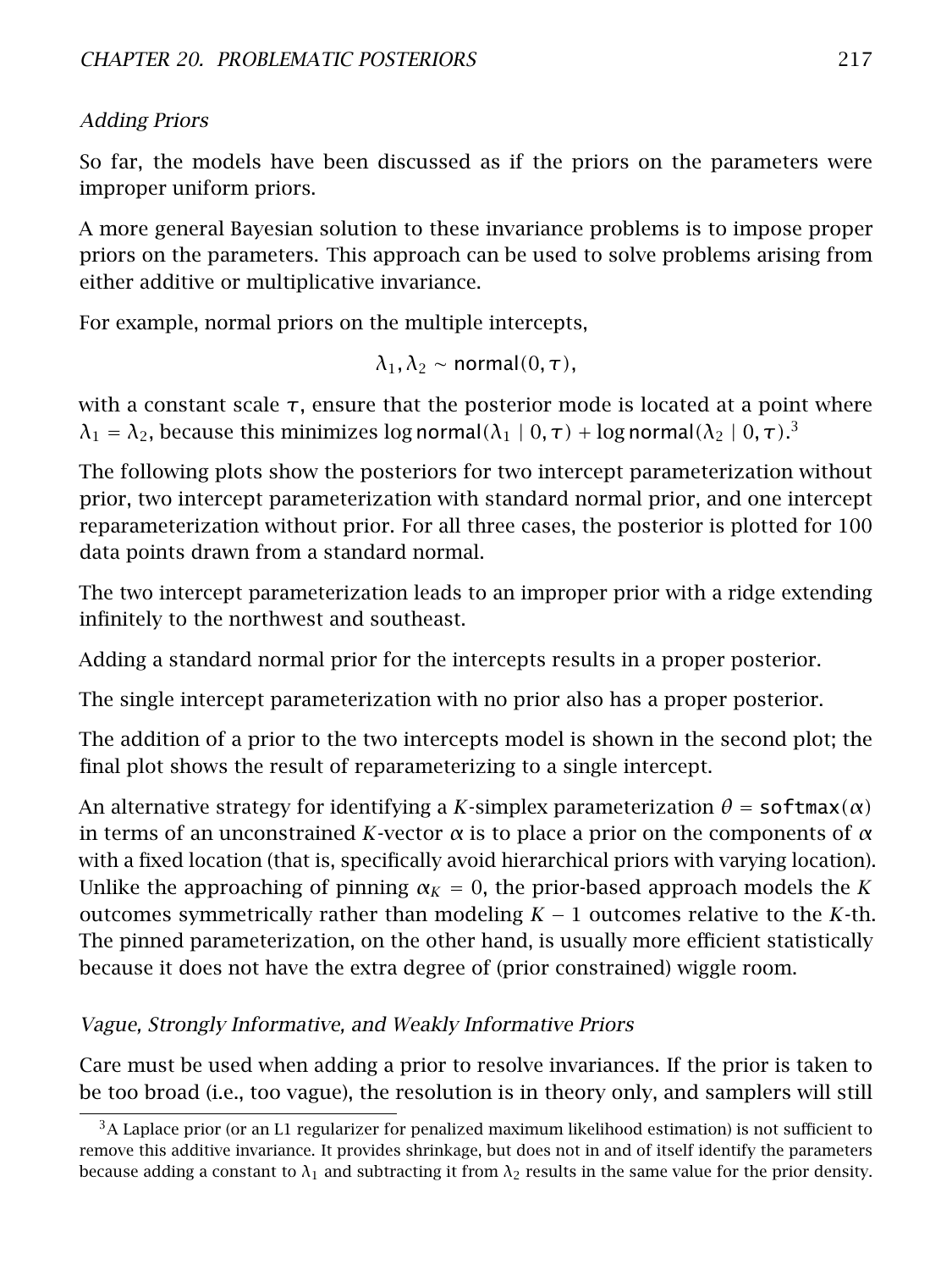# **Improper Posterior (without Prior)**



Figure 20.1: Two intercepts with improper prior

struggle.

Ideally, a realistic prior will be formulated based on substantive knowledge of the problem being modeled. Such a prior can be chosen to have the appropriate strength based on prior knowledge. A strongly informative prior makes sense if there is strong prior information.

When there is not strong prior information, a weakly informative prior strikes the proper balance between controlling computational inference without dominating the data in the posterior. In most problems, the modeler will have at least some notion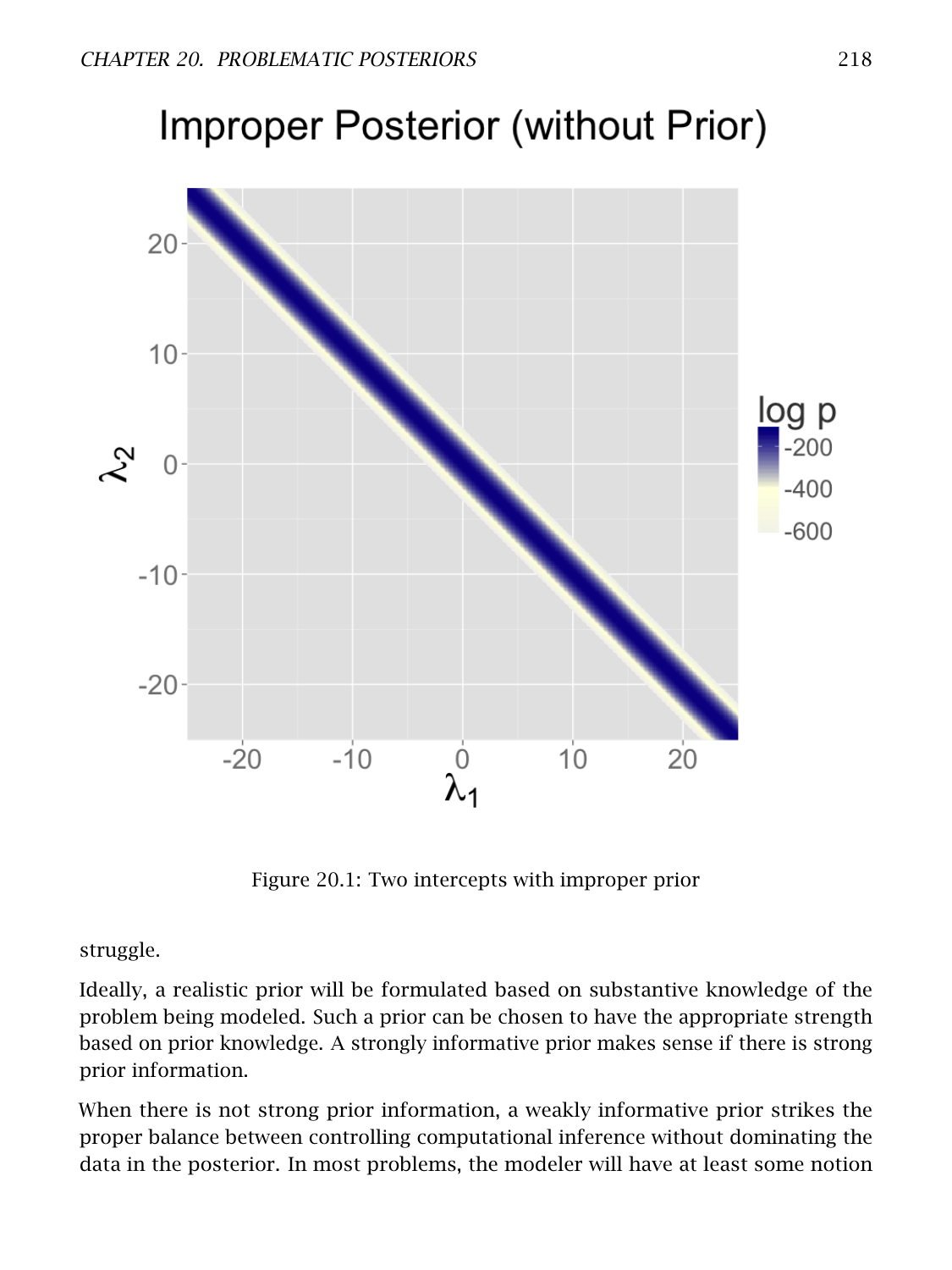

# **Proper Posterior (with Prior)**

Figure 20.2: Two intercepts with proper prior

of the expected scale of the estimates and be able to choose a prior for identification purposes that does not dominate the data, but provides sufficient computational control on the posterior.

Priors can also be used in the same way to control the additive invariance of the IRT model. A typical approach is to place a strong prior on student ability parameters *α* to control scale simply to control the additive invariance of the basic IRT model and the multiplicative invariance of the model extended with a item discrimination parameters; such a prior does not add any prior knowledge to the problem. Then a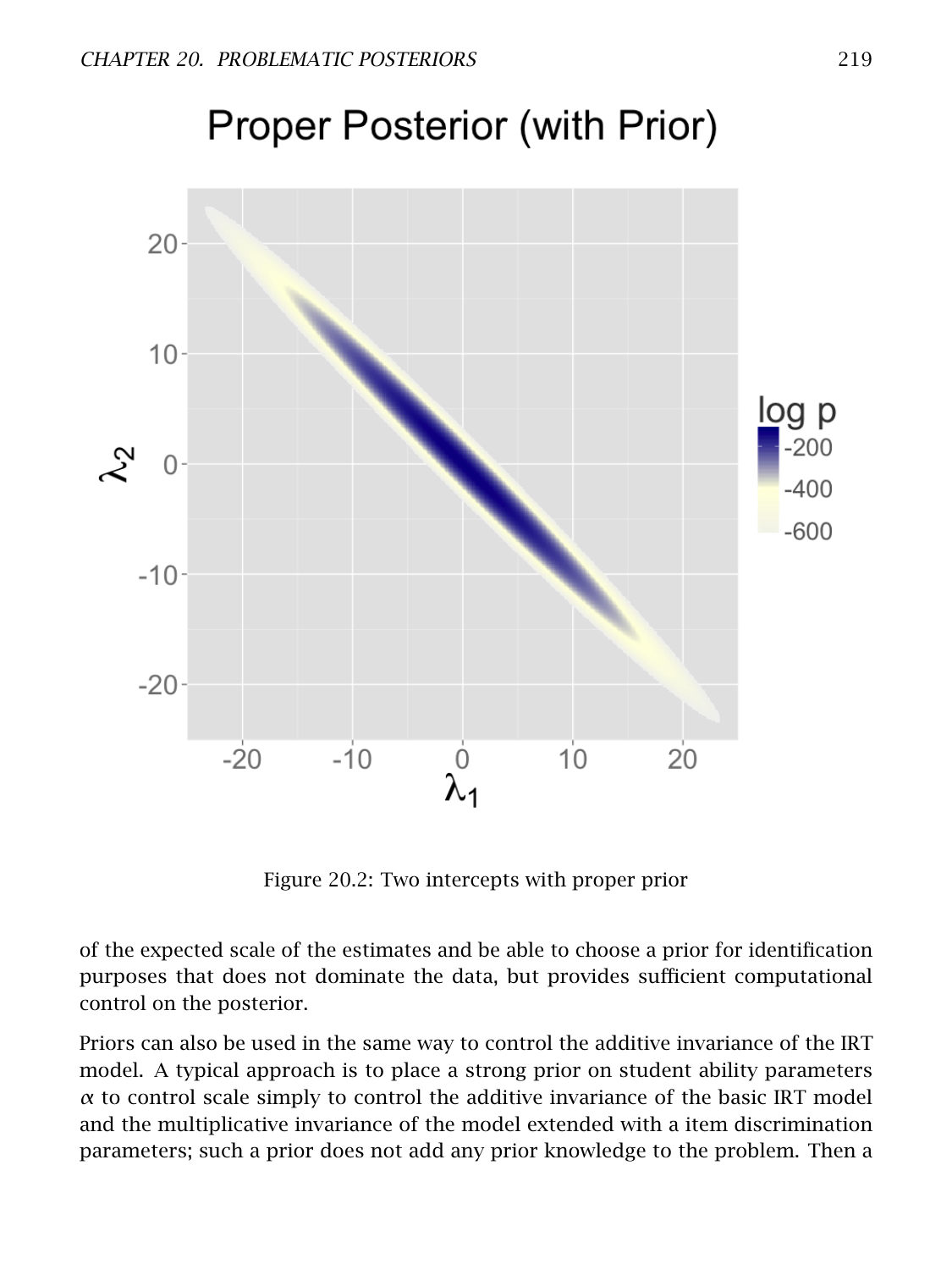

Figure 20.3: Single intercepts with improper prior

prior on item difficulty can be chosen that is either informative or weakly informative based on prior knowledge of the problem.

# 20.2. Label Switching in Mixture Models

Where collinearity in regression models can lead to infinitely many posterior maxima, swapping components in a mixture model leads to finitely many posterior maxima.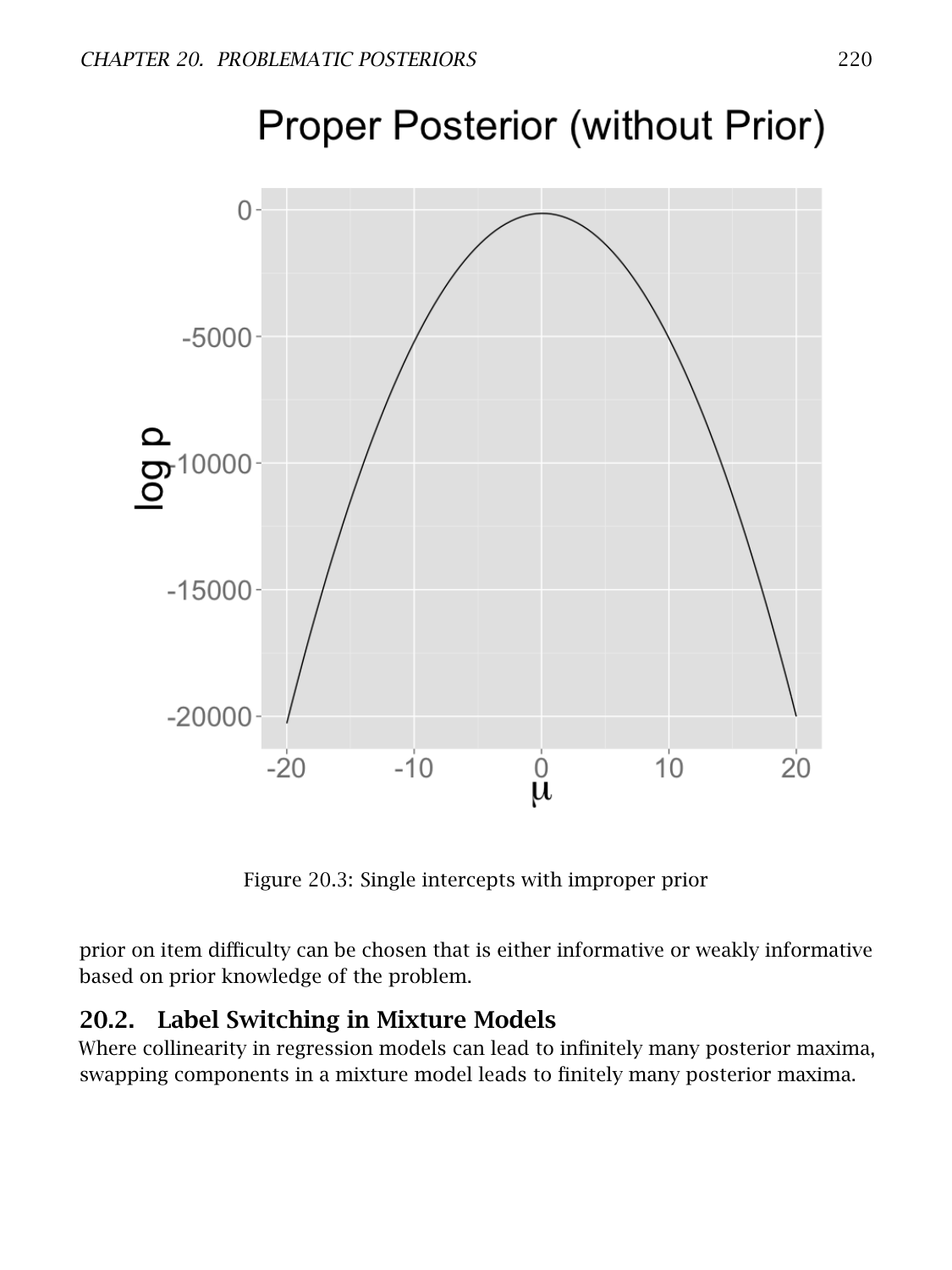#### Mixture Models

Consider a normal mixture model with two location parameters  $\mu_1$  and  $\mu_2$ , a shared scale  $\sigma > 0$ , a mixture ratio  $\theta \in [0, 1]$ , and likelihood

$$
p(y | \theta, \mu_1, \mu_2, \sigma) = \prod_{n=1}^N (\theta \text{ normal}(y_n | \mu_1, \sigma) + (1 - \theta) \text{ normal}(y_n | \mu_2, \sigma)).
$$

The issue here is exchangeability of the mixture components, because

$$
p(\theta, \mu_1, \mu_2, \sigma \mid y) = p((1-\theta), \mu_2, \mu_1, \sigma \mid y).
$$

The problem is exacerbated as the number of mixture components *K* grows, as in clustering models, leading to *K*! identical posterior maxima.

#### Convergence Monitoring and Effective Sample Size

The analysis of posterior convergence and effective sample size is also difficult for mixture models. For example, the *R*ˆ convergence statistic reported by Stan and the computation of effective sample size are both compromised by label switching. The problem is that the posterior mean, a key ingredient in these computations, is affected by label switching, resulting in a posterior mean for  $\mu_1$  that is equal to that of  $\mu_2$ , and a posterior mean for  $\theta$  that is always  $1/2$ , no matter what the data are.

#### Some Inferences are Invariant

In some sense, the index (or label) of a mixture component is irrelevant. Posterior predictive inferences can still be carried out without identifying mixture components. For example, the log probability of a new observation does not depend on the identities of the mixture components. The only sound Bayesian inferences in such models are those that are invariant to label switching. Posterior means for the parameters are meaningless because they are not invariant to label switching; for example, the posterior mean for  $\theta$  in the two component mixture model will always be  $1/2$ .

#### Highly Multimodal Posteriors

Theoretically, this should not present a problem for inference because all of the integrals involved in posterior predictive inference will be well behaved. The problem in practice is computation.

Being able to carry out such invariant inferences in practice is an altogether different matter. It is almost always intractable to find even a single posterior mode, much less balance the exploration of the neighborhoods of multiple local maxima according to the probability masses. In Gibbs sampling, it is unlikely for  $\mu_1$  to move to a new mode when sampled conditioned on the current values of  $\mu_2$  and  $\theta$ . For HMC and NUTS, the problem is that the sampler gets stuck in one of the two "bowls" around the modes and cannot gather enough energy from random momentum assignment to move from one mode to another.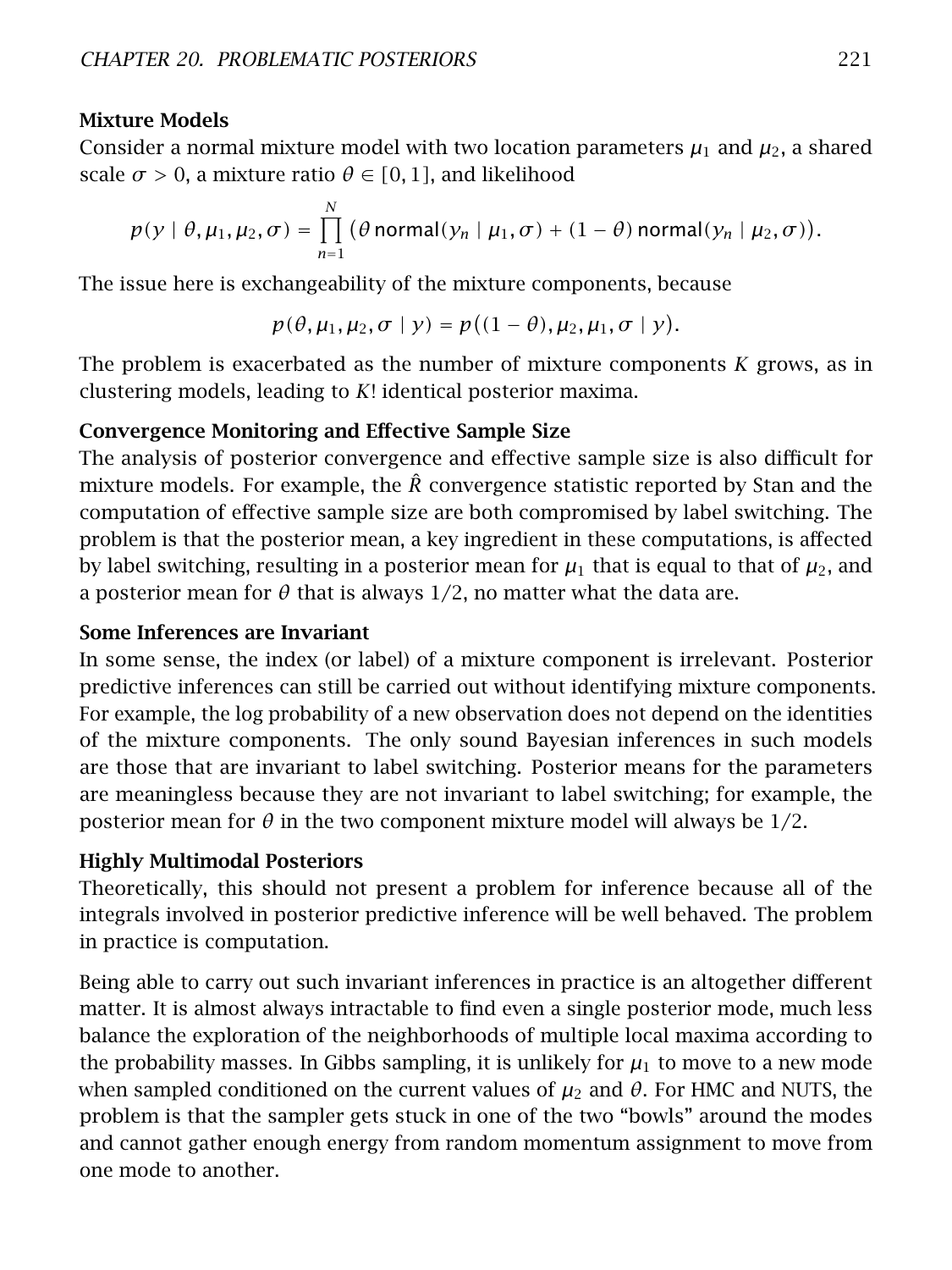Even with a proper posterior, all known sampling and inference techniques are notoriously ineffective when the number of modes grows super-exponentially as it does for mixture models with increasing numbers of components.

#### Hacks as Fixes

Several hacks (i.e., "tricks") have been suggested and employed to deal with the problems posed by label switching in practice.

## Parameter Ordering Constraints

One common strategy is to impose a constraint on the parameters that identifies the components. For instance, we might consider constraining  $\mu_1 < \mu_2$  in the twocomponent normal mixture model discussed above. A problem that can arise from such an approach is when there is substantial probability mass for the opposite ordering  $\mu_1 > \mu_2$ . In these cases, the posteriors are affected by the constraint and true posterior uncertainty in  $\mu_1$  and  $\mu_2$  is not captured by the model with the constraint. In addition, standard approaches to posterior inference for event probabilities is compromised. For instance, attempting to use M posterior samples to estimate  $Pr[\mu_1 > \mu_2]$ , will fail, because the estimator

$$
Pr[\mu_1 > \mu_2] \approx \sum_{m=1}^{M} I(\mu_1^{(m)} > \mu_2^{(m)})
$$

will result in an estimate of 0 because the posterior respects the constraint in the model.

# Initialization around a Single Mode

Another common approach is to run a single chain or to initialize the parameters near realistic values.[4](#page-228-0)

This can work better than the hard constraint approach if reasonable initial values can be found and the labels do not switch within a Markov chain. The result is that all chains are glued to a neighborhood of a particular mode in the posterior.

# 20.3. Component Collapsing in Mixture Models

It is possible for two mixture components in a mixture model to collapse to the same values during sampling or optimization. For example, a mixture of *K* normals might devolve to have  $\mu_i = \mu_j$  and  $\sigma_i = \sigma_j$  for  $i \neq j$ .

<span id="page-228-0"></span><sup>&</sup>lt;sup>4</sup>Tempering methods may be viewed as automated ways to carry out such a search for modes, though most MCMC tempering methods continue to search for modes on an ongoing basis; see (Swendsen and Wang [1986;](#page-306-0) Neal [1996b\)](#page-305-0).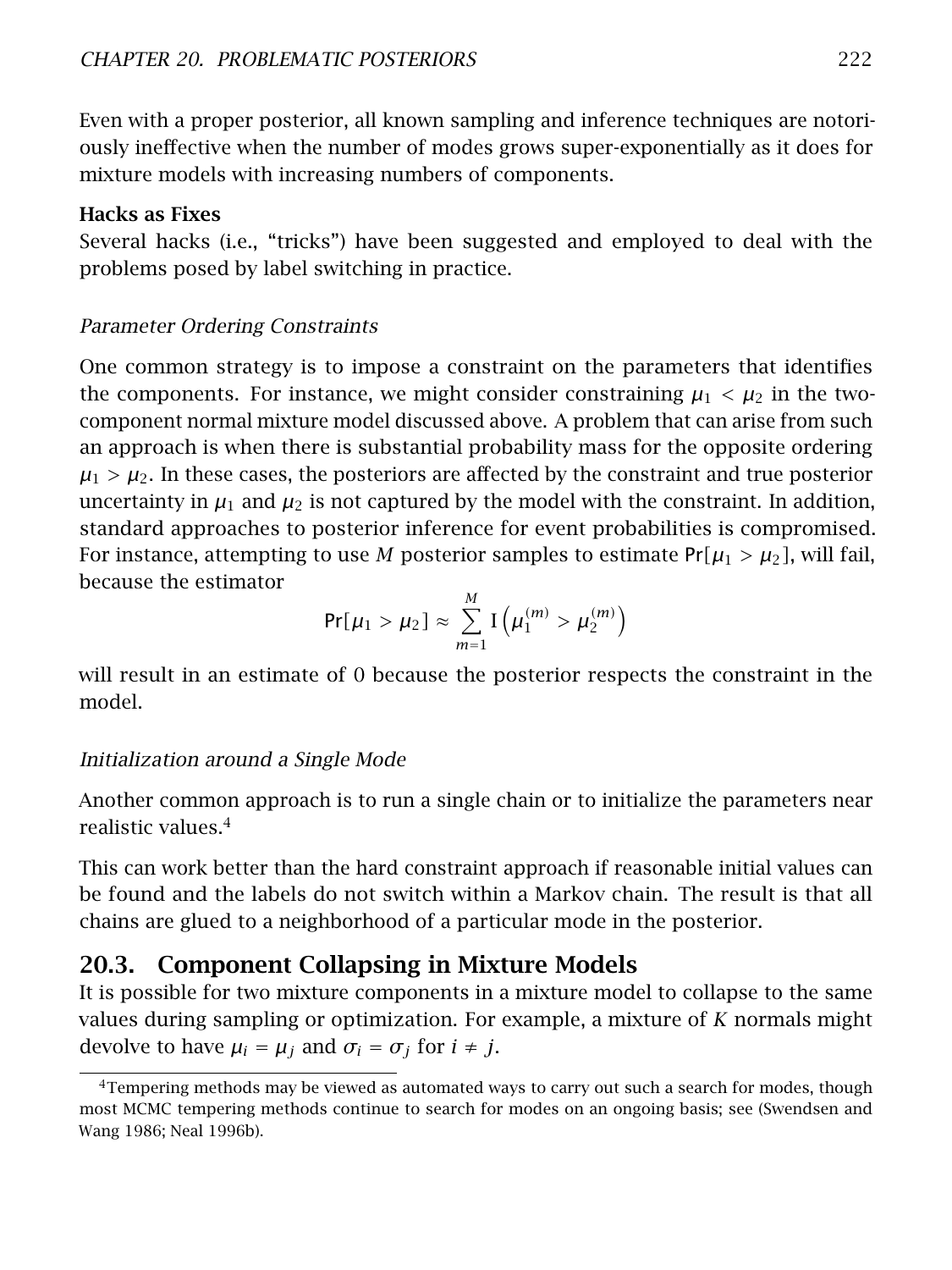This will typically happen early in sampling due to initialization in MCMC or optimization or arise from random movement during MCMC. Once the parameters match for a given draw *(m)*, it can become hard to escape because there can be a trough of low-density mass between the current parameter values and the ones without collapsed components.

It may help to use a smaller step size during warmup, a stronger prior on each mixture component's membership responsibility. A more extreme measure is to include additional mixture components to deal with the possibility that some of them may collapse.

In general, it is difficult to recover exactly the right *K* mixture components in a mixture model as *K* increases beyond one (yes, even a two-component mixture can have this problem).

# 20.4. Posteriors with Unbounded Densities

In some cases, the posterior density grows without bounds as parameters approach certain poles or boundaries. In such, there are no posterior modes and numerical stability issues can arise as sampled parameters approach constraint boundaries.

# Mixture Models with Varying Scales

One such example is a binary mixture model with scales varying by component,  $\sigma_1$ and  $\sigma_2$  for locations  $\mu_1$  and  $\mu_2$ . In this situation, the density grows without bound as  $\sigma_1 \rightarrow 0$  and  $\mu_1 \rightarrow \gamma_n$  for some *n*; that is, one of the mixture components concentrates all of its mass around a single data item *yn*.

# Beta-Binomial Models with Skewed Data and Weak Priors

Another example of unbounded densities arises with a posterior such as beta $\phi$  | 0*.*5*,* 0*.*5*)*, which can arise if seemingly weak beta priors are used for groups that have no data. This density is unbounded as  $\phi \to 0$  and  $\phi \to 1$ . Similarly, a Bernoulli likelihood model coupled with a "weak" beta prior, leads to a posterior

$$
p(\phi \mid y) \propto \text{beta}(\phi \mid 0.5, 0.5) \times \prod_{n=1}^{N} \text{Bernoulli}(y_n \mid \phi)
$$

$$
= \text{beta}\left(\phi \mid 0.5 + \sum_{n=1}^{N} y_n, 0.5 + N - \sum_{n=1}^{N} y_n\right).
$$

If  $N = 9$  and each  $y_n = 1$ , the posterior is beta $(\phi \mid 9.5, 0.5)$ . This posterior is unbounded as  $\phi \rightarrow 1$ . Nevertheless, the posterior is proper, and although there is no posterior mode, the posterior mean is well-defined with a value of exactly 0.95.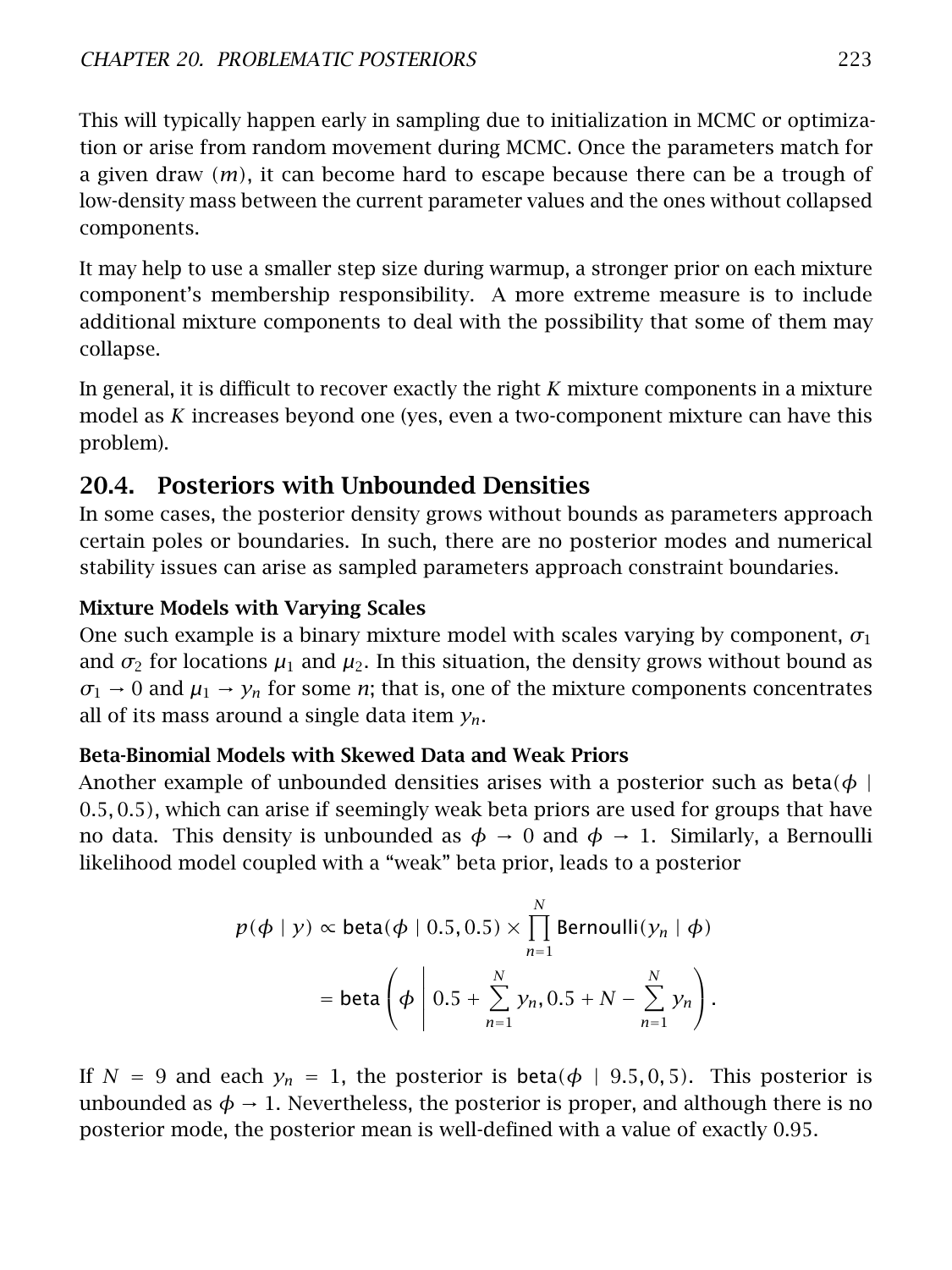# Constrained vs. Unconstrained Scales

Stan does not sample directly on the constrained *(*0*,* 1*)* space for this problem, so it doesn't directly deal with unconstrained density values. Rather, the probability values *φ* are logit-transformed to *(*−∞*,* ∞*)*. The boundaries at 0 and 1 are pushed out to −∞ and  $\infty$  respectively. The Jacobian adjustment that Stan automatically applies ensures the unconstrained density is proper. The adjustment for the particular case of *(*0*,* 1*)* is log logit−<sup>1</sup> *(φ)* + log logit*(*1 − *φ)*.

There are two problems that still arise, though. The first is that if the posterior mass for  $\phi$  is near one of the boundaries, the logit-transformed parameter will have to sweep out long paths and thus can dominate the U-turn condition imposed by the no-U-turn sampler (NUTS). The second issue is that the inverse transform from the unconstrained space to the constrained space can underflow to 0 or overflow to 1, even when the unconstrained parameter is not infinite. Similar problems arise for the expectation terms in logistic regression, which is why the logit-scale parameterizations of the Bernoulli and binomial distributions are more stable.

# 20.5. Posteriors with Unbounded Parameters

In some cases, the posterior density will not grow without bound, but parameters will grow without bound with gradually increasing density values. Like the models discussed in the previous section that have densities that grow without bound, such models also have no posterior modes.

## Separability in Logistic Regression

Consider a logistic regression model with *N* observed outcomes  $y_n \in \{0,1\}$ , an  $N \times K$ matrix *x* of predictors, a *K*-dimensional coefficient vector  $β$ , and sampling distribution

$$
y_n \sim \text{Bernoulli}(\text{logit}^{-1}(x_n \beta)).
$$

Now suppose that column *k* of the predictor matrix is such that *xn,k >* 0 if and only if  $y_n = 1$ , a condition known as "separability." In this case, predictive accuracy on the observed data continue to improve as  $\beta_k \to \infty$ , because for cases with  $y_n = 1$ ,  $x_n \beta \to \infty$ and hence  $logit^{-1}(x_n\beta) \rightarrow 1$ .

With separability, there is no maximum to the likelihood and hence no maximum likelihood estimate. From the Bayesian perspective, the posterior is improper and therefore the marginal posterior mean for  $\beta_k$  is also not defined. The usual solution to this problem in Bayesian models is to include a proper prior for *β*, which ensures a proper posterior.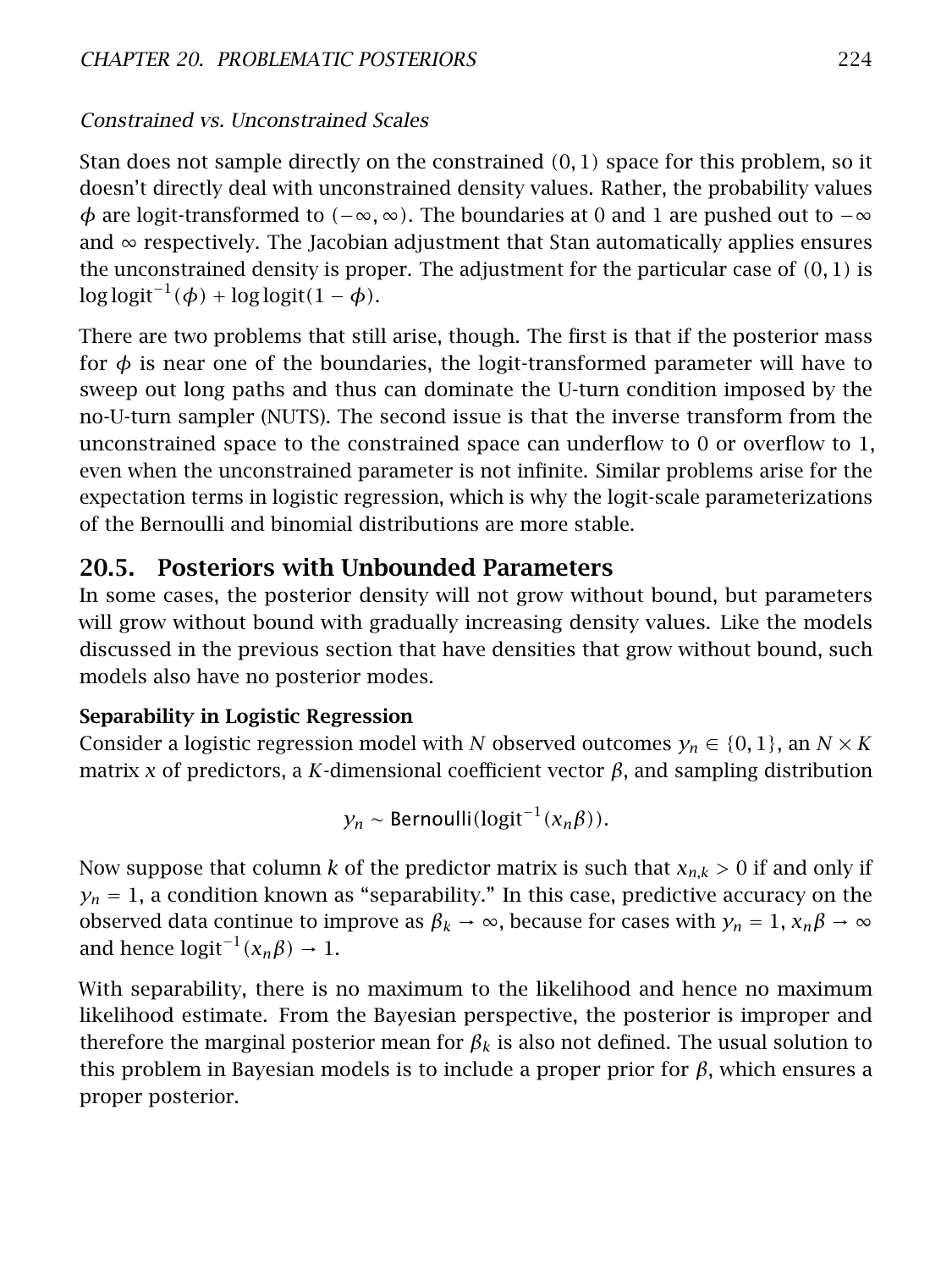# 20.6. Uniform Posteriors

Suppose your model includes a parameter *ψ* that is defined on *[*0*,* 1*]* and is given a flat prior uniform $(\psi | 0, 1)$ . Now if the data don't tell us anything about  $\psi$ , the posterior is also uniform $(\psi \mid 0, 1)$ .

Although there is no maximum likelihood estimate for  $\psi$ , the posterior is uniform over a closed interval and hence proper. In the case of a uniform posterior on *[*0*,* 1*]*, the posterior mean for  $\psi$  is well-defined with value 1/2. Although there is no posterior mode, posterior predictive inference may nevertheless do the right thing by simply integrating (i.e., averaging) over the predictions for  $\psi$  at all points in [0,1].

# 20.7. Sampling Difficulties with Problematic Priors

With an improper posterior, it is theoretically impossible to properly explore the posterior. However, Gibbs sampling as performed by BUGS and JAGS, although still unable to properly sample from such an improper posterior, behaves differently in practice than the Hamiltonian Monte Carlo sampling performed by Stan when faced with an example such as the two intercept model discussed in the [collinearity section](#page-219-1) and illustrated in the non-identifiable density plot.

# Gibbs Sampling

Gibbs sampling, as performed by BUGS and JAGS, may appear to be efficient and well behaved for this unidentified model, but as discussed in the previous subsection, will not actually explore the posterior properly.

Consider what happens with initial values  $\lambda_1^{(0)}, \lambda_2^{(0)}$ . Gibbs sampling proceeds in iteration *m* by drawing

$$
\lambda_1^{(m)} \sim p(\lambda_1 | \lambda_2^{(m-1)}, \sigma^{(m-1)}, y)
$$
  

$$
\lambda_2^{(m)} \sim p(\lambda_2 | \lambda_1^{(m)}, \sigma^{(m-1)}, y)
$$
  

$$
\sigma^{(m)} \sim p(\sigma | \lambda_1^{(m)}, \lambda_2^{(m)}, y).
$$

Now consider the draw for  $\lambda_1$  (the draw for  $\lambda_2$  is symmetric), which is conjugate in this model and thus can be done efficiently. In this model, the range from which the next  $λ_1$  can be drawn is highly constrained by the current values of  $λ_2$  and  $σ$ . Gibbs will run quickly and provide seemingly reasonable inferences for  $\lambda_1 + \lambda_2$ . But it will not explore the full range of the posterior; it will merely take a slow random walk from the initial values. This random walk behavior is typical of Gibbs sampling when posteriors are highly correlated and the primary reason to prefer Hamiltonian Monte Carlo to Gibbs sampling for models with parameters correlated in the posterior.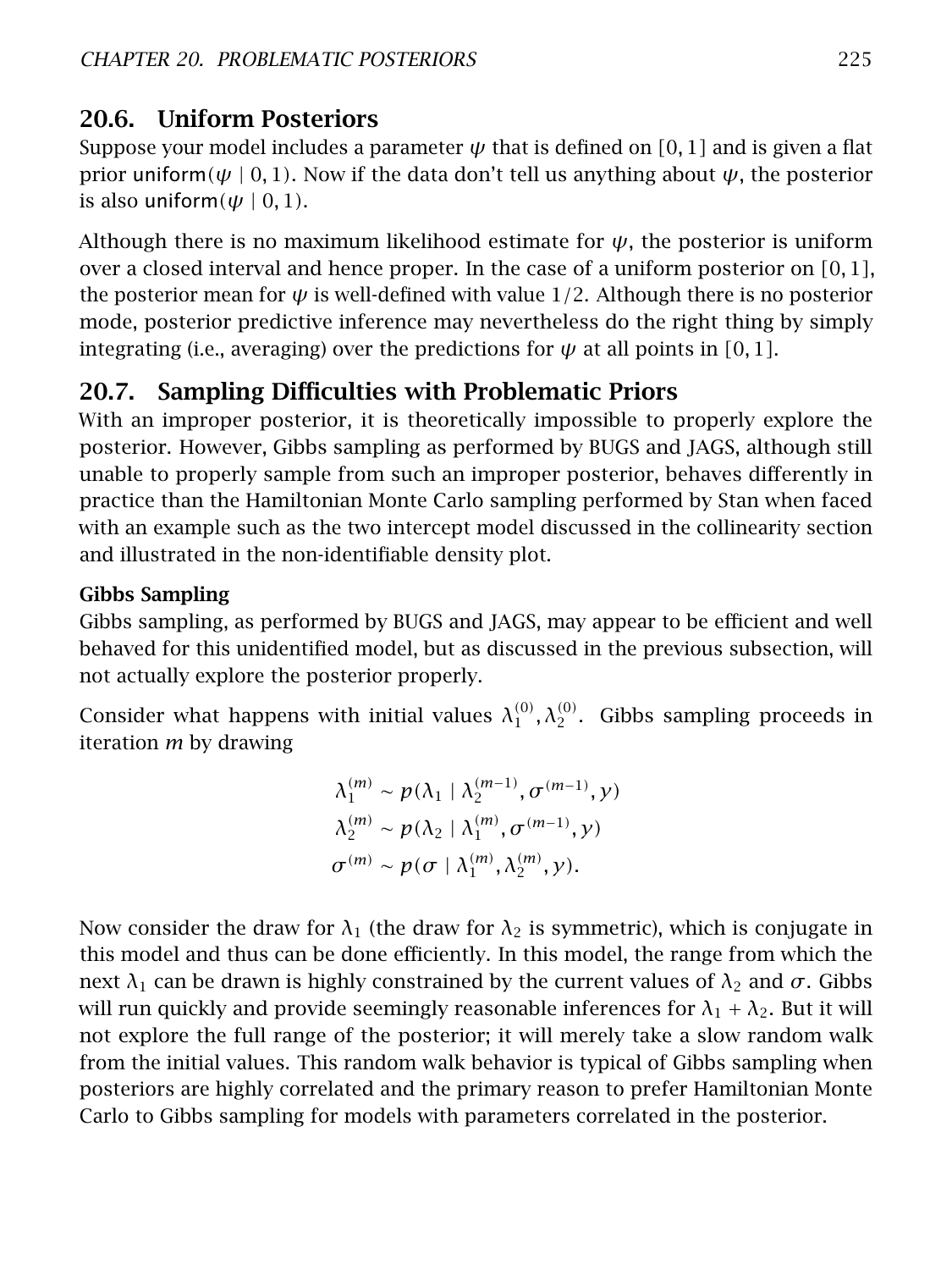#### Hamiltonian Monte Carlo Sampling

Hamiltonian Monte Carlo (HMC), as performed by Stan, is much more efficient at exploring posteriors in models where parameters are correlated in the posterior. In this particular example, the Hamiltonian dynamics (i.e., the motion of a fictitious particle given random momentum in the field defined by the negative log posterior) is going to run up and down along the valley defined by the potential energy (ridges in log posteriors correspond to valleys in potential energy). In practice, even with a random momentum for  $\lambda_1$  and  $\lambda_2$ , the gradient of the log posterior is going to adjust for the correlation and the simulation will run  $\lambda_1$  and  $\lambda_2$  in opposite directions along the valley corresponding to the ridge in the posterior log density.

#### No-U-Turn Sampling

Stan's default no-U-turn sampler (NUTS), is even more efficient at exploring the posterior; see Hoffman and Gelman [\(2011\)](#page-304-0) and Hoffman and Gelman [\(2014\)](#page-304-1). NUTS simulates the motion of the fictitious particle representing the parameter values until it makes a U-turn, it will be defeated in most cases, as it will just move down the potential energy valley indefinitely without making a U-turn. What happens in practice is that the maximum number of leapfrog steps in the simulation will be hit in many of the iterations, causing a large number of log probability and gradient evaluations (1000 if the max tree depth is set to 10, as in the default). Thus sampling will appear to be slow. This is indicative of an improper posterior, not a bug in the NUTS algorithm or its implementation. It is simply not possible to sample from an improper posterior! Thus the behavior of HMC in general and NUTS in particular should be reassuring in that it will clearly fail in cases of improper posteriors, resulting in a clean diagnostic of sweeping out large paths in the posterior.

Here are results of Stan runs with default parameters fit to  $N = 100$  data points generated from  $y_n \sim$  normal(0, 1):

*Two Scale Parameters, Improper Prior*

Inference for Stan model: improper\_stan Warmup took (2.7, 2.6, 2.9, 2.9) seconds, 11 seconds total Sampling took (3.4, 3.7, 3.6, 3.4) seconds, 14 seconds total

|              | Mean | MCSE StdDev | 5%                                                 |             |      | 95% N_Eff N_Eff/s |
|--------------|------|-------------|----------------------------------------------------|-------------|------|-------------------|
| $1p_{-}$     |      |             | $-5.3e+01$ 7.0e-02 8.5e-01 $-5.5e+01$ $-5.3e+01$   |             | 150  | 11                |
| n_leapfroq__ |      |             | $1.4e+03$ $1.7e+01$ $9.2e+02$ $3.0e+00$ $2.0e+03$  |             | 2987 | -212              |
| lambda1      |      |             | $1.3e+03$ $1.9e+03$ $2.7e+03$ $-2.3e+03$           | $6.0e+03$   | 2.1  | 0.15              |
| lambda2      |      |             | $-1.3e+03$ 1.9e+03 2.7e+03 $-6.0e+03$              | 2.3e+03     | 2.1  | 0.15              |
| sigma        |      |             | $1.0e+00$ 8.5e-03 6.2e-02 9.5e-01                  | $1.2e + 00$ | -54  | 3.9               |
| mu           |      |             | $1.6e-01$ $1.9e-03$ $1.0e-01$ $-8.3e-03$ $3.3e-01$ |             | 2966 | 211               |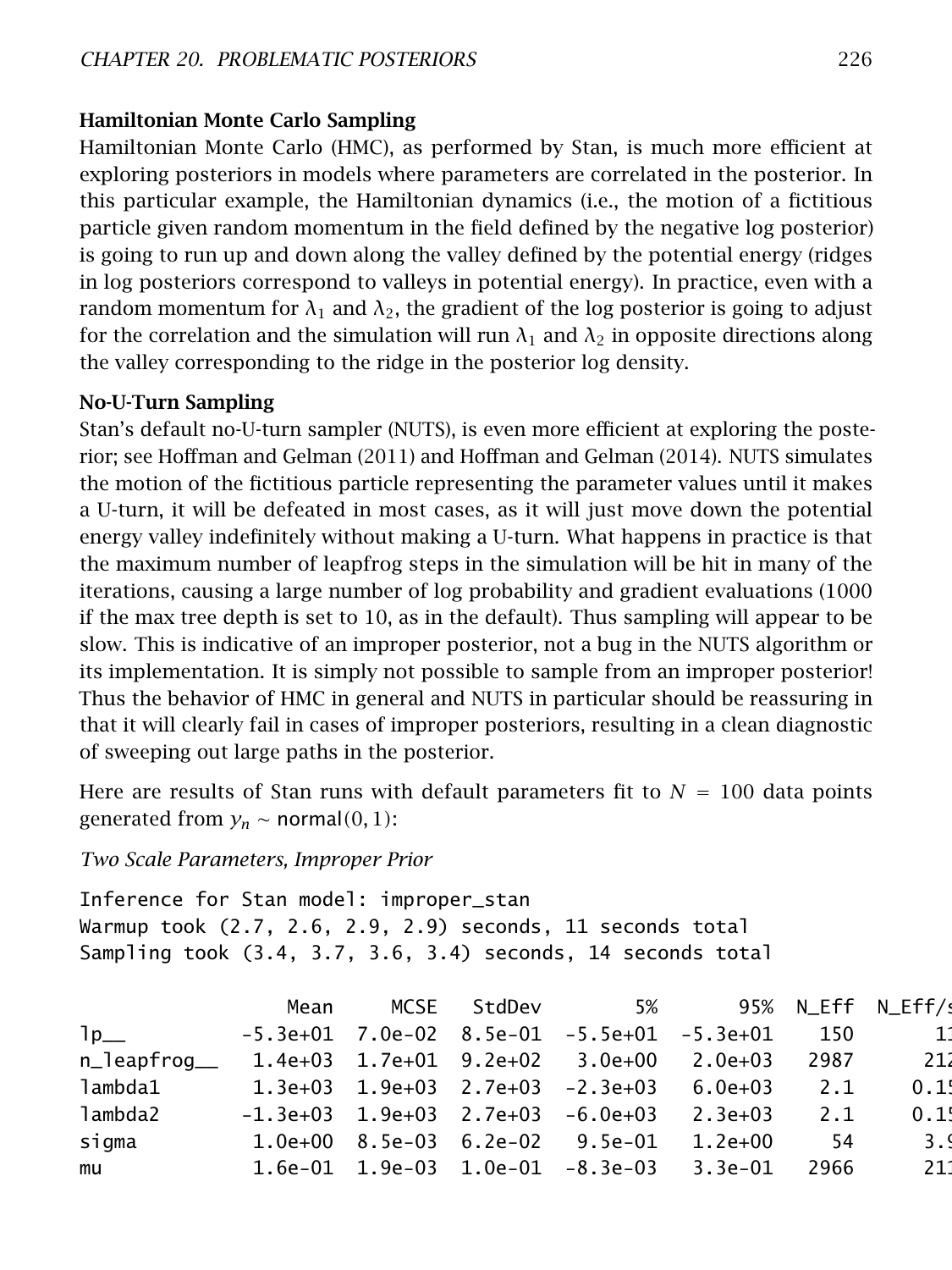#### *Two Scale Parameters, Weak Prior*

Warmup took (0.40, 0.44, 0.40, 0.36) seconds, 1.6 seconds total Sampling took (0.47, 0.40, 0.47, 0.39) seconds, 1.7 seconds total

|              | Mean |  |                                        |     |      | 95% N_Eff N_Eff/s R |  |
|--------------|------|--|----------------------------------------|-----|------|---------------------|--|
| $1p_{-}$     |      |  | $-54$ 4.9e-02 1.3e+00 $-5.7e+01$ $-53$ |     | 728  | 421                 |  |
| n_leapfroq__ |      |  |                                        | 511 | 3085 | 1784                |  |
| lambda1      |      |  | 0.31  2.8e-01  7.1e+00  -1.2e+01       | 12  | 638  | 369                 |  |
| lambda2      |      |  |                                        | 12  | 638  | 369                 |  |
| sigma        |      |  | 1.0 2.6e-03 8.0e-02  9.2e-01           | 1.2 | 939  | 543                 |  |
| mu           |      |  |                                        |     | 3289 | 1902                |  |

*One Scale Parameter, Improper Prior*

Warmup took (0.011, 0.012, 0.011, 0.011) seconds, 0.044 seconds total Sampling took (0.017, 0.020, 0.020, 0.019) seconds, 0.077 seconds total

|              | Mean MCSE StdDev |                                                    |  | 5% 50% 95% N Eff N Eff/s |
|--------------|------------------|----------------------------------------------------|--|--------------------------|
| 1p           |                  | -54  2.5e-02  0.91  -5.5e+01  -53  -53  1318       |  | 171981                   |
| n_leapfrog__ |                  | 3.2 2.7e-01  1.7  1.0e+00  3.0  7.0  39            |  | 507                      |
| mu           |                  | $0.17$ 2.1e-03 $0.10$ -3.8e-03 0.17 0.33 2408      |  | 31417                    |
| siqma        |                  | $1.0$ $1.6e-03$ $0.071$ $9.3e-01$ $1.0$ $1.2$ 2094 |  | 273211                   |
|              |                  |                                                    |  |                          |

On the top is the non-identified model with improper uniform priors and likelihood  $y_n \sim \text{normal}(\lambda_1 + \lambda_2, \sigma)$ .

In the middle is the same likelihood as the middle plus priors  $\lambda_k \sim \text{normal}(0, 10)$ .

On the bottom is an identified model with an improper prior, with likelihood  $y_n \sim$ normal*(µ, σ )*. All models estimate *µ* at roughly 0.16 with low Monte Carlo standard error, but a high posterior standard deviation of 0.1; the true value  $\mu = 0$  is within the 90% posterior intervals in all three models.

#### Examples: Fits in Stan

To illustrate the issues with sampling from non-identified and only weakly identified models, we fit three models with increasing degrees of identification of their parameters. The posteriors for these models is illustrated in the non-identifiable density plot. The first model is the unidentified model with two location parameters and no priors discussed in the [collinearity section.](#page-219-1)

```
data {
 int N;
  real y[N];
```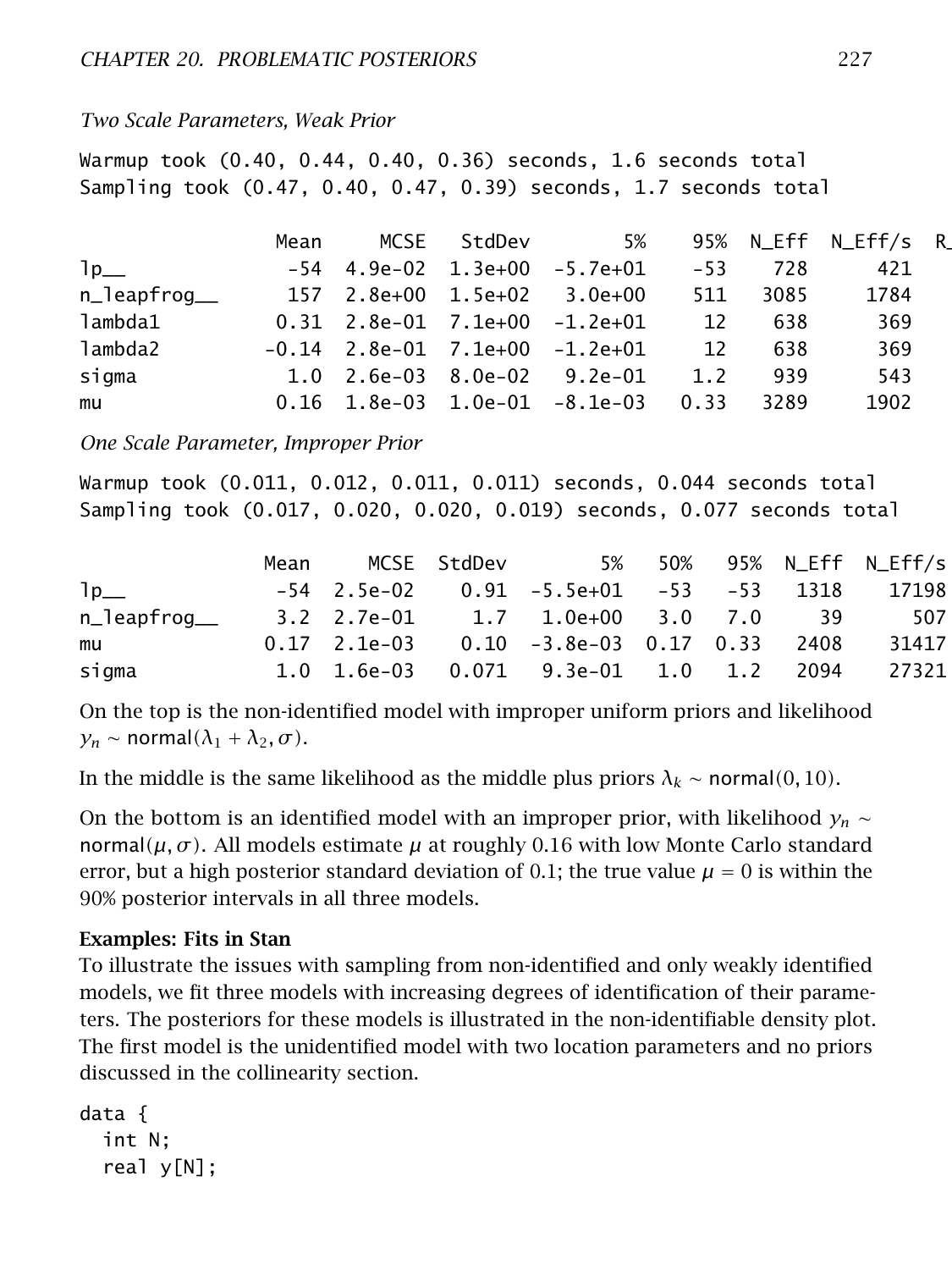```
}
parameters {
  real lambda1;
  real lambda2;
  real<lower=0> sigma;
}
transformed parameters {
  real mu;
  mu = lambda1 + lambda2;
}
model {
  y \sim normal(mu, sigma);
}
```
The second adds priors to the model block for lambda1 and lambda2 to the previous model.

```
lambda1 \sim normal(0, 10);
lambda2 \sim normal(0, 10);
```
The third involves a single location parameter, but no priors.

```
data {
  int N;
  real y[N];
}
parameters {
  real mu;
  real<lower=0> sigma;
}
model {
  y \sim normal(mu, sigma);
}
```
All three of the example models were fit in Stan 2.1.0 with default parameters (1000 warmup iterations, 1000 sampling iterations, NUTS sampler with max tree depth of 10). The results are shown in the non-identified fits figure. The key statistics from these outputs are the following.

- $\cdot$  As indicated by R\_hat column, all parameters have converged other than  $\lambda_1$  and  $\lambda_2$  in the non-identified model.
- The average number of leapfrog steps is roughly 3 in the identified model, 150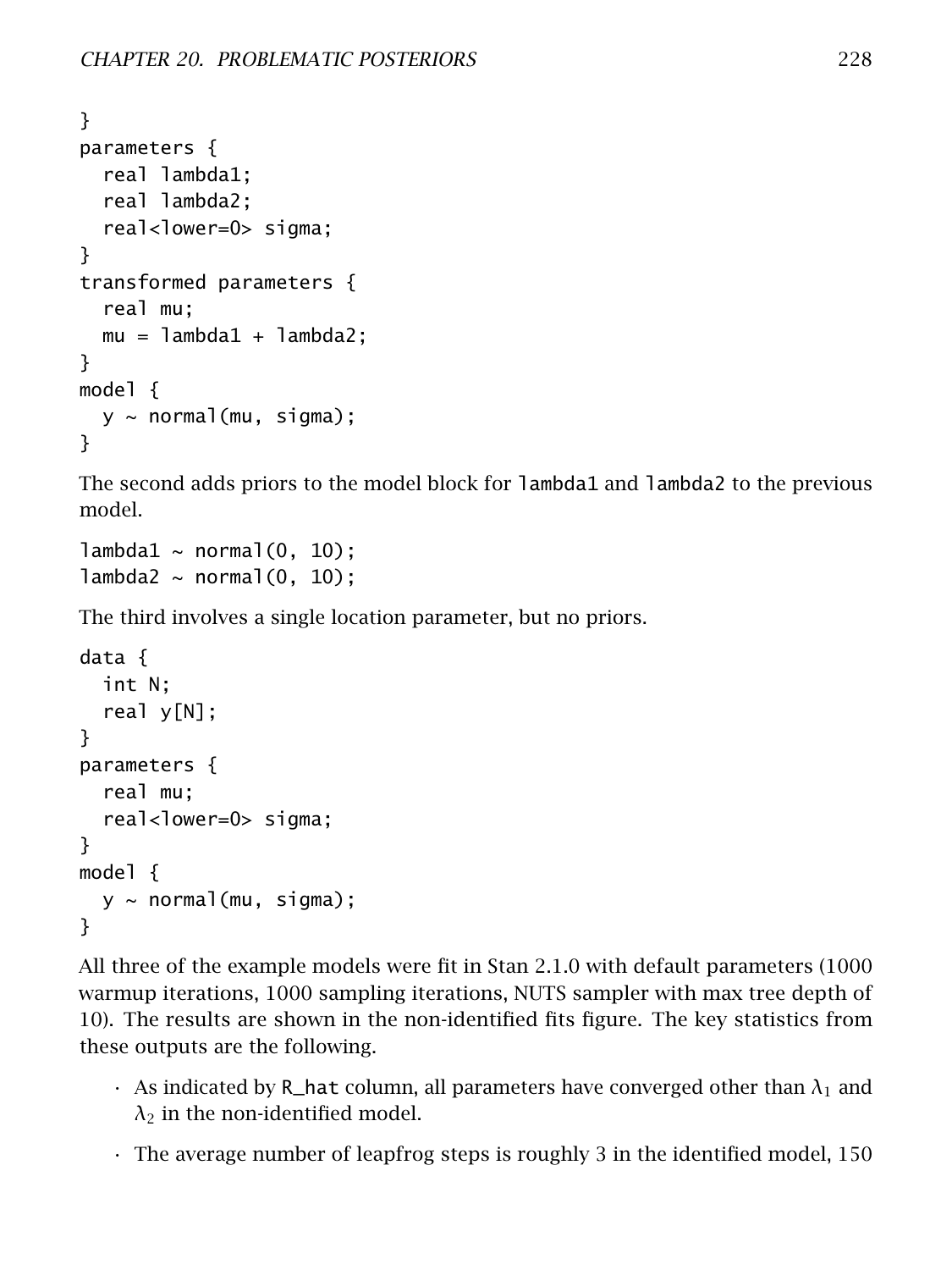in the model identified by a weak prior, and 1400 in the non-identified model.

- $\cdot$  The number of effective samples per second for  $\mu$  is roughly 31,000 in the identified model, 1,900 in the model identified with weakly informative priors, and 200 in the non-identified model; the results are similar for *σ*.
- $\cdot$  In the non-identified model, the 95% interval for  $\lambda_1$  is (-2300,6000), whereas it is only (-12,12) in the model identified with weakly informative priors.
- In all three models, the simulated value of  $\mu = 0$  and  $\sigma = 1$  are well within the posterior 90% intervals.

<span id="page-235-0"></span>The first two points, lack of convergence and hitting the maximum number of leapfrog steps (equivalently maximum tree depth) are indicative of improper posteriors. Thus rather than covering up the problem with poor sampling as may be done with Gibbs samplers, Hamiltonian Monte Carlo tries to explore the posterior and its failure is a clear indication that something is amiss in the model.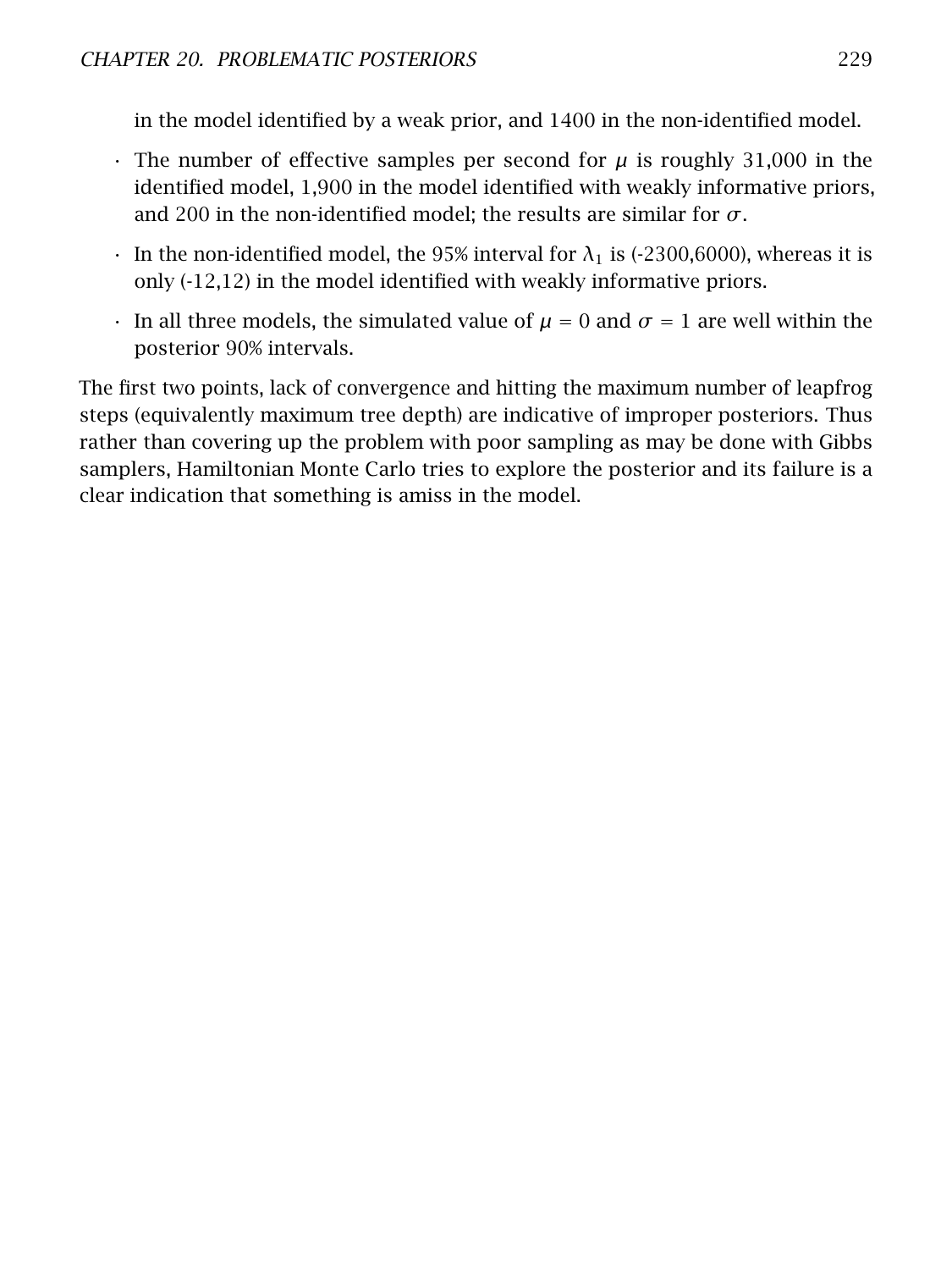# 21. Reparameterization and Change of Variables

Stan supports a direct encoding of reparameterizations. Stan also supports changes of variables by directly incrementing the log probability accumulator with the log Jacobian of the transform.

# 21.1. Theoretical and Practical Background

A Bayesian posterior is technically a probability *measure*, which is a parameterization-invariant, abstract mathematical object.<sup>[1](#page-236-0)</sup>

Stan's modeling language, on the other hand, defines a probability *density*, which is a non-unique, parameterization-dependent function in  $\mathbb{R}^N \to \mathbb{R}^+$ . In practice, this means a given model can be represented different ways in Stan, and different representations have different computational performances.

As pointed out by Gelman [\(2004\)](#page-304-2) in a paper discussing the relation between parameterizations and Bayesian modeling, a change of parameterization often carries with it suggestions of how the model might change, because we tend to use certain natural classes of prior distributions. Thus, it's not *just* that we have a fixed distribution that we want to sample from, with reparameterizations being computational aids. In addition, once we reparameterize and add prior information, the model itself typically changes, often in useful ways.

# 21.2. Reparameterizations

Reparameterizations may be implemented directly using the transformed parameters block or just in the model block.

# Beta and Dirichlet Priors

The beta and Dirichlet distributions may both be reparameterized from a vector of counts to use a mean and total count.

# Beta Distribution

For example, the Beta distribution is parameterized by two positive count parameters  $\alpha, \beta > 0$ . The following example illustrates a hierarchical Stan model with a vector

<span id="page-236-0"></span> $1$ This is in contrast to (penalized) maximum likelihood estimates, which are not parameterization invariant.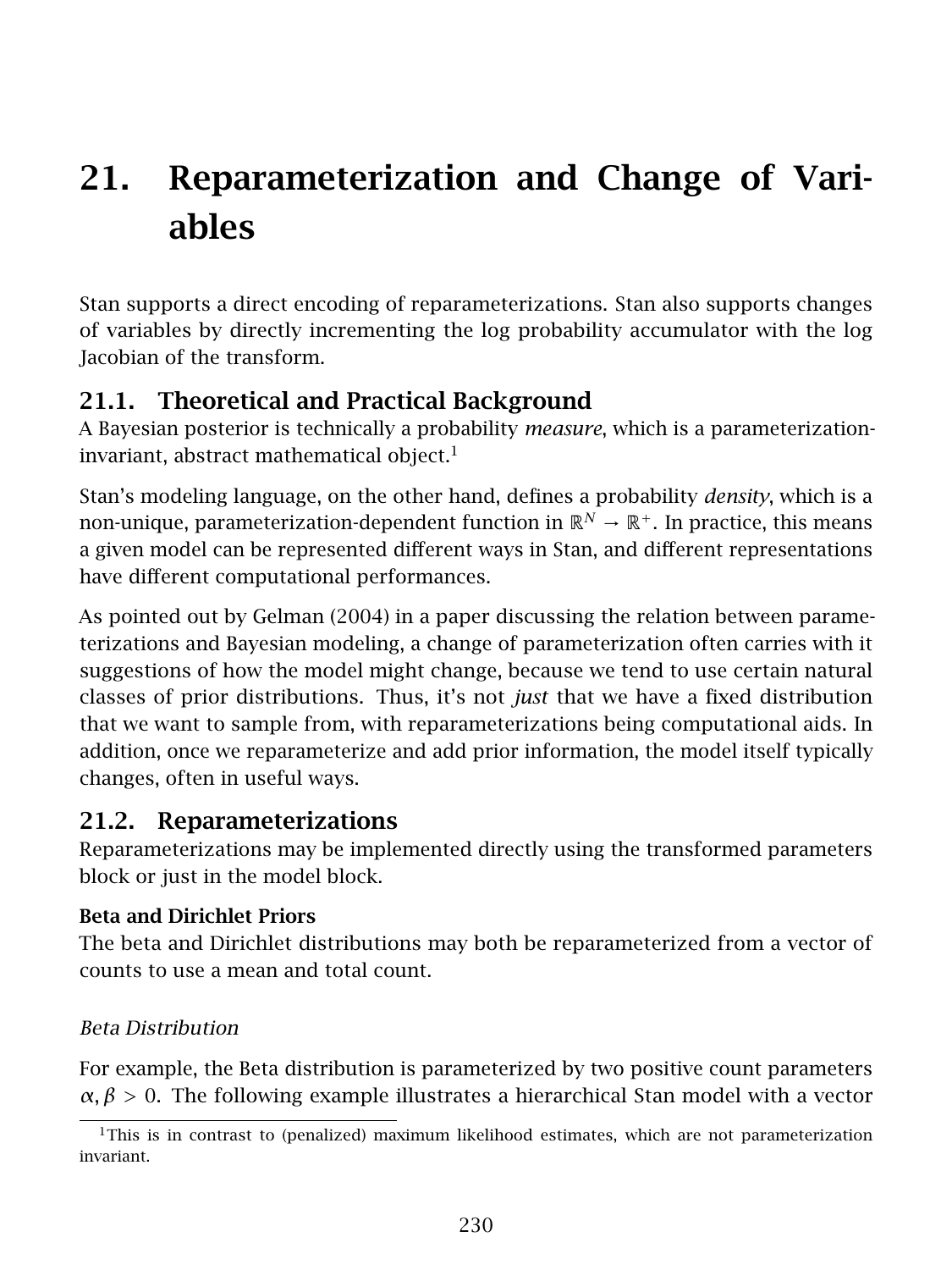of parameters theta are drawn i.i.d. for a Beta distribution whose parameters are themselves drawn from a hyperprior distribution.

```
parameters {
  real<lower = 0> alpha;
  real<lower = 0> beta;
  ...
model {
  alpha \sim ...
  beta \sim ...
  for (n in 1:N)
    theta[n] \sim beta(alpha, beta);
  ...
```
It is often more natural to specify hyperpriors in terms of transformed parameters. In the case of the Beta, the obvious choice for reparameterization is in terms of a mean parameter

$$
\phi = \alpha/(\alpha + \beta)
$$

and total count parameter

 $λ = α + β$ .

Following @[GelmanEtAl:2013, Chapter 5] the mean gets a uniform prior and the count parameter a Pareto prior with  $p(\lambda) \propto \lambda^{-2.5}$ .

```
parameters {
  real<lower=0,upper=1> phi;
  real<lower=0.1> lambda;
  ...
transformed parameters {
  real<lower=0> alpha = lambda * phi;
  real<lower=0> beta = lambda * (1 - phi);
  ...
model {
 phi \sim beta(1, 1); // uniform on phi, could drop
 lambda \sim pareto(0.1, 1.5);
 for (n in 1:N)
   theta[n] \sim beta(alpha, beta);
  ...
```
The new parameters, phi and lambda, are declared in the parameters block and the parameters for the Beta distribution, alpha and beta, are declared and defined in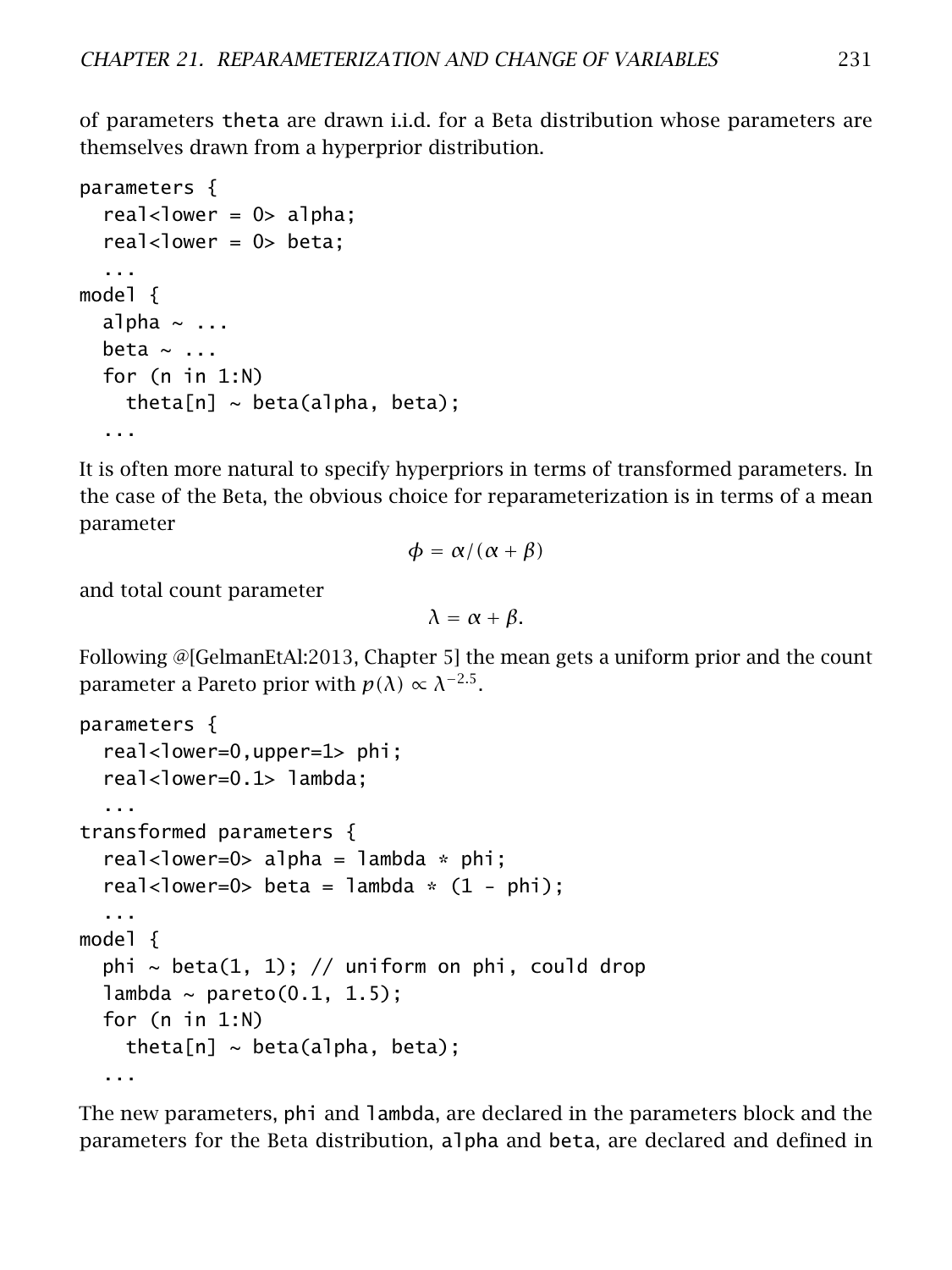the transformed parameters block. And If their values are not of interest, they could instead be defined as local variables in the model as follows.

```
model {
  real alpha = lambda * phi
  real beta = lambda \ast (1 - phi);
...
  for (n in 1:N)
    theta[n] \sim beta(alpha, beta);
...
}
```
With vectorization, this could be expressed more compactly and efficiently as follows.

```
model {
  theta \sim beta(lambda * phi, lambda * (1 - phi));
...
}
```
If the variables alpha and beta are of interest, they can be defined in the transformed parameter block and then used in the model.

#### Jacobians not Necessary

Because the transformed parameters are being used, rather than given a distribution, there is no need to apply a Jacobian adjustment for the transform. For example, in the beta distribution example, alpha and beta have the correct posterior distribution.

#### Dirichlet Priors

The same thing can be done with a Dirichlet, replacing the mean for the Beta, which is a probability value, with a simplex. Assume there are  $K > 0$  dimensions being considered  $(K = 1)$  is trivial and  $K = 2$  reduces to the beta distribution case). The traditional prior is

```
parameters {
  vector[K] alpha;
  simplex[K] theta[N];
  ...
model {
  alpha \sim ...;
  for (n in 1:N)
    theta[n] \sim dirichlet(alpha);
```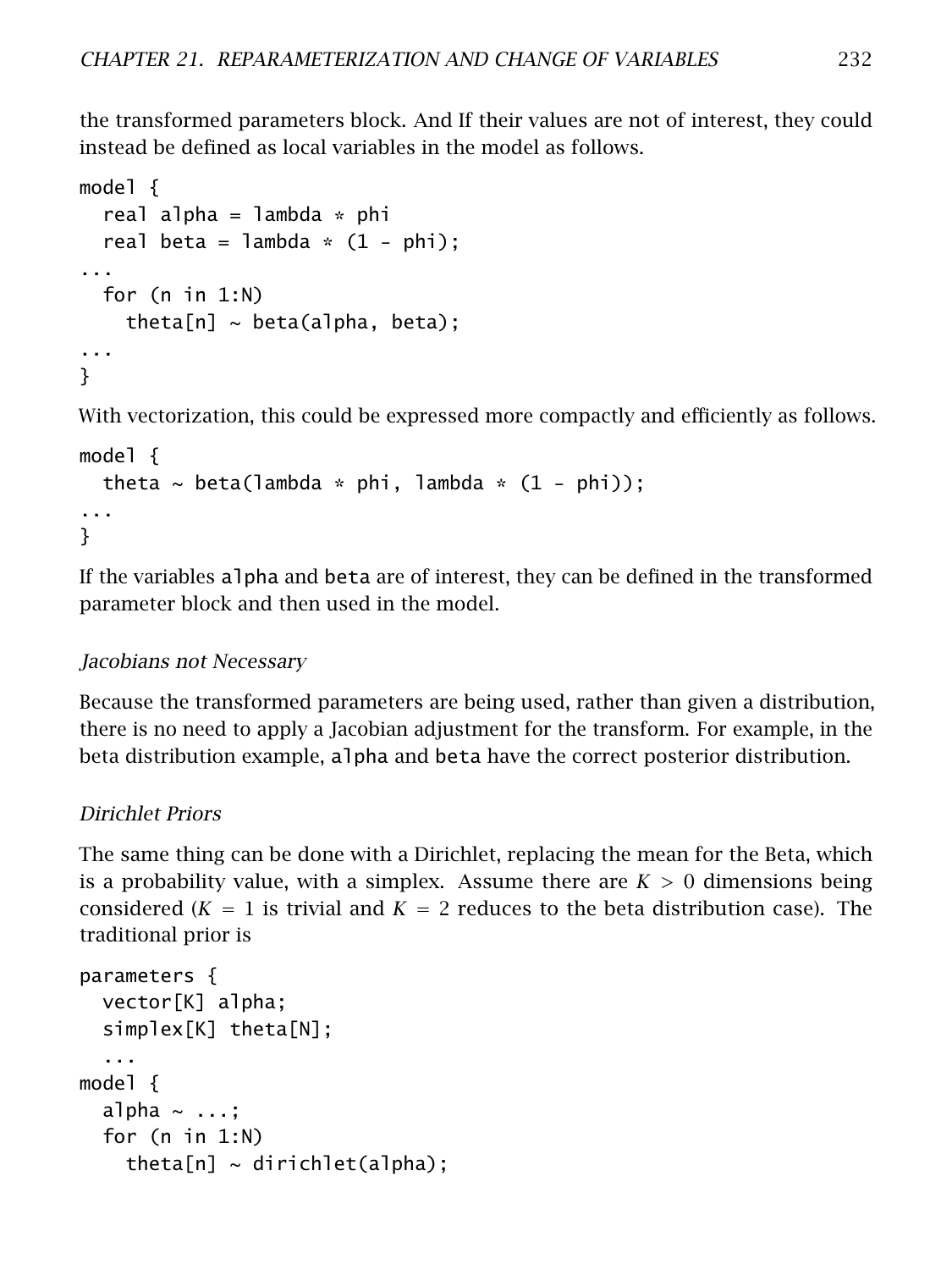## }

This provides essentially *K* degrees of freedom, one for each dimension of alpha, and it is not obvious how to specify a reasonable prior for alpha.

An alternative coding is to use the mean, which is a simplex, and a total count.

```
parameters {
  simplex[K] phi;
  real<lower=0> kappa;
  simplex[K] theta[N];
  ...
transformed parameters {
  vector[K] alpha = kappa * phi;
  ...
}
model {
  phi \sim ...;
  kappa \sim ...;
  for (n in 1:N)
    theta[n] \sim dirichlet(alpha);
```
Now it is much easier to formulate priors, because phi is the expected value of theta and kappa (minus K) is the strength of the prior mean measured in number of prior observations.

## Transforming Unconstrained Priors: Probit and Logit

If the variable *u* has a uniform $(0,1)$  distribution, then  $logit(u)$  is distributed as logistic*(*0*,* 1*)*. This is because inverse logit is the cumulative distribution function (cdf) for the logistic distribution, so that the logit function itself is the inverse CDF and thus maps a uniform draw in *(*0*,* 1*)* to a logistically-distributed quantity.

Things work the same way for the probit case: if *u* has a uniform*(*0*,* 1*)* distribution, then  $\Phi^{-1}(u)$  has a normal $(0,1)$  distribution. The other way around, if *v* has a normal $(0,1)$ distribution, then  $\Phi(\nu)$  has a uniform $(0, 1)$  distribution.

In order to use the probit and logistic as priors on variables constrained to *(*0*,* 1*)*, create an unconstrained variable and transform it appropriately. For comparison, the following Stan program fragment declares a *(*0*,* 1*)*-constrained parameter theta and gives it a beta prior, then uses it as a parameter in a distribution (here using foo as a placeholder).

```
parameters {
  real<lower = 0, upper = 1> theta;
```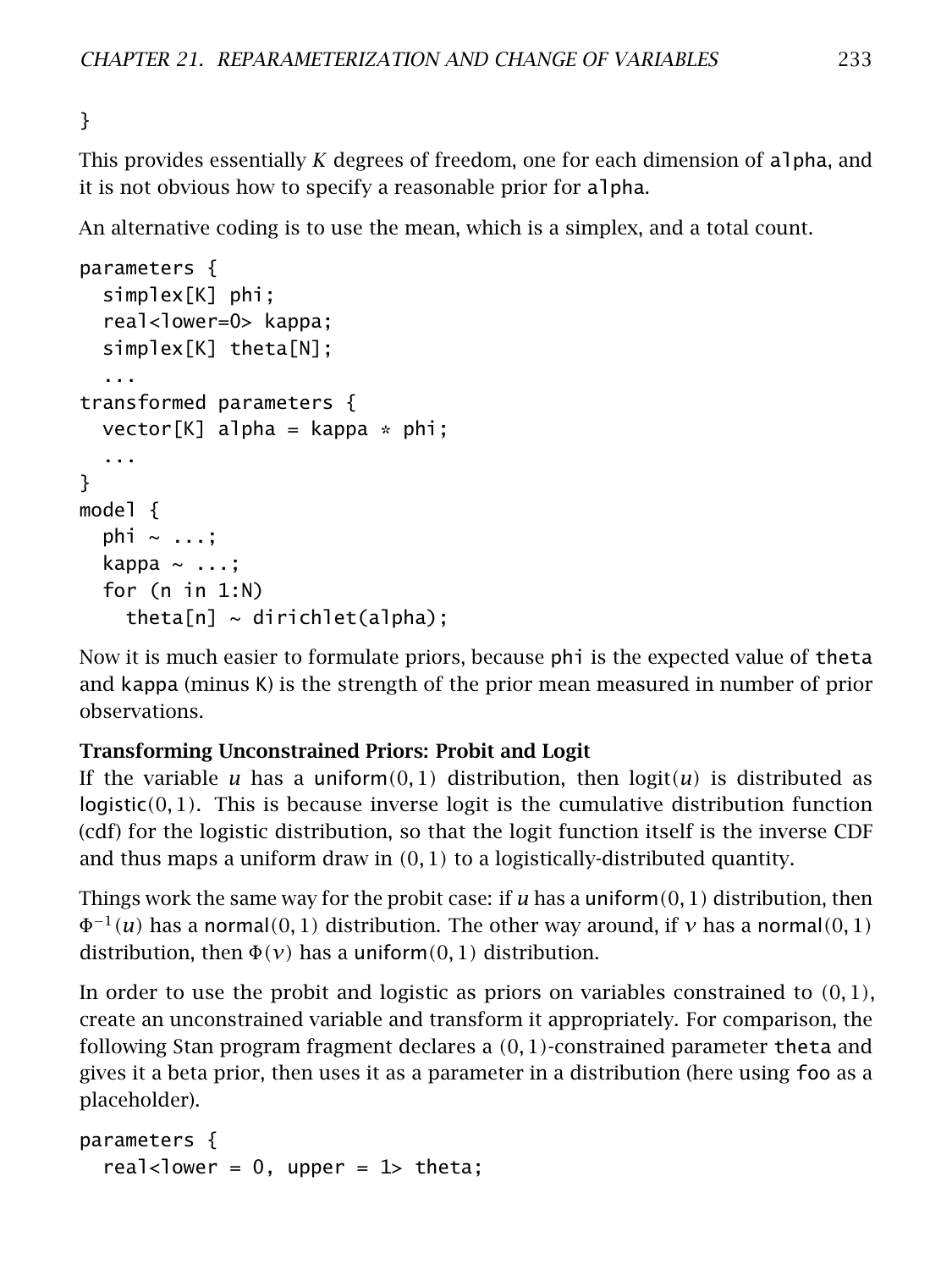```
...
model {
  theta \sim beta(a, b);
  ...
  y \sim foo(theta);
...
```
If the variables a and b are one, then this imposes a uniform distribution theta. If a and b are both less than one, then the density on theta has a U shape, whereas if they are both greater than one, the density of theta has an inverted-U or more bell-like shape.

Roughly the same result can be achieved with unbounded parameters that are probit or inverse-logit-transformed. For example,

```
parameters {
  real theta_raw;
...
transformed parameters {
  real<lower = 0, upper = 1> theta = inv\_logit(theta_{raw)};
...
model {
  theta_raw \sim logistic(mu, sigma);
  ...
  y \sim foo(theta);
...
```
In this model, an unconstrained parameter theta\_raw gets a logistic prior, and then the transformed parameter theta is defined to be the inverse logit of theta\_raw. In this parameterization, inv\_logit(mu) is the mean of the implied prior on theta. The prior distribution on theta will be flat if sigma is one and mu is zero, and will be U-shaped if sigma is larger than one and bell shaped if sigma is less than one.

When moving from a variable in *(*0*,* 1*)* to a simplex, the same trick may be performed using the softmax function, which is a multinomial generalization of the inverse logit function. First, consider a simplex parameter with a Dirichlet prior.

```
parameters {
  simplex[K] theta;
...
model {
  theta \sim dirichlet(a);
  ...
```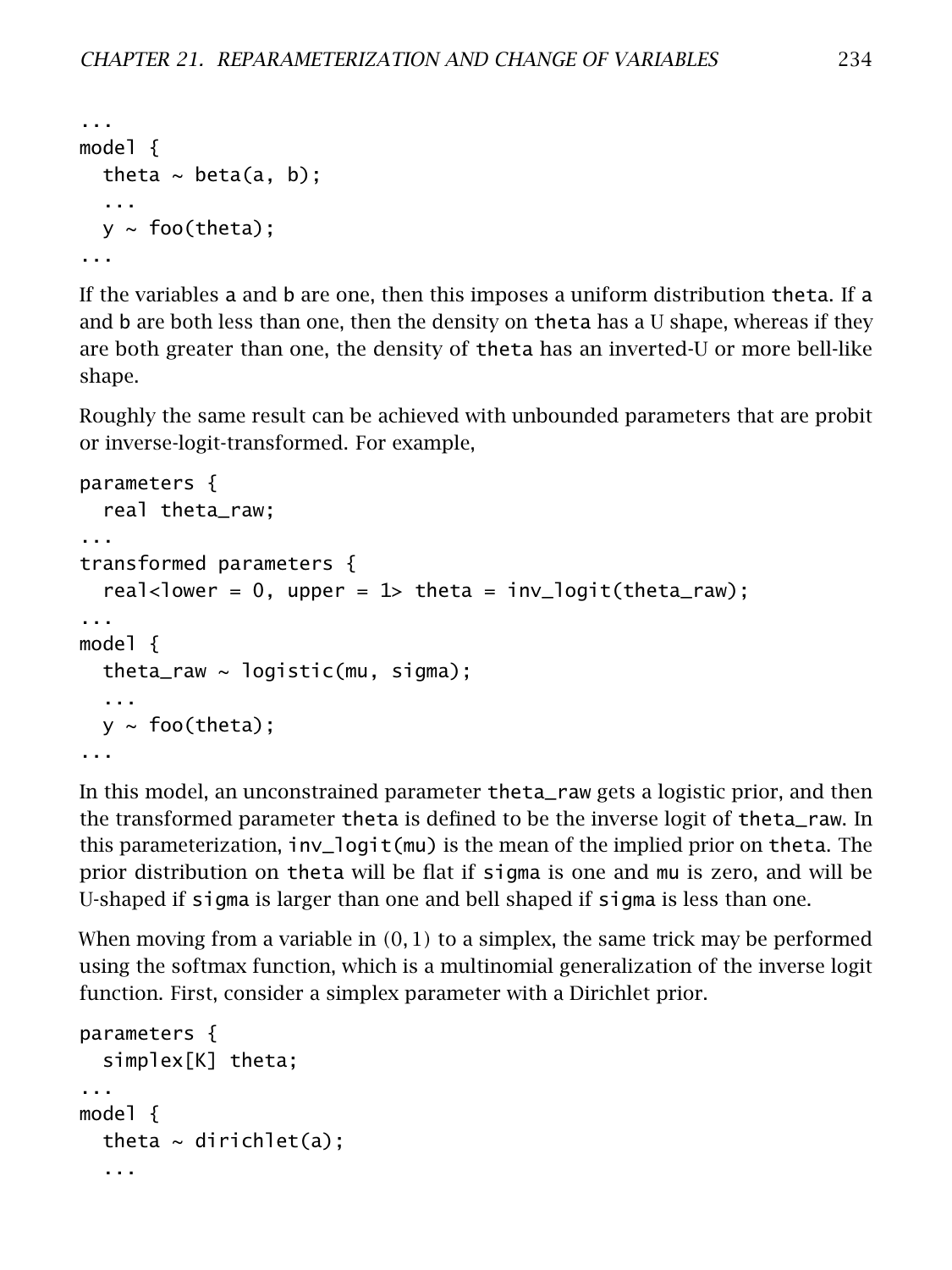$y \sim$  foo(theta);

Now a is a vector with K rows, but it has the same shape properties as the pair a and b for a beta; the beta distribution is just the distribution of the first component of a Dirichlet with parameter vector  $[a b]^\top$ . To formulate an unconstrained prior, the exact same strategy works as for the beta.

```
parameters {
 vector[K] theta_raw;
...
transformed parameters {
 simplex[K] theta = softmax(theta_raw);
...
model {
 theta_raw ~ multi_normal_cholesky(mu, L_Sigma);
```
The multivariate normal is used for convenience and efficiency with its Cholesky-factor parameterization. Now the mean is controlled by softmax(mu), but we have additional control of covariance through L\_Sigma at the expense of having on the order of  $K^2$ parameters in the prior rather than order *K*. If no covariance is desired, the number of parameters can be reduced back to *K* using a vectorized normal distribution as follows.

theta\_raw  $\sim$  normal(mu, sigma);

where either or both of mu and sigma can be vectors.

# 21.3. Changes of Variables

Changes of variables are applied when the transformation of a parameter is characterized by a distribution. The standard textbook example is the lognormal distribution, which is the distribution of a variable  $y > 0$  whose logarithm  $\log y$  has a normal distribution. The distribution is being assigned to log *y*.

The change of variables requires an adjustment to the probability to account for the distortion caused by the transform. For this to work, univariate changes of variables must be monotonic and differentiable everywhere in their support.

For univariate changes of variables, the resulting probability must be scaled by the absolute derivative of the transform.

In the case of log normals, if *y*'s logarithm is normal with mean  $\mu$  and deviation  $\sigma$ , then the distribution of *y* is given by

$$
p(y) = \text{normal}(\log y \mid \mu, \sigma) \left| \frac{d}{dy} \log y \right| = \text{normal}(\log y \mid \mu, \sigma) \frac{1}{y}.
$$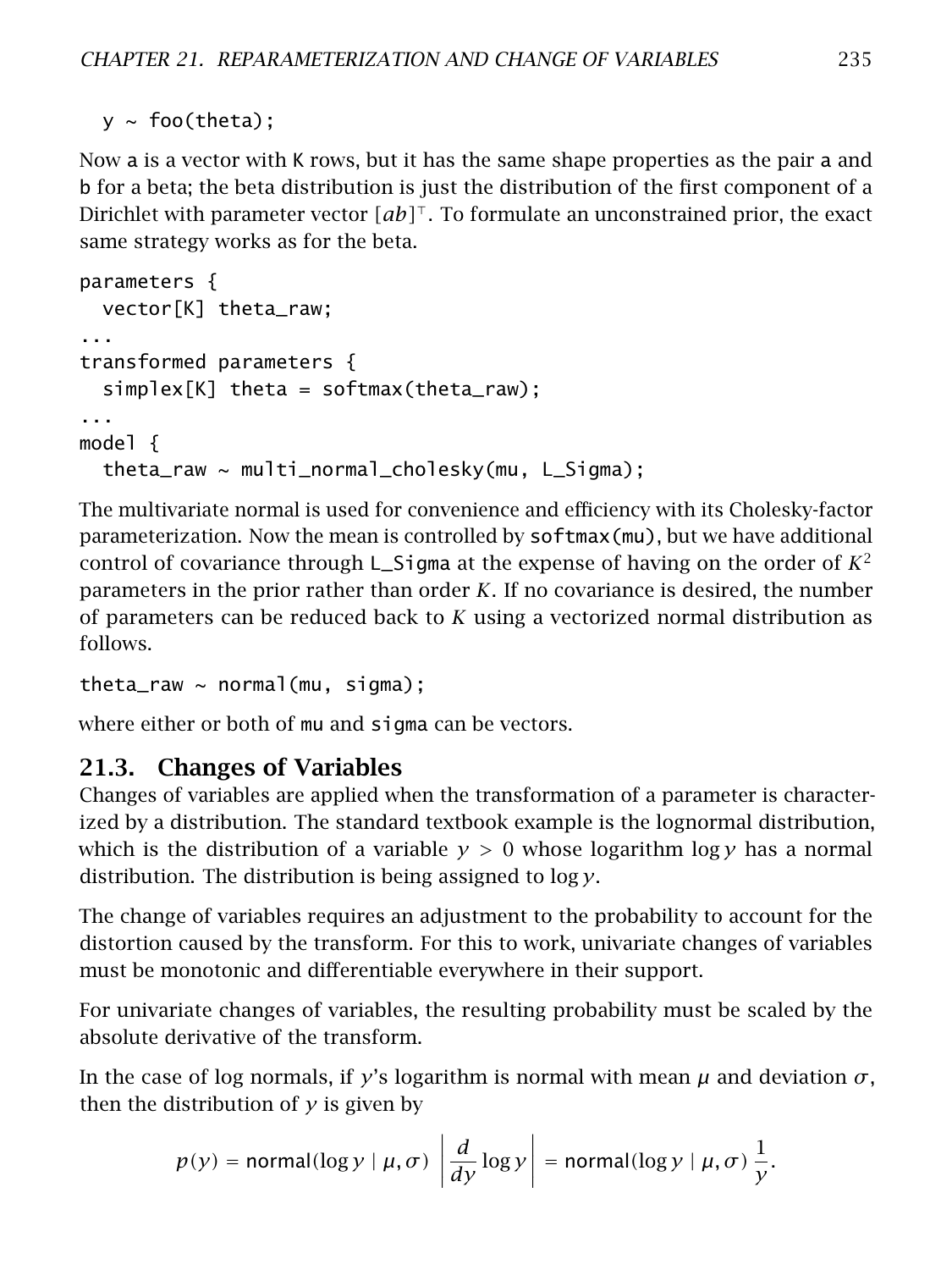Stan works on the log scale to prevent underflow, where

```
\log p(y) = \log \text{normal}(\log y \mid \mu, \sigma) - \log y.
```
In Stan, the change of variables can be applied in the sampling statement. To adjust for the curvature, the log probability accumulator is incremented with the log absolute derivative of the transform. The lognormal distribution can thus be implemented directly in Stan as follows.<sup>[2](#page-242-0)</sup>

```
parameters {
  real<lower=0> y;
  ...
model {
  log(y) \sim normal(mu, sigma);
  target += -log(y);
  ...
```
It is important, as always, to declare appropriate constraints on parameters; here y is constrained to be positive.

It would be slightly more efficient to define a local variable for the logarithm, as follows.

```
model {
  real log_y;
  log_y = log(y);
  log_y \sim normal(mu, sigma);
  target += -log_y;...
```
If y were declared as data instead of as a parameter, then the adjustment can be ignored because the data will be constant and Stan only requires the log probability up to a constant.

#### Change of Variables vs. Transformations

This section illustrates the difference between a change of variables and a simple variable transformation. A transformation samples a parameter, then transforms it, whereas a change of variables transforms a parameter, then samples it. Only the latter requires a Jacobian adjustment.

<span id="page-242-0"></span> $2$ This example is for illustrative purposes only; the recommended way to implement the lognormal distribution in Stan is with the built-in lognormal probability function; see the functions reference manual for details.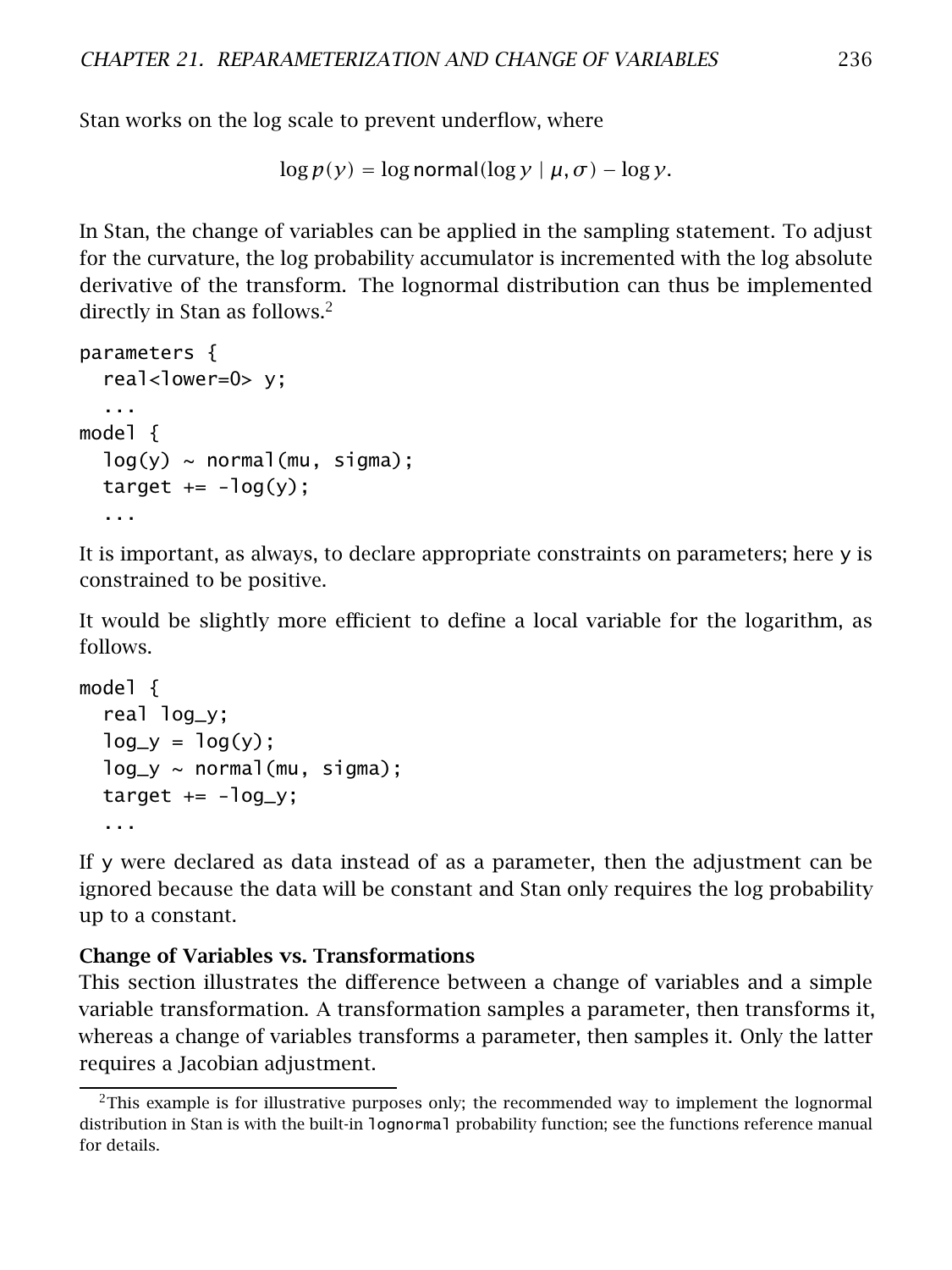It does not matter whether the probability function is expressed using a sampling statement, such as

```
log(y) \sim normal(mu, sigma);
```
or as an increment to the log probability function, as in

```
target += normal_lpdf(log(y) | mu, sigma);
```
#### Gamma and Inverse Gamma Distribution

Like the log normal, the inverse gamma distribution is a distribution of variables whose inverse has a gamma distribution. This section contrasts two approaches, first with a transform, then with a change of variables.

The transform based approach to sampling y\_inv with an inverse gamma distribution can be coded as follows.

```
parameters {
  real<lower=0> y;
}
transformed parameters {
  real<lower=0> y_inv;
  y_inv = 1 / y;
}
model {
  y \sim gamma(2, 4);
}
```
The change-of-variables approach to sampling  $y$ -inv with an inverse gamma distribution can be coded as follows.

```
parameters {
  real<lower=0> y_inv;
}
transformed parameters {
 real<lower=0> y;
 y = 1 / y_inv; // change variables
}
model {
 y \sim gamma(2, 4);
 target += -2 * log(y_inv); // Jacobian adjustment;
}
```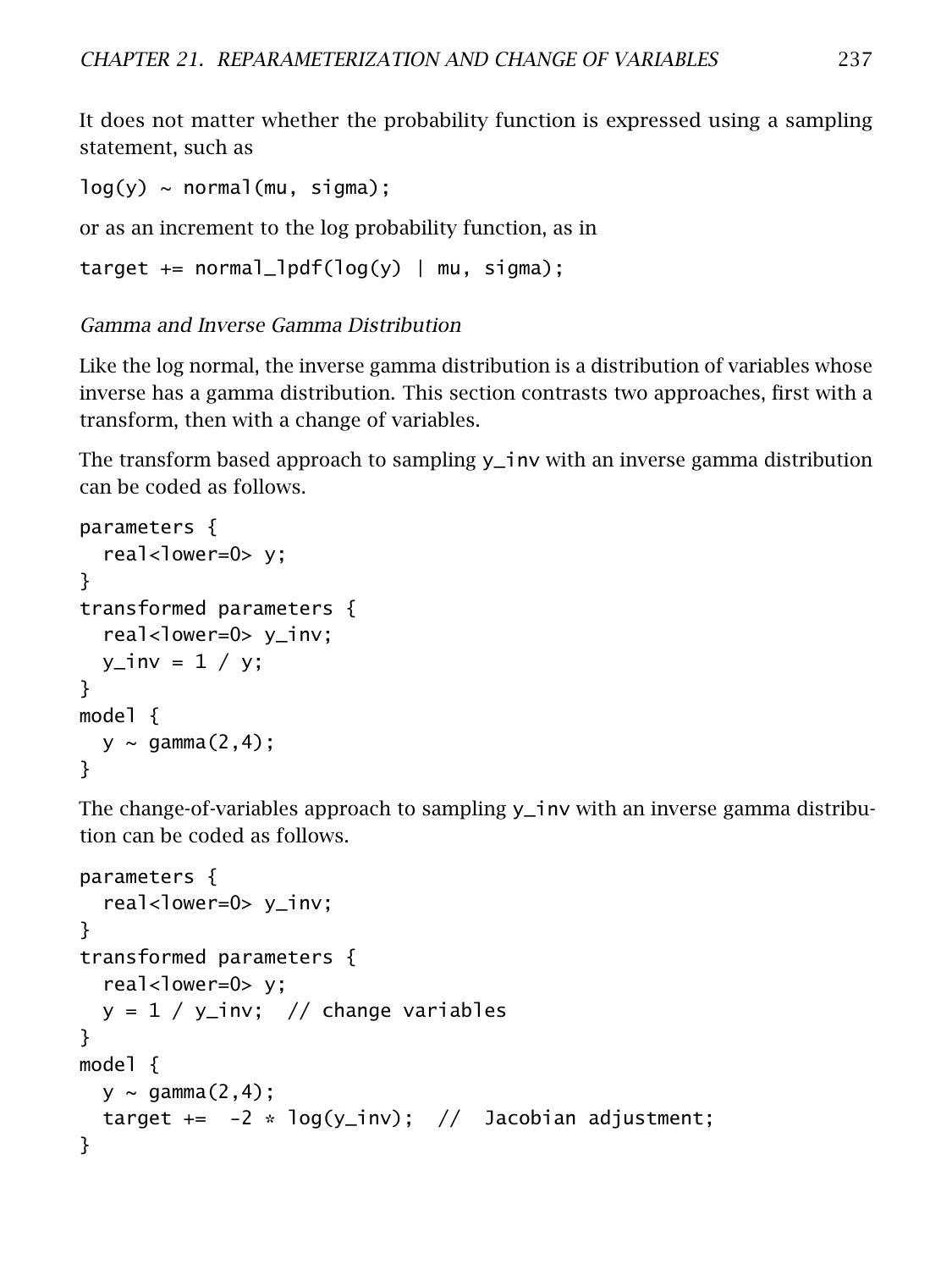The Jacobian adjustment is the log of the absolute derivative of the transform, which in this case is

$$
\log\left|\frac{d}{du}\left(\frac{1}{u}\right)\right| = \log\left|-u^{-2}\right| = \log u^{-2} = -2\log u.
$$

#### Multivariate Changes of Variables

In the case of a multivariate transform, the log of the Jacobian of the transform must be added to the log probability accumulator. In Stan, this can be coded as follows in the general case where the Jacobian is not a full matrix.

```
parameters {
 vector[K] u; // multivariate parameter
   ...
transformed parameters {
 vector[K] v; // transformed parameter
 matrix[K, K] J; // Jacobian matrix of transform
  ... compute v as a function of u ...
  ... compute J[m, n] = d.v[m] / d.u[n] ...target += log(fabs(determinant(J)));
  ...
model {
 V \sim \ldots;...
```
If the Jacobian is known analytically, it will be more efficient to apply it directly than to call the determinant function, which is neither efficient nor particularly stable numerically.

In many cases, the Jacobian matrix will be triangular, so that only the diagonal elements will be required for the determinant calculation. Triangular Jacobians arise when each element  $v[k]$  of the transformed parameter vector only depends on elements  $u[1]$ , . . . , u[k] of the parameter vector. For triangular matrices, the determinant is the product of the diagonal elements, so the transformed parameters block of the above model can be simplified and made more efficient by recoding as follows.

```
transformed parameters {
```

```
...
vector[K] J_diag; // diagonals of Jacobian matrix
...
... compute J[k, k] = d.v[k] / d.u[k] ...target += sum(log(J_diaq));
```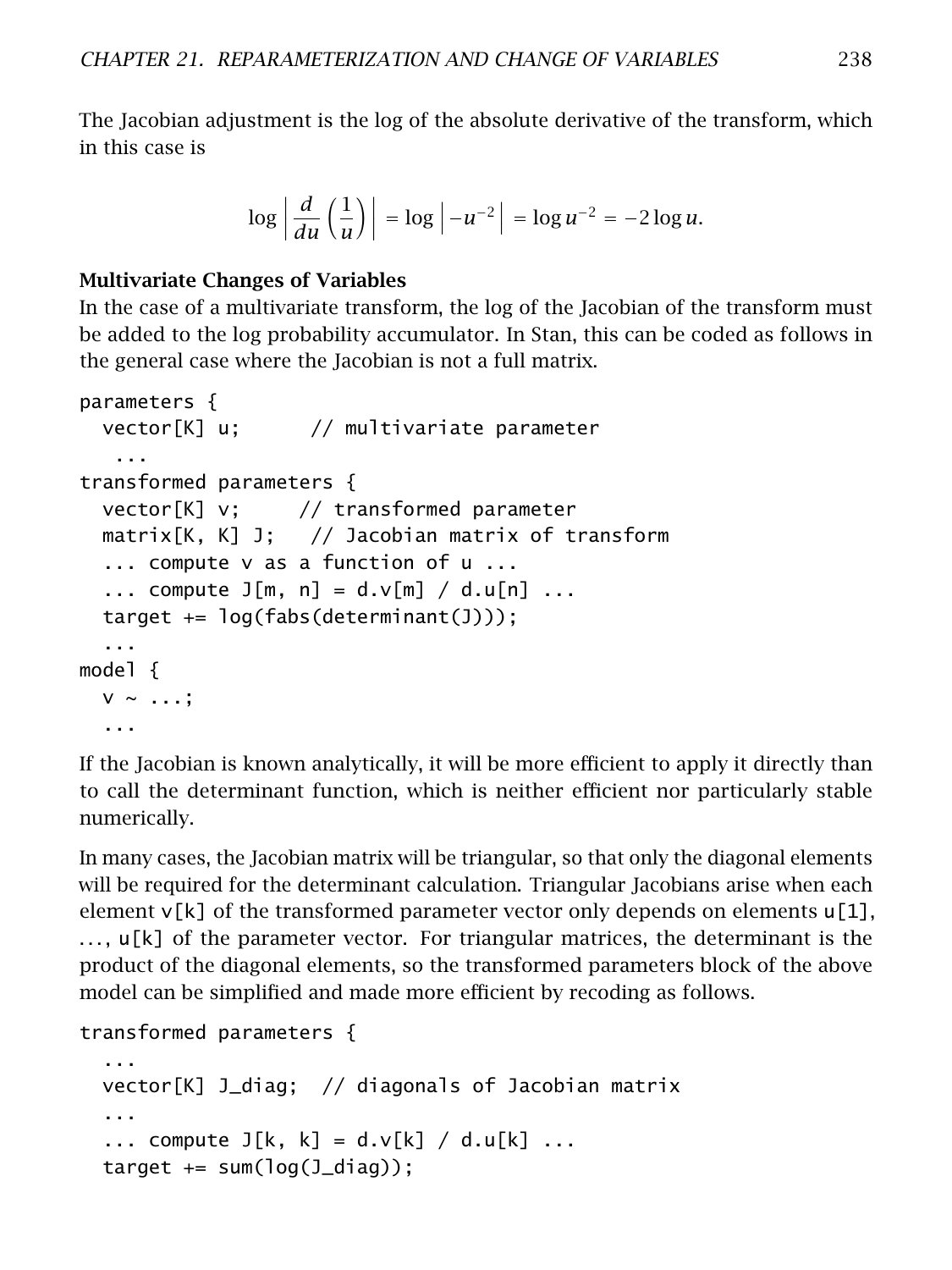...

# 21.4. Vectors with Varying Bounds

Stan only allows a single lower and upper bound to be declared in the constraints for a container data type. But suppose we have a vector of parameters and a vector of lower bounds? Then the transforms are calculated and their log Jacobians added to the log density accumulator; the Jacobian calculations are described in detail in the reference manual chapter on constrained parameter transforms.

## Varying Lower Bounds

For example, suppose there is a vector parameter *α* with a vector *L* of lower bounds. The simplest way to deal with this if *L* is a constant is to shift a lower-bounded parameter.

```
data {
 int N;
 vector[N] L; // lower bounds
  ...
parameters {
 vector<lower=0>[N] alpha_raw;
  ...
transformed parameters {
 vector[N] alpha = L + alpha_raw;
  ...
```
The Jacobian for adding a constant is one, so its log drops out of the log density.

Even if the lower bound is a parameter rather than data, there is no Jacobian required, because the transform from  $(L, \alpha_{\text{raw}})$  to  $(L + \alpha_{\text{raw}}, \alpha_{\text{raw}})$  produces a Jacobian derivative matrix with a unit determinant.

It's also possible implement the transform by directly transforming an unconstrained parameter and accounting for the Jacobian.

```
data {
 int N;
 vector[N] L; // lower bounds
  ...
parameters {
 vector[N] alpha_raw;
  ...
transformed parameters {
 vector[N] alpha = L + exp(alpha_raw);
```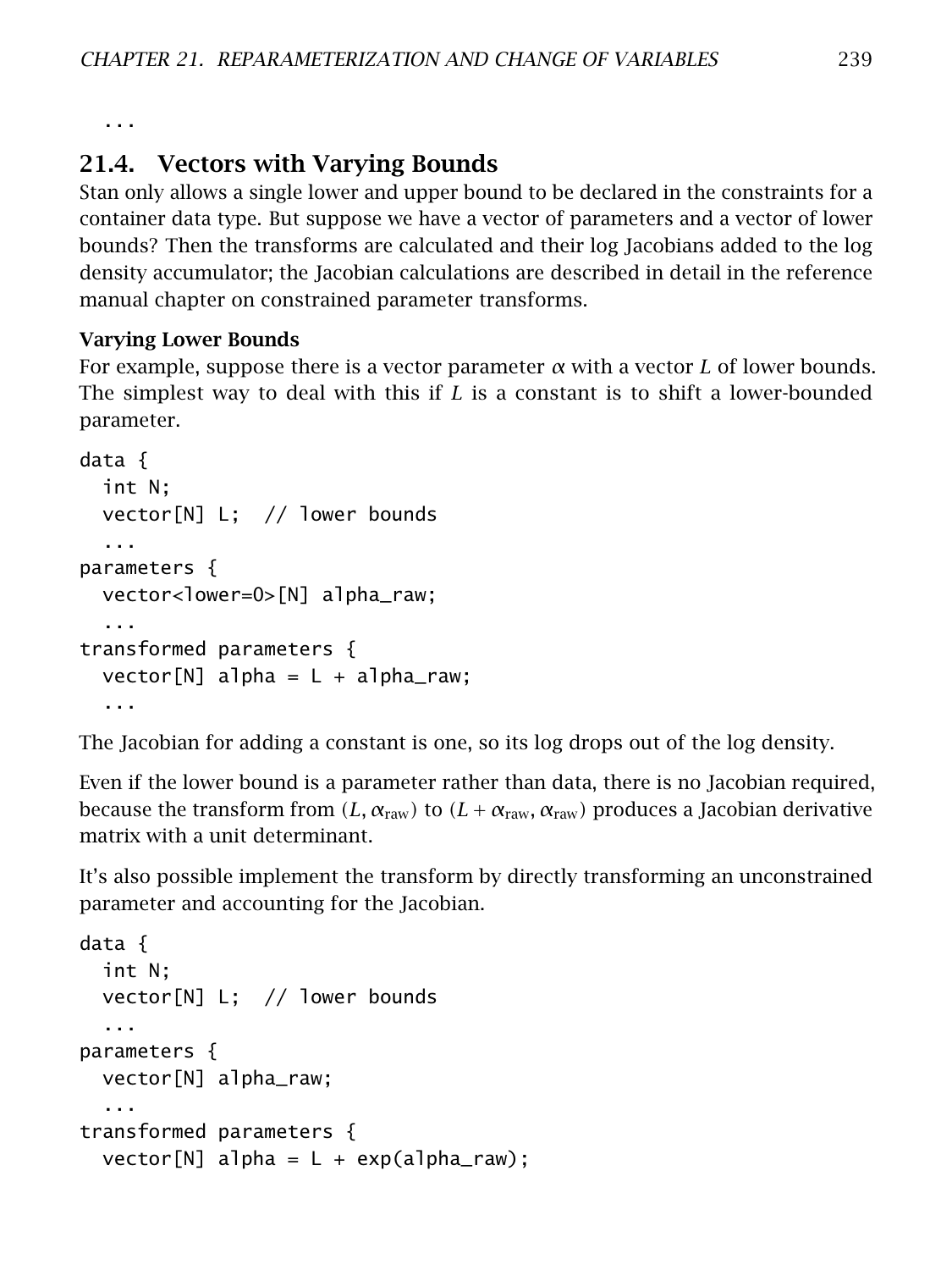```
...
model {
 target += sum(alpha_raw); // log Jacobian
  ...
```
The adjustment in the the log Jacobian determinant of the transform mapping  $\alpha_{\text{raw}}$  to  $\alpha = L + \exp(\alpha_{\text{raw}})$ . The details are simple in this case because the Jacobian is diagonal; see the reference manual chapter on constrained parameter transforms for full details. Here *L* can even be a vector containing parameters that don't depend on *α*raw; if the bounds do depend on *α*raw then a revised Jacobian needs to be calculated taking into account the dependencies.

#### Varying Upper and Lower Bounds

Suppose there are lower and upper bounds that vary by parameter. These can be applied to shift and rescale a parameter constrained to *(*0*,* 1*)*.

```
data {
 int N;
 vector[N] L; // lower bounds
 vector[N] U; // upper bounds
  ...
parameters {
 vector<lower=0, upper=1>[N] alpha_raw;
  ...
transformed parameters {
 vector[N] alpha = L + (U - L) \cdot alpha_raw;
```
The expression  $U - L$  is multiplied by alpha\_raw elementwise to produce a vector of variables in *(*0*, U* − *L)*, then adding *L* results in a variable ranging between *(L, U)*.

In this case, it is important that *L* and *U* are constants, otherwise a Jacobian would be required when multiplying by *U* − *L*.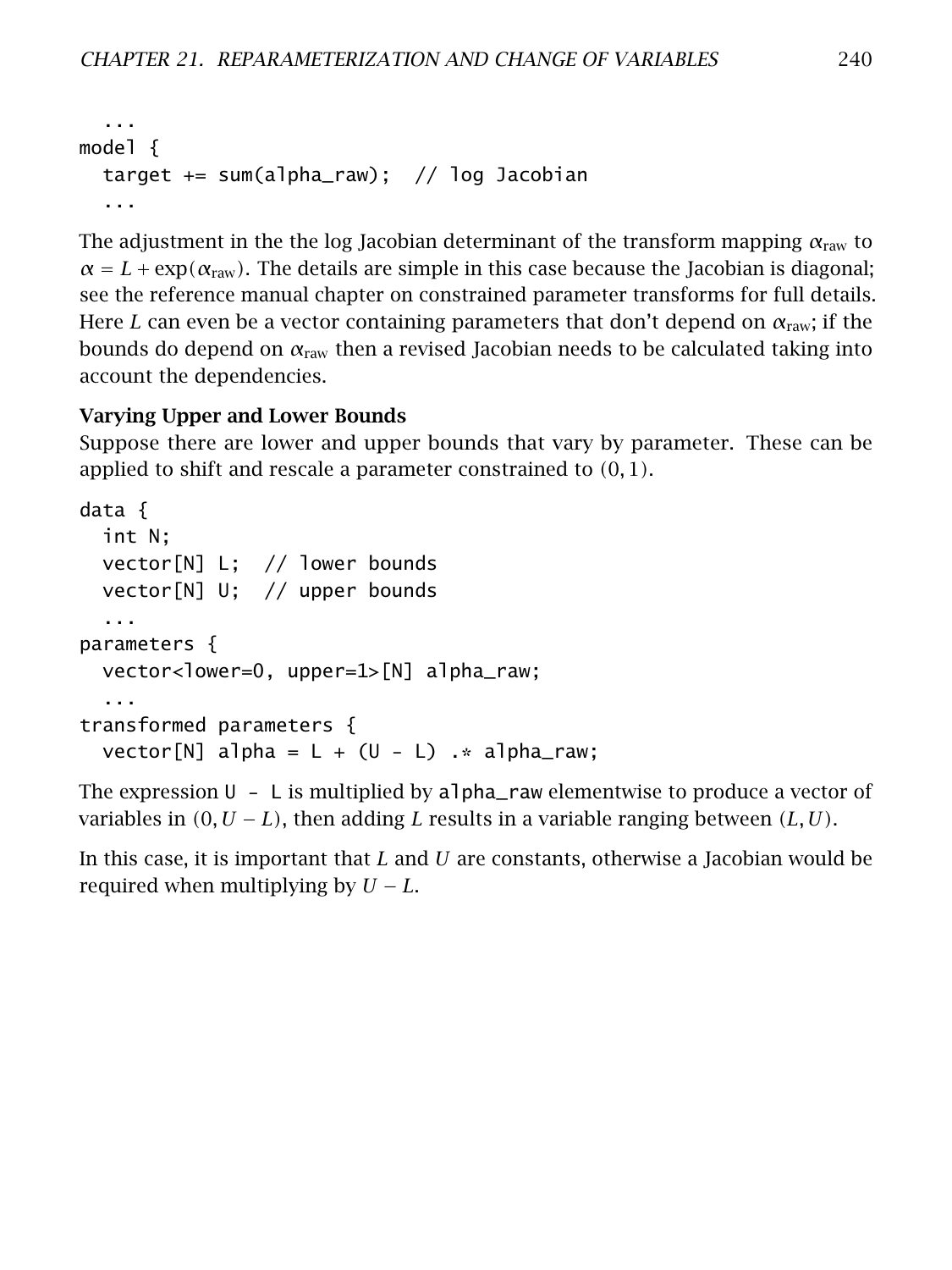# 22. Efficiency Tuning

This chapter provides a grab bag of techniques for optimizing Stan code, including vectorization, sufficient statistics, and conjugacy. At a coarse level, efficiency involves both the amount of time required for a computation and the amount of memory required. For practical applied statistical modeling, we are mainly concerned with reducing wall time (how long a program takes as measured by a clock on the wall) and keeping memory requirements within available bounds.

# 22.1. What is Efficiency?

The standard algorithm analyses in computer science measure efficiency asymptotically as a function of problem size (such as data, number of parameters, etc.) and typically do not consider constant additive factors like startup times or multiplicative factors like speed of operations. In practice, the constant factors are important; if run time can be cut in half or more, that's a huge gain. This chapter focuses on both the constant factors involved in efficiency (such as using built-in matrix operations as opposed to naive loops) and on asymptotic efficiency factors (such as using linear algorithms instead of quadratic algorithms in loops).

# 22.2. Efficiency for Probabilistic Models and Algorithms

Stan programs express models which are intrinsically statistical in nature. The algorithms applied to these models may or may not themselves be probabilistic. For example, given an initial value for parameters (which may itself be given deterministically or generated randomly), Stan's optimization algorithm (L-BFGS) for penalized maximum likelihood estimation is purely deterministic. Stan's sampling algorithms are based on Markov chain Monte Carlo algorithms, which are probabilistic by nature at every step. Stan's variational inference algorithm (ADVI) is probabilistic despite being an optimization algorithm; the randomization lies in a nested Monte Carlo calculation for an expected gradient.

With probabilistic algorithms, there will be variation in run times (and maybe memory usage) based on the randomization involved. For example, by starting too far out in the tail, iterative algorithms underneath the hood, such as the solvers for ordinary differential equations, may take different numbers of steps. Ideally this variation will be limited; when there is a lot of variation it can be a sign that there is a problem with the model's parameterization in a Stan program or with initialization.

A well-behaved Stan program will have low variance between runs with different ran-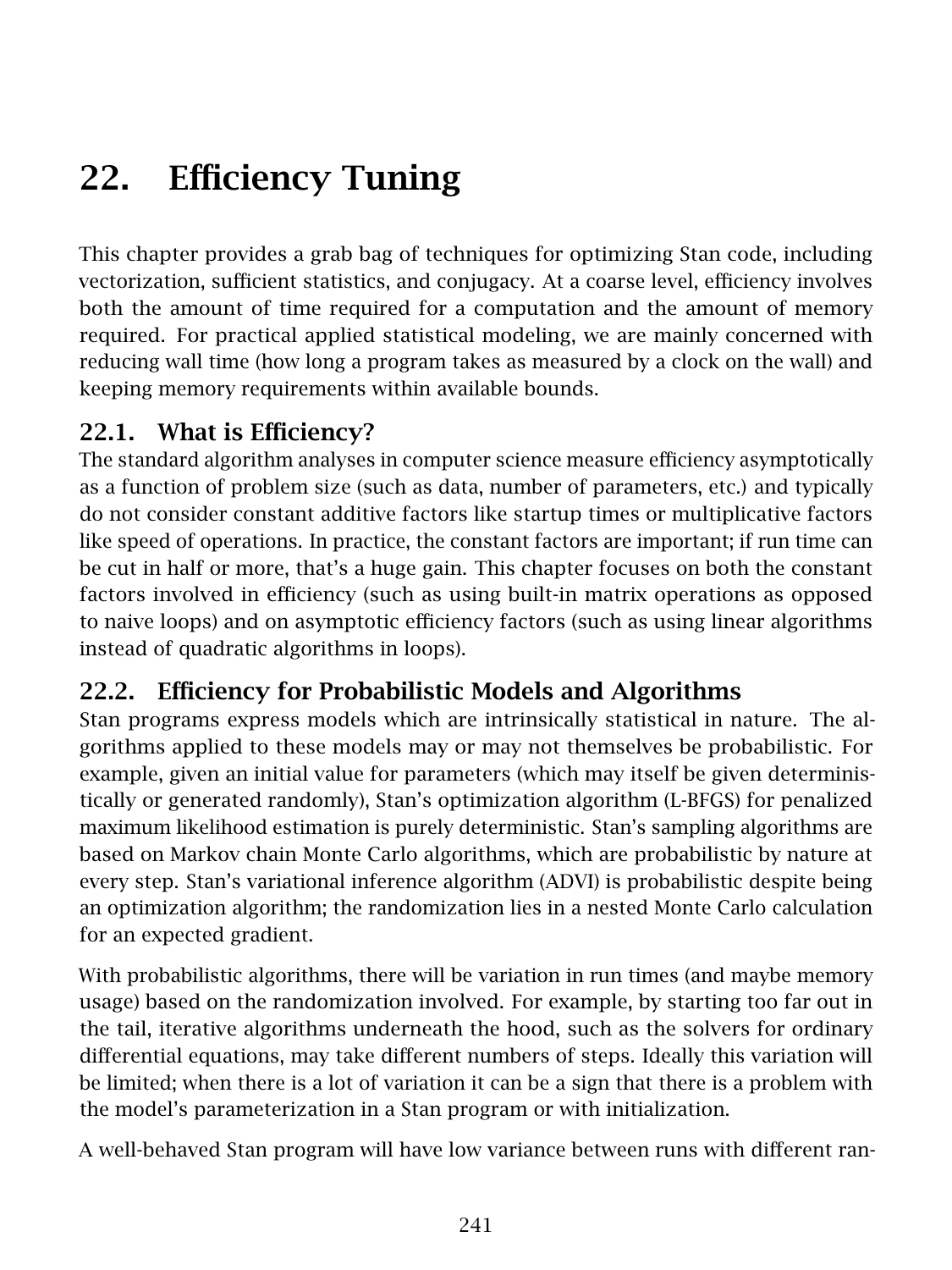dom initializations and differently seeded random number generators. But sometimes an algorithm can get stuck in one part of the posterior, typically due to high curvature. Such sticking almost always indicates the need to reparameterize the model. Just throwing away Markov chains with apparently poor behavior (slow, or stuck) can lead to bias in posterior estimates. This problem with getting stuck can often be overcome by lowering the initial step size to avoid getting stuck during adaptation and increasing the target acceptance rate in order to target a lower step size. This is because smaller step sizes allow Stan's gradient-based algorithms to better follow the curvature in the density or penalized maximum likelihood being fit.

# 22.3. Statistical vs. Computational Efficiency

There is a difference between pure computational efficiency and statistical efficiency for Stan programs fit with sampling-based algorithms. Computational efficiency measures the amount of time or memory required for a given step in a calculation, such as an evaluation of a log posterior or penalized likelihood.

Statistical efficiency typically involves requiring fewer steps in algorithms by making the statistical formulation of a model better behaved. The typical way to do this is by applying a change of variables (i.e., reparameterization) so that sampling algorithms mix better or optimization algorithms require less adaptation.

# 22.4. Model Conditioning and Curvature

Because Stan's algorithms (other than Riemannian Hamiltonian Monte Carlo) rely on step-based gradient-based approximations of the density (or penalized maximum likelihood) being fitted, posterior curvature not captured by this first-order approximation plays a central role in determining the statistical efficiency of Stan's algorithms.

A second-order approximation to curvature is provided by the Hessian, the matrix of second derivatives of the log density log *p(θ)* with respect to the parameter vector *θ*, defined as

$$
H(\theta) = \nabla \nabla \log p(\theta | y),
$$

so that

$$
H_{i,j}(\theta) = \frac{\partial^2 \log p(\theta | y)}{\partial \theta_i \partial \theta_j}.
$$

For pure penalized maximum likelihood problems, the posterior log density  $\log p(\theta)$ *y*) is replaced by the penalized likelihood function  $\mathcal{L}(\theta) = \log p(y | \theta) - \lambda(\theta)$ .

# Condition Number and Adaptation

A good gauge of how difficult a problem the curvature presents is given by the condition number of the Hessian matrix *H*, which is the ratio of the largest to the smallest eigenvalue of *H* (assuming the Hessian is positive definite). This essentially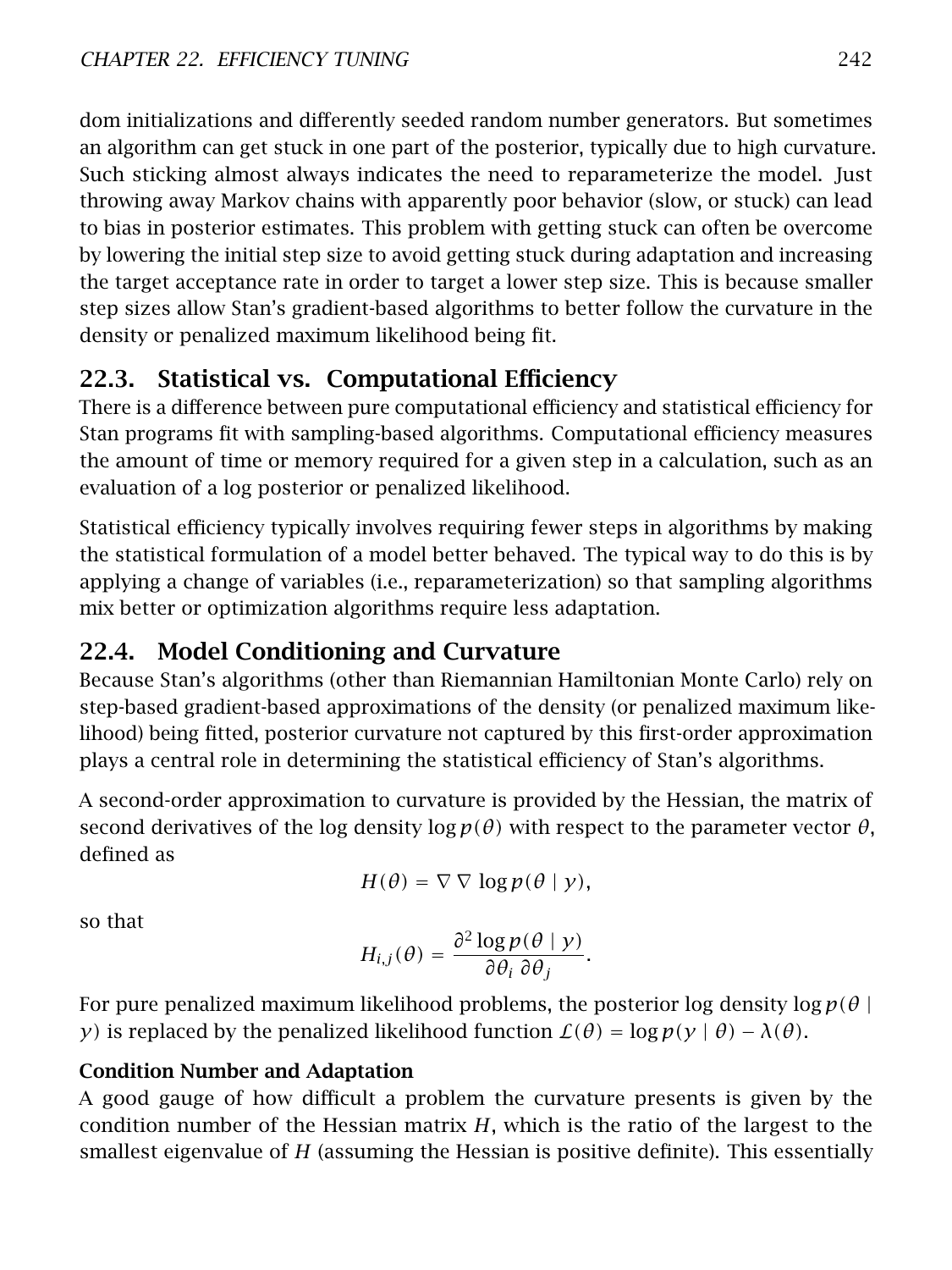measures the difference between the flattest direction of movement and the most curved. Typically, the step size of a gradient-based algorithm is bounded by the most sharply curved direction. With better conditioned log densities or penalized likelihood functions, it is easier for Stan's adaptation, especially the diagonal adaptations that are used as defaults.

# Unit Scales without Correlation

Ideally, all parameters should be programmed so that they have unit scale and so that posterior correlation is reduced; together, these properties mean that there is no rotation or scaling required for optimal performance of Stan's algorithms. For Hamiltonian Monte Carlo, this implies a unit mass matrix, which requires no adaptation as it is where the algorithm initializes. Riemannian Hamiltonian Monte Carlo performs this conditioning on the fly at every step, but such conditioning is expensive computationally.

# Varying Curvature

In all but very simple models (such as multivariate normals), the Hessian will vary as *θ* varies (an extreme example is Neal's funnel, as naturally arises in hierarchical models with little or no data). The more the curvature varies, the harder it is for all of the algorithms with fixed adaptation parameters (that is, everything but Riemannian Hamiltonian Monte Carlo) to find adaptations that cover the entire density well. Many of the variable transforms proposed are aimed at improving the conditioning of the Hessian and/or making it more consistent across the relevant portions of the density (or penalized maximum likelihood function) being fit.

For all of Stan's algorithms, the curvature along the path from the initial values of the parameters to the solution is relevant. For penalized maximum likelihood and variational inference, the solution of the iterative algorithm will be a single point, so this is all that matters. For sampling, the relevant "solution" is the typical set, which is the posterior volume where almost all draws from the posterior lies; thus, the typical set contains almost all of the posterior probability mass.

With sampling, the curvature may vary dramatically between the points on the path from the initialization point to the typical set and within the typical set. This is why adaptation needs to run long enough to visit enough points in the typical set to get a good first-order estimate of the curvature within the typical set. If adaptation is not run long enough, sampling within the typical set after adaptation will not be efficient. We generally recommend at least one hundred iterations after the typical set is reached (and the first effective draw is ready to be realized). Whether adaptation has run long enough can be measured by comparing the adaptation parameters derived from a set of diffuse initial parameter values.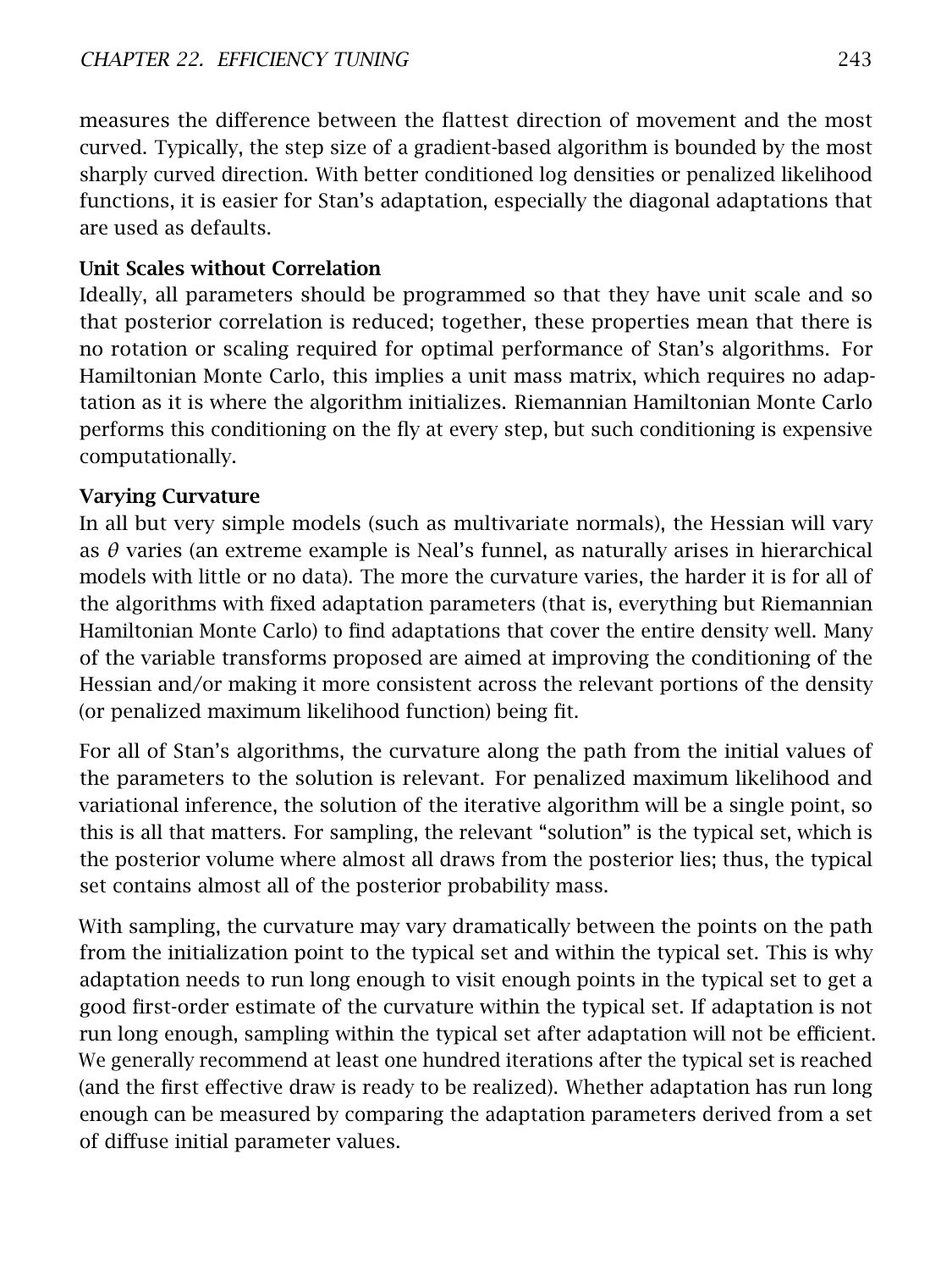# Reparameterizing with a Change of Variables

Improving statistical efficiency is achieved by reparameterizing the model so that the same result may be calculated using a density or penalized maximum likelihood that is better conditioned. Again, see the example of reparameterizing Neal's funnel for an example, and also the examples in the [change of variables chapter.](#page-235-0)

One has to be careful in using change-of-variables reparameterizations when using maximum likelihood estimation, because they can change the result if the Jacobian term is inadvertently included in the revised likelihood model.

# 22.5. Well-Specified Models

Model misspecification, which roughly speaking means using a model that doesn't match the data, can be a major source of slow code. This can be seen in cases where simulated data according to the model runs robustly and efficiently, whereas the real data for which it was intended runs slowly or may even have convergence and mixing issues. While some of the techniques recommended in the remaining sections of this chapter may mitigate the problem, the best remedy is a better model specification.

Counterintuitively, more complicated models often run faster than simpler models. One common pattern is with a group of parameters with a wide fixed prior such as normal(0, 1000)). This can fit slowly due to the mismatch between prior and posterior (the prior has support for values in the hundreds or even thousands, whereas the posterior may be concentrated near zero). In such cases, replacing the fixed prior with a hierarchical prior such as normal(mu, sigma), where mu and sigma are new parameters with their own hyperpriors, can be beneficial.

# 22.6. Avoiding Validation

Stan validates all of its data structure constraints. For example, consider a transformed parameter defined to be a covariance matrix and then used as a covariance parameter in the model block.

```
transformed parameters {
 cov_matrix[K] Sigma;
 ...
} // first validation
model {
 y \sim multi_normal(mu, Sigma); // second validation
 ...
```
Because Sigma is declared to be a covariance matrix, it will be factored at the end of the transformed parameter block to ensure that it is positive definite. The multivariate normal log density function also validates that Sigma is positive definite. This test is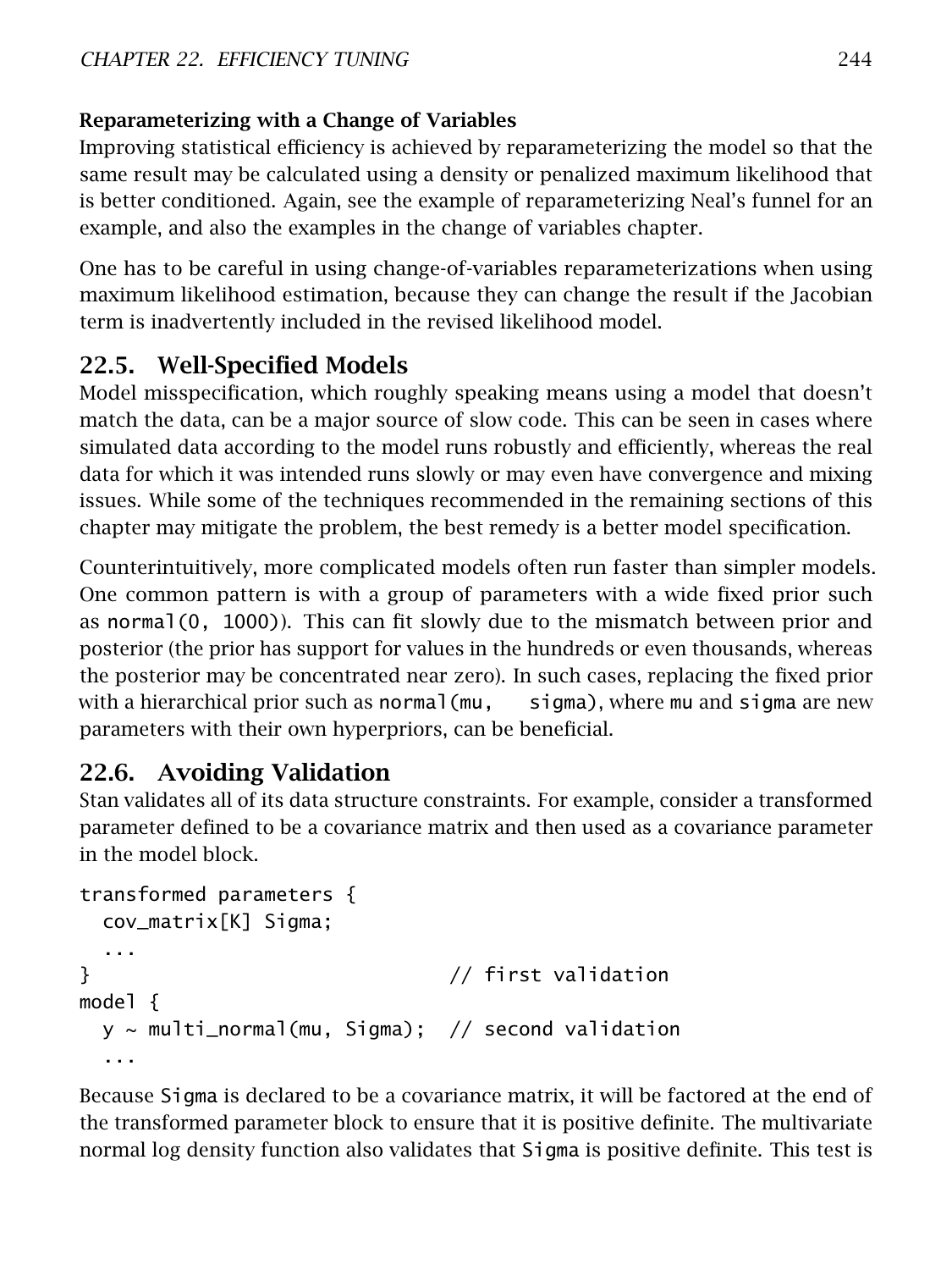expensive, having cubic run time (i.e.,  $O(N^3)$  for  $N \times N$  matrices), so it should not be done twice.

The test may be avoided by simply declaring Sigma to be a simple unconstrained matrix.

```
transformed parameters {
 matrix[K, K] Sigma;
  ...
model {
 y \sim multi_normal(mu, Sigma); // only validation
```
Now the only validation is carried out by the multivariate normal.

# 22.7. Reparameterization

Stan's sampler can be slow in sampling from distributions with difficult posterior geometries. One way to speed up such models is through reparameterization. In some cases, reparameterization can dramatically increase effective sample size for the same number of iterations or even make programs that would not converge well behaved.

# Example: Neal's Funnel

In this section, we discuss a general transform from a centered to a non-centered parameterization (Papaspiliopoulos, Roberts, and Sköld [2007\)](#page-305-1).[1](#page-251-0)

This reparameterization is helpful when there is not much data, because it separates the hierarchical parameters and lower-level parameters in the prior.

Neal [\(2003\)](#page-305-2) defines a distribution that exemplifies the difficulties of sampling from some hierarchical models. Neal's example is fairly extreme, but can be trivially reparameterized in such a way as to make sampling straightforward. Neal's example has support for  $y \in \mathbb{R}$  and  $x \in \mathbb{R}^9$  with density

$$
p(y, x) = \text{normal}(y | 0, 3) \times \prod_{n=1}^{9} \text{normal}(x_n | 0, \exp(y/2)).
$$

The probability contours are shaped like ten-dimensional funnels. The funnel's neck is particularly sharp because of the exponential function applied to *y*. A plot of the log marginal density of  $y$  and the first dimension  $x_1$  is shown in the following plot.

The marginal density of Neal's funnel for the upper-level variable *y* and one lower-level variable  $x_1$  (see the text for the formula). The blue region has log density greater than

<span id="page-251-0"></span> $1$ This parameterization came to be known on our mailing lists as the "Matt trick" after Matt Hoffman, who independently came up with it while fitting hierarchical models in Stan.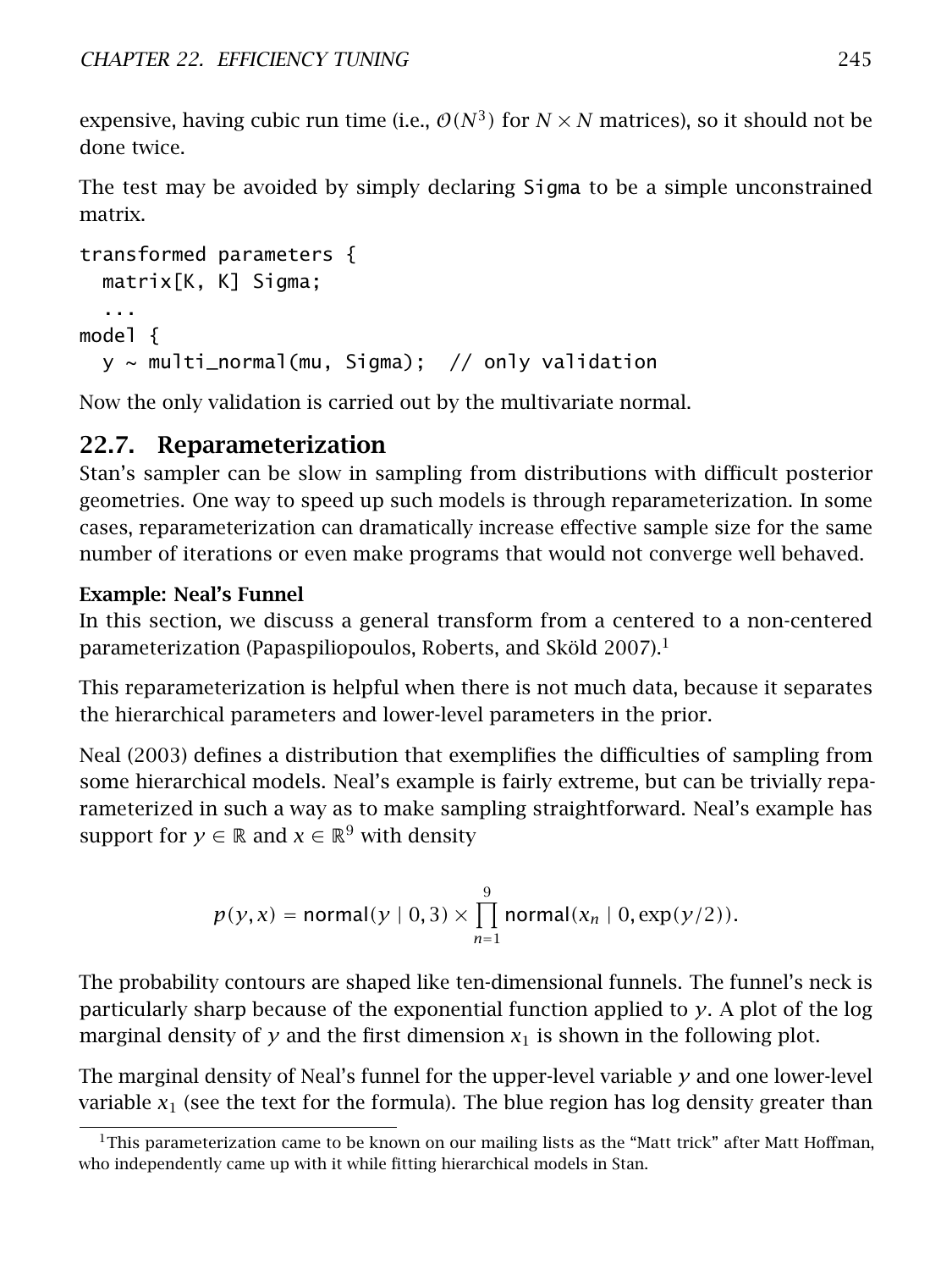-8, the yellow region density greater than -16, and the gray background a density less than -16.



Figure 22.1: Neal's funnel density

The funnel can be implemented directly in Stan as follows.

```
parameters {
  real y;
  vector[9] x;
}
model {
  y \sim \text{normal}(0, 3);
  x \sim \text{normal}(0, \text{exp}(y/2));}
```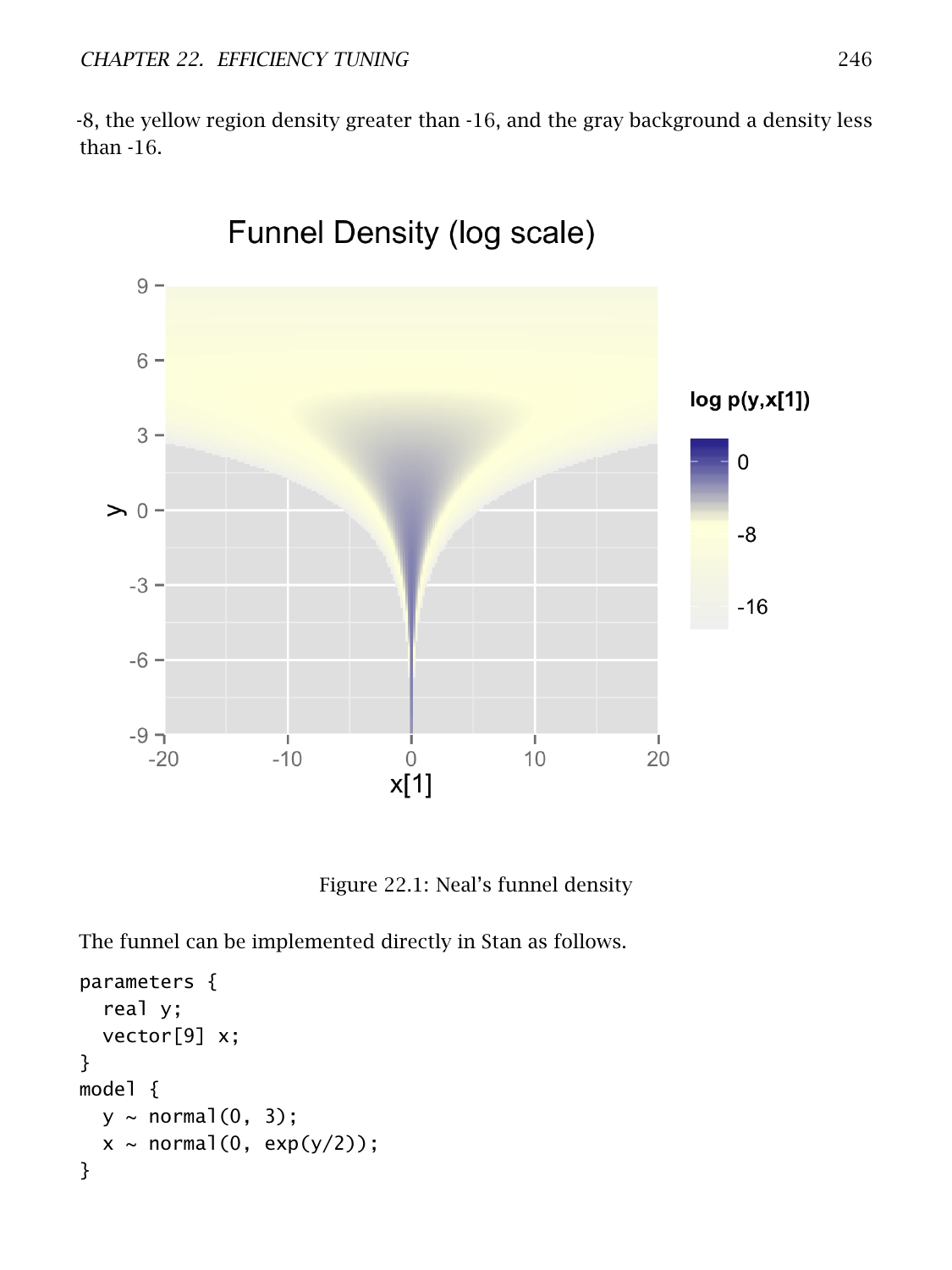When the model is expressed this way, Stan has trouble sampling from the neck of the funnel, where *y* is small and thus *x* is constrained to be near 0. This is due to the fact that the density's scale changes with  $y$ , so that a step size that works well in the body will be too large for the neck, and a step size that works in the neck will be inefficient in the body. This can be seen in the following plot.

4000 draws are taken from a run of Stan's sampler with default settings. Both plots are restricted to the shown window of  $x_1$  and  $y$  values; some draws fell outside of the displayed area as would be expected given the density. The samples are consistent with the marginal density  $p(y) = normal(y | 0, 3)$ , which has mean 0 and standard deviation 3.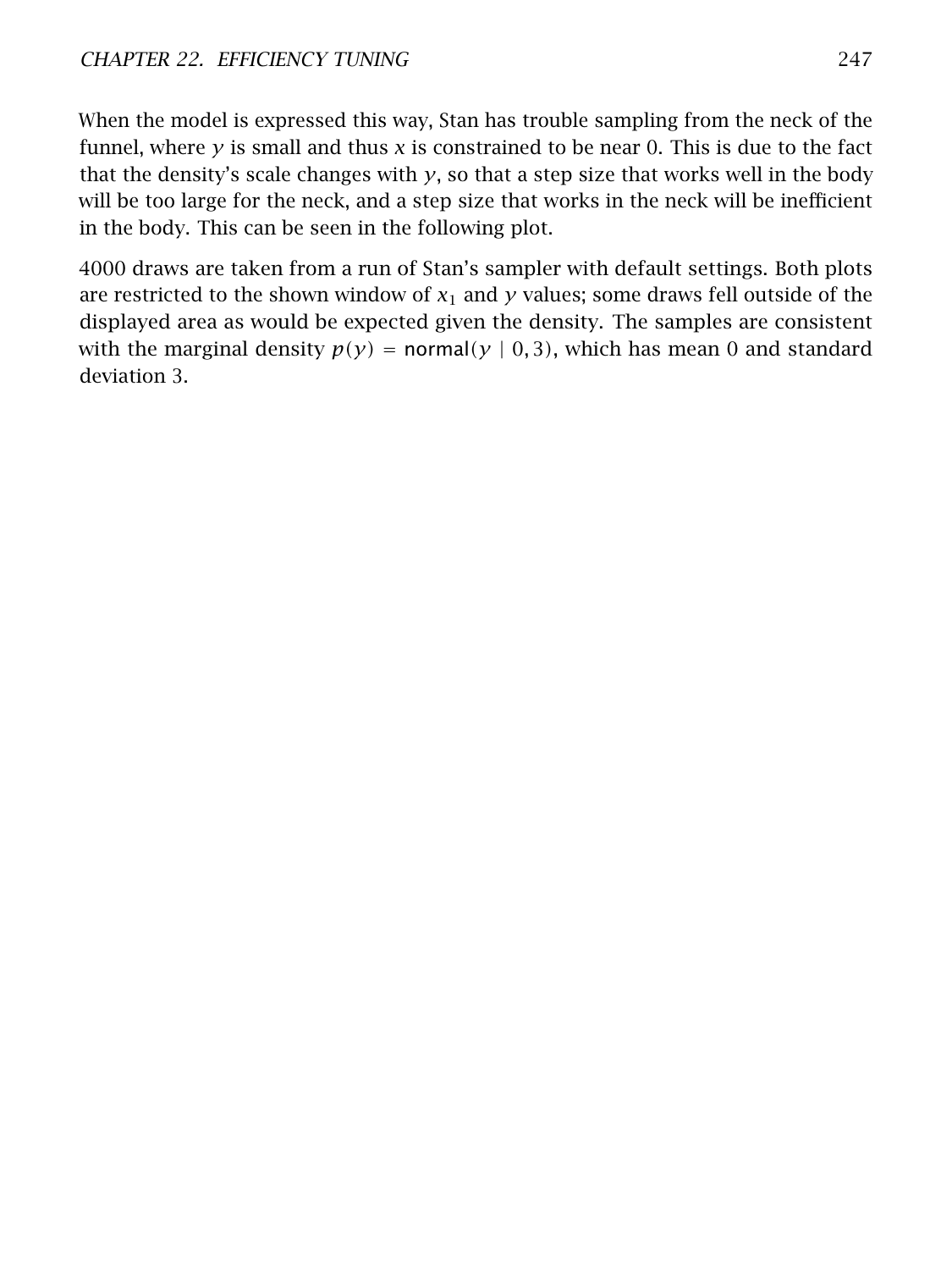

In this particular instance, because the analytic form of the density from which samples are drawn is known, the model can be converted to the following more efficient form.

```
parameters {
  real y_raw;
  vector[9] x_raw;
}
transformed parameters {
  real y;
  vector[9] x;
```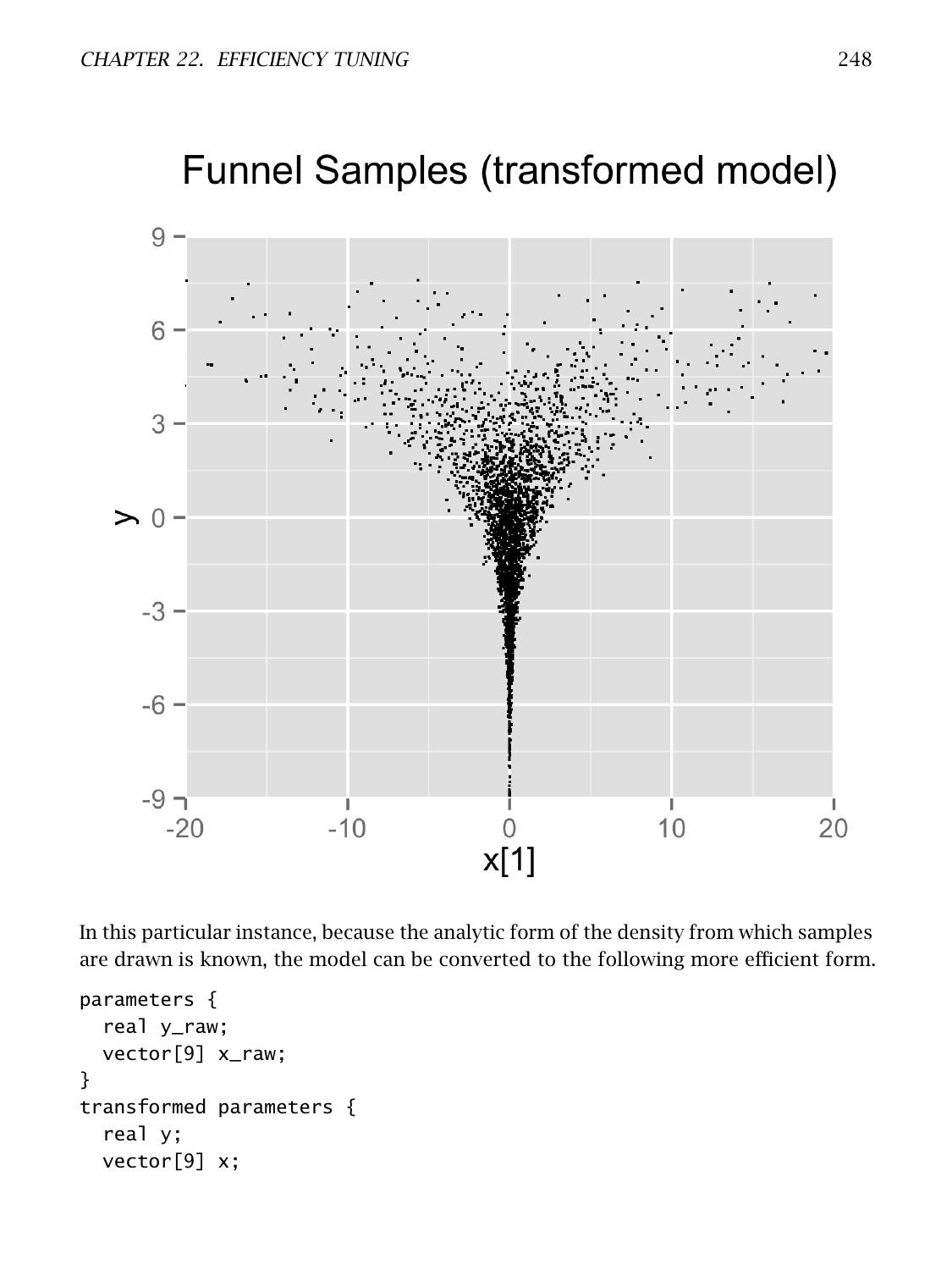```
y = 3.0 * y_{\text{raw}};
  x = \exp(y/2) * x_{\text{max}};}
model {
  y<sub>r</sub>aw ~ std_normal(); // implies y ~ normal(0, 3)
  x_raw ~ std_normal(); // implies x ~ normal(0, exp(y/2))
}
```
In this second model, the parameters x\_raw and y\_raw are sampled as independent standard normals, which is easy for Stan. These are then transformed into samples from the funnel. In this case, the same transform may be used to define Monte Carlo samples directly based on independent standard normal samples; Markov chain Monte Carlo methods are not necessary. If such a reparameterization were used in Stan code, it is useful to provide a comment indicating what the distribution for the parameter implies for the distribution of the transformed parameter.

#### Reparameterizing the Cauchy

Sampling from heavy tailed distributions such as the Cauchy is difficult for Hamiltonian Monte Carlo, which operates within a Euclidean geometry.<sup>[2](#page-255-0)</sup>

The practical problem is that tail of the Cauchy requires a relatively large step size compared to the trunk. With a small step size, the No-U-Turn sampler requires many steps when starting in the tail of the distribution; with a large step size, there will be too much rejection in the central portion of the distribution. This problem may be mitigated by defining the Cauchy-distributed variable as the transform of a uniformly distributed variable using the Cauchy inverse cumulative distribution function.

Suppose a random variable of interest *X* has a Cauchy distribution with location  $\mu$ and scale  $\tau$ , so that *X* ∼ Cauchy( $\mu$ ,  $\tau$ ). The variable *X* has a cumulative distribution function  $F_X : \mathbb{R} \to (0, 1)$  defined by

$$
F_X(x) = \frac{1}{\pi} \arctan\left(\frac{x-\mu}{\tau}\right) + \frac{1}{2}.
$$

The inverse of the cumulative distribution function,  $F_X^{-1} : (0,1) \rightarrow \mathbb{R}$ , is thus

$$
F_X^{-1}(y) = \mu + \tau \tan \left( \pi \left( y - \frac{1}{2} \right) \right).
$$

<span id="page-255-0"></span><sup>&</sup>lt;sup>2</sup>Riemannian Manifold Hamiltonian Monte Carlo (RMHMC) overcomes this difficulty by simulating the Hamiltonian dynamics in a space with a position-dependent metric; see Girolami and Calderhead [\(2011\)](#page-304-0) and Betancourt [\(2012\)](#page-303-0).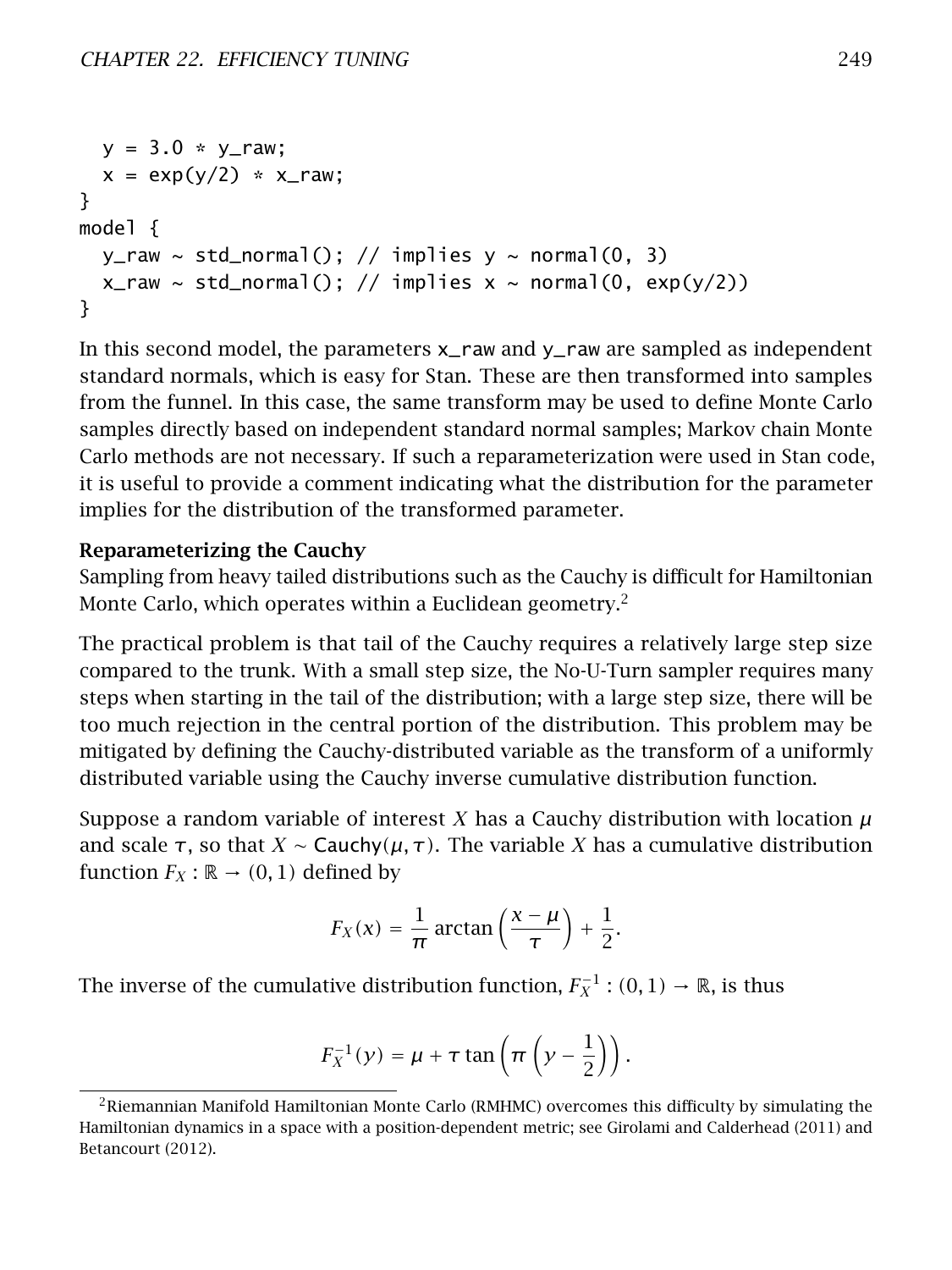Thus if the random variable *Y* has a unit uniform distribution,  $Y \sim \text{uniform}(0, 1)$ , then  $F_X^{-1}(Y)$  has a Cauchy distribution with location *μ* and scale τ, i.e.,  $F_X^{-1}(Y) \sim$ Cauchy*(µ, τ)*.

Consider a Stan program involving a Cauchy-distributed parameter beta.

```
parameters {
  real beta;
  ...
}
model {
  beta \sim cauchy(mu, tau);
  ...
}
```
This declaration of beta as a parameter may be replaced with a transformed parameter beta defined in terms of a uniform-distributed parameter beta\_unif.

```
parameters {
 real<lower = -pi()/2, upper = pi()/2> beta_unif;
  ...
}
transformed parameters {
  real beta;
 beta = mu + tau * tan(beta_unif); // beta ~ cauchy(mu, tau)
}
model {
 beta_unif ~ uniform(-pi()/2, pi()/2); // not necessary
  ...
}
```
It is more convenient in Stan to transform a uniform variable on  $(-\pi/2, \pi/2)$  than one on *(*0*,* 1*)*. The Cauchy location and scale parameters, mu and tau, may be defined as data or may themselves be parameters. The variable beta could also be defined as a local variable if it does not need to be included in the sampler's output.

The uniform distribution on beta\_unif is defined explicitly in the model block, but it could be safely removed from the program without changing sampling behavior. This is because log uniform $(\beta_{\text{unif}} \mid -\pi/2, \pi/2) = -\log \pi$  is a constant and Stan only needs the total log probability up to an additive constant. Stan will spend some time checking that that beta\_unif is between  $-pi$  ()/2 and pi()/2, but this condition is guaranteed by the constraints in the declaration of beta\_unif.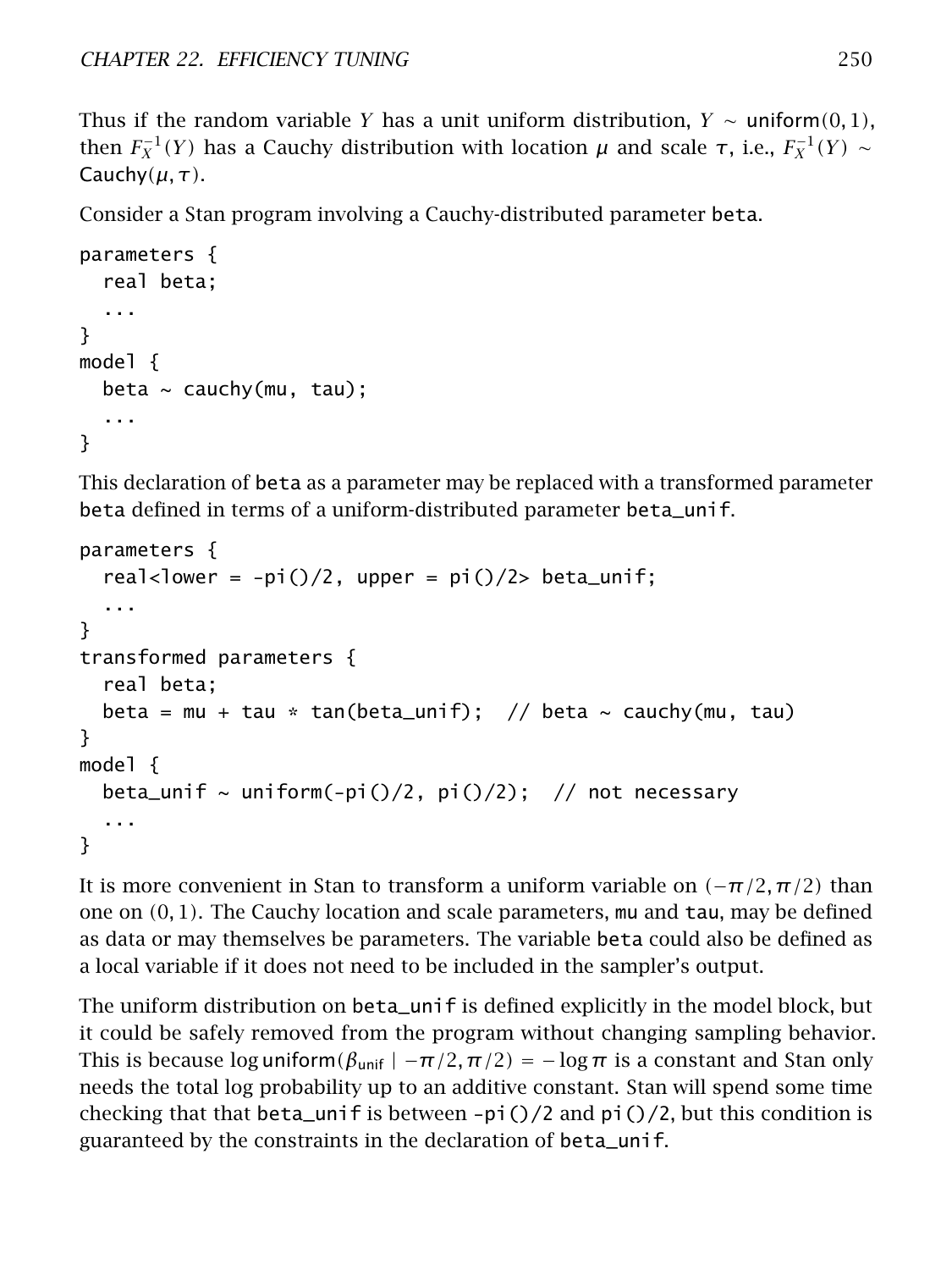#### Reparameterizing a Student-t Distribution

One thing that sometimes works when you're having trouble with the heavy-tailedness of Student-t distributions is to use the gamma-mixture representation, which says that you can generate a Student-t distributed variable *β*,

$$
\beta \sim \text{Student-t}(\nu, 0, 1),
$$

by first generating a gamma-distributed precision (inverse variance) *τ* according to

```
τ ∼ Gamma(ν/2, ν/2),
```
and then generating *β* from the normal distribution,

$$
\beta \sim \mathsf{normal}\left(0, \tau^{-\frac{1}{2}}\right).
$$

Because  $\tau$  is precision,  $\tau^{-\frac{1}{2}}$  is the scale (standard deviation), which is the parameterization used by Stan.

The marginal distribution of *β* when you integrate out *τ* is Student-t*(ν,* 0*,* 1*)*, i.e.,

Student-t
$$
(\beta | \nu, 0, 1)
$$
 =  $\int_0^\infty$  normal $(\beta | 0, \tau^{-0.5}) \times \text{Gamma}(\tau | \nu/2, \nu/2) d\tau$ .

To go one step further, instead of defining a *β* drawn from a normal with precision *τ*, define *α* to be drawn from a unit normal,

 $\alpha \sim$  normal $(0, 1)$ 

and rescale by defining

$$
\beta = \alpha \tau^{-\frac{1}{2}}.
$$

Now suppose  $\mu = \beta x$  is the product of  $\beta$  with a regression predictor *x*. Then the reparameterization  $\mu = \alpha \tau^{-\frac{1}{2}}x$  has the same distribution, but in the original, direct parameterization, *β* has (potentially) heavy tails, whereas in the second, neither *τ* nor *α* have heavy tails.

To translate into Stan notation, this reparameterization replaces

```
parameters {
  real<lower=0> nu;
  real beta;
  ...
model {
  beta \sim student_t(nu, 0, 1);
  ...
```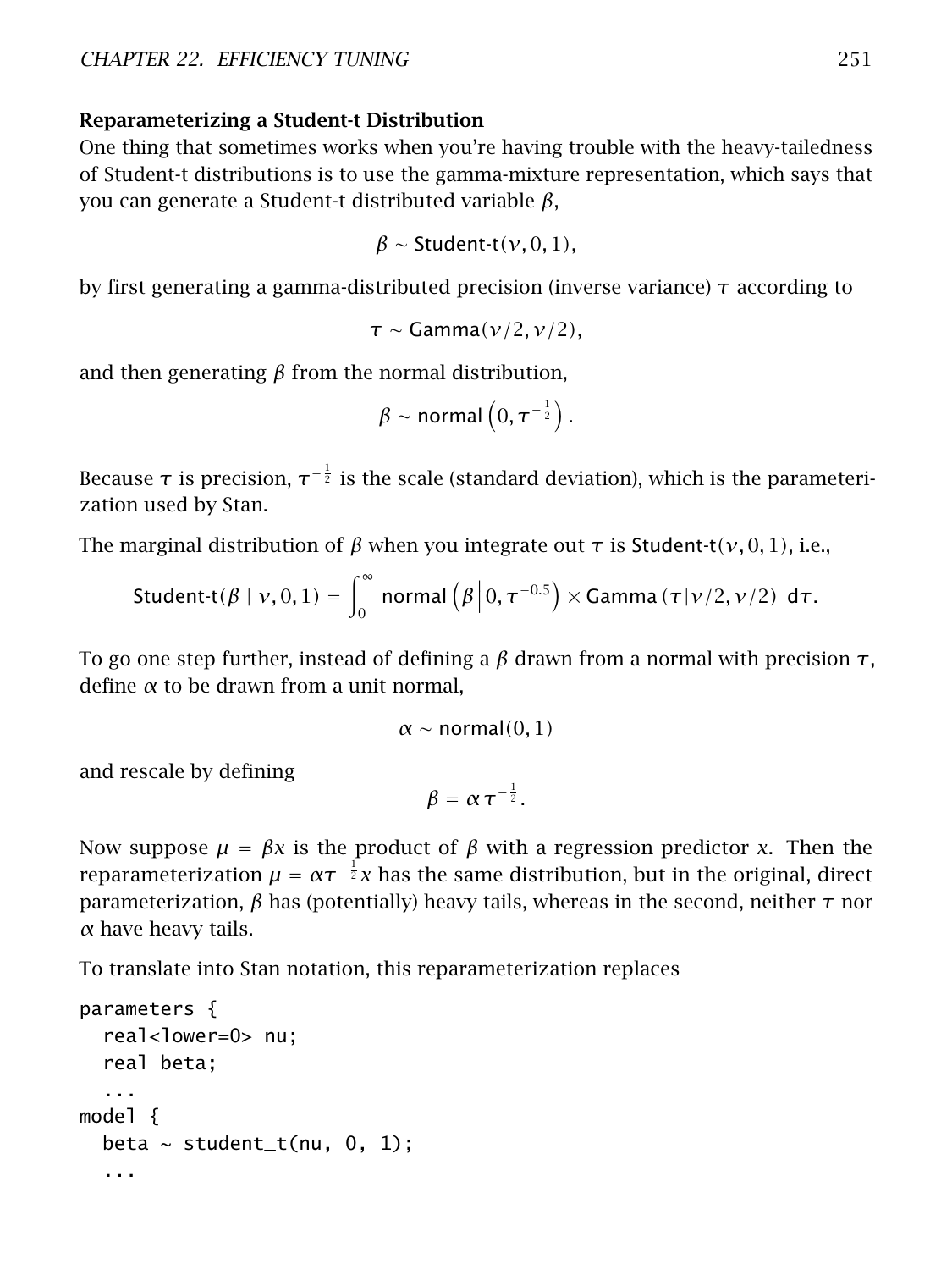```
with
parameters {
  real<lower=0> nu;
  real<lower=0> tau;
  real alpha;
  ...
transformed parameters {
  real beta;
  beta = alpha / sqrt(tau);...
model {
  real half_nu;
  half nu = 0.5 * nu:
  tau ~ gamma(half_nu, half_nu);
  alpha \sim std_normal();
  ...
```
Although set to 0 here, in most cases, the lower bound for the degrees of freedom parameter nu can be set to 1 or higher; when nu is 1, the result is a Cauchy distribution with fat tails and as nu approaches infinity, the Student-t distribution approaches a normal distribution. Thus the parameter nu characterizes the heaviness of the tails of the model.

#### Hierarchical Models and the Non-Centered Parameterization

Unfortunately, the usual situation in applied Bayesian modeling involves complex geometries and interactions that are not known analytically. Nevertheless, reparameterization can still be effective for separating parameters.

#### Centered parameterization

For example, a vectorized hierarchical model might draw a vector of coefficients *β* with definitions as follows. The so-called centered parameterization is as follows.

```
parameters {
  real mu_beta;
  real<lower = 0> sigma_beta;
 vector[K] beta;
  ...
model {
 beta ~ normal(mu_beta, sigma_beta);
  ...
```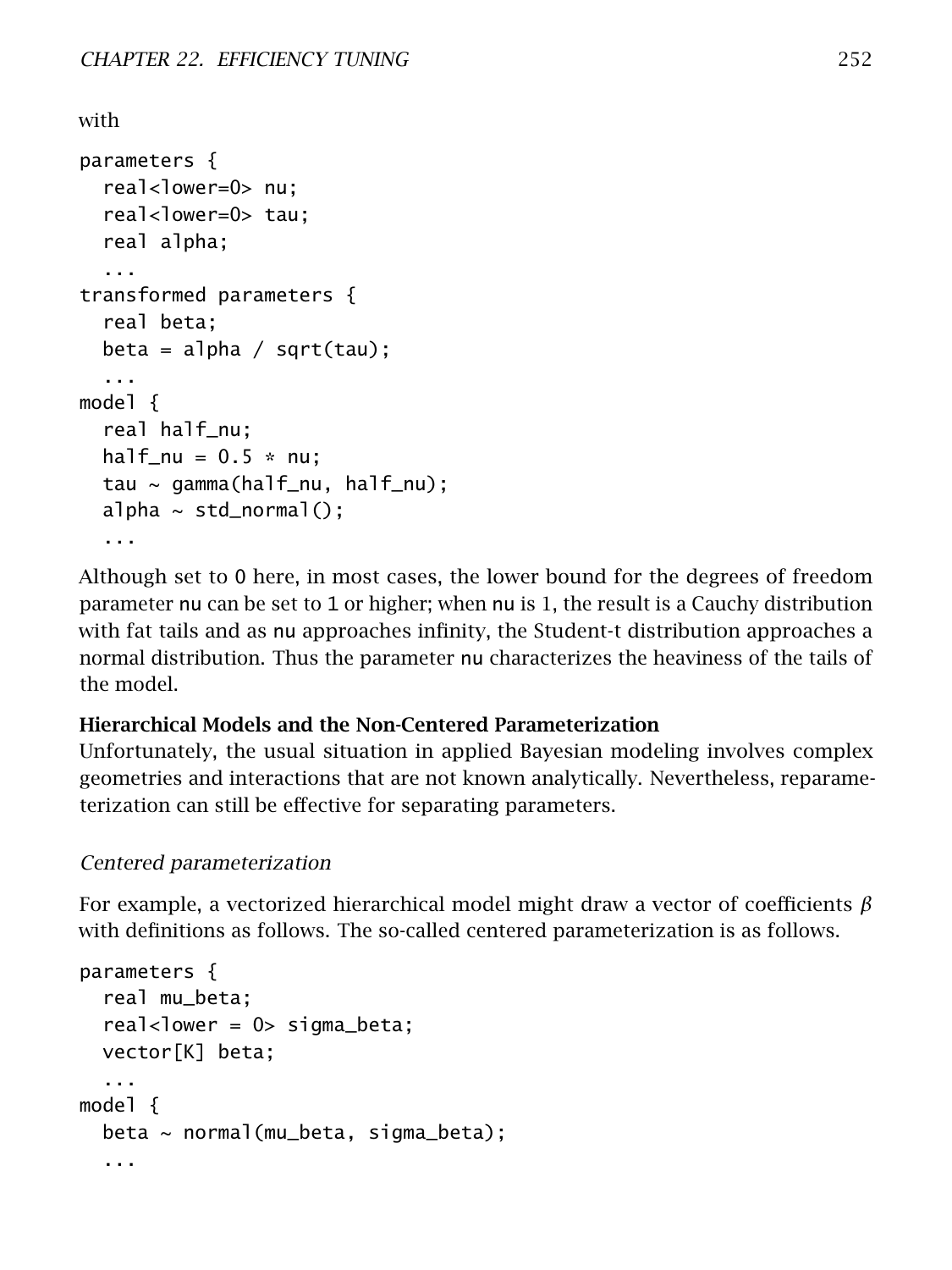Although not shown, a full model will have priors on both mu\_beta and sigma\_beta along with data modeled based on these coefficients. For instance, a standard binary logistic regression with data matrix x and binary outcome vector y would include a likelihood statement such as form  $y \sim \text{bernoulli\_logit}(x * \text{beta})$ , leading to an analytically intractable posterior.

A hierarchical model such as the above will suffer from the same kind of inefficiencies as Neal's funnel, because the values of beta, mu\_beta and sigma\_beta are highly correlated in the posterior. The extremity of the correlation depends on the amount of data, with Neal's funnel being the extreme with no data. In these cases, the noncentered parameterization, discussed in the next section, is preferable; when there is a lot of data, the centered parameterization is more efficient. See Betancourt and Girolami [\(2013\)](#page-303-1) for more information on the effects of centering in hierarchical models fit with Hamiltonian Monte Carlo.

### Non-Centered Parameterization

Sometimes the group-level effects do not constrain the hierarchical distribution tightly. Examples arise when there are not many groups, or when the inter-group variation is high. In such cases, hierarchical models can be made much more efficient by shifting the data's correlation with the parameters to the hyperparameters. Similar to the funnel example, this will be much more efficient in terms of effective sample size when there is not much data (see Betancourt and Girolami [\(2013\)](#page-303-1)), and in more extreme cases will be necessary to achieve convergence.

```
parameters {
 vector[K] beta_raw;
  ...
transformed parameters {
 vector[K] beta;
 // implies: beta ~ normal(mu_beta, sigma_beta)
 beta = mu_beta + sigma_beta * beta_raw;model {
 beta_{rx} \sim std_{normal}(;
  ...
```
Any priors defined for mu\_beta and sigma\_beta remain as defined in the original model.

Reparameterization of hierarchical models is not limited to the normal distribution, although the normal distribution is the best candidate for doing so. In general, any distribution of parameters in the location-scale family is a good candidate for reparameterization. Let  $β = l + sα$  where *l* is a location parameter and *s* is a scale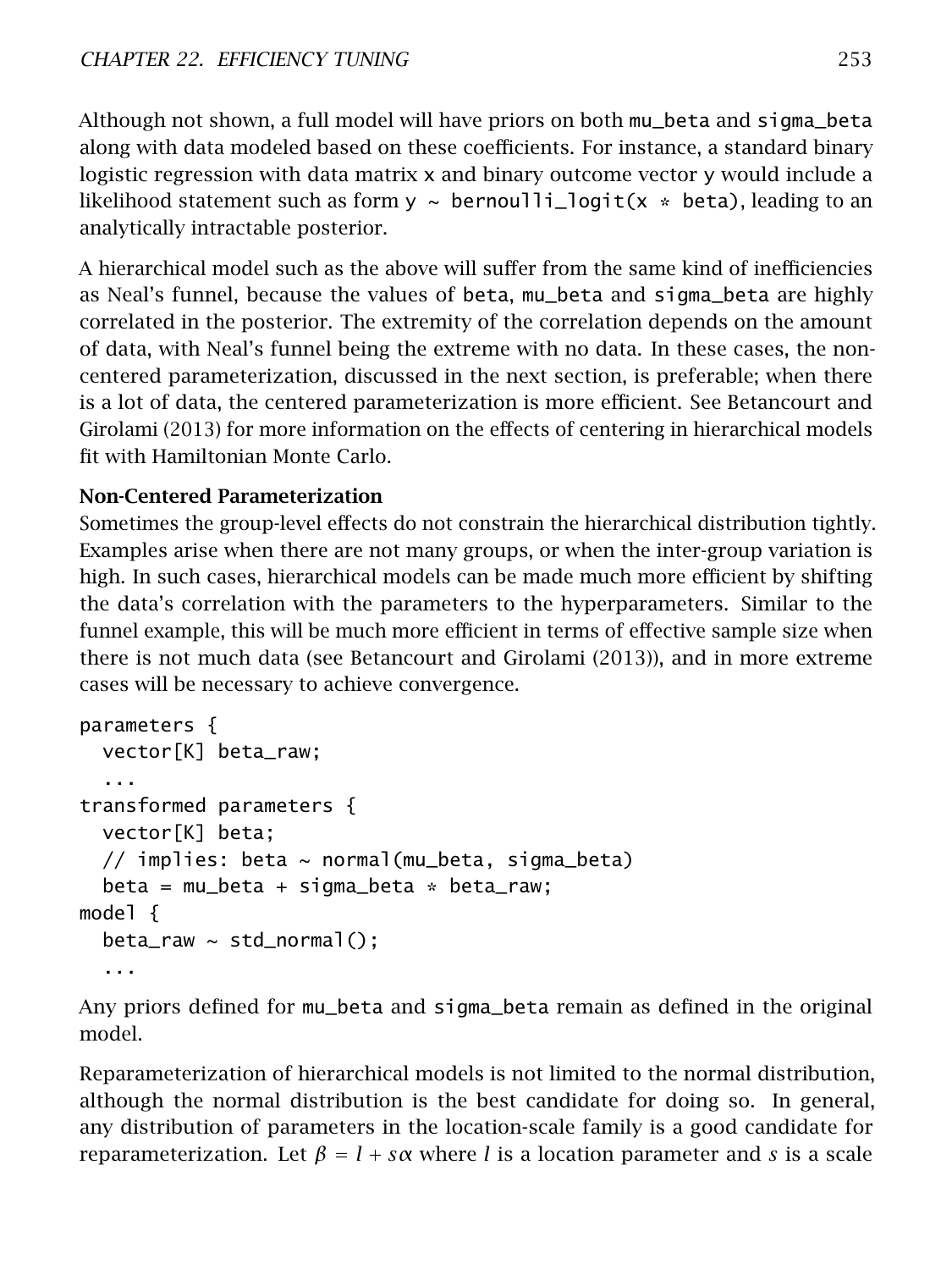parameter. The parameter *l* need not be the mean, *s* need not be the standard deviation, and neither the mean nor the standard deviation need to exist. If *α* and *β* are from the same distributional family but *α* has location zero and unit scale, while *β* has location *l* and scale *s*, then that distribution is a location-scale distribution. Thus, if *α* were a parameter and *β* were a transformed parameter, then a prior distribution from the location-scale family on *α* with location zero and unit scale implies a prior distribution on *β* with location *l* and scale *s*. Doing so would reduce the dependence between *α*, *l*, and *s*.

There are several univariate distributions in the location-scale family, such as the Student t distribution, including its special cases of the Cauchy distribution (with one degree of freedom) and the normal distribution (with infinite degrees of freedom). As shown above, if *α* is distributed standard normal, then *β* is distributed normal with mean  $\mu = l$  and standard deviation  $\sigma = s$ . The logistic, the double exponential, the generalized extreme value distributions, and the stable distribution are also in the location-scale family.

Also, if *z* is distributed standard normal, then  $z^2$  is distributed chi-squared with one degree of freedom. By summing the squares of *K* independent standard normal variates, one can obtain a single variate that is distributed chi-squared with *K* degrees of freedom. However, for large *K*, the computational gains of this reparameterization may be overwhelmed by the computational cost of specifying *K* primitive parameters just to obtain one transformed parameter to use in a model.

#### Multivariate Reparameterizations

The benefits of reparameterization are not limited to univariate distributions. A parameter with a multivariate normal prior distribution is also an excellent candidate for reparameterization. Suppose you intend the prior for *β* to be multivariate normal with mean vector  $\mu$  and covariance matrix  $\Sigma$ . Such a belief is reflected by the following code.

```
data {
 int<lower=2> K;
 vector[K] mu;
 cov_matrix[K] Sigma;
  ...
parameters {
 vector[K] beta;
  ...
model {
 beta ~ multi_normal(mu, Sigma);
  ...
```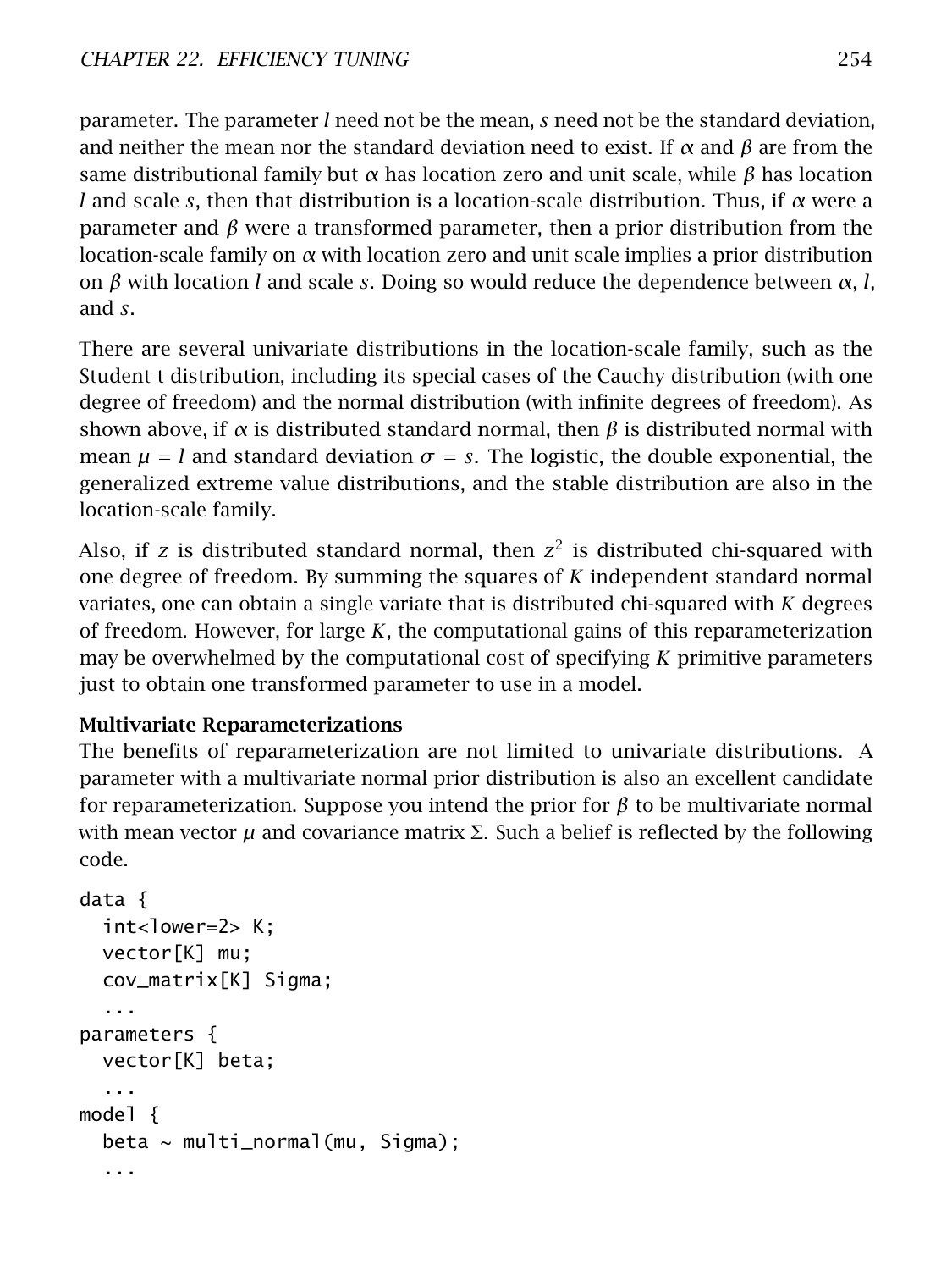In this case mu and Sigma are fixed data, but they could be unknown parameters, in which case their priors would be unaffected by a reparameterization of beta.

If *α* has the same dimensions as *β* but the elements of *α* are independently and identically distributed standard normal such that  $β = μ + Lα$ , where  $LL<sup>τ</sup> = Σ$ , then  $β$ is distributed multivariate normal with mean vector *µ* and covariance matrix Σ. One choice for *L* is the Cholesky factor of  $\Sigma$ . Thus, the model above could be reparameterized as follows.

```
data {
 int<lower=2> K;
 vector[K] mu;
 cov_matrix[K] Sigma;
  ...
transformed data {
 matrix[K, K] L;
 L = cholesky_decompose(Sigma);
}
parameters {
 vector[K] alpha;
  ...
transformed parameters {
 vector[K] beta;
 beta = mu + L * a]pha;
}
model {
 alpha \sim std_normal();
 // implies: beta ~ multi_normal(mu, Sigma)
  ...
```
This reparameterization is more efficient for two reasons. First, it reduces dependence among the elements of alpha and second, it avoids the need to invert Sigma every time multi\_normal is evaluated.

The Cholesky factor is also useful when a covariance matrix is decomposed into a correlation matrix that is multiplied from both sides by a diagonal matrix of standard deviations, where either the standard deviations or the correlations are unknown parameters. The Cholesky factor of the covariance matrix is equal to the product of a diagonal matrix of standard deviations and the Cholesky factor of the correlation matrix. Furthermore, the product of a diagonal matrix of standard deviations and a vector is equal to the elementwise product between the standard deviations and that vector. Thus, if for example the correlation matrix Tau were fixed data but the vector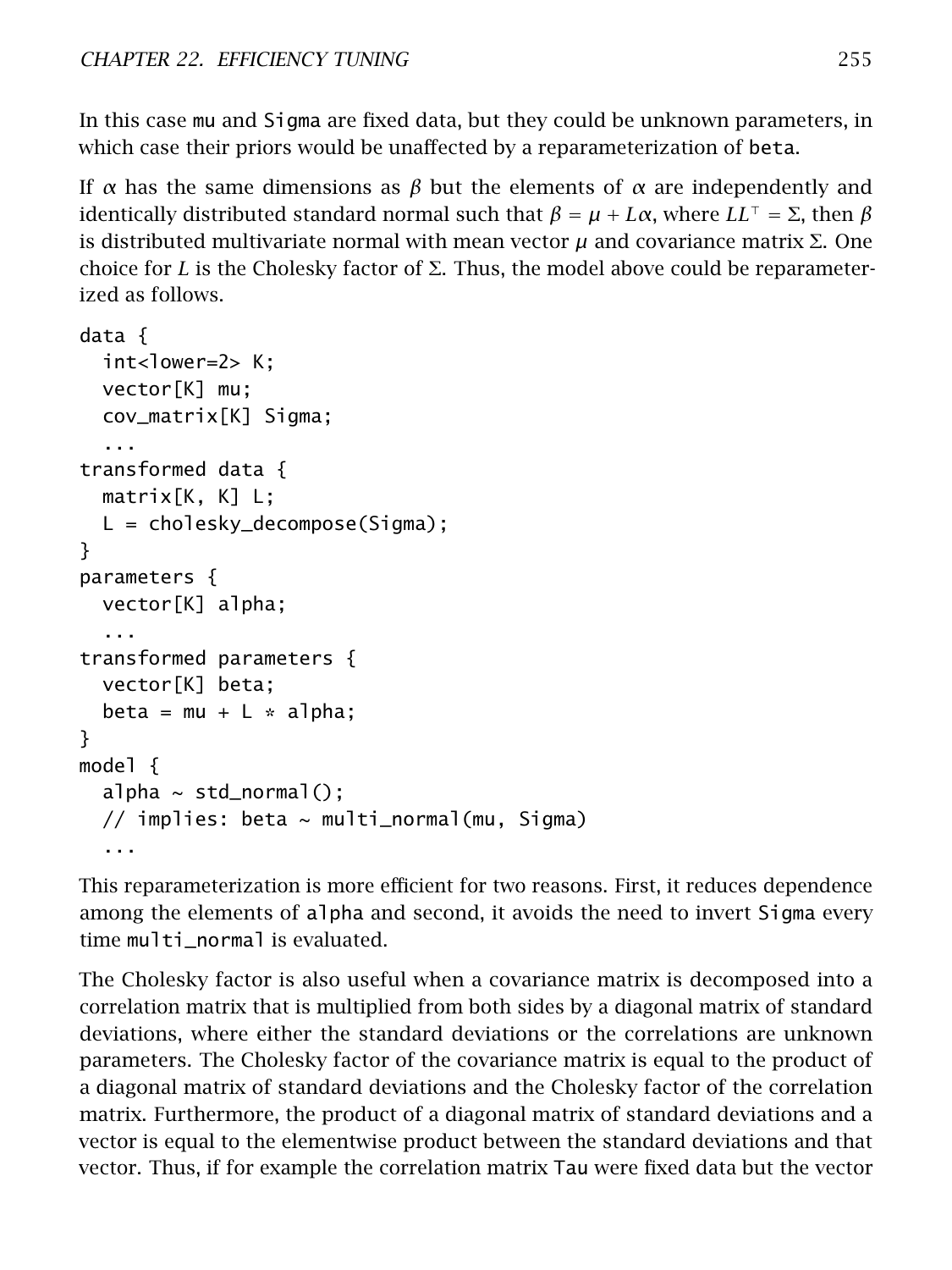of standard deviations sigma were unknown parameters, then a reparameterization of beta in terms of alpha could be implemented as follows.

```
data {
 int<lower=2> K;
 vector[K] mu;
 corr_matrix[K] Tau;
  ...
transformed data {
 matrix[K, K] L;
 L = cholesky_decompose(Tau);
}
parameters {
 vector[K] alpha;
 vector<lower=0>[K] sigma;
  ...
transformed parameters {
 vector[K] beta;
 // This equals mu + diag_matrix(sigma) * L * alpha;
 beta = mu + sigma \cdot * (L * alpha);}
model {
 sigma \sim cauchy(0, 5);
 alpha \sim std_normal();
 // implies: beta \sim multi_normal(mu,
 // diag_matrix(sigma) * L * L' * diag_matrix(sigma)))...
```
This reparameterization of a multivariate normal distribution in terms of standard normal variates can be extended to other multivariate distributions that can be conceptualized as contaminations of the multivariate normal, such as the multivariate Student t and the skew multivariate normal distribution.

A Wishart distribution can also be reparameterized in terms of standard normal variates and chi-squared variates. Let *L* be the Cholesky factor of a  $K \times K$  positive definite scale matrix *S* and let *ν* be the degrees of freedom. If

$$
A = \begin{pmatrix} \sqrt{c_1} & 0 & \cdots & 0 \\ z_{21} & \sqrt{c_2} & & \vdots \\ \vdots & \ddots & \ddots & 0 \\ z_{K1} & \cdots & z_{K(K-1)} & \sqrt{c_K} \end{pmatrix},
$$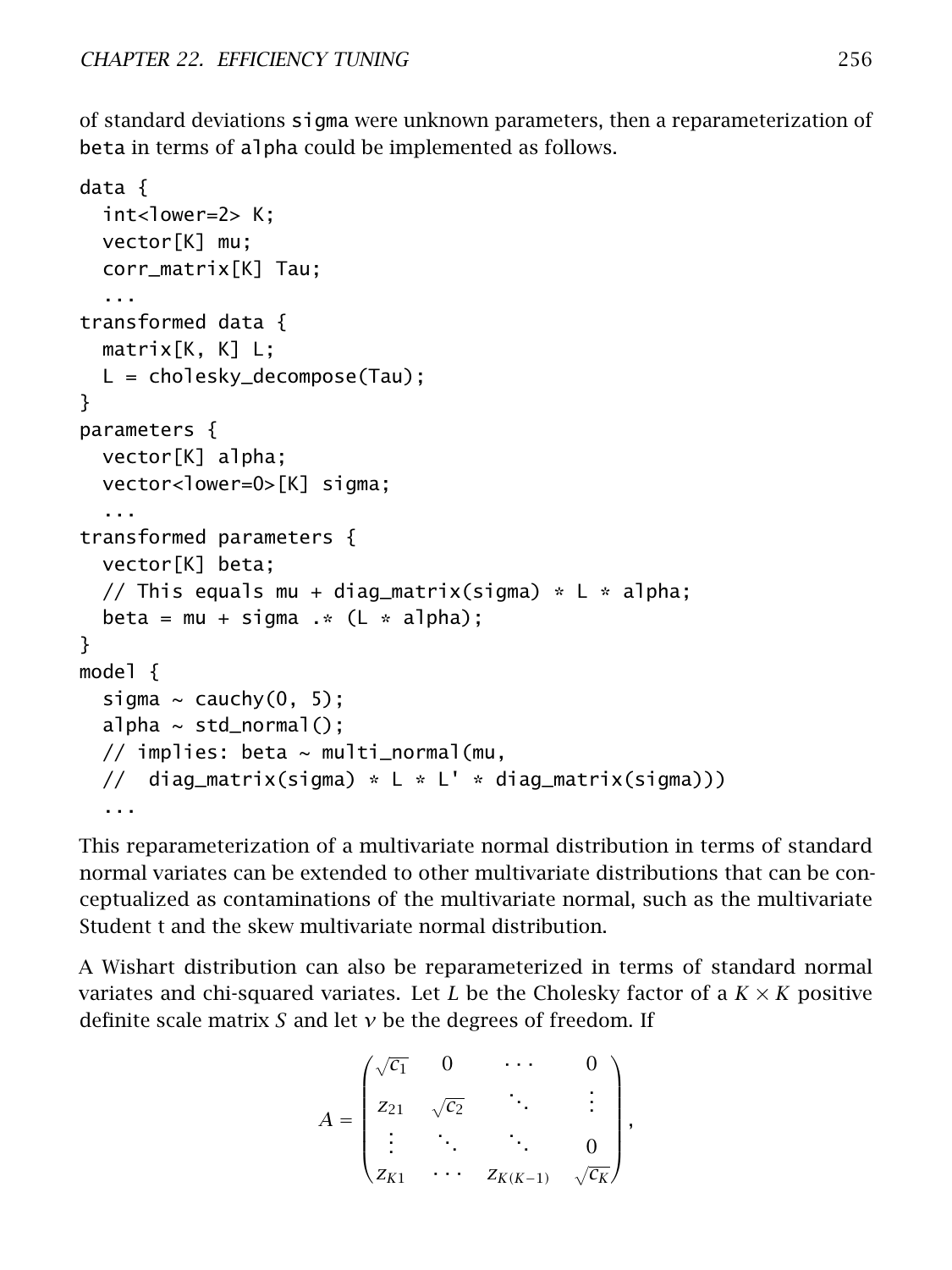where each  $c_i$  is distributed chi-squared with  $v - i + 1$  degrees of freedom and each  $z_{ij}$  is distributed standard normal, then  $W = LAA^\top L^\top$  is distributed Wishart with scale matrix  $S = LL^{\dagger}$  and degrees of freedom *ν*. Such a reparameterization can be implemented by the following Stan code:

```
data {
 int<lower=1> N;
 int <lower=1> K;
 int<lower=K+2> nu
 matrix[K, K] L; // Cholesky factor of scale matrix
 vector[K] mu;
 matrix[N, K] y;
  ...
parameters {
 vector<lower=0>[K] c;
 vector[0.5 * K * (K - 1)] z;...
model {
 matrix[K, K] A;
 int count = 1;
 for (j in 1:(K-1)) {
    for (i in (j+1):K) {
      A[i, j] = z[count];count += 1;}
    for (i in 1:(i - 1)) {
      A[i, j] = 0.0;}
   A[j, j] = sqrt(c[j]);}
 for (i in 1:(K-1))
   A[i, K] = 0;A[K, K] = sqrt(c[K]);
 for (i in 1:K)
    c[i] ~ chi_square(nu - i + 1);
 z \sim std\_normal();
 // implies: L * A * A' * L' \sim wishart(nu, L * L')y \sim multi_normal_cholesky(mu, L \times A);
```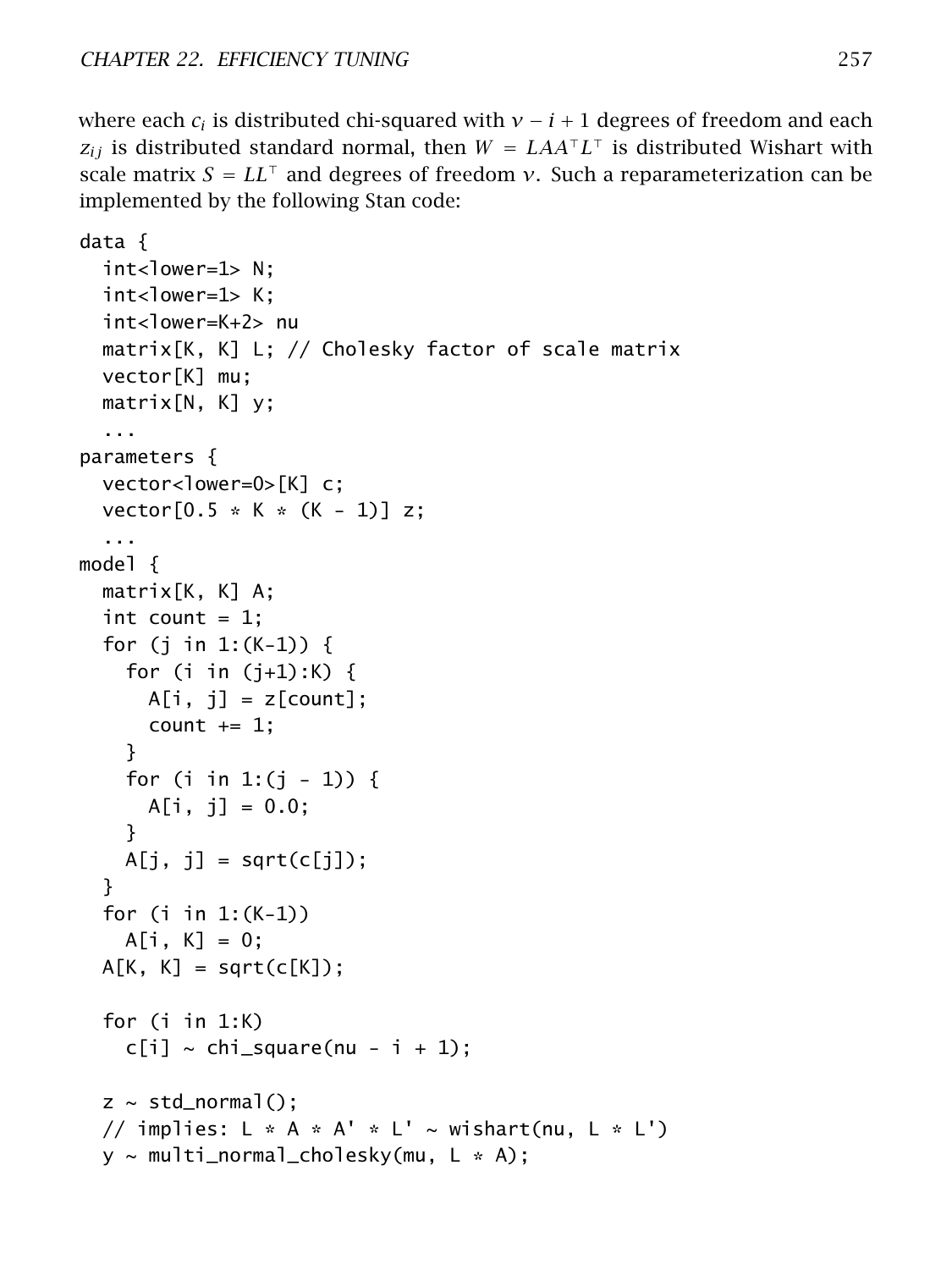...

This reparameterization is more efficient for three reasons. First, it reduces dependence among the elements of z and second, it avoids the need to invert the covariance matrix, *W* every time wishart is evaluated. Third, if *W* is to be used with a multivariate normal distribution, you can pass *LA* to the more efficient multi\_normal\_cholesky function, rather than passing *W* to multi\_normal.

If *W* is distributed Wishart with scale matrix *S* and degrees of freedom *ν*, then *W*<sup>−</sup><sup>1</sup> is distributed inverse Wishart with inverse scale matrix *S* <sup>−</sup><sup>1</sup> and degrees of freedom *ν*. Thus, the previous result can be used to reparameterize the inverse Wishart distribution. Since  $W = LAA^\top L^\top$ ,  $W^{-1} = L^{\top^{-1}}A^{\top^{-1}}A^{-1}L^{-1}$ , where all four inverses exist, but  $L^{-1^{\top}} = L^{\top^{-1}}$  and  $A^{-1^{\top}} = A^{\top^{-1}}$ . We can slightly modify the above Stan code for this case:

```
data {
 int<lower=1> K:
 int<lower=K+2> nu
 matrix[K, K] L; // Cholesky factor of scale matrix
  ...
transformed data {
 matrix[K, K] eye;
 matrix[K, K] L_inv;
 for (j in 1:K) \{for (i in 1:K) {
      eye[i, j] = 0.0;}
    eye[j, i] = 1.0;
 }
 L_inv = mdivide_left_tri_low(L, eye);
}
parameters {
 vector<lower=0>[K] c;
 vector[0.5 * K * (K - 1)] z;...
model {
 matrix[K, K] A;
 matrix[K, K] A_inv_L_inv;
 int count;
 count = 1;
 for (j in 1:(K-1)) {
```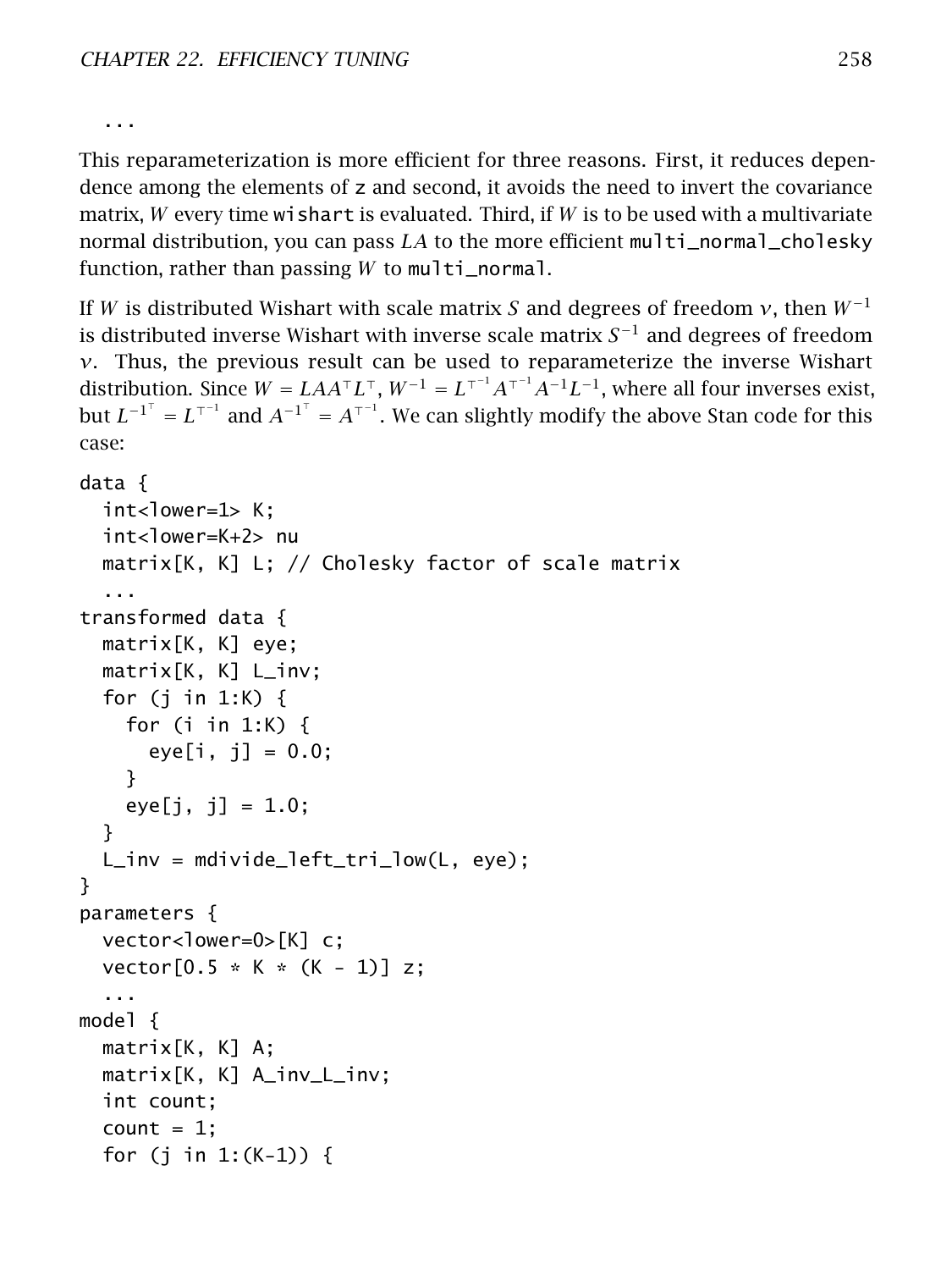```
for (i in (i+1):K) {
    A[i, i] = z[count];count += 1;}
  for (i in 1:(j - 1)) {
    A[i, j] = 0.0;}
 A[j, j] = sqrt(c[j]);
}
for (i in 1:(K-1))
 A[i, K] = 0;A[K, K] = sqrt(c[K]);
A_inv_L_inv = mdivide_left_tri_low(A, L_inv);
for (i in 1:K)
  c[i] ~ chi_square(nu - i + 1);
z \sim std\_normal(); // implies: crossprod(A\_inv\_L\_inv) \sim// inv_wishart(nu, L_inv' * L_inv)
...
```
Another candidate for reparameterization is the Dirichlet distribution with all *K* shape parameters equal. Zyczkowski and Sommers [\(2001\)](#page-306-0) shows that if  $\theta_i$  is equal to the sum of *β* independent squared standard normal variates and  $ρ_i = \frac{θ_i}{Σ θ_i}$ , then the *K*vector  $\rho$  is distributed Dirichlet with all shape parameters equal to  $\frac{\beta}{2}.$  In particular, if  $\beta$  = 2, then  $\rho$  is uniformly distributed on the unit simplex. Thus, we can make  $\rho$  be a transformed parameter to reduce dependence, as in:

```
data {
 int<lower=1> beta;
  ...
parameters {
 vector[beta] z[K];
  ...
transformed parameters {
 simplex[K] rho;
 for (k in 1:K)
    rho[k] = dot\_self(z[k]); // sum-of-squares
  rho = rho / sum(rho);
}
```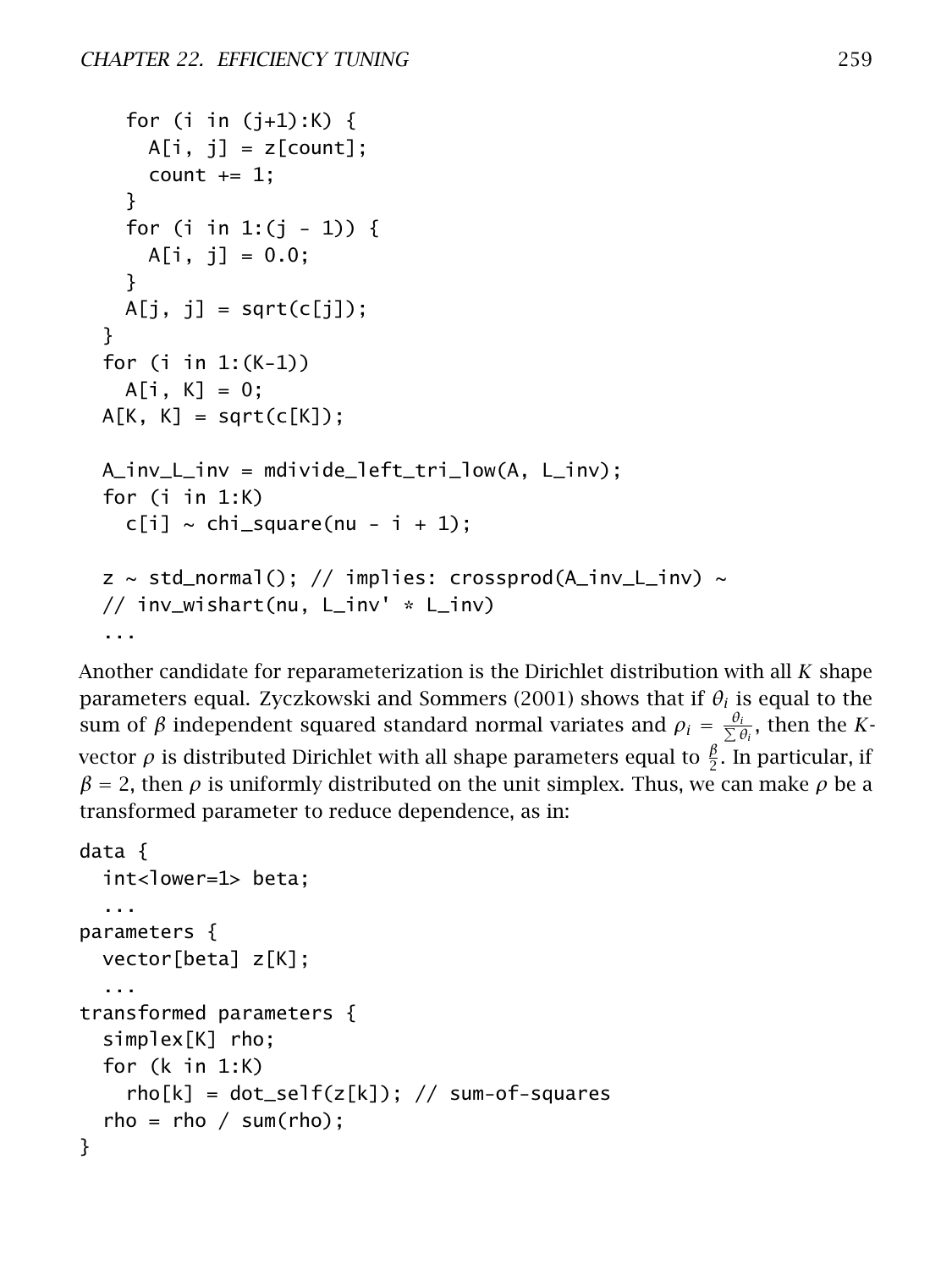```
model {
  for (k in 1:K)
    z[k] \sim std\_normal();
  // implies: rho \sim dirichlet(0.5 * beta * ones)
  ...
```
## 22.8. Vectorization

#### Gradient Bottleneck

Stan spends the vast majority of its time computing the gradient of the log probability function, making gradients the obvious target for optimization. Stan's gradient calculations with algorithmic differentiation require a template expression to be allocated and constructed for each subexpression of a Stan program involving parameters or transformed parameters. $3$  This section defines optimization strategies based on vectorizing these subexpressions to reduce the work done during algorithmic differentiation.

### Vectorizing Summations

Because of the gradient bottleneck described in the previous section, it is more efficient to collect a sequence of summands into a vector or array and then apply the sum() operation than it is to continually increment a variable by assignment and addition. For example, consider the following code snippet, where  $foo()$  is some operation that depends on n.

```
for (n in 1:N)
 total += foo(n,...);
```
This code has to create intermediate representations for each of the N summands.

A faster alternative is to copy the values into a vector, then apply the sum() operator, as in the following refactoring.

```
{
 vector[N] summands;
 for (n in 1:N)
    summands[n] = foo(n,...);total = sum(summands);
}
```
Syntactically, the replacement is a statement block delineated by curly brackets  $(\{, \},)$ , starting with the definition of the local variable summands.

Even though it involves extra work to allocate the summands vector and copy N values

<span id="page-266-0"></span> $3$ Stan uses its own arena-based allocation, so allocation and deallocation are faster than with a raw call to new.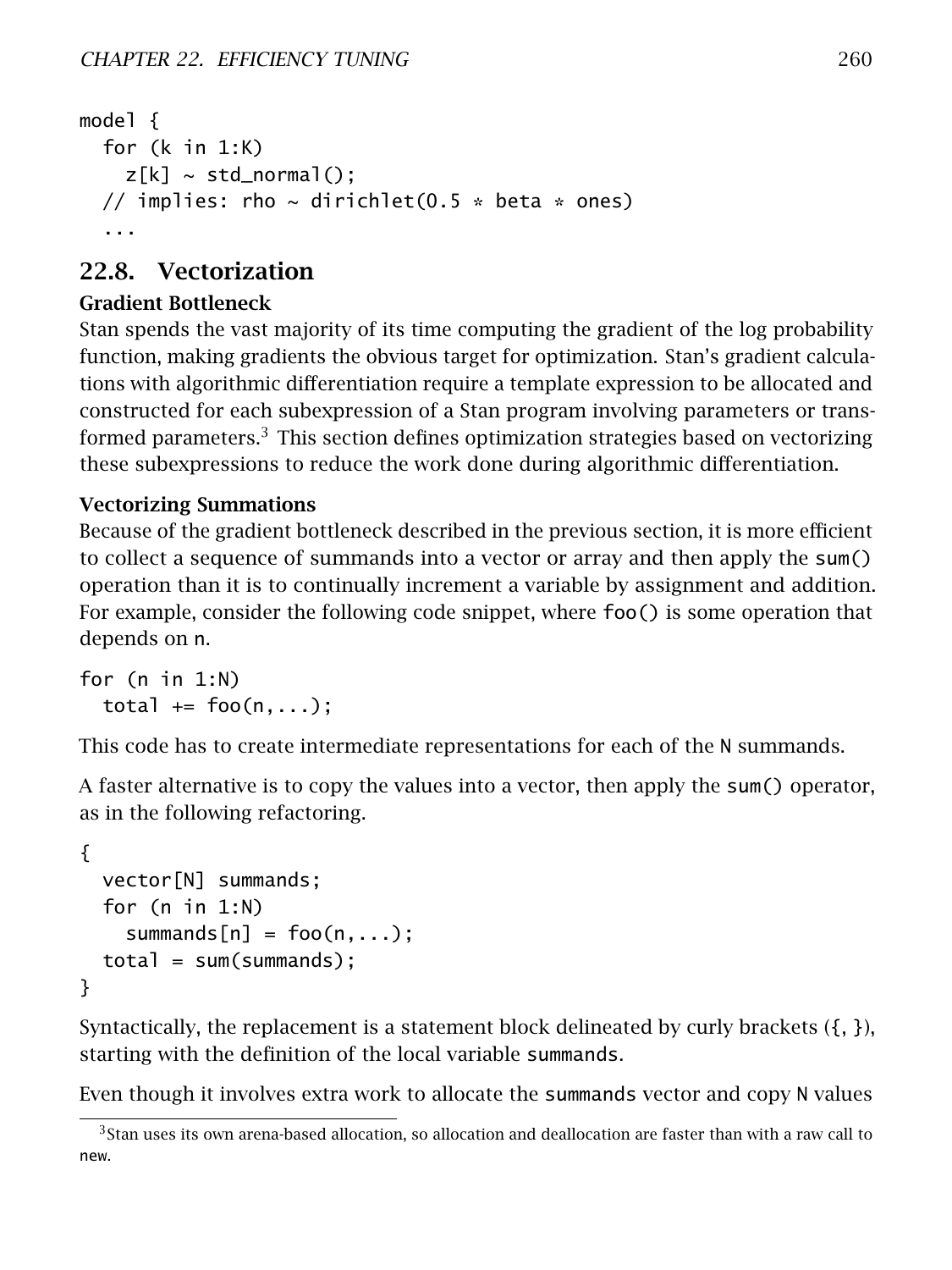into it, the savings in differentiation more than make up for it. Perhaps surprisingly, it will also use substantially less memory overall than incrementing total within the loop.

### Vectorization through Matrix Operations

The following program directly encodes a linear regression with fixed unit noise using a two-dimensional array x of predictors, an array y of outcomes, and an array beta of regression coefficients.

```
data {
  int <lower=1> K:
  int<lower=1> N;
  real x[K, N];
  real y[N];
}
parameters {
  real beta[K];
}
model {
  for (n in 1:N) {
    real gamma = 0;
    for (k in 1:K)
      gamma += x[n, k] * beta[k];y[n] \sim \text{normal}(gamma, 1);
  }
}
```
The following model computes the same log probability function as the previous model, even supporting the same input files for data and initialization.

```
data {
  int<lower=1> K:
  int<lower=1> N:
  vector[K] x[N];
  real y[N];
}
parameters {
  vector[K] beta;
}
model {
  for (n in 1:N)
    y[n] \sim \text{normal}(dot\_product(x[n], beta), 1);
```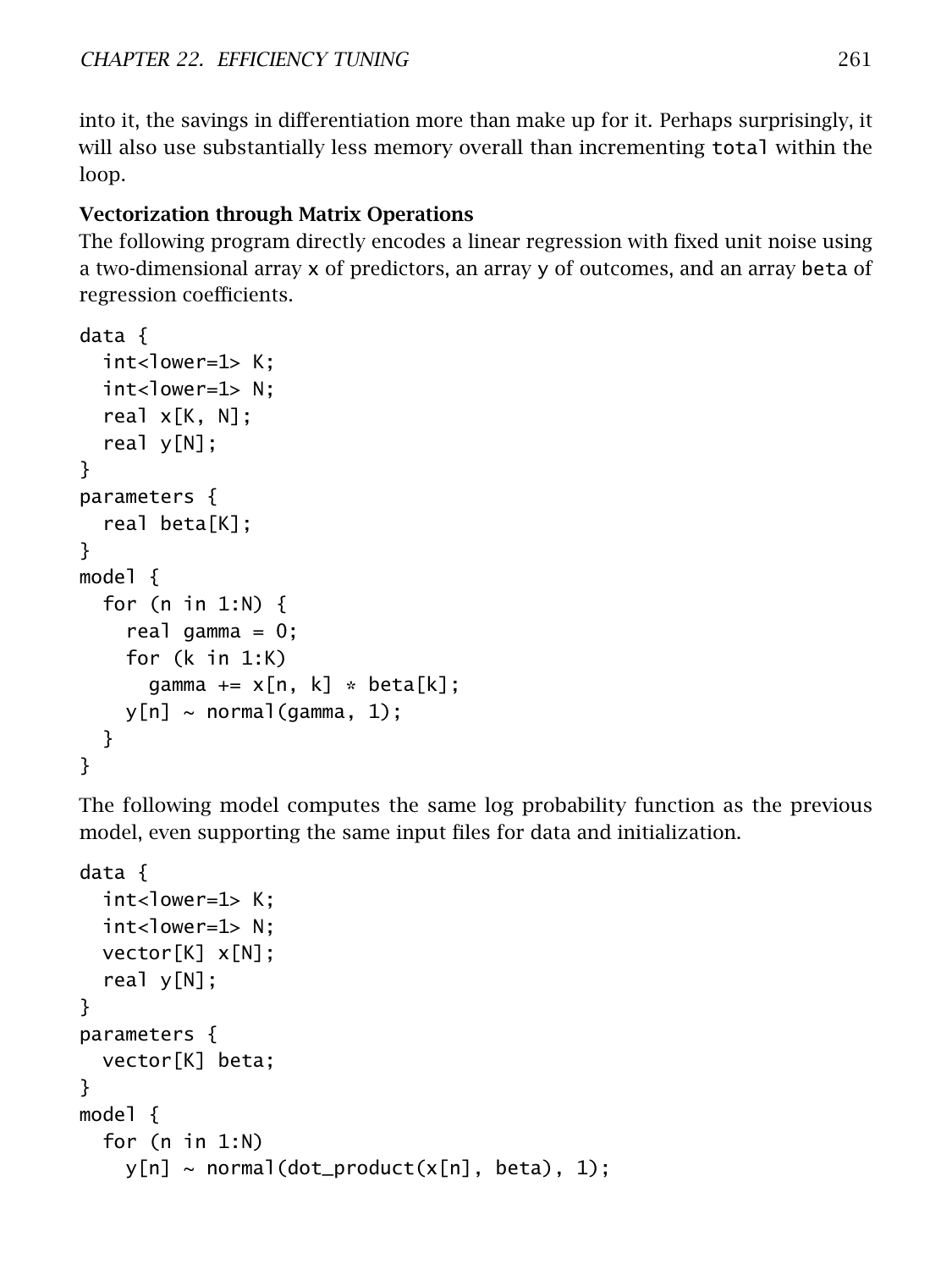}

Although it produces equivalent results, the dot product should not be replaced with a transpose and multiply, as in

```
y[n] \sim \text{normal}(x[n] \cdot * \text{beta}, 1);
```
The relative inefficiency of the transpose and multiply approach is that the transposition operator allocates a new vector into which the result of the transposition is copied. This consumes both time and memory.[4](#page-268-0)

The inefficiency of transposition could itself be mitigated by reordering the product and pulling the transposition out of the loop, as follows.

```
...
transformed parameters {
  row_vector[K] beta_t;
  beta_t = beta';}
model {
  for (n in 1:N)
    y[n] \sim \text{normal}(\text{beta}_t \cdot x[n], 1);
}
```
The problem with transposition could be completely solved by directly encoding the x as a row vector, as in the following example.

```
data {
  ...
  row_vector[K] x[N];
  ...
}
parameters {
  vector[K] beta;
}
model {
  for (n in 1:N)
    y[n] \sim \text{normal}(x[n] * \text{beta}, 1);}
```
<span id="page-268-0"></span><sup>4</sup>Future versions of Stan may remove this inefficiency by more fully exploiting expression templates inside the Eigen C++ matrix library. This will require enhancing Eigen to deal with mixed-type arguments, such as the type double used for constants and the algorithmic differentiation type stan::math::var used for variables.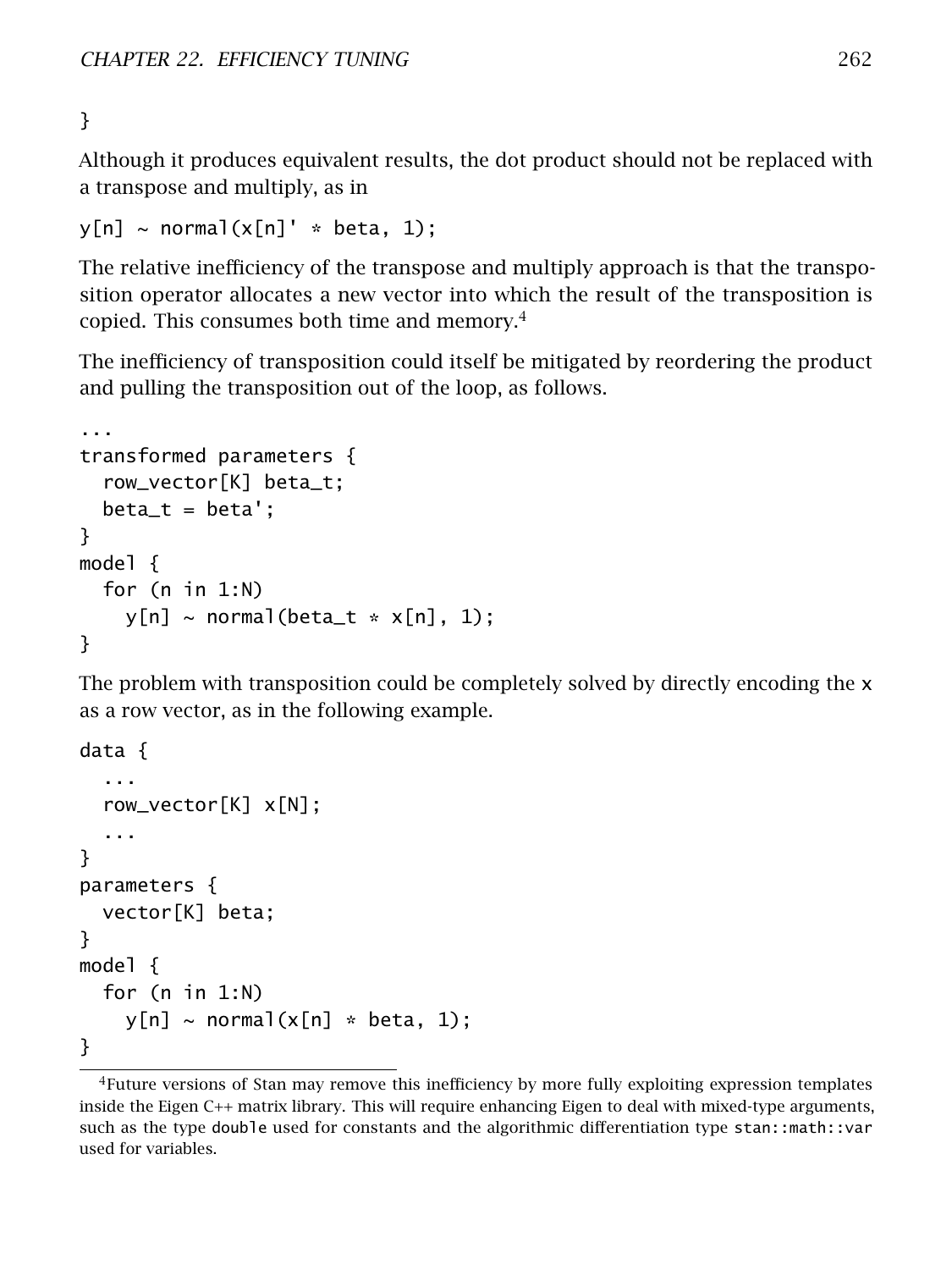Declaring the data as a matrix and then computing all the predictors at once using matrix multiplication is more efficient still, as in the example discussed in the next section.

Having said all this, the most efficient way to code this model is with direct matrix multiplication, as in

```
data {
  matrix[N, K] x;vector[N] y;
}
parameters {
  vector[K] beta;
}
model {
  y \sim normal(x * beta, 1);
}
```
In general, encapsulated single operations that do the work of loops will be more efficient in their encapsulated forms. Rather than performing a sequence of rowvector/vector multiplications, it is better to encapsulate it as a single matrix/vector multiplication.

#### Vectorized Probability Functions

The final and most efficient version replaces the loops and transformed parameters by using the vectorized form of the normal probability function, as in the following example.

```
data {
  int<lower=1> K:
  int<lower=1> N:
  matrix[N, K] x;vector[N] y;
}
parameters {
  vector[K] beta;
}
model {
  y \sim normal(x * beta, 1);
}
```
The variables are all declared as either matrix or vector types. The result of the matrixvector multiplication  $x * beta$  in the model block is a vector of the same length as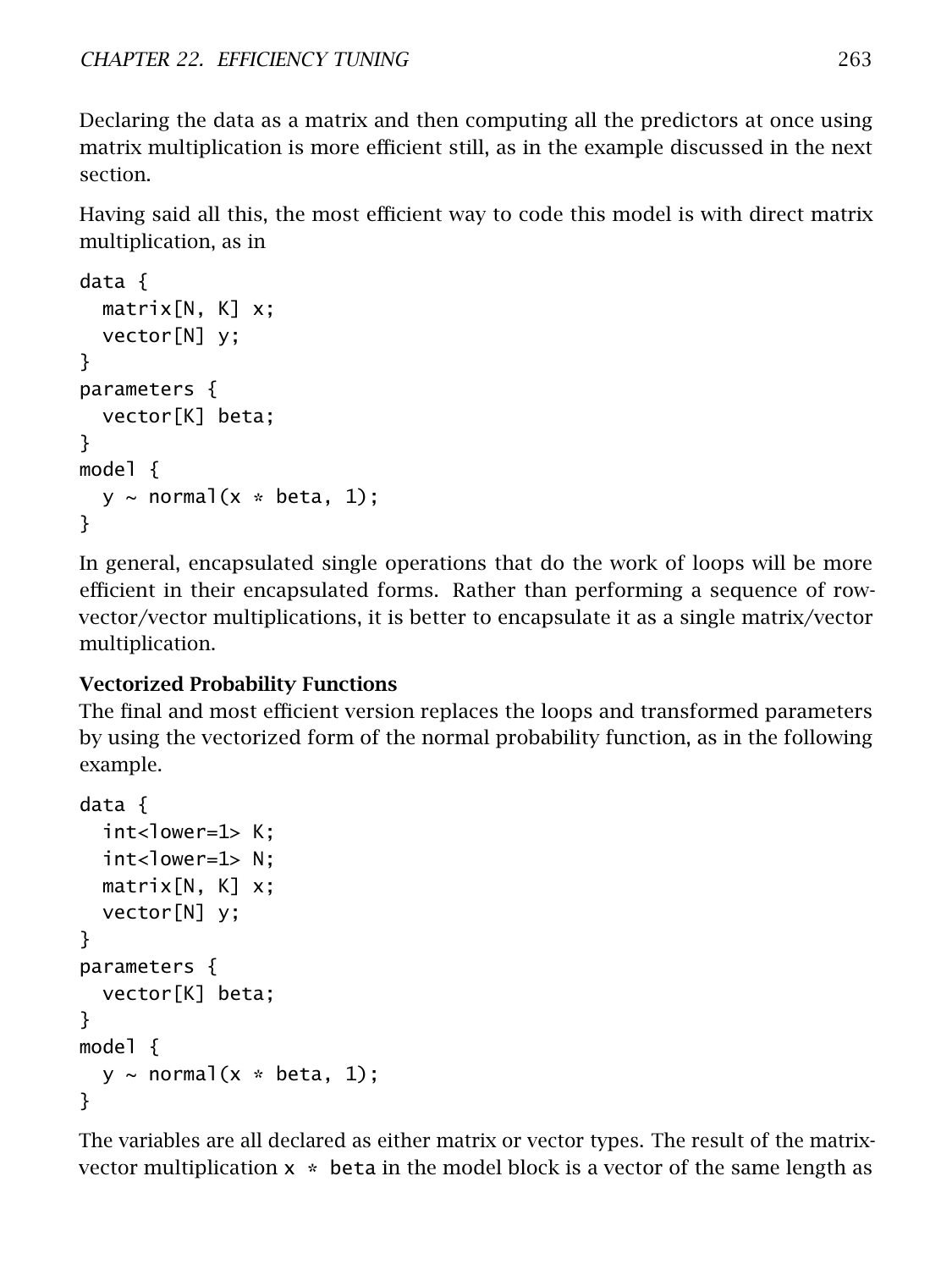y.

The probability function documentation in the function reference manual indicates which of Stan's probability functions support vectorization; see the function reference manual for full details. Vectorized probability functions accept either vector or scalar inputs for all arguments, with the only restriction being that all vector arguments are the same dimensionality. In the example above, y is a vector of size N,  $x * beta$  is a vector of size N, and 1 is a scalar.

### Reshaping Data for Vectorization

Sometimes data does not arrive in a shape that is ideal for vectorization, but can be put into such shape with some munging (either inside Stan's transformed data block or outside).

John Hall provided a simple example on the Stan users group. Simplifying notation a bit, the original model had a sampling statement in a loop, as follows.

```
for (n in 1:N)
  y[n] \sim normal(mu[i[i[n]], sigma);
```
The brute force vectorization would build up a mean vector and then vectorize all at once.

```
{
  vector[N] mu_ii;
  for (n in 1:N)
    muii[n] = mu[ii[n]];
  y \sim normal(mu_ii, sigma);
}
```
If there aren't many levels (values  $\pi$  [n] can take), then it behooves us to reorganize the data by group in a case like this. Rather than having a single observation vector y, there are K of them. And because Stan doesn't support ragged arrays, it means K declarations. For instance, with 5 levels, we have

```
y_1 \sim \text{normal}(\text{mu}[1], \text{sigma});
...
y_5 \sim normal(mu[5], sigma);
```
This way, both the mu and sigma parameters are shared. Which way works out to be more efficient will depend on the shape of the data; if the sizes are small, the simple vectorization may be faster, but for moderate to large sized groups, the full expansion should be faster.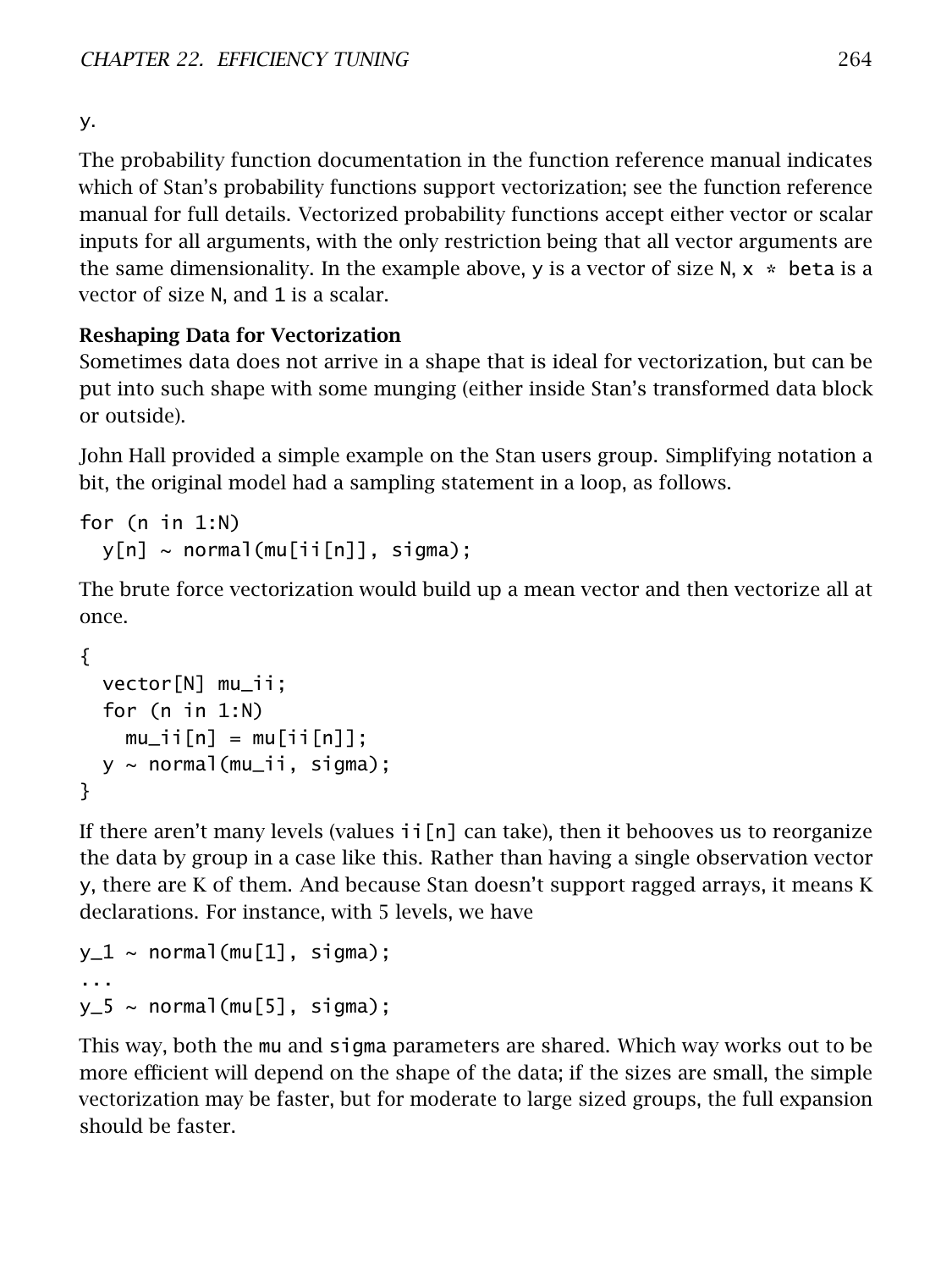## 22.9. Exploiting Sufficient Statistics

In some cases, models can be recoded to exploit sufficient statistics in estimation. This can lead to large efficiency gains compared to an expanded model. For example, consider the following Bernoulli sampling model.

```
data {
  int<lower=0> N;
  int <lower=0, upper=1> y[N];
  real<lower=0> alpha;
  real<lower=0> beta;
}
parameters {
  real<lower=0, upper=1> theta;
}
model {
  theta \sim beta(alpha, beta);
  for (n in 1:N)
    y[n] \sim bernoulli(theta);
}
```
In this model, the sum of positive outcomes in y is a sufficient statistic for the chance of success theta. The model may be recoded using the binomial distribution as follows.

```
theta \sim beta(alpha, beta);
sum(y) \sim binomial(N, theta);
```
Because truth is represented as one and falsehood as zero, the sum  $\mathsf{sum}(y)$  of a binary vector y is equal to the number of positive outcomes out of a total of N trials.

This can be generalized to other discrete cases (one wouldn't expect continuous observations to be duplicated if they are random). Suppose there are only *K* possible discrete outcomes,  $z_1, \ldots, z_K$ , but there are *N* observations, where *N* is much larger than *K*. If  $f_k$  is the frequency of outcome  $z_k$ , then the entire likelihood with distribution foo can be coded as follows.

```
for (k in 1:K)
 target += f[k] * foo_lpmf(z[k] | ...);
```
where the ellipses are the parameters of the log probability mass function for distribution foo (there's no distribution called "foo"; this is just a placeholder for any discrete distribution name).

The resulting program looks like a "weighted" regression, but here the weights f[k] are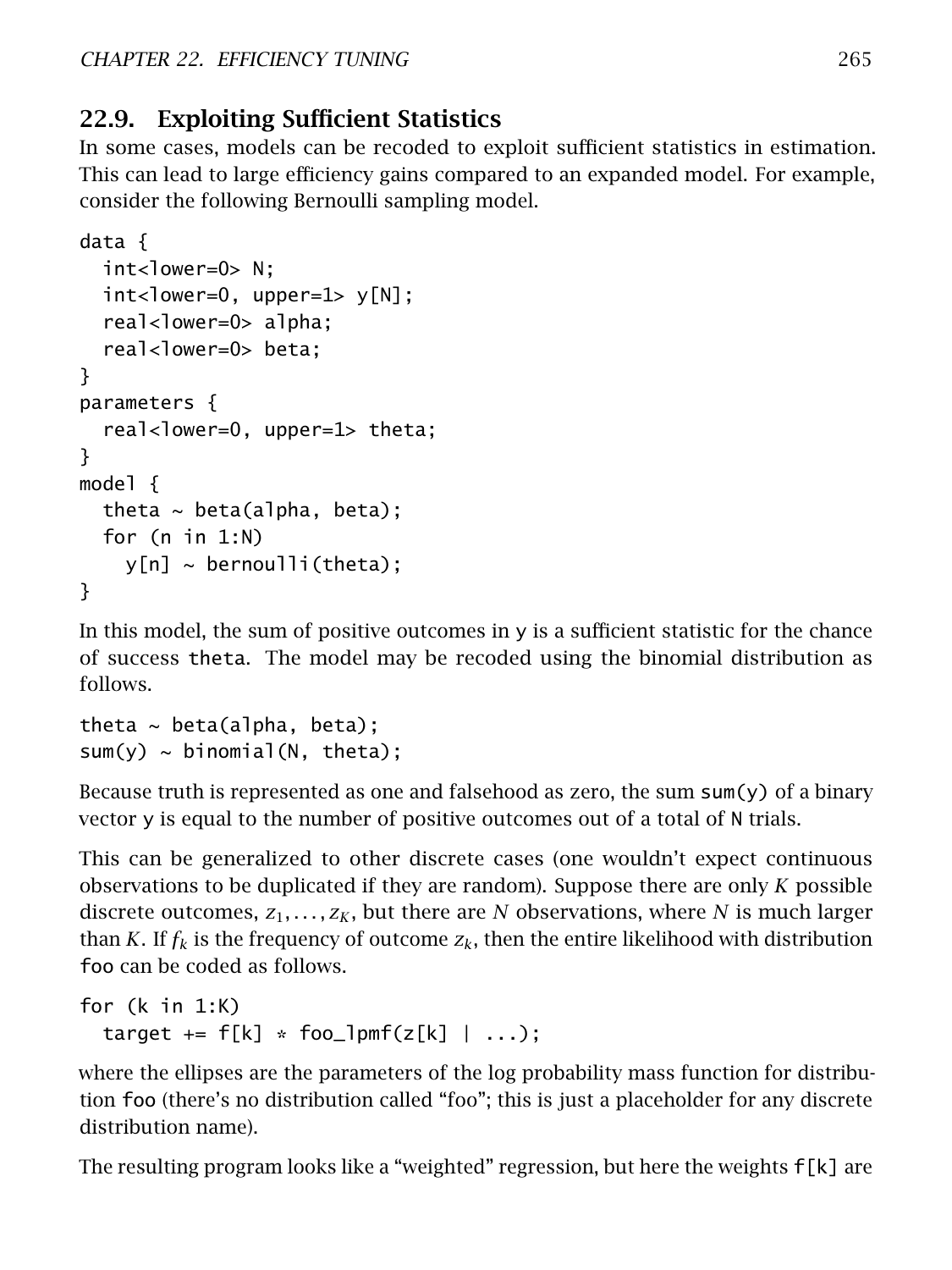counts and thus sufficient statistics for the PMF and simply amount to an alternative, more efficient coding of the same likelihood. For efficiency, the frequencies  $f[k]$ should be counted once in the transformed data block and stored.

## 22.10. Aggregating Common Subexpressions

If an expression is calculated once, the value should be saved and reused wherever possible. That is, rather than using exp(theta) in multiple places, declare a local variable to store its value and reuse the local variable.

Another case that may not be so obvious is with two multilevel parameters, say  $a[i][n]] + b[j][n]]$ . If a and b are small (i.e., do not have many levels), then a table a\_b of their sums can be created, with

```
matrix[size(a), size(b)] a_b;
for (i in 1:size(a))
 for (i in 1:size(b))a_{b}[i, j] = a[i] + b[i];
```
Then the sum can be replaced with  $a_b$ [ii[n], ji[n]].

## 22.11. Exploiting Conjugacy

Continuing the model from the previous section, the conjugacy of the beta prior and binomial sampling distribution allow the model to be further optimized to the following equivalent form.

theta  $\sim$  beta(alpha + sum(y), beta + N - sum(y));

To make the model even more efficient, a transformed data variable defined to be  $sum(y)$  could be used in the place of  $sum(y)$ .

## 22.12. Standardizing Predictors and Outputs

Stan programs will run faster if the input is standardized to have a zero sample mean and unit sample variance. This section illustrates the principle with a simple linear regression.

Suppose that  $y = (y_1, \ldots, y_N)$  is a sequence of N outcomes and  $x = (x_1, \ldots, x_N)$  a parallel sequence of *N* predictors. A simple linear regression involving an intercept coefficient *α* and slope coefficient *β* can be expressed as

 $y_n = \alpha + \beta x_n + \epsilon_n$ 

where

 $\epsilon_n \sim \text{normal}(0, \sigma)$ .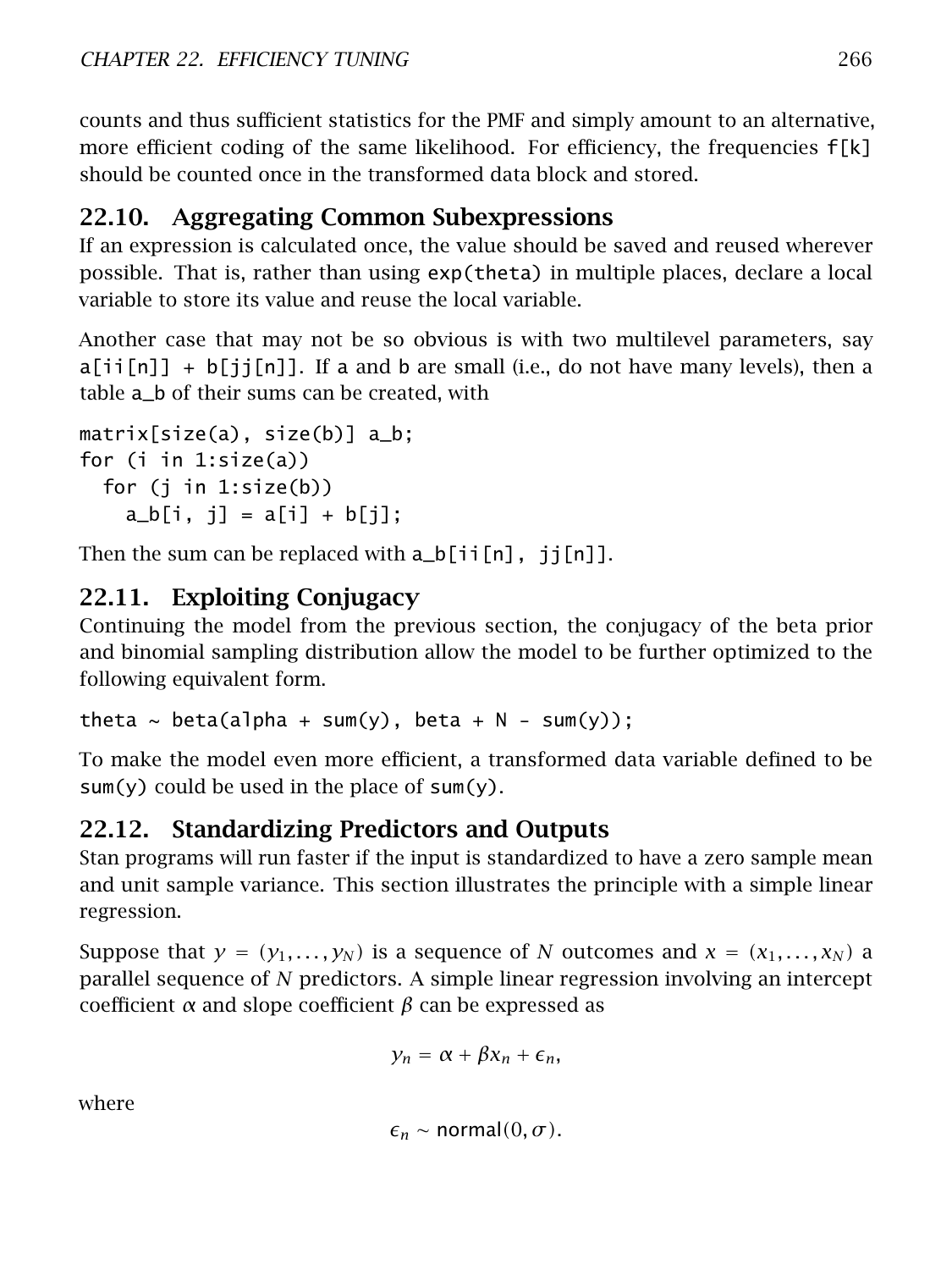If either vector *x* or *y* has very large or very small values or if the sample mean of the values is far away from 0 (on the scale of the values), then it can be more efficient to standardize the outputs  $y_n$  and predictors  $x_n$ . The data are first centered by subtracting the sample mean, and then scaled by dividing by the sample deviation. Thus a data point *u* is standardized with respect to a vector *y* by the function  $z_v$ , defined by

$$
z_{y}(u) = \frac{u - \bar{y}}{sd(y)}
$$

where the sample mean of *y* is

$$
\bar{y} = \frac{1}{N} \sum_{n=1}^{N} y_n,
$$

and the sample standard deviation of *y* is

$$
sd(y) = \left(\frac{1}{N} \sum_{n=1}^{N} (y_n - \bar{y})^2\right)^{1/2}.
$$

The inverse transform is defined by reversing the two normalization steps, first rescaling by the same deviation and relocating by the sample mean,

$$
z_{\mathcal{Y}}^{-1}(\mathcal{V}) = \mathsf{sd}(\mathcal{Y})\mathcal{V} + \bar{\mathcal{Y}}.
$$

To standardize a regression problem, the predictors and outcomes are standardized. This changes the scale of the variables, and hence changes the scale of the priors. Consider the following initial model.

```
data {
  int<lower=0> N;
  vector[N] y;
  vector[N] x;
}
parameters {
  real alpha;
  real beta;
  real<lower=0> sigma;
}
model {
  // priors
  alpha \sim normal(0, 10);
  beta \sim normal(0, 10);
  sigma \sim cauchy(0, 5);
```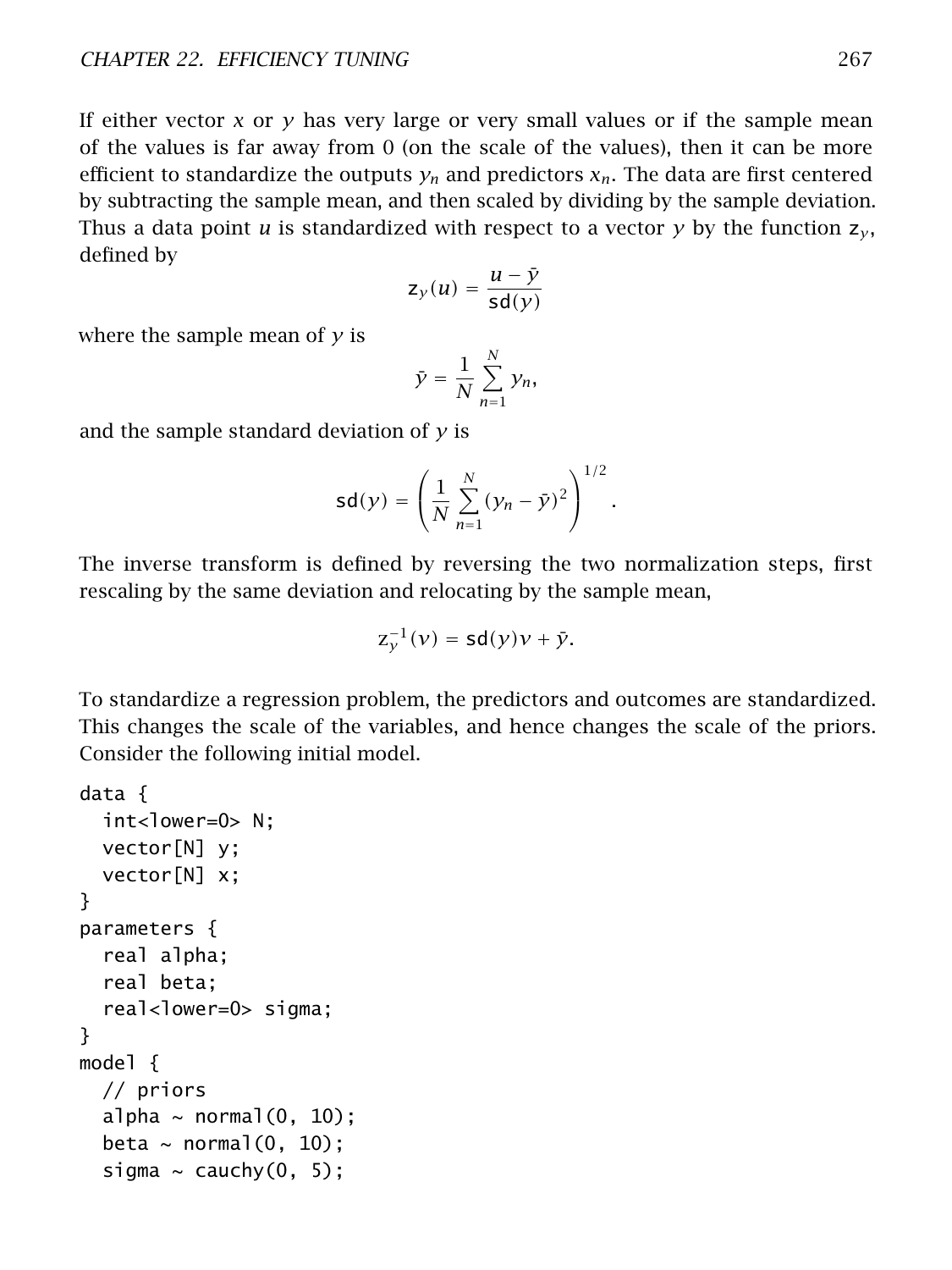```
// likelihood
  for (n in 1:N)
    y[n] \sim \text{normal}(a]pha + beta * x[n], sigma);
}
```
The data block for the standardized model is identical. The standardized predictors and outputs are defined in the transformed data block.

```
data {
  int<lower=0> N;
  vector[N] y;
  vector[N] x;
}
transformed data {
  vector[N] x_std;
  vector[N] y_std;
  x\_std = (x - mean(x)) / sd(x);y_{s}std = (y - mean(y)) / sd(y);
}
parameters {
  real alpha_std;
  real beta_std;
  real<lower=0> sigma_std;
}
model {
  alpha_std \sim normal(0, 10);
  beta_std \sim normal(0, 10);
  sigma_std \sim cauchy(0, 5);
  for (n in 1:N)
    y_{s}td[n] ~ normal(alpha_std + beta_std * x_std[n],
                       sigma_std);
}
```
The parameters are renamed to indicate that they aren't the "natural" parameters, but the model is otherwise identical. In particular, the fairly diffuse priors on the coefficients and error scale are the same. These could have been transformed as well, but here they are left as is, because the scales make sense as diffuse priors for standardized data; the priors could be made more informative. For instance, because the outputs *y* have been standardized, the error  $\sigma$  should not be greater than 1, because that's the scale of the noise for predictors  $\alpha = \beta = 0$ .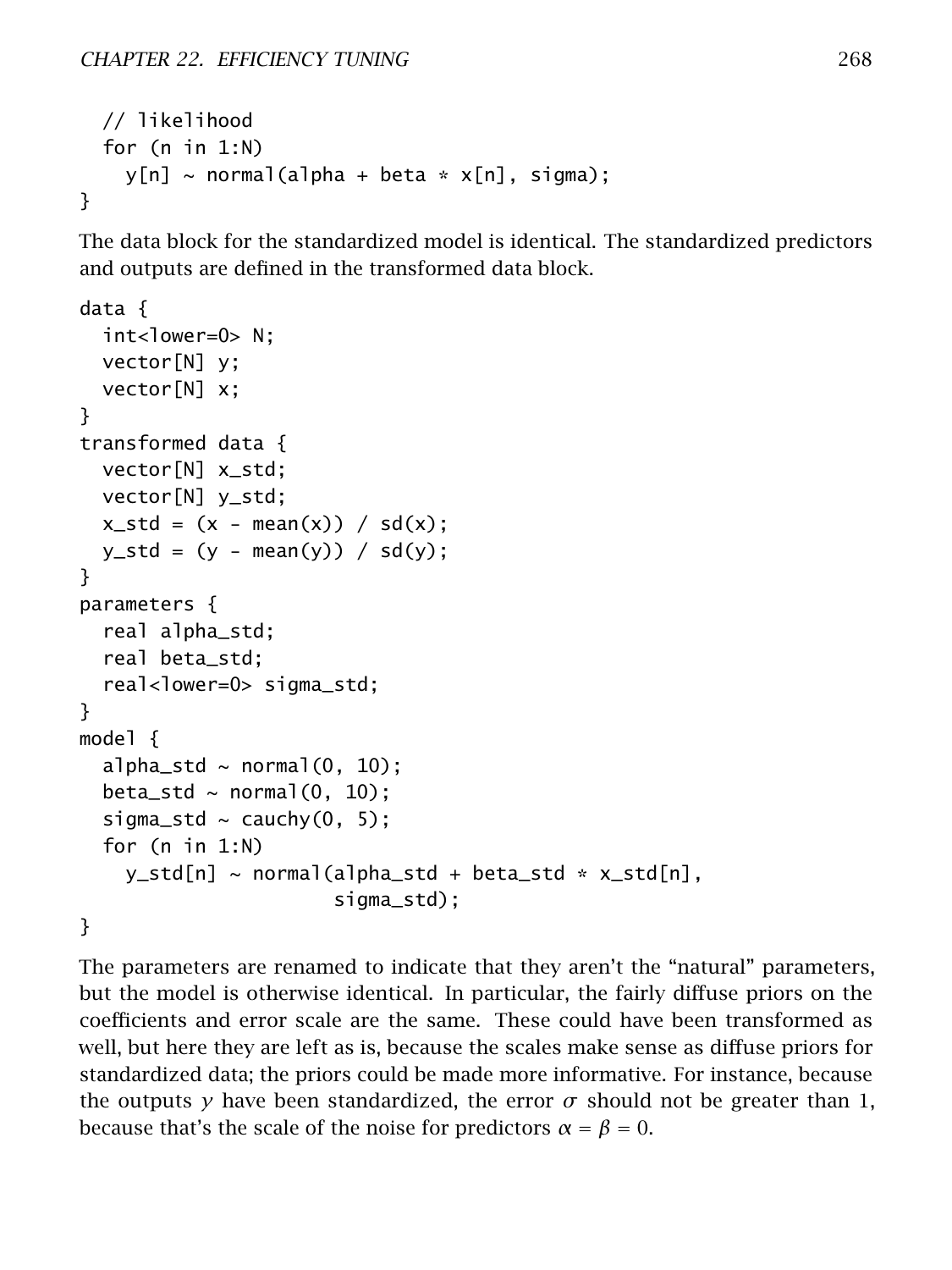The original regression

$$
y_n = \alpha + \beta x_n + \epsilon_n
$$

has been transformed to a regression on the standardized variables,

$$
z_{y}(y_{n}) = \alpha' + \beta' z_{x}(x_{n}) + \epsilon'_{n}.
$$

The original parameters can be recovered with a little algebra,

$$
y_n = z_y^{-1} (z_y(y_n))
$$
  
\n
$$
= z_y^{-1} (\alpha' + \beta' z_x(x_n) + \epsilon'_n)
$$
  
\n
$$
= z_y^{-1} (\alpha' + \beta' \left(\frac{x_n - \bar{x}}{sd(x)}\right) + \epsilon'_n)
$$
  
\n
$$
= sd(y) (\alpha' + \beta' \left(\frac{x_n - \bar{x}}{sd(x)}\right) + \epsilon'_n) + \bar{y}
$$
  
\n
$$
= (sd(y) (\alpha' - \beta' \frac{\bar{x}}{sd(x)}) + \bar{y}) + (\beta' \frac{sd(y)}{sd(x)}) x_n + sd(y) \epsilon'_n,
$$

from which the original scale parameter values can be read off,

$$
\alpha = sd(y)\left(\alpha' - \beta'\frac{\bar{x}}{sd(x)}\right) + \bar{y}; \qquad \beta = \beta'\frac{sd(y)}{sd(x)}; \qquad \sigma = sd(y)\sigma'.
$$

These recovered parameter values on the original scales can be calculated within Stan using a generated quantities block following the model block,

```
generated quantities {
 real alpha;
 real beta;
 real<lower=0> sigma;
 alpha = sd(y) * (alpha_std - beta_std * mean(x) / sd(x))
           + mean(y);
 beta = beta_std * sd(y) / sd(x);
 sigma = sd(y) * sigma\_std;}
```
It is inefficient to compute all of the means and standard deviations every iteration; for more efficiency, these can be calculated once and stored as transformed data. Furthermore, the model sampling statement can be easily vectorized, for instance, in the transformed model, to

```
y_std ~ normal(alpha_std + beta_std * x_std, sigma_std);
```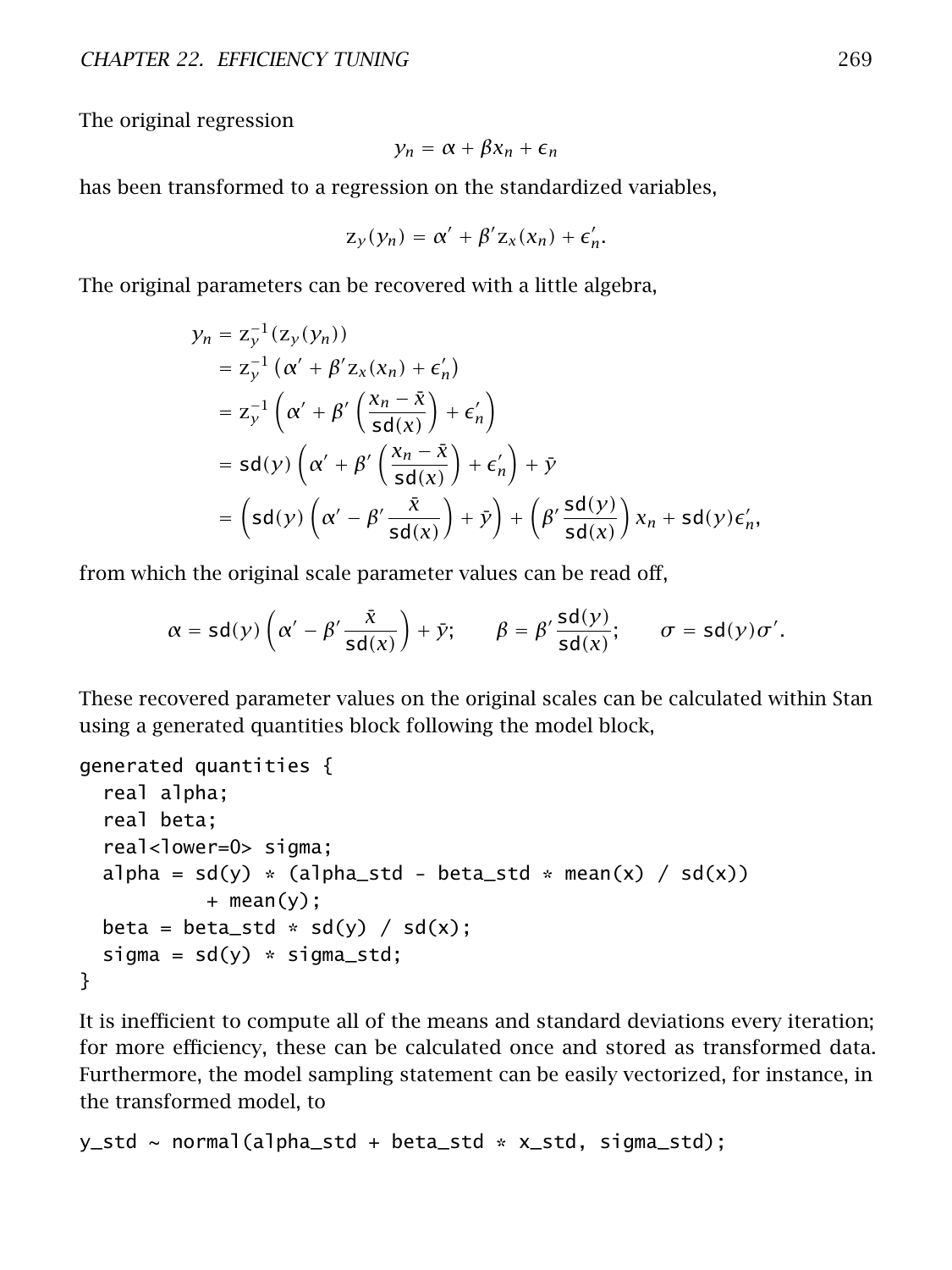#### Standard Normal Distribution

For many applications on the standard scale, normal distributions with location zero and scale one will be used. In these cases, it is more efficient to use

```
y \sim std\_normal();
```
than to use

```
y \sim normal(0, 1);
```
because the subtraction of the location and division by the scale cancel, as does subtracting the log of the scale.

## 22.13. Using Map-Reduce

The map-reduce operation, even without multi-core MPI support, can be used to make programs more scalable and also more efficient. See the [map-reduce chapter](#page-276-0) for more information on implementing map-reduce operations.

<span id="page-276-0"></span>Map-reduce allows greater scalability because only the Jacobian of the mapped function for each shard is stored. The Jacobian consists of all of the derivatives of the outputs with respect to the parameters. During execution, the derivatives of the shard are evaluated using nested automatic differentiation. As often happens with modern CPUs, reduced memory overhead leads to increased memory locality and faster execution. The Jacobians are all computed with local memory and their outputs stored contiguously in memory.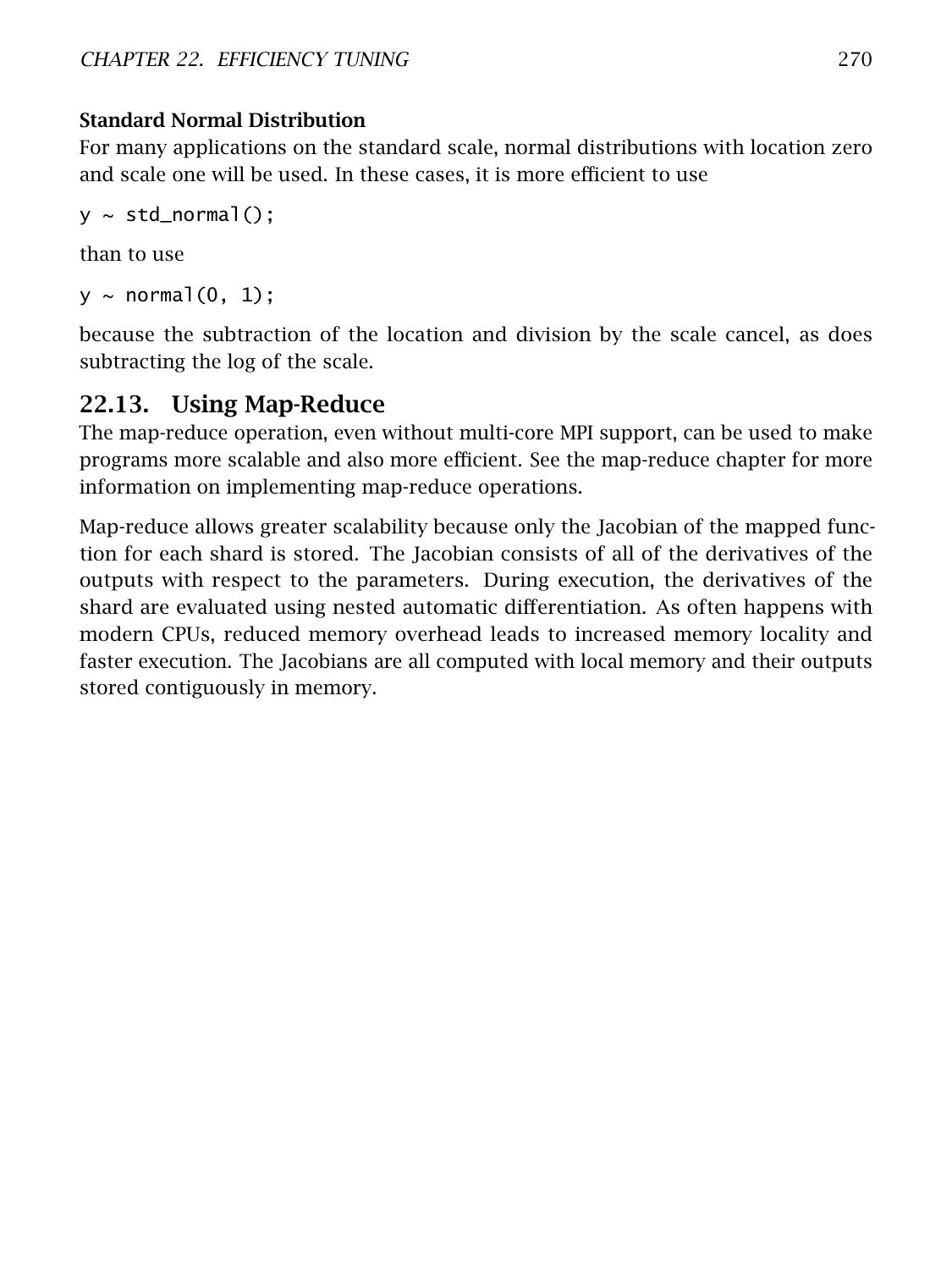# 23. Map-Reduce

Map-reduce allows large calculations (e.g., log likelihoods) to be broken into components which may be calculated modularly (e.g., data blocks) and combined (e.g., by summation and incrementing the target log density).

## 23.1. Overview of Map-Reduce

A *map function* is a higher-order function that applies an argument function to every member of some collection, returning a collection of the results. For example, mapping the square function,  $f(x) = x^2$ , over the vector [3, 5, 10] produces the vector *[*9*,* 25*,* 100*]*. In other words, map applies the square function elementwise.

The output of mapping a sequence is often fed into a reduction. A *reduction function* takes an arbitrarily long sequence of inputs and returns a single output. Examples of reduction functions are summation (with the return being a single value) or sorting (with the return being a sorted sequence). The combination of mapping and reducing is so common it has its own name, *map-reduce*.

## 23.2. Map Function

In order to generalize the form of functions and results that are possible and accommodate both parameters (which need derivatives) and data values (which don't), Stan's map function operates on more than just a sequence of inputs.

#### Map Function Signature

Stan's map function has the following signature

vector map\_rect((vector, vector, real[], int[]):vector f, vector phi, vector[] thetas, data real[,  $\frac{1}{2}$  x\_rs, data int[,  $\frac{1}{2}$  x\_is);

The arrays thetas of parameters,  $x$ <sub>rs</sub> of real data, and  $x$ <sub>j</sub> of integer data have the suffix "s" to indicate they are arrays. These arrays must all be the same size, as they will be mapped in parallel by the function f. The value of phi is reused in each mapped operation.

The \_rect suffix in the name arises because the data structures it takes as arguments are rectangular. In order to deal with ragged inputs, ragged inputs must be padded out to rectangular form.

The last two arguments are two dimensional arrays of real and integer data values.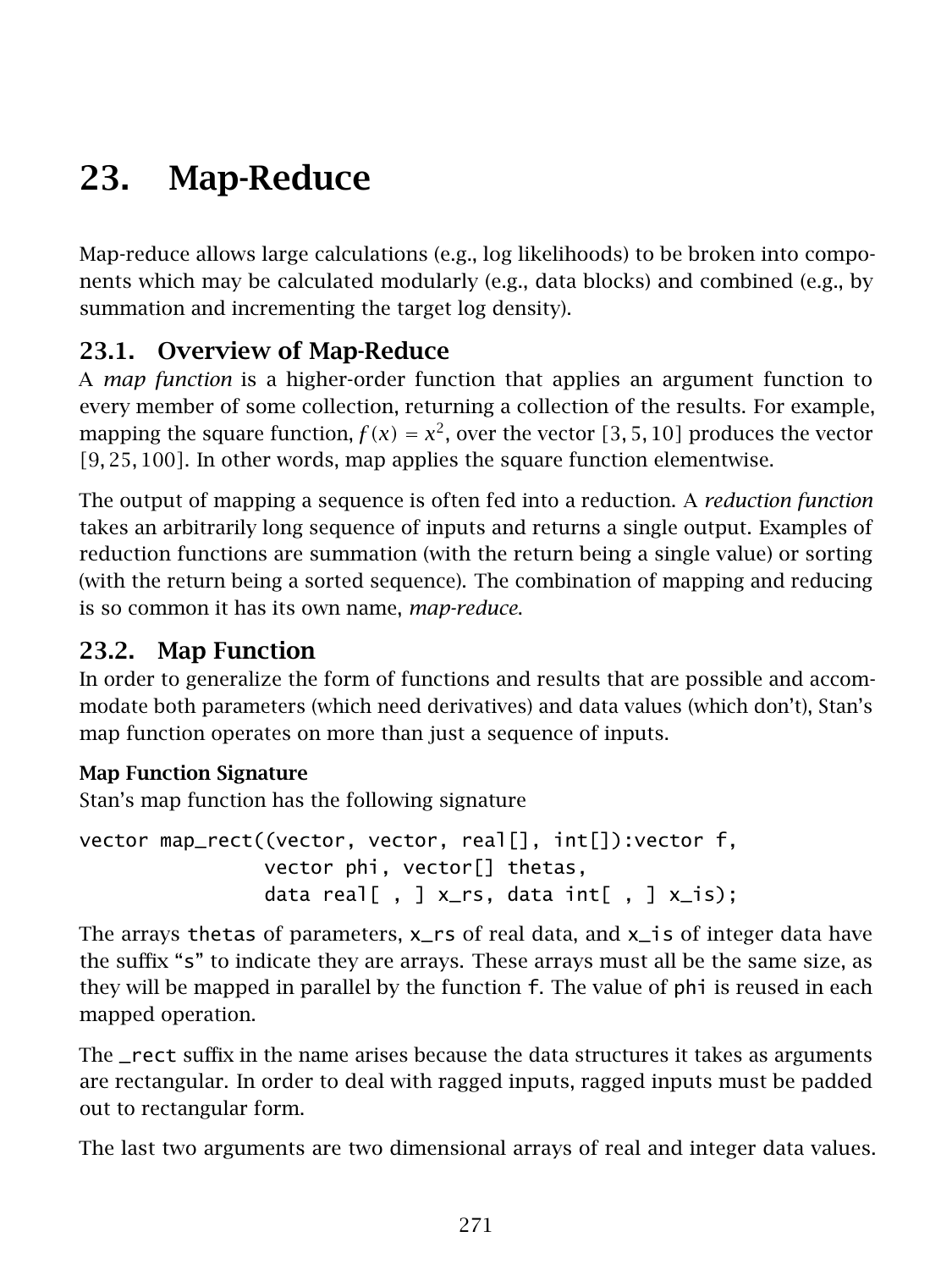These argument types are marked with the data qualifier to indicate that they must only contain variables originating in the data or transformed data blocks. This will allow such data to be pinned to a processor on which it is being processed to reduce communication overhead.

The notation (vector, vector, real[],  $int[]$ ): vector indicates that the function argument f must have the following signature.

```
vector f(vector phi, vector theta,
         data real[] x_r, data int[] x_i);
```
Although f will often return a vector of size one, the built-in flexibility allows general multivariate functions to be mapped, even raggedly.

### Map Function Semantics

Stan's map function applies the function f to the shared parameters along with one element each of the job parameters, real data, and integer data arrays. Each of the arguments theta,  $x_r$ , and  $x_i$  must be arrays of the same size. If the arrays are all size N, the result is defined as follows.

```
map_rect(f, phi, thetas, xs, ns)
= f(\text{phi}, \text{theta}[1], \text{xs}[1], \text{ns}[1]) . f(\text{phi}, \text{theta}[2], \text{xs}[2], \text{ns}[2]). ... . f(phi, thetas[N], xs[N], ns[N])
```
The dot operators in the notation above are meant to indicate concatenation (implemented as append\_row in Stan). The output of each application of f is a vector, and the sequence of N vectors is concatenated together to return a single vector.

## 23.3. Example: Mapping Logistic Regression

An example should help to clarify both the syntax and semantics of the mapping operation and how it may be combined with reductions built into Stan to provide a map-reduce implementation.

#### Unmapped Logistic Regression

Consider the following simple logistic regression model, which is coded unconventionally to accomodate direct translation to a mapped implementation.

```
data {
 int y[12];
 real x[12];
}
parameters {
 vector[2] beta;
}
```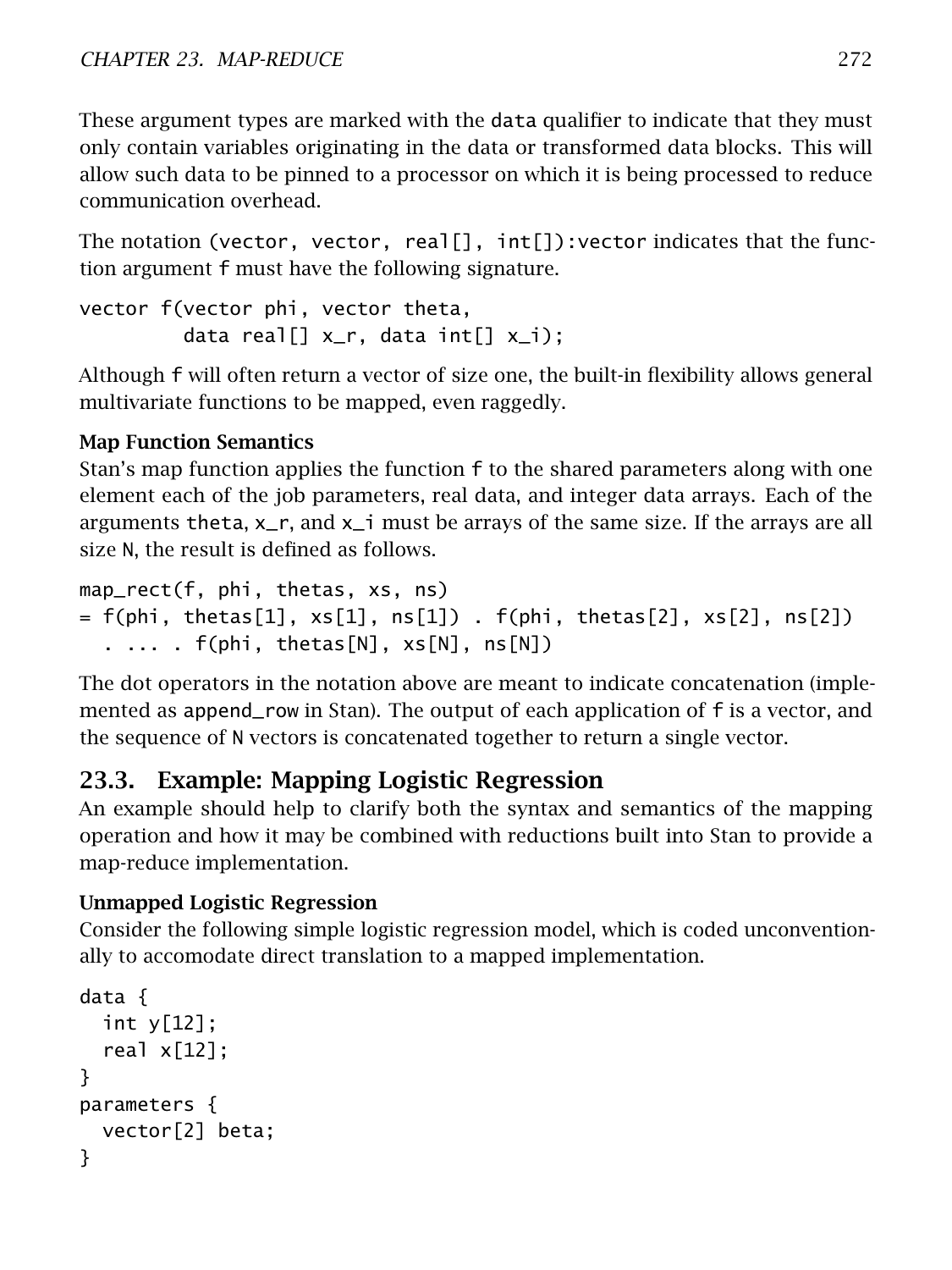```
model {
  beta \sim std_normal();
  y \sim bernoulli_logit(beta[1] + beta[2] * to_vector(x));
}
```
The program is unusual in that it (a) hardcodes the data size, which is not required by the map function but is just used here for simplicity, (b) represents the predictors as a real array even though it needs to be used as a vector, and (c) represents the regression coefficients (intercept and slope) as a vector even though they're used individually. The bernoulli\_logit distribution is used because the argument is on the logit scale—it implicitly applies the inverse logit function to map the argument to a probability.

#### Mapped Logistic Regression

The unmapped logistic regression model described in the previous subsection may be implemented using Stan's rectangular mapping functionality as follows.

```
functions {
  vector lr(vector beta, vector theta, real[] x, int[] y) {
    real lp = bernoulli_logit_lpmf(y \mid beta[1]+ to_vector(x) * beta[2]);
    return [lp]';
  }
}
data {
  int y[12];
  real x[12];
}
transformed data {
  // K = 3 shardsint ys[3, 4] = { y[1:4], y[5:8], y[9:12] };
  real xs[3, 4] = \{ x[1:4], x[5:8], x[9:12] \};vector[0] theta[3];
}
parameters {
  vector[2] beta;
}
model {
  beta \sim std_normal();
  target += sum(map_rect(lr, beta, theta, xs, ys));
}
```
The first piece of the code is the actual function to compute the logistic regression. The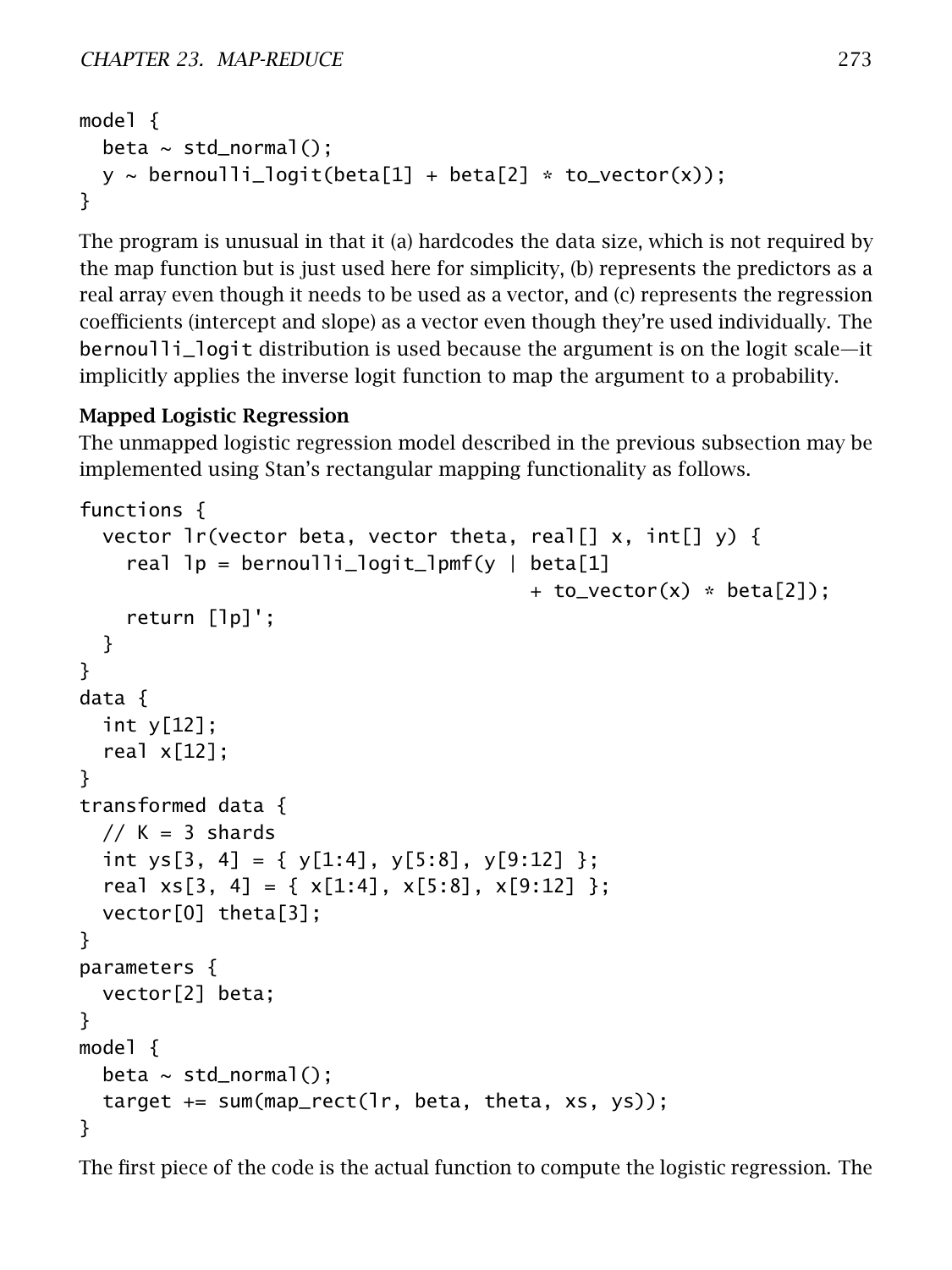argument beta will contain the regression coefficients (intercept and slope), as before. The second argument theta of job-specific parameters is not used, but nevertheless must be present. The modeled data y is passed as an array of integers and the predictors x as an array of real values. The function body then computes the log probability mass of y and assigns it to the local variable lp. This variable is then used in [lp]' to construct a row vector and then transpose it to a vector to return.

The data are taken in as before. There is an additional transformed data block that breaks the data up into three shards.<sup>[1](#page-280-0)</sup>

The value 3 is also hard coded; a more practical program would allow the number of shards to be controlled. There are three parallel arrays defined here, each of size three, corresponding to the number of shards. The array ys contains the modeled data variables; each element of the array ys is an array of size four. The second array xs is for the predictors, and each element of it is also of size four. These contained arrays are the same size because the predictors x stand in a one-to-one relationship with the modeled data y. The final array theta is also of size three; its elements are empty vectors, because there are no shard-specific parameters.

The parameters and the prior are as before. The likelihood is now coded using mapreduce. The function lr to compute the log probability mass is mapped over the data xs and ys, which contain the original predictors and outcomes broken into shards. The parameters beta are in the first argument because they are shared across shards. There are no shard-specific parameters, so the array of job-specific parameters theta contains only empty vectors.

## 23.4. Example: Hierarchical Logistic Regression

Consider a hierarchical model of American presidential voting behavior based on state of residence.[2](#page-280-1)

Each of the fifty states  $k \in \{1, \ldots, 50\}$  will have its own slope  $\beta_k$  and intercept  $\alpha_k$  to model the log odds of voting for the Republican candidate as a function of income. Suppose there are *N* voters and with voter  $n \in 1:N$  being in state  $s[n]$  with income  $x_n$ . The likelihood for the vote  $y_n \in \{0, 1\}$  is

$$
y_n \sim \text{Bernoulli}\Big(\logit^{-1}(\alpha_{s[n]} + \beta_{s[n]}x_n)\Big).
$$

<span id="page-280-0"></span> $1$ The term "shard" is borrowed from databases, where it refers to a slice of the rows of a database. That is exactly what it is here if we think of rows of a dataframe. Stan's shards are more general in that they need not correspond to rows of a dataframe.

<span id="page-280-1"></span><sup>&</sup>lt;sup>2</sup>This example is a simplified form of the model described in (Gelman and Hill [2007,](#page-304-1) Section 14.2)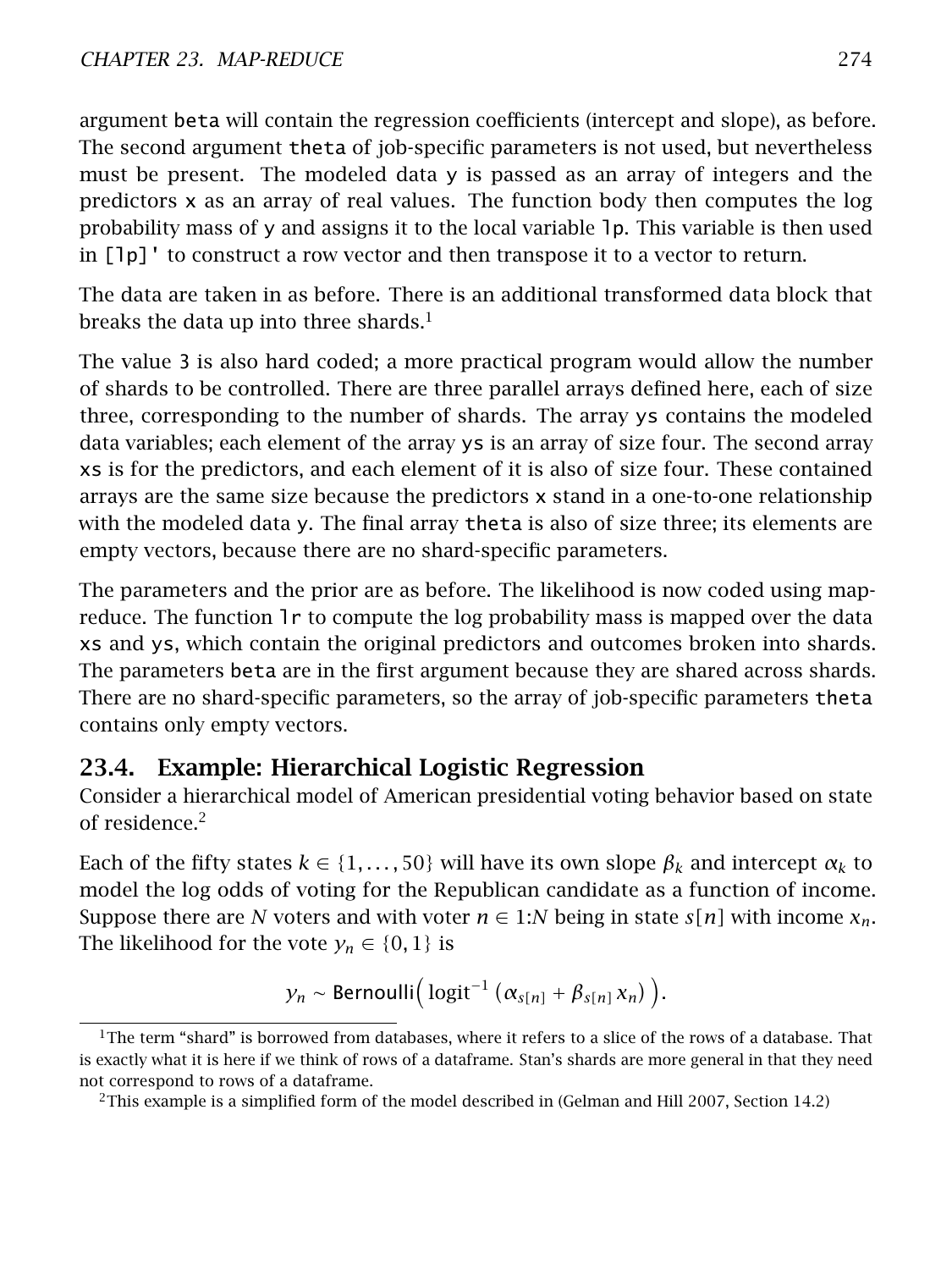The slopes and intercepts get hierarchical priors,

 $α_k$  ∼ normal $(μ_\alpha, σ_\alpha)$  $β_k$  ∼ normal $(μ_β, σ_β)$ 

#### Unmapped Implementation

This model can be coded up in Stan directly as follows.

```
data {
  int <lower = 0> K:
  int < lower = 0> N;
  int <lower = 1, upper = K> kk[N];
  vector[N] x;
  int<lower = 0, upper = 1> y[N];
}
parameters {
  matrix[K,2] beta;
  vector[2] mu;
  vector<lower=0>[2] sigma;
}
model {
  mu \sim normal(0, 2);
  sigma \sim normal(0, 2);
  for (i in 1:2)
    beta[, i \rightarrow \text{normal}(\text{mul}[i], \text{sigma}[i]);
  y \sim bernoulli_logit(beta[kk, 1] + beta[kk, 2] \cdot \cdot \cdot x);
}
```
For this model the vector of predictors x is coded as a vector, corresponding to how it is used in the likelihood. The priors for mu and sigma are vectorized. The priors on the two components of beta (intercept and slope, respectively) are stored in a  $K \times 2$ matrix.

The likelihood is also vectorized using multi-indexing with index kk for the states and elementwise multiplication  $(.*)$  for the income x. The vectorized likelihood works out to the same thing as the following less efficient looped form.

```
for (n in 1:N)
 y[n] \sim bernoulli_logit(beta[kk[n], 1] + beta[kk[n], 2] * x[n]);
```
#### Mapped Implementation

The mapped version of the model will map over the states K. This means the group-level parameters, real data, and integer-data must be arrays of the same size.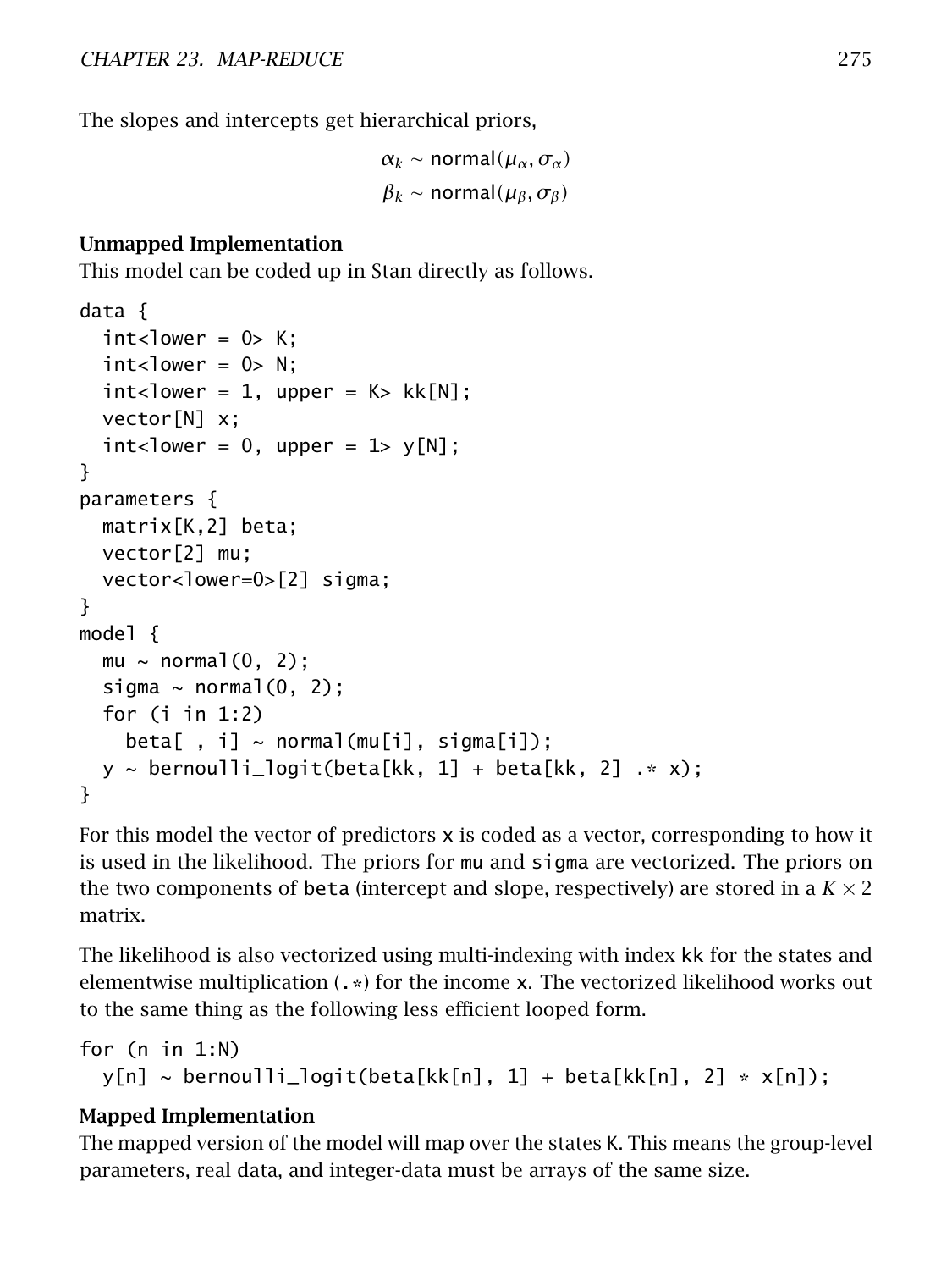The mapped implementation requires a function to be mapped. The following function evaluates both the likelihood for the data observed for a group as well as the prior for the group-specific parameters (the name bl\_glm derives from the fact that it's a generalized linear model with a Bernoulli likelihood and logistic link function).

```
functions {
vector bl_glm(vector mu_sigma, vector beta,
                real[] x, int[] y) {
   vector[2] mu = mu_sigma[1:2];
   vector[2] sigma = mu_sigma[3:4];real lp = normal_lpdf(beta | mu, sigma);real 11 = \text{bernoulli\_logit\_lpm(y)} \text{ beta[1]} + \text{beta[2]} * \text{to\_vector(x)};
   return [1p + 11]';
}
}
```
The shared parameter mu\_sigma contains the locations (mu\_sigma[1:2]) and scales (mu\_sigma[3:4]) of the priors, which are extracted in the first two lines of the program. The variable lp is assigned the log density of the prior on beta. The vector beta is of size two, as are the vectors mu and sigma, so everything lines up for the vectorization. Next, the variable ll is assigned to the log likelihood contribution for the group. Here  $beta[1]$  is the intercept of the regression and  $beta[2]$  the slope. The predictor array x needs to be converted to a vector allow the multiplication.

The data block is identical to that of the previous program, but repeated here for convenience. A transformed data block computes the data structures needed for the mapping by organizing the data into arrays indexed by group.

```
data {
 int <lower = 0> K;
 int <lower = 0> N;
 int <lower = 1, upper = K > kk[N];
 vector[N] x;
 int <lower = 0, upper = 1> y[N];
}
transformed data {
 int<lower = 0 > J = N / K;
  real x_r[K, J];
 int <lower = 0, upper = 1> x_i[K, J];
  {
    int pos = 1;
    for (k in 1:K) {
```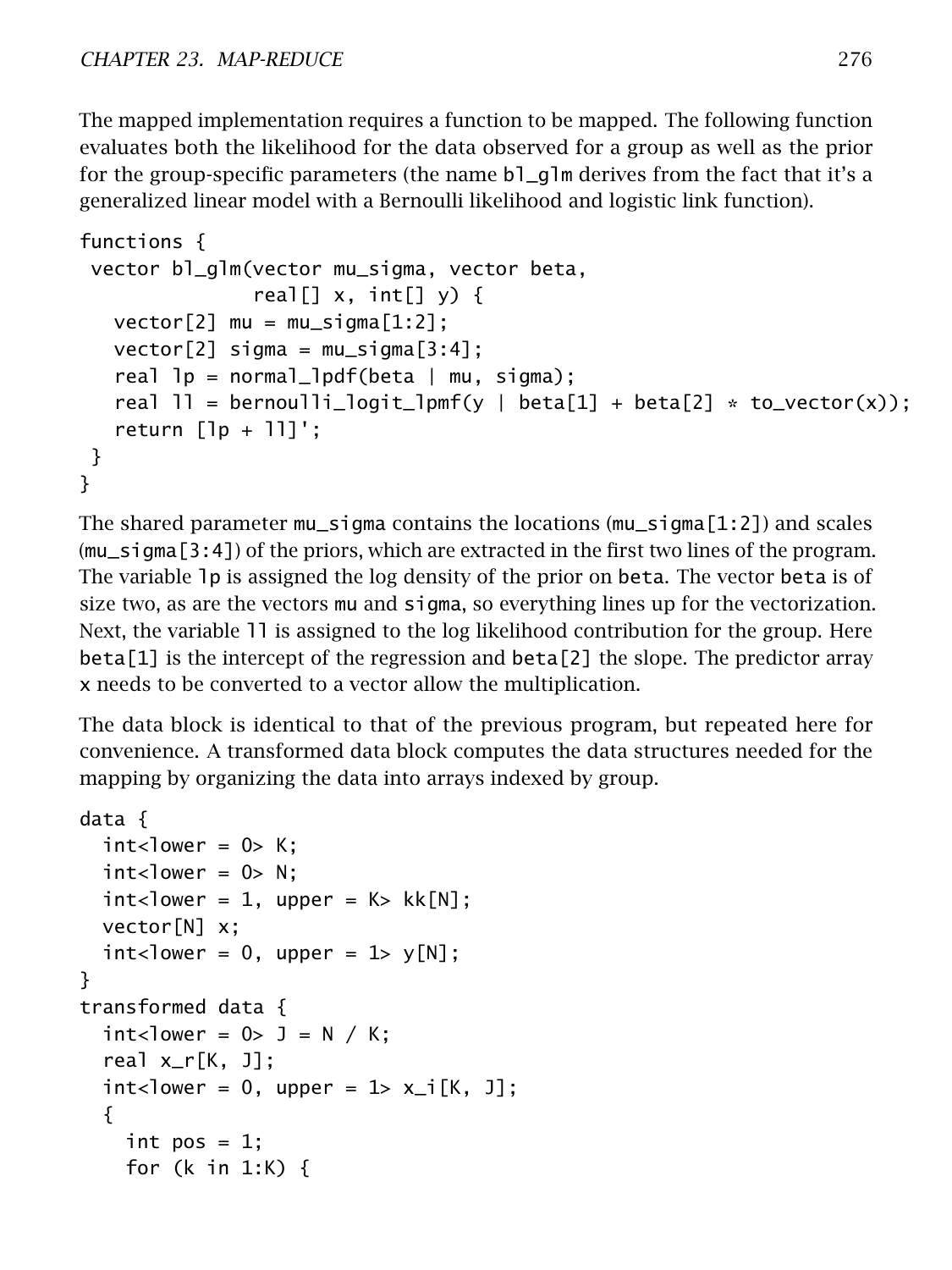```
int end = pos + J - 1;
     x_r[k] = to_array_d(x[pos:end]);
     x_i[k] = to_array_id(y[pos:end]);pos += J;}
 }
}
```
The integer J is set to the number of observations per group.<sup>[3](#page-283-0)</sup>

The real data array  $x$ <sub>r</sub> holds the predictors and the integer data array  $x$ <sup>i</sup> holds the outcomes. The grouped data arrays are constructed by slicing the predictor vector x (and converting it to an array) and slicing the outcome array y.

Given the transformed data with groupings, the parameters are the same as the previous program. The model has the same priors for the hyperparameters mu and sigma, but moves the prior for beta and the likelihood to the mapped function.

```
parameters {
  vector[2] beta[K];
  vector[2] mu;
  vector<lower=0>[2] sigma;
}
model {
  mu \sim normal(0, 2);
  sigma \sim normal(0, 2);
  target += sum(map_rect(bl_glm, append_row(mu, sigma), beta, x_r, x_i));
```
}

The model as written here computes the priors for each group's parameters along with the likelihood contribution for the group. An alternative mapping would leave the prior in the model block and only map the likelihood. In a serial setting this shouldn't make much of a difference, but with parallelization, there is reduced communication (the prior's parameters need not be transmitted) and also reduced parallelization with the version that leaves the prior in the model block.

## 23.5. Ragged Inputs and Outputs

The previous examples included rectangular data structures and single outputs. Despite the name, this is not technically required by map\_rect.

<span id="page-283-0"></span> $3$ This makes the strong assumption that each group has the same number of observations!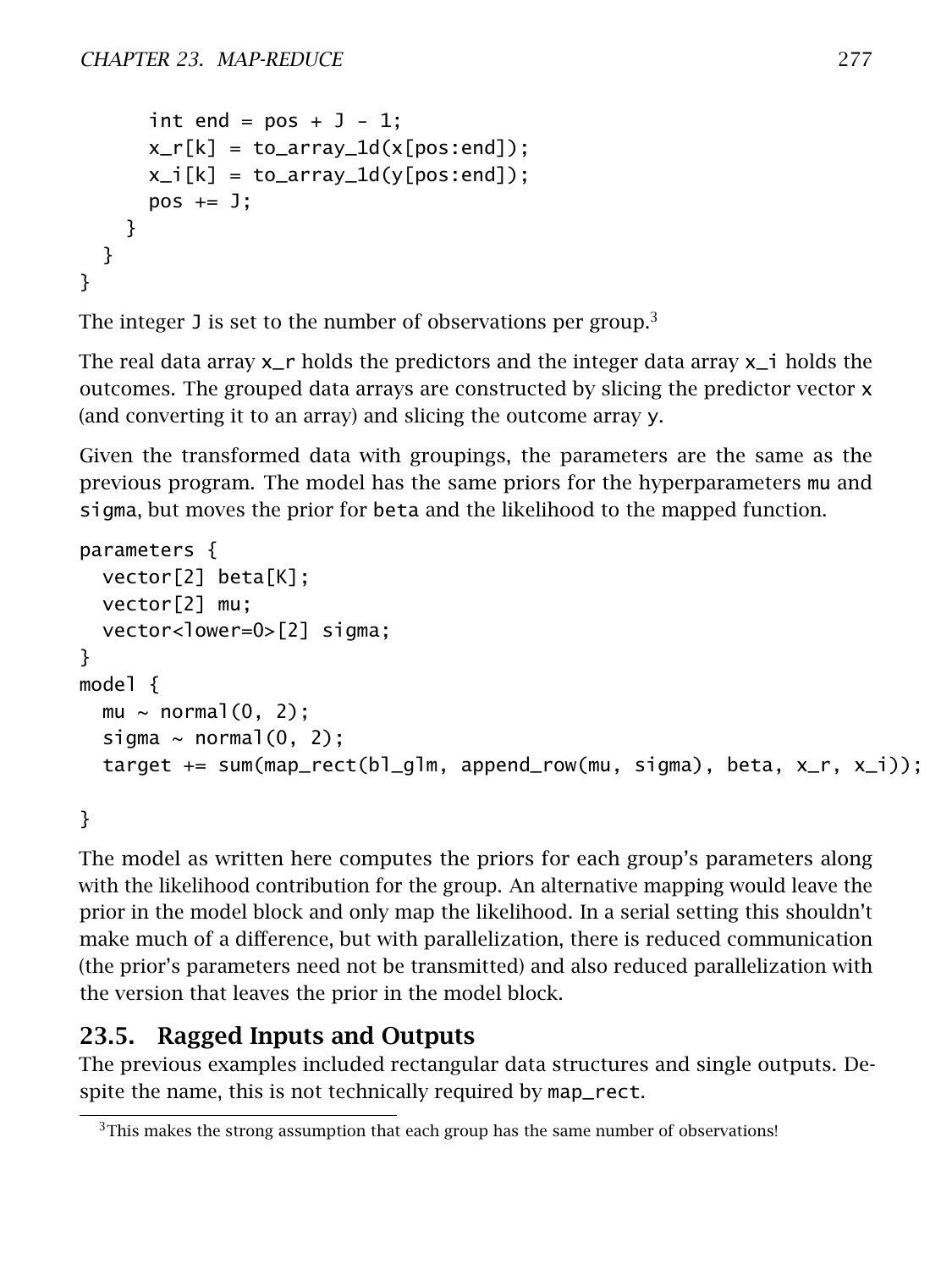#### Ragged Inputs

If each group has a different number of observations, then the rectangular data structures for predictors and outcomes will need to be padded out to be rectangular. In addition, the size of the ragged structure will need to be passed as integer data. This holds for shards with varying numbers of parameters as well as varying numbers of data points.

#### Ragged Outputs

The output of each mapped function is concatenated in order of inputs to produce the output of map\_rect. When every shard returns a singleton (size one) array, the result is the same size as the number of shards and is easy to deal with downstream. If functions return longer arrays, they can still be structured using the to\_matrix function if they are rectangular.

If the outputs are of varying sizes, then there will have to be some way to convert it back to a usable form based on the input, because there is no way to directly return sizes or a ragged structure.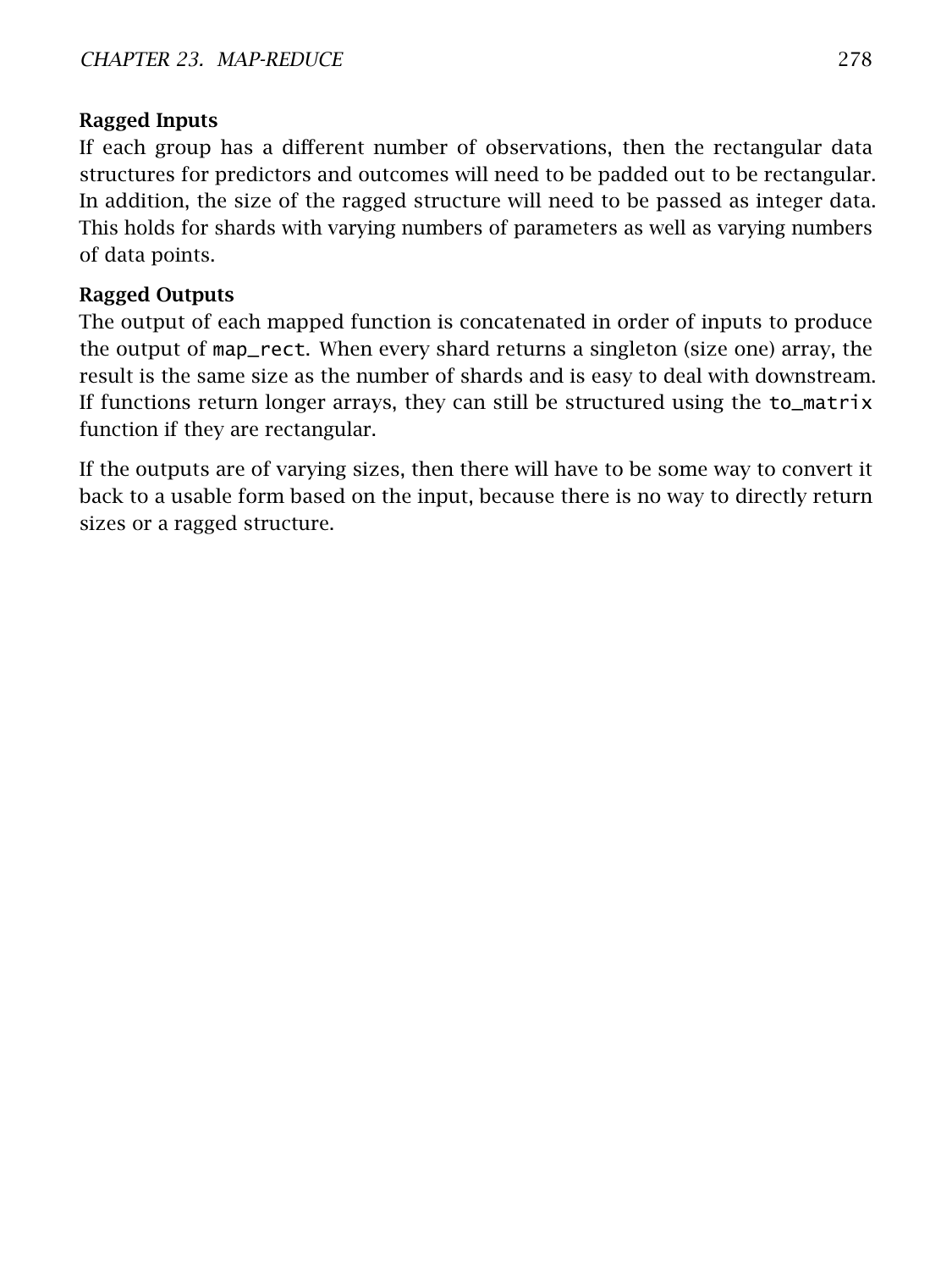# Appendices

These are the appendices for the book, gathered here as they are not part of the main exposition.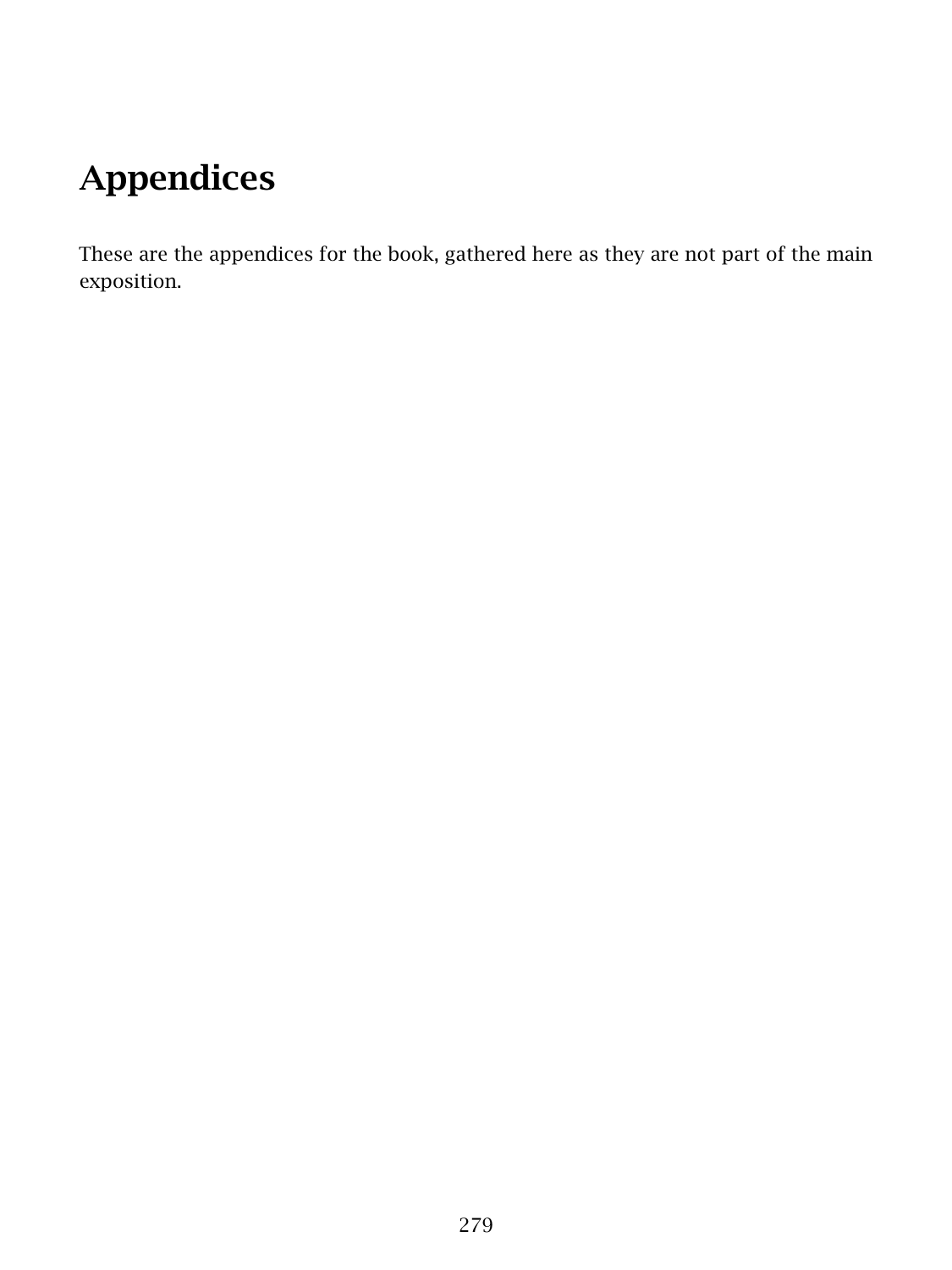# 24. Stan Program Style Guide

This chapter describes the preferred style for laying out Stan models. These are not rules of the language, but simply recommendations for laying out programs in a text editor. Although these recommendations may seem arbitrary, they are similar to those of many teams for many programming languages. Like rules for typesetting text, the goal is to achieve readability without wasting white space either vertically or horizontally.

## 24.1. Choose a Consistent Style

The most important point of style is consistency. Consistent coding style makes it easier to read not only a single program, but multiple programs. So when departing from this style guide, the number one recommendation is to do so consistently.

## 24.2. Line Length

Line lengths should not exceed 80 characters. $1$ 

This is a typical recommendation for many programming language style guides because it makes it easier to lay out text edit windows side by side and to view the code on the web without wrapping, easier to view diffs from version control, etc. About the only thing that is sacrificed is laying out expressions on a single line.

## 24.3. File Extensions

The recommended file extension for Stan model files is . stan. For Stan data dump files, the recommended extension is .R, or more informatively, .data.R.

## 24.4. Variable Naming

The recommended variable naming is to follow  $C/C++$  naming conventions, in which variables are lowercase, with the underscore character (\_) used as a separator. Thus it is preferred to use sigma\_y, rather than the run together sigmay, camel-case sigmaY, or capitalized camel-case SigmaY. Even matrix variables should be lowercased.

The exception to the lowercasing recommendation, which also follows the  $C/C++$ conventions, is for size constants, for which the recommended form is a single uppercase letter. The reason for this is that it allows the loop variables to match. So loops over the indices of an  $M \times N$  matrix *a* would look as follows.

<span id="page-286-0"></span> $1$ Even 80 characters may be too many for rendering in print; for instance, in this manual, the number of code characters that fit on a line is about 65.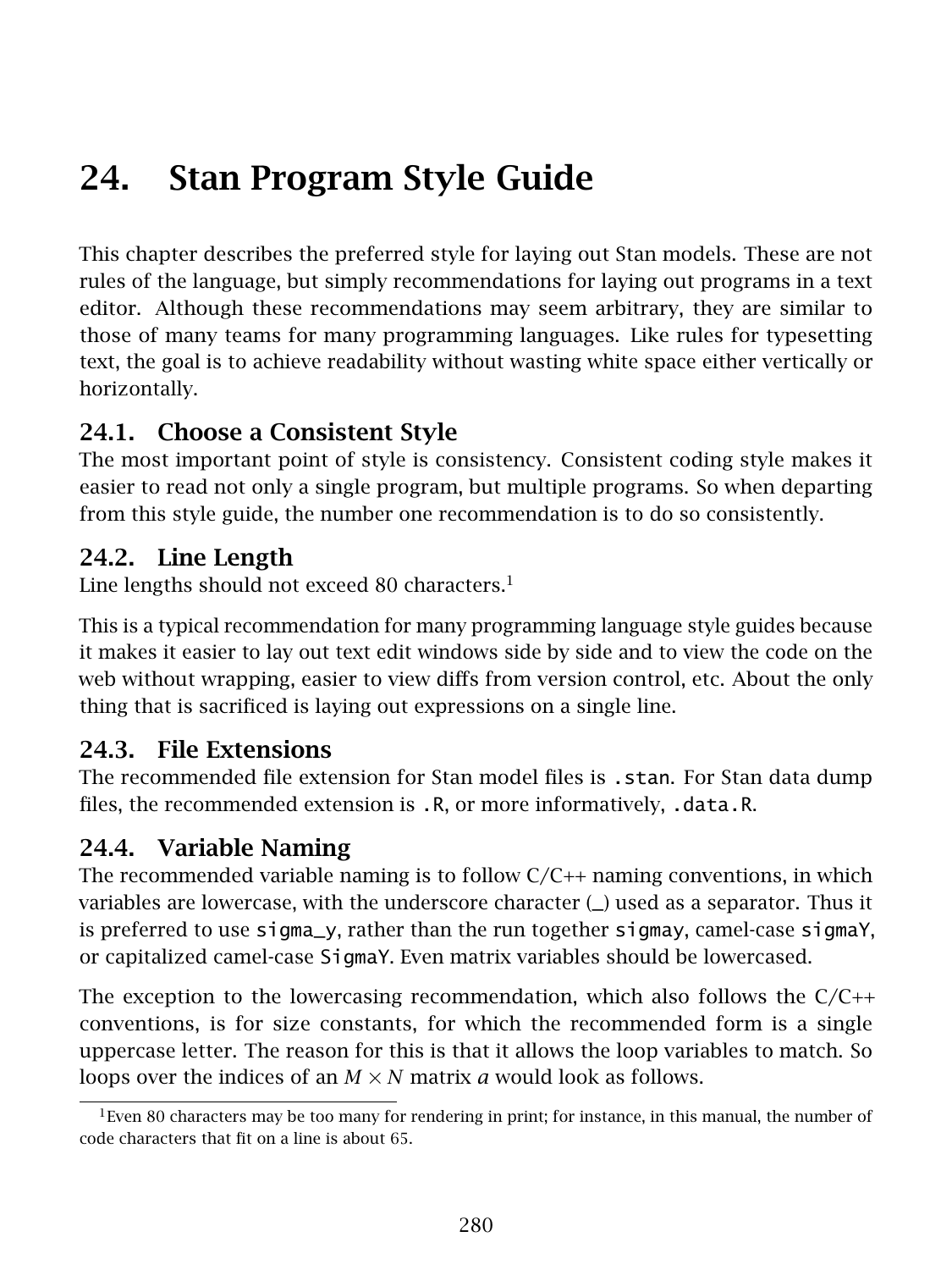```
for (m in 1:M)
  for (n in 1:N)
     a[m,n] = \ldots
```
## 24.5. Local Variable Scope

Declaring local variables in the block in which they are used aids in understanding programs because it cuts down on the amount of text scanning or memory required to reunite the declaration and definition.

The following Stan program corresponds to a direct translation of a BUGS model, which uses a different element of mu in each iteration.

```
model {
  real mu[N];
  for (n in 1:N) {
    mu[n] = alpha * x[n] + beta;y[n] \sim normal(mu[n], sigma);}
}
```
Because variables can be reused in Stan and because they should be declared locally for clarity, this model should be recoded as follows.

```
model {
  for (n in 1:N) {
    real mu;
    mu = alpha * x[n] + beta;y[n] \sim normal(mu,sigma);
  }
}
```
The local variable can be eliminated altogether, as follows.

```
model {
  for (n in 1:N)
     y[n] \sim \text{normal}(a]pha * x[n] + \text{beta}, sigma);
}
```
There is unlikely to be any measurable efficiency difference between the last two implementations, but both should be a bit more efficient than the BUGS translation.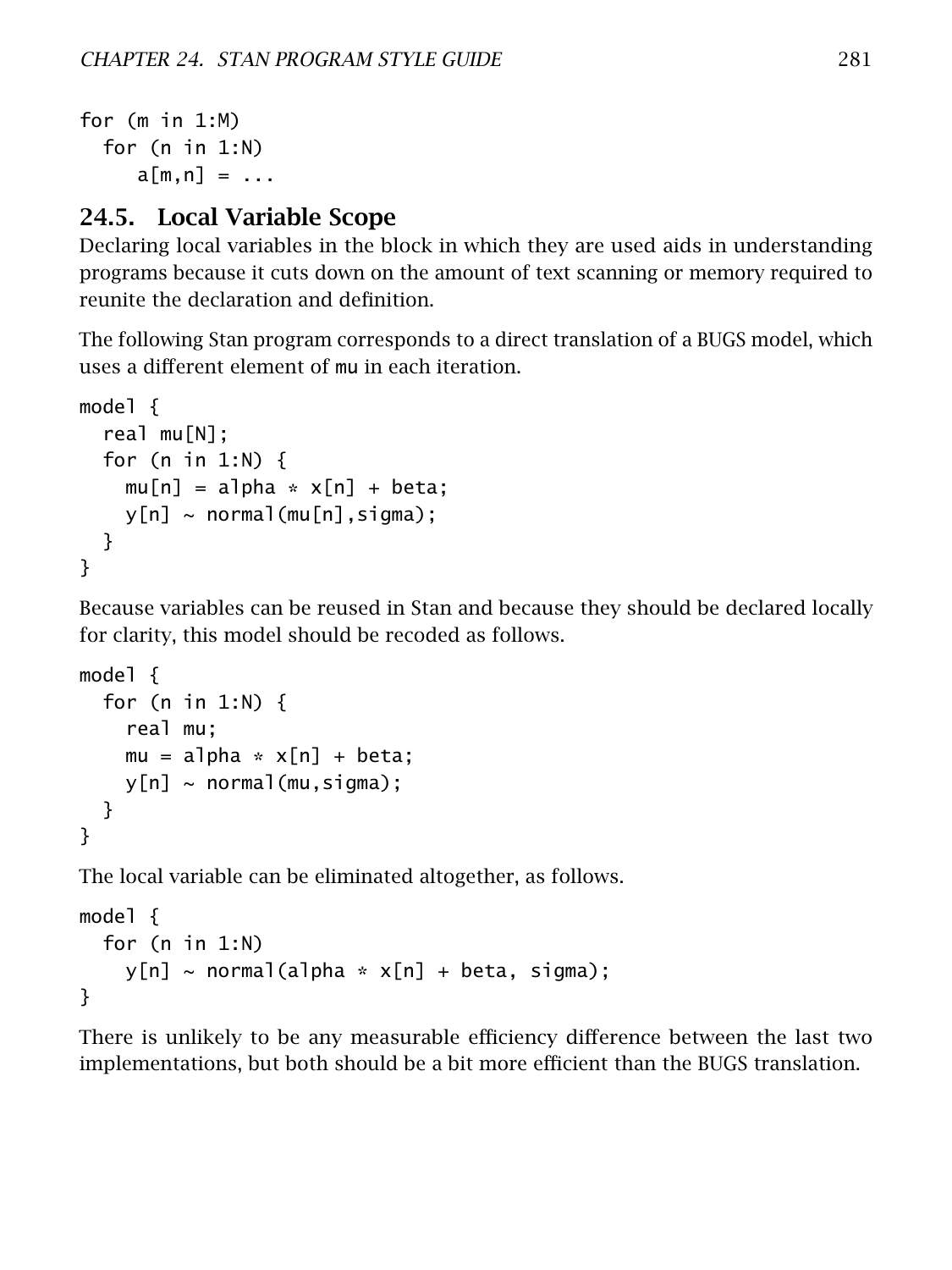### Scope of Compound Structures with Componentwise Assignment

In the case of local variables for compound structures, such as arrays, vectors, or matrices, if they are built up component by component rather than in large chunks, it can be more efficient to declare a local variable for the structure outside of the block in which it is used. This allows it to be allocated once and then reused.

```
model {
  vector[K] mu;
  for (n in 1:N) {
    for (k in 1:K)
      mu[k] = \ldots;y[n] ~ multi_normal(mu,Sigma);
}
```
In this case, the vector mu will be allocated outside of both loops, and used a total of N times.

## 24.6. Parentheses and Brackets

### Optional Parentheses for Single-Statement Blocks

Single-statement blocks can be rendered in one of two ways. The fully explicit bracketed way is as follows.

```
for (n in 1:N) {
  y[n] \sim normal(mu, 1):
}
```
The following statement without brackets has the same effect.

```
for (n in 1:N)
  y[n] \sim normal(mu, 1);
```
Single-statement blocks can also be written on a single line, as in the following example.

```
for (n in 1:N) y[n] \sim \text{normal}(mu, 1);
```
These can be much harder to read than the first example. Only use this style if the statement is simple, as in this example. Unless there are many similar cases, it's almost always clearer to put each sampling statement on its own line.

Conditional and looping statements may also be written without brackets.

The use of for loops without brackets can be dangerous. For instance, consider this program.

for (n in 1:N)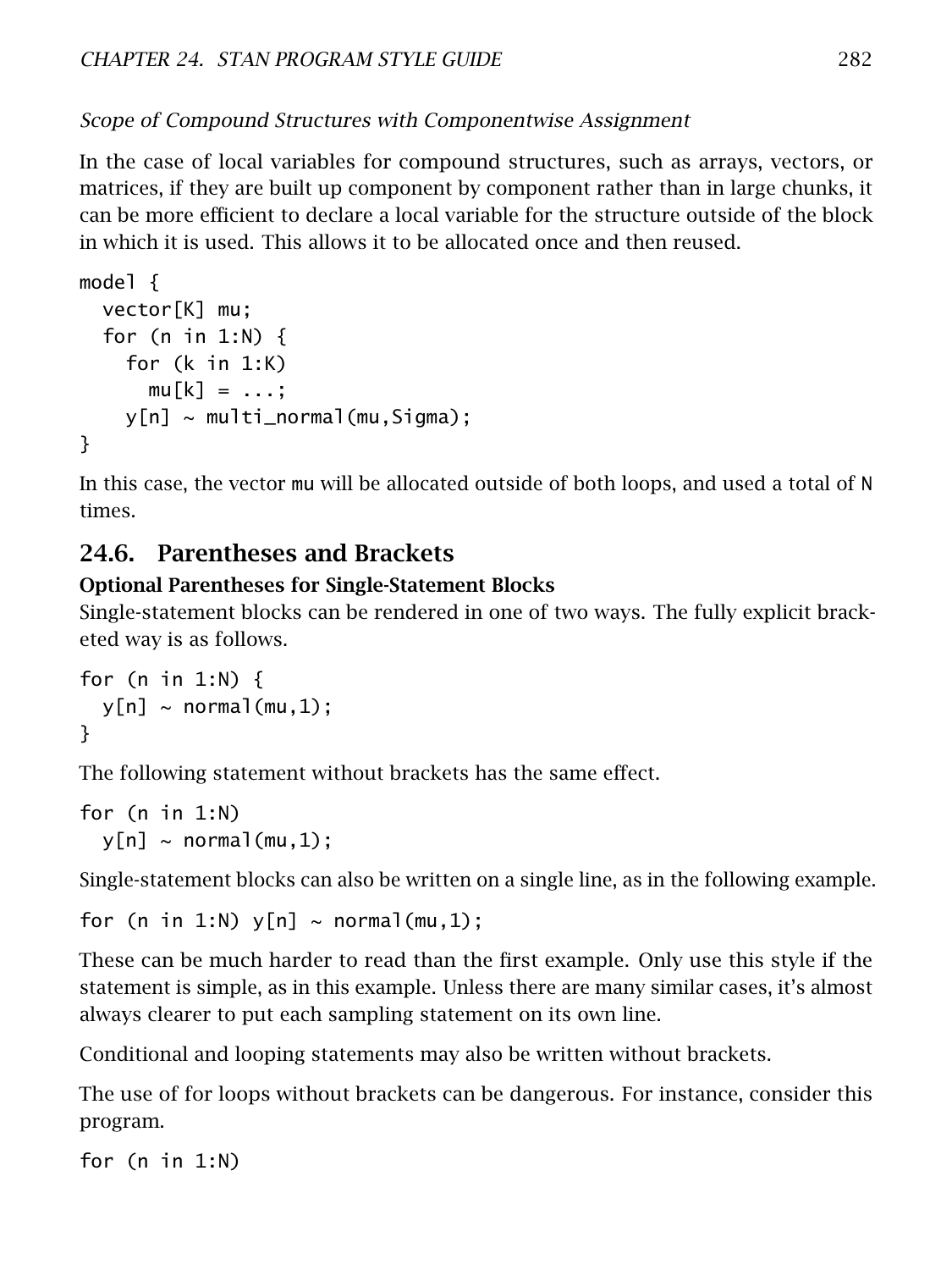$z[n]$  ~ normal(nu,1);  $y[n] \sim normal(mu, 1)$ ;

Because Stan ignores whitespace and the parser completes a statement as eagerly as possible (just as in C++), the previous program is equivalent to the following program.

```
for (n in 1:N) {
  z[n] \sim normal(nu,1);
}
y[n] \sim \text{normal}(\text{mu}, 1);
```
### Parentheses in Nested Operator Expressions

The preferred style for operators minimizes parentheses. This reduces clutter in code that can actually make it harder to read expressions. For example, the expression  $a +$  $b * c$  is preferred to the equivalent  $a + (b * c)$  or  $(a + (b * c))$ . The operator precedences and associativities follow those of pretty much every programming language including Fortran, C++, R, and Python; full details are provided in the reference manual.

Similarly, comparison operators can usually be written with minimal bracketing, with the form  $y[n] > 0$  ||  $x[n]$  != 0 preferred to the bracketed form  $(y[n] > 0)$  ||  $(x[n] := 0)$ .

### No Open Brackets on Own Line

Vertical space is valuable as it controls how much of a program you can see. The preferred Stan style is as shown in the previous section, not as follows.

```
for (n in 1:N)
{
  y[n] \sim \text{normal}(mu, 1);
}
```
This also goes for parameters blocks, transformed data blocks, which should look as follows.

```
transformed parameters {
  real sigma;
  ...
}
```
### 24.7. Conditionals

Stan supports the full C++-style conditional syntax, allowing real or integer values to act as conditions, as follows.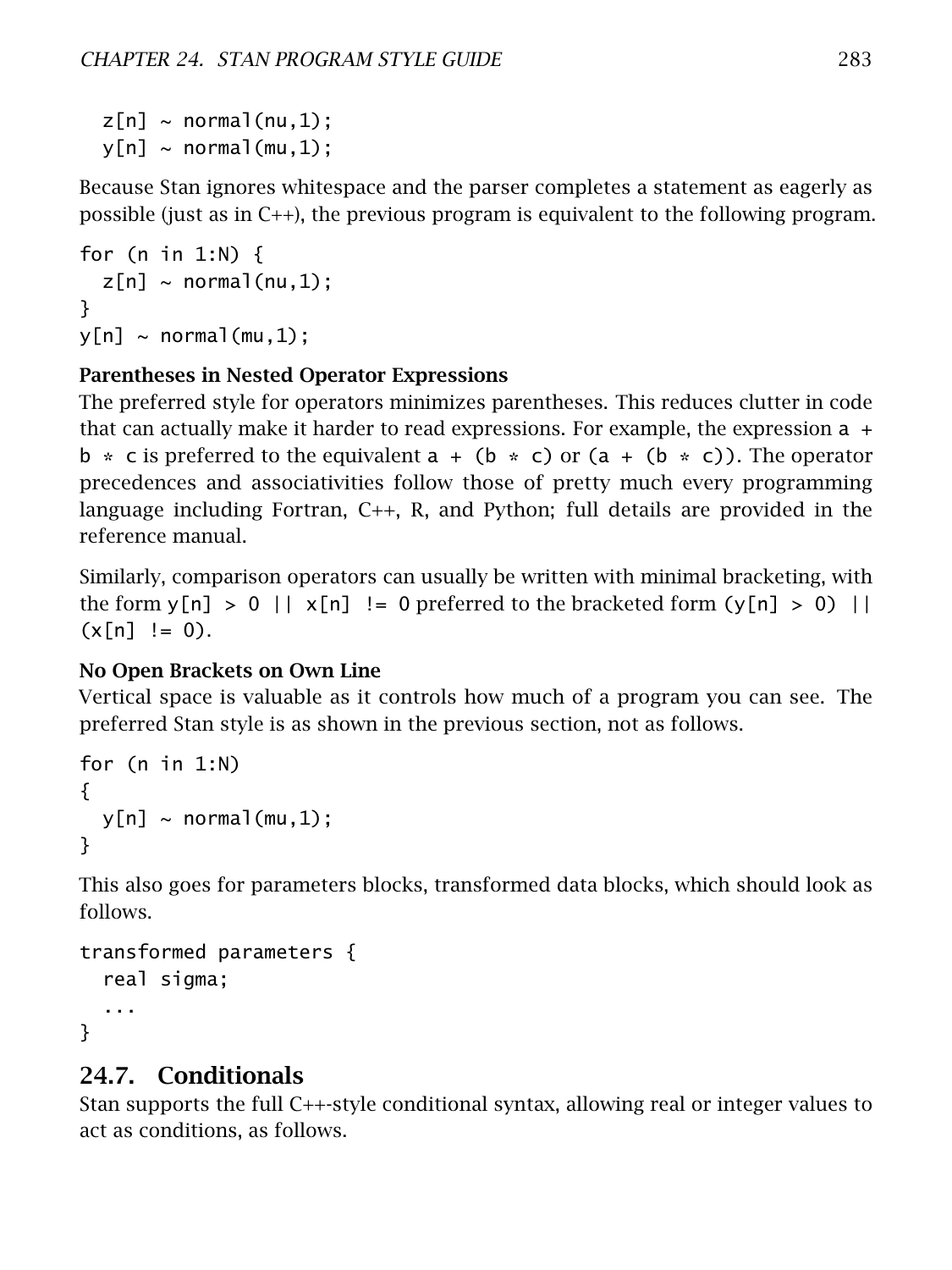```
real x;
...
if (x) {
  // executes if x not equal to 0
   ...
}
```
### Explicit Comparisons of Non-Boolean Conditions

The preferred form is to write the condition out explicitly for integer or real values that are not produced as the result of a comparison or boolean operation, as follows.

if  $(x := 0)$  ...

## 24.8. Functions

Functions are laid out the same way as in languages such as Java and C++. For example,

```
real foo(real x, real y) {
  return sqrt(x * log(y));
}
```
The return type is flush left, the parentheses for the arguments are adjacent to the arguments and function name, and there is a space after the comma for arguments after the first. The open curly brace for the body is on the same line as the function name, following the layout of loops and conditionals. The body itself is indented; here we use two spaces. The close curly brace appears on its own line.

If function names or argument lists are long, they can be written as

```
matrix
function_to_do_some_hairy_algebra(matrix thingamabob,
                                  vector doohickey2) {
  ...body...
```
}

The function starts a new line, under the type. The arguments are aligned under each other.

Function documentation should follow the Javadoc and Doxygen styles. Here's an example repeated from the [documenting functions section.](#page-210-0)

```
/**
 * Return a data matrix of specified size with rows
 * corresponding to items and the first column filled
 * with the value 1 to represent the intercept and the
```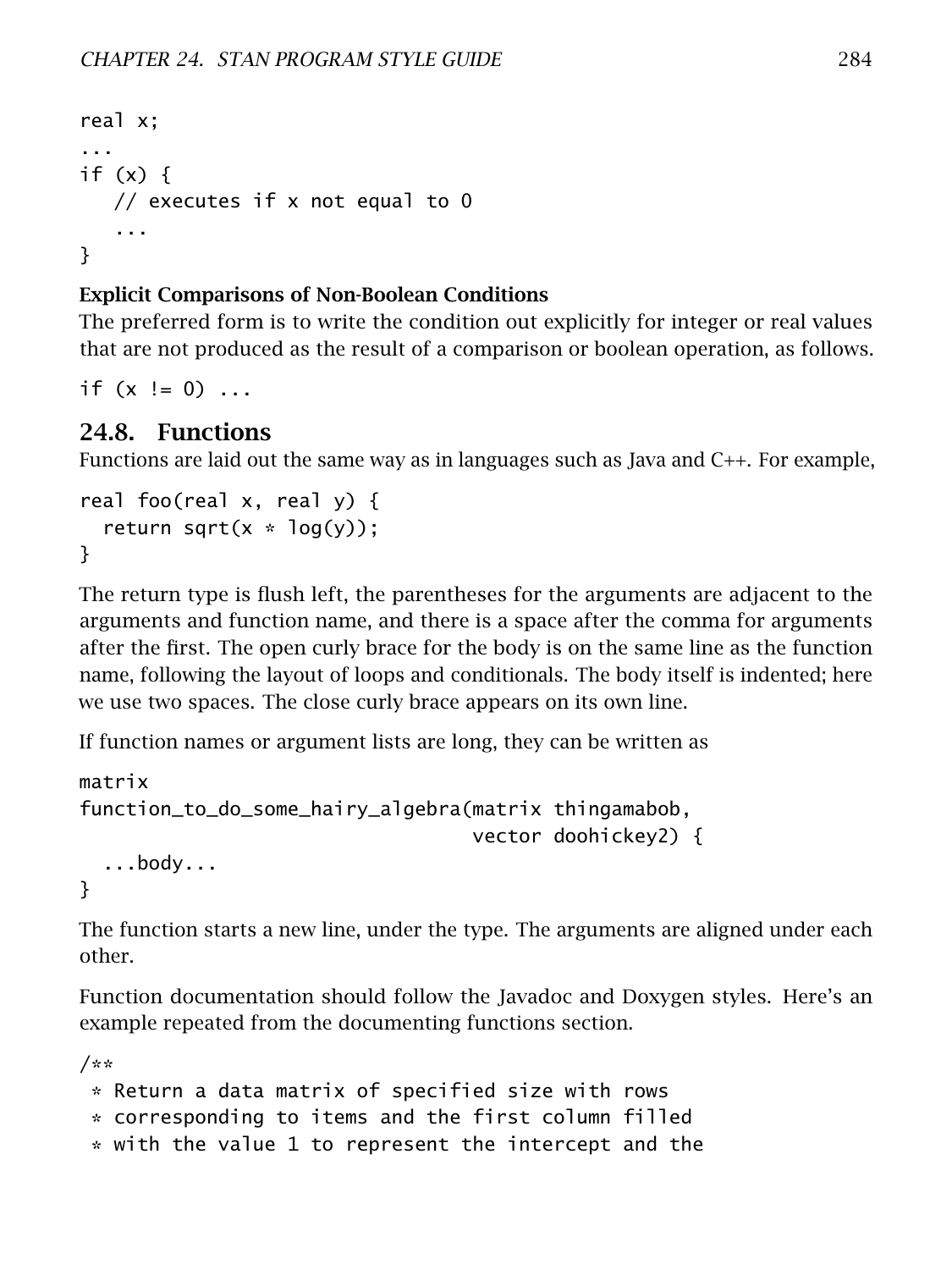```
* remaining columns randomly filled with unit-normal draws.
*
* @param N Number of rows correspond to data items
* @param K Number of predictors, counting the intercept, per
* item.
* @return Simulated predictor matrix.
*/
matrix predictors_rng(int N, int K) {
  ...
```
The open comment is  $/**$ , asterisks are aligned below the first asterisk of the open comment, and the end comment \*/ is also aligned on the asterisk. The tags @param and @return are used to label function arguments (i.e., parameters) and return values.

## 24.9. White Space

Stan allows spaces between elements of a program. The white space characters allowed in Stan programs include the space (ASCII 0x20), line feed (ASCII 0x0A), carriage return (0x0D), and tab (0x09). Stan treats all whitespace characters interchangeably, with any sequence of whitespace characters being syntactically equivalent to a single space character. Nevertheless, effective use of whitespace is the key to good program layout.

### Line Breaks Between Statements and Declarations

It is dispreferred to have multiple statements or declarations on the same line, as in the following example.

```
transformed parameters {
  real mu_centered; real sigma;
 mu = (mu_{raw - mean_mu_{raw}); sigma = pow(tau,-2);
}
```
These should be broken into four separate lines.

### No Tabs

Stan programs should not contain tab characters. They are legal and may be used anywhere other whitespace occurs. Using tabs to layout a program is highly unportable because the number of spaces represented by a single tab character varies depending on which program is doing the rendering and how it is configured.

### Two-Character Indents

Stan has standardized on two space characters of indentation, which is the standard convention for  $C/C++$  code. Another sensible choice is four spaces, which is the convention for Java and Python. Just be consistent.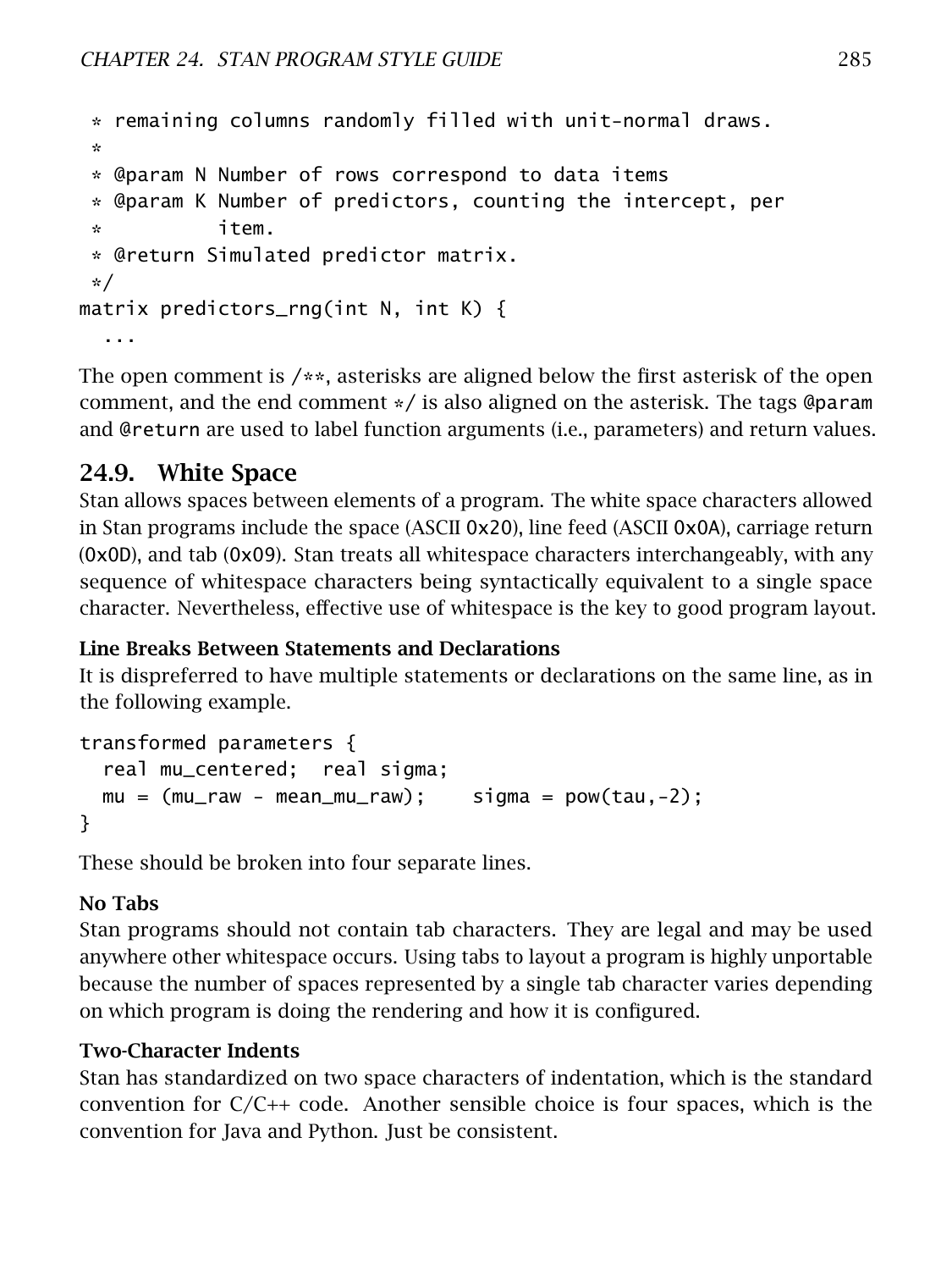### Space Between **if**, **{** and Condition

Use a space after ifs. For instance, use if  $(x < y)$  ..., not if  $(x < y)$  ...

### No Space For Function Calls

There is no space between a function name and the function it applies to. For instance, use normal $(0,1)$ , not normal  $(0,1)$ .

### Spaces Around Operators

There should be spaces around binary operators. For instance, use  $y[1] = x$ , not  $y[1]=x$ , use  $(x + y) * z$  not  $(x+y)*z$ .

### Breaking Expressions across Lines

Sometimes expressions are too long to fit on a single line. In that case, the recommended form is to break *before* an operator,[2](#page-292-0) aligning the operator to indicate scoping. For example, use the following form (though not the content; inverting matrices is almost always a bad idea).

target  $+= (y - mu)^{1} * inv(Sigma) * (y - mu);$ 

Here, the multiplication operator (\*) is aligned to clearly signal the multiplicands in the product.

For function arguments, break after a comma and line the next argument up underneath as follows.

 $y[n] \sim \text{normal}(a]$ pha + beta \* x + gamma \* y, pow(tau,-0.5));

### Optional Spaces after Commas

Optionally use spaces after commas in function arguments for clarity. For example, normal(alpha  $* x[n] + \text{beta}, \text{sigma}$ ) can also be written as normal(alpha  $*$ x[n] + beta, sigma).

### Unix Newlines

Wherever possible, Stan programs should use a single line feed character to separate lines. All of the Stan developers (so far, at least) work on Unix-like operating systems and using a standard newline makes the programs easier for us to read and share.

### Platform Specificity of Newlines

Newlines are signaled in Unix-like operating systems such as Linux and Mac OS X with a single line-feed (LF) character (ASCII code point 0x0A). Newlines are signaled

<span id="page-292-0"></span> $^{2}$ This is the usual convention in both typesetting and other programming languages. Neither R nor BUGS allows breaks before an operator because they allow newlines to signal the end of an expression or statement.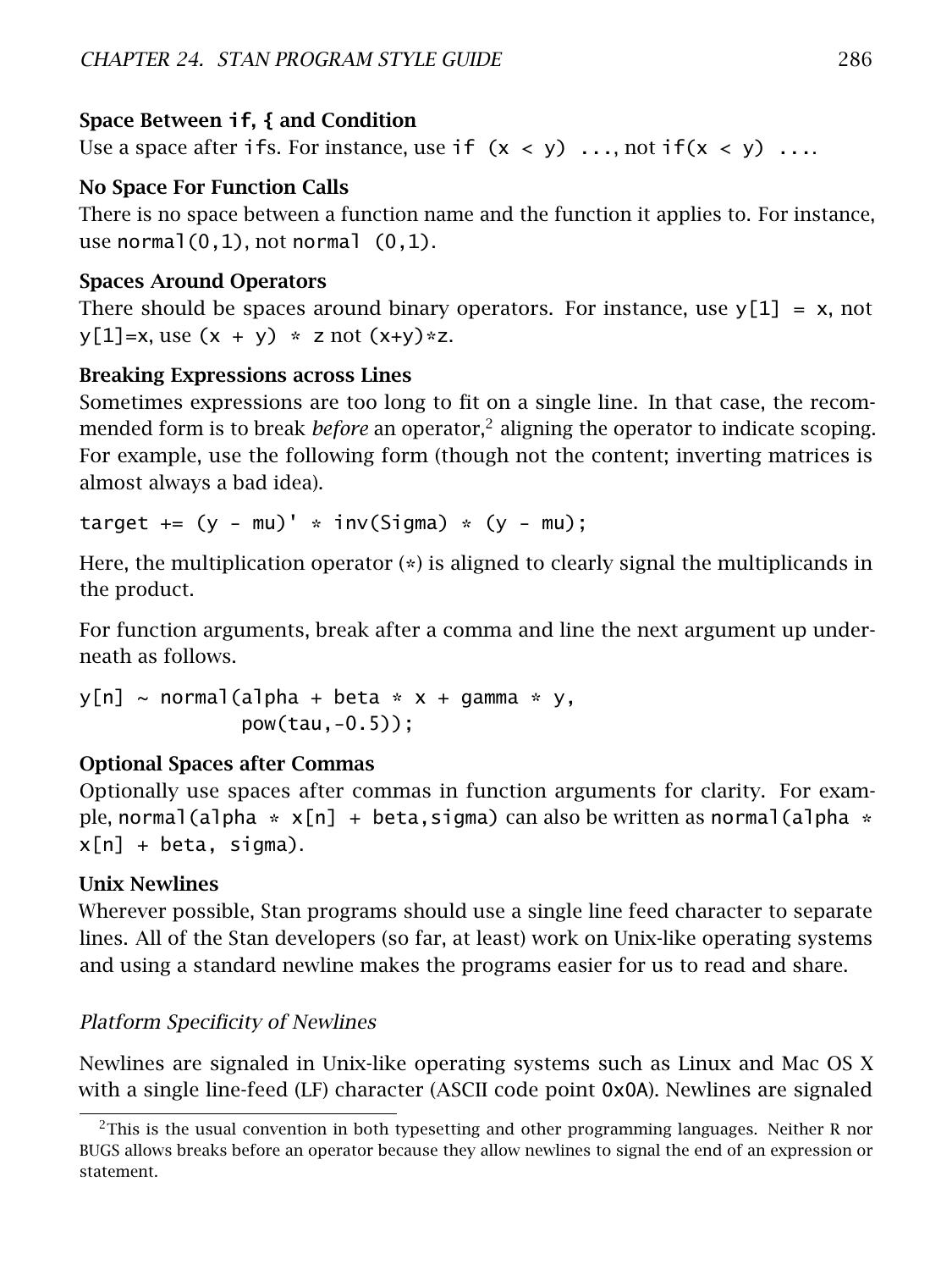in Windows using two characters, a carriage return (CR) character (ASCII code point 0x0D) followed by a line-feed (LF) character.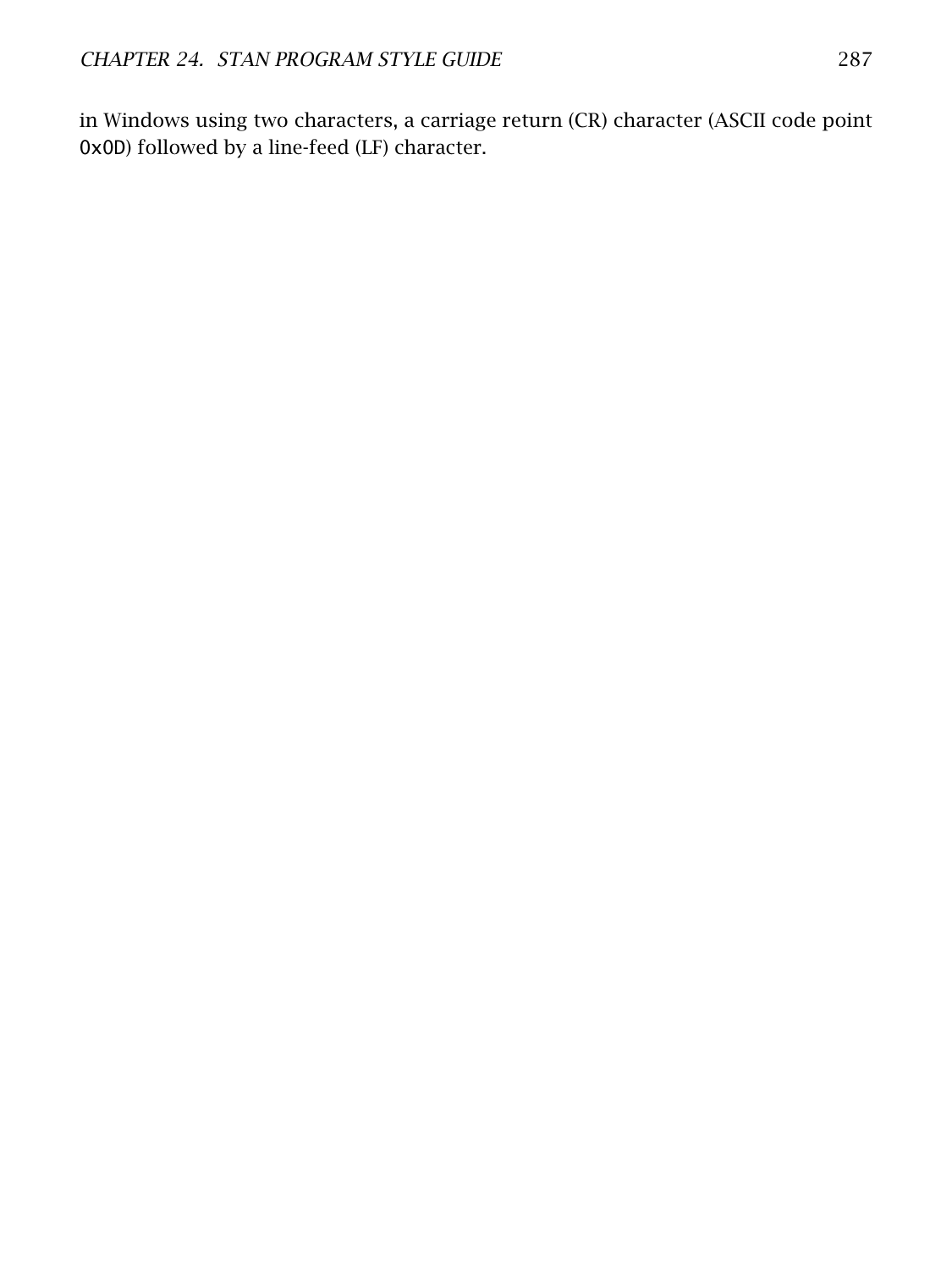# 25. Transitioning from BUGS

From the outside, Stan and BUGS<sup>[1](#page-294-0)</sup> are similar—they use statistically-themed modeling languages (which are similar but with some differences; see below), they can be called from R, running some specified number of chains to some specified length, producing posterior simulations that can be assessed using standard convergence diagnostics. This is not a coincidence: in designing Stan: we wanted to keep many of the useful features of Bugs.

## 25.1. Some Differences in How BUGS and Stan Work

### BUGS is interpreted, Stan is compiled

Stan is compiled in two steps, first a model is translated to templated C++ and then to a platform-specific executable. Stan, unlike BUGS, allows the user to directly program in C++, but we do not describe how to do this in this Stan manual (see the getting started with C++ section of<https://mc-stan.org> for more information on using Stan directly from C++).

### BUGS performs MCMC updating one scalar parameter at a time, Stan uses HMC which moves in the entire space of all the parameters at each step

BUGS performs MCMC updating one scalar parameter at a time, (with some exceptions such as JAGS's implementation of regression and generalized linear models and some conjugate multivariate parameters), using conditional distributions (Gibbs sampling) where possible and otherwise using adaptive rejection sampling, slice sampling, and Metropolis jumping. BUGS figures out the dependence structure of the joint distribution as specified in its modeling language and uses this information to compute only what it needs at each step. Stan moves in the entire space of all the parameters using Hamiltonian Monte Carlo (more precisely, the no-U-turn sampler), thus avoiding some difficulties that occur with one-dimension-at-a-time sampling in high dimensions but at the cost of requiring the computation of the entire log density at each step.

### Differences in tuning during warmup

BUGS tunes its adaptive jumping (if necessary) during its warmup phase (traditionally referred to as "burn-in"). Stan uses its warmup phase to tune the no-U-turn sampler (NUTS).

<span id="page-294-0"></span><sup>&</sup>lt;sup>1</sup>Except where otherwise noted, we use "BUGS" to refer to WinBUGS, OpenBUGS, and JAGS, indiscriminately.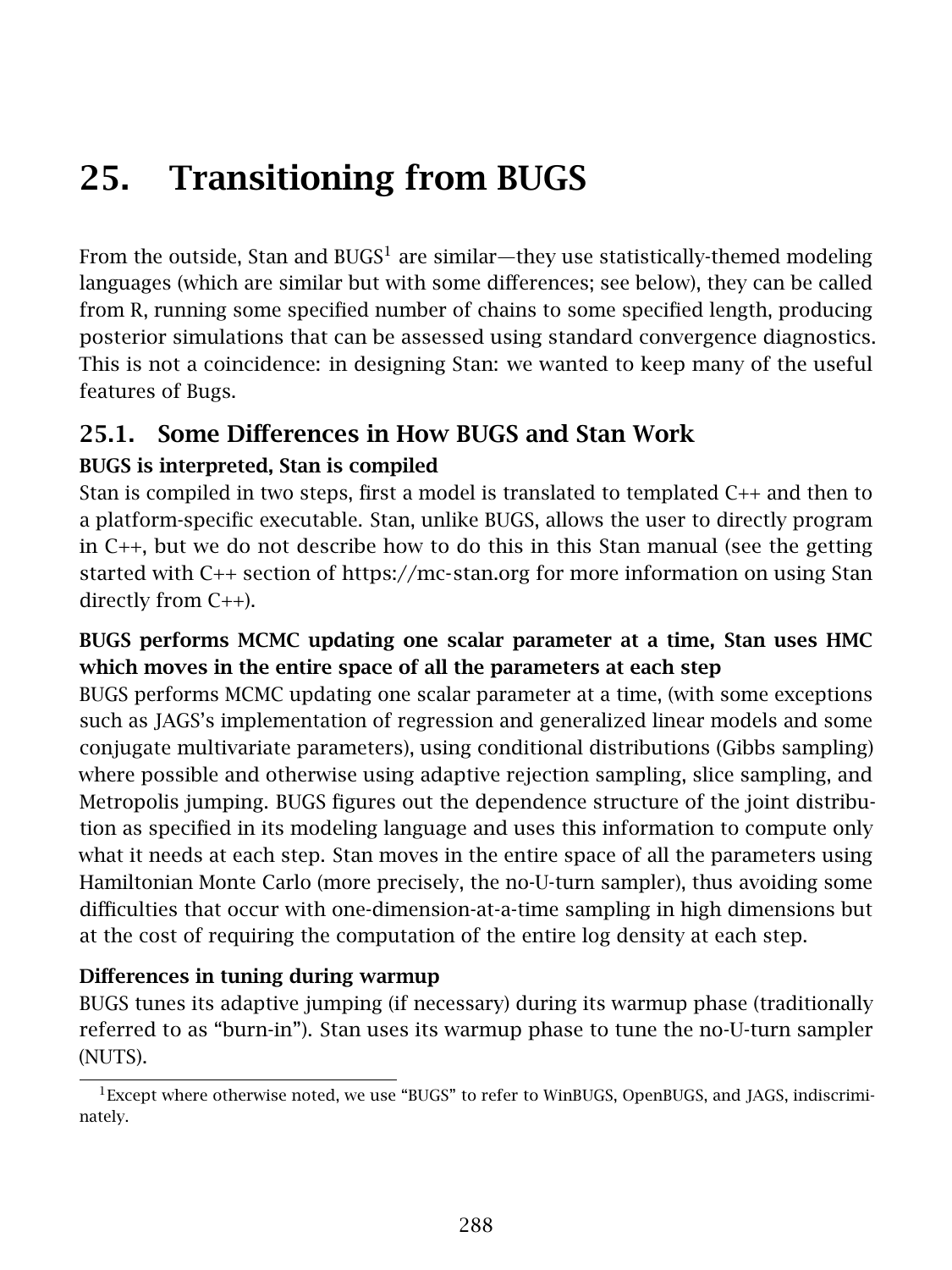### The Stan language is directly executable, the BUGS modeling language is not

The BUGS modeling language is not directly executable. Rather, BUGS parses its model to determine the posterior density and then decides on a sampling scheme. In contrast, the statements in a Stan model are directly executable: they translate exactly into C++ code that is used to compute the log posterior density (which in turn is used to compute the gradient).

### Differences in statement order

In BUGS, statements are executed according to the directed graphical model so that variables are always defined when needed. A side effect of the direct execution of Stan's modeling language is that statements execute in the order in which they are written. For instance, the following Stan program, which sets mu before using it to sample y:

```
mu = a + b * x;y \sim normal(mu, sigma);
```
translates to the following C++ code:

```
mu = a + b * x:
target += normal_lpdf(y | mu, sigma);
```
Contrast this with the following Stan program:

```
y ~ normal(mu, sigma);
mu = a + b * x;
```
This program is well formed, but is almost certainly a coding error, because it attempts to use mu before it is set. The direct translation to C++ code highlights the potential error of using mu in the first statement:

```
target += normal_lpdf(y | mu, sigma);
mu = a + b \cdot x:
```
To trap these kinds of errors, variables are initialized to the special not-a-number (NaN) value. If NaN is passed to a log probability function, it will raise a domain exception, which will in turn be reported by the sampler. The sampler will reject the sample out of hand as if it had zero probability.

### Stan computes the gradient of the log density, BUGS computes the log density but not its gradient

Stan uses its own C++ algorithmic differentiation packages to compute the gradient of the log density (up to a proportion). Gradients are required during the Hamiltonian dynamics simulations within the leapfrog algorithm of the Hamiltonian Monte Carlo and NUTS samplers.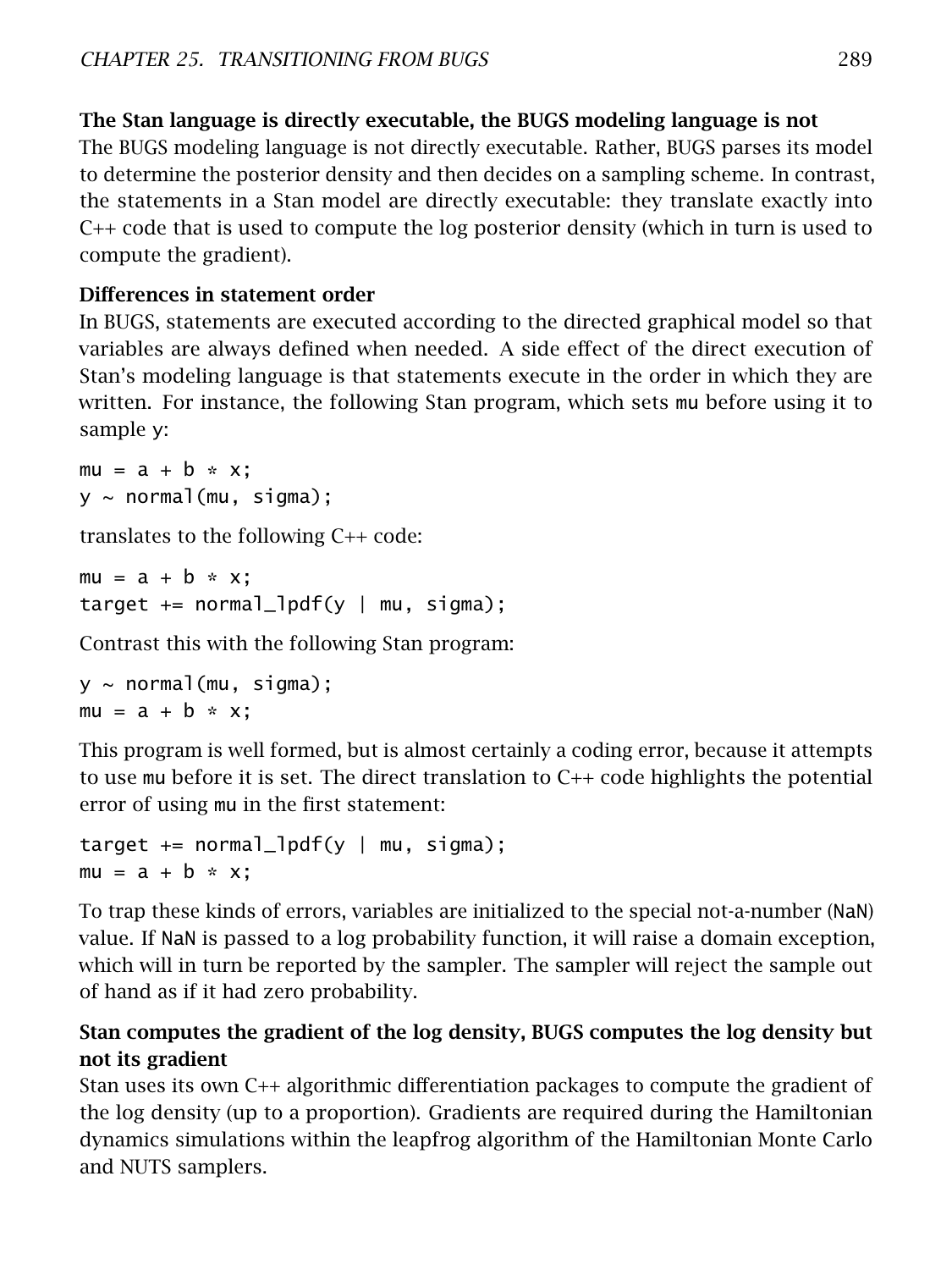### Both BUGS and Stan are semi-automatic

Both BUGS and Stan are semi-automatic in that they run by themselves with no outside tuning required. Nevertheless, the user needs to pick the number of chains and number of iterations per chain. We usually pick 4 chains and start with 10 iterations per chain (to make sure there are no major bugs and to approximately check the timing), then go to 100, 1000, or more iterations as necessary. Compared to Gibbs or Metropolis, Hamiltonian Monte Carlo can take longer per iteration (as it typically takes many "leapfrog steps" within each iteration), but the iterations typically have lower autocorrelation. So Stan might work fine with 1000 iterations in an example where BUGS would require 100,000 for good mixing. We recommend monitoring potential scale reduction statistics  $(\hat{R})$  and the effective sample size to judge when to stop (stopping when  $\overline{R}$  values do not counter-indicate convergence and when enough effective samples have been collected).

### Licensing

WinBUGS is closed source. OpenBUGS and JAGS are both licensed under the Gnu Public License (GPL), otherwise known as copyleft due to the restrictions it places on derivative works. Stan is licensed under the much more liberal new BSD license.

### **Interfaces**

Like WinBUGS, OpenBUGS and JAGS, Stan can be run directly from the command line or through common analytics platforms like R, Python, Julia, MATLAB, Mathematica, and the command line.

### Platforms

Like OpenBUGS and JAGS, Stan can be run on Linux, Mac, and Windows platforms.

## 25.2. Some Differences in the Modeling Languages

The BUGS modeling language follows an R-like syntax in which line breaks are meaningful. Stan follows the rules of C, in which line breaks are equivalent to spaces, and each statement ends in a semicolon. For example:

```
y ~ normal(mu, sigma);
```
and

for (i in 1:n)  $y[i] \sim normal(mu, sigma);$ 

Or, equivalently (recall that a line break is just another form of whitespace),

```
for (i in 1:n)
 y[i] ~ normal(mu, sigma);
```
and also equivalently,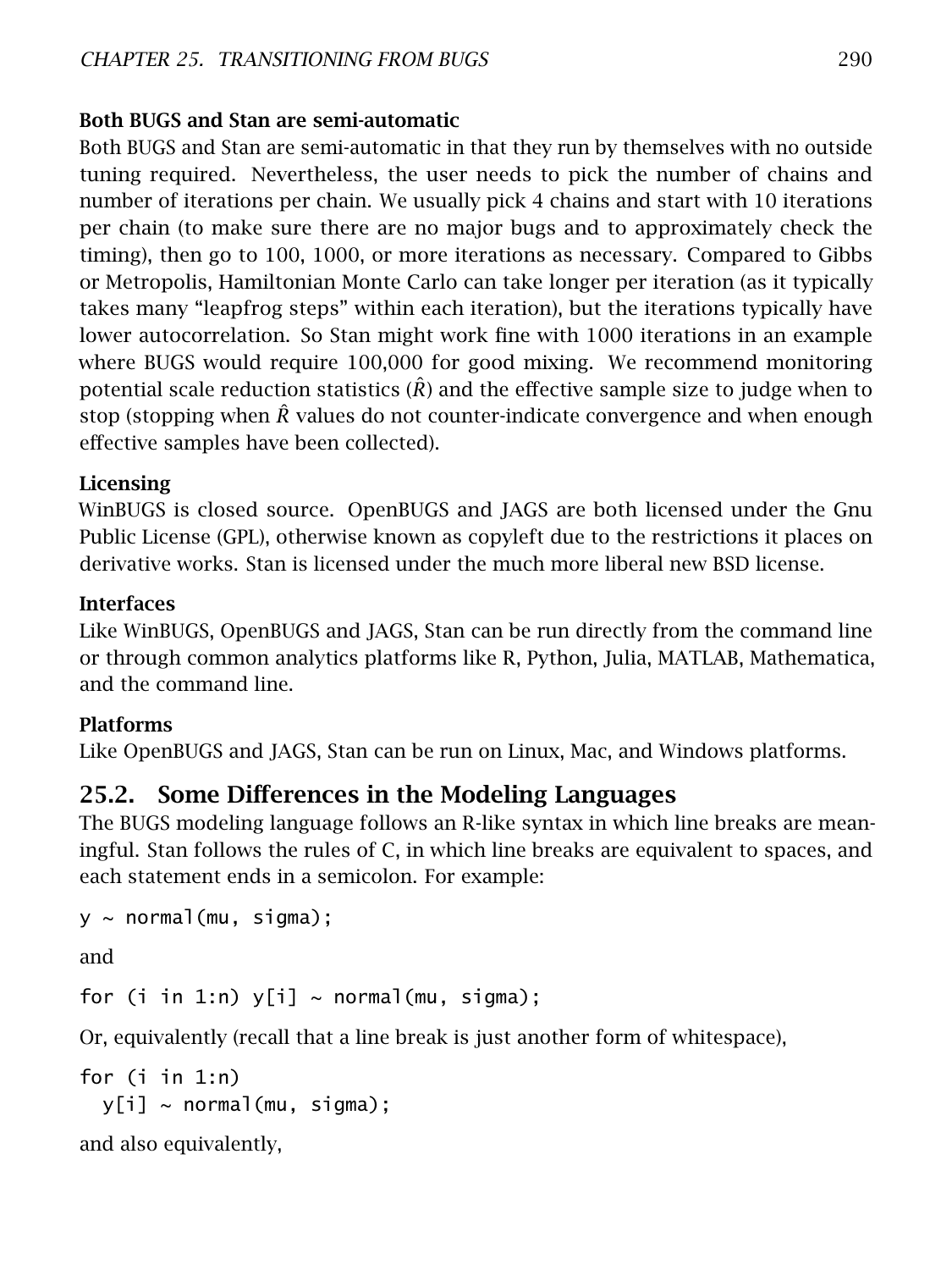```
for (i in 1:n) {
 y[i] ~ normal(mu, sigma):
}
```
There's a semicolon after the model statement but not after the brackets indicating the body of the for loop.

In Stan, variables can have names constructed using letters, numbers, and the underscore (\_) symbol, but nothing else (and a variable name cannot begin with a number). BUGS variables can also include the dot, or period (.) symbol.

In Stan, the second argument to the "normal" function is the standard deviation (i.e., the scale), not the variance (as in *Bayesian Data Analysis*) and not the inverse-variance (i.e., precision) (as in BUGS). Thus a normal with mean 1 and standard deviation 2 is  $normal(1,2)$ , not normal $(1,4)$  or normal $(1,0.25)$ .

Similarly, the second argument to the "multivariate normal" function is the covariance matrix and not the inverse covariance matrix (i.e., the precision matrix) (as in BUGS). The same is true for the "multivariate student" distribution.

The distributions have slightly different names:

| <b>BUGS</b> | Stan     |
|-------------|----------|
| dnorm       | normal   |
| dbinom      | binomial |
| dpois       | poisson  |
|             |          |

Stan, unlike BUGS, allows intermediate quantities, in the form of local variables, to be reassigned. For example, the following is legal and meaningful (if possibly inefficient) Stan code.

```
{
  total = 0:
  for (i in 1:n){
    theta[i] \sim normal(total, sigma);
    total = total + theta[i];}
}
```
In BUGS, the above model would not be legal because the variable total is defined more than once. But in Stan, the loop is executed in order, so total is overwritten in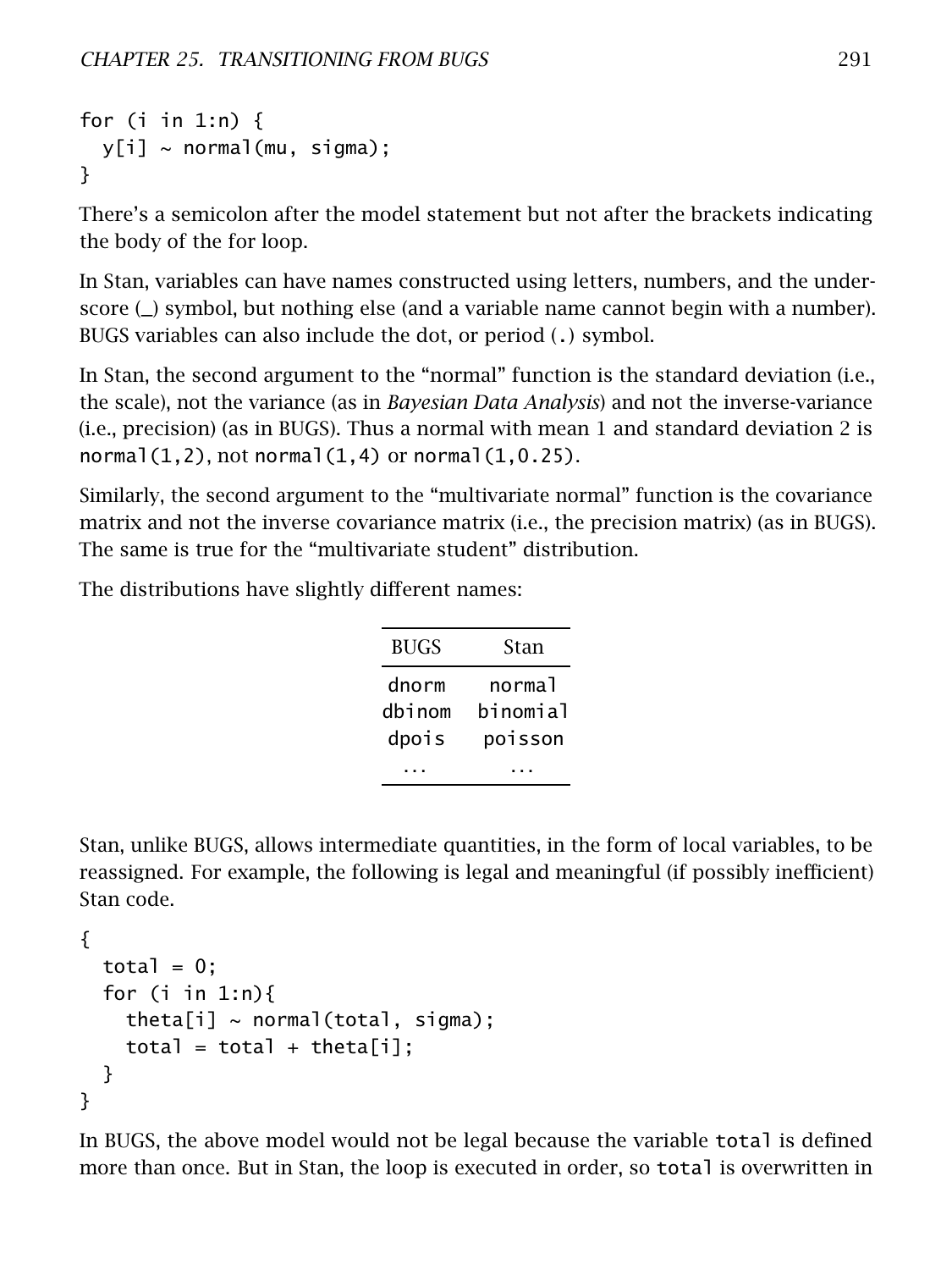each step.

Stan uses explicit declarations. Variables are declared with base type integer or real, and vectors, matrices, and arrays have specified dimensions. When variables are bounded, we give that information also. For data and transformed parameters, the bounds are used for error checking. For parameters, the constraints are critical to sampling as they determine the geometry over which the Hamiltonian is simulated.

In Stan, variables can be declared as data, transformed data, parameters, transformed parameters, or generated quantities. They can also be declared as local variables within blocks. For more information, see the part of this manual devoted to the Stan programming language and examine at the example models.

Stan allows all sorts of tricks with vector and matrix operations which can make Stan models more compact. For example, arguments to probability functions may be vectorized,<sup>[2](#page-298-0)</sup> allowing

```
for (i in 1:n)
 y[i] ~ normal(mu[i], sigma[i]);
```
to be expressed more compactly as

 $v \sim$  normal(mu, sigma):

The vectorized form is also more efficient because Stan can unfold the computation of the chain rule during algorithmic differentiation.

Stan also allows for arrays of vectors and matrices. For example, in a hierarchical model might have a vector of K parameters for each of J groups; this can be declared using

```
vector[K] theta[J];
```
Then theta[j] is an expression denoting a K-vector and may be used in the code just like any other vector variable.

An alternative encoding would be with a two-dimensional array, as in

real theta[J,K];

The vector version can have some advantages, both in convenience and in computational speed for some operations.

A third encoding would use a matrix:

<span id="page-298-0"></span><sup>&</sup>lt;sup>2</sup>Most distributions have been vectorized, but currently the truncated versions may not exist and may not be vectorized.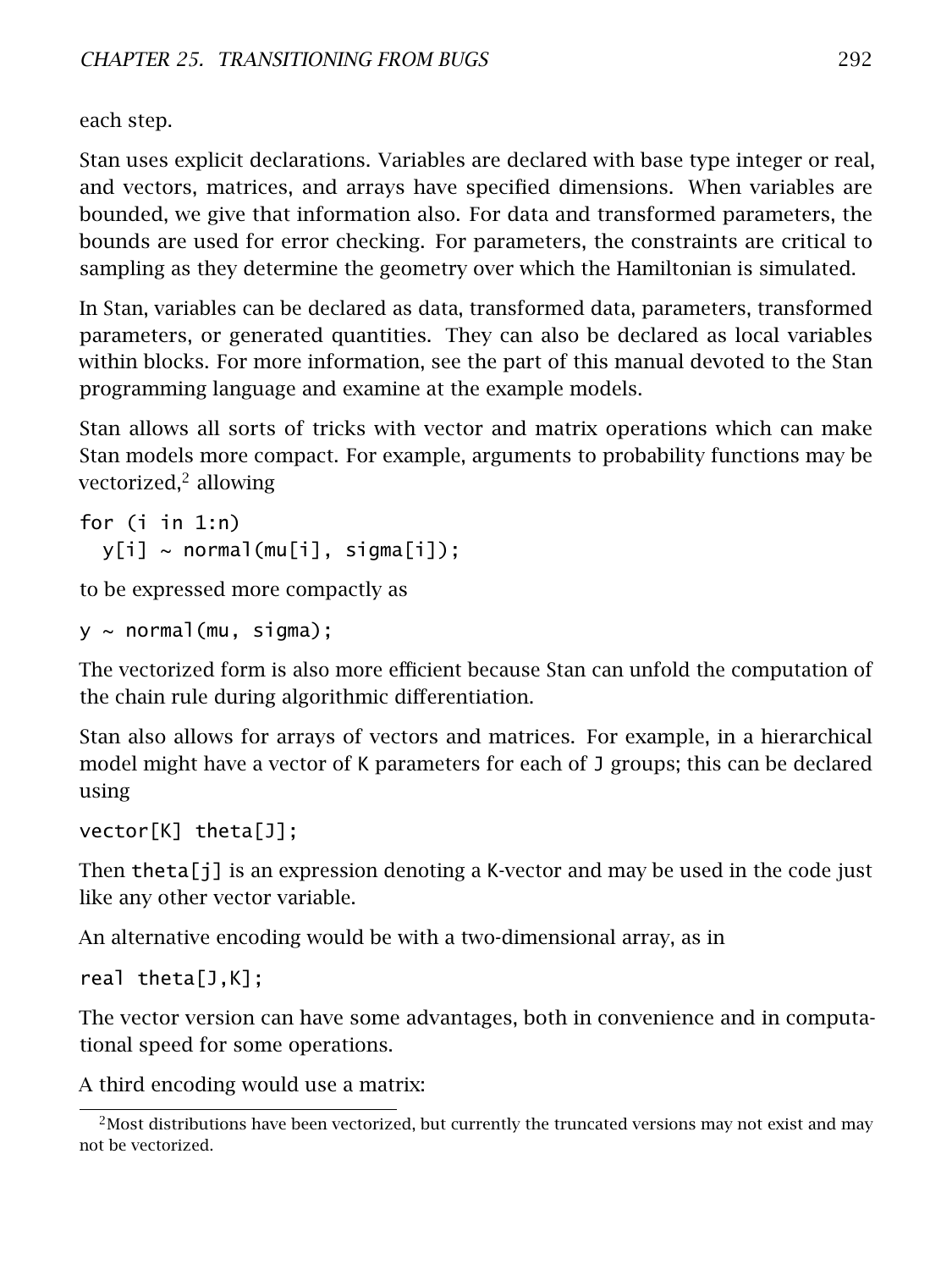matrix[J,K] theta;

but in this case, theta[j] is a row vector, not a vector, and accessing it as a vector is less efficient than with an array of vectors. The transposition operator, as in theta[j]', may be used to convert the row vector theta[j] to a (column) vector. Column vector and row vector types are not interchangeable everywhere in Stan; see the function signature declarations in the programming language section of this manual.

Stan supports general conditional statements using a standard if-else syntax. For example, a zero-inflated (or -deflated) Poisson mixture model is defined using the if-else syntax as described in the [zero inflation section.](#page-84-0)

Stan supports general while loops using a standard syntax. While loops give Stan full Turing equivalent computational power. They are useful for defining iterative functions with complex termination conditions. As an illustration of their syntax, the for-loop

```
model {
    ....
    for (n in 1:N) {
        ... do something with n ....
    }
}
```
may be recoded using the following while loop.

```
model {
    int n;
    ...
    n = 1:
    while (n \leq N) {
         ... do something with n ...
        n = n + 1;
    }
}
```
## 25.3. Some Differences in the Statistical Models that are Allowed

Stan does not yet support declaration of discrete parameters. Discrete data variables are supported. Inference is supported for discrete parameters as described in the mixture and latent discrete parameters chapters of the manual.

Stan has some distributions on covariance matrices that do not exist in BUGS, including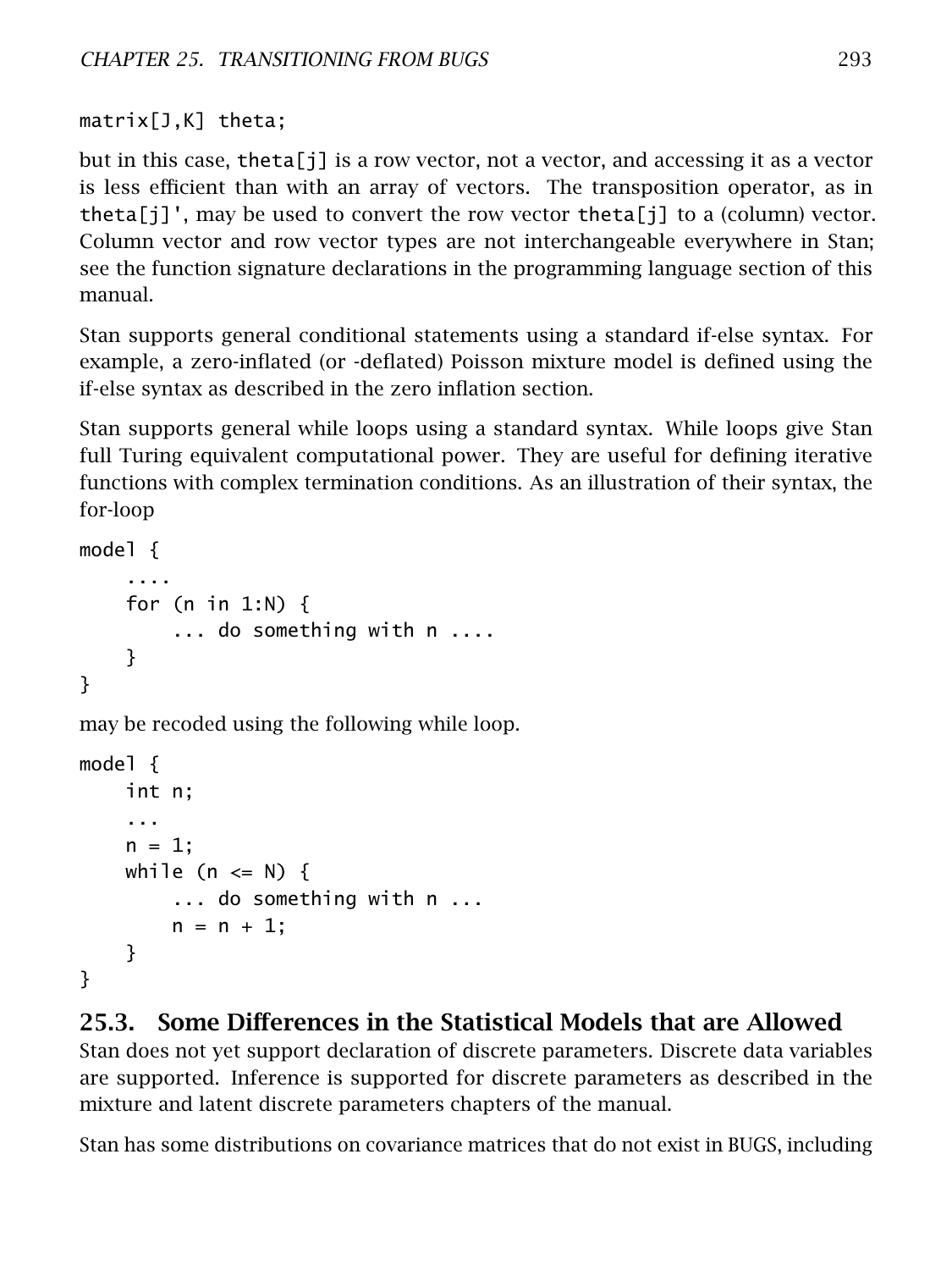a uniform distribution over correlation matrices which may be rescaled, and the priors based on C-vines defined in Lewandowski, Kurowicka, and Joe [\(2009\)](#page-305-0). In particular, the Lewandowski et al. prior allows the correlation matrix to be shrunk toward the unit matrix while the scales are given independent priors.

In BUGS you need to define all variables. In Stan, if you declare but don't define a parameter it implicitly has a flat prior (on the scale in which the parameter is defined). For example, if you have a parameter p declared as

real<lower = 0, upper =  $1$ > p;

and then have no sampling statement for p in the model block, then you are implicitly assigning a uniform *[*0*,* 1*]* prior on p.

On the other hand, if you have a parameter theta declared with

real theta;

and have no sampling statement for theta in the model block, then you are implicitly assigning an improper uniform prior on *(*−∞*,* ∞*)* to theta.

BUGS models are always proper (being constructed as a product of proper marginal and conditional densities). Stan models can be improper. Here is the simplest improper Stan model:

```
parameters {
  real theta;
}
model \{ \}
```
Although parameters in Stan models may have improper priors, we do not want improper *posterior* distributions, as we are trying to use these distributions for Bayesian inference. There is no general way to check if a posterior distribution is improper. But if all the priors are proper, the posterior will be proper also.

Each statement in a Stan model is directly translated into the C++ code for computing the log posterior. Thus, for example, the following pair of statements is legal in a Stan model:

```
y \sim normal(0,1);
y \sim normal(2,3);
```
The second line here does *not* simply overwrite the first; rather, *both* statements contribute to the density function that is evaluated. The above two lines have the effect of including the product, normal $(y | 0, 1)$  \* normal $(y | 2, 3)$ , into the density function.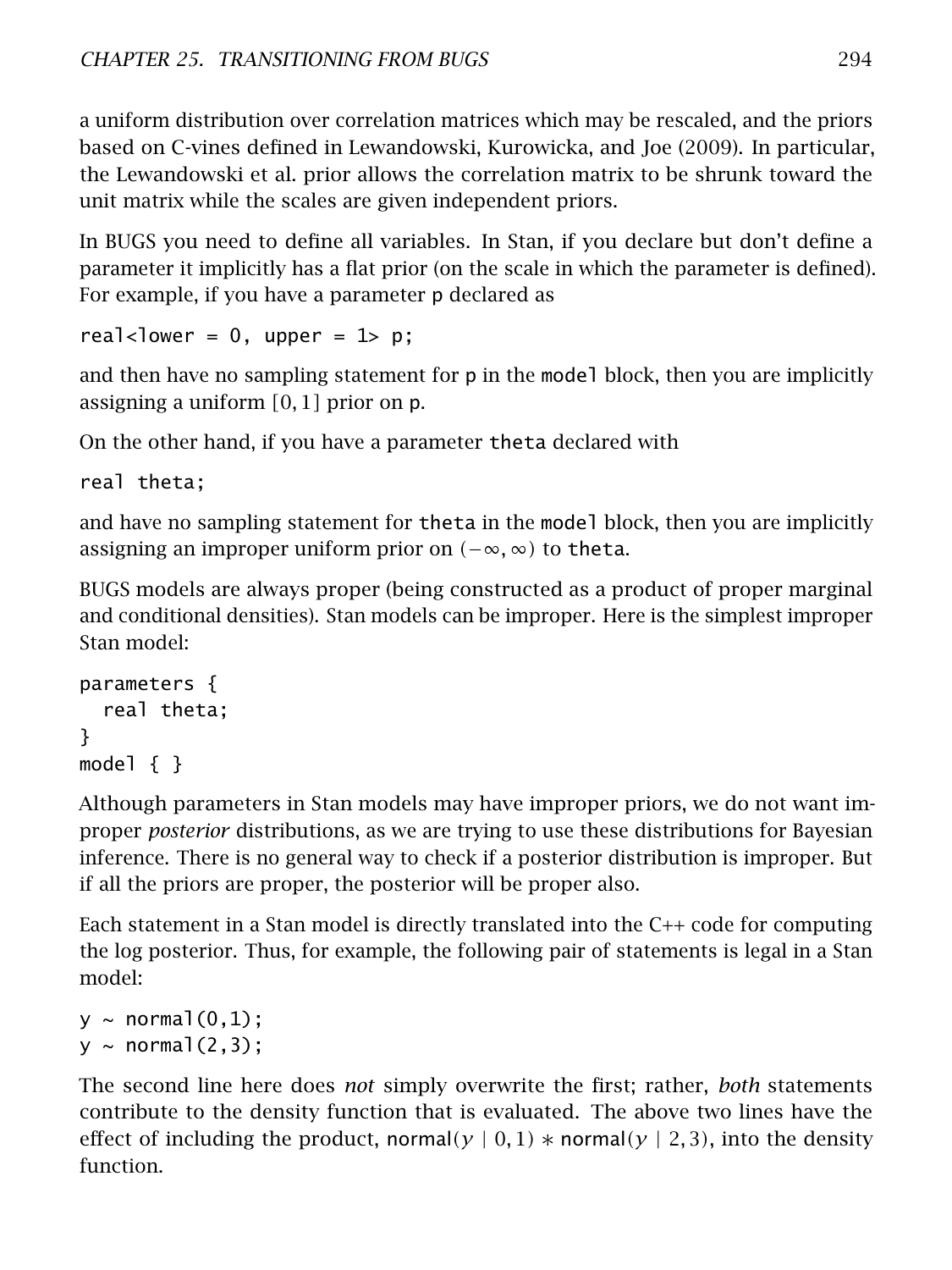For a perhaps more confusing example, consider the following two lines in a Stan model:

 $x \sim$  normal(0.8  $*$  y, sigma);  $y \sim$  normal(0.8  $*$  x, sigma);

At first, this might look like a joint normal distribution with a correlation of 0.8. But it is not. The above are *not* interpreted as conditional entities; rather, they are factors in the joint density. Multiplying them gives, normal $(x | 0.8y, \sigma) \times$  normal $(y | 0.8x, \sigma)$ , which is what it is (you can work out the algebra) but it is not the joint distribution where the conditionals have regressions with slope 0.8.

With censoring and truncation, Stan uses the censored-data or truncated-data likelihood—this is not always done in BUGS. All of the approaches to censoring and truncation discussed in Gelman et al. [\(2013\)](#page-304-0) and Gelman and Hill [\(2007\)](#page-304-1) may be implemented in Stan directly as written.

Stan, like BUGS, can benefit from human intervention in the form of reparameterization.

## 25.4. Some Differences when Running from R

Stan can be set up from within R using two lines of code. Follow the instructions for running Stan from R on the [Stan web site.](https://mc-stan.org) You don't need to separately download Stan and RStan. Installing RStan will automatically set up Stan.

In practice we typically run the same Stan model repeatedly. If you pass RStan the result of a previously fitted model the model will not need be recompiled. An example is given on the running Stan from R pages available from the [Stan web site.](https://mc-stan.org)

When you run Stan, it saves various conditions including starting values, some control variables for the tuning and running of the no-U-turn sampler, and the initial random seed. You can specify these values in the Stan call and thus achieve exact replication if desired. (This can be useful for debugging.)

When running BUGS from R, you need to send exactly the data that the model needs. When running RStan, you can include extra data, which can be helpful when playing around with models. For example, if you remove a variable x from the model, you can keep it in the data sent from R, thus allowing you to quickly alter the Stan model without having to also change the calling information in your R script.

As in R2WinBUGS and R2jags, after running the Stan model, you can quickly summarize using plot() and print(). You can access the simulations themselves using various extractor functions, as described in the RStan documentation.

Various information about the sampler, such as number of leapfrog steps, log proba-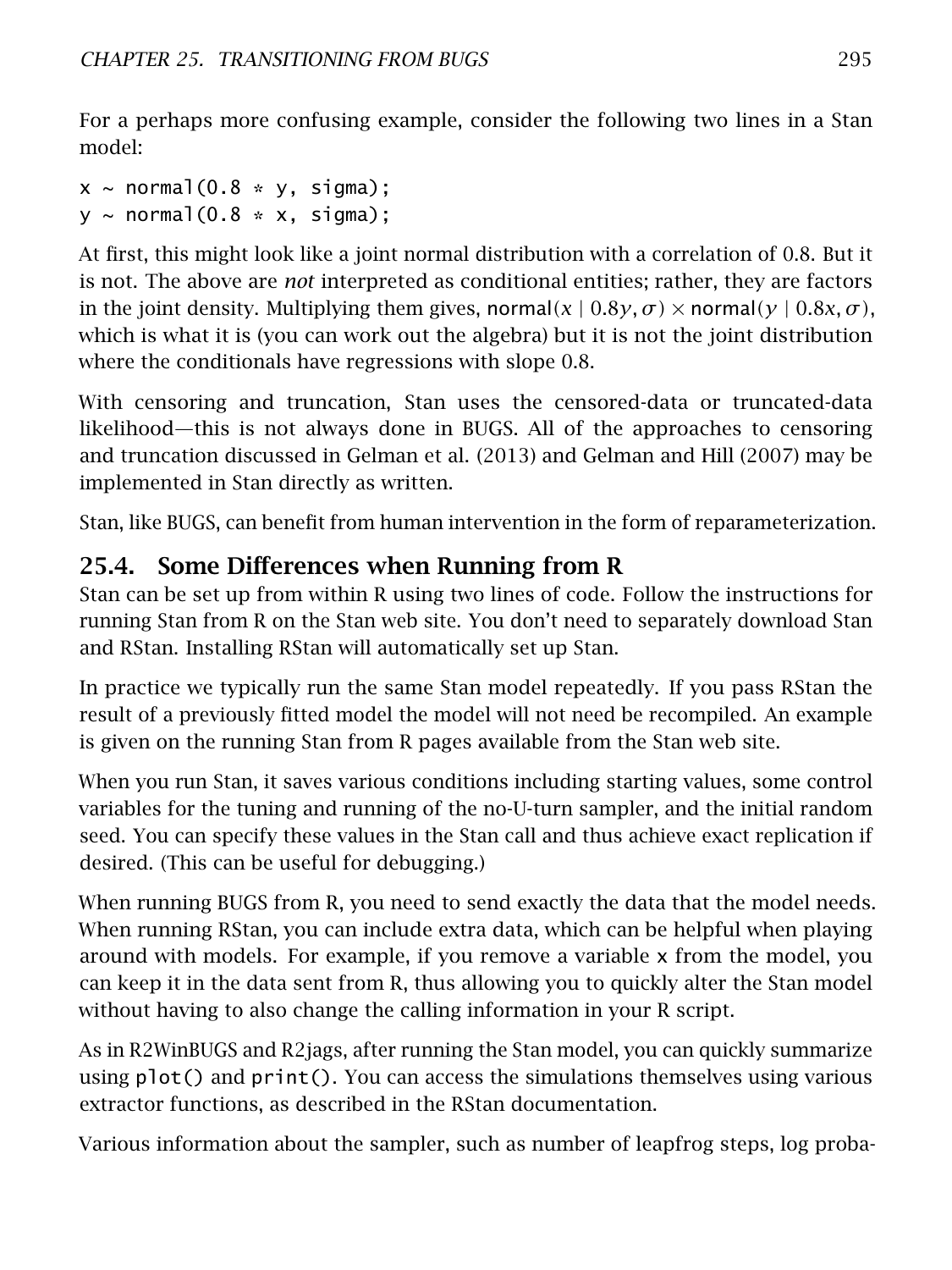bility, and step size, is available through extractor functions. These can be useful for understanding what is going wrong when the algorithm is slow to converge.

## 25.5. The Stan Community

Stan, like WinBUGS, OpenBUGS, and JAGS, has an active community, which you can access via the user's mailing list and the developer's mailing list; see the [Stan web site](https://mc-stan.org) for information on subscribing and posting and to look at archives.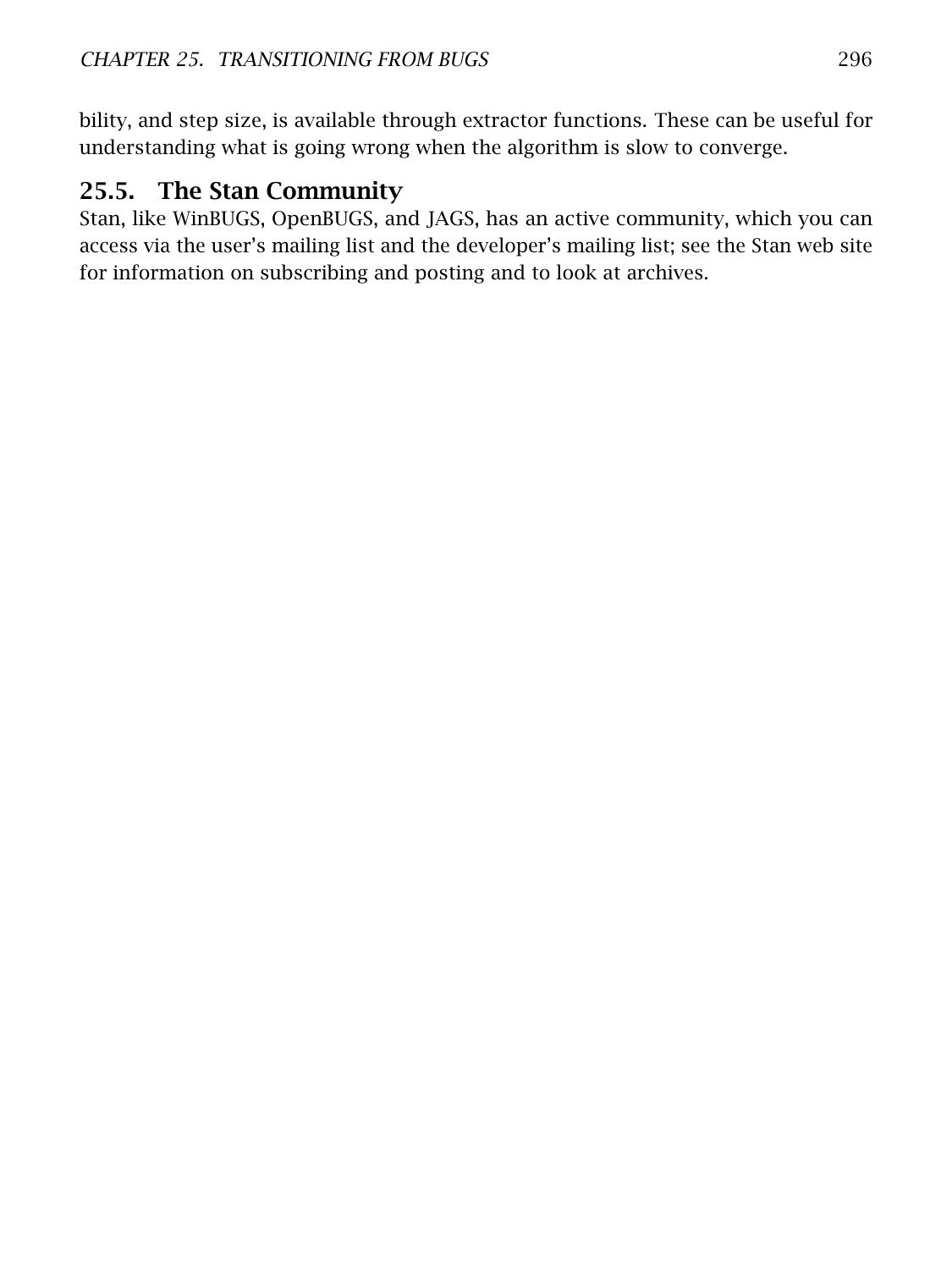## References

- Agrawal, Nikhar, Anton Bikineev, Paul Bristow, Marco Guazzone, Christopher Kormanyos, Hubert Holin, Bruno Lalande, et al. 2017. "Double-Exponential Quadrature." https://www.boost.org/doc/libs/1\_66\_0/libs/math/doc/html/math\_toolkit/double\_expone
- Aguilar, Omar, and Mike West. 2000. "Bayesian Dynamic Factor Models and Portfolio Allocation." *Journal of Business & Economic Statistics* 18 (3): 338–57.
- Ahnert, Karsten, and Mario Mulansky. 2011. "Odeint—Solving Ordinary Differential Equations in C++." *arXiv* 1110.3397.
- Albert, J. H., and S. Chib. 1993. "Bayesian Analysis of Binary and Polychotomous Response Data." *Journal of the American Statistical Association* 88: 669–79.
- Barnard, John, Robert McCulloch, and Xiao-Li Meng. 2000. "Modeling Covariance Matrices in Terms of Standard Deviations and Correlations, with Application to Shrinkage." *Statistica Sinica*, 1281–1311.
- Betancourt, Michael. 2012. "A General Metric for Riemannian Manifold Hamiltonian Monte Carlo." *arXiv* 1212.4693. [http://arxiv.org/abs/1212.4693.](http://arxiv.org/abs/1212.4693)
- Betancourt, Michael, and Mark Girolami. 2013. "Hamiltonian Monte Carlo for Hierarchical Models." *arXiv* 1312.0906. [http://arxiv.org/abs/1312.0906.](http://arxiv.org/abs/1312.0906)
- Blei, David M., and John D. Lafferty. 2007. "A Correlated Topic Model of *Science*." *The Annals of Applied Statistics* 1 (1): 17–37.
- Blei, David M., Andrew Y. Ng, and Michael I. Jordan. 2003. "Latent Dirichlet Allocation." *Journal of Machine Learning Research* 3: 993–1022.
- Chung, Yeojin, Sophia Rabe-Hesketh, Vincent Dorie, Andrew Gelman, and Jingchen Liu. 2013. "A Nondegenerate Penalized Likelihood Estimator for Variance Parameters in Multilevel Models." *Psychometrika* 78 (4): 685–709.
- Clayton, D. G. 1992. "Models for the Analysis of Cohort and Case-Control Studies with Inaccurately Measured Exposures." In *Statistical Models for Longitudinal Studies of Exposure and Health*, edited by James H. Dwyer, Manning Feinleib, Peter Lippert, and Hans Hoffmeister, 301–31. New York: Oxford University Press.
- Cohen, Scott D, and Alan C Hindmarsh. 1996. "CVODE, a Stiff/Nonstiff ODE Solver in C." *Computers in Physics* 10 (2): 138–43.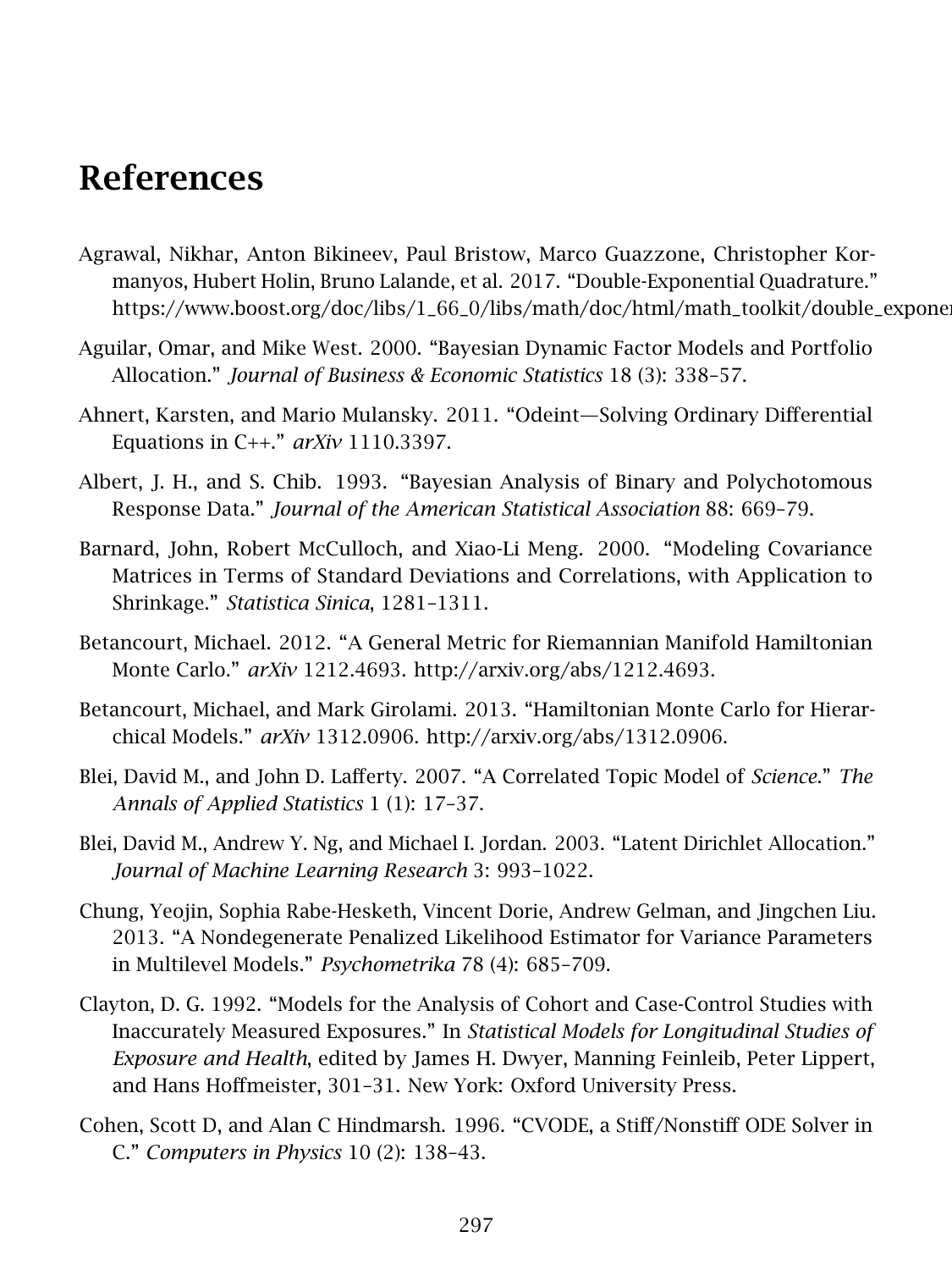- Cormack, R. M. 1964. "Estimates of Survival from the Sighting of Marked Animals." *Biometrika* 51 (3/4): 429–38.
- Curtis, S. McKay. 2010. "BUGS Code for Item Response Theory." *Journal of Statistical Software* 36 (1): 1–34.
- Dawid, A. P., and A. M. Skene. 1979. "Maximum Likelihood Estimation of Observer Error-Rates Using the EM Algorithm." *Journal of the Royal Statistical Society. Series C (Applied Statistics)* 28 (1): 20–28.
- Dempster, A. P., N. M. Laird, and D. B. Rubin. 1977. "Maximum Likelihood from Incomplete Data via the EM Algorithm." *Journal of the Royal Statistical Society. Series B (Methodological)* 39 (1): 1–38.
- Dormand, John R, and Peter J Prince. 1980. "A Family of Embedded Runge-Kutta Formulae." *Journal of Computational and Applied Mathematics* 6 (1): 19–26.
- Engle, Robert F. 1982. "Autoregressive Conditional Heteroscedasticity with Estimates of Variance of United Kingdom Inflation." *Econometrica* 50: 987–1008.
- Fonnesbeck, Chris, Anand Patil, David Huard, and John Salvatier. 2013. *PyMC User's Guide*.
- Gelman, Andrew. 2004. "Parameterization and Bayesian Modeling." *Journal of the American Statistical Association* 99: 537–45.
- <span id="page-304-0"></span>Gelman, Andrew, J. B. Carlin, Hal S. Stern, David B. Dunson, Aki Vehtari, and Donald B. Rubin. 2013. *Bayesian Data Analysis*. Third. London: Chapman &Hall/CRC Press.
- <span id="page-304-1"></span>Gelman, Andrew, and Jennifer Hill. 2007. *Data Analysis Using Regression and Multilevel-Hierarchical Models*. Cambridge, United Kingdom: Cambridge University Press.
- Girolami, Mark, and Ben Calderhead. 2011. "Riemann Manifold Langevin and Hamiltonian Monte Carlo Methods." *Journal of the Royal Statistical Society: Series B (Statistical Methodology)* 73 (2): 123–214.
- Greene, William H. 2011. *Econometric Analysis*. 7th ed. Prentice-Hall.
- Hoeting, Jennifer A., David Madigan, Adrian E Raftery, and Chris T. Volinsky. 1999. "Bayesian Model Averaging: A Tutorial." *Statistical Science* 14 (4): 382–417.
- Hoffman, Matthew D., and Andrew Gelman. 2011. "The No-U-Turn Sampler: Adaptively Setting Path Lengths in Hamiltonian Monte Carlo." *arXiv* 1111.4246. [http://arxiv.](http://arxiv.org/abs/1111.4246) [org/abs/1111.4246.](http://arxiv.org/abs/1111.4246)
- ———. 2014. "The No-U-Turn Sampler: Adaptively Setting Path Lengths in Hamiltonian Monte Carlo." *Journal of Machine Learning Research* 15: 1593–1623. [http://jmlr.o](http://jmlr.org/papers/v15/hoffman14a.html)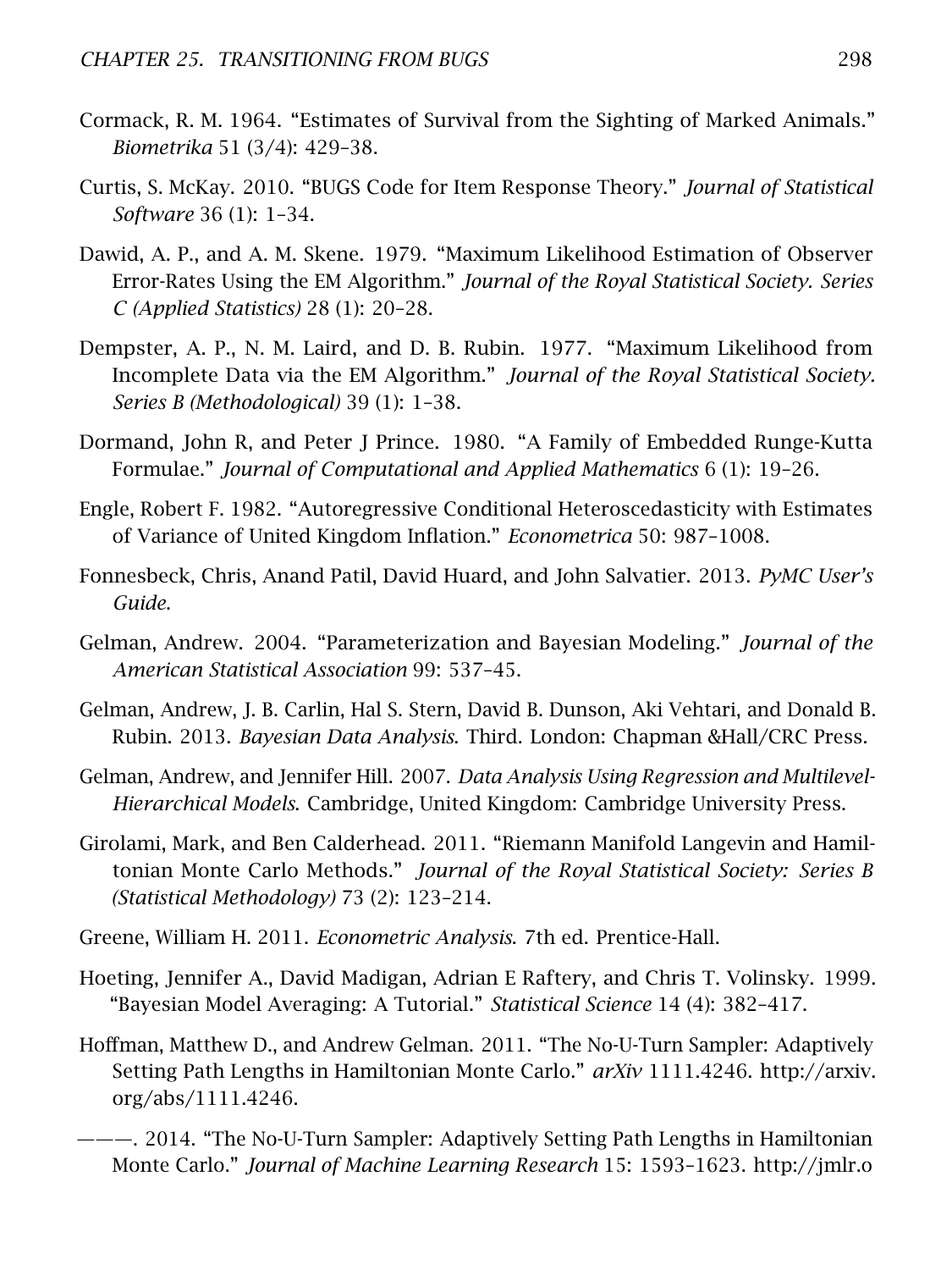[rg/papers/v15/hoffman14a.html.](http://jmlr.org/papers/v15/hoffman14a.html)

- Jarrett, R. G. 1979. "A Note on the Intervals Between Coal-Mining Disasters." *Biometrika* 66 (1): 191–93.
- Kim, Sangjoon, Neil Shephard, and Siddhartha Chib. 1998. "Stochastic Volatility: Likelihood Inference and Comparison with ARCH Models." *Review of Economic Studies* 65: 361–93.
- Lambert, Diane. 1992. "Zero-Inflated Poisson Regression, with an Application to Defects in Manufacturing." *Technometrics* 34 (1).
- <span id="page-305-0"></span>Lewandowski, Daniel, Dorota Kurowicka, and Harry Joe. 2009. "Generating Random Correlation Matrices Based on Vines and Extended Onion Method." *Journal of Multivariate Analysis* 100: 1989–2001.
- Lincoln, F. C. 1930. "Calculating Waterfowl Abundance on the Basis of Banding Returns." *United States Department of Agriculture Circular* 118: 1–4.
- Marsaglia, George. 1972. "Choosing a Point from the Surface of a Sphere." *The Annals of Mathematical Statistics* 43 (2): 645–46.
- Neal, Radford M. 1996a. *Bayesian Learning for Neural Networks*. Lecture Notes in Statistics 118. New York: Springer.
- ———. 1996b. "Sampling from Multimodal Distributions Using Tempered Transitions." *Statistics and Computing* 6 (4): 353–66.
- ———. 1997. "Monte Carlo Implementation of Gaussian Process Models for Bayesian Regression and Classification." 9702. University of Toronto, Department of Statistics.
- ———. 2003. "Slice Sampling." *Annals of Statistics* 31 (3): 705–67.
- Papaspiliopoulos, Omiros, Gareth O. Roberts, and Martin Sköld. 2007. "A General Framework for the Parametrization of Hierarchical Models." *Statistical Science* 22 (1): 59–73.
- Petersen, C. G. J. 1896. "The Yearly Immigration of Young Plaice into the Limfjord from the German Sea." *Report of the Danish Biological Station* 6: 5–84.
- Piironen, Juho, and Aki Vehtari. 2016. "Projection Predictive Model Selection for Gaussian Processes." In *Machine Learning for Signal Processing (Mlsp), 2016 Ieee 26th International Workshop on*. IEEE.
- Powell, Michael J. D. 1970. "A Hybrid Method for Nonlinear Equations." In *Numerical Methods for Nonlinear Algebraic Equations*, edited by P. Rabinowitz. Gordon;